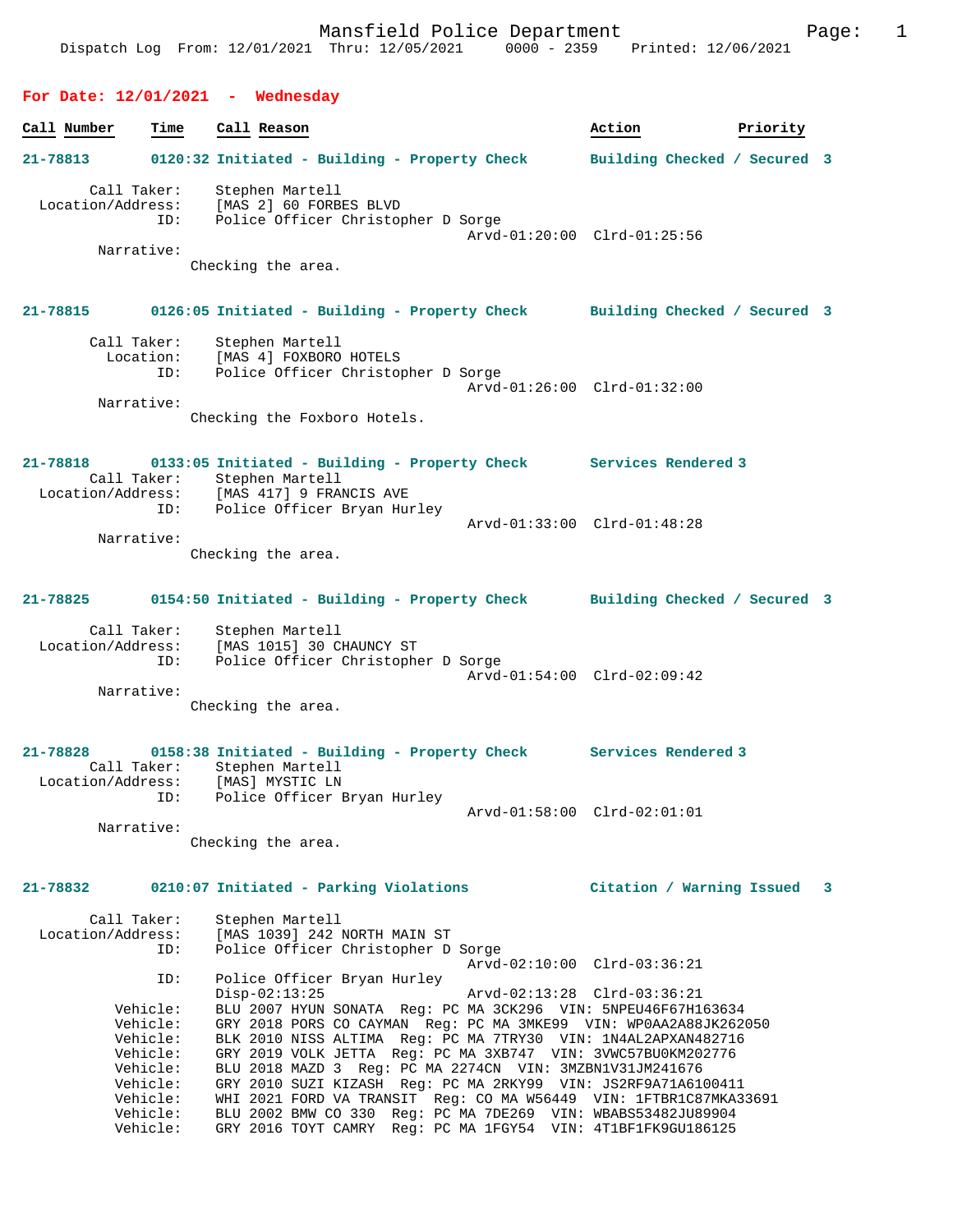Mansfield Police Department Page: 2 Dispatch Log From: 12/01/2021 Thru: 12/05/2021 Vehicle: BLK 2017 1500 Reg: PC MA 2FC759 VIN: 3C6RR7KT6HG613753 Vehicle: RED 2011 ST COOPER Reg: PC MA 2MC713 VIN: WMWZG3C57BTY35684 Vehicle: GRY 2011 TOYT CAMRY Reg: PC MA 4FEH79 VIN: 4T1BF3EK0BU614363<br>Vehicle: BLK 1999 TOYT CO CAMRY Reg: PC MA 351SV5 VIN: 2T1CF28P8XC224 Vehicle: BLK 1999 TOYT CO CAMRY Reg: PC MA 351SV5 VIN: 2T1CF28P8XC224352<br>Vehicle: RED 2018 TOYT RAV4 Reg: PAV MA UBI VIN: 2T3RFREV1JW716580 RED 2018 TOYT RAV4 Reg: PAV MA UBI VIN: 2T3RFREV1JW716580 Vehicle: GRY 2013 TOYT 4RUNNE Reg: PC MA 9LF985 VIN: JTEBU5JR3D5120516 Vehicle: ONG 2013 DODG CO CHALLE Reg: PC MA 989ZN7 VIN: 2C3CDYBT9DH733502<br>Vehicle: WHI 2021 2500 Reg: PAS MA VTKX79 VIN: 3C6UR5DL5MG609442<br>Vehicle: COLL The VAG 2013 DODG OG GINDER NOGH 2018 VIN: 3C6UR5DL5MG609442 Vehicle: GRY 2015 FORD UT EXPLOR Reg: PAS MA FW839D VIN: 1FM5K8D80FGA46874 Vehicle: BLK 2014 FORD FOCUS Reg: PC MA 1WSP57 VIN: 1FADP3F26EL187943 Vehicle: WHI 2017 VOLK JETTA Reg: PC MA 91E680 VIN: 3VW2B7AJ4HM216698 Vehicle: GRY 2014 SUBA CROSST Reg: PC MA 411EG5 VIN: JF2GPACC9EH337721 Vehicle: GRY 2014 FORD FUSION Reg: PC MA 1MC876 VIN: 3FA6P0LU5ER362553 Vehicle: BLU 2007 CHEV UT HHR Reg: PC MA 214XWJ VIN: 3GNDA13D87S634928 Vehicle: BLK 2021 HOND HR-V Reg: PC MA 26YJ90 VIN: 3CZRU6H13MM734009 Vehicle: GRY 2016 JEEP UT PATRIO Reg: PC MA 1BXY23 VIN: 1C4NJRFB8GD559170<br>Vehicle: BRO 2008 CADI DTS Reg: PC MA 137RF5 VIN: 1G6KD57Y08U174969 BRO 2008 CADI DTS Reg: PC MA 137RF5 VIN: 1G6KD57Y08U174969 Vehicle: GRY 2005 LEXS LS 430 Reg: PC MA 8SC597 VIN: JTHBN36F455006268 Vehicle: GRY 2015 SUBA IMPREZ Reg: PC MA 3DND41 VIN: JF1GPAA60F9222681 Vehicle: GRY 2017 JEEP CHEROK Reg: PAS MA NE13RB VIN: 1C4PJMCB4HW611772 Vehicle: BLK 2014 TOYT CAMRY Reg: PC MA 7BZ718 VIN: 4T1BD1FK9EU112867 Vehicle: RED 1998 JEEP UT GRACHE Reg: PC MA 2SL872 VIN: 1J4GZ58S8WC112781<br>Vehicle: BLU 2008 CHEV UT EOUINO Reg: PC MA 8KP522 VIN: 2CNDL23F486069289 Vehicle: BLU 2008 CHEV UT EQUINO Reg: PC MA 8KP522 VIN: 2CNDL23F486069289 Vehicle: BRO 1998 CHEV CO MONTEC Reg: PC MA 463PS1 VIN: 2G1WX12K2W9255248 Vehicle: GRY 1999 BMW 528I Reg: PC MA 8SRX30 VIN: WBADM5341XBY16910<br>Vehicle: GRY 2001 SAA 93 Reg: PC MA 1ESV76 VIN: YS3DD55H212056652 GRY 2001 SAA 93 Reg: PC MA 1ESV76 VIN: YS3DD55H212056652 Vehicle: GRY 2012 CHEV SILVER Reg: PC MA 119FAV VIN: 1GCRCREA8CZ322566 Vehicle: WHI 2014 VOLK PASSAT Reg: PC MA 1VNV84 VIN: 1VWCN7A38EC032195 Narrative: checking for parking violations. Narrative: assisting party into 300 North main. Just moved in and forget the door code. Narrative: male party was let back in by his girlfriend. Narrative: old colony way ma reg 3ck296 north main st 3mke99 thomas st 7try30 3xb747 pleasant st 2274cn newton st 2rky99 ma co w56449 ma 7de269 ma 1fgy54 chilson 2fc759 2mc713 park st ma 351sv5 ma ubi ma nyc ma 9lf985 ma 4feh79

ma 989zn7 ma vtkx79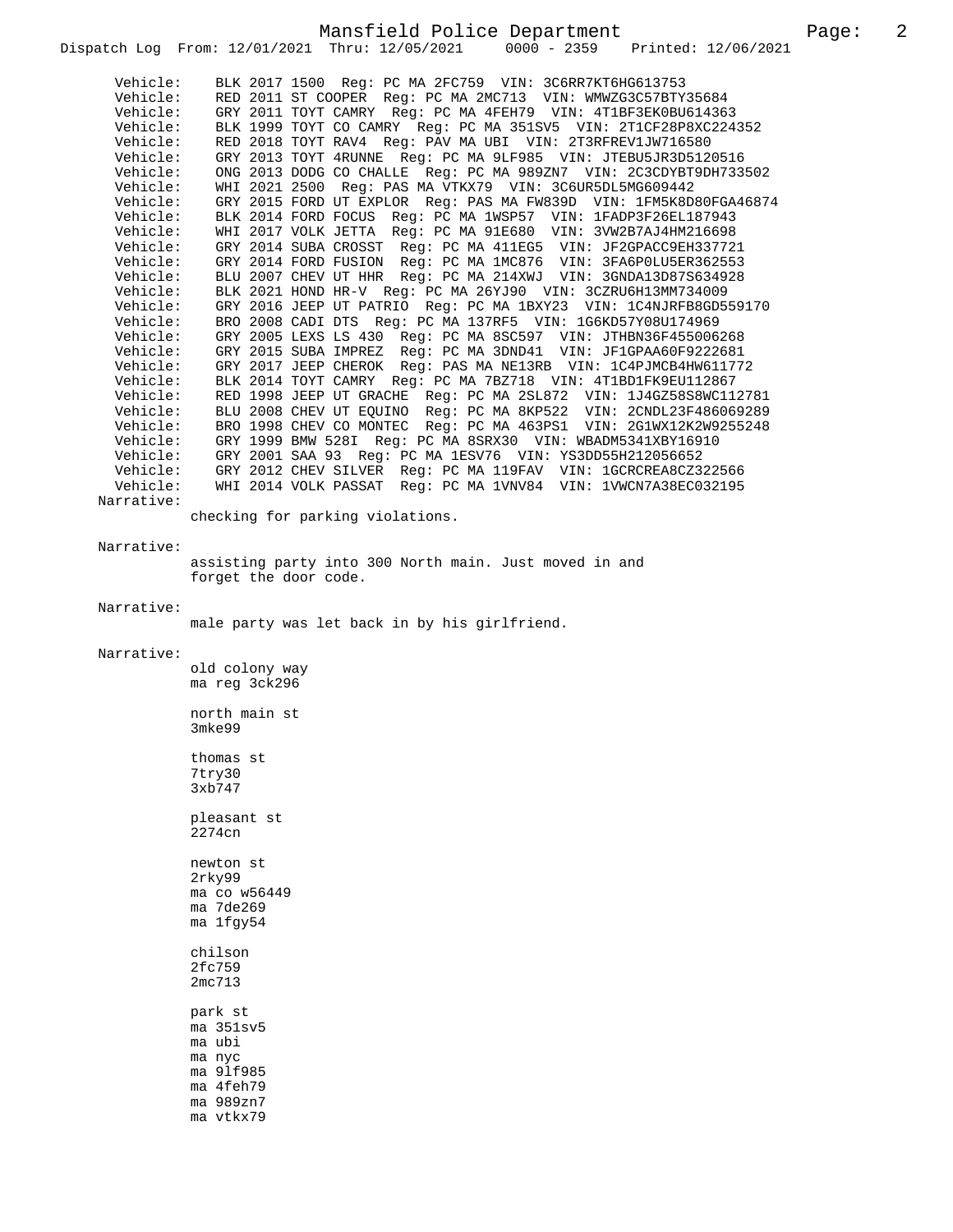|                                 |                                     | Dispatch Log From: 12/01/2021 Thru: 12/05/2021                  | $0000 - 2359$               | Printed: 12/06/2021                                              |   |
|---------------------------------|-------------------------------------|-----------------------------------------------------------------|-----------------------------|------------------------------------------------------------------|---|
|                                 | columbus ave                        |                                                                 |                             |                                                                  |   |
|                                 | ma fw839d                           |                                                                 |                             |                                                                  |   |
|                                 | ma 1wsp57                           |                                                                 |                             |                                                                  |   |
|                                 | rock st                             |                                                                 |                             |                                                                  |   |
|                                 | ma 91e680                           |                                                                 |                             |                                                                  |   |
|                                 | shawmut ave                         |                                                                 |                             |                                                                  |   |
|                                 | ma 411eg5                           |                                                                 |                             |                                                                  |   |
|                                 | ma 1mc876                           |                                                                 |                             |                                                                  |   |
|                                 | samoset ave                         |                                                                 |                             |                                                                  |   |
|                                 | $ma$ 214 $xw$ j                     |                                                                 |                             |                                                                  |   |
|                                 | ma 26yj90<br>ma 1bxy23              |                                                                 |                             |                                                                  |   |
|                                 | ma 137rf5                           |                                                                 |                             |                                                                  |   |
|                                 | $ma$ 8sc597                         |                                                                 |                             |                                                                  |   |
|                                 | bristol st                          |                                                                 |                             |                                                                  |   |
|                                 | nc hw1848                           |                                                                 |                             |                                                                  |   |
|                                 | ma 3dnd41<br>ma nel3rb              |                                                                 |                             |                                                                  |   |
|                                 |                                     |                                                                 |                             |                                                                  |   |
|                                 | glen st                             |                                                                 |                             |                                                                  |   |
|                                 | ma 7bz718<br>ma 2s1872              |                                                                 |                             |                                                                  |   |
|                                 | ma 8kp522                           |                                                                 |                             |                                                                  |   |
|                                 | $ma$ 463 $ps1$                      |                                                                 |                             |                                                                  |   |
|                                 | church st                           |                                                                 |                             |                                                                  |   |
|                                 | ma 8srx30                           |                                                                 |                             |                                                                  |   |
|                                 | ma 1esv76<br>ma 119fav              |                                                                 |                             |                                                                  |   |
|                                 |                                     |                                                                 |                             |                                                                  |   |
|                                 | brook st<br>ma 4fax60               |                                                                 |                             |                                                                  |   |
|                                 | ma 1vnv84                           |                                                                 |                             |                                                                  |   |
|                                 |                                     |                                                                 |                             |                                                                  |   |
| 21-78844                        |                                     | 0435:25 Initiated - Motor Vehicle Stop                          |                             | Citation / Warning Issued                                        | 3 |
| Call Taker:                     | Stephen Martell                     |                                                                 |                             |                                                                  |   |
| Location/Address:               |                                     | [MAS 25A] 355 NORTH MAIN ST                                     |                             |                                                                  |   |
| ID:                             |                                     | Police Officer Bryan Hurley                                     | Arvd-04:35:00 Clrd-04:45:18 |                                                                  |   |
| Vehicle:                        |                                     | WHI 2021 TOYT RAV4 Reg: PC MA 3CHH47 VIN: 2T3P1RFV7MC235579     |                             |                                                                  |   |
| Narrative:                      |                                     |                                                                 |                             |                                                                  |   |
|                                 |                                     | Citation issued to the operator for speed on Pratt st.          |                             |                                                                  |   |
|                                 |                                     |                                                                 |                             |                                                                  |   |
| 21-78869<br>0754<br>Call Taker: |                                     | Initiated - Parking Violations<br>Animal Control Steven Simonds |                             | Services Rendered 3                                              |   |
| Location/Address:               |                                     | [MAS] 43 NORTH MAIN ST @ 13 PARK ST                             |                             |                                                                  |   |
| ID:                             |                                     | Animal Control Steven Simonds                                   | Arvd-07:55:03 Clrd-08:01:35 |                                                                  |   |
| Narrative:                      |                                     |                                                                 |                             |                                                                  |   |
|                                 |                                     | checking area for parking violations                            |                             |                                                                  |   |
|                                 |                                     |                                                                 |                             |                                                                  |   |
| 21-78870                        |                                     | 0757:23 Initiated - Disabled Motor Vehicle                      |                             | Services Rendered 3                                              |   |
|                                 | Call Taker: Dispatcher Jacques Ryan | Location/Address: [MAS] 170 SCHOOL ST @ 100 RTE 140 NB          |                             |                                                                  |   |
| ID:                             |                                     | Police Officer David W Kinahan                                  |                             |                                                                  |   |
| Vehicle:                        |                                     |                                                                 | Arvd-07:57:00 Clrd-08:01:21 | BRO 2020 SUBA ST ASCENT Reg: PC MA 1407KK VIN: 4S4WMARD0L3405879 |   |
| Narrative:                      |                                     |                                                                 |                             |                                                                  |   |
|                                 | DMV in the area.                    |                                                                 |                             |                                                                  |   |
| Narrative:                      |                                     |                                                                 |                             |                                                                  |   |
|                                 |                                     | Vehicle has been pushed out of the travel lane and waiting      |                             |                                                                  |   |
|                                 | for AAA                             |                                                                 |                             |                                                                  |   |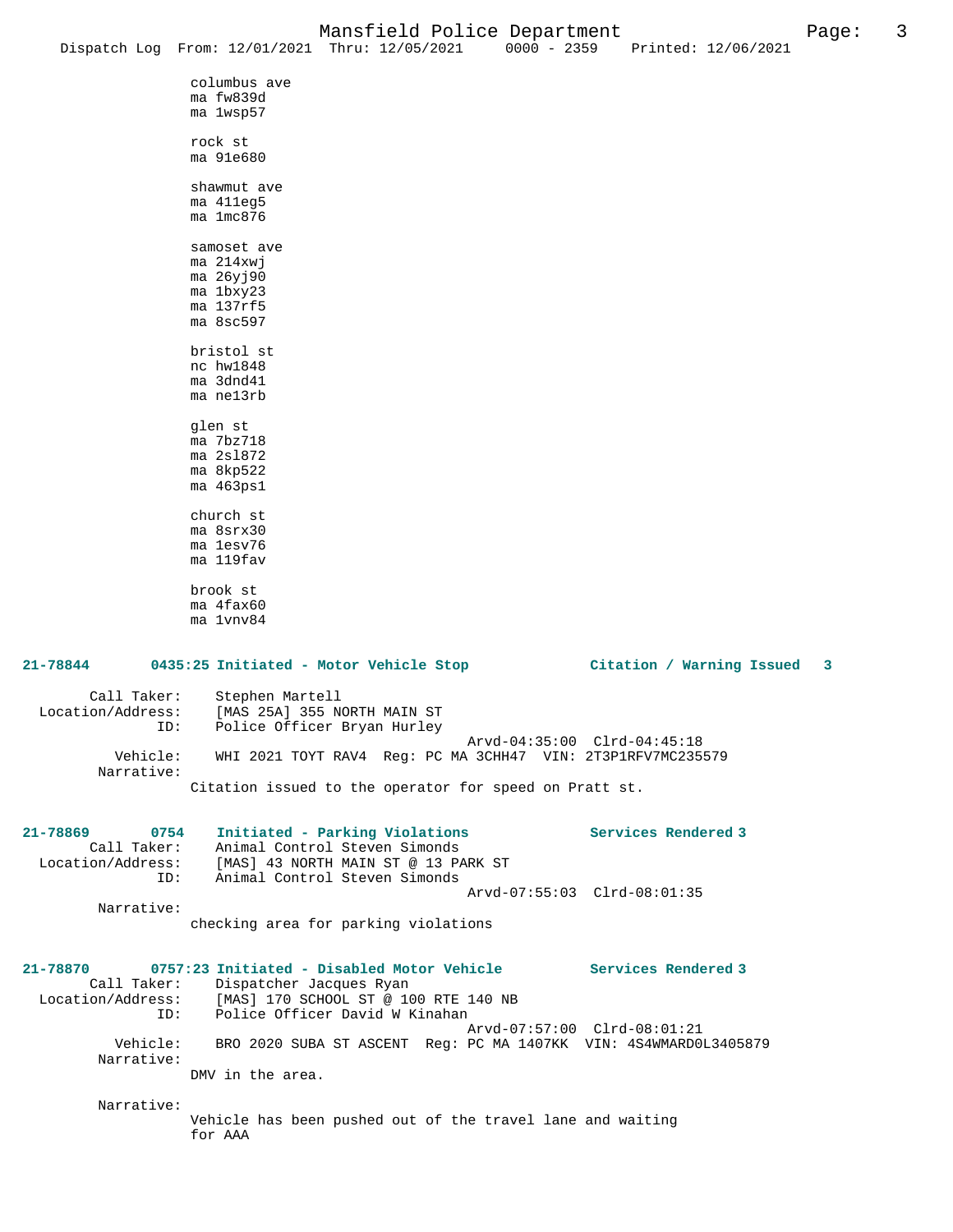**21-78885 0933:07 Initiated - Assist Fire Department Referred to Other Agency 2** Call Taker: Dispatcher Jacques Ryan Location/Address: [MAS] RTE 140 NB<br>ID: Police Officer M: Police Officer Michael T Fitzgerald Arvd-09:33:00 Clrd-09:44:40 Narrative: Assisting the FD with a fire related incident. Nature: off with the FD **21-78892 1016:28 Phone - Suspicious Actv / Persn / Veh Services Rendered 2**  Call Taker: Chelsey Ferstler<br>Location/Address: [MAS 122] 99 COP [MAS 122] 99 COPELAND DR ID: Police Officer Joshua S Ellender Disp-10:19:05 Arvd-10:23:58 Clrd-10:26:50 Vehicle: ONG 2003 INFI UT FX35 Reg: PC MA 9TZ719 VIN: JNRAS08W83X202023 Narrative: orange vehicle in parking lot behind building since 4 am, carboard covering windows. Narrative: Spoke with the RO of the vehicle and they have spoke to the POP about seeking shelter **21-78895 1030:32 Phone - Assist Fire Department Referred to Other Agency 2** Call Taker: Dispatcher Jacques Ryan Location/Address: [MAS H4165] 140 OAK ST ID: Police Officer Michael T Fitzgerald Disp-10:32:37 Arvd-10:38:10 Clrd-11:46:48 Narrative: Assisting the FD with a fire related incident. Nature:small outside fire Narrative: Fire has been extinguished, FD cleaning up Refer To Field Int: 21MAS-116-FI **21-78904 1113 Initiated - Parking Violations Services Rendered 3**  Call Taker: Animal Control Steven Simonds Location/Address: [MAS] 242 NORTH MAIN ST @ 16 OLD COLONY WAY ID: Animal Control Steven Simonds Arvd-11:13:21 Clrd-13:05:49 Narrative: checking area for parking violations Narrative: tagged MA 2JWS87 on main for restrictive parking Narrative: tagged MA 3MKE99 on main for overtime parking Narrative: tagged MA 6XK588 and RI 1EQ146 on old colony way for overtime parking **21-78937 1439:27 Phone - Motor Veh Acc - No Injury Services Rendered 1**  Call Taker: Chelsey Ferstler<br>Location/Address: [MAS 840K] 280 SO [MAS 840K] 280 SCHOOL ST Apt. #K ID: Police Officer Joshua S Ellender Disp-14:40:44 Arvd-14:43:49 Clrd-14:55:07<br>TD: Police Officer Beau J Palanza Police Officer Beau J Palanza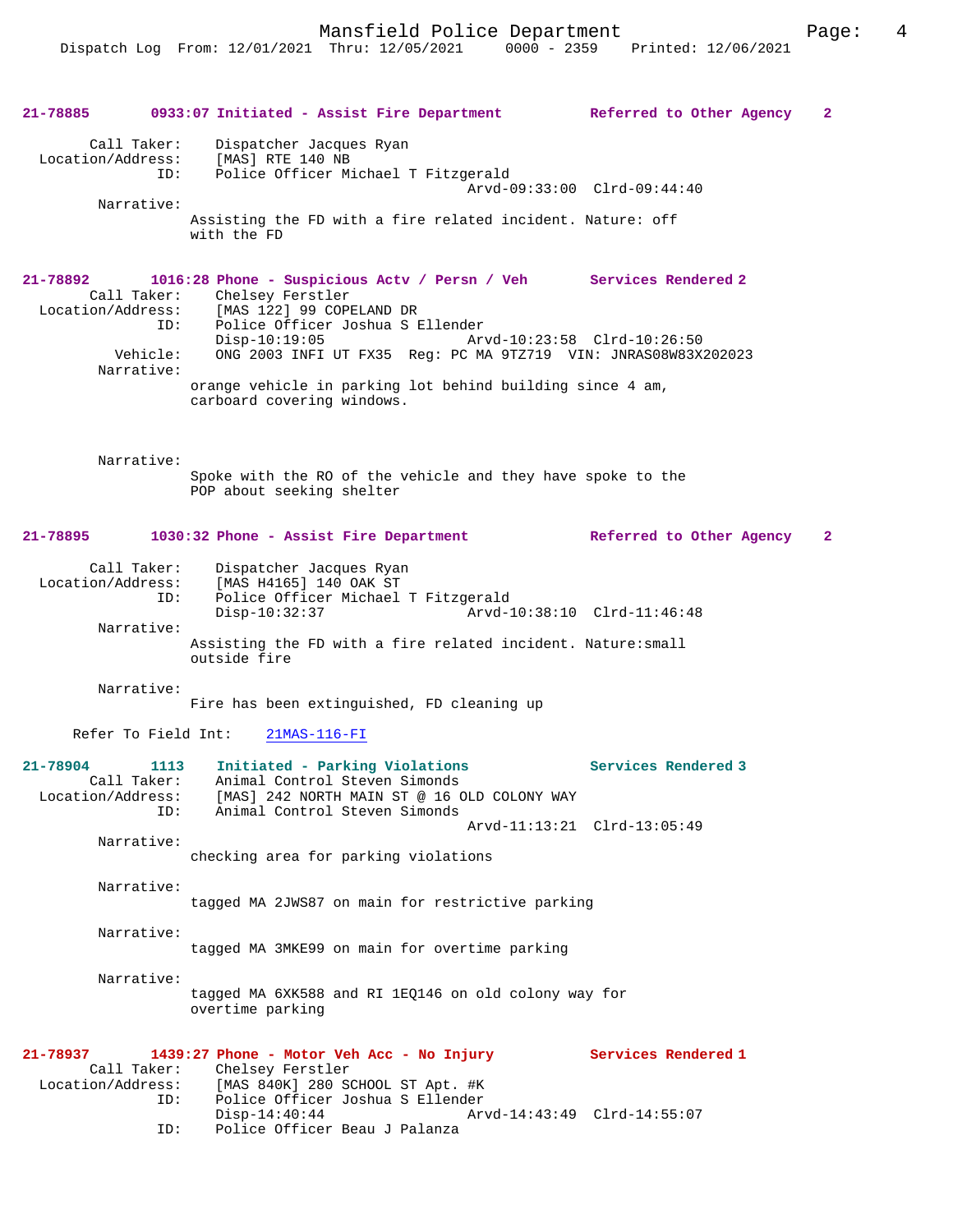|                                                                                                  | Dispatch Log From: 12/01/2021 Thru: 12/05/2021 0000 - 2359 Printed: 12/06/2021              | Mansfield Police Department                                                                                                      |                             |                            | Page:        | 5 |
|--------------------------------------------------------------------------------------------------|---------------------------------------------------------------------------------------------|----------------------------------------------------------------------------------------------------------------------------------|-----------------------------|----------------------------|--------------|---|
|                                                                                                  |                                                                                             |                                                                                                                                  |                             |                            |              |   |
| Vehicle:<br>Narrative:                                                                           | $Disp-14:40:47$<br>Vehicle: BRO 2015 LEXS UT RX350 Reg: PC MA 5416LY VIN: 2T2BK1BA6FC311067 | GRY 2018 NISS ROGUE Reg: PC MA 2JR828 VIN: KNMAT2MV7JP620477                                                                     |                             | $Clrd-14:46:08$            |              |   |
|                                                                                                  |                                                                                             | to right side of store, cp is in a silver nisan rogue, cp<br>states other party is denying she hit vehicle                       |                             |                            |              |   |
| Narrative:                                                                                       |                                                                                             | other vehicle is in champagne colored suv                                                                                        |                             |                            |              |   |
| Narrative:                                                                                       |                                                                                             | Lexus rear ended the nissan while parking, minor damage to<br>the license plate bolt on the rear bumper                          |                             |                            |              |   |
| Narrative:                                                                                       | Paper exchange                                                                              |                                                                                                                                  |                             |                            |              |   |
| 21-78954 1637:04 Phone - Noise Complaint                                                         |                                                                                             |                                                                                                                                  |                             | Unfounded/Unverifed        | $\mathbf{2}$ |   |
| Location/Address: [MAS H1609A] HIGHLAND AVE @ ALLEN ST                                           | Call Taker: William Casey                                                                   |                                                                                                                                  |                             |                            |              |   |
| ID:                                                                                              | $Disp-16:40:23$                                                                             | Police Officer Jay J Sparrow                                                                                                     | Arvd-16:49:02 Clrd-16:55:29 |                            |              |   |
| Narrative:                                                                                       |                                                                                             | Cp reports a man doing wheelies in the neighborhood and<br>driving all over. Caller would like it to stop                        |                             |                            |              |   |
| 21-78957<br>Call Taker: Support Staff Matthew Gately<br>Location/Address: [MAS 451B] 500 EAST ST | 1646:41 Walk-In - Child Safety Seat Program                                                 |                                                                                                                                  |                             | <b>Services Rendered 3</b> |              |   |
| ID:                                                                                              | Disp-16:47:45                                                                               | Police Officer William C Trudell                                                                                                 | Arvd-16:47:50 Clrd-17:14:26 |                            |              |   |
| Narrative:                                                                                       | Car seat installation.                                                                      |                                                                                                                                  |                             |                            |              |   |
| 21-78967<br>Location/Address: [MAS 422] 15 PARK ST                                               | 1752:36 Phone - Parking Violations<br>Call Taker: William Casey                             |                                                                                                                                  |                             | Services Rendered 3        |              |   |
| ID:<br>ID:                                                                                       | $Disp-17:55:07$                                                                             | Police Officer Danielle C Titus<br>Police Officer Jay J Sparrow                                                                  |                             | $Clrd-17:55:55$            |              |   |
| Vehicle:<br>Vehicle:                                                                             | $Disp-17:55:49$                                                                             | RED 2015 FORD CO MUSTAN Reg: PC MA 2WGB37 VIN: 1FATP8EM3F5379418<br>BRO 2012 HOND CIVIC Reg: PC MA 616SD6 VIN: 2HGFB2F53CH514297 | Arvd-17:58:38 Clrd-18:05:16 |                            |              |   |
| Narrative:                                                                                       | area                                                                                        | Cp reports someone is parked in her spot and has no idea who<br>is in her spot. Caller is in the lot next to her parking         |                             |                            |              |   |
| Narrative:                                                                                       | assigned                                                                                    | CP is parking in a a spot in between two handicap spots,<br>there is no good signage in the lot to indicate spots being          |                             |                            |              |   |
| Narrative:                                                                                       | CP's spot is MAJ14                                                                          |                                                                                                                                  |                             |                            |              |   |
| 21-78968<br>Call Taker:<br>Location/Address:<br>ID:                                              | 1802:08 Walk-In - Child Safety Seat Program<br>[MAS 451B] 500 EAST ST                       | Support Staff Matthew Gately<br>Police Officer William C Trudell                                                                 |                             | Services Rendered 3        |              |   |
| Narrative:                                                                                       | $Disp-18:04:12$                                                                             |                                                                                                                                  | Arvd-18:19:12 Clrd-18:43:07 |                            |              |   |
|                                                                                                  | installation.                                                                               | Walk in would like an officer to check his car seat                                                                              |                             |                            |              |   |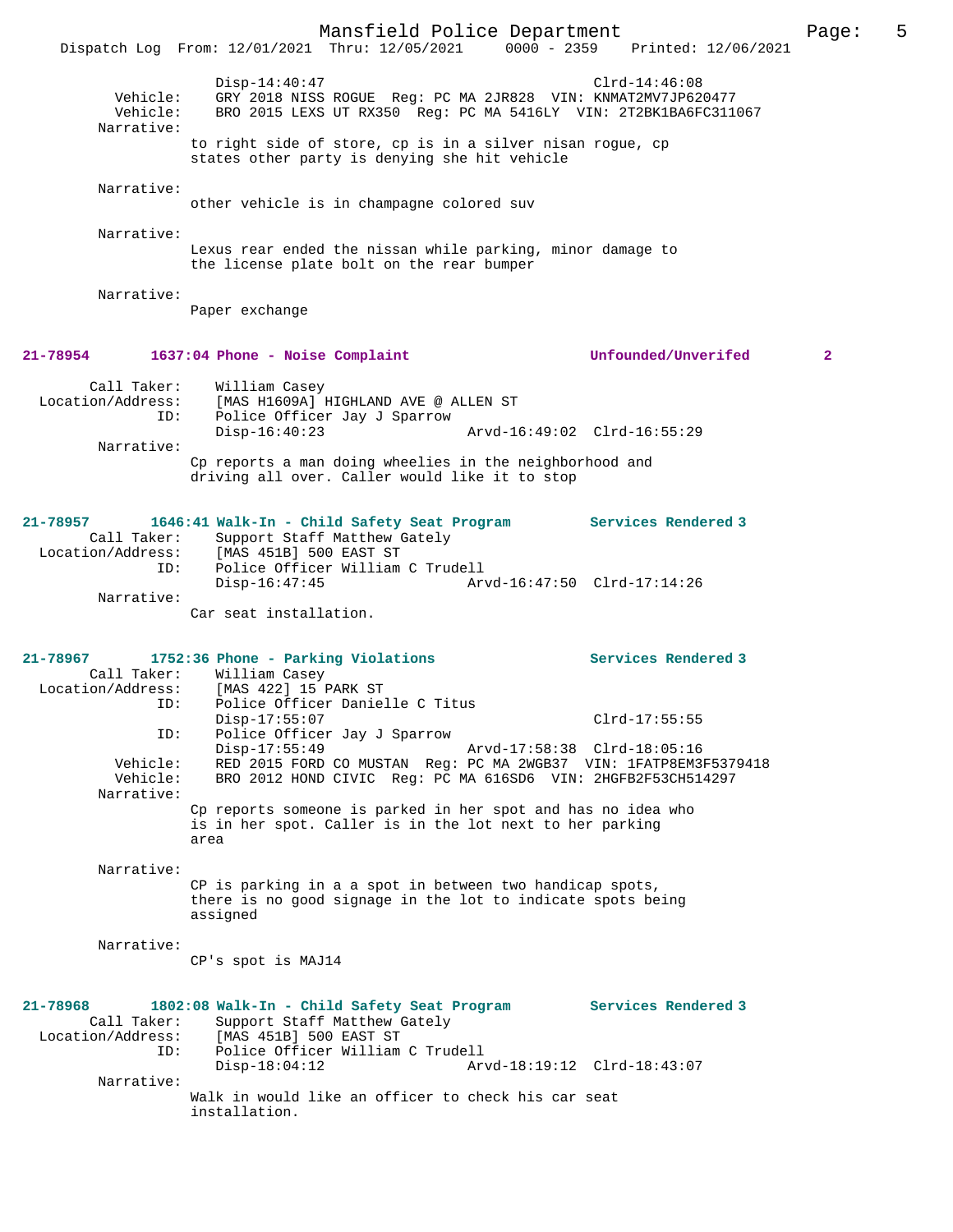| 21-78972<br>Location/Address: | Call Taker:<br>ID: | 1821:23 Walk-In - Fraud or Identity Theft<br>Support Staff Matthew Gately<br>[MAS H4711] 13 SQUIRE AVE<br>Police Officer Danielle C Titus            | Spoken To                                | 1 |
|-------------------------------|--------------------|------------------------------------------------------------------------------------------------------------------------------------------------------|------------------------------------------|---|
|                               | Narrative:         | $Disp-18:24:15$                                                                                                                                      | Arvd-18:31:48 Clrd-18:52:16              |   |
|                               |                    | walk in reports his check was stolen and frorged from the<br>mail.                                                                                   |                                          |   |
|                               | Narrative:         | The crime occurred in Norton at Roche Brothers plaza. Party<br>was advised, will be heading to Norton PD to follow up.                               |                                          |   |
| 21-78982                      |                    | 2013:53 Initiated - Building - Property Check Building Checked / Secured 3                                                                           |                                          |   |
| Location/Address:             | Call Taker:<br>ID: | Aaron Figueroa<br>[MAS 417] 9 FRANCIS AVE<br>Police Officer Danielle C Titus                                                                         | Arvd-20:13:00 Clrd-20:21:55              |   |
|                               | Narrative:         | Checking the area.                                                                                                                                   |                                          |   |
| 21-78987                      |                    | 2104:34 Initiated - Building - Property Check Building Checked / Secured 3                                                                           |                                          |   |
| Location/Address:             | Call Taker:<br>ID: | Aaron Fiqueroa<br>[MAS] 4 ERICK RD @ 15 BONNEY LN<br>Police Officer Danielle C Titus                                                                 | Arvd-21:04:00 Clrd-21:13:28              |   |
|                               | Narrative:         | Checking the area.                                                                                                                                   |                                          |   |
| 21-78988<br>Location/Address: | Call Taker:<br>ID: | 2121:53 Phone - Well Being Check<br>Dispatcher Judge Katrina<br>[MAS 435] 15 BONNEY LN Apt. #7<br>Police Officer Danielle C Titus<br>$Disp-21:27:04$ | Spoken To<br>Arvd-21:32:09 Clrd-21:43:31 | 3 |
|                               | ID:<br>Vehicle:    | Police Officer Andrew J Kelley<br>$Disp-21:27:10$<br>Arvd-21:32:44 Clrd-21:43:30<br>GRY 2005 HYUN SONATA Reg: PC MA 3CM329 VIN: KMHWF25H05A206662    |                                          |   |
|                               | Narrative:         | Female called requesting a well being check on a friend she                                                                                          |                                          |   |
|                               | Narrative:         | hasn't heard from 11/11.                                                                                                                             |                                          |   |
|                               |                    | M10 advised they are speaking with her now                                                                                                           |                                          |   |
|                               | Narrative:         | M12 advsied the party is okay and just wanted to be left<br>alone                                                                                    |                                          |   |
| 21-78999<br>Vicinity of:      | Call Taker:        | 2255:07 911 - 911 Hang-ups & Verifications<br>Ryan O'Rourke<br>[MAS H2161] 130 SCHOOL ST                                                             | Services Rendered 2                      |   |
|                               | ID:                | Police Officer Andrew J Kelley<br>$Disp-22:57:23$                                                                                                    | $Clrd-22:58:55$                          |   |
|                               | ID:<br>ID:         | Police Officer Jay J Sparrow<br>$Disp-22:59:55$<br>Police Officer William C Trudell                                                                  | Arvd-23:01:15 Clrd-23:02:32              |   |
|                               | Narrative:         | $Disp-23:01:01$                                                                                                                                      | Arvd-23:01:03 Clrd-23:02:09              |   |
|                               |                    | Checking on a 911 hang up.<br>Contact made?: N<br>Cellphone? $(y/n): Y$                                                                              |                                          |   |
|                               |                    |                                                                                                                                                      |                                          |   |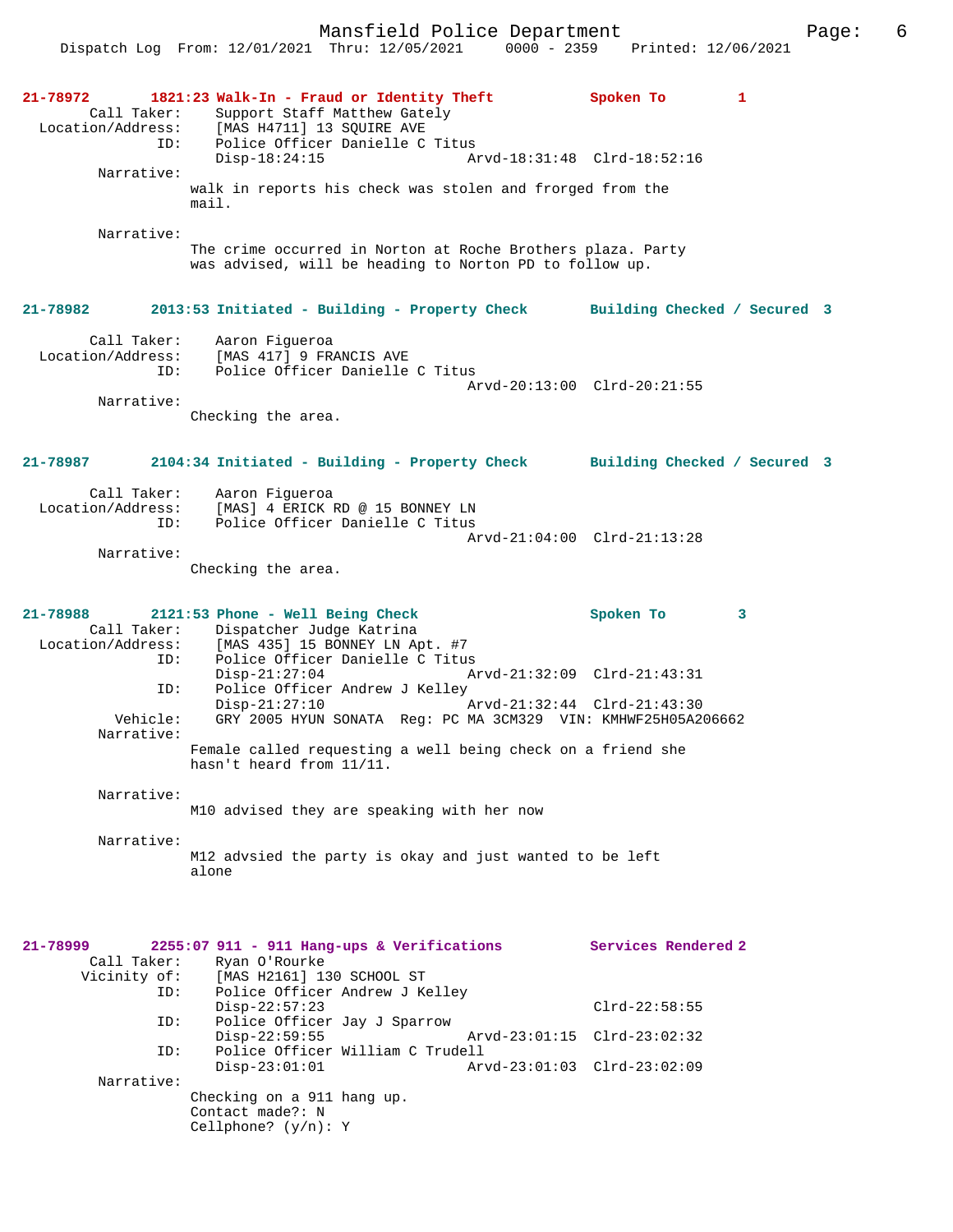Mansfield Police Department Page: 7 Dispatch Log From: 12/01/2021 Thru: 12/05/2021 Uncertainty radius: 65 meters no answer on 2 call backs. Narrative: M8 advised all quiet in the area Narrative: M5 advsied all quiet as well, all the houses are intact **For Date: 12/02/2021 - Thursday 21-79040 0135:57 Initiated - Building - Property Check Building Checked / Secured 3** Call Taker: Aaron Figueroa Location/Address: [MAS 987A] 125 HIGH ST Apt. #1-4 Police Officer Meghan Birnie Arvd-01:35:00 Clrd-01:45:49 Narrative: Checking the area. **21-79043 0148:39 Initiated - Building - Property Check Building Checked / Secured 3** Call Taker: Aaron Figueroa<br>Location/Address: [MAS 834] 261 ess: [MAS 834] 261 CHAUNCY ST<br>ID: Police Officer Derek M St Police Officer Derek M Stark Arvd-01:48:00 Clrd-01:59:58 Narrative: Checking the area. **21-79044 0156:03 Initiated - Building - Property Check Building Checked / Secured 3** Call Taker: Aaron Figueroa Location/Address: [MAS 65] 30 CHAUNCY ST ID: Police Officer Meghan Birnie Arvd-01:56:00 Clrd-02:01:01 Narrative: Checking the area. **21-79046 0201:29 Initiated - Building - Property Check Building Checked / Secured 3** Call Taker: Aaron Figueroa Location/Address: [MAS 944C100] 905 SOUTH MAIN ST Apt. #100 ID: Sergeant Brian P Thibault Arvd-02:01:00 Clrd-02:04:34 Narrative: Checking the area. **21-79048 0202:59 Initiated - Building - Property Check Building Checked / Secured 3** Call Taker: Aaron Figueroa Location/Address: [MAS 417] 9 FRANCIS AVE<br>ID: Police Officer Brvan Hu: Police Officer Bryan Hurley Arvd-02:02:00 Clrd-02:10:42 Narrative: Checking the area. **21-79049 0204:38 Initiated - Building - Property Check Building Checked / Secured 3** Call Taker: Aaron Figueroa Location/Address: [MAS 1040] 50 RESERVOIR ST Apt. #ST Sergeant Brian P Thibault Arvd-02:04:00 Clrd-02:08:22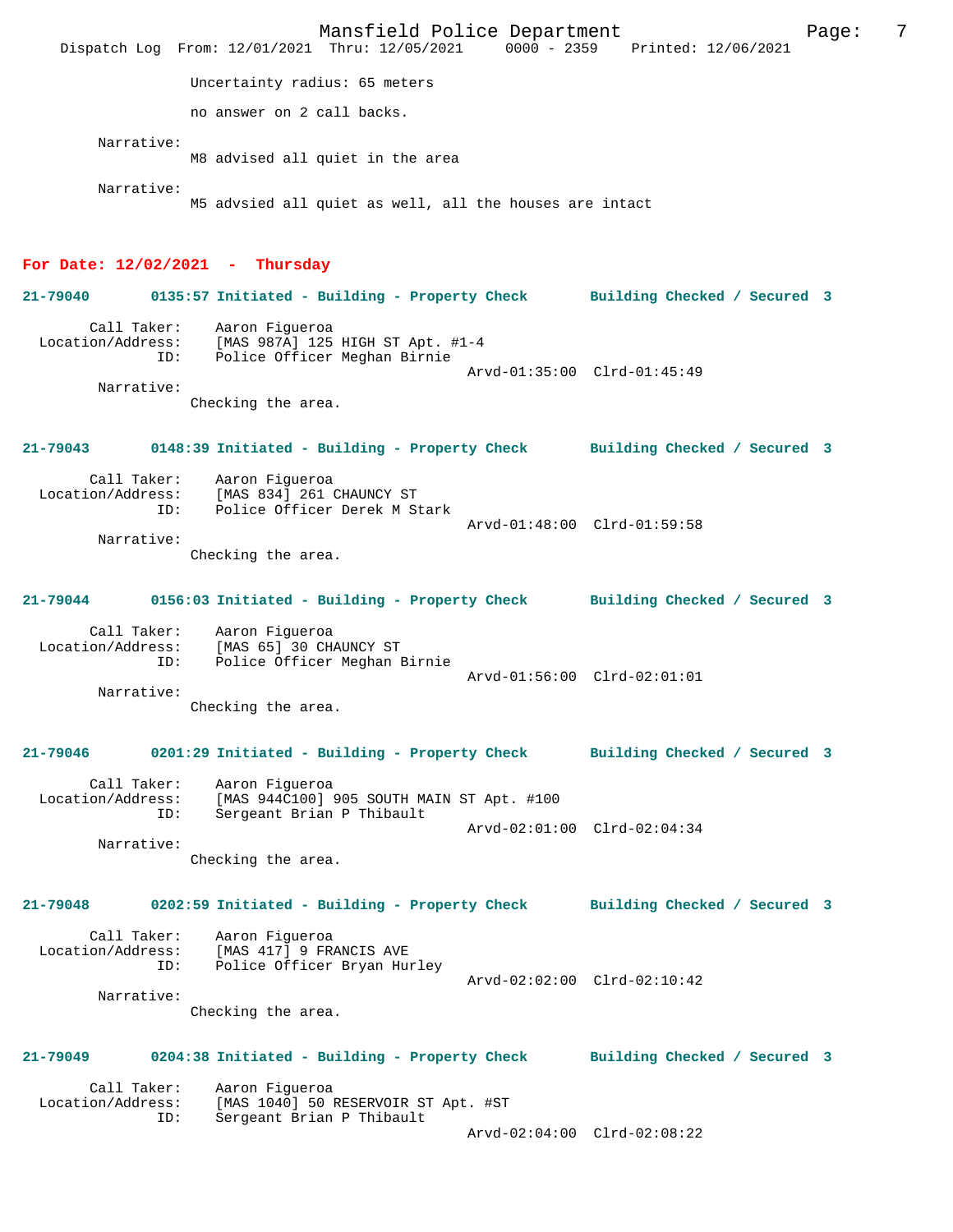Mansfield Police Department Form Page: 8 Dispatch Log From: 12/01/2021 Thru: 12/05/2021 0000 - 2359 Printed: 12/06/2021 Narrative: Checking the area. **21-79050 0215:39 Initiated - Building - Property Check Building Checked / Secured 3** Call Taker: Aaron Figueroa Location/Address: [MAS 335] 35 COUNTY ST ID: Sergeant Brian P Thibault Arvd-02:15:00 Clrd-02:17:20 Narrative: Checking the area. **21-79052 0220:02 Initiated - Building - Property Check Building Checked / Secured 3** Call Taker: Aaron Figueroa Location/Address: [MAS 281A] 1 CROCKER ST ID: Sergeant Brian P Thibault Arvd-02:20:00 Clrd-02:31:19 Narrative: Checking the area. **21-79054 0224:00 Initiated - Building - Property Check Building Checked / Secured 3** Call Taker: Aaron Figueroa Location/Address: [MAS] 4 ERICK RD @ 15 BONNEY LN ID: Police Officer Bryan Hurley Arvd-02:24:00 Clrd-02:32:50 Narrative: Checking the area. **21-79055 0228:40 Initiated - Building - Property Check Building Checked / Secured 3** Call Taker: Aaron Figueroa Location/Address: [MAS 153] 50 WEST ST ID: Police Officer Meghan Birnie Arvd-02:28:00 Clrd-02:36:11 Narrative: Checking the area. **21-79056 0234:00 Initiated - Building - Property Check Building Checked / Secured 3** Call Taker: Aaron Figueroa Location/Address: [MAS 907E] 390 WEST ST ID: Police Officer Derek M Stark Arvd-02:34:00 Clrd-02:41:38 Narrative: Checking the area. **21-79058 0238:09 Initiated - Parking Violations Services Rendered 3**  Call Taker: Aaron Figueroa Location/Address: [MAS 1039] 242 NORTH MAIN ST ID: Police Officer Meghan Birnie Arvd-02:38:00 Clrd-02:56:48 ID: Police Officer Bryan Hurley Disp-02:39:06 Arvd-02:39:08 Clrd-02:56:47<br>ID: Sergeant Johnathan D Goodwin Sergeant Johnathan D Goodwin<br>Disp-02:49:43 Arvd-02:49:45 Clrd-02:59:31 Vehicle: GRY 2018 1500 Reg: PC MA 8CF653 VIN: 1C6RR7MT9JS243913 Vehicle: BLU 2007 HYUN SONATA Reg: PC MA 3CK296 VIN: 5NPEU46F67H163634 Vehicle: GRY 2017 NISS MAXIMA Reg: PC MA 2FFD54 VIN: 1N4AA6AP5HC399178 Vehicle: BLK 1999 TOYT CO CAMRY Reg: PC MA 351SV5 VIN: 2T1CF28P8XC224352 Vehicle: ONG 2013 DODG CO CHALLE Reg: PC MA 989ZN7 VIN: 2C3CDYBT9DH733502 Vehicle: GRY 2015 SUBA IMPREZ Reg: PC MA 3DND41 VIN: JF1GPAA60F9222681 Vehicle: BLK 2011 NISS ALTIMA Reg: PC MA 3TBR81 VIN: 1N4AL2AP8BN505346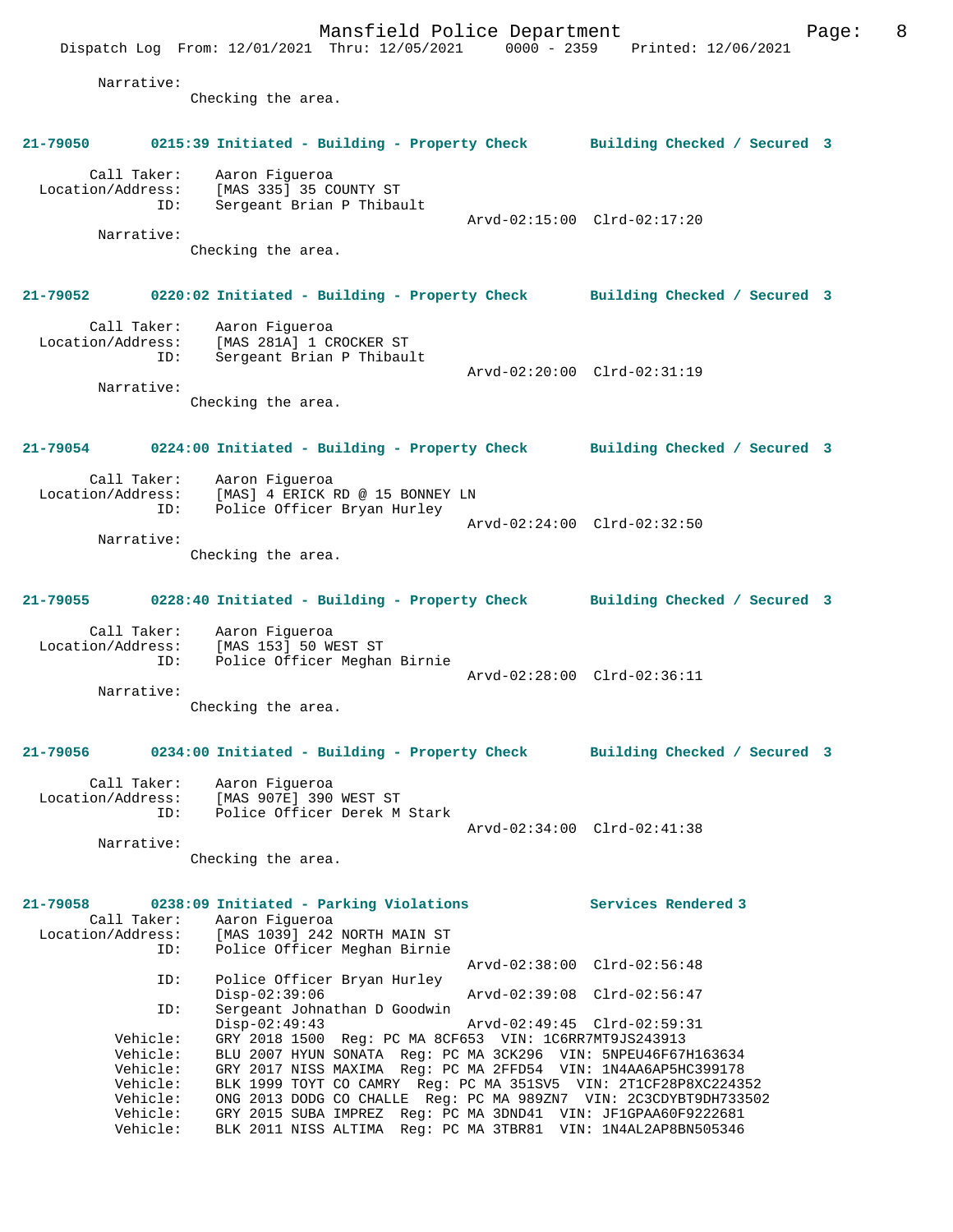Mansfield Police Department Fage: 9 Dispatch Log From: 12/01/2021 Thru: 12/05/2021 0000 - 2359 Printed: 12/06/2021 Narrative: M4 and M3 in center for parking violations Narrative: N MAIN - 8CF653 OLD COLONY - 2FFD54 AND 3CK296 Narrative: PARK ST - 351SV5 - 989ZN7 BRISTOL - 3DND41- 3TBR81 **21-79059 0313:38 Initiated - Building - Property Check Building Checked / Secured 3** Call Taker: Aaron Figueroa Location/Address: [MAS] COPELAND DR ID: Police Officer Meghan Birnie Arvd-03:13:00 Clrd-03:13:50 Narrative: Checking the area. **21-79060 0329:34 Initiated - Building - Property Check Building Checked / Secured 3** Call Taker: Aaron Figueroa Location/Address: [MAS] MYSTIC LN ID: Police Officer Bryan Hurley Arvd-03:29:00 Clrd-03:30:00 Narrative: Checking the area. **21-79061 0332:47 Initiated - Building - Property Check Building Checked / Secured 3** Call Taker: Aaron Figueroa Location/Address: [MAS 1040] 50 RESERVOIR ST Apt. #ST ID: Police Officer Derek M Stark Arvd-03:32:00 Clrd-03:40:43 Narrative: Checking the area. **21-79062 0340:49 Initiated - Building - Property Check Building Checked / Secured 3** Call Taker: Aaron Figueroa Location/Address: [MAS 4] 31 HAMPSHIRE ST ID: Police Officer Derek M Stark Arvd-03:40:00 Clrd-03:53:01 Narrative: Checking the area. **21-79063 0343:45 Initiated - Building - Property Check Services Rendered 3**  Call Taker: Aaron Figueroa<br>Location/Address: [MAS 153] 50 W.  $[MAS 153] 50 WEST ST$  ID: Sergeant Brian P Thibault Arvd-03:43:00 Clrd-03:45:15 Narrative: M1 advised both the West St. & Copeland Dr. Boy Scout Tree Sale locations check ok. **21-79064 0353:09 Initiated - Building - Property Check Building Checked / Secured 3** Call Taker: Aaron Figueroa Location/Address: [MAS 2] 60 FORBES BLVD ID: Police Officer Derek M Stark Arvd-03:53:00 Clrd-04:05:23 Narrative: Checking the area.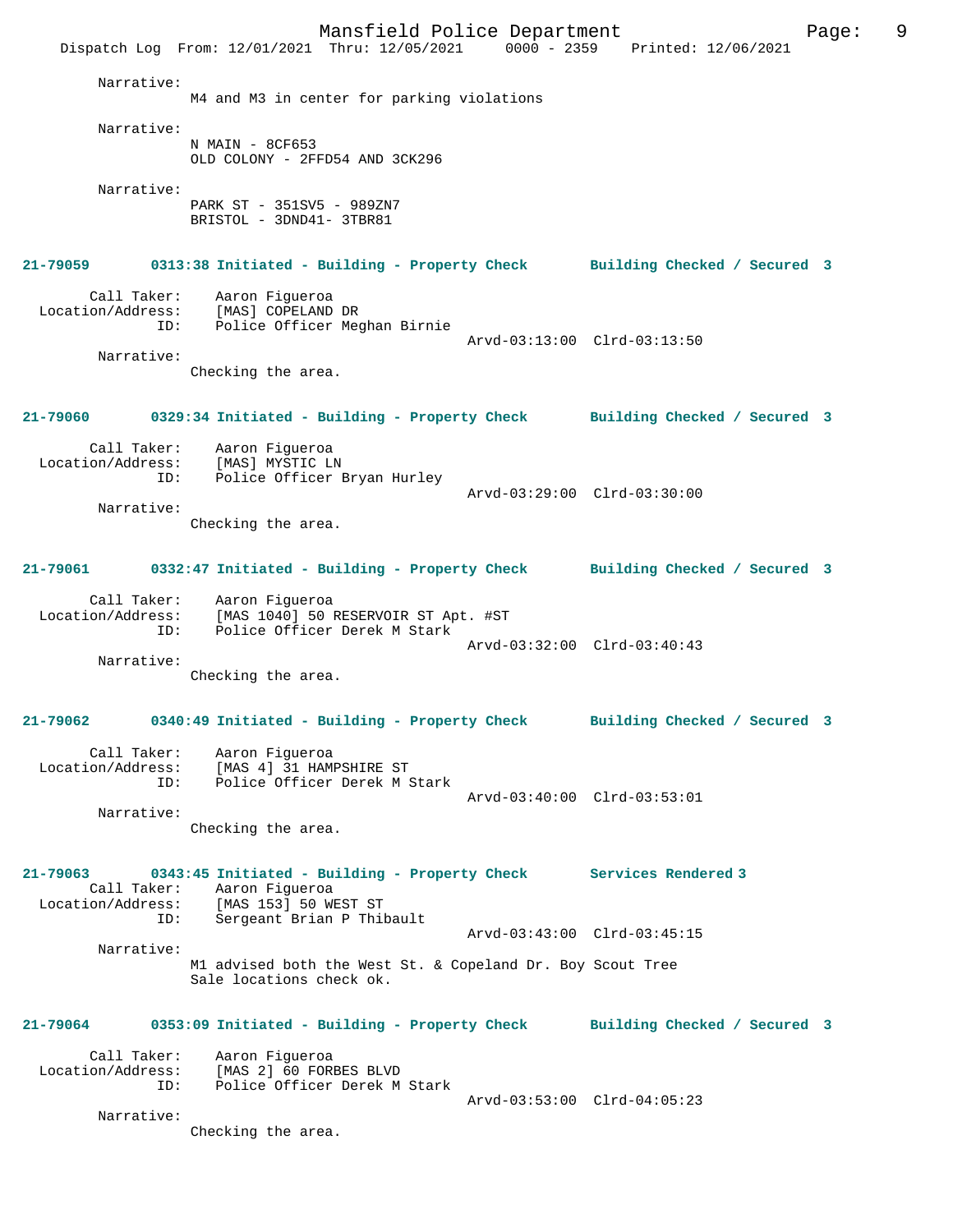Mansfield Police Department Form Page: 10

**21-79066 0405:29 Initiated - Building - Property Check Building Checked / Secured 3** Call Taker: NICHOLAS GOYETTE Location: [MAS] FOXBORO HOTELS ID: Police Officer Derek M Stark Arvd-04:05:00 Clrd-04:13:09 Narrative: Checking the area. **21-79068 0611:18 911 - Motor Veh Acc - No Injury Spoken To 1**  Call Taker: Ryan O'Rourke<br>Vicinity of: [MAS] 99 COPEI Vicinity of: [MAS] 99 COPELAND DR @ 235 CHAUNCY ST ID: Police Officer Meghan Birnie Disp-06:12:10 Arvd-06:15:12 Clrd-06:22:57 ID: Police Officer Derek M Stark Disp-06:12:13 Arvd-06:14:50 Clrd-06:23:06 Vehicle: GRN 2009 TOYT CAMRY Reg: PC MA 2AVH19 VIN: 4T1BE46K19U901356 Vehicle: GRY 2016 FORD VA TRANSI Reg: SV MA SP104689 VIN: 1FMZK1ZM0GKB38807 Narrative: caller rpts mva with no injuries. Narrative: M12 advised minor in nature, two vehicles infront of christmas tree stand, all parties are out Narrative: M12 advised the crash is minor in nature, only paint transfer on the camry Narrative: M12 advised handled with paperwork exchange **21-79092 0727 Initiated - Parking Violations Services Rendered 3**  Call Taker: Animal Control Steven Simonds Location/Address: [MAS] NORTH MAIN ST ID: Animal Control Steven Simonds Arvd-07:48:14 Clrd-09:40:41 Narrative: checking area for parking violations **21-79088 0734 Initiated - Speed Trailer/Signs Deployed Services Rendered 3**  Call Taker: Animal Control Steven Simonds Location/Address: [MAS] MILL ST ID: Animal Control Steven Simonds Arvd-07:34:37 Clrd-07:47:06 Narrative: changing batteries on speed sign **21-79118 1020:36 Initiated - Motor Vehicle Stop Citation / Warning Issued 3** Call Taker: Robert Stewart Location/Address: [MAS] 800 SOUTH MAIN ST @ 10 RESERVOIR ST ID: Police Officer Michael T Fitzgerald Arvd-10:20:00 Clrd-10:23:26 Vehicle: GRY 2021 SUBA CROSSTREK Reg: PC MA 3XHY99 VIN: JF2GTHSCXMH322830 Narrative: MV STOP/// Citation Issued **21-79127 1106:42 Initiated - Building - Property Check Building Checked / Secured 3** Call Taker: Dispatcher Jacques Ryan Vicinity of: [MAS] 905 SOUTH MAIN ST ID: Police Officer Gregg S Kennedy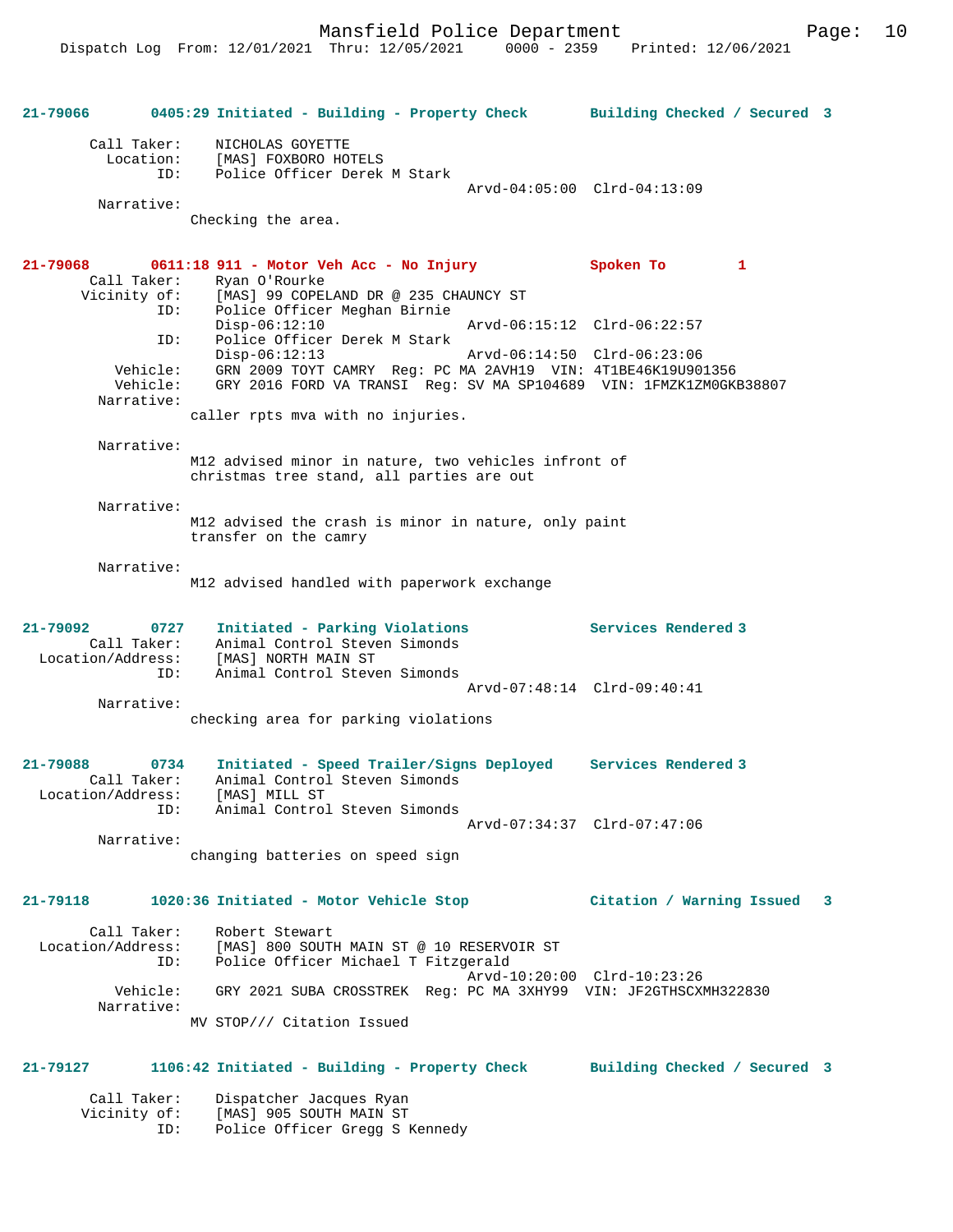Dispatch Log From: 12/01/2021 Thru: 12/05/2021 0000 - 2359 Printed: 12/06/2021

 Arvd-11:06:00 Clrd-11:22:00 Narrative: Checking the area. **21-79129 1114:21 911 - 911 Hang-ups & Verifications Unfounded/Unverifed 2** Call Taker: MATTHEW BOMES Location/Address: [MAS 812B] 243 CHAUNCY ST ID: Police Officer Michael N Fenore Disp-11:16:04 Arvd-11:19:03 Clrd-11:24:27 Narrative: Checking on a 911 hang up. Contact made?:n Cellphone? (y/n):y Uncertainty radius:20 Narrative: M4 checked the area and checked in with store, unable to locate. **21-79130 1119 Initiated - Parking Violations Services Rendered 3**  Call Taker: Animal Control Steven Simonds Location/Address: [MAS] 242 NORTH MAIN ST @ 16 OLD COLONY WAY ID: Animal Control Steven Simonds Arvd-11:19:52 Clrd-11:34:35 Narrative: checking area for parking violations **21-79146 1318:52 Initiated - Community Policing Services Rendered 3**  Call Taker: Robert Stewart Location/Address: [MAS 836A] 300 BRANCH ST ID: Police Officer Gregg S Kennedy Arvd-13:18:00 Clrd-13:42:04 **21-79148 1329 Initiated - Parking Violations Services Rendered 3**  Call Taker: Animal Control Steven Simonds Location/Address: [MAS] 255 NORTH MAIN ST @ 8 COTTAGE ST ID: Animal Control Steven Simonds Arvd-13:30:09 Clrd-13:55:23 Narrative: checking area for parking violations Narrative: tagged ma 3svg79 on crocker for overtime parking **21-79155 1348:21 Initiated - Building - Property Check Building Checked / Secured 3** Call Taker: APRIL LEHANE Location/Address: [MAS 840] 280 SCHOOL ST ID: Police Officer Gregg S Kennedy Arvd-13:48:00 Clrd-14:05:58 Narrative: Checking the area. **21-79163 1424:33 Initiated - Building - Property Check Building Checked / Secured 3** Call Taker: Robert Stewart Location/Address: [MAS 417] 9 FRANCIS AVE ID: Police Officer Michael T Fitzgerald Arvd-14:24:00 Clrd-14:33:11 Narrative: Checking the area. **21-79168 1518:00 Phone - Disabled Motor Vehicle Unfounded/Unverifed 3**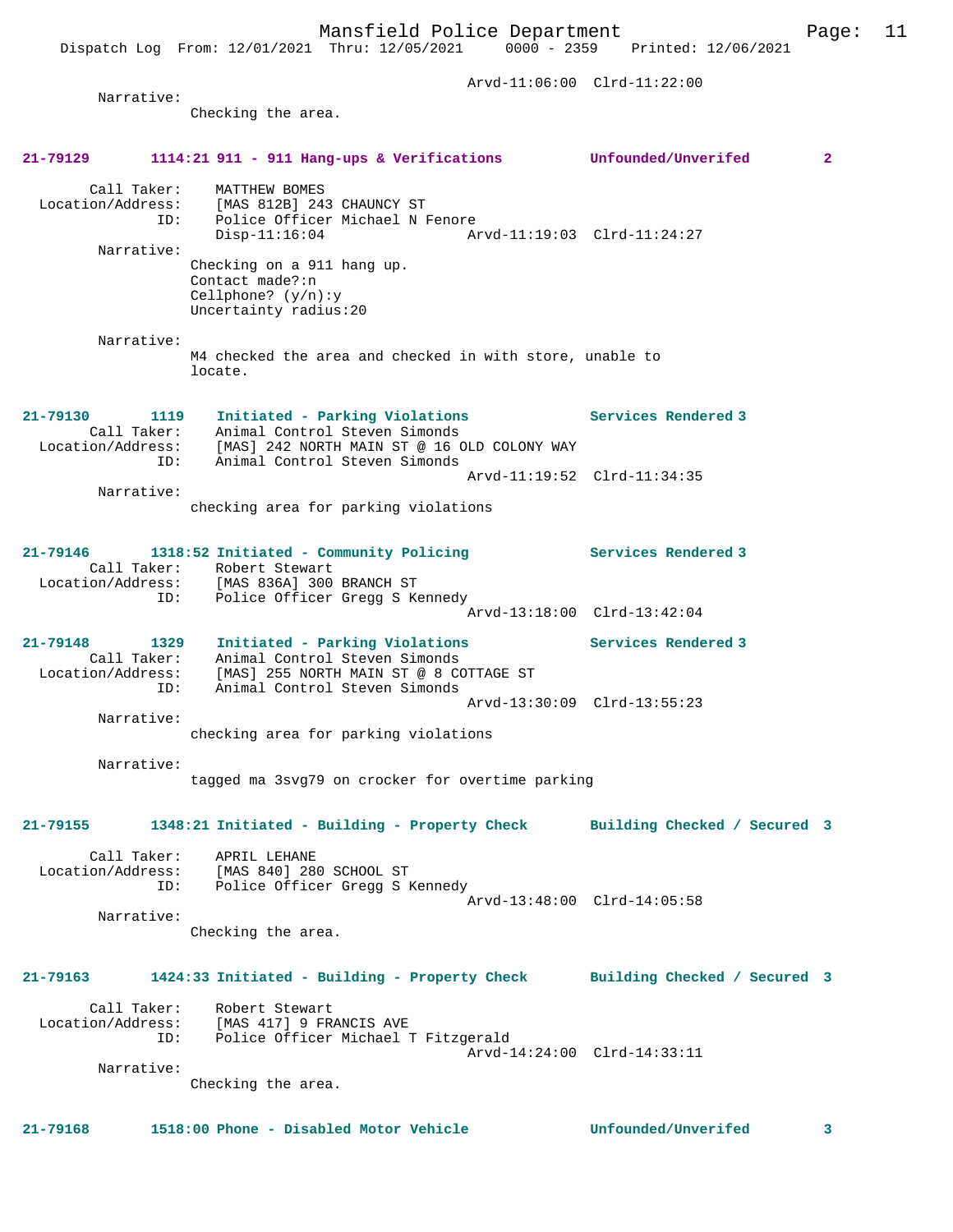Dispatch Log From: 12/01/2021 Thru: 12/05/2021 0000 - 2359 Printed: 12/06/2021

| ID:                                     | Call Taker: Jarred Kohler<br>Location/Address: [MAS] 1034 MAPLE ST @ 7 PATTYS RD<br>Police Officer Michael T Fitzgerald<br>$Disp-15:18:53$<br>Arvd-15:28:04 Clrd-15:28:22             |                              |
|-----------------------------------------|---------------------------------------------------------------------------------------------------------------------------------------------------------------------------------------|------------------------------|
| Narrative:                              | Reported DMV in the area.                                                                                                                                                             |                              |
| Narrative:                              | M15 checked the area, unable to locate at this time.                                                                                                                                  |                              |
| 21-79178                                | 1610:12 Phone - Well Being Check<br>Call Taker: MATTHEW BOMES<br>Location/Address: [MAS] 67 CORAL ST                                                                                  | Services Rendered 3          |
| ID:<br>ID:                              | Sergeant John R Armstrong<br>$Disp-16:14:16$<br>Arvd-16:21:44 Clrd-16:25:08<br>Police Officer Michael N Fenore                                                                        |                              |
| Narrative:                              | $Disp-16:14:19$<br>Arvd-16:21:46 Clrd-16:25:10                                                                                                                                        |                              |
|                                         | Bristol elder services attempted to contac her. she did not<br>answer the door for meals on wheels                                                                                    |                              |
| Narrative:                              | the emergency contact party is also unable to contact her<br>also                                                                                                                     |                              |
| Narrative:                              | M1 reports party checks out fine at this time, did not hear<br>the door.                                                                                                              |                              |
| 21-79182<br>ID:                         | 1641:54 Phone - Follow up Investigation Services Rendered 3<br>Call Taker: Robert Stewart<br>Location/Address: [MAS 900E002] 242 CHAUNCY ST Apt. #5<br>Police Officer Andrew J Kelley |                              |
| Narrative:                              | $Disp-16:42:30$                                                                                                                                                                       |                              |
|                                         | Conducting a follow up in the area to a previously reported<br>incident.                                                                                                              |                              |
| 21-79196<br>Call Taker:<br>ID:          | 1842:14 Initiated - Road Hazards<br>William Casey<br>Location/Address: [MAS H1140] 182 EAST ST                                                                                        | Services Rendered 3          |
| Narrative:                              | Police Officer William C Trudell                                                                                                                                                      | Arvd-18:42:00 Clrd-18:46:33  |
|                                         | removing plastic and paint                                                                                                                                                            |                              |
| Narrative:                              | M8 states plastic and paint will fly all over the road. DPW<br>notified                                                                                                               |                              |
| 21-79198                                | 1910:19 Initiated - Building - Property Check                                                                                                                                         | Building Checked / Secured 3 |
| Call Taker:<br>Location/Address:<br>ID: | William Casey<br>[MAS 944C100] 905 SOUTH MAIN ST Apt. #100<br>Police Officer Andrew J Kelley                                                                                          | Arvd-19:10:00 Clrd-19:18:05  |
| Narrative:                              | Checking the area.                                                                                                                                                                    |                              |
| 1918<br>21-79199                        | Initiated - Building - Property Check                                                                                                                                                 | Building Checked / Secured 3 |
| Call Taker:<br>Location/Address:<br>ID: | Police Officer Andrew J Kelley<br>[MAS] 50 RESERVOIR ST<br>Police Officer Andrew J Kelley                                                                                             |                              |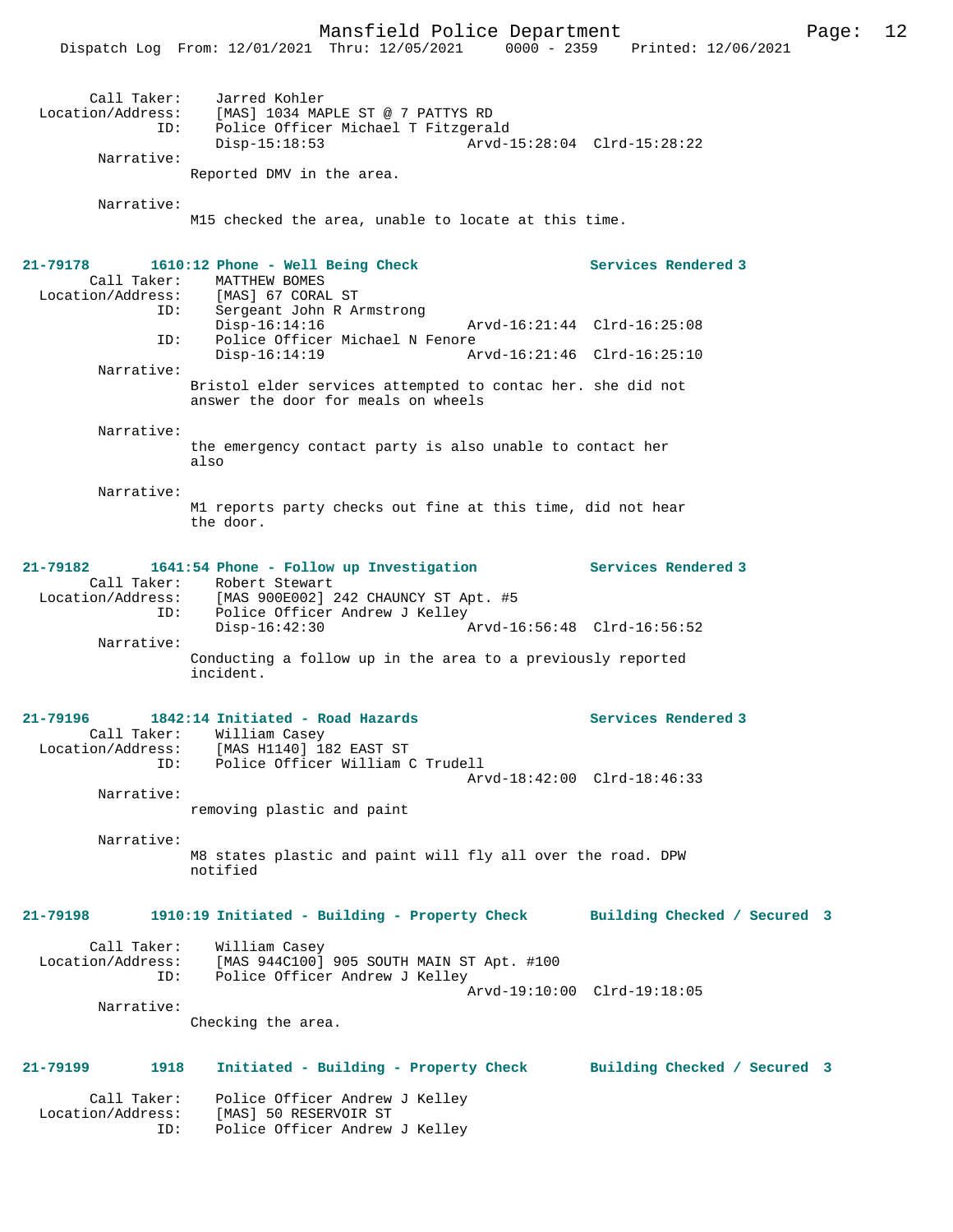Arvd-19:20:38 Clrd-19:27:26 Narrative: Checking the area. **21-79201 1929:58 Initiated - Building - Property Check Services Rendered 3**  Call Taker: William Casey<br>Location/Address: [MAS 840] 280 Location/Address: [MAS 840] 280 SCHOOL ST ID: Police Officer Andrew J Kelley Arvd-19:29:00 Clrd-19:48:06 Narrative: Checking the area. **21-79203 1939:08 Phone - Motor Vehicle Theft Services Rendered 2**  Call Taker: Matthew Cunningham Location/Address: [MAS 829] 515 SOUTH MAIN ST ID: Police Officer William C Trudell Disp-19:41:12 Arvd-19:48:04 Clrd-19:49:47 ID: Police Officer Andrew J Kelley Disp-19:48:14 Arvd-19:48:15 Clrd-19:49:45 Vehicle: WHI 2007 CHEV ST HHR Reg: PC MA 4JWP69 VIN: 3GNDA13D17S623740 Narrative: Female reports she was supposed to pick up her vehicle from the tire center, vehicle was not on site when she arrived, believes it to be stolen. Narrative: Vehicle is locked in the back lot and CP will call tomorrow and handle it **21-79206 1956:22 Initiated - Building - Property Check Building Checked / Secured 3** Call Taker: William Casey Location/Address: [MAS 281A] 1 CROCKER ST ID: Police Officer William C Trudell Arvd-19:56:00 Clrd-20:07:09 Narrative: Checking the area and the lots **21-79216 2104:05 911 - Erratic Oper MV / Road Rage Services Rendered 3**  Call Taker: Aaron Figueroa<br>Location/Address: [MAS 12] 250 EA  $[MAS 12] 250 EAST ST$  ID: Police Officer Jay J Sparrow Disp-21:07:40 Arvd-21:12:39 Clrd-21:18:26 Vehicle: BRO 2002 TOYT CAMRY Reg: PC MA 618ZL4 VIN: 4T1BE32K92U585761 Narrative: Caller is reporting a vehicle was driving on the wrong side of the road and have now parked at the highschool side lot Narrative: Caller is reporting that the caller is parked in the middle of the lot in the lane of travel, blocking vehicles from driving in Narrative: M5 spoke to the RO who stated they were there to pick up their son. Ro pulled into the wrong enterance and will be returning home after **21-79219 2154:18 Initiated - Building - Property Check Building Checked / Secured 3** Call Taker: William Casey Location/Address: [MAS 1015] 30 CHAUNCY ST ID: Police Officer William C Trudell Arvd-21:54:00 Clrd-22:00:59 Narrative: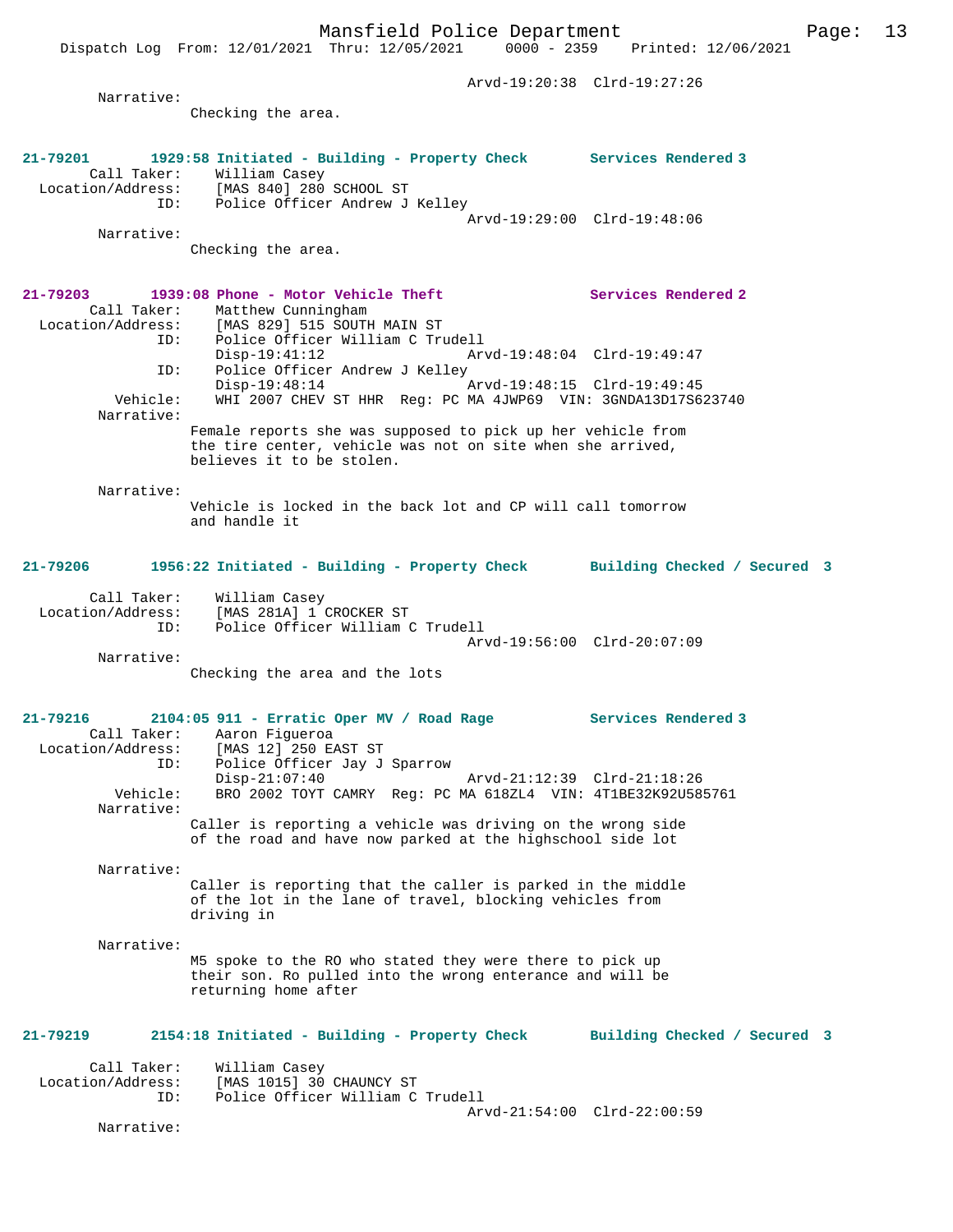Checking the area.

| 21-79220                                     | 2155:36 Initiated - Building - Property Check Building Checked / Secured 3                                                                                                                                                                     |                                           |
|----------------------------------------------|------------------------------------------------------------------------------------------------------------------------------------------------------------------------------------------------------------------------------------------------|-------------------------------------------|
| Call Taker:<br>Location/Address:<br>ID:      | William Casey<br>[MAS 417] 9 FRANCIS AVE<br>Police Officer Jay J Sparrow                                                                                                                                                                       | Arvd-21:55:00 Clrd-22:04:44               |
| Narrative:                                   | Checking the area.                                                                                                                                                                                                                             |                                           |
| $21 - 79223$<br>Call Taker:                  | $2208:15$ 911 - Lost / Found Property<br>Matthew Cunningham<br>Location/Address: [MAS H6655] 980 WEST ST                                                                                                                                       | Services Rendered 3                       |
| ID:                                          | Police Officer Andrew J Kelley<br>$Disp-22:11:11$                                                                                                                                                                                              | Arvd-22:16:58 Clrd-22:27:48               |
| Narrative:                                   | Caller reports she believes she lost some property including<br>ID cards, Social security card, debit and credit cards,<br>insurance cards and a green card. Requesting an officer.<br>Caller is a CNA at this address but lives in Attleboro. |                                           |
| Narrative:                                   | M10 spoke with calling party. Believes she left it in the<br>uber headed to the gym. Will follow up with uber.                                                                                                                                 |                                           |
|                                              |                                                                                                                                                                                                                                                |                                           |
| 21-79232                                     | 2238:53 Initiated - Motor Vehicle Stop                                                                                                                                                                                                         | Citation / Warning Issued<br>$\mathbf{3}$ |
| Call Taker:<br>Location/Address:<br>ID:      | William Casey<br>[MAS] 100 CHAUNCY ST @ 20 WINTHROP AVE<br>Police Officer Andrew J Kelley                                                                                                                                                      |                                           |
| Vehicle:<br>Narrative:                       | WHI 2018 NISS UT ARMADA Reg: PC MA 1BXS78 VIN: JN8AY2NC7J9557632<br>Out with myst                                                                                                                                                              | Arvd-22:38:00 Clrd-22:41:29               |
| Narrative:                                   | Citataion issued to operator for failure to stop at red<br>lgiht                                                                                                                                                                               |                                           |
| 21-79237<br>Call Taker:<br>Location/Address: | 2313:48 911 - Disturbance / Gathering<br>Aaron Figueroa<br>[MAS]                                                                                                                                                                               | Services Rendered 1                       |
| ID:<br>ID:                                   | Police Officer Jay J Sparrow<br>$Disp-23:14:58$<br>Police Officer William C Trudell                                                                                                                                                            | Arvd-23:16:56 Clrd-23:28:10               |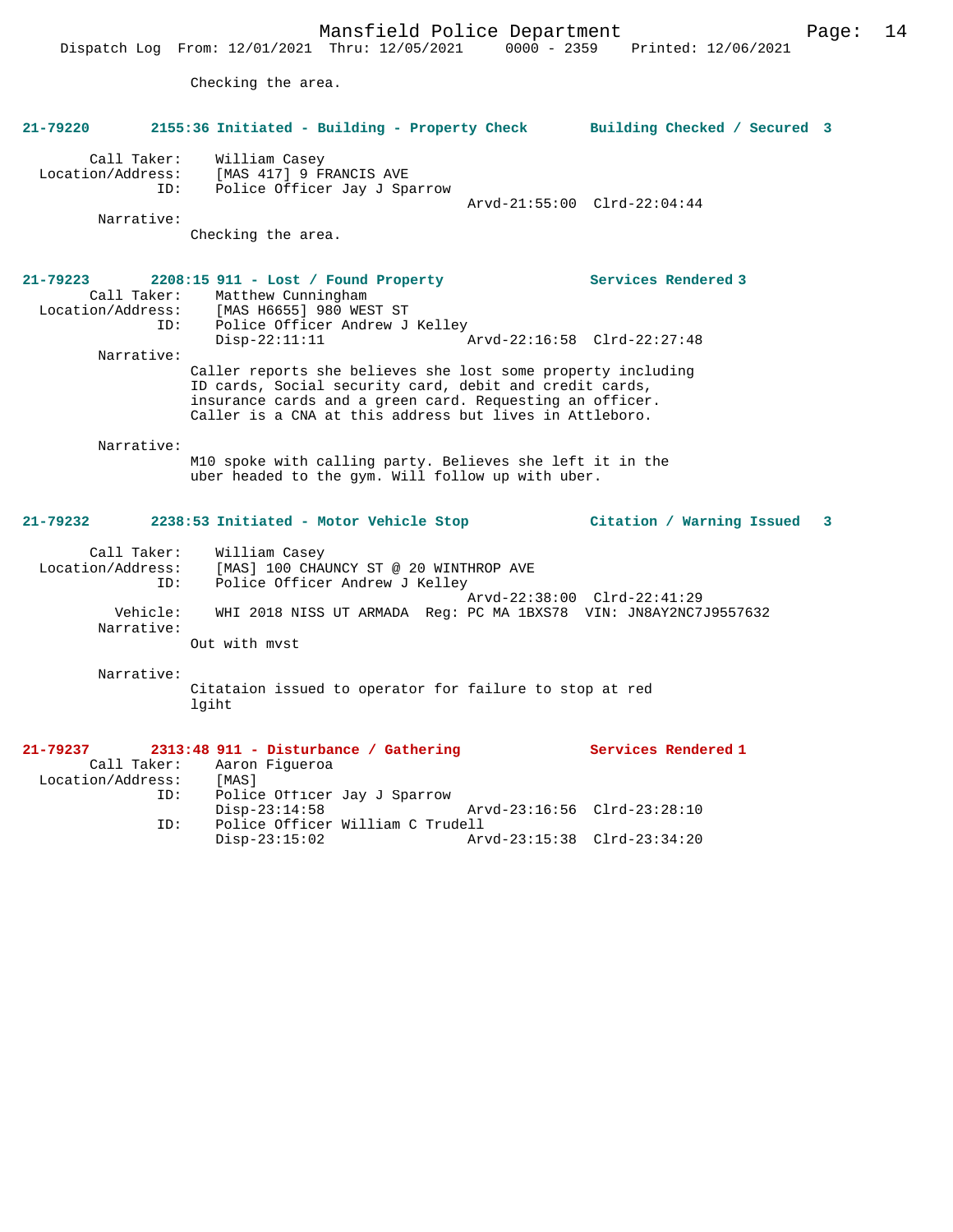| $21 - 79239$                     |     | 2333:09 Initiated - Building - Property Check                              | Building Checked / Secured 3 |
|----------------------------------|-----|----------------------------------------------------------------------------|------------------------------|
| Call Taker:<br>Location/Address: | ID: | William Casey<br>[MAS 1016] 4 ERICK RD<br>Police Officer Jay J Sparrow     |                              |
|                                  |     |                                                                            | Arvd-23:33:00 Clrd-23:40:04  |
| Narrative:                       |     |                                                                            |                              |
|                                  |     | Checking the area.3                                                        |                              |
|                                  |     |                                                                            |                              |
| 21-79240<br>Call Taker:          |     | 2334:30 Walk-In - Follow up Investigation<br>Support Staff Matthew Todesco | Services Rendered 3          |

Disp-23:36:40 Arvd-23:39:42 Clrd-12/03/2021 @ 00:18:38

Location/Address: [MAS]

ID: Police Officer William C Trudell

| 21-79241          |                    | 2334:25 Phone - Motor Veh Acc - No Injury                            | Arrest(s) Made                           | 1 |
|-------------------|--------------------|----------------------------------------------------------------------|------------------------------------------|---|
|                   | Call Taker:        | JEFFREY KEEFE                                                        |                                          |   |
| Location/Address: |                    | [MAS] HIGH ST @ DEAN ST                                              |                                          |   |
|                   | ID:                | Police Officer Andrew J Kelley                                       |                                          |   |
|                   |                    | $Disp-23:35:34$                                                      | Arvd-23:36:24 Clrd-12/03/2021 @ 01:18:20 |   |
|                   | ID:                | Sergeant John R Armstrong                                            |                                          |   |
|                   |                    | Disp-23:39:38                                                        | Arvd-23:39:41 Clrd-12/03/2021 @ 02:06:20 |   |
|                   | ID:                | Police Officer Andrew J Kelley                                       |                                          |   |
|                   |                    | $Disp-01:19:15$                                                      | Arvd-01:19:17 Clrd-12/03/2021 @ 02:06:17 |   |
|                   | Vehicle:           | BLK 2013 ACUR UT MDX Reg: PC MA 5BZ739 VIN: 2HNYD2H38DH511016        |                                          |   |
|                   | Towed:             | For: OUI Related By: Central Street Garage To: Central Street Garage |                                          |   |
|                   | Released To:       | SPELLMAN On: 12/03/2021 @ 1256 Liens: 12 HOUR HOLD                   |                                          |   |
|                   | Narrative:         |                                                                      |                                          |   |
|                   |                    | MVA vs pole party is out of the vehicle                              |                                          |   |
|                   | Narrative:         |                                                                      |                                          |   |
|                   |                    | Grey accura SUV.                                                     |                                          |   |
|                   |                    |                                                                      |                                          |   |
|                   | Narrative:         |                                                                      |                                          |   |
|                   |                    | Female party is reported to be Intoxicated.                          |                                          |   |
|                   |                    |                                                                      |                                          |   |
|                   | Narrative:         |                                                                      |                                          |   |
|                   |                    | The calling party took the keys and left the scene.                  |                                          |   |
|                   |                    |                                                                      |                                          |   |
|                   | Narrative:         |                                                                      |                                          |   |
|                   |                    | Tow for one being requested                                          |                                          |   |
|                   |                    |                                                                      |                                          |   |
|                   | Narrative:         |                                                                      |                                          |   |
|                   |                    | Pole 180 was struck with very minor damage                           |                                          |   |
|                   | Narrative:         |                                                                      |                                          |   |
|                   |                    | Meld to be advised, Fire requested for an eval at 3 summer           |                                          |   |
|                   |                    |                                                                      |                                          |   |
|                   | Narrative:         |                                                                      |                                          |   |
|                   |                    | Central st on scene and fire dept on location                        |                                          |   |
|                   |                    |                                                                      |                                          |   |
|                   | Narrative:         |                                                                      |                                          |   |
|                   |                    | M10 has one female party in custody enroute back to the              |                                          |   |
|                   |                    | station starting: 3147                                               |                                          |   |
|                   |                    |                                                                      |                                          |   |
|                   | Narrative:         |                                                                      |                                          |   |
|                   |                    | Ending: $3149$                                                       |                                          |   |
|                   |                    |                                                                      |                                          |   |
|                   | Narrative:         |                                                                      |                                          |   |
|                   |                    | Prisoner released                                                    |                                          |   |
|                   | Refer To Accident: | 21MAS-356-AC                                                         |                                          |   |
|                   |                    |                                                                      |                                          |   |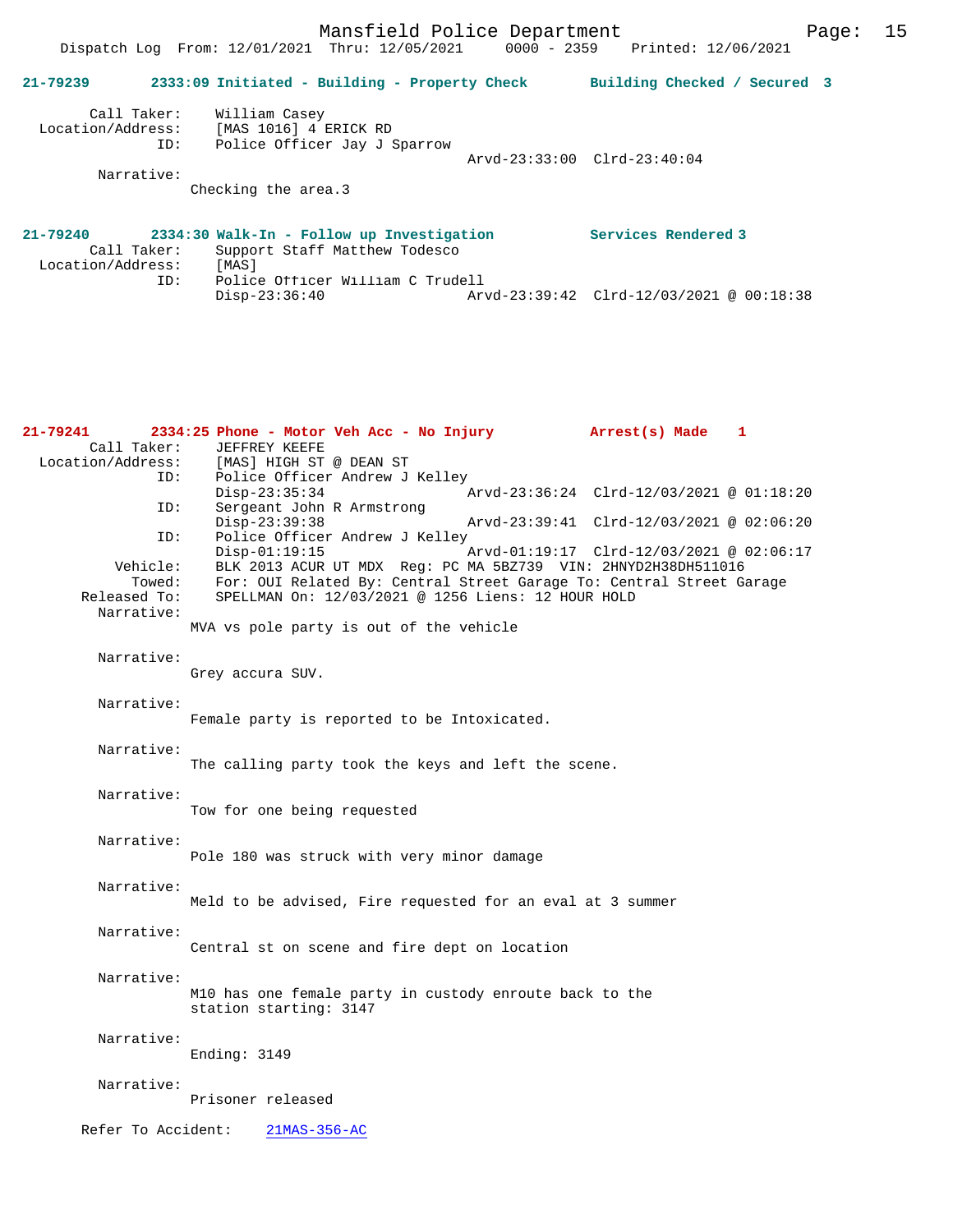|          | Refer To Arrest: 21MAS-451-AR        |
|----------|--------------------------------------|
| Arrest:  | SPELLMAN, DANIELLE E                 |
|          | Address: 3 SUMMER ST MANSFIELD, MA   |
| Aae:     | 46                                   |
| Charges: | OUI-LIOUOR OR .08%                   |
|          | NEGLIGENT OPERATION OF MOTOR VEHICLE |

## **For Date: 12/03/2021 - Friday**

| 21-79264<br>ID:<br>Narrative:           | 0115:19 Phone - Noise Complaint<br>Call Taker: William Casey<br>Location/Address: [MAS H729] 721 EAST ST<br>Police Officer Meghan Birnie<br>$Disp-01:19:49$ | Services Rendered 2<br>Arvd-01:23:41 Clrd-01:29:53 |
|-----------------------------------------|-------------------------------------------------------------------------------------------------------------------------------------------------------------|----------------------------------------------------|
| Narrative:                              | Cp reports a dog barking for hours<br>Nothing in the area                                                                                                   |                                                    |
| 21-79272                                | 0157:21 Initiated - Parking Violations                                                                                                                      | Citation / Warning Issued 3                        |
| Call Taker:<br>Location/Address:<br>ID: | William Casey<br>[MAS 1039] 242 NORTH MAIN ST<br>Police Officer Derek M Stark                                                                               |                                                    |
| Narrative:                              | winter parking enforcement                                                                                                                                  | Arvd-01:57:00 Clrd-02:51:27                        |
| Narrative:                              | Old Colony Way                                                                                                                                              |                                                    |
|                                         | MA-8HN745<br>MA-7YDR40<br>MA-1KDH14                                                                                                                         |                                                    |
|                                         | West Church St.<br>MA-3CK296                                                                                                                                |                                                    |
|                                         | High Street<br>NH-4732992                                                                                                                                   |                                                    |
|                                         | Park Street<br>MA-351SV5                                                                                                                                    |                                                    |
|                                         | Park Ave.<br>MA-1EMY36                                                                                                                                      |                                                    |
|                                         | Church St.<br>MA-944ZR8                                                                                                                                     |                                                    |
|                                         | Bristol St<br>MA-3DND41                                                                                                                                     |                                                    |
| 21-79274                                | 0210:33 Initiated - Building - Property Check                                                                                                               | Building Checked / Secured 3                       |
| Call Taker:<br>Location/Address:<br>ID: | William Casey<br>[MAS 1002] 250 EAST ST<br>Police Officer Meghan Birnie                                                                                     |                                                    |
| Narrative:                              | Checking the area.                                                                                                                                          | Arvd-02:10:00 Clrd-02:15:00                        |
| 21-79275<br>$\mathbf{2}$                | 0212:40 911 - 911 Hang-ups & Verifications                                                                                                                  | Confirmed misdial/Accdntl Call                     |
| Call Taker:                             | JEFFREY KEEFE                                                                                                                                               |                                                    |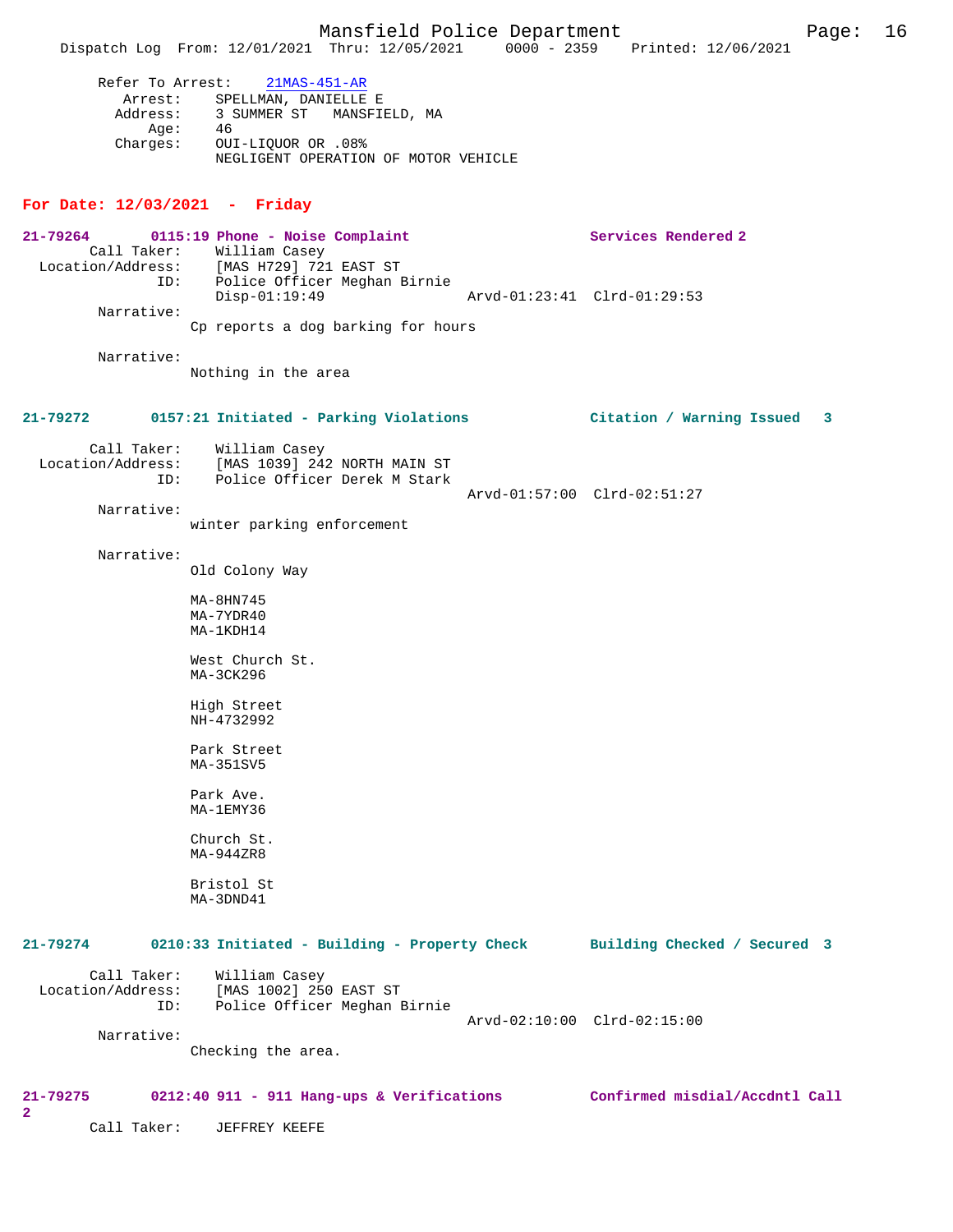Mansfield Police Department Page: 17 Dispatch Log From: 12/01/2021 Thru: 12/05/2021 0000 - 2359 Printed: 12/06/2021 Location/Address: [MAS H5333] 2 EMERSON CIR ID: Police Officer Meghan Birnie Arvd-02:20:30 Clrd-02:24:46<br>Police Officer Meghan Birnie<br>Arvd-02:20:30 Clrd-02:24:46 Narrative: Checking on a 911 hang up. Contact made?: yes Cellphone? (y/n): yes Uncertainty radius: Spoke with male party named Greg. **21-79282 0236:59 Initiated - Building - Property Check Building Checked / Secured 3** Call Taker: William Casey<br>Location/Address: [MAS 139] 265 Location/Address: [MAS 139] 265 FRUIT ST ID: Police Officer Meghan Birnie Arvd-02:36:00 Clrd-02:42:51 Narrative: Checking the area. **21-79290 0251 Initiated - Building - Property Check Building Checked / Secured 3** Call Taker: Police Officer Derek M Stark Location/Address: [MAS 181A] 150 OAKLAND ST ID: Police Officer Derek M Stark Arvd-03:08:18 Clrd-03:08:23 Narrative: Checking the area. **21-79287 0253:12 Initiated - Building - Property Check Building Checked / Secured 3** Call Taker: William Casey Location/Address: [MAS 1015] 30 CHAUNCY ST ID: Police Officer Derek M Stark Arvd-02:53:00 Clrd-02:59:04 Narrative: Checking the area. **21-79289 0302:48 Initiated - Building - Property Check Building Checked / Secured 3** Call Taker: William Casey Location/Address: [MAS 281A] 1 CROCKER ST ID: Police Officer Derek M Stark Arvd-03:02:00 Clrd-03:08:18 Narrative: Checking the area. **21-79291 0317:57 Initiated - Building - Property Check Building Checked / Secured 3** Call Taker: William Casey Location/Address: [MAS 840] 280 SCHOOL ST<br>ID: Police Officer Derek M 3 Police Officer Derek M Stark Arvd-03:17:00 Clrd-03:29:50 Narrative: Checking the area. **21-79292 0322:39 Initiated - Building - Property Check Building Checked / Secured 3** Call Taker: William Casey Location/Address: [MAS 982] 111 HOPE ST ID: Police Officer Meghan Birnie Arvd-03:22:00 Clrd-03:32:41 Narrative: Checking the area.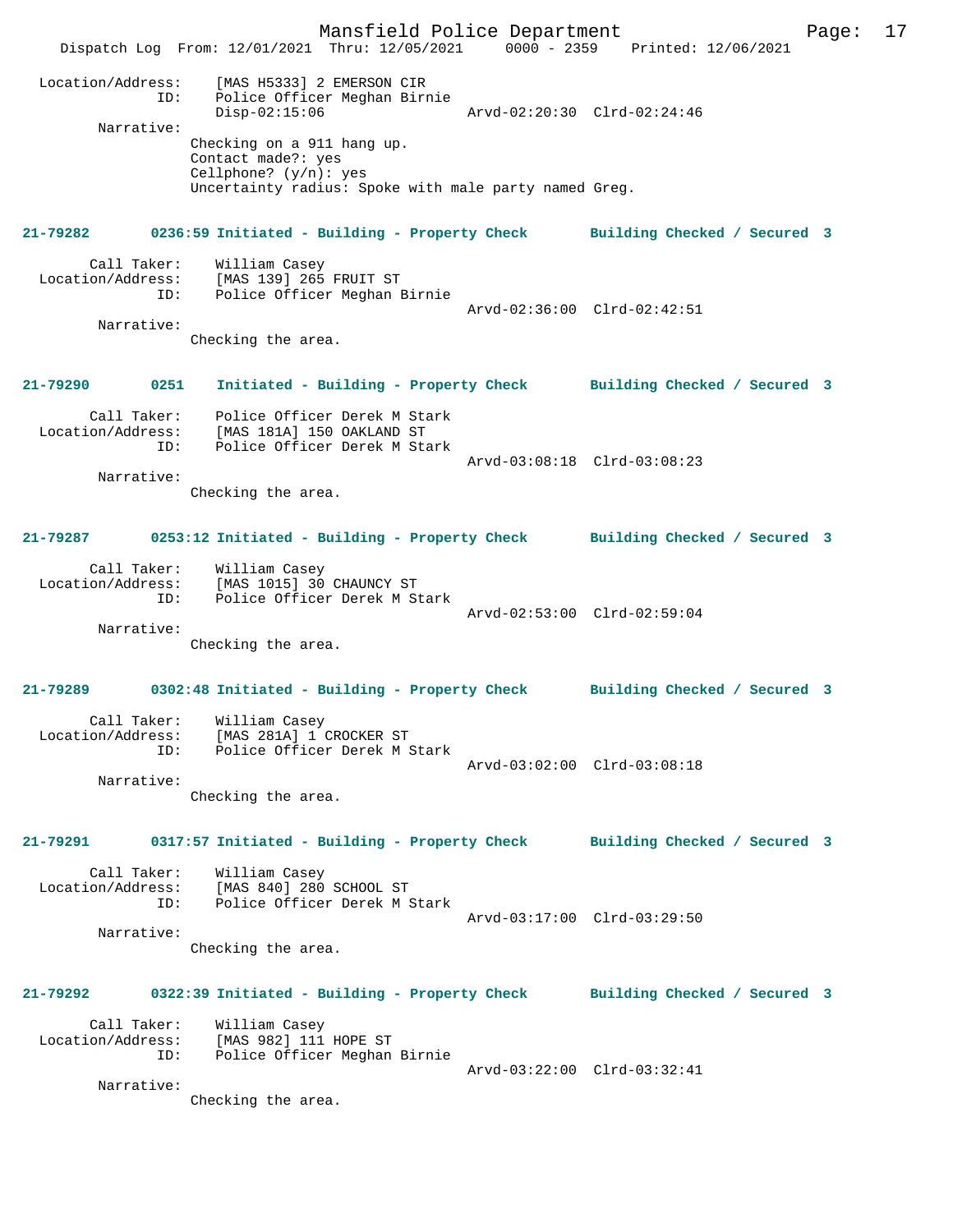Mansfield Police Department Page: 18 Dispatch Log From: 12/01/2021 Thru: 12/05/2021 **21-79293 0331:38 Initiated - Building - Property Check Building Checked / Secured 3** Call Taker: William Casey<br>.on/Address: [MAS] MAVERICK DR Location/Address: ID: Police Officer Derek M Stark Arvd-03:31:00 Clrd-03:37:40 Narrative: Checking the area. **21-79294 0337:12 Initiated - Building - Property Check Building Checked / Secured 3** Call Taker: William Casey<br>Location/Address: [MAS] MYSTIC ess: [MAS] MYSTIC LN<br>ID: Police Officer I Police Officer Meghan Birnie Arvd-03:37:00 Clrd-03:37:24 Narrative: Checking the area. **21-79297 0425:16 Initiated - Building - Property Check Building Checked / Secured 3** Call Taker: William Casey Location/Address: [MAS 1040] 50 RESERVOIR ST Apt. #ST Police Officer Derek M Stark Arvd-04:25:00 Clrd-04:34:00 Narrative: Checking the area. **21-79298 0439:16 Initiated - Building - Property Check Building Checked / Secured 3** Call Taker: William Casey Location/Address: [MAS 2] 60 FORBES BLVD Police Officer Derek M Stark Arvd-04:39:00 Clrd-04:48:18 Narrative: Checking the area. **21-79300 0448 Initiated - Building - Property Check Building Checked / Secured 3** Call Taker: Police Officer Derek M Stark Location/Address: [MAS 322] 31 HAMPSHIRE ST<br>ID: Police Officer Derek M Sta Police Officer Derek M Stark Arvd-04:48:47 Clrd-04:52:56 Narrative: Checking the area. **21-79309 0704:47 Phone - 911 Hang-ups & Verifications Confirmed misdial/Accdntl Call 2**  Call Taker: Robert Stewart<br>Location/Address: [MAS] 18 MARJA [MAS] 18 MARJAC WAY ID: Police Officer Meghan Birnie Disp-07:07:20 Arvd-07:13:20 Clrd-07:17:37 Narrative: Checking on a 911 hang up. Contact made?: no Cellphone? (y/n): yes Uncertainty radius: 20 meters Narrative: M4 spoke with the homeowner and she is having trouble with her cell phone **21-79316 0726:50 Phone - 911 Hang-ups & Verifications Confirmed misdial/Accdntl Call 2**  Call Taker: Robert Stewart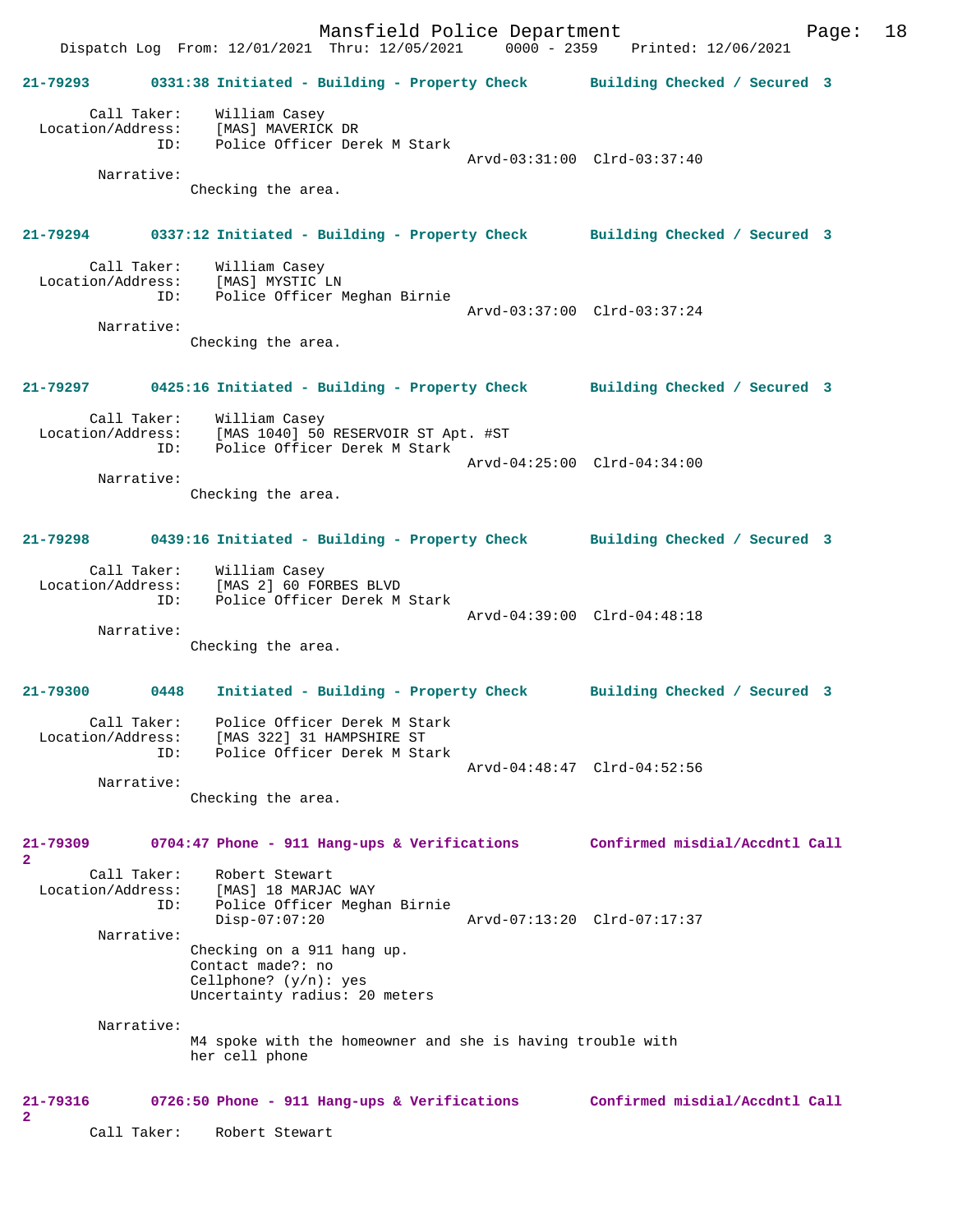Mansfield Police Department Page: 19 Dispatch Log From: 12/01/2021 Thru: 12/05/2021 0000 - 2359 Printed: 12/06/2021 Vicinity of: [MAS 12] 250 EAST ST ID: Police Officer Derek M Stark Disp-07:29:03 Arvd-07:31:38 Clrd-07:33:11 Narrative: Checking on a 911 hang up. Contact made?: Yes, will meet at front door Cellphone? (y/n): YES Uncertainty radius: 61 meters **21-79320 0740:44 Initiated - Motor Vehicle Stop Citation / Warning Issued 3** Call Taker: Dispatcher Jacques Ryan<br>Location/Address: [MAS 1002] 250 EAST ST [MAS 1002] 250 EAST ST ID: Police Officer Derek M Stark Arvd-07:40:00 Clrd-07:43:51<br>Vehicle: BLU 2003 ACUR UT MDX Reg: PC MA 669FF4 VIN: 2HNYD18833H54 BLU 2003 ACUR UT MDX Reg: PC MA 669FF4 VIN: 2HNYD18833H547930 Narrative: MVST Narrative: Cite to the operator for speed **21-79327 0829:27 Phone - Road Hazards Unfounded/Unverifed 3** Call Taker: Ryan O'Rourke<br>Vicinity of: [MAS] 99 WILLI of: [MAS] 99 WILLIAMS ST<br>ID: Police Officer Gread Police Officer Gregg S Kennedy<br>Disp-08:32:43 Disp-08:32:43 Arvd-08:45:30 Clrd-08:47:44 Narrative: caller rpts multiple landscape trucks on road causing a traffic issue. Narrative: There are no hazards in the area **21-79335 0902:55 Initiated - Motor Vehicle Stop Citation / Warning Issued 3** Call Taker: Dispatcher Jacques Ryan Location/Address: [MAS 451B] 500 EAST ST ID: Police Officer Matthew A Souza Arvd-09:02:00 Clrd-09:07:47 Vehicle: WHI 2017 JEEP GRANDC Reg: PAS MA BR17PS VIN: 1C4RJFBG7HC812276 Narrative: MVST Narrative: Written warning to the Female RO **21-79350 0956:11 Phone - Erratic Oper MV / Road Rage Unfounded/Unverifed 3** Call Taker: Robert Stewart<br>.on/Address: [MAS] RTE 140 SB Location/Address: ID: Sergeant Robert S Pierce Disp-09:58:51 Arvd-10:04:04 Clrd-10:08:42<br>TD: Police Officer Matthew A Souza Police Officer Matthew A Souza<br>Disp-09:58:53 A Disp-09:58:53 Arvd-10:01:19 Clrd-10:08:42<br>ID: Police Officer David W Kinahan Police Officer David W Kinahan<br>Disp-09:59:41 P Disp-09:59:41 Arvd-10:07:51 Clrd-10:08:05 Narrative: State police attempted to stop a gold lexus with a FL transport plate on it. got off 95nb towards 140SB Narrative: M8 went School to Forbes with negative results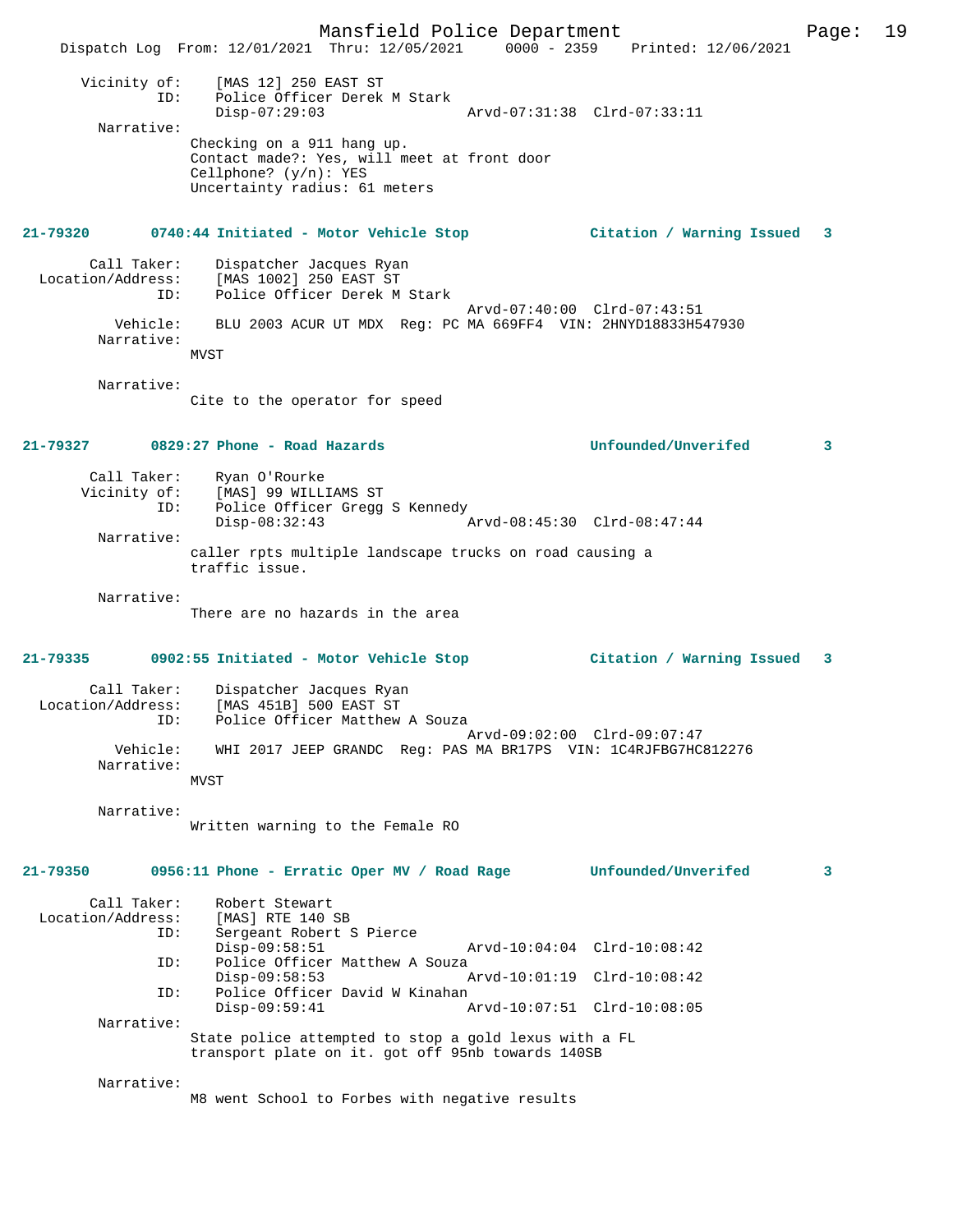Mansfield Police Department Page: 20 Dispatch Log From: 12/01/2021 Thru: 12/05/2021 0000 - 2359 Printed: 12/06/2021 **21-79361 1053:55 Initiated - Animal Complaints Services Rendered 3**  Call Taker: Dispatcher Jacques Ryan Location/Address: [MAS 1002] 250 EAST ST ID: Police Officer Michael T Fitzgerald Arvd-10:53:00 Clrd-11:08:16 ID: Animal Control Steven Simonds Disp-10:54:56 Arvd-11:00:38 Clrd-11:08:16<br>Vehicle: BLK 2008 TOYT UT RAV Req: PC MA 568DX1 VIN: JTMBD33V88600 BLK 2008 TOYT UT RAV Reg: PC MA 568DX1 VIN: JTMBD33V886064740 Narrative: loose dog in the area Narrative: Dog is behind the robinson center now Narrative: M8 lost visual of the dog Narrative: negative results on area search **21-79369 1124:27 Initiated - Animal Complaints Services Rendered 3**  Call Taker: Dispatcher Jacques Ryan Vicinity of: [MAS 170] 255 HOPE ST ID: Police Officer Matthew A Souza Arvd-11:24:00 Clrd-11:25:47 ID: Animal Control Steven Simonds Disp-11:25:04 Arvd-11:25:45 Clrd-11:54:20 Narrative: loose dog in the area Narrative: Dog was found and returned to the owner **21-79387 1307 Initiated - Building - Property Check Building Checked / Secured 3** Call Taker: Sergeant Jeffrey G Bombard Location/Address: [MAS 4] 31 HAMPSHIRE ST ID: Sergeant Jeffrey G Bombard Arvd-13:08:09 Clrd-13:12:23 Narrative: Checking the area. **21-79396 1355 Initiated - Building - Property Check Building Checked / Secured 3** Call Taker: Sergeant Jeffrey G Bombard Location/Address: [MAS 2] 60 FORBES BLVD ID: Sergeant Jeffrey G Bombard Arvd-13:55:48 Clrd-13:58:36 Narrative: Checking the area. **21-79399 1416:23 Phone - Motor Veh Acc - No Injury Investigated - Report Taken 1** Call Taker: Savannah Karch Location/Address: [MAS 840F130] 280 SCHOOL ST Apt. #F130 Sergeant Jeffrey G Bombard Disp-14:17:29 Arvd-14:27:14 Clrd-14:39:01 Vehicle: WHI 2018 TOYT 4RUNNE Reg: PC MA 968PC2 VIN: JTEBU5JR3J5557198<br>Vehicle: WHI 2018 BMW X1 Reg: PC MA 8CA774 VIN: WBXHT3C35J5L26658 Vehicle: WHI 2018 BMW X1 Reg: PC MA 8CA774 VIN: WBXHT3C35J5L26658 Narrative: minor 2 car mva in the parking lot no injuries Refer To Accident: 21MAS-358-AC **21-79408 1453:59 911 - 911 Hang-ups & Verifications Confirmed misdial/Accdntl Call 2**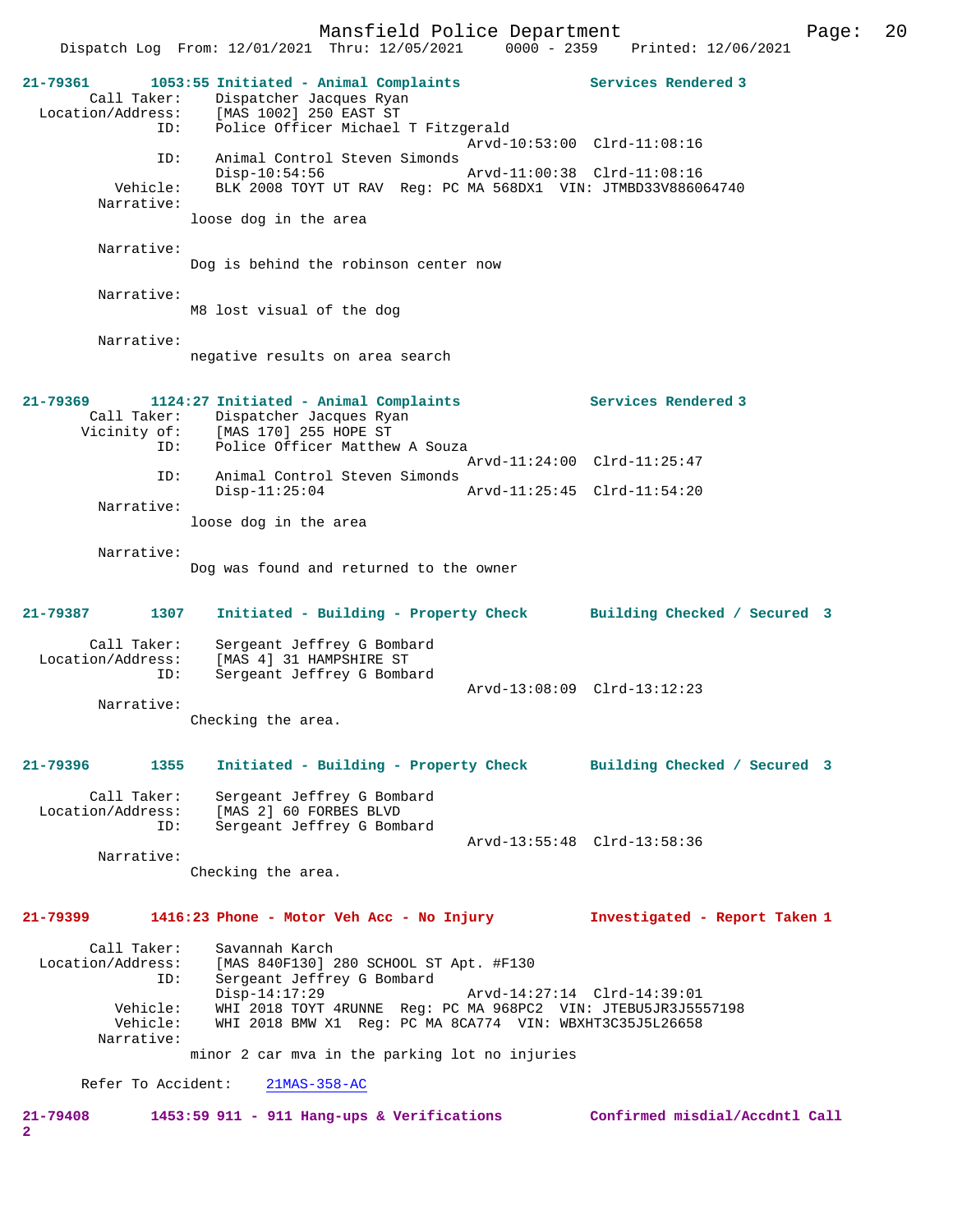Mansfield Police Department Page: 21 Dispatch Log From: 12/01/2021 Thru: 12/05/2021 0000 - 2359 Printed: 12/06/2021 Call Taker: Ryan O'Rourke<br>Location/Address: [MAS 332] 240 [MAS 332] 240 EAST ST ID: Police Officer Michael T Fitzgerald<br>Disp-14:56:43 Arvd-1 Arvd-15:03:33 Clrd-15:07:58 Narrative: Checking on a 911 hang up. Contact made?: No Cellphone? (y/n): No Uncertainty radius: Sounds like a fax machine, unable to call back. **21-79410 1503:14 Phone - 911 Hang-ups & Verifications Confirmed misdial/Accdntl Call 2**  Call Taker: Dispatcher Jacques Ryan Location/Address: [MAS 240A] 189 CHAUNCY ST ID: Police Officer Matthew A Souza<br>Disp-15:05:45 Disp-15:05:45 Arvd-15:10:10 Clrd-15:11:32 Narrative: Checking on a 911 hang up. Employee states accidental. Contact made?:yes Cellphone? (y/n):yes Uncertainty radius: **21-79412 1507:43 Other - Motor Veh Acc - Hit & Run Incident Report 1**  Call Taker: CARLY MORIARTY<br>Location/Address: [MAS 333] 245 E [MAS 333] 245 EAST ST ID: Detective Kenneth E Wright Disp-15:08:21 Arvd-15:08:26 Clrd-15:09:00 Narrative: Past hit and run in the parking lot Refer To Incident: 21MAS-1293-OF **21-79417 1546:33 Walk-In - Follow up Investigation Assisted Party 3**  Call Taker: Support Staff Langston W Puller<br>Location/Address: [MAS 422] 15 PARK ST Apt. #312 Location/Address: [MAS 422] 15 PARK ST Apt. #312 ID: Police Officer Matthew A Souza Disp-15:48:13 Arvd-15:48:17 Clrd-15:52:16 Narrative: Party in to follow up for a fraud incident Narrative: Party advised **21-79424 1650:54 Initiated - Assist Fire Department Referred to Other Agency 2** Call Taker: Dispatcher Jacques Ryan<br>Location/Address: [MAS H2982] 35 RIDGEVIET ess: [MAS H2982] 35 RIDGEVIEW LN<br>ID: Police Officer Nicole P News Police Officer Nicole P Newport Arvd-16:50:00 Clrd-16:55:10<br>TD: Police Officer Michael N Fenore Police Officer Michael N Fenore<br>Disp-16:55:05 Arvd-16:55:14 Clrd-17:50:53 Support Staff Heather A Sullivan Narrative: Assisting the FD with a fire related incident. Nature:CO detector sounding **21-79426 1728:20 Initiated - Building - Property Check Building Checked / Secured 3** Call Taker: CARLY MORIARTY<br>Location/Address: [MAS 840] 280 [MAS 840] 280 SCHOOL ST ID: Police Officer Derek M Stark Arvd-17:28:00 Clrd-17:45:47 Narrative: Checking the area.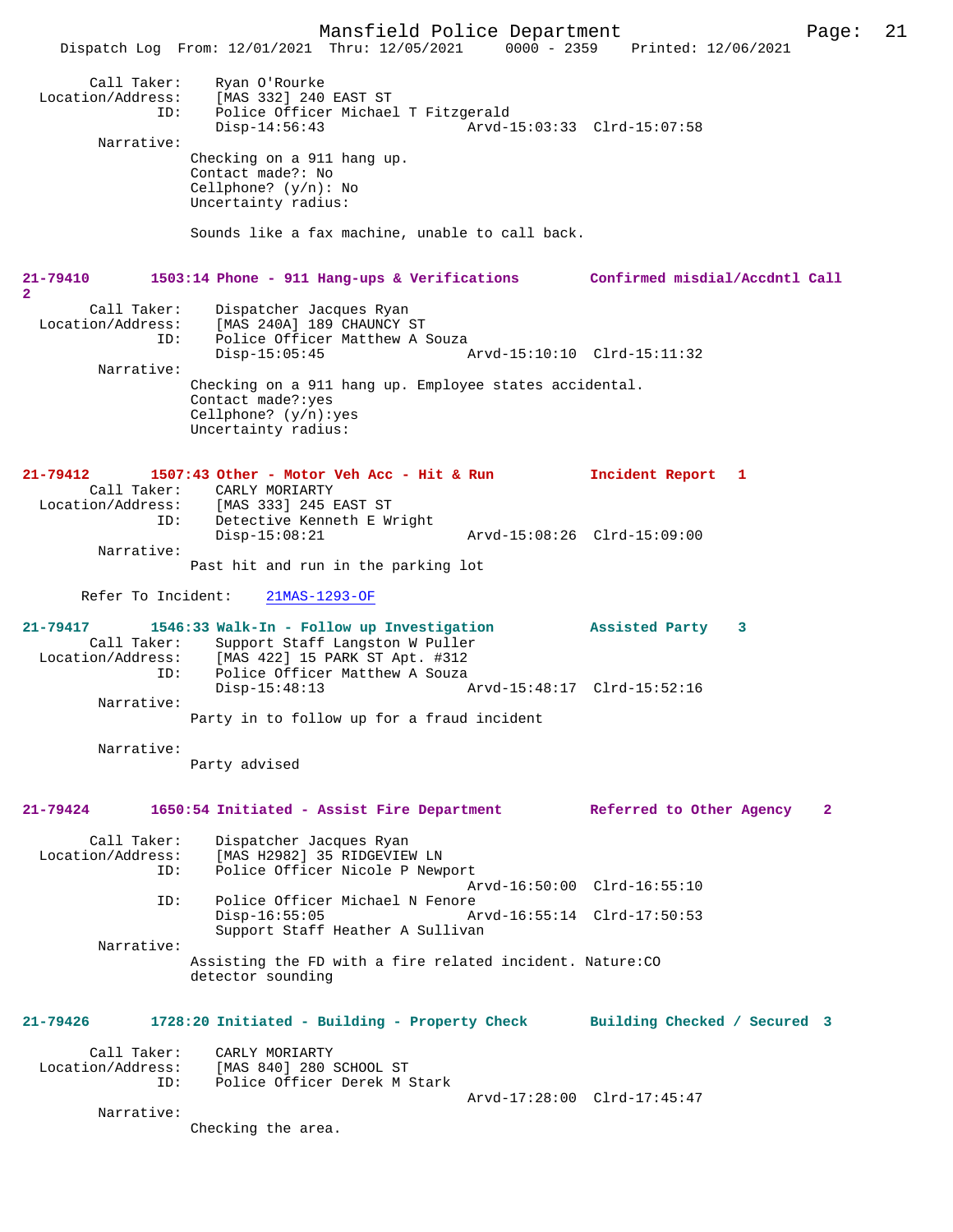| 21-79429     |                        | 1731:35 Initiated - Building - Property Check False / Accidental Alarm                                                                                                                       |                              | $\overline{\mathbf{3}}$ |
|--------------|------------------------|----------------------------------------------------------------------------------------------------------------------------------------------------------------------------------------------|------------------------------|-------------------------|
|              | Call Taker:<br>ID:     | Dispatcher Jacques Ryan<br>Location/Address: [MAS 820C] 31 PLYMOUTH ST<br>Detective Derek M McCune                                                                                           |                              |                         |
|              | Narrative:             |                                                                                                                                                                                              | Arvd-17:31:00 Clrd-17:32:14  |                         |
|              |                        | Employees set the alarm off by accident and there was no<br>call from the alarm company                                                                                                      |                              |                         |
| 21-79441     |                        | 1916:03 Phone - Erratic Oper MV / Road Rage Gone on Arrival 3<br>Call Taker: William Casey<br>Location/Address: [MAS] RTE 140 NB<br>ID: Police Officer M:<br>Police Officer Michael N Fenore |                              |                         |
|              |                        | $Disp-19:17:57$<br>Support Staff Heather A Sullivan                                                                                                                                          |                              |                         |
|              | Narrative:             | Cp reports white vehicle driving on the wrong side of the<br>road headed towards mansfield                                                                                                   |                              |                         |
| $21 - 79445$ |                        | 1936:28 Initiated - Building - Property Check Building Checked / Secured 3                                                                                                                   |                              |                         |
|              | Call Taker:<br>ID:     | Nicole Boyer<br>Vicinity of: [MAS 820C] 31 PLYMOUTH ST<br>Detective Derek M McCune                                                                                                           |                              |                         |
|              | Narrative:             |                                                                                                                                                                                              | Arvd-19:36:00 Clrd-19:47:52  |                         |
|              |                        | Checking the area.                                                                                                                                                                           |                              |                         |
| $21 - 79448$ | ID:                    | 1948:16 Initiated - Follow up Investigation Services Rendered 3<br>Call Taker: Nicole Boyer<br>Vicinity of: [MAS] HOPE ST                                                                    |                              |                         |
|              |                        | Police Officer Michael N Fenore<br>Support Staff Heather A Sullivan                                                                                                                          | Arvd-19:48:00 Clrd-19:51:23  |                         |
|              | Narrative:             | Conducting a follow up in the area to a previously reported<br>incident.                                                                                                                     |                              |                         |
|              |                        | 21-79450 2000:01 Initiated - Motor Vehicle Stop                                                                                                                                              | Citation / Warning Issued 3  |                         |
|              | Vicinity of:<br>ID:    | Call Taker: Nicole Boyer<br>[MAS] WEST ST<br>Police Officer Joshua S Ellender                                                                                                                | Arvd-20:00:00 Clrd-20:05:38  |                         |
|              | Vehicle:<br>Narrative: | BLK 2014 CHEV CRUZE Req: PC MA 1TVS98 VIN: 1G1PC5SB5E7358882<br>Out with an MVST                                                                                                             |                              |                         |
|              | Narrative:             | Citation given to operator for failure to stop.                                                                                                                                              |                              |                         |
| 21-79454     |                        | 2007:54 Initiated - Building - Property Check                                                                                                                                                | Building Checked / Secured 3 |                         |
|              | Call Taker:<br>ID:     | Nicole Boyer<br>Vicinity of: [MAS 840] 280 SCHOOL ST<br>Police Officer Joshua S Ellender                                                                                                     | Arvd-20:07:00 Clrd-20:24:47  |                         |
|              | Narrative:             | Checking the area.                                                                                                                                                                           |                              |                         |
|              | Narrative:             | Walk through conducted, no issues                                                                                                                                                            |                              |                         |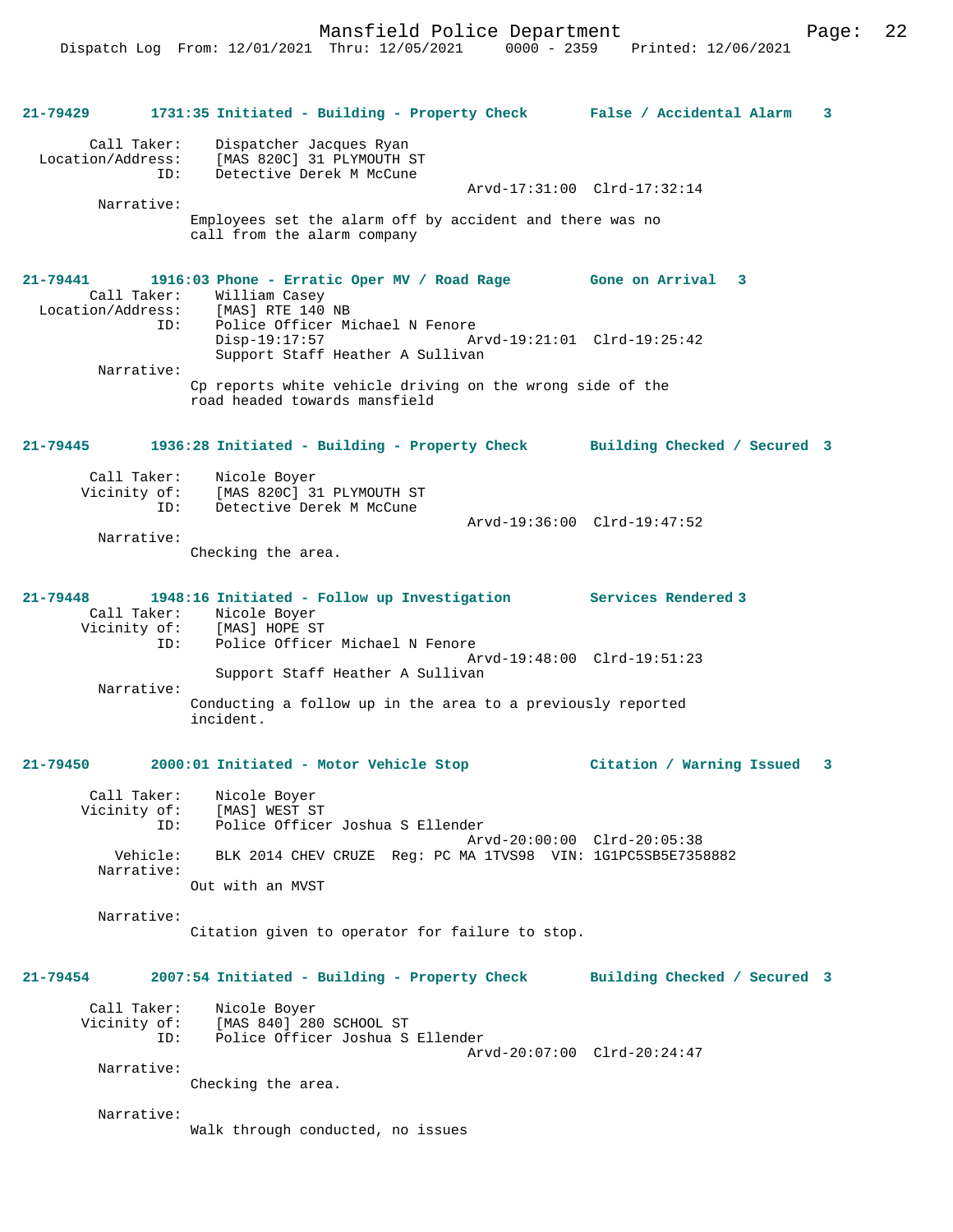Mansfield Police Department Fage: 23

**21-79456 2011:52 Phone - Assist Citizen - P S A Services Rendered 3**  Call Taker: Support Staff Langston W Puller<br>Location/Address: [MAS H4950] 26 MCKENZI LN [MAS H4950] 26 MCKENZI LN ID: Police Officer Derek M Stark Disp-20:13:11 Arvd-20:31:15 Clrd-20:36:48 Narrative: Party left his wallet in Attleboro. M12 to make notification. Narrative: Notification made in person. **21-79460 2050:59 Initiated - Building - Property Check Building Checked / Secured 3** Call Taker: Nicole Boyer Vicinity of: [MAS 4] 31 HAMPSHIRE ST<br>ID: Police Officer Joshua S Police Officer Joshua S Ellender Arvd-20:50:00 Clrd-20:55:17 Narrative: Checking the area. **21-79467 2110:03 Phone - Disabled Motor Vehicle Gone on Arrival 3**  Call Taker: William Casey<br>ion/Address: [MAS] CHAUNCY ST: Location/Address: ID: Police Officer Andrew J Kelley<br>Disp-21:12:13 Disp-21:12:13 Arvd-21:18:13 Clrd-21:19:36 Narrative: Reported DMV in the area. no lights on hard to see **21-79484 2203:51 Initiated - Building - Property Check Building Checked / Secured 3** Call Taker: Nicole Boyer<br>Vicinity of: [MAS 820C] 3 of: [MAS 820C] 31 PLYMOUTH ST<br>TD: Detective Derek M McCune Detective Derek M McCune Arvd-22:03:00 Clrd-22:11:29 Narrative: Checking the area. **21-79486 2214:00 Initiated - Building - Property Check Building Checked / Secured 3** Call Taker: Michael Mezhberg<br>Location/Address: [MAS 2] 60 FORBE Location/Address: [MAS 2] 60 FORBES BLVD ID: Police Officer Joshua S Ellender Arvd-22:14:00 Clrd-22:20:37 Narrative: Checking the area. **21-79499 2307:15 911 - 911 Hang-ups & Verifications Confirmed misdial/Accdntl Call 2**  Call Taker: TARA LAKO Location/Address: [MAS 255] 377 CHAUNCY ST Police Officer Joshua S Ellender<br>Disp-23:15:25 Ary Disp-23:15:25 Arvd-23:19:03 Clrd-23:20:43 Narrative: Checking on a 911 hang up. Contact made?: yes, accidental from employee named Ed Cellphone? (y/n): no Uncertainty radius: **21-79501 2317:58 Initiated - Building - Property Check Building Checked / Secured 3** Call Taker: Nicole Boyer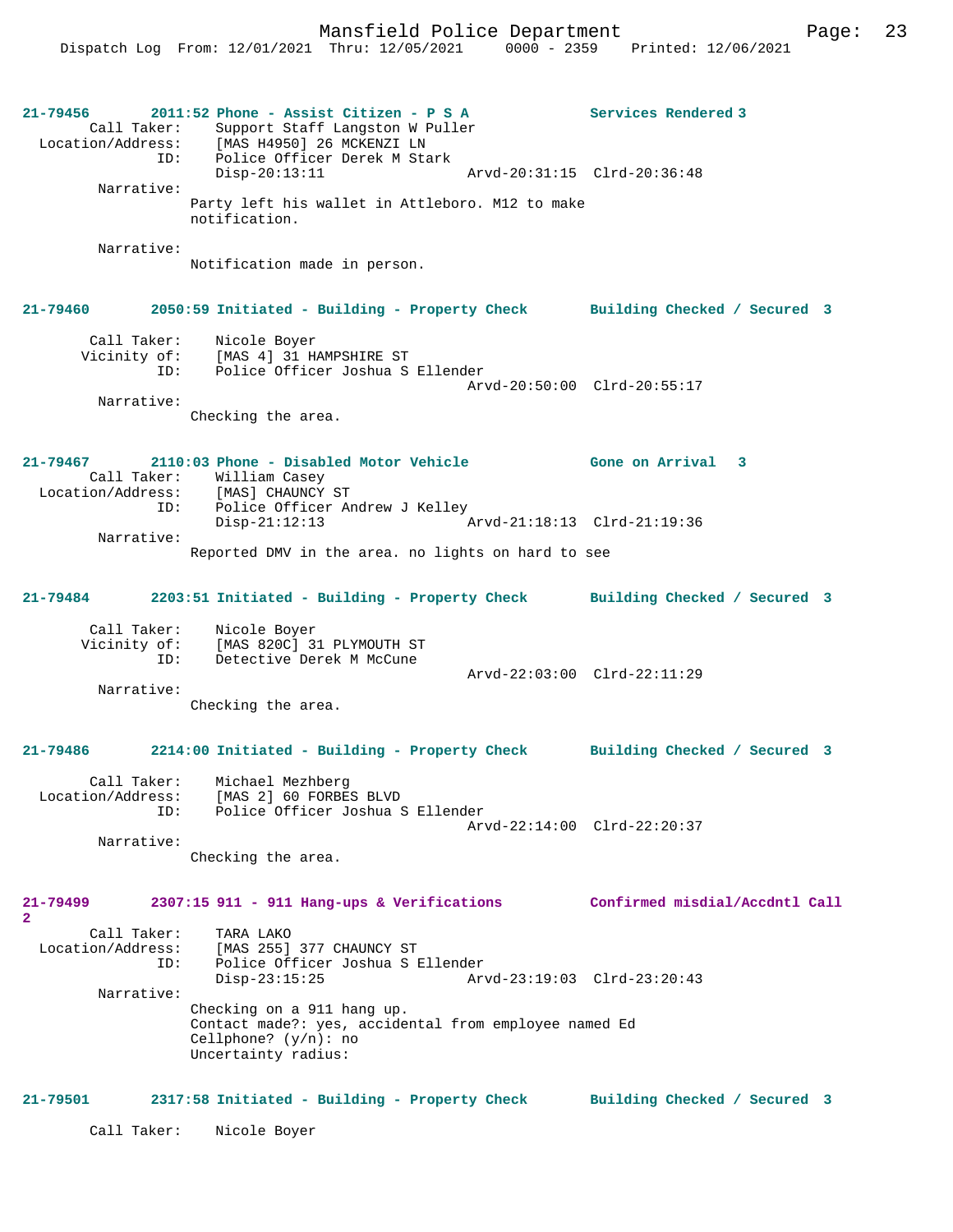Mansfield Police Department Page: 24 Dispatch Log From: 12/01/2021 Thru: 12/05/2021 0000 - 2359 Printed: 12/06/2021 Vicinity of: [MAS 65] 30 CHAUNCY ST ID: Police Officer Andrew J Kelley Arvd-23:17:00 Clrd-23:42:37 Narrative: Checking the area. **21-79505 2343:19 911 - Assist Fire Department Referred to Other Agency 2** Call Taker: Michael Mezhberg Location/Address: [MAS H3299] 19 NELSON WAY ID: Police Officer Joshua S Ellender Disp-23:43:48 Clrd-23:45:19 ID: Police Officer Derek M Stark Disp-23:45:00 Arvd-23:55:58 Clrd-12/04/2021 @ 00:24:35 ID: Police Singley<br>Disp-23:45:00<br>Narrative: Assisting the FD with a fire related incident. Nature: co, no ilness **For Date: 12/04/2021 - Saturday 21-79512 0017:51 911 - Disabled Motor Vehicle Services Rendered 3**  Call Taker: Aaron Figueroa<br>Location/Address: [MAS] 100 RTE ] [MAS] 100 RTE 140 NB @ 170 SCHOOL ST ID: Police Officer Derek M Stark Disp-00:24:40 Arvd-00:34:57 Clrd-00:55:42 Vehicle: BLK 2008 HYUN ELANTR Reg: PC MA 1EVK66 VIN: KMHDU46D08U492228 Towed: For: Disabled Vehicle By: Central Street Garage Narrative: Caller advised there is a vehicle at the light with its hazards on Narrative: Request for Central St to respond to the intersection. Narrative: Central St en route Narrative: Central St on scene **21-79525 0051:35 Walk-In - Follow up Investigation Services Rendered 3**  Call Taker: Support Staff Heather A Sullivan<br>Location/Address: [MAS 451B] 500 EAST ST ess: [MAS 451B] 500 EAST ST<br>TD: Police Officer Andrew J Police Officer Andrew J Kelley<br>Disp-00:52:24 A Disp-00:52:24 Arvd-00:52:28 Clrd-07:08:29 Narrative: following up to a previously reported incident. Narrative: M10 going to Attleboro court **21-79546 0222:48 Initiated - Building - Property Check Building Checked / Secured 3** Call Taker: Nicole Boyer Vicinity of: [MAS 820C] 31 PLYMOUTH ST ID: Lieutenant Thomas R Connor Arvd-02:22:00 Clrd-02:51:04 Narrative: Checking the area. **21-79553 0306:37 Initiated - Motor Vehicle Stop Citation / Warning Issued 3** Call Taker: Nicole Boyer Vicinity of: [MAS 451B] 500 EAST ST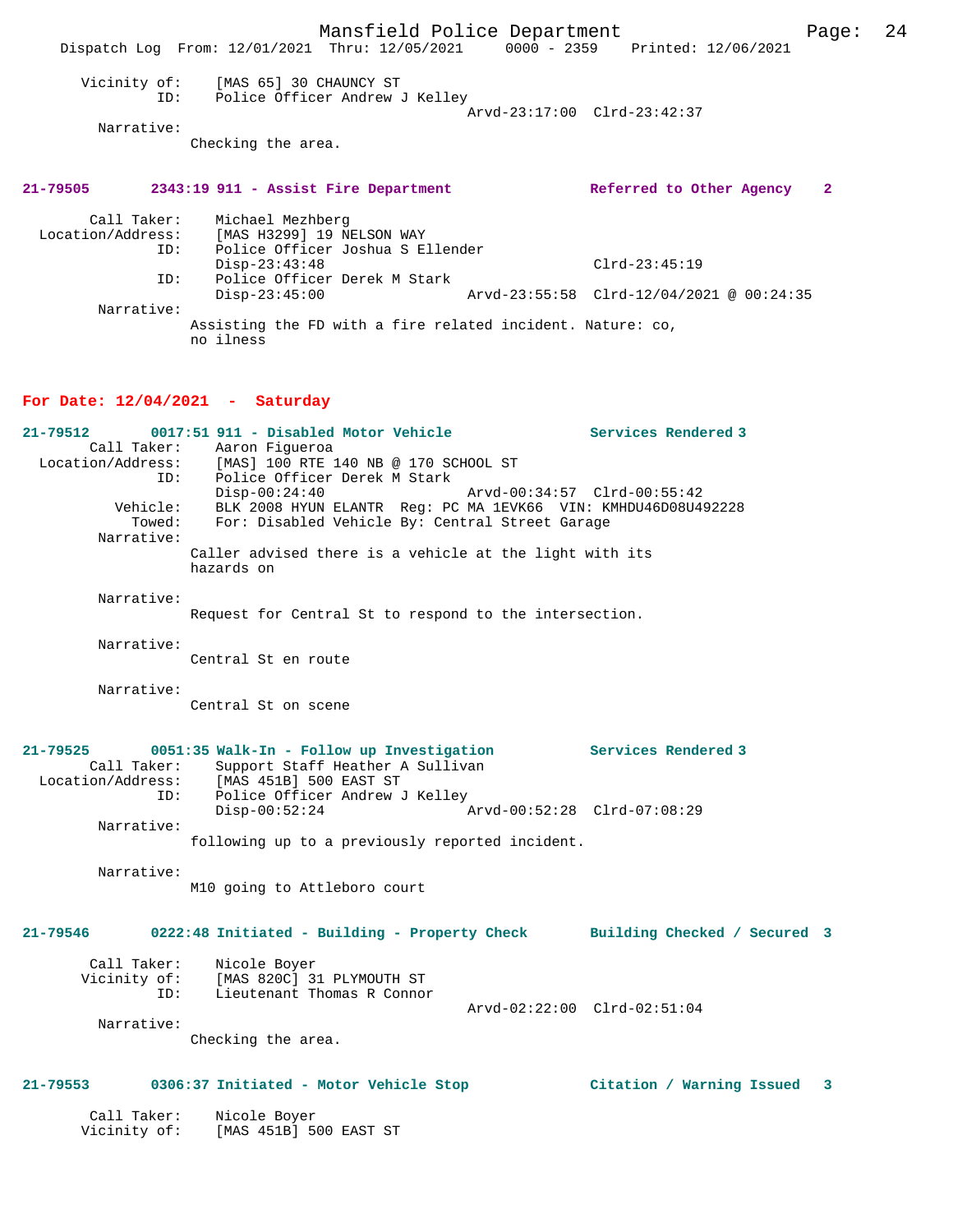Mansfield Police Department Form Page: 25 Dispatch Log From: 12/01/2021 Thru: 12/05/2021 0000 - 2359 Printed: 12/06/2021 ID: Police Officer Christopher D Sorge Arvd-03:06:00 Clrd-03:14:06<br>Vehicle: WHI 2017 HOND ACCORD Reg: PC MA 3XME11 VIN: 1HGCR2F11HA2 WHI 2017 HOND ACCORD Reg: PC MA 3XME11 VIN: 1HGCR2F11HA294529 Narrative: Out with an MVST Narrative: Citation given to operator for speed. **21-79554 0312:12 Initiated - Parking Violations Citation / Warning Issued 3** Call Taker: Nicole Boyer<br>Vicinity of: [MAS] NORTH 1 Of: [MAS] NORTH MAIN ST<br>ID: [Police Officer Derek Police Officer Derek M Stark Arvd-03:12:00 Clrd-03:45:56 Vehicle: GRY 2014 KIA 4D OPTIMA Reg: PAS MA 2XRF39 VIN: 5XXGN4A75EG322304 Vehicle: WHI 2019 JEEP UT GRAND Reg: PAS MA ICVM15 VIN: 1C4RJFAG0KC551291 Vehicle: BLU 2005 VOLV 4D S60 Reg: PC MA 92PC26 VIN: YV1RS592752448616<br>Vehicle: WHI 2014 VOLK 4D JETTA Reg: PAS MA 1JLC45 VIN: 3VWD17AJ8EM368<br>Vehicle: GRY 2017 HOND 4D ACCORD Reg: PAS MA 7YY918 VIN: 1HGCR2F33HA30 WHI 2014 VOLK 4D JETTA Reg: PAS MA 1JLC45 VIN: 3VWD17AJ8EM368734 GRY 2017 HOND 4D ACCORD Reg: PAS MA 7YY918 VIN: 1HGCR2F33HA308819 Narrative: Warnings issued to the following: North Main Street MA-2XRF39 MA-ICVM15 MA-92PC26 Old Colony Way MA-1LJC45 MA-7YY918 **21-79556 0323:46 Phone - Assist Fire Department Referred to Other Agency 2** Call Taker: Nicole Boyer<br>Location/Address: [MAS] 13 DOW Example of the set of the set of the set of the set of the set of the set of the set of the set of the set of <br>Location of the set of the set of the set of the set of the set of the set of the set of the set of the set of<br> Police Officer Christopher D Sorge<br>Disp-03:25:01 Arvd- Disp-03:25:01 Arvd-03:31:13 Clrd-03:42:25 Narrative: Assisting the FD with a fire related incident. Nature: Fire alarms sounding, no smoke or flames. **21-79557 0416:19 Initiated - Building - Property Check Building Checked / Secured 3** Call Taker: Nicole Boyer Vicinity of: [MAS 1002] 250 EAST ST<br>TD: Police Officer Derek M Police Officer Derek M Stark Arvd-04:16:00 Clrd-04:16:37 Narrative: Checking the area. **21-79558 0511:16 Initiated - Building - Property Check Building Checked / Secured 3** Call Taker: Nicole Boyer Vicinity of: [MAS 820C] 31 PLYMOUTH ST ID: Lieutenant Thomas R Connor Arvd-05:11:00 Clrd-05:14:20 Narrative: Checking the area. **21-79559 0513:18 Phone - 911 Hang-ups & Verifications Unfounded/Unverifed 2** Call Taker: William Casey Location/Address: [MAS] 172 NORTH MAIN ST ID: Police Officer Christopher D Sorge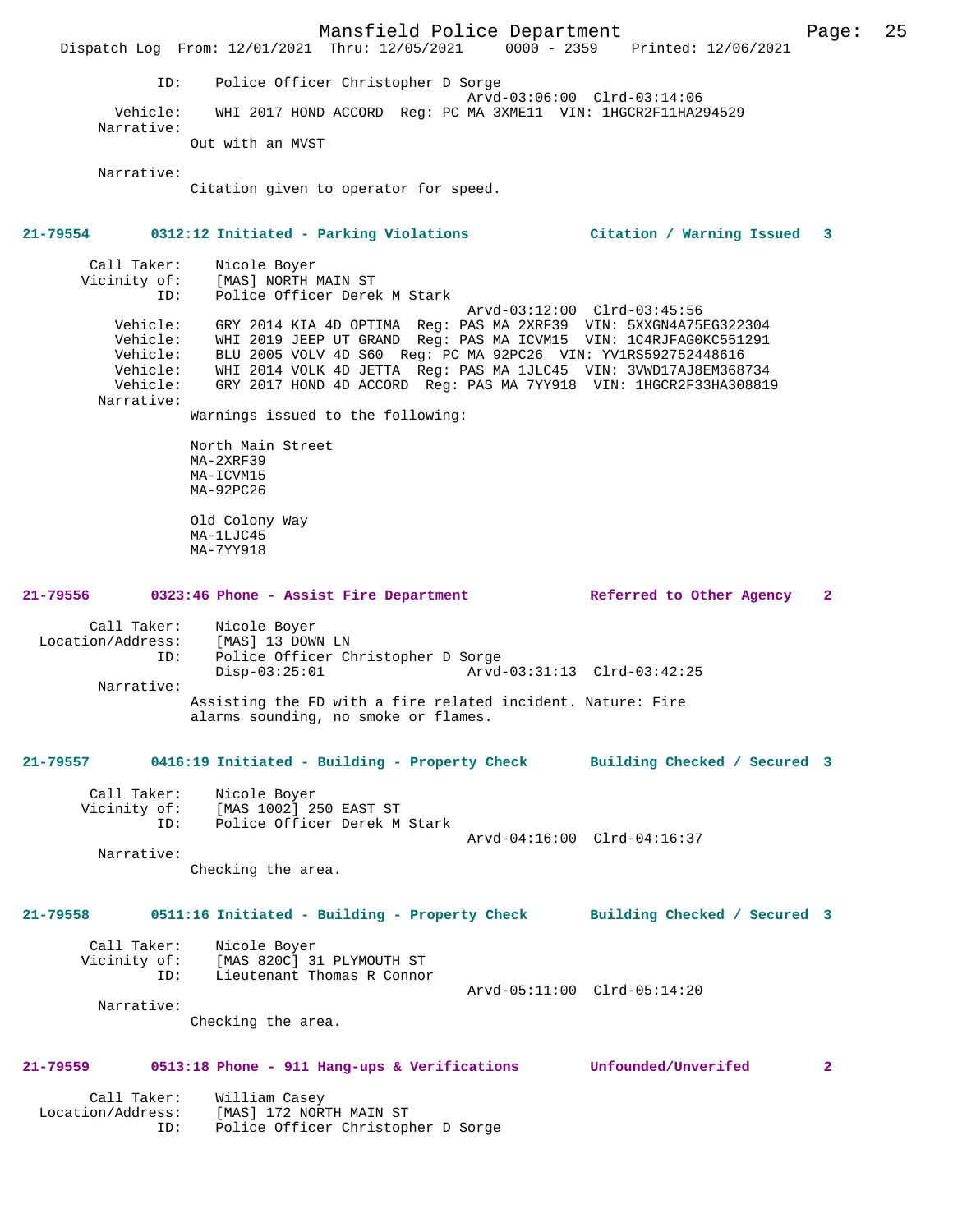Mansfield Police Department Page: 26 Dispatch Log From: 12/01/2021 Thru: 12/05/2021 0000 - 2359 Disp-05:14:55 Clrd-05:15:20 ID: Police Officer Derek M Stark Disp-05:15:14 Arvd-05:19:10 Clrd-05:24:45 Narrative: Checking on a 911 hang up. Contact made?:no Cellphone? (y/n):yes Uncertainty radius:8m @ 95% Narrative: 172 & 174 checked OK. **21-79568 0650:04 Phone - 911 Hang-ups & Verifications Confirmed misdial/Accdntl Call 2**  Call Taker: George Burton Location/Address: [MAS H5166] 181 COPELAND DR ID: Police Officer Christopher D Sorge Disp-06:52:40 Arvd-06:57:13 Clrd-06:59:32 Narrative: Checking on a 911 accidental call. No need for emergency services. Contact made?: Yes Cellphone? (y/n): Yes Uncertainty radius: **21-79578 0807:14 Initiated - Follow up Investigation Investigated - No Report 3** Call Taker: Ryan O'Rourke<br>Location/Address: [MAS H6087] 98 ess: [MAS H6087] 98 PLEASANT ST<br>TD: Police Officer Andrew J Ke Police Officer Andrew J Kelley Arvd-08:07:00 Clrd-08:20:30 Narrative: Conducting a follow up in the area to a previously reported incident. Narrative: Party advised of her 209A rights. Declined at this time. **21-79579 0816:58 Phone - 911 Hang-ups & Verifications Confirmed misdial/Accdntl Call 2**  Call Taker: Jennifer Napolitano<br>Location/Address: [MAS H2524] 38 OTIS ess: [MAS H2524] 38 OTIS ST<br>ID: Police Officer Matthew Police Officer Matthew A Souza<br>Disp-08:18:23 P Disp-08:18:23 Arvd-08:33:41 Clrd-08:34:42 Narrative: Checking on a 911 hang up. Contact made?: yes accidental by apple watch Cellphone? (y/n): yes Uncertainty radius: **21-79582 0909:39 Initiated - Building - Property Check Building Checked / Secured 3** Call Taker: Ryan O'Rourke Location/Address: [MAS 820C] 31 PLYMOUTH ST<br>TD: Police Officer Joshua S E Police Officer Joshua S Ellender Arvd-09:09:00 Clrd-09:22:22 Narrative: Checking the area. **21-79584 0916:24 Phone - Serve Warrant Arrest(s) Made 3**  Call Taker: CARLY MORIARTY<br>Location/Address: [MAS 1008] 1 OI ess: [MAS 1008] 1 OLD COLONY WAY Apt. #111<br>ID: Sergeant Brian P Thibault Sergeant Brian P Thibault<br>Disp-09:17:05 Disp-09:17:05 Arvd-09:21:02 Clrd-12:01:45<br>ID: Police Officer Michael N Fenore Police Officer Michael N Fenore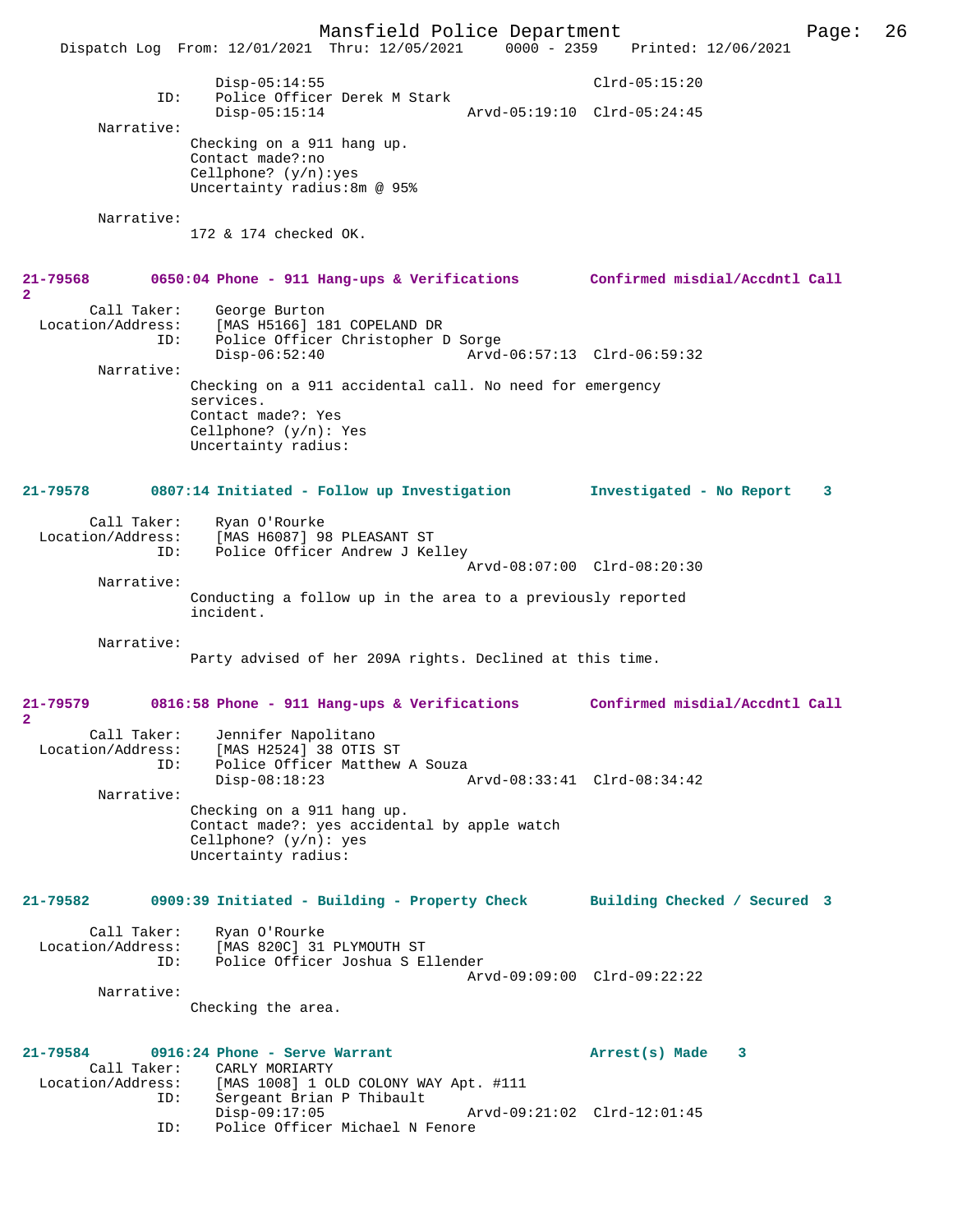Mansfield Police Department Page: 27 Dispatch Log From: 12/01/2021 Thru: 12/05/2021 Disp-09:17:08 Arvd-09:20:57 Clrd-09:32:31 Police Officer Nicole P Newport<br>TD: Police Officer David J Pepicell Police Officer David J Pepicelli<br>Disp-09:17:09 Ar Disp-09:17:09 <br>Disp-09:17:09 Arvd-09:20:52 Clrd-12:27:58<br>Dice Officer Andrew J Kelley Police Officer Andrew J Kelley Disp-09:17:12 Clrd-09:17:26 ID: Sergeant John R Armstrong Disp-09:17:16 Arvd-09:20:53 Clrd-09:32:29<br>TD: Police Officer Matthew A Souza Police Officer Matthew A Souza<br>Disp-09:17:24 A Disp-09:17:24 Arvd-09:20:55 Clrd-09:32:27 Narrative: one male in custody. Narrative: M11 transporting one to Ash Street. Refer To Arrest: 21MAS-454-AR Arrest: HARRIS, JEREMY<br>Address: 79 INTERVALE ST 79 INTERVALE ST BROCKTON, MA<br>32 Age: Charges: Warrant arrest - PROBATION WARRANT 2184CR00100 **21-79589 0948:04 Phone - Erratic Oper MV / Road Rage Spoken To 3**  Call Taker: Jennifer Napolitano Location/Address: [MAS 840D120] 280 SCHOOL ST Apt. #D120 ID: Police Officer Matthew A Souza<br>Disp-09:52:48 Disp-09:52:48 Arvd-09:59:03 Clrd-10:08:34<br>Vehicle: BLK 2017 CADI ATS Reg: PC MA 6PS915 VIN: 1G6AG5RX2H019254 BLK 2017 CADI ATS Reg: PC MA 6PS915 VIN: 1G6AG5RX2H0192548 Narrative: Newer black cadillac parked at Joseph A Bank. Was speeding and weaving between vehicles. Was wearing short hair and black jacket. 15 mins old. Vehicle was parked at the store when last seen. Narrative: M8 spoke with RO of vehicle who stated there was an elderly driver on school st that was driving slow and she tried to get around him, a minor road rage incident occured. **21-79594 1005:38 Initiated - Building - Property Check Building Checked / Secured 3** Call Taker: Ryan O'Rourke<br>Location/Address: [MAS H1237] 2 ess: [MAS H1237] 223 FRANKLIN ST<br>ID: Sergeant John B Armstrong Sergeant John R Armstrong Arvd-10:05:00 Clrd-10:08:10 Narrative: Checking the area. **21-79599 1101:42 Initiated - Building - Property Check Building Checked / Secured 3** Call Taker: Ryan O'Rourke<br>Location/Address: [MAS 820C] 31 ess: [MAS 820C] 31 PLYMOUTH ST<br>ID: Police Officer Joshua S.E. Police Officer Joshua S Ellender Arvd-11:01:00 Clrd-11:16:22 Narrative: Checking the area. **21-79600 1105:39 Phone - Assist Citizen - P S A Investigated - No Report 3** Call Taker: Support Staff Thomas Plunkett<br>.on/Address: [MAS 445] Location/Address:<br>ID: Police Officer Matthew A Souza<br>Disp-11:07:06 2 Disp-11:07:06 Arvd-11:09:50 Clrd-11:37:51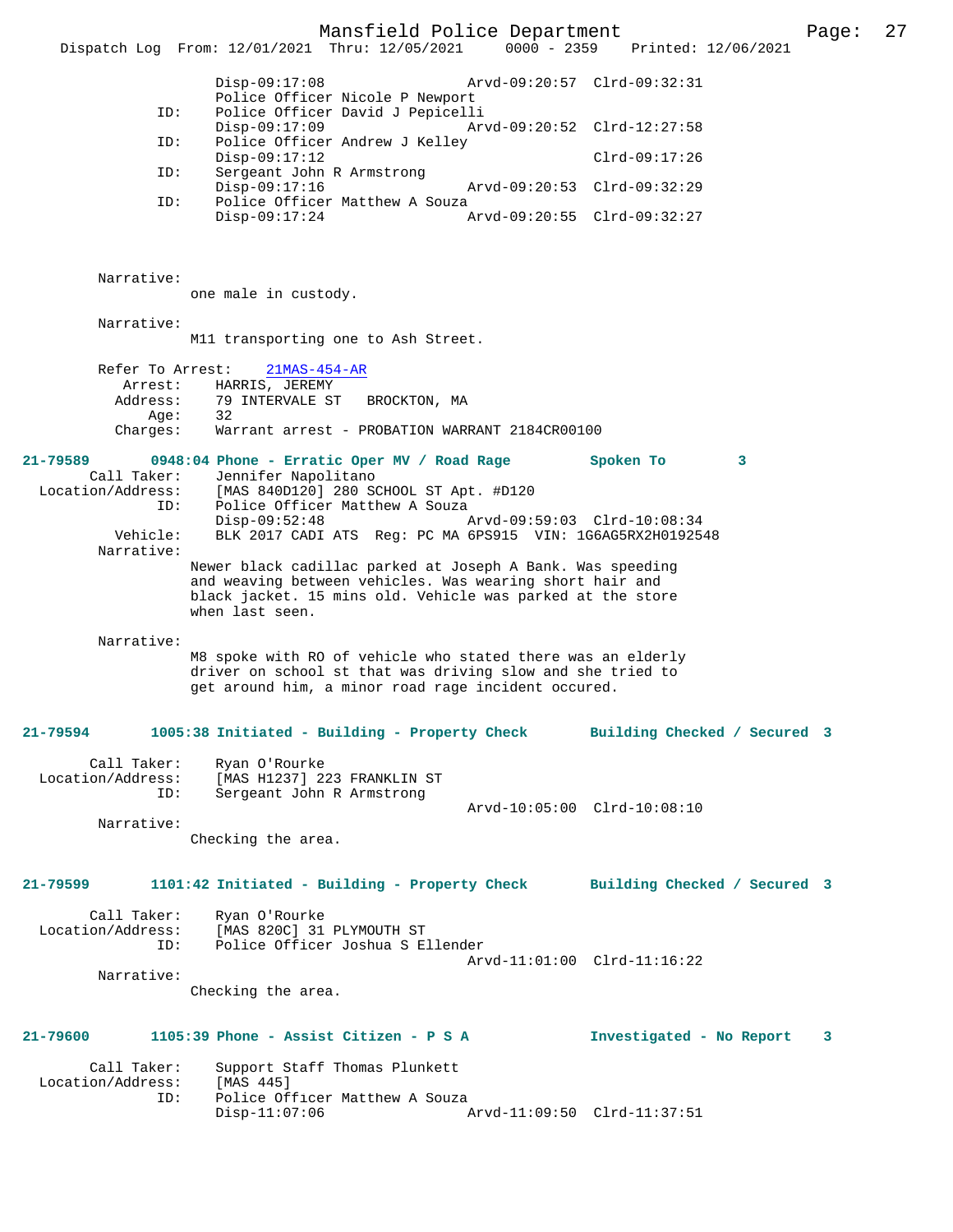**21-79609 1215:41 Initiated - Suspicious Actv / Persn / Veh Spoken To 2**  Call Taker: Ryan O'Rourke<br>Location/Address: [MAS H4593] SA [MAS H4593] SADDLE RIDGE RD ID: Sergeant Brian P Thibault Arvd-12:15:00 Clrd-12:57:11<br>ID: Sergeant John R Armstrong Sergeant John R Armstrong<br>Disp-12:17:32 Disp-12:17:32 Arvd-12:29:15 Clrd-12:57:02 Narrative: M1 and M6 enroute to check on a report of squatters living in conservation area behind residence. Narrative: Spoke to the group of 5 18 year olds who were unaware of the area, they are packing up and cleaning the area. **21-79614 1238:24 Initiated - Parking Violations Citation / Warning Issued 3** Call Taker: CARLY MORIARTY Location/Address: [MAS] 20 VILLA ST ID: Police Officer David J Pepicelli Arvd-12:38:00 Clrd-12:46:18 Vehicle: RED 2017 NISS 4D SENTRA Reg: PC MA 2JKR75<br>Vehicle: WHI 2018 GMC LL ACADIA Reg: PC MA 6TH386 Vehicle: WHI 2018 GMC LL ACADIA Reg: PC MA 6TH386 Vehicle: BLU 2009 TOYT LL RAV4 4432 Reg: PC MA 1279TN VIN: 2T3BF33V89W013037 Narrative: M11 issuing parking violations for prohibited parking within 20 feet of an intersection Narrative: Vehicle Tagged at 129 North Main Street for restricted parking Narrative: Vehicle tagged at 127 North Main Street for restricted parking **21-79616 1244:56 Initiated - Follow up Investigation Services Rendered 3**  Call Taker: Ryan O'Rourke<br>Location/Address: [MAS 451B] 500 ess: [MAS 451B] 500 EAST ST<br>ID: Police Officer Matthew Police Officer Matthew A Souza Arvd-12:44:00 Clrd-13:05:22 Narrative: Conducting a follow up in the area to a previously reported incident. **21-79618 1259:09 Initiated - Motor Vehicle Stop Citation / Warning Issued 3** Call Taker: Ryan O'Rourke Vicinity of: [MAS 199] 54 CHAUNCY ST<br>TD: Police Officer David J I Police Officer David J Pepicelli Arvd-12:59:00 Clrd-13:02:57<br>Vebicle: RED 2015 SUBA FORESTER Reg: PC MA 3KNZ24 VIN: JE2SJAHC3FL RED 2015 SUBA FORESTER Reg: PC MA 3KNZ24 VIN: JF2SJAHC3FH472604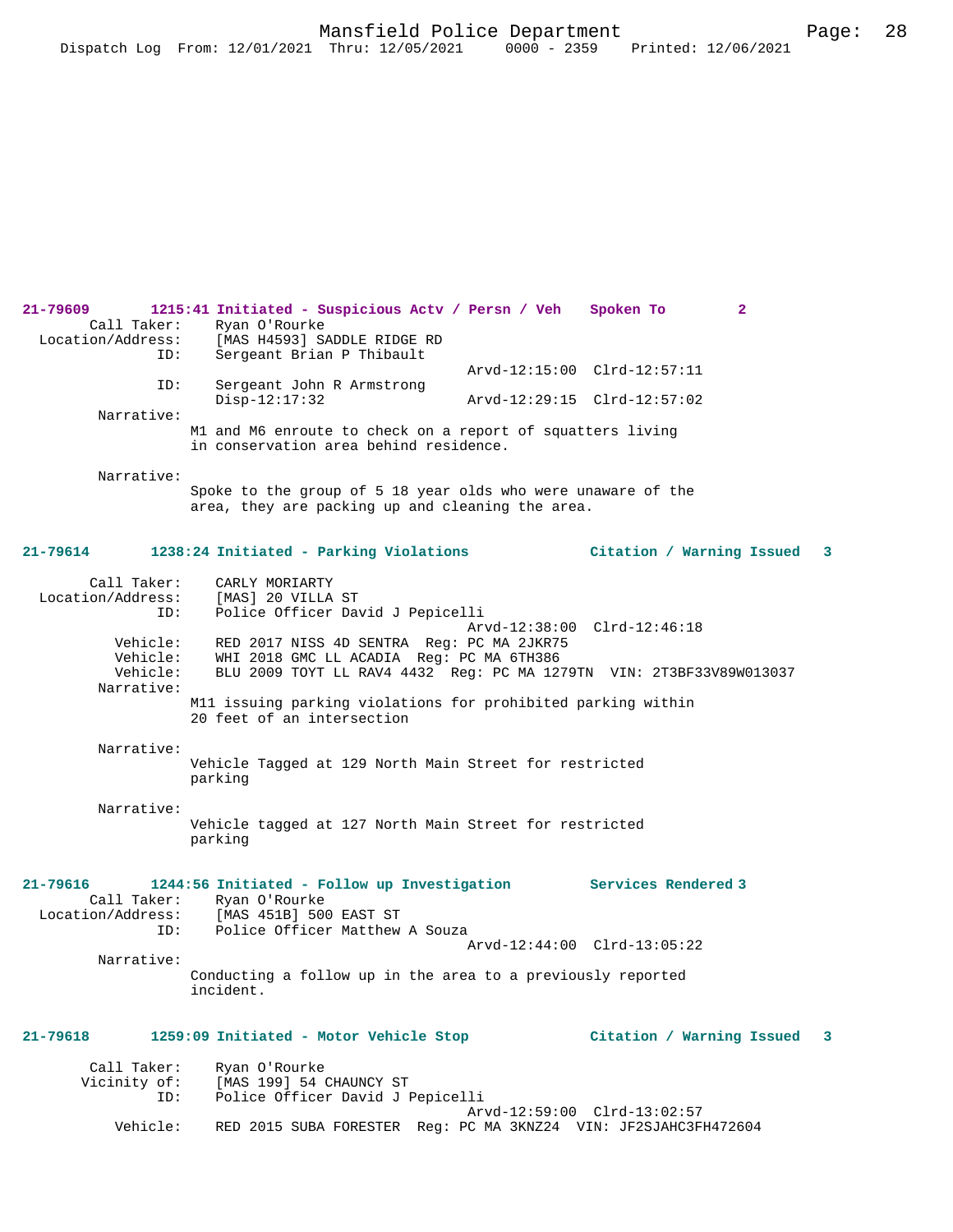Mansfield Police Department Page: 29 Dispatch Log From: 12/01/2021 Thru: 12/05/2021 0000 - 2359 Printed: 12/06/2021 Narrative: mv stop. Narrative: citation issued to the operator for hands free, chauncy at copeland. **21-79619 1304:36 Radio - Disabled Motor Vehicle Services Rendered 3**  Call Taker: Ryan O'Rourke<br>ion/Address: [MAS] SCHOOL ST Location/Address: ID: Police Officer David J Pepicelli Disp-13:05:19 Arvd-13:12:36 Clrd-13:12:38 Narrative: Reported DMV in the area. Narrative: vehicle clearing on arrival. **21-79620 1314:31 Phone - Suspicious Actv / Persn / Veh Investigated - No Action Req. 2**  Call Taker: Ryan O'Rourke Location/Address: [MAS 927] 50 PLYMOUTH ST ID: Police Officer Matthew A Souza Disp-13:17:10 Arvd-13:28:25 Clrd-13:33:26<br>Vehicle: GRY 2013 FORD F150 Reg: PAS MA VTT537 VIN: 1FTFW1EF2DKD1 GRY 2013 FORD F150 Reg: PAS MA VTT537 VIN: 1FTFW1EF2DKD17624 Narrative: caller rpts a grey pick up truck parked out in back parking lot, male party is dressed in hunting clothing. Narrative: area checked, per M1 hunting is allowed in the area. **21-79622 1317:44 Initiated - Building - Property Check Building Checked / Secured 3** Call Taker: Ryan O'Rourke Location/Address: [MAS 820C] 31 PLYMOUTH ST<br>ID: Police Officer Joshua S E Police Officer Joshua S Ellender Arvd-13:17:00 Clrd-13:32:03 Narrative: Checking the area. **21-79626 1332:27 Initiated - Motor Vehicle Stop Citation / Warning Issued 3** Call Taker: Ryan O'Rourke Vicinity of: [MAS 103] 407 NORTH MAIN ST ID: Police Officer David J Pepicelli Arvd-13:32:00 Clrd-13:38:11 Vehicle: GRY 2012 NISS ALTIMA Reg: PC MA 922HP4 VIN: 1N4AL2AP6CN516279 Narrative: mv stop. Narrative: citation to the RO for crosswalk violation at North Main and Villa and failure to inspect. **21-79628 1341:35 Initiated - Community Policing Services Rendered 3**  Call Taker: Ryan O'Rourke Location/Address: [MAS] 65 COPELAND DR ID: Police Officer David J Pepicelli Arvd-13:41:00 Clrd-13:45:26 Narrative: out for community policing. **21-79632 1430:36 Phone - Suspicious Actv / Persn / Veh Investigated - Report Taken 2**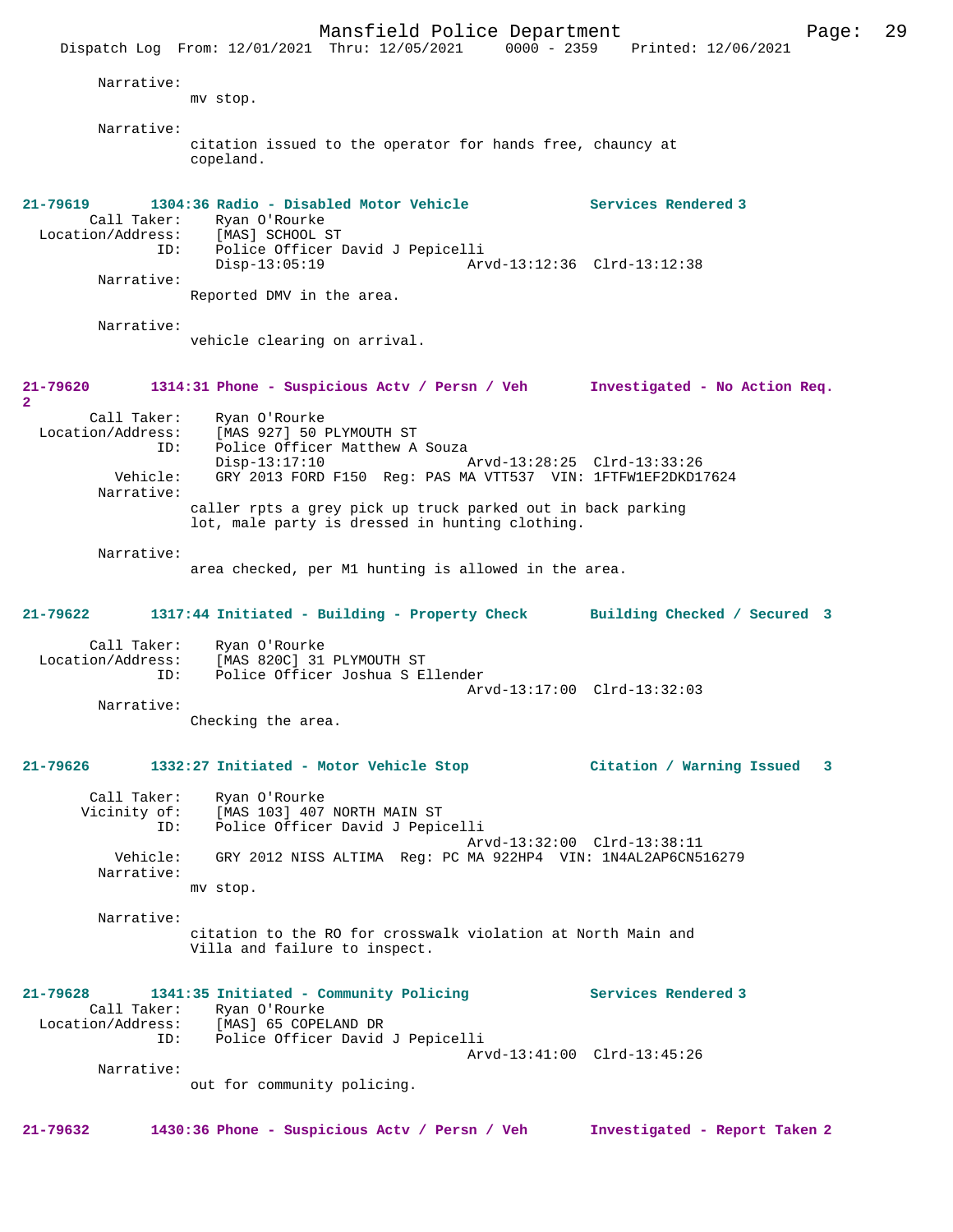| Call Taker:<br>Location/Address:<br>ID: | George Burton<br>[MAS H4335]<br>Police Officer Matthew A Souza |                 |
|-----------------------------------------|----------------------------------------------------------------|-----------------|
|                                         | $Disp-14:34:42$                                                | $Clrd-14:38:02$ |
| ID:                                     | Police Officer David J Pepicelli                               |                 |
|                                         | $Disp-14:37:39$<br>Arvd-14:40:00 Clrd-15:00:57                 |                 |
| ID:                                     | Police Officer Matthew A Souza                                 |                 |
|                                         | $Disp-14:43:17$<br>Arvd-14:43:20 Clrd-15:07:02                 |                 |

**21-79637 1502:22 Phone - Suspicious Actv / Persn / Veh Spoken To 2**  Call Taker: Ryan O'Rourke<br>Vicinity of: [MAS] 380 FOR of: [MAS] 380 FORBES BLVD @ 35 HAMPDEN RD<br>TD: Police Officer Matthew A Souza Police Officer Matthew A Souza<br>Disp-15:08:10 / Disp-15:08:10 Arvd-15:08:49 Clrd-15:17:49 Vehicle: GRY 2010 TOYT COROLL Reg: PC MA 464XBJ VIN: 2T1KU4EE4AC294034 Narrative: caller rpts a female party parked her vehicle and got out and walked down to the fence with a bag and came back up without the bag. Narrative: M8 spoke to the involved party, she was removing trash. **21-79639 1511:49 Walk-In - Motor Veh Acc - No Injury Spoken To 1**  Call Taker: Support Staff Thomas Plunkett<br>Location/Address: [MAS 85A] 157 PRATT ST [MAS 85A] 157 PRATT ST ID: Police Officer David J Pepicelli Disp-15:18:00 Arvd-15:18:04 Clrd-15:46:06 Narrative: Walk in reporting MVA last night. Stated the other operator told him to not call 911 last night. CP wanted to report it today. Narrative: Speaking with Ofc. Pepicelli **21-79638 1513:24 Initiated - Building - Property Check Building Checked / Secured 3** Call Taker: Ryan O'Rourke Location/Address: [MAS 820C] 31 PLYMOUTH ST<br>ID: Police Officer Joshua S E Police Officer Joshua S Ellender Arvd-15:13:00 Clrd-15:30:43 Narrative: Checking the area. **21-79651 1652:12 Other - Well Being Check Investigated - Report Taken 3** Call Taker: Support Staff Heather A Sullivan<br>.on/Address: [MAS H3941] Location/Address:<br>ID: Detective Patrick J Pennie<br>Disp-16:55:36 Disp-16:55:36 Arvd-17:00:38 Clrd-17:23:41 ID: Police Officer Joshua S Ellender Disp-16:55:36 Arvd-17:00:33 Clrd-17:23:39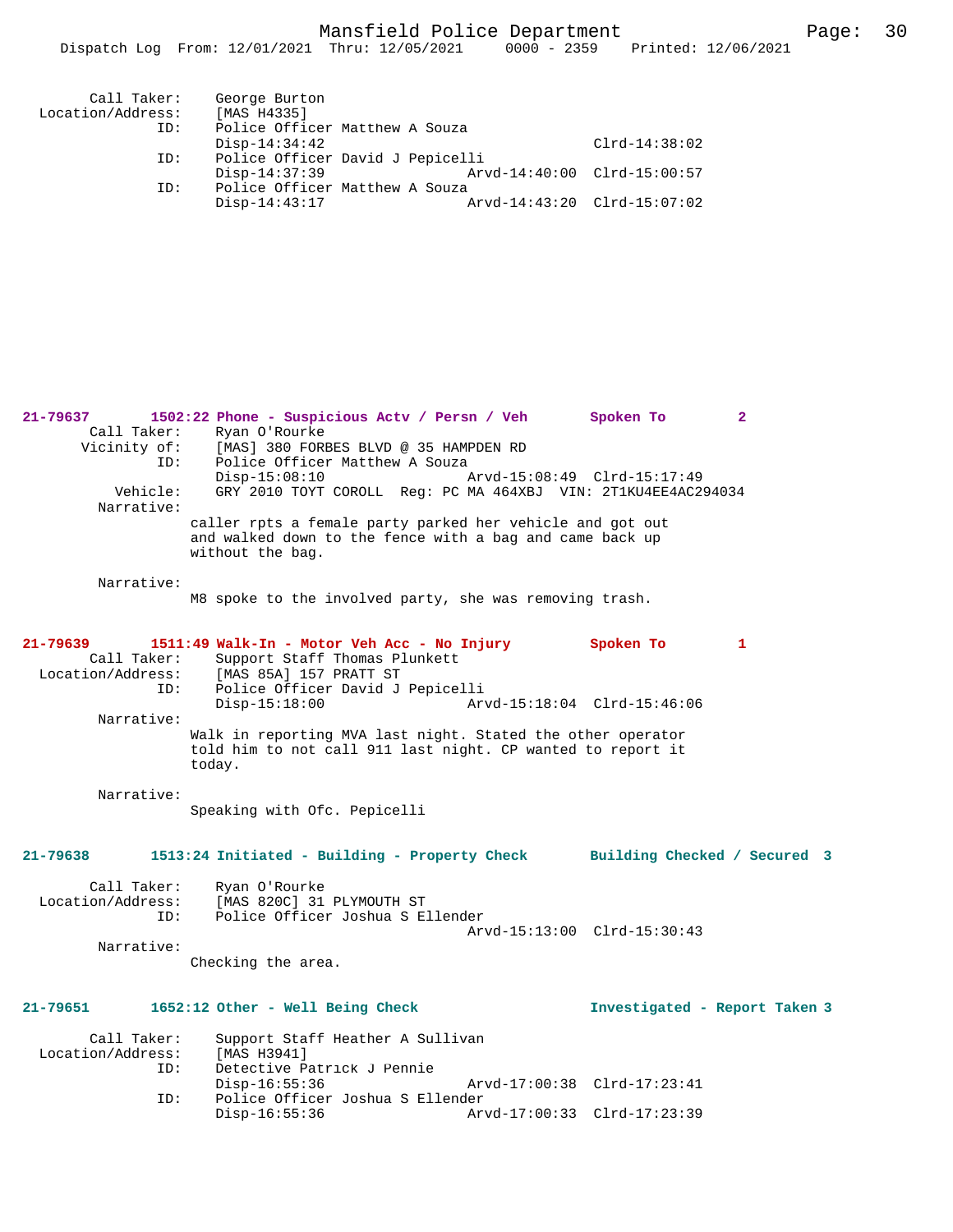**21-79658 1741:02 Phone - Disturbance / Gathering Investigated - Report Taken 1** Call Taker: Jennifer Napolitano<br>Location/Address: [MAS 1019] 792 WEST ess: [MAS 1019] 792 WEST ST Apt. #A204<br>ID: Police Officer Joshua S Ellender ID: Police Officer Joshua S Ellender Disp-17:44:10 Arvd-17:50:21 Clrd-18:44:11 ID: Police Officer David J Pepicelli Disp-17:44:14 Clrd-17:46:52<br>TD: Police Officer Danielle C Titus Police Officer Danielle C Titus<br>Disp-17:44:35 Ar Disp-17:44:35 Arvd-17:47:38 Clrd-18:44:09 Narrative: Callers kids just came home stating that they were approached by a woman that was yelling at them and kicked his son. Narrative: The kids don't know the apartment number but can show the officers where she lives. Narrative: M12 and M3 will be off at A202 speaking with the female. Refer To Incident: 21MAS-1303-OF **21-79660 1801:56 Initiated - Motor Vehicle Stop Citation / Warning Issued 3** Call Taker: Ryan O'Rourke<br>Vicinity of: [MAS 969A110] Vicinity of: [MAS 969A110] 321 SCHOOL ST Apt. #A110 ID: Police Officer David J Pepicelli Arvd-18:01:00 Clrd-18:11:13 Vehicle: BLK 2019 LINC UT MKC Reg: PC MA 2DHP61 VIN: 5LMCJ3D99KUL37890 Narrative: mv stop. Narrative: citation issued to RO for marked lanes violation at entrance to Mansfield Crossing. **21-79662 1811:52 Initiated - Building - Property Check Building Checked / Secured 3** Call Taker: Ryan O'Rourke<br>Location/Address: [MAS 820C] 31 ess: [MAS 820C] 31 PLYMOUTH ST<br>ID: Police Officer Derek M Sta Police Officer Derek M Stark Arvd-18:11:00 Clrd-18:12:05 Narrative: Checking the area. **21-79663 1817:15 Phone - Road Hazards Services Rendered 3**  Call Taker: Jennifer Napolitano Vicinity of: [MAS 108B] 885 SOUTH MAIN ST ID: Detective Patrick J Pennie Disp-18:20:27 Arvd-18:26:36 Clrd-18:31:32 Narrative: Chair in the middle of the road between the Xfinity center and 495. Narrative: M10 rpts it was a plastic chair and was struck, he moved the debris out of the roadway.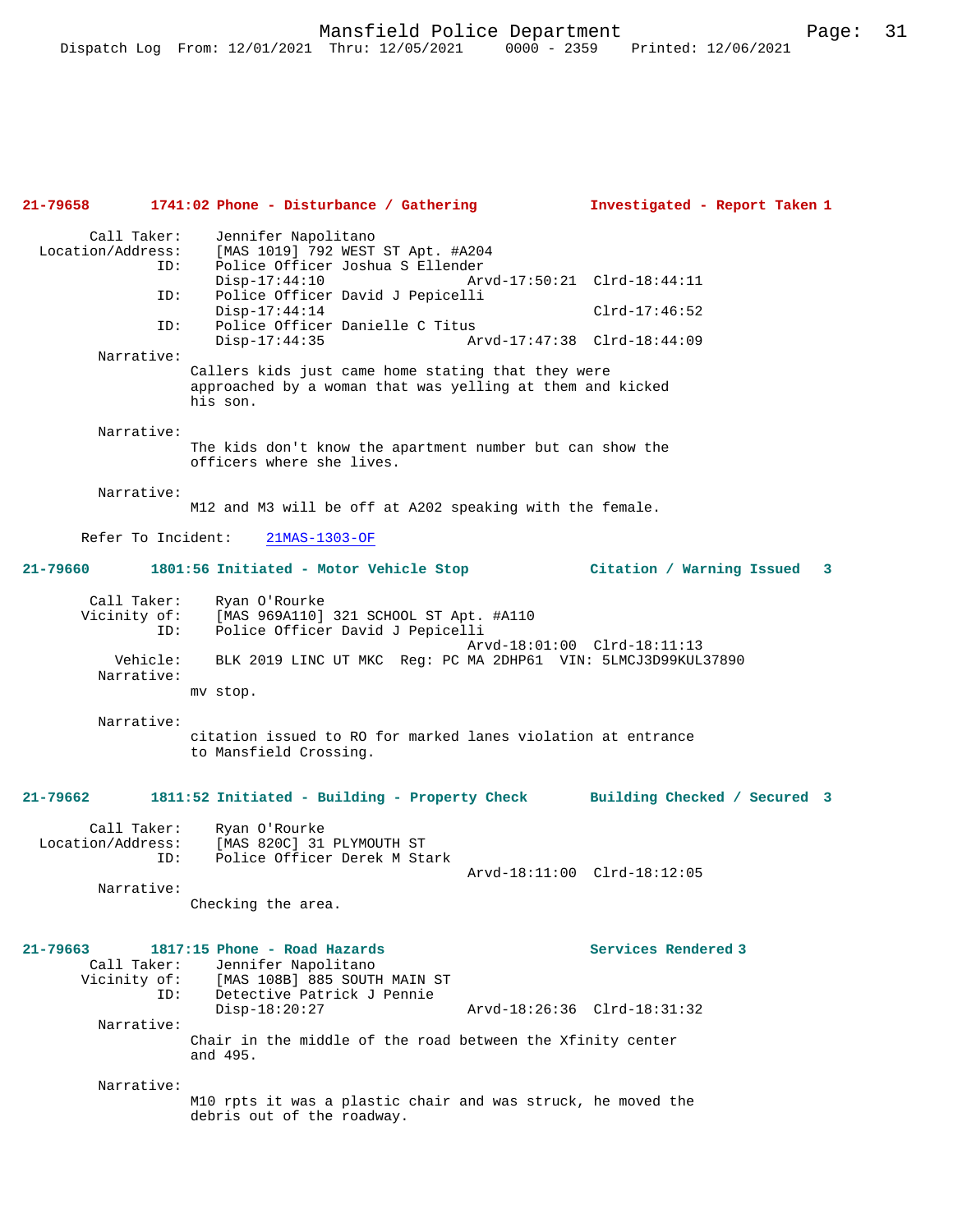Mansfield Police Department Fage: 32

| 21-79666<br>3                  |                                                      | 1831:16 Phone - Well Being Check                                                                                                                                                        | Investigated - No Action Req.  |  |  |
|--------------------------------|------------------------------------------------------|-----------------------------------------------------------------------------------------------------------------------------------------------------------------------------------------|--------------------------------|--|--|
|                                | Call Taker:                                          | Jennifer Napolitano                                                                                                                                                                     |                                |  |  |
|                                | [MAS 932] 12 PRATT ST Apt. #302<br>Location/Address: |                                                                                                                                                                                         |                                |  |  |
|                                | ID:                                                  | Detective Patrick J Pennie<br>$Disp-18:33:52$                                                                                                                                           | Arvd-18:38:26 Clrd-18:53:00    |  |  |
|                                | ID:                                                  | Police Officer David J Pepicelli                                                                                                                                                        |                                |  |  |
|                                | Narrative:                                           | $Disp-18:33:56$                                                                                                                                                                         | Arvd-18:42:15 Clrd-18:52:56    |  |  |
|                                |                                                      | Party at this address called CVS on Chauncy Street saying<br>she is going to die and hung up on the pharmacist.                                                                         |                                |  |  |
|                                | Narrative:                                           |                                                                                                                                                                                         |                                |  |  |
|                                |                                                      | M11 reports there is no issue at this time. The female<br>claims she never spoke with anyone at CVS and was having an<br>issue with a medication transfer from Walgreens to CVS.        |                                |  |  |
| $21 - 79668$<br>$\overline{2}$ |                                                      | 1845:24 Phone - Suspicious Actv / Persn / Veh                                                                                                                                           | Investigated - No Action Req.  |  |  |
| Location/Address:              | Call Taker:                                          | Michael Mezhberg<br>[MAS 253] 330 PRATT ST Apt. #A                                                                                                                                      |                                |  |  |
|                                | ID:                                                  | Police Officer Danielle C Titus<br>$Disp-18:49:05$                                                                                                                                      | Arvd-18:50:51 Clrd-18:53:23    |  |  |
|                                | Vehicle:<br>Narrative:                               | GRY 2018 TOYT CAMRY Reg: PC MA 3BSM69 VIN: JTNB11HK7J3020503                                                                                                                            |                                |  |  |
|                                |                                                      | Two vehicles in the back parking lot, unknown if occupied.                                                                                                                              |                                |  |  |
|                                | Narrative:                                           |                                                                                                                                                                                         |                                |  |  |
|                                |                                                      | One vehicle left as officer was pulling out, other vehicle<br>checked OK. Parties were done playing basketball at a nearby<br>court and were leaving.                                   |                                |  |  |
| $21 - 79669$                   |                                                      | 1854:02 Initiated - Follow up Investigation                                                                                                                                             | Services Rendered 3            |  |  |
| Location/Address:              | Call Taker:                                          | TARA LAKO<br>[MAS] 792 WEST ST                                                                                                                                                          |                                |  |  |
|                                | ID:                                                  | Police Officer Danielle C Titus                                                                                                                                                         | Arvd-18:54:00 Clrd-20:01:23    |  |  |
|                                | Narrative:                                           |                                                                                                                                                                                         |                                |  |  |
|                                |                                                      | Conducting a follow up in the area to a previously reported<br>incident.                                                                                                                |                                |  |  |
| $21 - 79675$                   |                                                      | 1916:09 Phone - Road Hazards                                                                                                                                                            | Services Rendered 3            |  |  |
|                                | Call Taker:<br>Vicinity of:                          | Nicole Boyer<br>[MAS 22] 52 NORTH MAIN ST                                                                                                                                               |                                |  |  |
|                                | ID:                                                  | Police Officer David J Pepicelli<br>$Disp-19:16:32$                                                                                                                                     | Arvd-19:20:00 Clrd-19:25:34    |  |  |
|                                | Narrative:                                           |                                                                                                                                                                                         |                                |  |  |
|                                |                                                      | CP stated while driving, his window got smashed and there's<br>a pile of glass in the middle of the road. He was unable to<br>clean it up due to the traffic and is no longer on scene. |                                |  |  |
|                                | Narrative:                                           |                                                                                                                                                                                         |                                |  |  |
|                                |                                                      | Pending call passed along to OIC Pepicelli, stated he will<br>drive through shortly                                                                                                     |                                |  |  |
|                                | Narrative:                                           |                                                                                                                                                                                         |                                |  |  |
|                                |                                                      | OIC Pepicelli reports there is some broken glass in the area<br>of North Main and park, not much in the roadway                                                                         |                                |  |  |
| $21 - 79679$<br>$\mathbf{2}$   |                                                      | $1938:05$ 911 - 911 Hang-ups & Verifications                                                                                                                                            | Confirmed misdial/Accdntl Call |  |  |
|                                | Call Taker:                                          | Nicole Boyer                                                                                                                                                                            |                                |  |  |
| Location/Address:              | ID:                                                  | [MAS 840D105] 280 SCHOOL ST Apt. #D105<br>Police Officer William C Trudell<br>$Disp-19:42:48$                                                                                           | Arvd-19:42:59 Clrd-19:44:01    |  |  |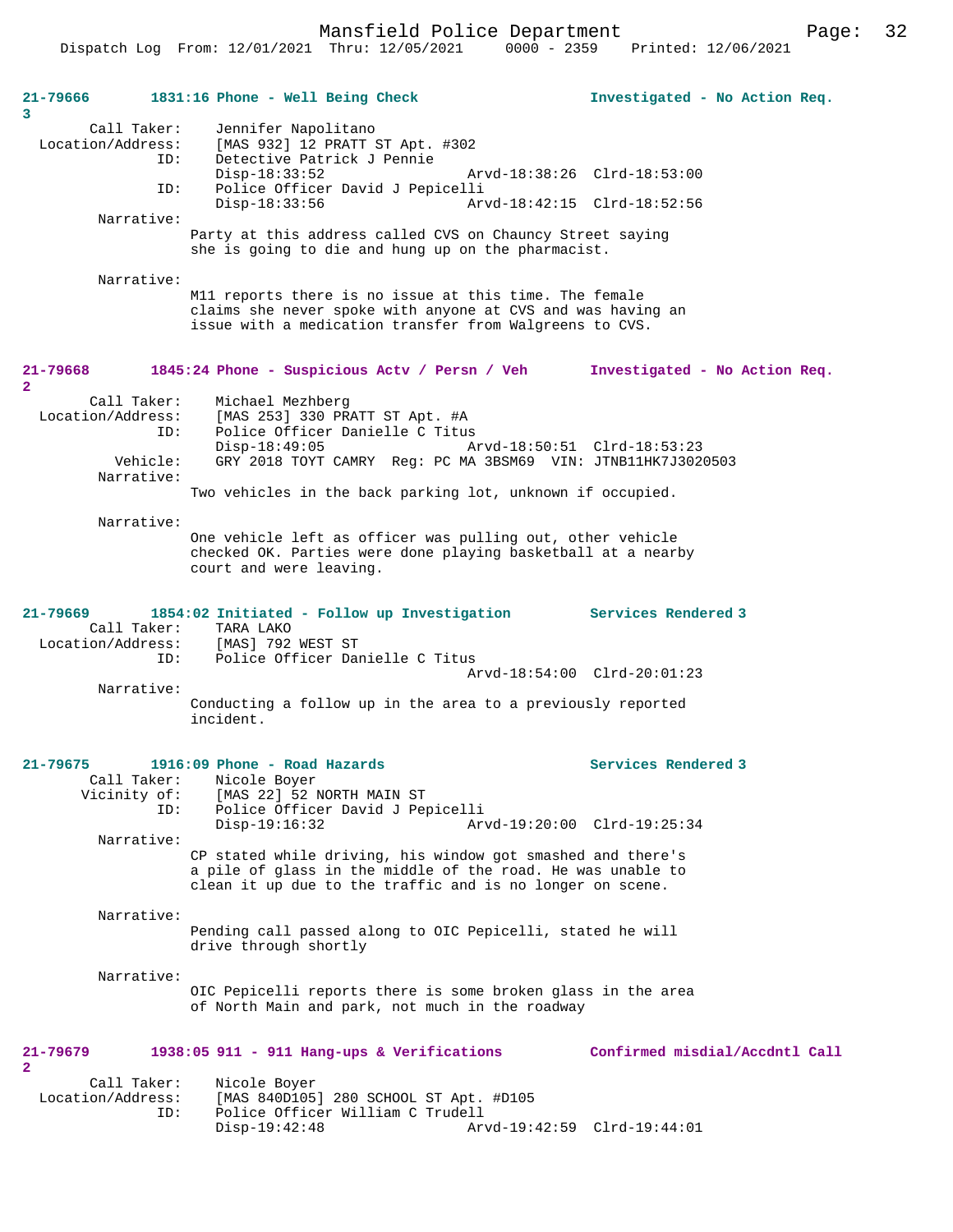Mansfield Police Department Page: 33 Dispatch Log From: 12/01/2021 Thru: 12/05/2021 0000 - 2359 Narrative: Checking on a 911 hang up. Contact made?: Yes Cellphone? (y/n): Yes Uncertainty radius: Confirmed with caller Narrative: Spoke with a Mohammed. He stated he was closing the shop and will wait to see an officer to confirm. Narrative: Mall detail to handle per M11. Narrative: confirmed accidental **21-79690 2048:54 911 - Disturbance / Gathering Spoken To 1**  Call Taker: Nicole Boyer<br>Vicinity of: [MAS 907D] 39 of: [MAS 907D] 390 WEST ST Apt. #D<br>ID: Police Officer Danielle C Titus Police Officer Danielle C Titus Disp-20:50:08 Arvd-20:51:11 Clrd-21:11:40<br>ID: Police Officer Joshua S Ellender ID: Police Officer Joshua S Ellender Disp-20:50:11 Arvd-20:54:20 Clrd-21:11:42 ID: Police Officer David J Pepicelli Disp-20:50:32 Arvd-20:59:27 Clrd-21:11:39 Narrative: Two women from two seperate tables. Yelling at each other. Narrative: One woman tried to hit the other one, the manager was in the middle trying to break it up. Before disconnecting the call, the CP stating the women started to calm down a little. Narrative: Ofc Titus reports the females got involved with a verbal altercation with another table regarding swearing from the other table while children were present. Occupants have been moved to different tables at opposite sides of the restaurant and have been allowed to stay per management. **21-79695 2110:36 Initiated - Building - Property Check Building Checked / Secured 3** Call Taker: TARA LAKO Location/Address: [MAS 820C] 31 PLYMOUTH ST Police Officer Derek M Stark Arvd-21:10:00 Clrd-21:10:53 Narrative: Checking the area. **21-79700 2146:55 911 - Disturbance / Gathering Unfounded/Unverifed 1** Call Taker: Nicole Boyer<br>Location/Address: [MAS 907D] 3 ess: [MAS 907D] 390 WEST ST Apt. #D<br>ID: Police Officer Danielle C Titus Police Officer Danielle C Titus Disp-21:48:14 <br>
Detective Patrick J Pennie<br>
Detective Patrick J Pennie Detective Patrick J Pennie Disp-21:54:50 Clrd-21:58:47 Narrative: Group is now ready to pay the bill, and getting ready to leave and their refusing to take an Uber. Narrative: Parties are starting to leave now in a white SUV, four door. Unable to go out to get the plate. Narrative: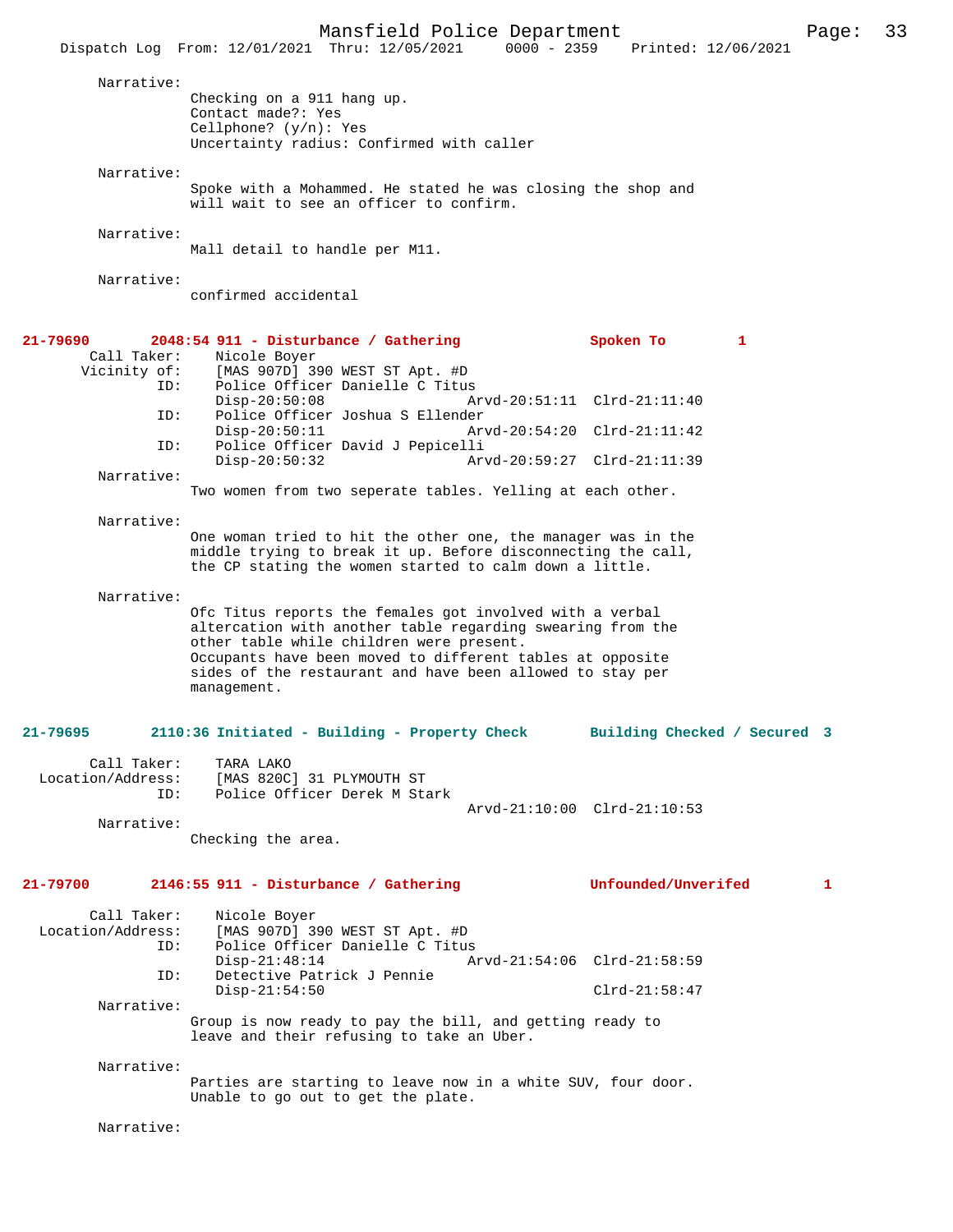Mansfield Police Department Page: 34 Dispatch Log From: 12/01/2021 Thru: 12/05/2021 They're still just sitting in the vehicle and haven't driven away yet. Narrative: Starting to pull out of the parking lot now. Narrative: Took a right onto 140, heading south. Narrative: Ofc Titus requesting MSP be notified, could possibly be the parties out of New Bedford MSP has been notified Narrative: Ofc Titus reports area checks negative for the vehicle **For Date: 12/05/2021 - Sunday 21-79763 0128:07 Initiated - Building - Property Check Building Checked / Secured 3** Call Taker: TARA LAKO<br>.on/Address: [MAS] MAVERICK DR Location/Address: ID: Police Officer Derek M Stark Arvd-01:28:00 Clrd-01:37:25 Narrative: Checking the area. **21-79772 0145:16 911 - 911 Hang-ups & Verifications Confirmed misdial/Accdntl Call** Call Taker: Aaron Figueroa<br>Location/Address: [MAS H24] 9 CHI ess: [MAS H24] 9 CHESTNUT ST<br>ID: Police Officer Bryan Hu Police Officer Bryan Hurley<br>Disp-01:47:35 Disp-01:47:35 Arvd-01:52:26 Clrd-01:55:41<br>TD: Sergeant David Schepis Sergeant David Schepis<br>Disp-01:53:06 Disp-01:53:06 Arvd-01:53:08 Clrd-01:55:43 Narrative: Checking on a 911 accidental, caller advised there is no emergency Contact made?: Cellphone? (y/n):y Uncertainty radius: Narrative: Ofc Hurley reports accidental from Apple watch **21-79780 0202:17 Initiated - Suspicious Actv / Persn / Veh Services Rendered 2**  Call Taker: TARA LAKO Location/Address: [MAS] FIELDSTONE DR Police Officer Bryan Hurley Arvd-02:02:00 Clrd-02:03:24<br>Vehicle: GRY 2008 HOND CIVIC Reg: PC MA 651CN5 VIN: 1HGFA168X8L02 GRY 2008 HOND CIVIC Reg: PC MA 651CN5 VIN: 1HGFA168X8L028751 Narrative: Checking on a vehicle parked at the top of the street Narrative: Ofc Hurley reports the vehicle is unoccupied **21-79784 0213:45 Initiated - Motor Vehicle Stop Arrest(s) Made 3**  Call Taker: TARA LAKO Location/Address: [MAS] 141 PRATT ST @ 255 HOPE ST Police Officer Christopher D Sorge Arvd-02:13:00 Clrd-02:34:04 ID: Sergeant David Schepis<br>Disp-02:25:22 Disp-02:25:22 Arvd-02:25:24 Clrd-02:44:22

**2**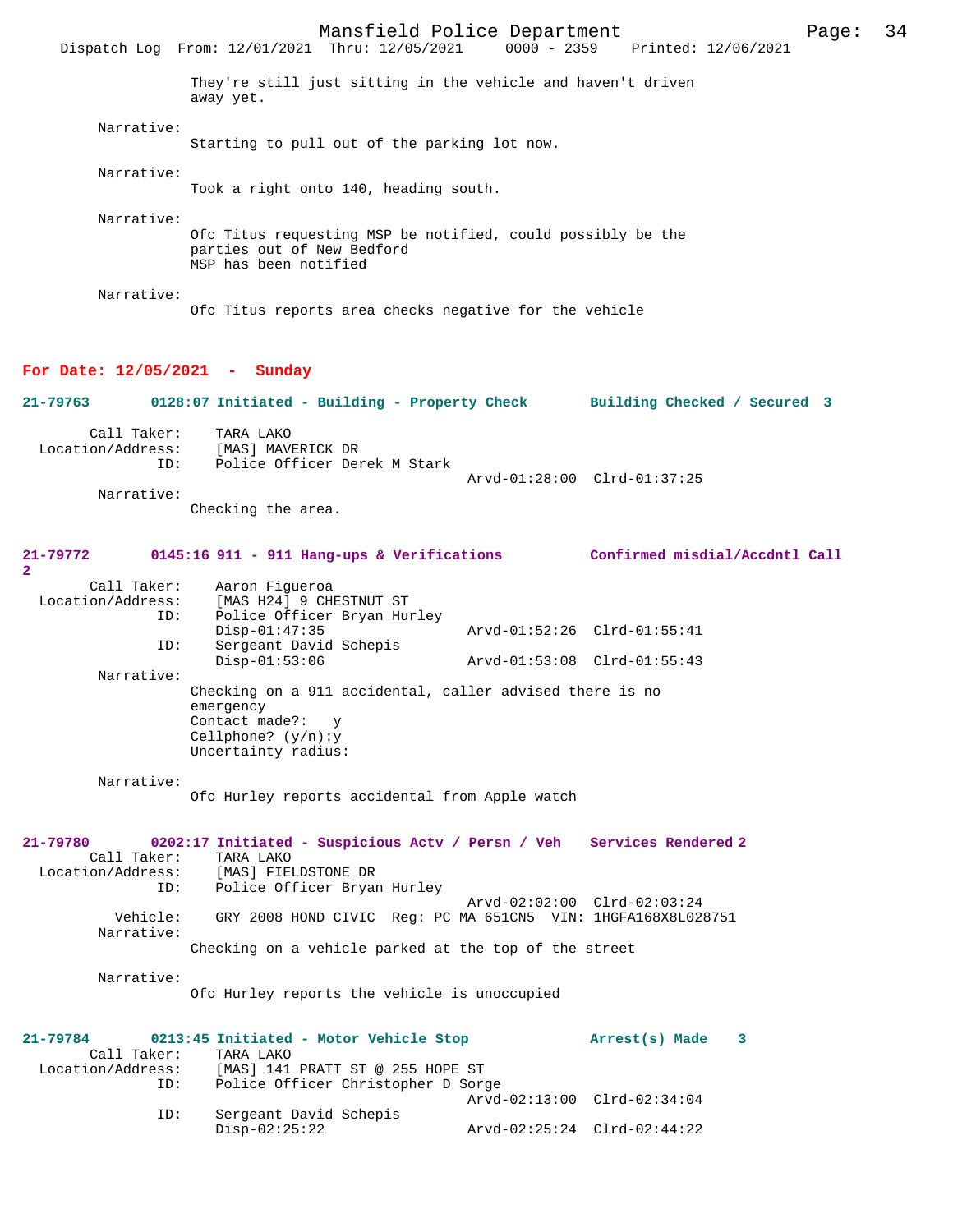Mansfield Police Department Page: 35 Dispatch Log From: 12/01/2021 Thru: 12/05/2021 0000 - 2359 Printed: 12/06/2021 ID: Police Officer Bryan Hurley Disp-02:16:56 Arvd-02:16:58 Clrd-02:34:01<br>Vehicle: BLU 2013 NISS ALTIMA Req: PC MA 9MG694 VIN: 1N4AL2EP7DC2 BLU 2013 NISS ALTIMA Reg: PC MA 9MG694 VIN: 1N4AL2EP7DC251606 Narrative: Ofc Sorge will be doing FST's Narrative: Sgt Schepis reports male party will be under arrest, requesting a tow to the scene, Central St is en route Narrative: Narrative: Sgt Schepis reports Central St has the vehicle Narrative: Narrative: Ofc Sorge reports prisoner has been released by the clerk Refer To Arrest: 21MAS-455-AR Arrest: CUNIO, BRADFORD G Address: 257 GROVE ST NORWELL, MA<br>Age: 29 Age: Charges: OUI-LIQUOR OR .08% NEGLIGENT OPERATION OF MOTOR VEHICLE LIGHTS VIOLATION, MV **21-79786 0221:14 Initiated - Building - Property Check Building Checked / Secured 3** Call Taker: TARA LAKO Location/Address: [MAS] PLYMOUTH ST ID: Police Officer Derek M Stark Arvd-02:21:00 Clrd-02:21:27 Narrative: Checking the area. **21-79787 0227 Initiated - Building - Property Check Building Checked / Secured 3** Call Taker: Police Officer Derek M Stark Location/Address: [MAS 907E] 390 WEST ST ID: Police Officer Derek M Stark Arvd-02:27:35 Clrd-02:31:36 Narrative: Checking the area. **21-79788 0233:38 Initiated - Building - Property Check Building Checked / Secured 3** Call Taker: TARA LAKO<br>Location/Address: [MAS 820C [MAS 820C] 31 PLYMOUTH ST ID: Sergeant John R Armstrong Arvd-02:33:00 Clrd-02:43:24 Narrative: Checking the area. **21-79789 0246:06 Initiated - Building - Property Check Building Checked / Secured 3** Call Taker: TARA LAKO Location/Address: [MAS 322] 31 HAMPSHIRE ST ID: Police Officer Derek M Stark Arvd-02:46:00 Clrd-02:54:46 Narrative: Checking the area.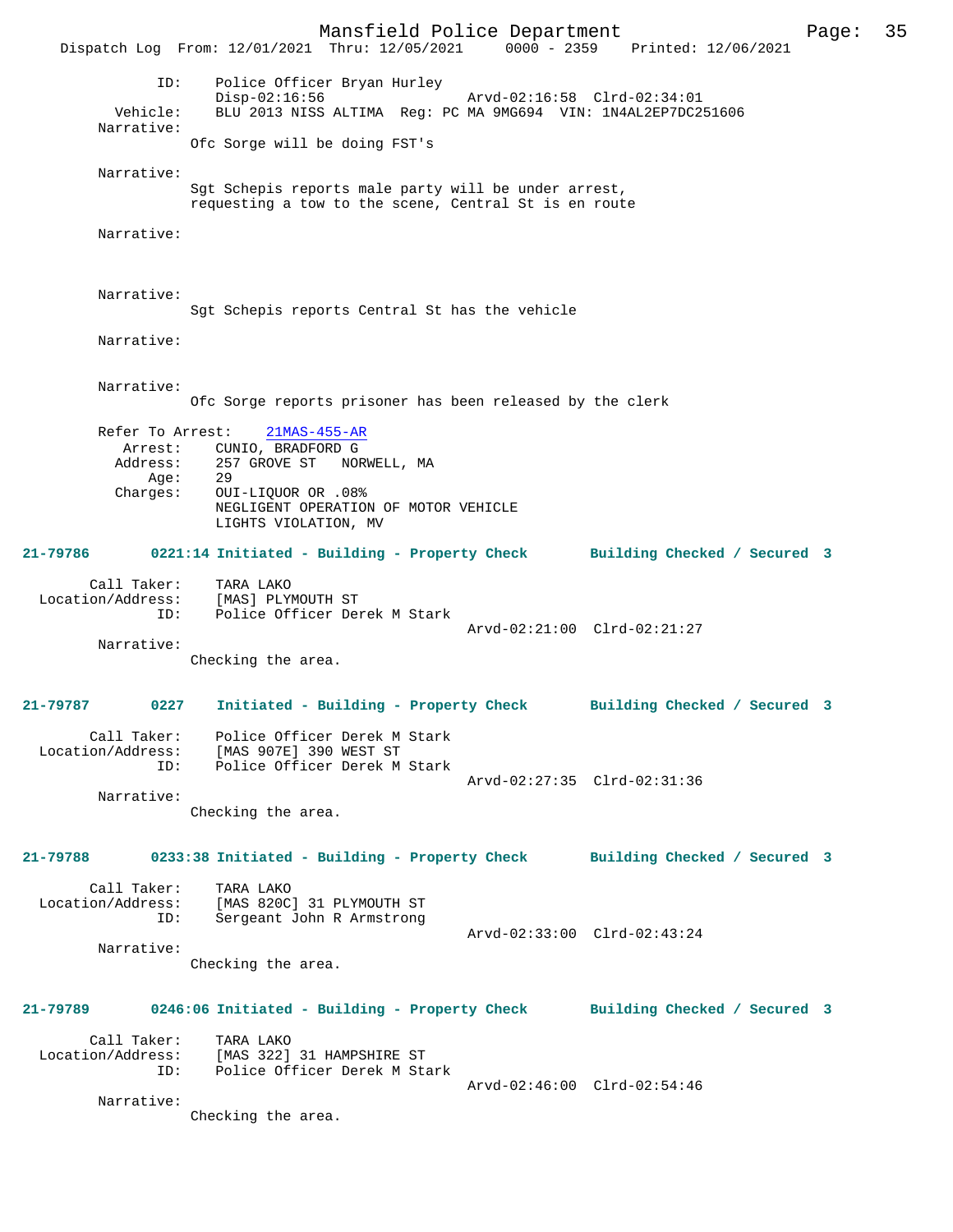Dispatch Log From: 12/01/2021 Thru: 12/05/2021 0000 - 2359 Printed: 12/06/2021

**21-79790 0310:09 Initiated - Building - Property Check Building Checked / Secured 3** Call Taker: TARA LAKO Location/Address: [MAS 411] 60 FORBES BLVD ID: Police Officer Derek M Stark Arvd-03:10:00 Clrd-03:19:15 Narrative: Checking the area. **21-79792 0319:04 911 - Assist Fire Department Referred to Other Agency 2** Call Taker: TARA LAKO<br>Location/Address: [MAS H107] ess: [MAS H1077] 4 ERICK RD Apt. #100<br>ID: Police Officer Derek M Stark Police Officer Derek M Stark Disp-03:20:14 Arvd-03:28:15 Clrd-03:44:24 ID: Police Officer Derek M Stark Disp-03:44:35 Clrd-03:44:40 Narrative: Assisting the FD with a fire related incident. Nature: **21-79799 0418:58 Initiated - Building - Property Check Building Checked / Secured 3** Call Taker: Nicole Boyer<br>Vicinity of: [MAS 1040] 50 of: [MAS 1040] 50 RESERVOIR ST Apt. #ST<br>ID: Police Officer Derek M Stark Police Officer Derek M Stark Arvd-04:18:00 Clrd-04:25:01 Narrative: Checking the area. **21-79800 0429:49 Initiated - Building - Property Check Building Checked / Secured 3** Call Taker: TARA LAKO Location/Address: [MAS 840] 280 SCHOOL ST ID: Police Officer Derek M Stark Arvd-04:29:00 Clrd-04:38:03 Narrative: Checking the area. **21-79801 0441:13 Initiated - Parking Violations Citation / Warning Issued 3** Call Taker: TARA LAKO Location/Address: [MAS] NORTH MAIN ST ID: Police Officer Derek M Stark Arvd-04:41:00 Clrd-05:01:20 Vehicle: BLU 2007 HYUN SONATA Reg: PC MA 3CK296 VIN: 5NPEU46F67H163634 Vehicle: GRN 2018 CHEV PK COLORADO Reg: PAS MA 8MR619 VIN: 1GCGTDEN2J1184211 Narrative: Overnight parking enforcement Narrative: Following vehicle issued warnings for overnight parking. North Main Street MA-8MR619 West Church Street  $MA-3ck296$ **21-79802 0444:16 Initiated - Building - Property Check Building Checked / Secured 3** Call Taker: TARA LAKO<br>Location/Address: [MAS 820C ess: [MAS 820C] 31 PLYMOUTH ST<br>ID: Sergeant John R Armstrong Sergeant John R Armstrong Arvd-04:44:00 Clrd-04:55:22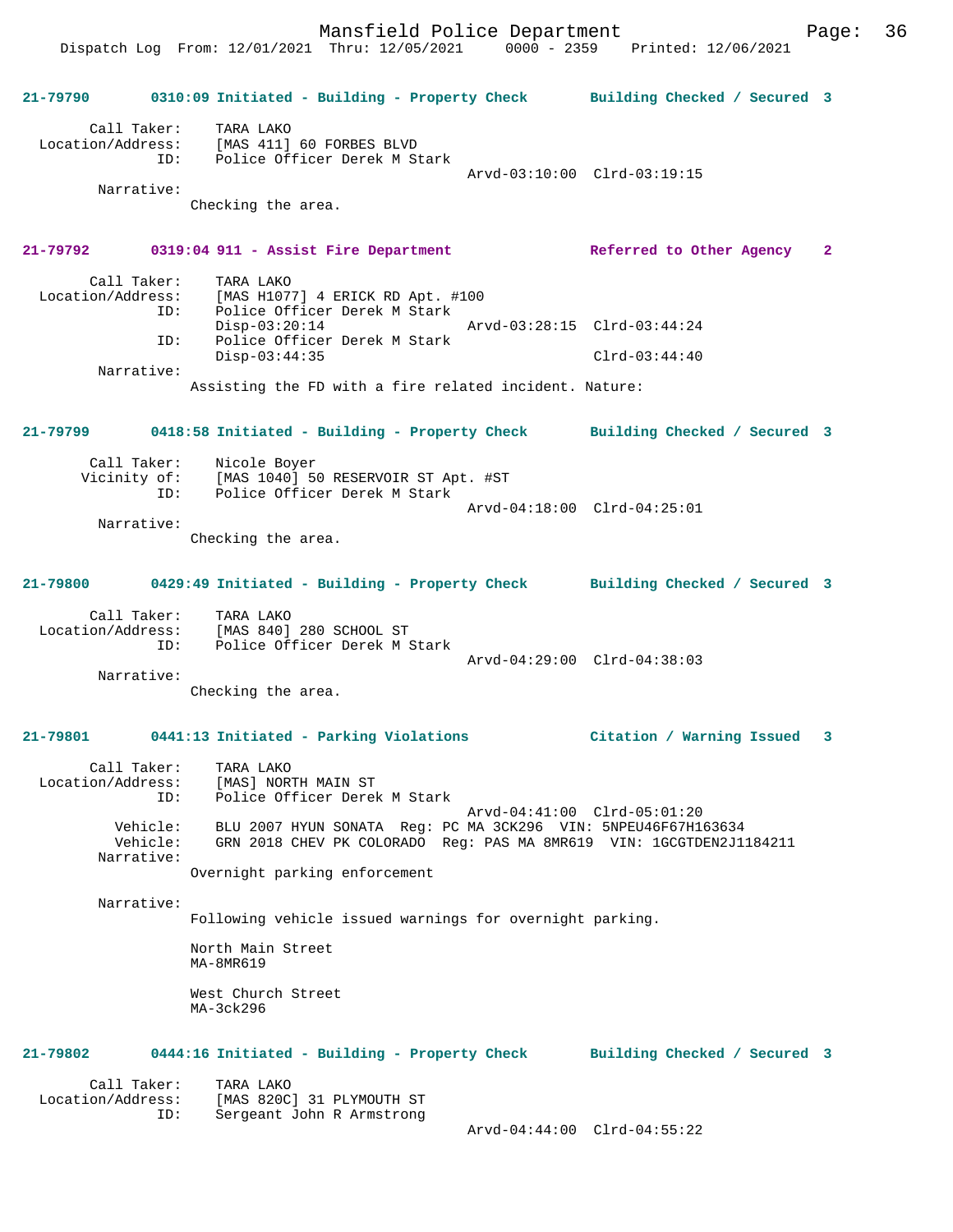Narrative:

Checking the area.

| 21-79820                         |     | 0739:51 Initiated - Building - Property Check                             |  |                             | Building Checked / Secured 3 |   |  |
|----------------------------------|-----|---------------------------------------------------------------------------|--|-----------------------------|------------------------------|---|--|
| Call Taker:<br>Location/Address: | ID: | Jennifer Napolitano<br>[MAS] FRANKLIN ST<br>Police Officer Bryan Hurley   |  |                             |                              |   |  |
|                                  |     |                                                                           |  | Arvd-07:39:00 Clrd-07:43:47 |                              |   |  |
| Narrative:                       |     |                                                                           |  |                             |                              |   |  |
|                                  |     | Checking the area.                                                        |  |                             |                              |   |  |
| 21-79841<br>Call Taker:          |     | 1021:49 Walk-In - Assist Citizen - P S A<br>Support Staff Thomas Plunkett |  |                             | Spoken To                    | з |  |

 Location/Address: [MAS 431] ID: Police Officer Beau J Palanza Disp-10:28:50 Arvd-10:29:23 Clrd-10:57:35

Refer To Incident: 21MAS-1306-OF

| $21 - 79853$       | 1213:46 Phone - Suspicious Acty / Persn / Veh                                       | Spoken To                    | $\mathbf{2}$ |
|--------------------|-------------------------------------------------------------------------------------|------------------------------|--------------|
| Call Taker:        | Josesph Shebertes                                                                   |                              |              |
| Location/Address:  | [MAS H5500] 315 GILBERT ST                                                          |                              |              |
| ID:                | Sergeant Brian P Thibault                                                           |                              |              |
|                    | $Disp-12:14:48$                                                                     | Arvd-12:22:23 Clrd-12:32:09  |              |
| ID:                | Police Officer Beau J Palanza                                                       |                              |              |
|                    | $Disp-12:16:11$                                                                     | Arvd-12:24:48 Clrd-12:32:12  |              |
| ID:                | Police Officer Michael N Fenore                                                     |                              |              |
|                    | $Disp-12:16:28$                                                                     | Arvd-12:22:28 Clrd-12:32:10  |              |
| Narrative:         |                                                                                     |                              |              |
|                    | caller reports male party is claiming he hit him with his                           |                              |              |
|                    | car and is now video taping him.                                                    |                              |              |
|                    |                                                                                     |                              |              |
| Narrative:         |                                                                                     |                              |              |
|                    | CP is in a dodge ram color grey a couple houses down.                               |                              |              |
|                    |                                                                                     |                              |              |
| Narrative:         |                                                                                     |                              |              |
|                    | involved party went back into his house. CP is a few houses<br>down waiting arrival |                              |              |
|                    |                                                                                     |                              |              |
| Narrative:         |                                                                                     |                              |              |
|                    | Involved party from 315 Gilbert called from inside the                              |                              |              |
|                    | residence stating that the vehicle backed into his driveway                         |                              |              |
|                    | and hit him                                                                         |                              |              |
|                    |                                                                                     |                              |              |
| Narrative:         |                                                                                     |                              |              |
|                    | All units clear.                                                                    |                              |              |
|                    |                                                                                     |                              |              |
| Refer To Incident: | 21MAS-1307-OF                                                                       |                              |              |
|                    |                                                                                     |                              |              |
| 21-79860           | 1314:17 Initiated - Building - Property Check                                       | Building Checked / Secured 3 |              |
|                    |                                                                                     |                              |              |
| Call Taker:        | Jennifer Napolitano                                                                 |                              |              |
| Location/Address:  | [MAS H1237] 223 FRANKLIN ST                                                         |                              |              |
| ID:                | Police Officer Beau J Palanza                                                       |                              |              |
|                    |                                                                                     | Arvd-13:14:00 Clrd-13:17:50  |              |
| Narrative:         |                                                                                     |                              |              |
|                    | Checking the area.                                                                  |                              |              |
|                    |                                                                                     |                              |              |
|                    |                                                                                     |                              |              |

**21-79862 1314:34 Phone - 911 Hang-ups & Verifications Confirmed misdial/Accdntl Call**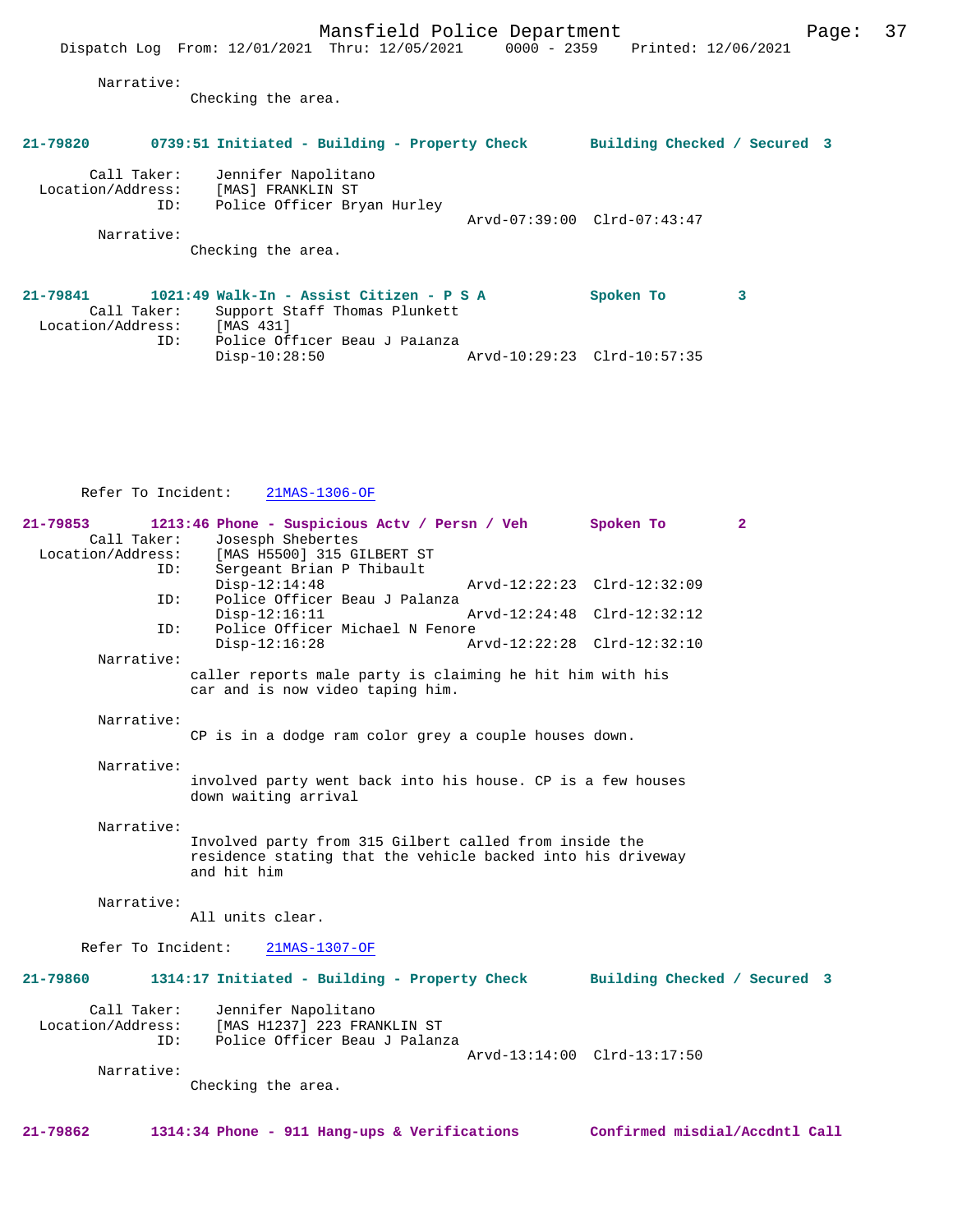| $\overline{a}$<br>Call Taker:<br>Narrative:  | Josesph Shebertes<br>Location/Address: [MAS 9] 25 COBB ST Apt. #R104<br>ID: Police Officer Beau J Palanza<br>Police Officer Beau J Palanza<br>$Disp-13:18:08$<br>Checking on a 911 hang up. reported accidental<br>Contact made?: yes<br>Cellphone? $(y/n):yes$<br>Uncertainty radius: |                             | Arvd-13:27:00 Clrd-13:30:51  |   |
|----------------------------------------------|----------------------------------------------------------------------------------------------------------------------------------------------------------------------------------------------------------------------------------------------------------------------------------------|-----------------------------|------------------------------|---|
| 21-79874                                     | 1431:20 911 - Erratic Oper MV / Road Rage                                                                                                                                                                                                                                              |                             | Unfounded/Unverifed          | 3 |
| Call Taker:<br>Vicinity of:<br>ID:<br>ID:    | Ryan O'Rourke<br>[MAS] 400 RTE 140 NB @ 287 CHAUNCY ST<br>Sergeant Brian P Thibault<br>$Disp-14:35:51$<br>Police Officer Beau J Palanza                                                                                                                                                | Arvd-14:38:20 Clrd-14:40:23 |                              |   |
| Vehicle:                                     | $Disp-14:38:39$<br>WHI 2010 LINC MKS Reg: PC MA 3FZS89 VIN: 1LNHL9ER5AG614245                                                                                                                                                                                                          |                             |                              |   |
| Narrative:                                   | caller rpts erratic operator, unable to stay in own lane.                                                                                                                                                                                                                              |                             |                              |   |
| Narrative:                                   | Given to M1 and Foxboro PD                                                                                                                                                                                                                                                             |                             |                              |   |
| 21-79882                                     | 1503:57 Initiated - Building - Property Check Building Checked / Secured 3                                                                                                                                                                                                             |                             |                              |   |
| Call Taker:<br>Location/Address:<br>ID:      | Jennifer Napolitano<br>[MAS 820C] 31 PLYMOUTH ST<br>Police Officer Joshua S Ellender                                                                                                                                                                                                   |                             |                              |   |
| Narrative:                                   |                                                                                                                                                                                                                                                                                        |                             | Arvd-15:03:00 Clrd-15:18:24  |   |
|                                              | Checking the area.                                                                                                                                                                                                                                                                     |                             |                              |   |
| 21-79887                                     | 1616:46 Initiated - Building - Property Check Building Checked / Secured 3                                                                                                                                                                                                             |                             |                              |   |
| Call Taker:<br>Location/Address:<br>ID:      | Jennifer Napolitano<br>[MAS 820C] 31 PLYMOUTH ST<br>Detective Anthony R Lattanzio                                                                                                                                                                                                      | Arvd-16:16:00 Clrd-16:27:56 |                              |   |
| Narrative:                                   | Checking the area.                                                                                                                                                                                                                                                                     |                             |                              |   |
|                                              |                                                                                                                                                                                                                                                                                        |                             |                              |   |
| 21-79902                                     | 1836:57 Initiated - Building - Property Check                                                                                                                                                                                                                                          |                             | Building Checked / Secured 3 |   |
| Call Taker:<br>Location/Address:<br>ID:      | Jennifer Napolitano<br>[MAS] FRANKLIN ST<br>Police Officer Joshua S Ellender                                                                                                                                                                                                           |                             |                              |   |
| Narrative:                                   |                                                                                                                                                                                                                                                                                        |                             | Arvd-18:36:00 Clrd-18:52:08  |   |
|                                              | Checking the area.                                                                                                                                                                                                                                                                     |                             |                              |   |
| 21-79905<br>Call Taker:<br>Location/Address: | 1845:11 Other - Assist Citizen - P S A<br>Support Staff Heather A Sullivan<br>[MAS] 748 NORTH MAIN ST                                                                                                                                                                                  |                             | Services Rendered 3          |   |
| ID:                                          | Police Officer David J Pepicelli<br>$Disp-18:46:20$                                                                                                                                                                                                                                    |                             | Arvd-18:53:21 Clrd-19:15:41  |   |
| ID:                                          | Police Officer Jay J Sparrow<br>$Disp-18:50:54$                                                                                                                                                                                                                                        |                             | Arvd-19:04:32 Clrd-19:15:43  |   |
| Narrative:                                   | assisting a walk in with obtaining his belongings.                                                                                                                                                                                                                                     |                             |                              |   |

**21-79907 1855:23 Initiated - Building - Property Check Building Checked / Secured 3**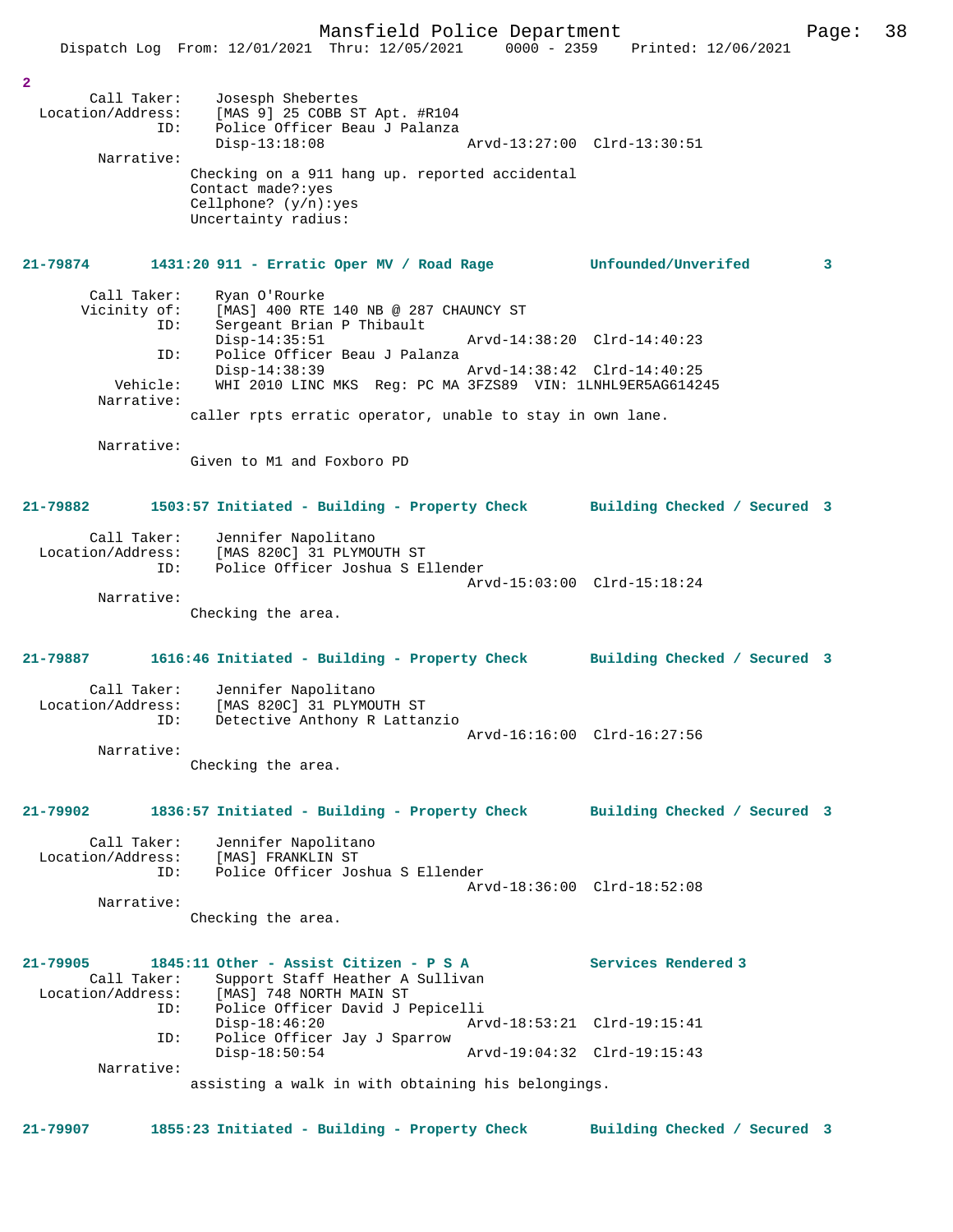Dispatch Log From: 12/01/2021 Thru: 12/05/2021 0000 - 2359 Printed: 12/06/2021

| Location/Address:                       | Call Taker: William Casey<br>[MAS 4] 31 HAMPSHIRE ST                                                                                                    |                             |
|-----------------------------------------|---------------------------------------------------------------------------------------------------------------------------------------------------------|-----------------------------|
| ID:                                     | Police Officer Danielle C Titus                                                                                                                         | Arvd-18:55:00 Clrd-19:05:02 |
| Narrative:                              | Checking the area.                                                                                                                                      |                             |
| 21-79909<br>$\overline{a}$              | 1902:55 911 - 911 Hang-ups & Verifications Confirmed misdial/Accdntl Call                                                                               |                             |
| Call Taker:<br>Location/Address:<br>ID: | Fournier Elin<br>[MAS H5733] 1 LEONARD CIR<br>Police Officer Danielle C Titus                                                                           |                             |
| Narrative:                              | $Disp-19:05:30$                                                                                                                                         | Arvd-19:13:46 Clrd-19:19:13 |
|                                         | Checking on a 911 hang up. Contact made stated no services<br>required<br>Contact made?: Yes<br>Cellphone? $(y/n)$ : Yes<br>Uncertainty radius: 11m 90% |                             |
|                                         | 21-79931 2143:06 Initiated - Building - Property Check Building Checked / Secured 3                                                                     |                             |
|                                         | Call Taker: William Casey<br>Location/Address: [MAS 2] 60 FORBES BLVD                                                                                   |                             |
| ID:                                     | Police Officer Danielle C Titus                                                                                                                         | Arvd-21:43:00 Clrd-21:47:30 |
| Narrative:                              | Checking the area.                                                                                                                                      |                             |
|                                         |                                                                                                                                                         |                             |
| 21-79932                                | 2143:45 Initiated - Building - Property Check Building Checked / Secured 3                                                                              |                             |
| ID:                                     | Call Taker: William Casey<br>Location/Address: [MAS 840] 280 SCHOOL ST<br>Police Officer Jay J Sparrow                                                  |                             |
| Narrative:                              |                                                                                                                                                         | Arvd-21:43:00 Clrd-21:53:14 |
|                                         | Checking the area.                                                                                                                                      |                             |
| 21-79933                                | 2151:02 911 - Suspicious Actv / Persn / Veh Services Rendered 2                                                                                         |                             |
| Location/Address:<br>ID:                | Call Taker: Fournier Elin<br>[MAS H1717] 121 OAKLAND ST<br>Police Officer Joshua S Ellender                                                             |                             |
| ID:                                     | $Disp-21:52:25$<br>Police Officer Jay J Sparrow                                                                                                         | Arvd-21:56:48 Clrd-22:15:09 |
| ID:                                     | $Disp-21:53:23$<br>Police Officer David J Pepicelli                                                                                                     | Arvd-21:56:50 Clrd-22:14:14 |
| ID:                                     | $Disp-21:55:14$<br>Sergeant Jeffrey G Bombard                                                                                                           | Arvd-21:55:21 Clrd-22:07:54 |
| Narrative:                              | $Disp-21:55:20$                                                                                                                                         | Arvd-21:55:23 Clrd-22:08:01 |
|                                         | CP reporting male party stole the stop sign and is walking<br>past the chocolate factory                                                                |                             |
| Narrative:                              |                                                                                                                                                         |                             |
|                                         | Seated on the corner of Oakland and Swett                                                                                                               |                             |
| Narrative:                              | Caller states the male party was yelling and moaning                                                                                                    |                             |
| Narrative:                              |                                                                                                                                                         |                             |
|                                         | M1 reports male party walking into building D at twin oaks                                                                                              |                             |
| Narrative:                              | Male dropped the sign between the buildings and no longer in<br>the area. Units checking the area                                                       |                             |
|                                         |                                                                                                                                                         |                             |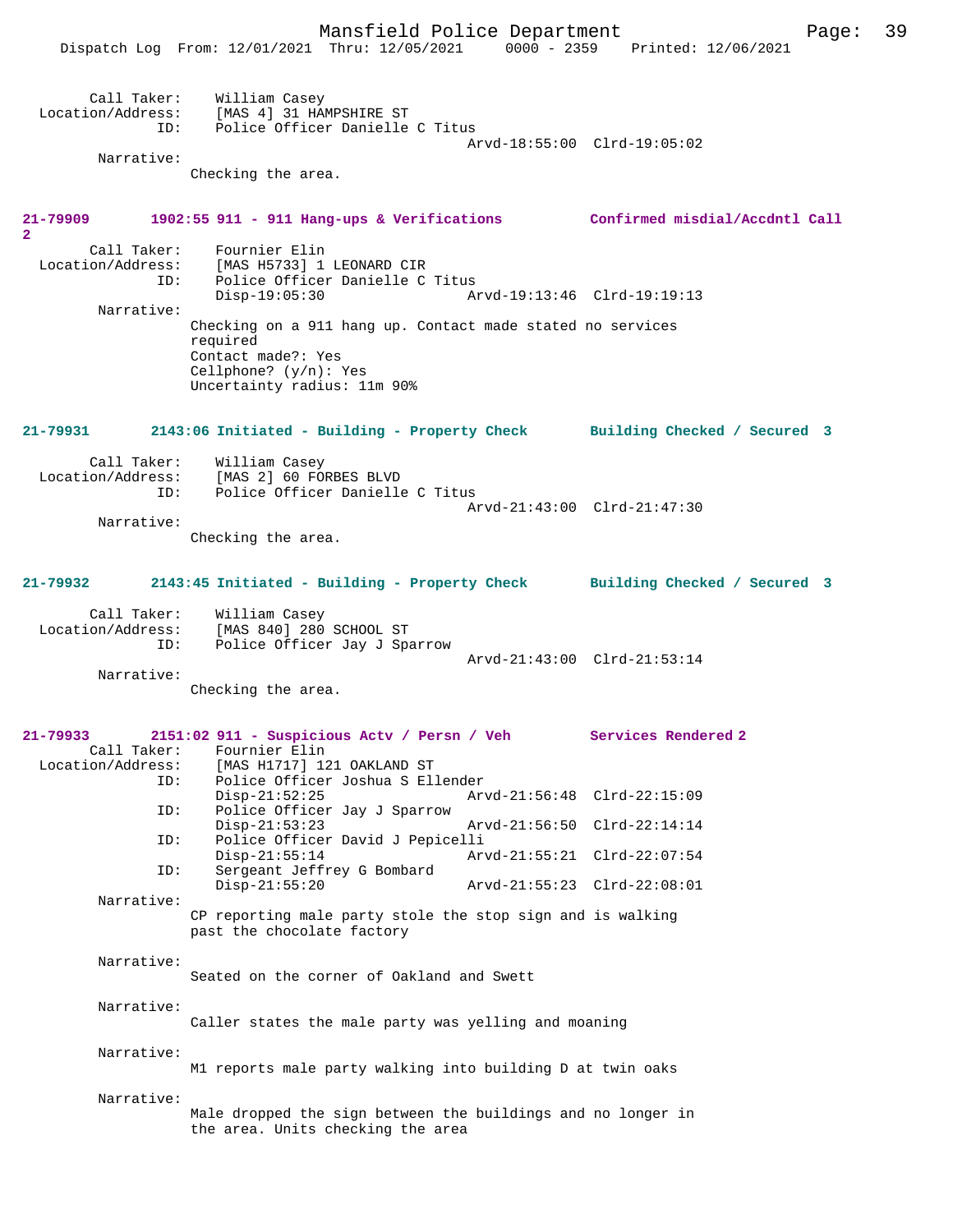| Narrative:                                            | stop sign is on the woodline on the enterance way of<br>building D. M3 is unsure of where the stop sign came from<br>possibly from the construction site. Every stop sign in the<br>area is secure |                             |                              |              |
|-------------------------------------------------------|----------------------------------------------------------------------------------------------------------------------------------------------------------------------------------------------------|-----------------------------|------------------------------|--------------|
| 21-79935                                              | 2214:16 Initiated - Building - Property Check                                                                                                                                                      |                             | Building Checked / Secured 3 |              |
| Call Taker:<br>Location/Address:<br>ID:<br>Narrative: | William Casey<br>[MAS 1041] 175 FRUIT ST<br>Police Officer Jay J Sparrow<br>Checking the area, and the animal shelter                                                                              | Arvd-22:14:00 Clrd-22:19:35 |                              |              |
| 21-79939                                              | 2241:20 Phone - Noise Complaint                                                                                                                                                                    |                             | Investigated - No Report     | $\mathbf{2}$ |
| ID:<br>Narrative:                                     | Call Taker: Fournier Elin<br>Location/Address: [MAS H1133] 647 NORTH MAIN ST Apt. #2<br>Police Officer Jay J Sparrow<br>$Disp-22:44:28$                                                            | Arvd-22:50:05 Clrd-22:59:04 |                              |              |
|                                                       | CP reports people on the second floor are being excessively<br>noisy and her children are trying to sleep                                                                                          |                             |                              |              |
| Narrative:                                            | Will step out to speak with an officer                                                                                                                                                             |                             |                              |              |
| Narrative:                                            | Spoke with the resident at the upstairs apartment. The kids<br>were running around, but are now in bed.                                                                                            |                             |                              |              |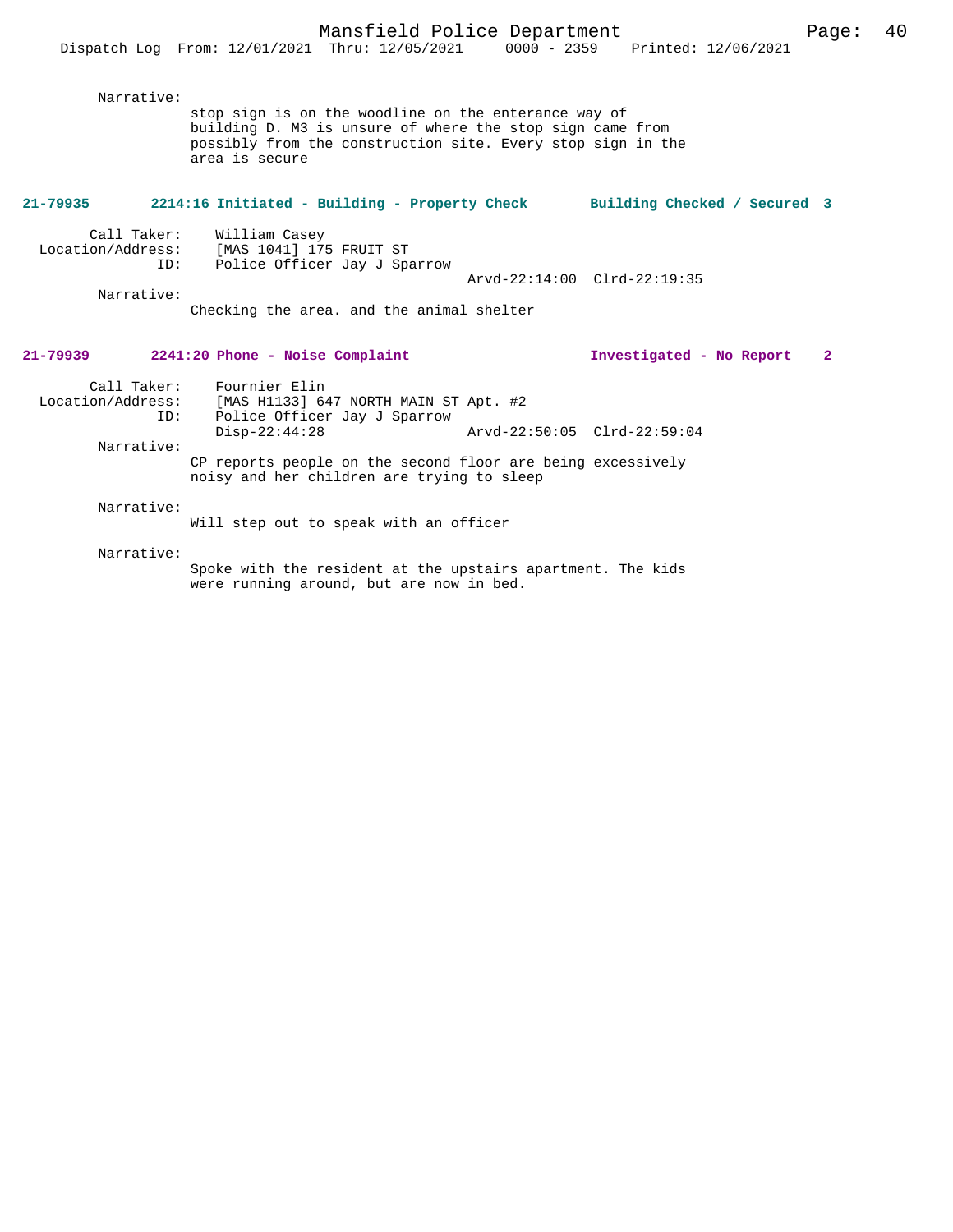### **For Date: 12/06/2021 - Monday**

| Call Number                         | Time               | Call Reason                                                                                                                                            | Action                         | Priority |
|-------------------------------------|--------------------|--------------------------------------------------------------------------------------------------------------------------------------------------------|--------------------------------|----------|
| 21-79944<br>$\overline{\mathbf{2}}$ |                    | 0010:58 911 - 911 Hang-ups & Verifications                                                                                                             | Confirmed misdial/Accdntl Call |          |
| Location/Address:                   | Call Taker:<br>ID: | TARA LAKO<br>[MAS 322] 31 HAMPSHIRE ST<br>Police Officer Christopher D Sorge<br>$Disp-00:13:34$                                                        | Arvd-00:22:29 Clrd-00:27:00    |          |
|                                     | ID:                | Sergeant David Schepis<br>$Disp-00:22:35$                                                                                                              | Arvd-00:22:37 Clrd-00:26:58    |          |
|                                     | Narrative:         |                                                                                                                                                        |                                |          |
|                                     |                    | Checking on a 911 hang up.<br>Contact made?: no<br>Cellphone? $(y/n)$ : no, landline<br>Uncertainty radius:                                            |                                |          |
|                                     | Narrative:         | Front desk reports room 104, reporting difficulty with that<br>particular phone line                                                                   |                                |          |
| 21-79947                            |                    | 0030:17 Initiated - Building - Property Check                                                                                                          | Building Checked / Secured 3   |          |
| Location/Address:                   | Call Taker:<br>ID: | William Casey<br>[MAS 4] 31 HAMPSHIRE ST<br>Police Officer Christopher D Sorge                                                                         | Arvd-00:30:00 Clrd-00:35:05    |          |
|                                     | Vehicle:           | BLU 2021 CHEV PK SILVER Reg: PC ME 7654YQ VIN: 1GCUYDED7MZ355181                                                                                       |                                |          |
|                                     | Narrative:         | Checking the area.                                                                                                                                     |                                |          |
|                                     | Narrative:         | Vehicle running outfront with hazards on with no on in it                                                                                              |                                |          |
| 21-79949                            |                    | 0035:10 Initiated - Building - Property Check                                                                                                          | Building Checked / Secured 3   |          |
| Location/Address:                   | Call Taker:<br>ID: | William Casey<br>[MAS 2] 60 FORBES BLVD<br>Police Officer Christopher D Sorge                                                                          | Arvd-00:35:00 Clrd-00:40:05    |          |
|                                     | Narrative:         | Checking the area.                                                                                                                                     |                                |          |
| 21-79950                            |                    | 0038:06 Initiated - Building - Property Check                                                                                                          | Building Checked / Secured 3   |          |
|                                     | ID:                | Call Taker: William Casey<br>Location/Address: [MAS 417] 9 FRANCIS AVE<br>Police Officer Bryan Hurley                                                  | Arvd-00:38:00 Clrd-00:55:32    |          |
|                                     | Narrative:         | Checking the area.                                                                                                                                     |                                |          |
| 21-79955                            |                    | 0051:45 Initiated - Building - Property Check                                                                                                          | Building Checked / Secured 3   |          |
|                                     | Call Taker:        | William Casey<br>Location/Address: [MAS 1040] 50 RESERVOIR ST Apt. #ST<br>ID: Police Officer Christopher D Sorge<br>Police Officer Christopher D Sorge | Arvd-00:51:00 Clrd-00:55:44    |          |
|                                     | Narrative:         | Checking the area.                                                                                                                                     |                                |          |
| 21-79971                            |                    | 0125:16 Initiated - Building - Property Check                                                                                                          | Services Rendered 3            |          |

Call Taker: William Casey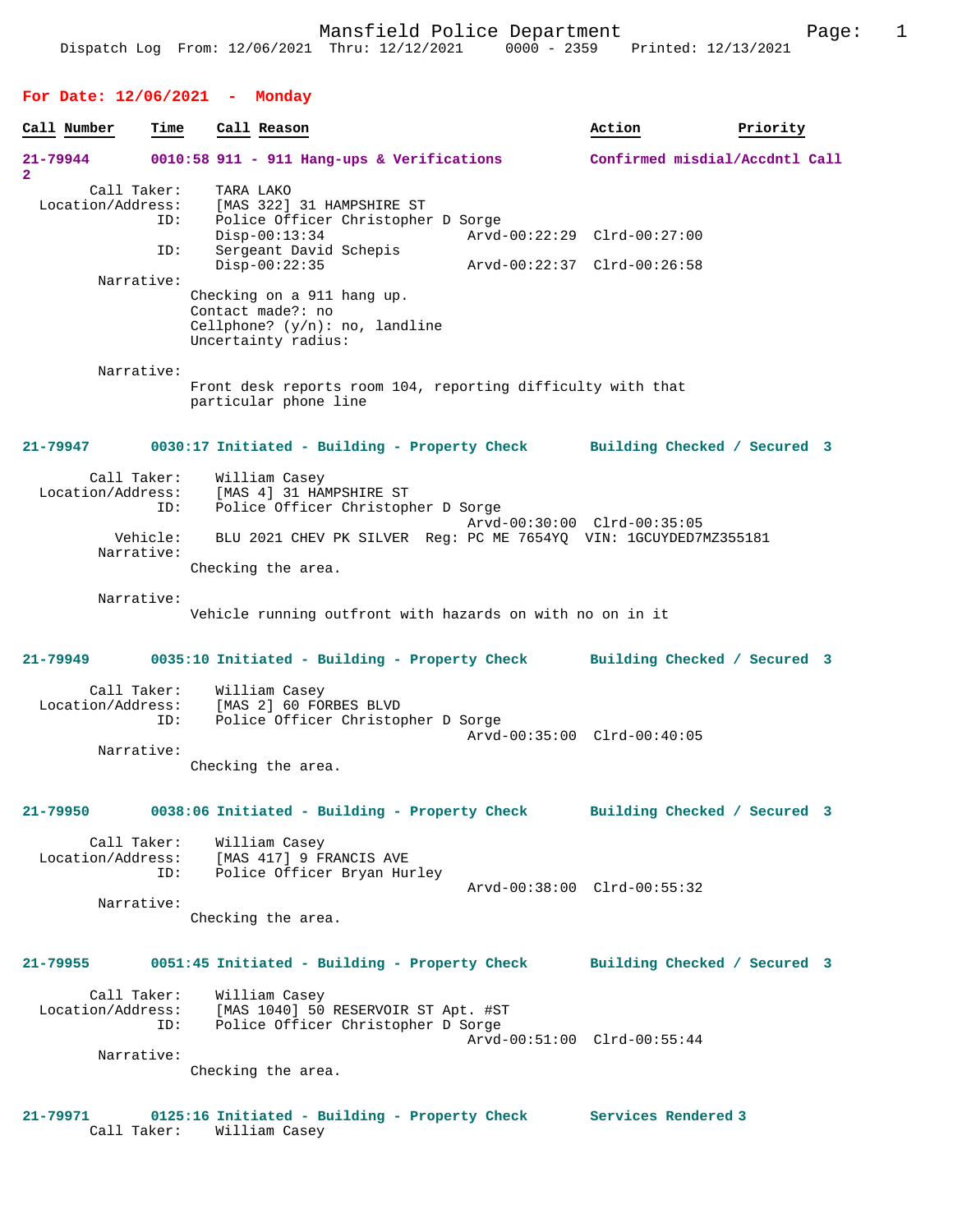Mansfield Police Department Page: 2 Dispatch Log From: 12/06/2021 Thru: 12/12/2021 0000 - 2359 Printed: 12/13/2021 Location/Address: [MAS] MYSTIC LN ID: Police Officer Bryan Hurley MAS] MYSTIC LN<br>Police Officer Bryan Hurley<br>Arvd-01:25:00 Clrd-01:27:19 Narrative: Checking the area. **21-79987 0158:24 Initiated - Building - Property Check Building Checked / Secured 3** Call Taker: William Casey Location/Address: [MAS] NORTH MAIN ST ID: Police Officer Meghan Birnie Arvd-01:58:00 Clrd-02:03:00 Narrative: Checking the area. **21-79991 0203:17 Initiated - Parking Violations Services Rendered 3**  Call Taker: William Casey  $[MAS 1039]$  242 NORTH MAIN ST Police Officer Meghan Birnie Arvd-02:03:00 Clrd-02:27:40 Vehicle: GRY 2015 NISS ALTIMA Reg: PC MA 6WJ722 VIN: 1N4AL3AP3FC133003 Vehicle: WHI 2019 GMC SIERRA Reg: PC MA 3YV842 VIN: 1GTP9EEL6KZ182175 Narrative: Old Colony MA-6WJ722 MA-3YV842 **21-79998 0224:49 Initiated - Building - Property Check Building Checked / Secured 3** Call Taker: William Casey Location/Address: [MAS] FRANKLIN ST ID: Police Officer Bryan Hurley Arvd-02:24:00 Clrd-02:31:49 Narrative: property check **21-80001 0240:46 Initiated - Building - Property Check Building Checked / Secured 3** Call Taker: William Casey Location/Address: [MAS] COPELAND DR ID: Police Officer Meghan Birnie Arvd-02:40:00 Clrd-02:41:01 Narrative: Checking the area. **21-80005 0348:56 Initiated - Building - Property Check Building Checked / Secured 3** Call Taker: William Casey Location/Address: [MAS 1016] 4 ERICK RD ID: Police Officer Bryan Hurley Arvd-03:48:00 Clrd-03:57:33 Narrative: Checking the area. **21-80012 0625:44 911 - Assist Fire Department Services Rendered 2**  Call Taker: CARLY MORIARTY<br>Location/Address: [MAS 849B110A] [MAS 849B110A] 287 SCHOOL ST Apt. #B110 ID: Police Officer Christopher D Sorge Disp-06:27:11 Arvd-06:31:50 Clrd-06:40:27 Narrative: Assisting the FD with a fire related incident. Nature: Possible CO leak, 4 people feeling dizzy Narrative: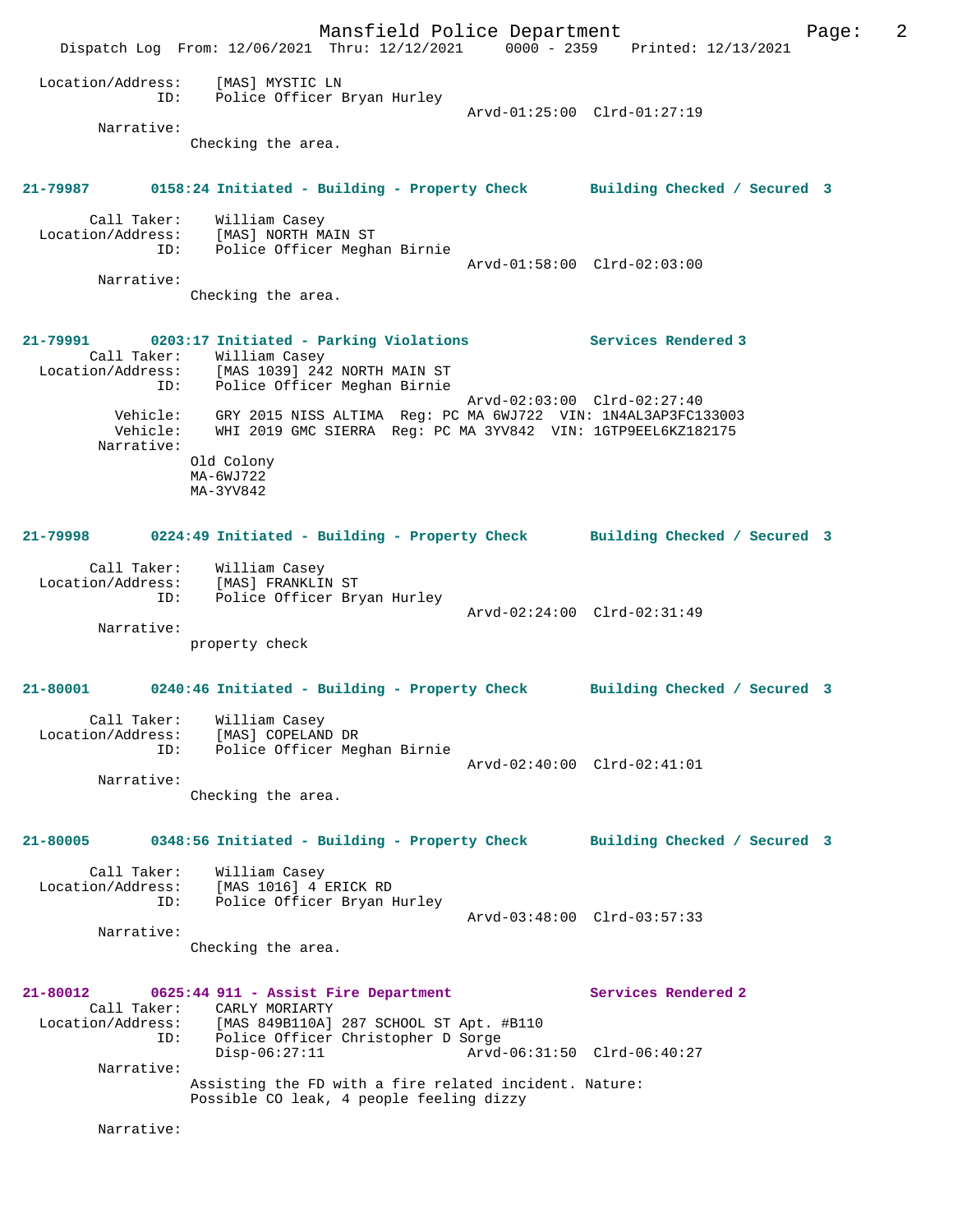|                                                                           | Mansfield Police Department<br>Dispatch Log From: 12/06/2021 Thru: 12/12/2021                                                                                                    |                                                            | 0000 - 2359 Printed: 12/13/2021                    | 3<br>Page: |
|---------------------------------------------------------------------------|----------------------------------------------------------------------------------------------------------------------------------------------------------------------------------|------------------------------------------------------------|----------------------------------------------------|------------|
|                                                                           | No issues                                                                                                                                                                        |                                                            |                                                    |            |
| 21-80030<br>0721<br>Call Taker:<br>Location/Address:<br>ID:<br>Narrative: | Initiated - Speed Trailer/Signs Deployed Services Rendered 3<br>Animal Control Steven Simonds<br>[MAS] MILL ST<br>Animal Control Steven Simonds<br>removing signs on mill street |                                                            | Arvd-07:22:04 Clrd-07:31:00                        |            |
| 21-80032<br>0733<br>Call Taker:<br>Location/Address:<br>ID:               | Initiated - Speed Trailer/Signs Deployed<br>Animal Control Steven Simonds<br>[MAS] FRANKLIN ST<br>Animal Control Steven Simonds                                                  |                                                            | Services Rendered 3<br>Arvd-07:33:59 Clrd-07:40:39 |            |
| Narrative:                                                                | removing speed signs                                                                                                                                                             |                                                            |                                                    |            |
| 21-80033<br>0740<br>Call Taker:<br>Location/Address:<br>ID:               | Initiated - Parking Violations<br>Animal Control Steven Simonds<br>[MAS] 389 NORTH MAIN ST @ 10 PRATT ST<br>Animal Control Steven Simonds                                        |                                                            | Services Rendered 3                                |            |
|                                                                           |                                                                                                                                                                                  |                                                            | Arvd-07:41:03 Clrd-08:05:49                        |            |
| Narrative:                                                                | checking area for parking violations                                                                                                                                             |                                                            |                                                    |            |
| 21-80037                                                                  | 0801:18 Phone - Assist Other Agency                                                                                                                                              |                                                            | Transported to Hospital                            | 3          |
| Call Taker:<br>Location/Address:<br>ID:                                   | Josesph Shebertes<br>[MAS H6656]<br>Police Officer Beau J Palanza                                                                                                                |                                                            |                                                    |            |
| ID:                                                                       | $Disp-08:02:53$<br>Police Officer David J Pepicelli<br>$Disp-08:15:12$                                                                                                           | Arvd-08:17:06 Clrd-09:06:39<br>Arvd-08:17:03 Clrd-09:23:50 |                                                    |            |

Vehicle: WHI 2009 TOYT UT RAVNEW Reg: PC MA 236NK7 VIN: JTMBF31V795010608

Call Taker: Dispatcher Jacques Ryan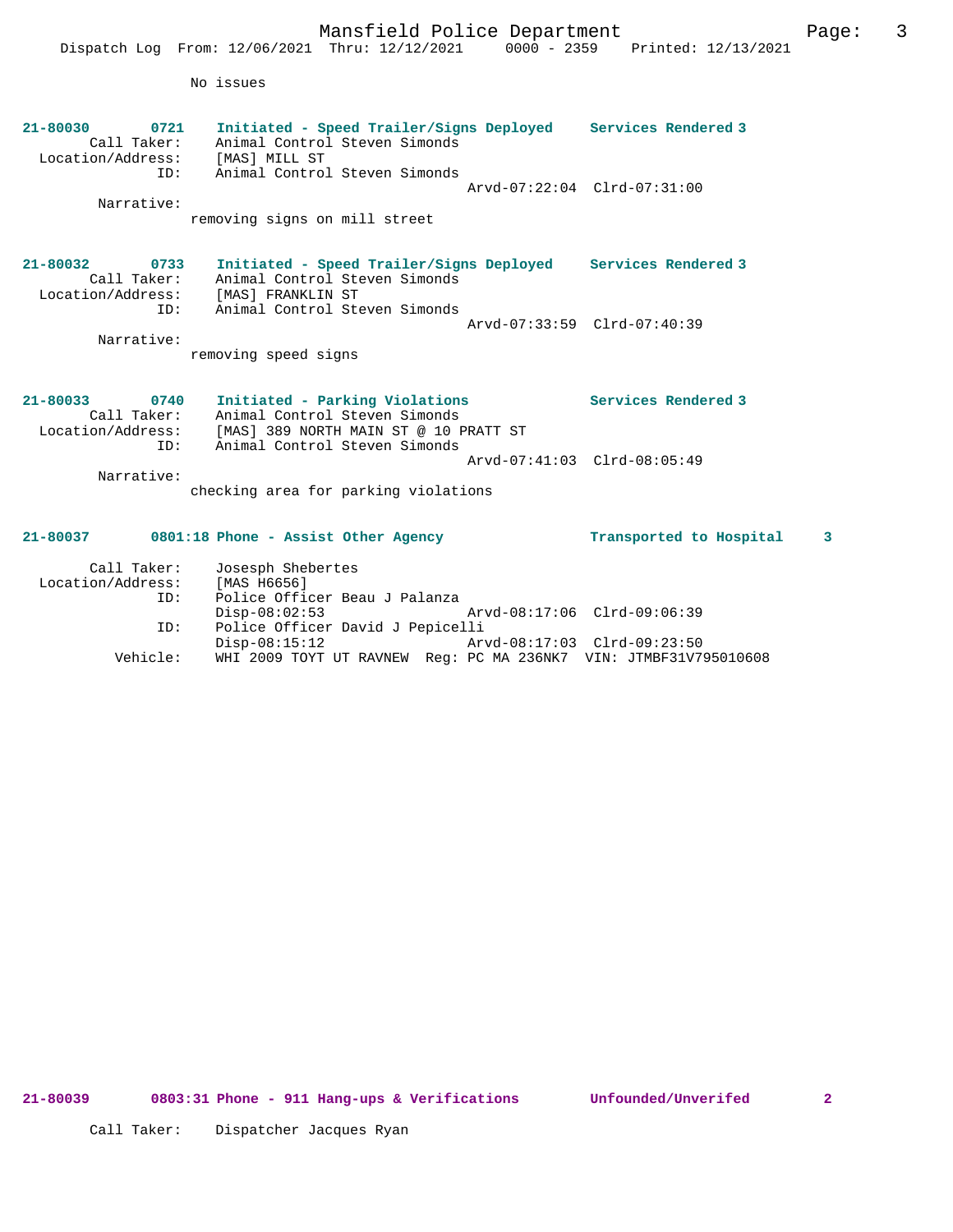Mansfield Police Department Page: 4 Dispatch Log From: 12/06/2021 Thru: 12/12/2021 Location/Address: [MAS 322] 31 HAMPSHIRE ST ID: Sergeant Robert S Pierce Disp-08:06:39 Arvd-08:26:13 Clrd-08:33:41 Narrative: Checking on a 911 hang up. Unable to make contact with anyone from the hotel. Contact made?:no Cellphone? (y/n):no Uncertainty radius: Narrative: Did a walk thru of the hotel, and spoke to the front desk, no issues. **21-80046 0836 Initiated - Speed Trailer/Signs Deployed Services Rendered 3**  Call Taker: Animal Control Steven Simonds Location/Address: [MAS] WALNUT ST ID: Animal Control Steven Simonds Arvd-08:38:27 Clrd-08:45:00 Narrative: changing batteries on speed sign **21-80048 0859:25 Initiated - Motor Vehicle Stop Citation / Warning Issued 3** Call Taker: Josesph Shebertes Location/Address: [MAS] 91 CHAUNCY ST @ 6 HIGHLAND AVE ID: Police Officer Michael T Fitzgerald Arvd-08:59:00 Clrd-09:03:10 Vehicle: GRY 2011 NISS VERSA Reg: PC MA 3YDZ60 VIN: 3N1BC1AP1BL360775 Narrative: MVST Narrative: Citation issued to the RO, Middle Eastern Male, failure to inspect. **21-80054 0926:36 Initiated - Motor Vehicle Stop Citation / Warning Issued 3** Call Taker: Josesph Shebertes Location/Address: [MAS 1002] 250 EAST ST Police Officer Michael T Fitzgerald Arvd-09:26:00 Clrd-09:29:55 Vehicle: BLU 2015 TOYT CAMRY Reg: PC MA 9HW178 VIN: 4T4BF1FK1FR514707 Narrative:  $MVST$  Narrative: Citation issued to the RO for speeding in a school zone. **21-80056 0930:26 Phone - Motor Veh Acc - No Injury Spoken To 1**  Call Taker: Jennifer Napolitano<br>Location/Address: [MAS 431] 14 BONNEY ess: [MAS 431] 14 BONNEY LN Apt. #17<br>ID: Police Officer David J Pepicell ID: Police Officer David J Pepicelli Disp-09:33:59 Arvd-09:45:38 Clrd-09:52:12 Vehicle: BRO 2008 HOND CIVIC Reg: PC MA 5YS739 VIN: 1HGFA16538L047230 Narrative: White truck that picks up laundry hit his vehicle in the parking and did not stop. Dermody cleaners truck. Narrative: M11 reporting front bumper damage due to the Box Truck. CP already reached out to the business and they will be reaching back out to him. Narrative: M11 will be clear, he will reach out to the company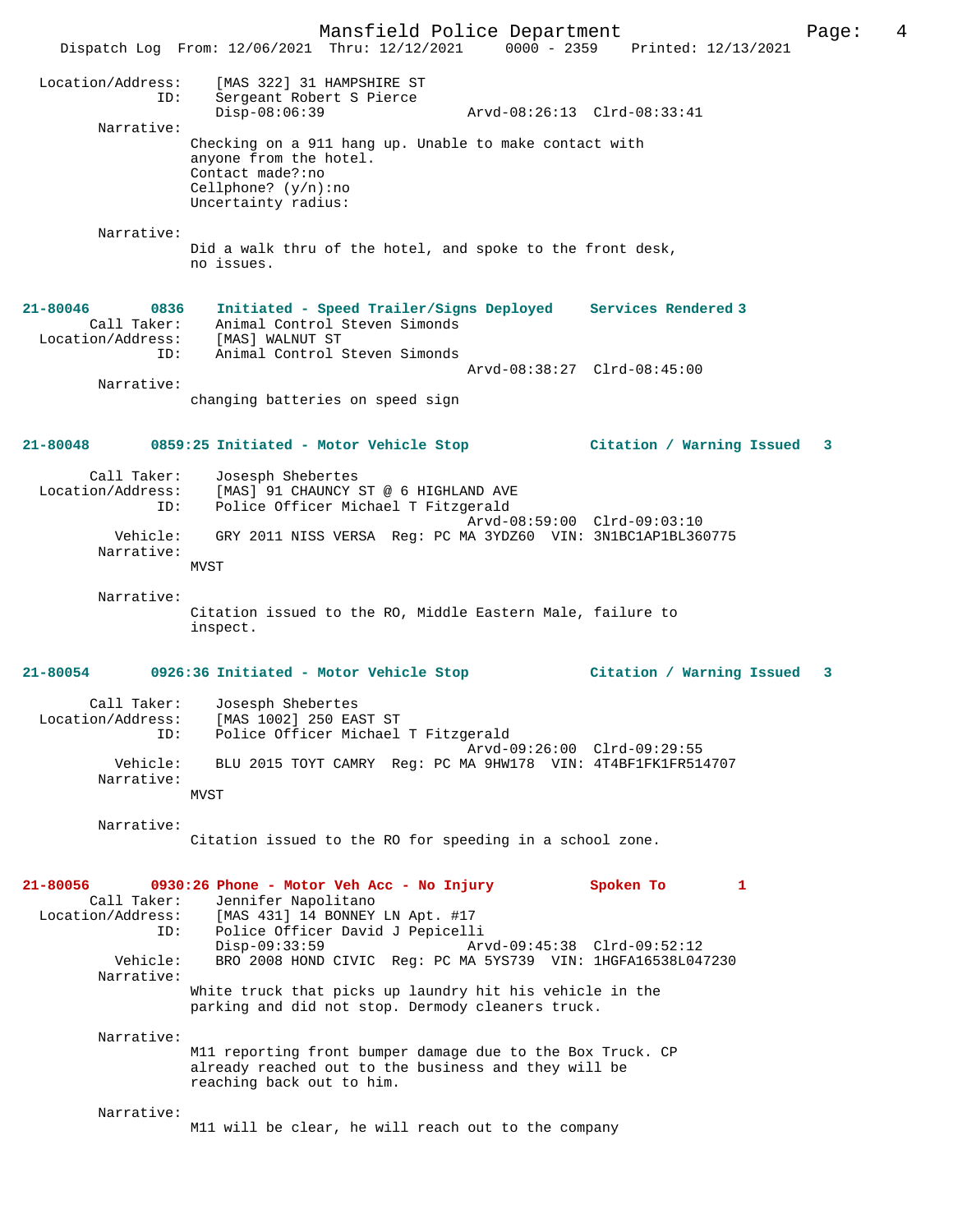|                                                             | Mansfield Police Department<br>Dispatch Log From: 12/06/2021 Thru: 12/12/2021                                                                             | 0000 - 2359 Printed: 12/13/2021 | 5<br>Page:   |
|-------------------------------------------------------------|-----------------------------------------------------------------------------------------------------------------------------------------------------------|---------------------------------|--------------|
|                                                             | personally.                                                                                                                                               |                                 |              |
| 21-80062<br>Call Taker:<br>Location/Address:<br>ID:         | 1043:33 Walk-In - Lost / Found Property<br>Support Staff Matthew Todesco<br>[MAS H9876] 130 SPRING ST<br>Sergeant Nicole M Boldrighini                    | Services Rendered 3             |              |
| Narrative:                                                  | $Disp-10:45:31$                                                                                                                                           | Arvd-10:45:34 Clrd-11:00:53     |              |
|                                                             | RP into pick up some belongings from Sgt Boldrighini                                                                                                      |                                 |              |
| 21-80069<br>Call Taker:<br>ID:                              | 1100:22 Walk-In - Follow up Investigation<br>Support Staff Matthew Todesco<br>Location/Address: [MAS] BONNEY LN<br>Police Officer David J Pepicelli       | Services Rendered 3             |              |
| Vehicle:                                                    | $Disp-11:00:50$<br>WHI 2014 GMC VA SAVANA Req: CO MA L76264 VIN: 1GTS7AFX6E1100586                                                                        | Arvd-11:04:44 Clrd-11:53:55     |              |
| Narrative:                                                  | Conducting a follow up in the area to a previously reported<br>incident.                                                                                  |                                 |              |
| 21-80075                                                    | $1111:10$ Phone - 911 Hang-ups & Verifications                                                                                                            | Unfounded/Unverifed             | $\mathbf{2}$ |
| Call Taker:<br>Location/Address:<br>ID:                     | Jennifer Napolitano<br>[MAS 65] 30 CHAUNCY ST<br>Police Officer Michael T Fitzgerald<br>Disp-11:13:52                                                     | Arvd-11:16:54 Clrd-11:28:59     |              |
| Narrative:                                                  | US food truck<br>Checking on a 911 hang up.<br>Contact made?: dialed by mistake party in US food truck<br>Cellphone? $(y/n)$ : yes<br>Uncertainty radius: |                                 |              |
| Narrative:                                                  | No food trucks in the area, spoke to employees who reported<br>no deliveries in the morning, no issues. will be clr                                       |                                 |              |
| 21-80081<br>1131<br>Call Taker:<br>Location/Address:<br>ID: | Initiated - Parking Violations<br>Animal Control Steven Simonds<br>[MAS] 43 NORTH MAIN ST @ 13 PARK ST<br>Animal Control Steven Simonds                   | Services Rendered 3             |              |
| Narrative:                                                  | checking area for parking violations                                                                                                                      | Arvd-11:32:04 Clrd-12:31:30     |              |
| Narrative:                                                  | tagged MA 2DTN78 on crocker for overtime parking                                                                                                          |                                 |              |
| 21-80085                                                    | 1156:28 Initiated - Building - Property Check                                                                                                             | Building Checked / Secured 3    |              |
| Call Taker:<br>Location/Address:<br>ID:                     | Josesph Shebertes<br>[MAS 281A] 1 CROCKER ST<br>Police Officer Michael T Fitzgerald                                                                       | Arvd-11:56:00 Clrd-12:02:29     |              |
| Narrative:                                                  |                                                                                                                                                           |                                 |              |

Checking the area.

| 21-80089 | 1236:41 Initiated - Building - Property Check | Building Checked / Secured 3 |
|----------|-----------------------------------------------|------------------------------|
|          |                                               |                              |

| Call Taker:<br>Location/Address:<br>TD: | Josesph Shebertes<br>[MAS 2] 60 FORBES BLVD<br>Police Officer Beau J Palanza |                             |  |
|-----------------------------------------|------------------------------------------------------------------------------|-----------------------------|--|
|                                         |                                                                              | Arvd-12:36:00 Clrd-12:42:20 |  |

Narrative: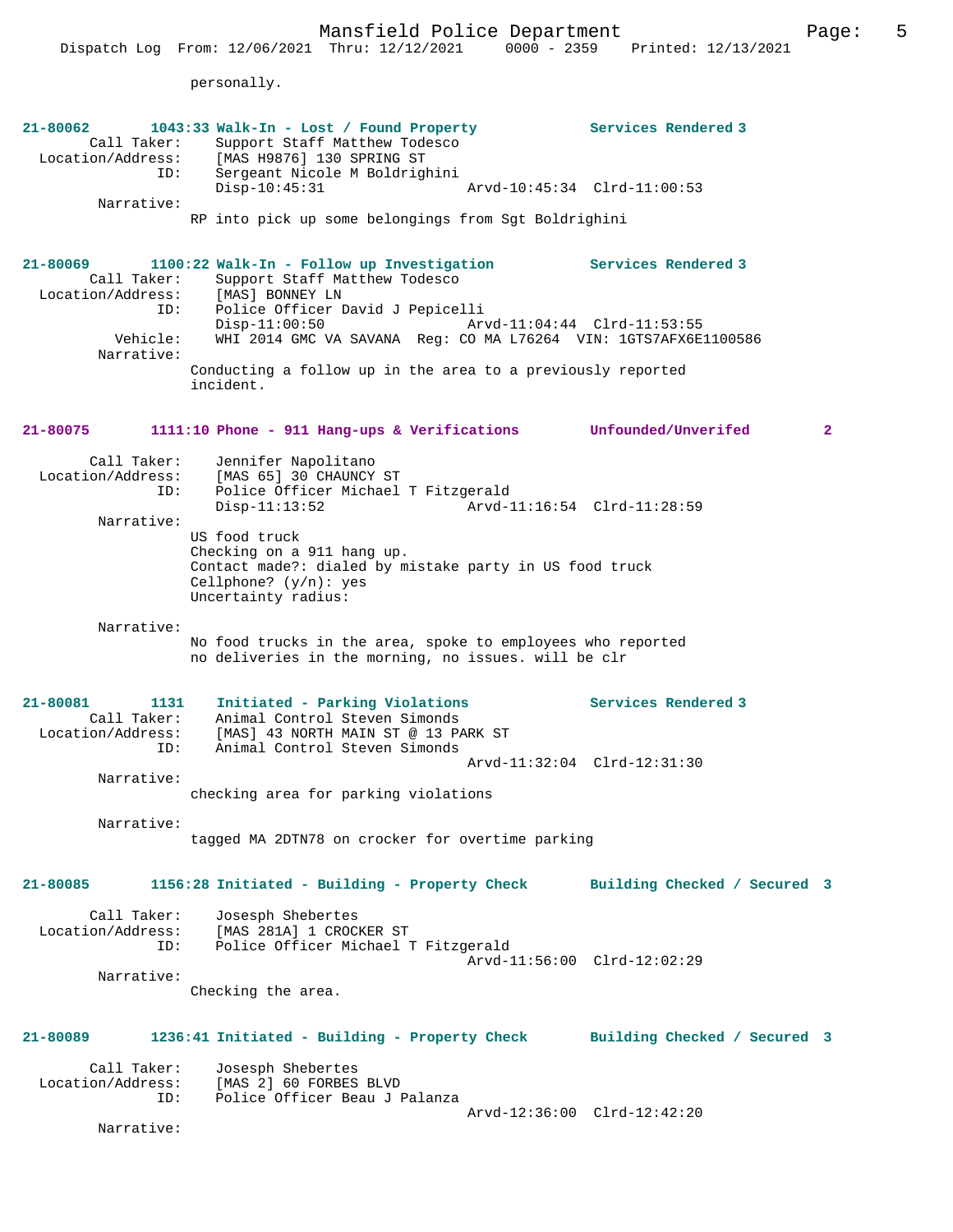Mansfield Police Department Fage: 6 Dispatch Log From: 12/06/2021 Thru: 12/12/2021 0000 - 2359 Printed: 12/13/2021 Checking the area. **21-80099 1336:05 Initiated - Building - Property Check Building Checked / Secured 3** Call Taker: Josesph Shebertes Location/Address: [MAS 840] 280 SCHOOL ST ID: Police Officer Beau J Palanza Arvd-13:36:00 Clrd-13:50:26 Narrative: Checking the area. **21-80101 1343:32 Initiated - Motor Vehicle Stop Citation / Warning Issued 3** Call Taker: Josesph Shebertes Location/Address: [MAS] 1720 WEST ST @ 2 CHAMBERS CT ID: Police Officer David J Pepicelli Arvd-13:43:00 Clrd-13:46:41 Vehicle: WHI 2017 ACUR UT RDX Reg: PC MA 811JA3 VIN: 5J8TB4H5XHL029936 Narrative: **MVST**  Narrative: citation issued to the RO for stop sign **21-80102 1347:17 Initiated - Building - Property Check Building Checked / Secured 3** Call Taker: Josesph Shebertes Location/Address: [MAS 982] 111 HOPE ST ID: Police Officer Michael T Fitzgerald Arvd-13:47:00 Clrd-14:05:21 Narrative: Checking the area. **21-80103 1353 Initiated - Parking Violations Services Rendered 3**  Call Taker: Animal Control Steven Simonds Location/Address: [MAS] 242 NORTH MAIN ST @ 16 OLD COLONY WAY ID: Animal Control Steven Simonds Arvd-13:53:58 Clrd-14:06:39 Narrative: checking area for parking violations **21-80113 1412:03 Initiated - Motor Vehicle Stop Citation / Warning Issued 3** Call Taker: Josesph Shebertes Vicinity of: [MAS] RESERVOIR ST ID: Police Officer Michael T Fitzgerald Arvd-14:12:00 Clrd-14:26:52 Vehicle: WHI/BLK 2016 VA PROMAS Reg: CO MA V12733 VIN: ZFBERFAT5G6C42349 Narrative: MVST Narrative: Citation issued to the operator for failure to stop and improper turn. **21-80118 1442:42 Radio - Disabled Motor Vehicle Services Rendered 3**  Call Taker: Josesph Shebertes Location/Address: [MAS 451B] 500 EAST ST ID: Police Officer David J Pepicelli Disp-14:44:09 Arvd-14:44:15 Clrd-14:44:22 Vehicle: BLK 2020 KIA OPTIMA Reg: PC MA 3ARX44 VIN: 5XXGT4L37LG380847 Narrative: Reported DMV in the area.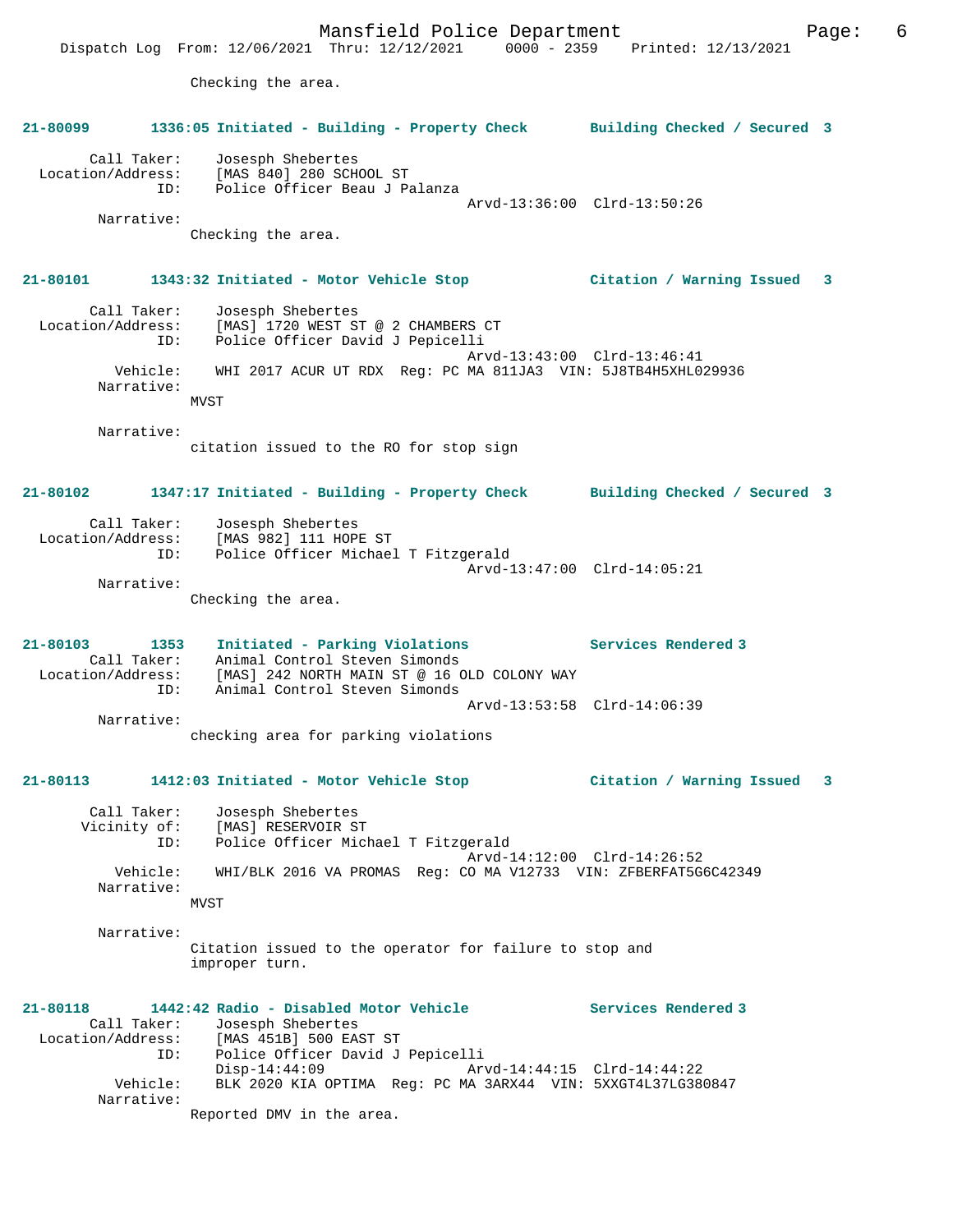Narrative:

dmv with two flat tires no road hazzard. tow is enroute appox eta 15:15

## **21-80119 1444:03 Phone - Suspicious Actv / Persn / Veh Unfounded/Unverifed 2** Call Taker: Jennifer Napolitano Location/Address: [MAS H2476] 6 ERICK RD Apt. #85 ID: Police Officer David J Pepicelli Disp-14:49:43 Arvd-14:53:09 Clrd-14:57:20<br>ID: Police Officer Michael T Fitzgerald Police Officer Michael T Fitzgerald<br>Disp-14:49:57 Arvd-1 Disp-14:49:57 <br>
D: Sergeant Robert S Pierce<br>
D: Sergeant Robert S Pierce Sergeant Robert S Pierce Disp-14:53:33 Arvd-14:53:35 Clrd-15:09:43<br>Vehicle: GRY 2015 FORD FOCUS Reg: PC MA 8SG473 VIN: 1FADP3F23FL30 GRY 2015 FORD FOCUS Reg: PC MA 8SG473 VIN: 1FADP3F23FL302581 Narrative: Grey Ford Focus. Near green dumpster. Vehicle has been parked on priv property for 2 days. Two occupants inside who look like they're doing drugs. Narrative: M11 checked the whole complex, can not find a vehicle matching description, will be clr. Narrative: all units will be clr. unfounded **21-80120 1450:01 Phone - 911 Hang-ups & Verifications Confirmed misdial/Accdntl Call 2**  Call Taker: Jennifer Napolitano<br>Location/Address: [MAS 4] 31 HAMPSHIRI [MAS 4] 31 HAMPSHIRE ST ID: Police Officer Beau J Palanza Disp-14:54:17 Arvd-14:57:48 Clrd-14:59:48 Narrative: Checking on a 911 hang up. Contact made?: Yes front desk stated hotel is having problems with their phones. Cellphone? (y/n): n Uncertainty radius: Narrative: confirmed accidental, in the process of fixing the issue. **21-80124 1507:22 Phone - Animal Complaints Services Rendered 3**  Call Taker: Dispatcher Jacques Ryan<br>Location/Address: [MAS H4482] 245 FRANKLIN [MAS H4482] 245 FRANKLIN ST ID: Sergeant Robert S Pierce Disp-15:09:47 Arvd-15:09:50 Clrd-15:17:06<br>TD: animal control Jeffrey S Collins animal control Jeffrey S Collins<br>Disp-15:16:03 Arv Arvd-15:16:05 Clrd-15:17:06 Narrative: CP has loose dog with her Narrative: White lexus gx460 SUV Narrative: M1 on scene and MACO1 enroute Narrative: owner has been located. units clr. **21-80133 1551:31 Phone - Well Being Check Arrest(s) Made 3**  Call Taker: Dispatcher Jacques Ryan<br>ion/Address: [MAS 417H] Location/Address:<br>ID:

Police Officer Michael T Fitzgerald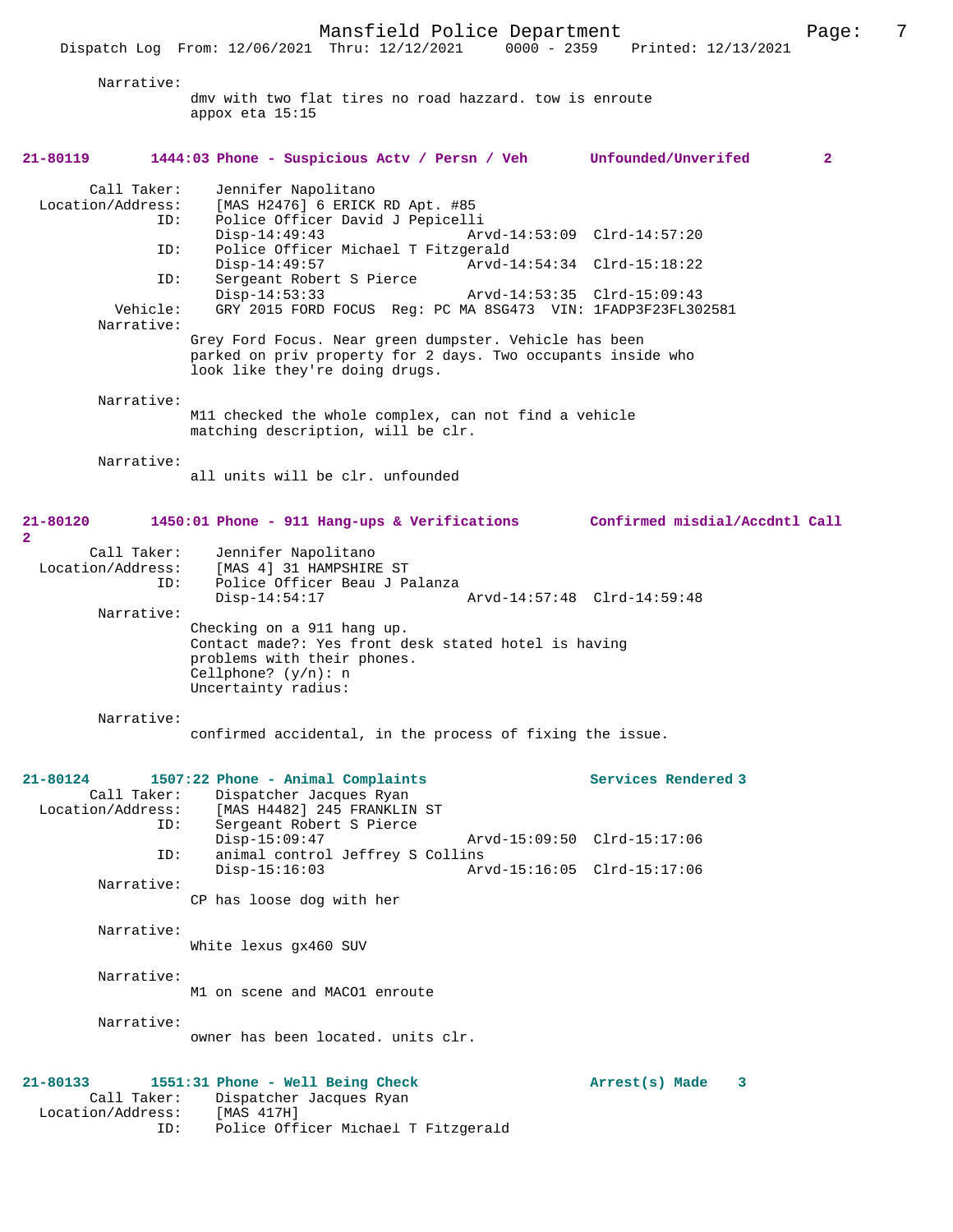Disp-15:56:13 Arvd-16:00:44 Clrd-16:48:55 ID: Police Officer David J Pepicelli Disp-15:59:57 Arvd-16:13:21 Clrd-20:38:14

| Refer To Arrest:                        | $21MAS-456-AR$<br>Arrest: HITTEL, RICHARD S                                                                                                                                               |                             |
|-----------------------------------------|-------------------------------------------------------------------------------------------------------------------------------------------------------------------------------------------|-----------------------------|
| Aqe:                                    | Address: 19 FRANCIS AVE Apt. #15 MANSFIELD, MA<br>60                                                                                                                                      |                             |
| Charges:                                | Warrant arrest (IDKCT# 2134CR00079/REF#WR5611811TC)                                                                                                                                       |                             |
| 21-80134<br>2                           | 1558:59 Phone - 911 Hang-ups & Verifications Confirmed misdial/Accdntl Call                                                                                                               |                             |
| Call Taker:<br>Location/Address:<br>ID: | Dispatcher Jacques Ryan<br>[MAS H6755] 10 DANIELLE LN<br>Police Officer Danielle C Titus<br>$Disp-16:01:52$                                                                               | Arvd-16:12:51 Clrd-16:15:35 |
| Narrative:                              |                                                                                                                                                                                           |                             |
|                                         | Checking on a 911 hang up. Caller states accidental due to<br>children at the daycare. Caller standing by.<br>Contact made?: yes<br>Cellphone? $(y/n)$ : no<br>Uncertainty radius:        |                             |
| 21-80154<br>Call Taker:                 | 1834:28 Phone - Assist Fire Department<br>Josesph Shebertes<br>Location/Address: [MAS H5688] 19 KNIGHT WAY<br>ID: Police Officer Jay J Sparrow                                            | Services Rendered 2         |
|                                         | $Disp-18:35:17$                                                                                                                                                                           | Arvd-18:39:00 Clrd-19:19:28 |
| Narrative:                              | Assisting the FD with a fire related incident. Nature:<br>General Fire alarm.                                                                                                             |                             |
| 21-80160                                | 1933:26 911 - Well Being Check<br>Call Taker: Michael Mezhberg<br>Vicinity of: [MAS 840F130] 280 SCHOOL ST Apt. #F130<br>ID: Police Officer Jay J Sparrow<br>Police Officer Jay J Sparrow | Services Rendered 3         |
|                                         | $Disp-19:36:24$                                                                                                                                                                           | Arvd-19:37:38 Clrd-20:44:17 |
| ID:                                     | Police Officer Danielle C Titus<br>$Disp-19:36:29$                                                                                                                                        | Arvd-19:37:40 Clrd-20:15:38 |
| ID:                                     | Sergeant Jeffrey G Bombard<br>$Disp-19:40:10$                                                                                                                                             | Arvd-19:40:12 Clrd-20:15:49 |
| Vehicle:<br>Narrative:                  | GRY 2008 BMW 528 Req: PC MA 3CME19 VIN: WBANV13578CZ58693                                                                                                                                 |                             |
|                                         | RP states a female entered a gray car, wearing khaki<br>baseball cap, peach sweatshirt. Was previously stumbling                                                                          |                             |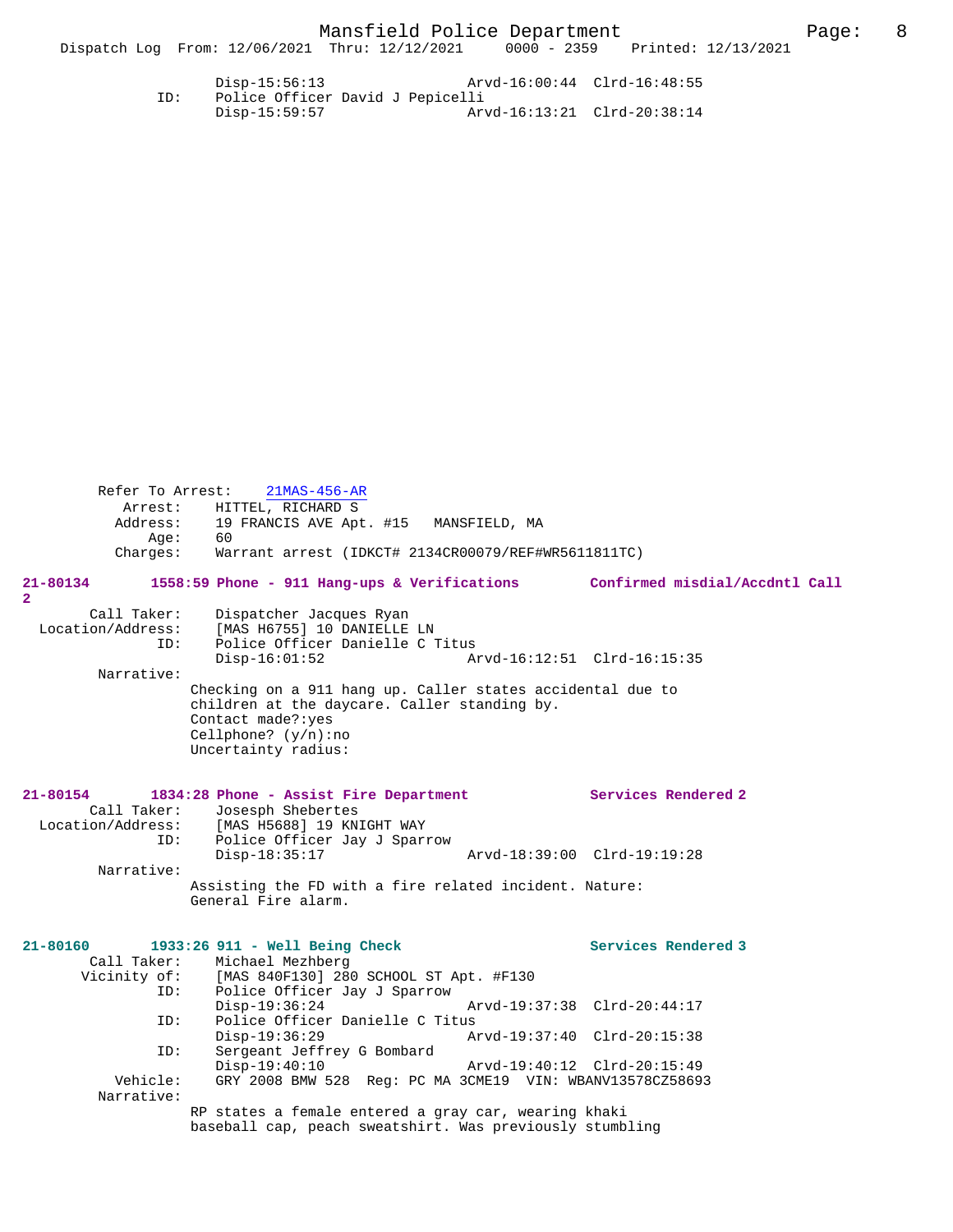|                                                            | Mansfield Police Department<br>9<br>Page:<br>Dispatch Log From: 12/06/2021 Thru: 12/12/2021<br>0000 - 2359 Printed: 12/13/2021                                                                                               |
|------------------------------------------------------------|------------------------------------------------------------------------------------------------------------------------------------------------------------------------------------------------------------------------------|
|                                                            | around, unk if intoxicated.                                                                                                                                                                                                  |
| Narrative:                                                 | Currently infront of the American Eagle. Gray Four Door BMW.                                                                                                                                                                 |
| Narrative:                                                 | Leaving toward Cold Stone                                                                                                                                                                                                    |
| Narrative:                                                 | M12 reporting vehicle is in front of Best Buy                                                                                                                                                                                |
| Narrative:                                                 |                                                                                                                                                                                                                              |
| Narrative:                                                 | She is making<br>arrangements to have a friend come pick her up.                                                                                                                                                             |
| Narrative:                                                 | M5 transporting the female to the PD to make arrangements.<br>Starting mileage 64354.2                                                                                                                                       |
| Narrative:                                                 | M5 female party stated she did fall in the store,                                                                                                                                                                            |
| Narrative:                                                 | M5 ending mileage 64356.9                                                                                                                                                                                                    |
| Narrative:                                                 | M5 back off at Best Buy to let the know the vehicle will be<br>staying parked in the item pickup spot.                                                                                                                       |
| 21-80175<br>Call Taker:<br>Location/Address:<br>ID:<br>ID: | 2056:33 911 - Motor Veh Acc - Hit & Run<br>Summons<br>1<br>Michael Mezhberg<br>[MAS H2245] 125 GILBERT ST<br>Police Officer Danielle C Titus<br>$Disp-20:59:06$<br>Arvd-21:02:51 Clrd-23:28:13<br>Sergeant Jeffrey G Bombard |
| ID:<br>ID:                                                 | $Disp-21:04:18$<br>Arvd-21:04:20 Clrd-23:43:25<br>Police Officer David J Pepicelli<br>$Disp-21:07:38$<br>Arvd-21:07:40 Clrd-23:43:07<br>Police Officer Jay J Sparrow<br>$Disp-21:07:43$                                      |
| Vehicle:<br>Towed:<br>Released To:<br>Narrative:           | Arvd-21:07:45 Clrd-12/07/2021 @ 00:13:39<br>WHI 2011 HYUN SONATA Reg: PC MA 5AH187 VIN: 5NPEB4AC0BH231843<br>For: Accident By: Central Street Garage To: Central Street Garage<br>RUFFING On: 12/08/2021 @ 1155              |
|                                                            | Caller reports vehicle hit something on Gilbert st and took<br>off.                                                                                                                                                          |
| Narrative:                                                 | Took down street sign and and has hit poles along the way.                                                                                                                                                                   |
| Narrative:                                                 | Swerving all over the road.                                                                                                                                                                                                  |
| Narrative:                                                 | Pole and wires down just past kindercare.                                                                                                                                                                                    |
| Narrative:                                                 | West at Stratton shut down                                                                                                                                                                                                   |
| Narrative:                                                 | caller states he heard a bang and then saw a vehicle heading<br>on gilbert st toward plain st                                                                                                                                |
| Narrative:                                                 | Rp to head to the police station after she gets gas.                                                                                                                                                                         |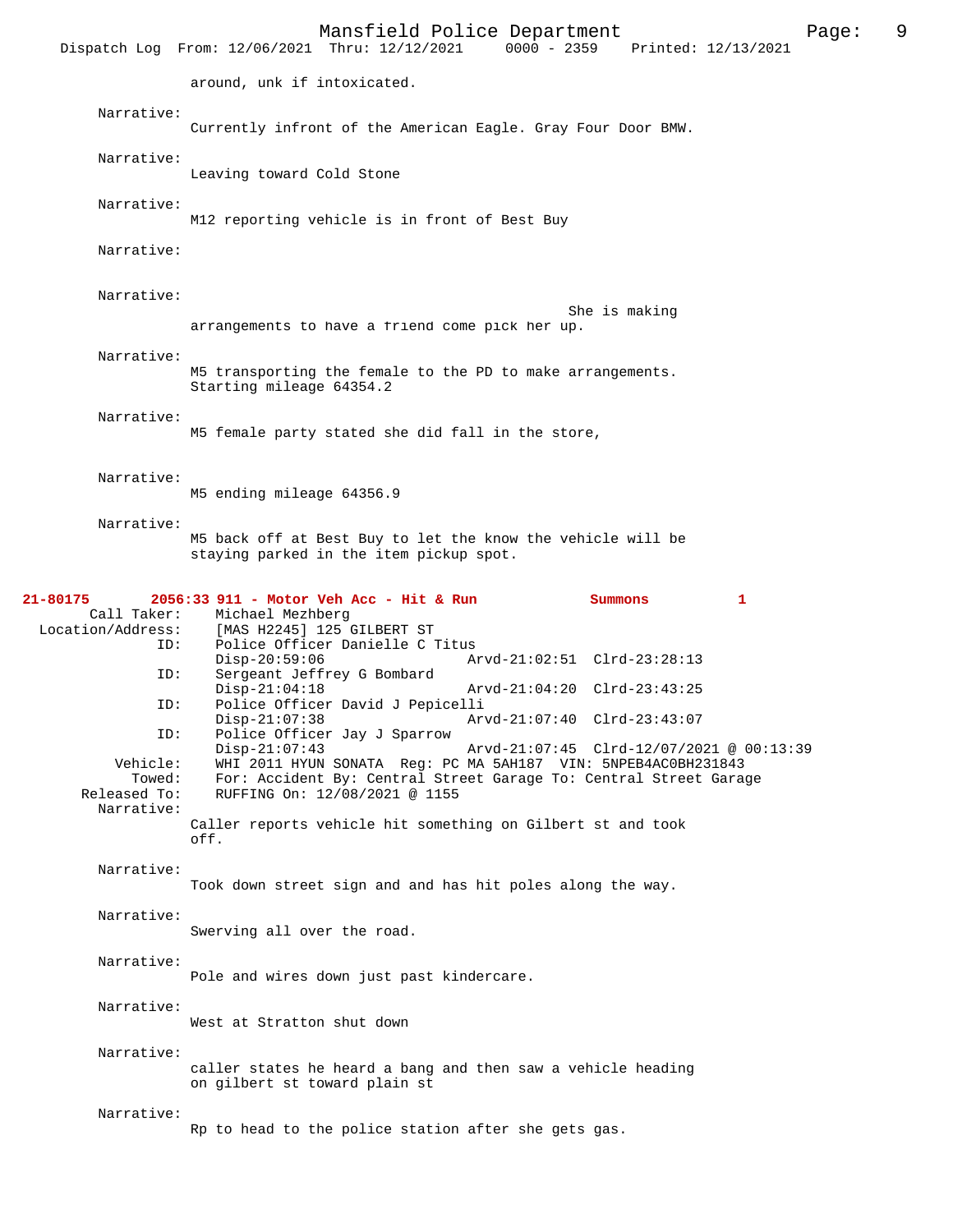|                                                                         | PROTECTO LOTTOC DEPOI CHICHE<br>r age .<br><b>+</b><br>Dispatch Log From: 12/06/2021 Thru: 12/12/2021 0000 - 2359 Printed: 12/13/2021                                                                                                  |
|-------------------------------------------------------------------------|----------------------------------------------------------------------------------------------------------------------------------------------------------------------------------------------------------------------------------------|
| Narrative:                                                              | Central St enroute                                                                                                                                                                                                                     |
| Narrative:                                                              | M5 enroute to check for damage on Wayside and Gilbert.                                                                                                                                                                                 |
| Narrative:                                                              | M5 street and stop sign on Wayside were hit and a 2nd sign<br>in front of 140 Gilbert.                                                                                                                                                 |
| Narrative:                                                              | 2nd sign was just a post no sign. M5 contuing to check to<br>the Norton line                                                                                                                                                           |
| Narrative:                                                              | M5 no other damage to the town line.                                                                                                                                                                                                   |
| Narrative:                                                              | Wrecker on scene                                                                                                                                                                                                                       |
| Narrative:                                                              | M11 requesting water dept to mark out the water for pole<br>replacement.                                                                                                                                                               |
| Narrative:                                                              | DPW enroute                                                                                                                                                                                                                            |
| Narrative:                                                              | See AR for further                                                                                                                                                                                                                     |
| Narrative:                                                              | Verizon was on scene.                                                                                                                                                                                                                  |
| Narrative:                                                              | Vehicle released to RO                                                                                                                                                                                                                 |
| Refer To Accident:<br>Refer To Summons:<br>Address:<br>Age:<br>Charges: | $21MAS-363-AC$<br>21MAS-457-AR<br>Summons: RUFFING, FELICIA P<br>10 CHURCH ST Apt. #APT1 DUXBURY, MA<br>21<br>LEAVE SCENE OF PROPERTY DAMAGE<br>NEGLIGENT OPERATION OF MOTOR VEHICLE<br>MARKED LANES VIOLATION<br>SEAT BELT, FAIL WEAR |

| 21-80182          |             | 2225:45 Phone - Assist Other Agency |                             | Services Rendered 3         |
|-------------------|-------------|-------------------------------------|-----------------------------|-----------------------------|
|                   | Call Taker: | Fournier Elin                       |                             |                             |
| Location/Address: |             | [MAS 1060]                          |                             |                             |
|                   | ID:         | Lieutenant Thomas R Connor          |                             |                             |
|                   |             | $Disp-22:30:56$                     |                             | Arvd-22:34:33 Clrd-22:36:08 |
|                   | ID:         | Police Officer Bryan Hurley         |                             |                             |
|                   |             | $Disp-22:31:03$                     | Arvd-22:34:35 Clrd-22:36:11 |                             |
|                   |             |                                     |                             |                             |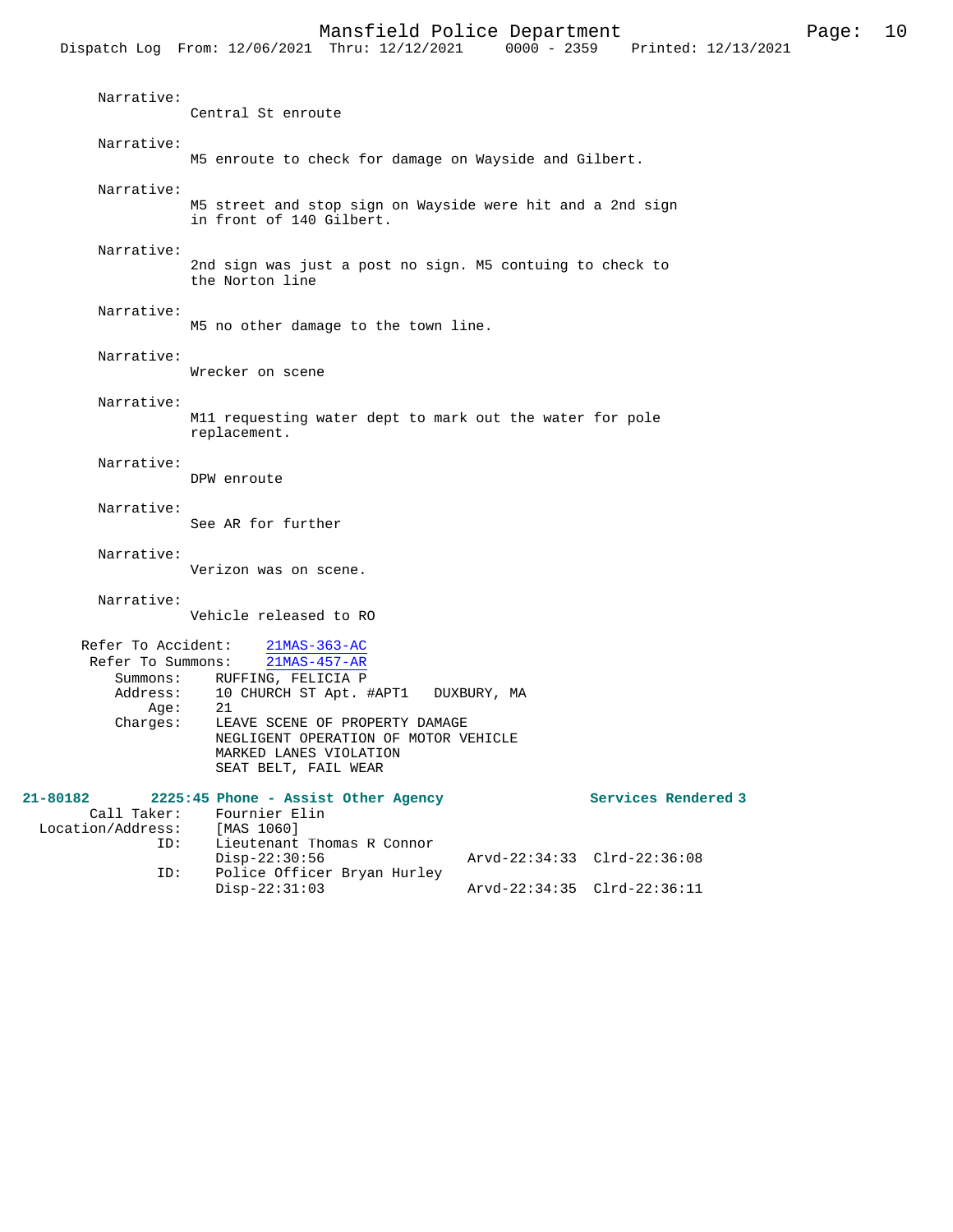### **Date: 12/07/2021 - Tuesday**

|                                                  | 21-80236 0213:19 Initiated - Building - Property Check Building Checked / Secured 3                                 |                              |  |
|--------------------------------------------------|---------------------------------------------------------------------------------------------------------------------|------------------------------|--|
| Call Taker:<br>Narrative:                        | Nicole Boyer<br>Vicinity of: [MAS 2] 60 FORBES BLVD<br>ID: Police Officer Bryan Hurley<br>Checking the area.        | Arvd-02:13:00 Clrd-02:19:15  |  |
|                                                  | 21-80239 0219:21 Initiated - Building - Property Check Building Checked / Secured 3                                 |                              |  |
| Call Taker:<br>Narrative:                        | Nicole Boyer<br>Vicinity of: [MAS 4] 31 HAMPSHIRE ST<br>ID: Police Officer Bryan Hurley<br>Checking the area.       | Arvd-02:19:00 Clrd-02:27:25  |  |
|                                                  | 21-80242 0228:36 Initiated - Building - Property Check Building Checked / Secured 3                                 |                              |  |
| Call Taker:<br>Narrative:                        | William Casey<br>Location/Address: [MAS 1002] 250 EAST ST<br>ID: Police Officer Meghan Birnie<br>Checking the area. | Arvd-02:28:00 Clrd-02:49:09  |  |
| 21-80247                                         | 0249:17 Initiated - Building - Property Check Building Checked / Secured 3                                          |                              |  |
| Call Taker:<br>Narrative:                        | Nicole Boyer<br>Vicinity of: [MAS 982] 111 HOPE ST<br>Police Officer Meghan Birnie<br>ID:<br>Checking the area.     | Arvd-02:49:00 Clrd-02:59:14  |  |
| 21-80251                                         | 0304:14 Initiated - Building - Property Check Building Checked / Secured 3                                          |                              |  |
| Call Taker:<br>Vicinity of:<br>ID:<br>Narrative: | Nicole Boyer<br>[MAS 139] 265 FRUIT ST<br>Police Officer Meghan Birnie<br>Checking the area.                        | Arvd-03:04:00 Clrd-03:09:38  |  |
| 21-80254                                         | 0317:09 Initiated - Building - Property Check                                                                       | Building Checked / Secured 3 |  |
| Call Taker:<br>ID:<br>Narrative:                 | Nicole Boyer<br>Vicinity of: [MAS] MYSTIC LN<br>Police Officer Meghan Birnie<br>Checking the area.                  | Arvd-03:17:00 Clrd-03:17:36  |  |
| 21-80259                                         | 0350:11 Initiated - Building - Property Check                                                                       | Building Checked / Secured 3 |  |
| Call Taker:                                      | Nicole Boyer                                                                                                        |                              |  |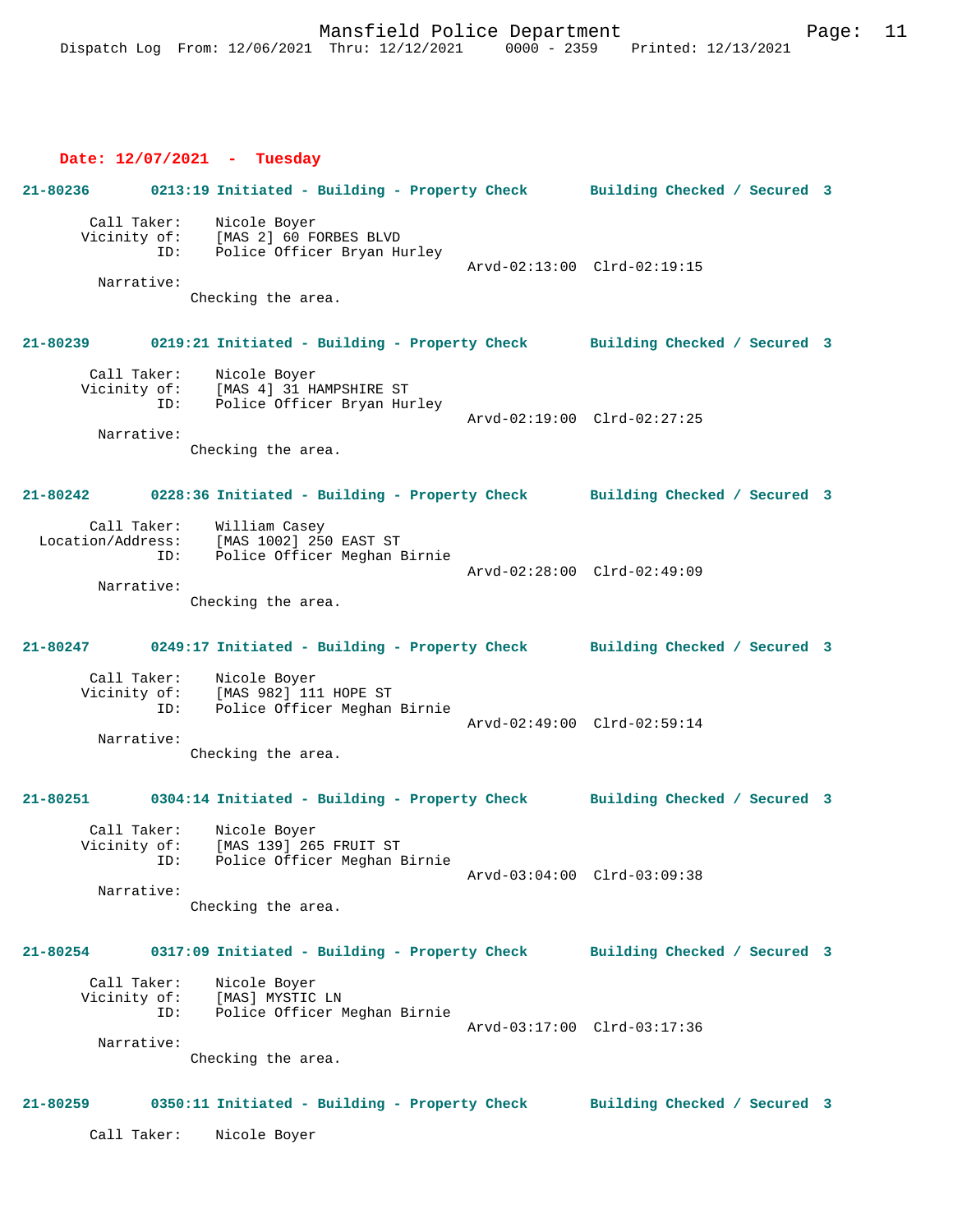Mansfield Police Department Page: 12 Dispatch Log From: 12/06/2021 Thru: 12/12/2021 Vicinity of: [MAS 840] 280 SCHOOL ST ID: Police Officer Bryan Hurley Arvd-03:50:00 Clrd-03:58:56 Narrative: Checking the area. **21-80277 0723:03 Initiated - School Officer Activity Unfounded/Unverifed 3** Call Taker: MATTHEW BOMES Location/Address: [MAS 332] 240 EAST ST ID: Police Officer Bryan Hurley Arvd-07:23:00 Clrd-07:39:16 Narrative: Child seen walking away from the school Narrative: last seen walking east on West st. Narrative: spoke with the crossing guard and he stated there was some one walking away from the school unk description **21-80280 0736:46 Initiated - Motor Vehicle Stop Citation / Warning Issued 3** Call Taker: MATTHEW BOMES<br>Vicinity of: [MAS] SOUTH M [MAS] SOUTH MAIN ST ID: Police Officer Bryan Hurley Arvd-07:40:10 Clrd-07:48:43<br>Vehicle: BLK 2016 TOYT UT RAV4 Req: PC MA 6XPB20 VIN: 2T3JFREV3GW BLK 2016 TOYT UT RAV4 Reg: PC MA 6XPB20 VIN: 2T3JFREV3GW464479 **21-80283 0754:59 911 - 911 Hang-ups & Verifications Unfounded/Unverifed 2** Call Taker: Ryan O'Rourke<br>Location/Address: [MAS 191A] 71 ess: [MAS 191A] 71 MAPLE ST<br>ID: Police Officer Beau J I Police Officer Beau J Palanza<br>Disp-07:57:53 Disp-07:57:53 Arvd-08:06:12 Clrd-08:09:34 Narrative: Checking on a 911 hang up. Contact made?: Yes Cellphone? (y/n): Yes Uncertainty radius: Caller did not speak english and hung up. Narrative: M5 searched area with negative results. talked to owner and reports no emergency. **21-80291 0836:05 911 - 911 Hang-ups & Verifications Confirmed misdial/Accdntl Call 2**  Call Taker: Ryan O'Rourke<br>Location/Address: [MAS 862A] 110 ess: [MAS 862A] 1108 SCHOOL ST<br>ID: Police Officer Andrew J K Police Officer Andrew J Kelley<br>Disp-08:39:43 Disp-08:39:43 Arvd-08:52:37 Clrd-08:56:24 Narrative: Checking on a 911 hang up. Contact made?: Yes Cellphone? (y/n): No Uncertainty radius: caller believes there is an issue with phones, no emergency. Narrative: M10 confirmed accidental 21-80297 0915:15 Walk-In - Well Being Check **Services Rendered 3** Call Taker: Support Staff Matthew Todesco

Support Staff Matthew Todesco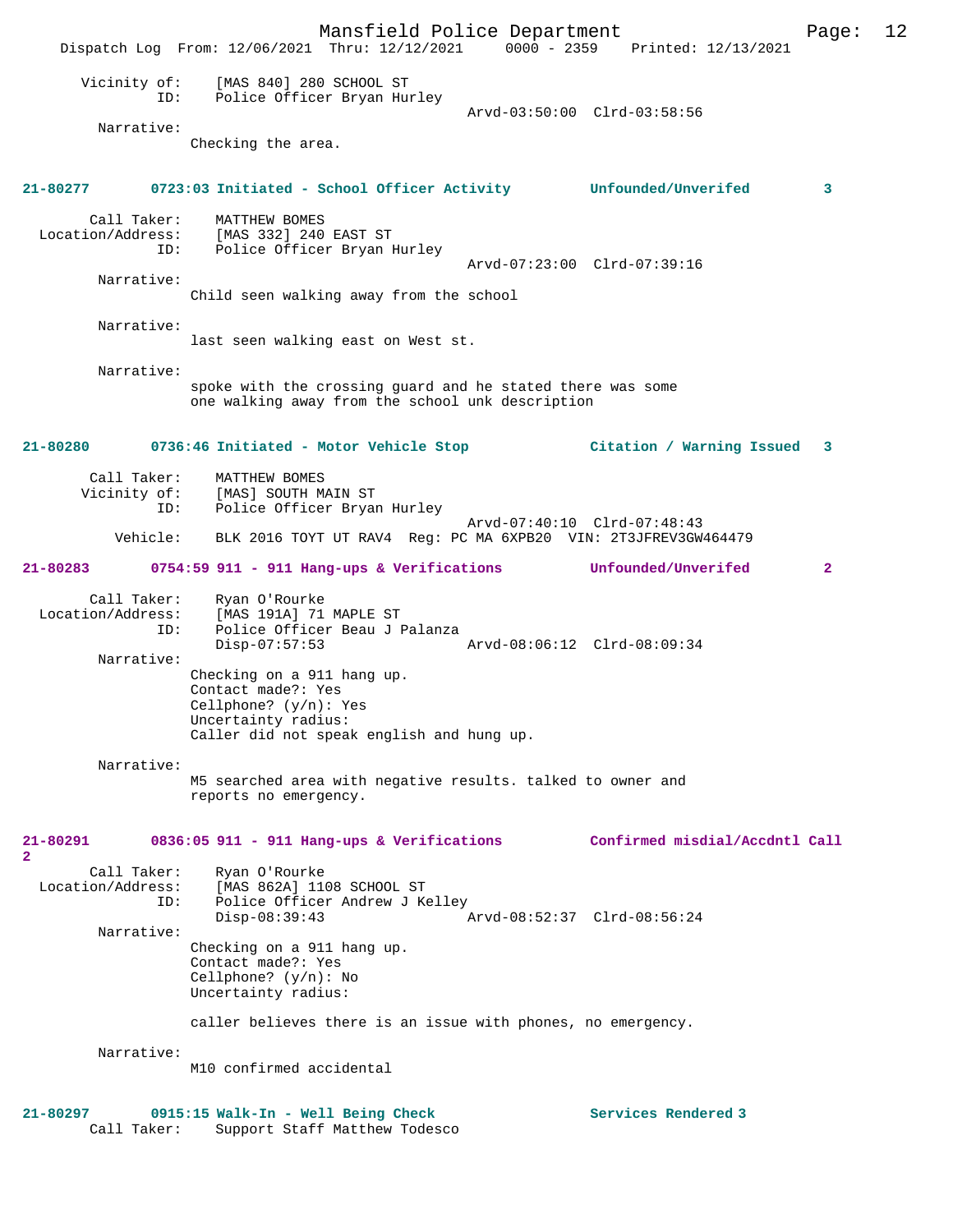Mansfield Police Department Page: 13 Dispatch Log From: 12/06/2021 Thru: 12/12/2021 0000 - 2359 Printed: 12/13/2021 Location/Address: [MAS H6706] 220 EAST ST ID: Sergeant Robert S Pierce Disp-09:17:44 Arvd-09:17:48 Clrd-09:36:16 ID: Police Officer Michael T Fitzgerald<br>Disp-09:25:38 Arvd-0 Disp-09:25:38 Arvd-09:25:44 Clrd-10:00:24<br>ID: Sergeant Robert S Pierce Sergeant Robert S Pierce<br>Disp-09:51:56 Disp-09:51:56 Arvd-09:52:00 Clrd-10:00:18 Narrative: RP into speak with an officer in regards to possibly conducting a well being check for someone she cares for, Sgt Pierce into speak with the RP. Narrative: M1 M15 on scene Narrative: M1 reports party is okay and did not hear rp at the door **21-80300 0934:09 Phone - Road Hazards Services Rendered 3**  Call Taker: Ryan O'Rourke Vicinity of: [MAS] 1290 EAST ST Vicinity of: [MAS] 1290 EAST ST<br>ID: Police Officer Andrew J Kelley Disp-09:38:19 Arvd-09:45:05 Clrd-10:25:32 Narrative: caller rpts a a crew working in the area and is concerned that it is a saftey hazard. Narrative: liddig notified and detail will be put in **21-80306 1014:38 Initiated - Building - Property Check Building Checked / Secured 3** Call Taker: MATTHEW BOMES Location/Address: [MAS 840] 280 SCHOOL ST ID: Police Officer Michael T Fitzgerald Arvd-10:14:00 Clrd-10:27:52 Narrative: Checking the area. **21-80311 1043:24 911 - Assist Fire Department Services Rendered 2**  Call Taker: MATTHEW BOMES<br>Location/Address: [MAS 163] 200 ess: [MAS 163] 200 COPELAND DR<br>ID: Police Officer Michael T B Police Officer Michael T Fitzgerald Disp-10:45:13 Arvd-10:48:58 Clrd-11:05:20 Narrative: Assisting the FD with a fire related incident. Nature: odor of gas **21-80315 1052:18 Initiated - Motor Vehicle Stop Citation / Warning Issued 3** Call Taker: MATTHEW BOMES Vicinity of: [MAS] 100 CHAUNCY ST @ 20 WINTHROP AVE ID: Police Officer David W Kinahan Arvd-10:52:00 Clrd-11:01:17 Vehicle: Reg: DL MA 4539H Narrative: M7 issued citation for hands violation and no seat belt. **21-80320 1116:48 Initiated - Motor Vehicle Stop Citation / Warning Issued 3** Call Taker: MATTHEW BOMES Vicinity of: [MAS 255] 377 CHAUNCY ST<br>ID: Police Officer David W K Police Officer David W Kinahan Arvd-11:16:00 Clrd-11:33:56<br>Vehicle: BLK 2014 JEEP WRANGL Reg: PAR MA J6600 VIN: 1C4BJWDG0EL3 Vehicle: BLK 2014 JEEP WRANGL Reg: PAR MA J6600 VIN: 1C4BJWDG0EL323910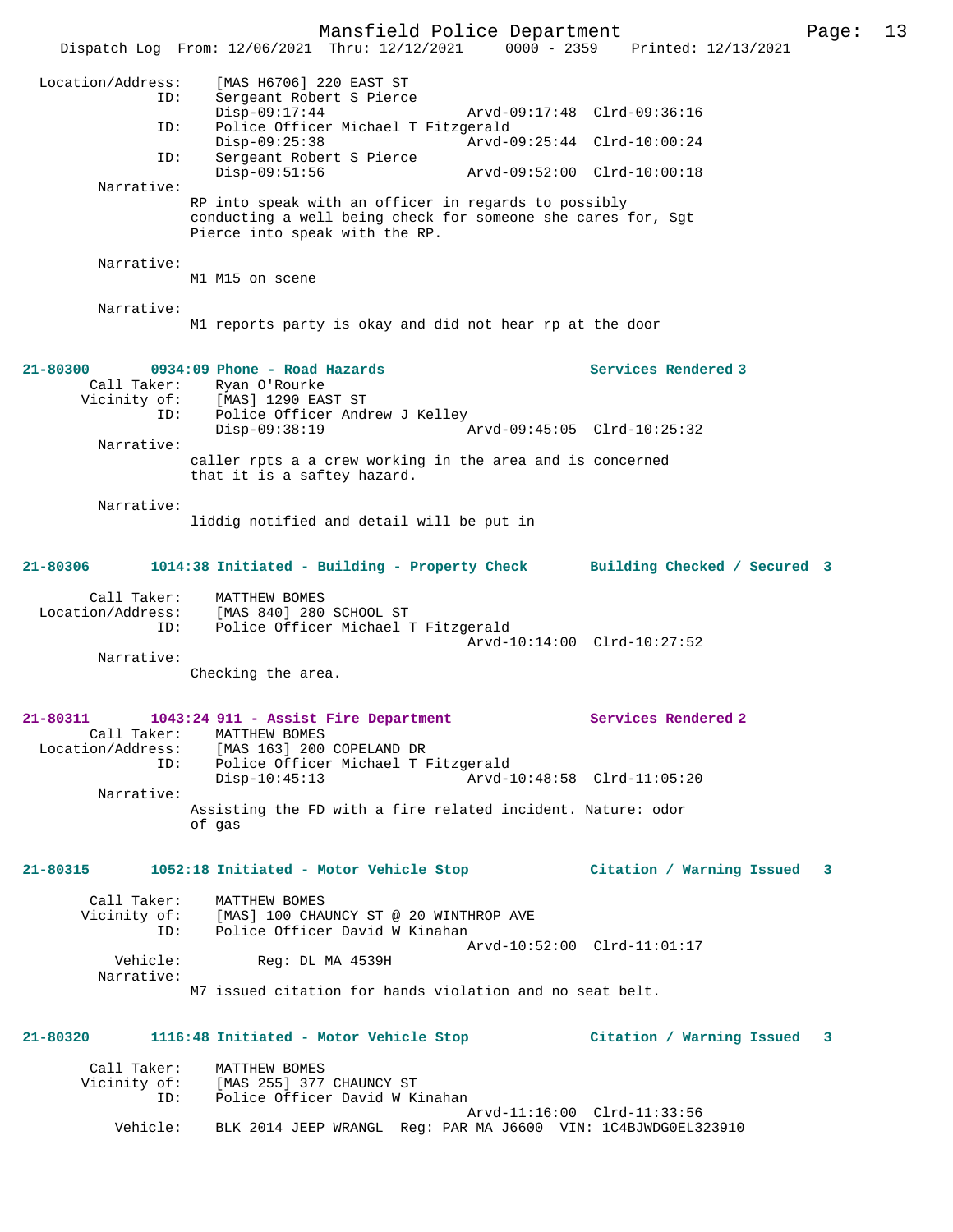Dispatch Log From: 12/06/2021 Thru: 12/12/2021 0000 - 2359 Printed: 12/13/2021 Narrative: M7 reports citation issued to operator for expired reg **21-80323 1147:30 Initiated - Motor Vehicle Stop Citation / Warning Issued 3** Call Taker: MATTHEW BOMES Vicinity of: [MAS] 222 EAST ST ID: Police Officer Beau J Palanza Arvd-11:47:00 Clrd-11:51:34 Vehicle: WHI 2016 MAZD CX5 Reg: PC MA 432C40 VIN: JM3KE4DY4G0868344 Narrative: M5 reports vebal warning issued for speeding in school zone **21-80326 1157:12 Initiated - Building - Property Check Building Checked / Secured 3** Call Taker: MATTHEW BOMES Location/Address: [MAS 253A] 330 PRATT ST Apt. #B ID: Police Officer Beau J Palanza Arvd-11:57:00 Clrd-12:04:22 Narrative: Checking the area. **21-80329 1205:18 Initiated - Building - Property Check Building Checked / Secured 3** Call Taker: MATTHEW BOMES<br>Location/Address: [MAS 4] 31 HAM ess: [MAS 4] 31 HAMPSHIRE ST<br>ID: Police Officer Michael ' Inne I.<br>Police Officer Michael T Fitzgerald Arvd-12:05:00 Clrd-12:11:03 Narrative: Checking the area. **21-80330 1211:11 Initiated - Building - Property Check Building Checked / Secured 3** Call Taker: MATTHEW BOMES Location/Address: [MAS 411] 60 FORBES BLVD ID: Police Officer Michael T Fitzgerald Arvd-12:11:00 Clrd-12:15:22 Narrative: Checking the area. **21-80331 1211:45 Initiated - Motor Vehicle Stop Citation / Warning Issued 3** Call Taker: MATTHEW BOMES Vicinity of: [MAS] 79 NORTH MAIN ST @ 14 COURT ST ID: Police Officer David W Kinahan Arvd-12:11:00 Clrd-12:21:46 Vehicle: GRY 2012 JEEP LIBERT Reg: PC MA 7PZS80 VIN: 1C4PJMAK9CW195343 Narrative: failure to inspect citation issued **21-80334 1218:20 Alarm - Assist Fire Department Cancelled Enroute 2**  Call Taker: MATTHEW BOMES<br>Location/Address: [MAS 181A] 150 [MAS 181A] 150 OAKLAND ST ID: Police Officer Andrew J Kelley Disp-12:20:15 Clrd-12:30:11 Narrative: Assisting the FD with a fire related incident. Nature:master box **21-80336 1243:05 Initiated - Motor Vehicle Stop Citation / Warning Issued 3**

 Call Taker: MATTHEW BOMES Location/Address: [MAS] 272 CHAUNCY ST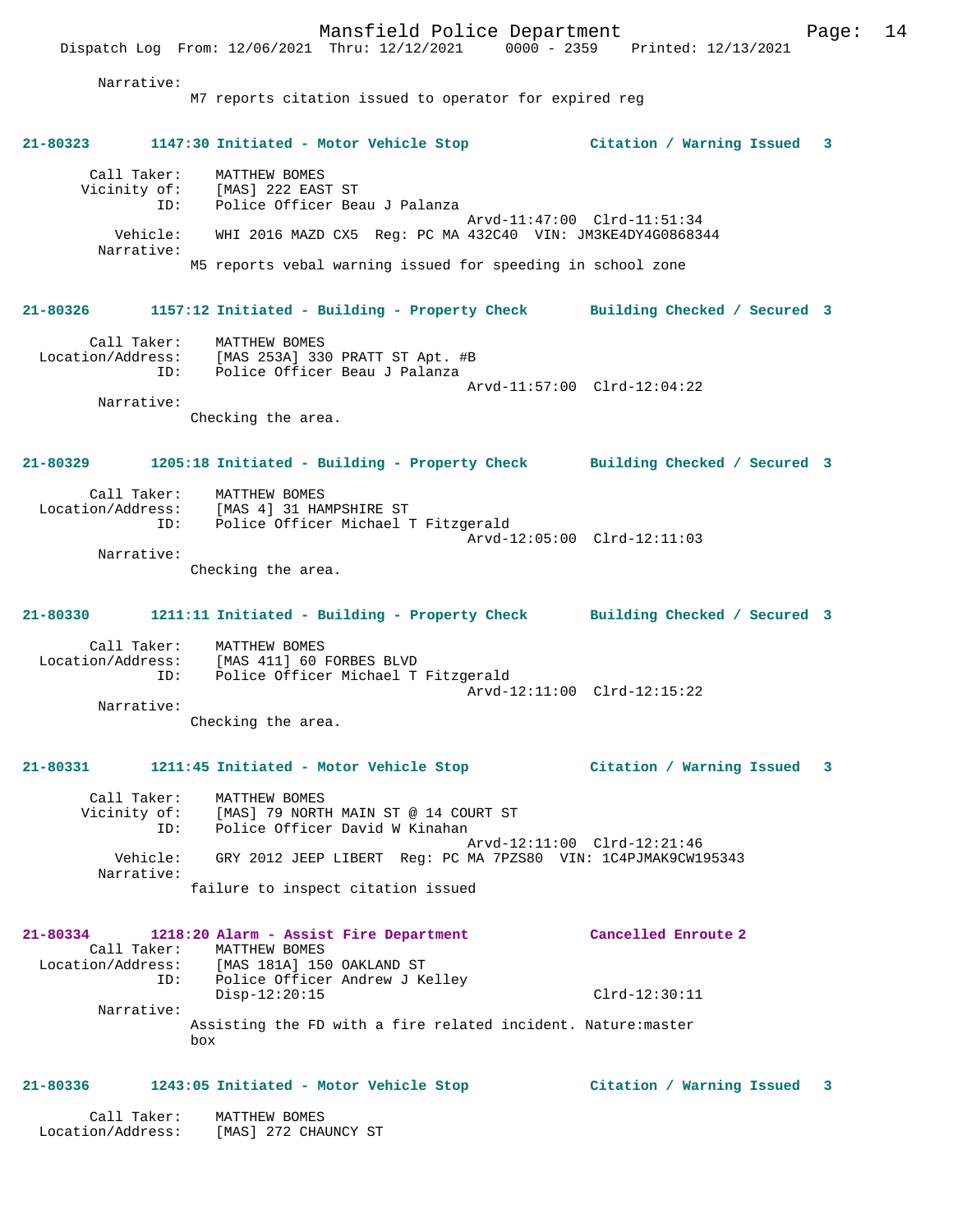Mansfield Police Department Page: 15

Dispatch Log From: 12/06/2021 Thru: 12/12/2021 0000 - 2359 Printed: 12/13/2021

 ID: Police Officer Michael T Fitzgerald Arvd-12:43:00 Clrd-12:46:30 Vehicle: BLU 2017 SUBA LEGACY Reg: PC MA 4NB549 VIN: 4S3BNAN63H3037616 Narrative: citation issued for failular to stop

| 21-80340          | 1258:23 911 - Assist Citizen - P S A | Services Rendered 3         |
|-------------------|--------------------------------------|-----------------------------|
| Call Taker:       | Ryan O'Rourke                        |                             |
| Location/Address: | [MAS H4970]                          |                             |
| ID:               | Police Officer Andrew J Kelley       |                             |
|                   | $Disp-13:00:13$                      | Arvd-13:03:00 Clrd-14:37:37 |
| ID:               | Police Officer Michael T Fitzgerald  |                             |
|                   | $Disp-13:00:17$                      | $Clrd-13:00:44$             |
| ID:               | Police Officer Beau J Palanza        |                             |
|                   | $Disp-13:00:40$                      | Arvd-13:04:00 Clrd-14:37:33 |
| ID:               | Sergeant Robert S Pierce             |                             |
|                   | $Disp-13:11:50$                      | Arvd-13:11:55 Clrd-13:18:24 |

| Call Taker:<br>Location/Address: [MAS] 65 UNION ST<br>ID: | $21-80343$ $1318:30$ Initiated - Assist Citizen - P S A<br><b>Services Rendered 3</b><br>MATTHEW BOMES<br>Sergeant Robert S Pierce |
|-----------------------------------------------------------|------------------------------------------------------------------------------------------------------------------------------------|
| Vehicle:<br>Narrative:                                    | Arvd-13:18:00 Clrd-13:27:29<br>YEL 2006 STRN 4D ION Req: PC MA 2808GR VIN: 1G8AJ55F66Z162936                                       |
|                                                           | M1 flagged down to speak to party about stange phone calls                                                                         |
| Narrative:                                                | M1 reports party was made aware of scam                                                                                            |
| $21 - 80357$                                              | 1425:07 Initiated - Motor Vehicle Stop<br>Citation / Warning Issued 3                                                              |
| Call Taker:<br>ID:                                        | MATTHEW BOMES<br>Vicinity of: [MAS] 135 SCHOOL ST<br>Police Officer David W Kinahan                                                |

Vehicle: GRY 2021 FRHT MT45 Reg: CO MA V92477 VIN: 4UZAC2EA1MCML0824

Arvd-14:25:00 Clrd-14:40:40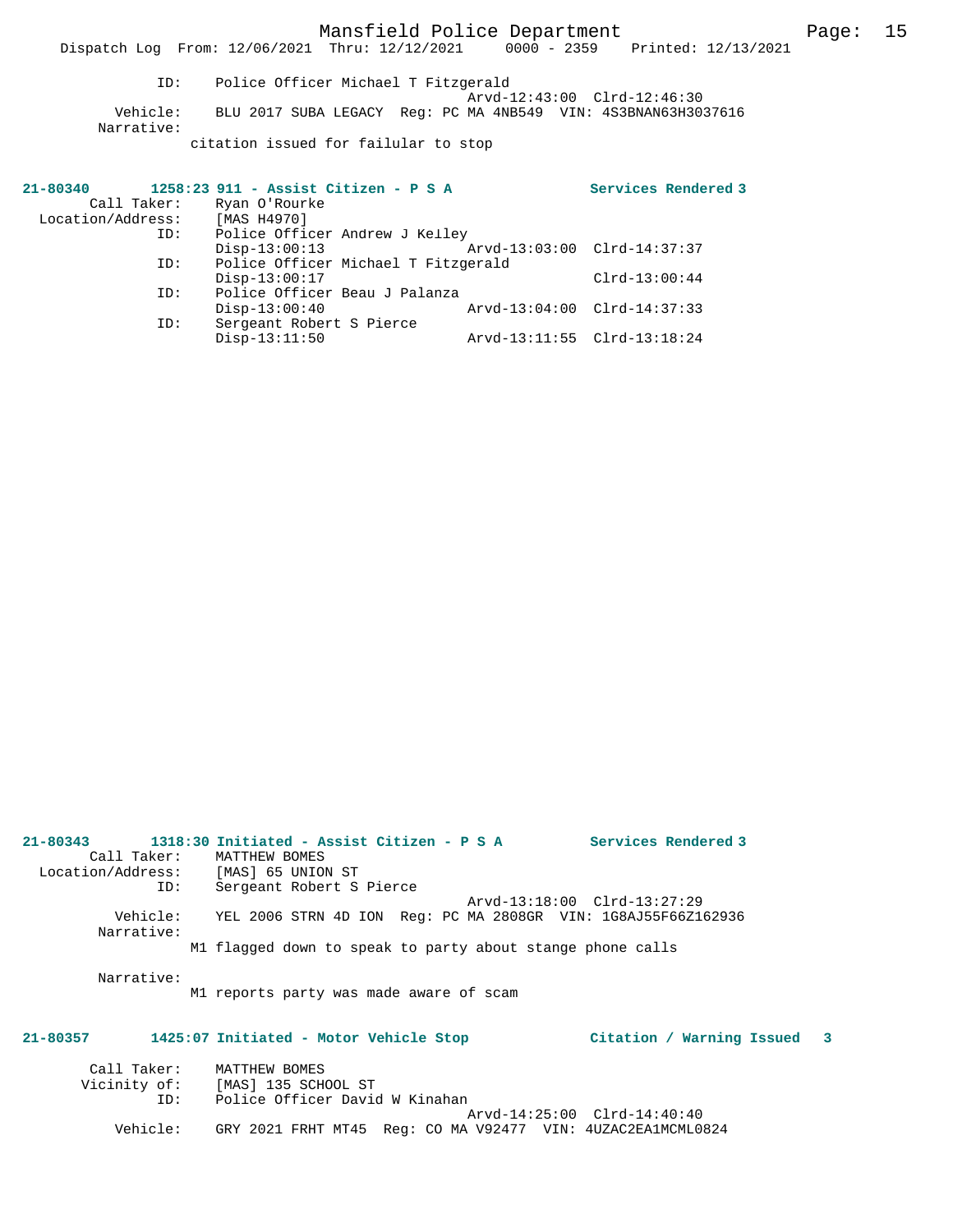Narrative:

School st @ 140 citation issued for red light volation.

|                                                            | 21-80360 1442:20 Initiated - Motor Vehicle Stop                                                                                                                                                                                            | Citation / Warning Issued 3 |
|------------------------------------------------------------|--------------------------------------------------------------------------------------------------------------------------------------------------------------------------------------------------------------------------------------------|-----------------------------|
| Call Taker:<br>Location/Address:<br>Vehicle:<br>Narrative: | MATTHEW BOMES<br>[MAS] 400 RTE 140 NB @ 287 CHAUNCY ST<br>Deputy Chief Michael Ellsworth<br>ID:<br>WHI 2016 FORD UT EDGE Req: PC MA 1NL226 VIN: 2FMPK4J97GBC26182<br>MC2 reports verbal warning following to close hands free<br>violation | Arvd-14:42:00 Clrd-14:44:50 |
|                                                            |                                                                                                                                                                                                                                            |                             |
| 21-80361<br>Call Taker:<br>Location/Address:               | 1444:16 Phone - Motor Veh Acc - No Injury Services Rendered 1<br>Dispatcher Jacques Ryan<br>[MAS H2627] 28 MAVERICK DR<br>Police Officer David W Kinahan<br>ID:                                                                            |                             |
|                                                            | $Disp-14:48:51$<br>Police Officer David W Kinahan<br>ID:                                                                                                                                                                                   | $Clrd-14:57:00$             |
| Vehicle:<br>Narrative:                                     | $Disp-14:59:15$<br>BLK 2010 INFI G37 Req: PC MA 3CA369 VIN: JN1CV6AR2AM452544                                                                                                                                                              | Arvd-15:05:40 Clrd-15:17:42 |
|                                                            | Hope @ chauncy red mustang pulled out of the gas station and<br>hit the vehicle. CP is the father of the operator and she<br>drove home and would like to make a report.                                                                   |                             |
| Narrative:                                                 | Officer spoke with party                                                                                                                                                                                                                   |                             |
| 21-80366                                                   | 1502:53 Initiated - Building - Property Check Building Checked / Secured 3                                                                                                                                                                 |                             |
| Call Taker:                                                | MATTHEW BOMES<br>Location/Address: [MAS] 223 FRANKLIN ST<br>Police Officer Beau J Palanza<br>ID:                                                                                                                                           |                             |
| Narrative:                                                 | Checking the area.                                                                                                                                                                                                                         | Arvd-15:02:00 Clrd-15:07:23 |
| Narrative:                                                 | officer reports building is sercure                                                                                                                                                                                                        |                             |
| 21-80367<br>Call Taker:                                    | 1518:42 Initiated - Follow up Investigation<br>MATTHEW BOMES<br>Location/Address: [MAS 85A] 157 PRATT ST                                                                                                                                   | Services Rendered 3         |
| Narrative:                                                 | Police Officer David W Kinahan<br>ID:                                                                                                                                                                                                      | Arvd-15:18:00 Clrd-15:31:24 |
|                                                            | follow up to past motor vehicle accident                                                                                                                                                                                                   |                             |
| Narrative:                                                 | officer is going to station to make phone calls.                                                                                                                                                                                           |                             |
| $21 - 80368$<br>Call Taker:<br>Location/Address: [MAS 123] | 1519:49 911 - Assist Fire Department<br>MATTHEW BOMES<br>ID:<br>Police Officer Michael T Fitzgerald                                                                                                                                        | Services Rendered 2         |
|                                                            | $Disp-15:22:51$                                                                                                                                                                                                                            | Arvd-15:26:45 Clrd-15:30:40 |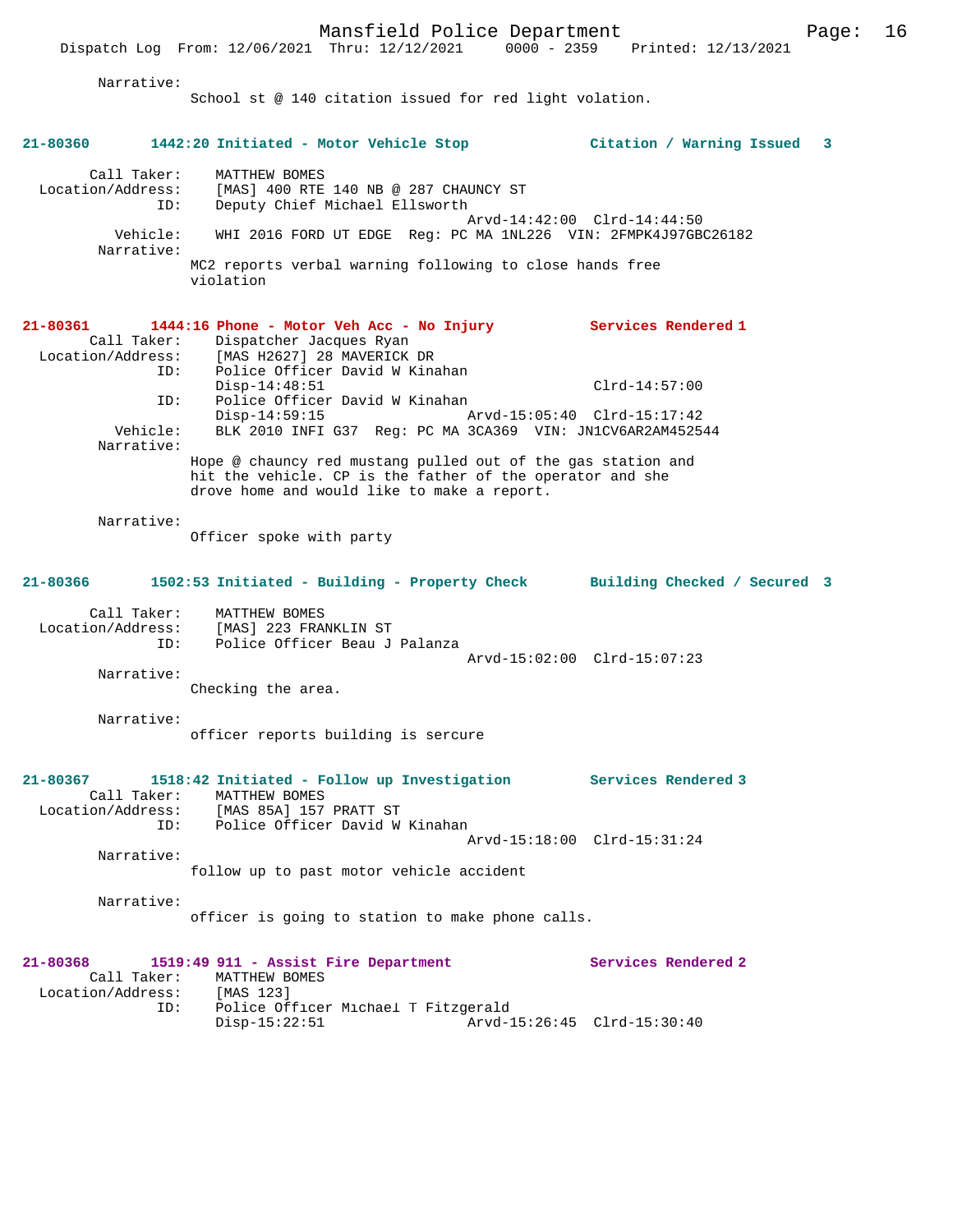Dispatch Log From: 12/06/2021 Thru: 12/12/2021 0000 - 2359 Printed: 12/13/2021

| 21-80370                                 |             | 1526:33 Phone - 911 Hang-ups & Verifications                       | Confirmed misdial/Accdntl Call |                         |
|------------------------------------------|-------------|--------------------------------------------------------------------|--------------------------------|-------------------------|
| $\overline{2}$                           |             |                                                                    |                                |                         |
| Location/Address:                        | Call Taker: | Dispatcher Jacques Ryan<br>[MAS 840J160A] 280 SCHOOL ST Apt. #J160 |                                |                         |
|                                          | ID:         | Police Officer Michael T Fitzgerald                                |                                |                         |
|                                          |             | $Disp-15:31:20$                                                    | Arvd-15:34:53 Clrd-15:34:58    |                         |
|                                          | Narrative:  |                                                                    |                                |                         |
|                                          |             | Checking on a 911 hang up. CP states accidental, CP is an          |                                |                         |
|                                          |             | employee.                                                          |                                |                         |
|                                          |             | Contact made?: yes                                                 |                                |                         |
|                                          |             | Cellphone? $(y/n):yes$                                             |                                |                         |
|                                          |             | Uncertainty radius:                                                |                                |                         |
|                                          | Narrative:  |                                                                    |                                |                         |
|                                          |             | officer confirmed accidental                                       |                                |                         |
|                                          |             |                                                                    |                                |                         |
|                                          |             |                                                                    |                                |                         |
| $21 - 80384$                             |             | 1713:31 Phone - Erratic Oper MV / Road Rage Unfounded/Unverifed    |                                | $\overline{\mathbf{3}}$ |
|                                          | Call Taker: | Jarred Kohler                                                      |                                |                         |
| Location/Address:                        |             | [MAS] FRANKLIN ST                                                  |                                |                         |
|                                          | ID:         | Police Officer Danielle C Titus                                    |                                |                         |
|                                          |             | $Disp-17:14:35$                                                    | Arvd-17:22:51 Clrd-17:22:59    |                         |
|                                          | Narrative:  |                                                                    |                                |                         |
|                                          |             | Officer reports multiple vehicles matching that discription        |                                |                         |
|                                          |             | on the road                                                        |                                |                         |
|                                          |             |                                                                    |                                |                         |
| 21-80388                                 |             | 1715:30 Initiated - Follow up Investigation                        | <b>Unfounded/Unverifed</b>     | 3                       |
|                                          | Call Taker: | MATTHEW BOMES                                                      |                                |                         |
| Location/Address:                        |             | [MAS] 2 WAYSIDE DR @ 125 GILBERT ST                                |                                |                         |
|                                          | ID:         | Police Officer Jay J Sparrow                                       |                                |                         |
|                                          |             |                                                                    | Arvd-17:15:00 Clrd-17:21:12    |                         |
|                                          | ID:         | Police Officer Jay J Sparrow                                       |                                |                         |
|                                          |             | $Disp-17:22:32$                                                    | $Clrd-17:29:29$                |                         |
|                                          | Narrative:  |                                                                    |                                |                         |
|                                          |             | follow up from accident last night                                 |                                |                         |
|                                          | Narrative:  |                                                                    |                                |                         |
|                                          |             |                                                                    |                                |                         |
|                                          |             |                                                                    |                                |                         |
|                                          |             |                                                                    |                                |                         |
| 21-80389                                 |             | 1722:03 Phone - Disturbance / Gathering                            | Incident Report<br>-1          |                         |
| and the state of the state<br>$\sqrt{2}$ |             | Call Taker: Chelsey Ferstler<br>$\Gamma$                           |                                |                         |

| Cail Iancl.       | CHCTSCA LCTSCTCT                |                             |  |
|-------------------|---------------------------------|-----------------------------|--|
| Location/Address: | [MAS 418B]                      |                             |  |
| ID:               | Police Officer Danielle C Titus |                             |  |
|                   | Disp-17:25:24                   | Arvd-17:28:44 Clrd-17:48:53 |  |
| ID:               | Sergeant John R Armstrong       |                             |  |
|                   | Disp-17:25:29                   | Arvd-17:33:37 Clrd-17:47:58 |  |
| ID:               | Police Officer Andrew J Kelley  |                             |  |
|                   |                                 | Arvd-17:29:19 Clrd-17:48:52 |  |
|                   |                                 |                             |  |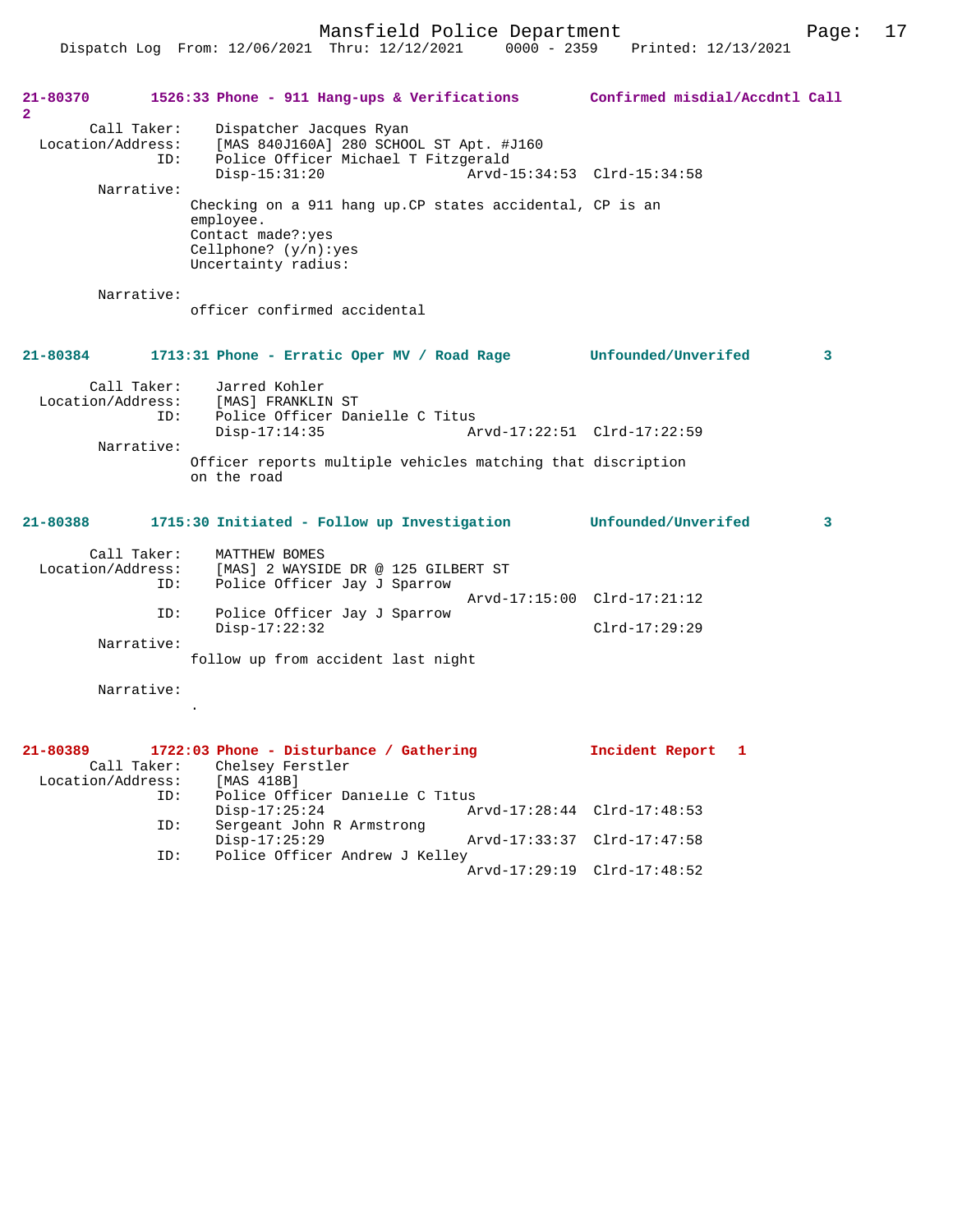| 21-80394<br>1                     |                                    | 1745:21 Phone - Disturbance / Gathering                                                                                                                                                                | Investigated - No Action Req.                                           |   |  |
|-----------------------------------|------------------------------------|--------------------------------------------------------------------------------------------------------------------------------------------------------------------------------------------------------|-------------------------------------------------------------------------|---|--|
|                                   | Call Taker:<br>Vicinity of:<br>ID: | Chelsey Ferstler<br>[MAS 453] 651 SOUTH MAIN ST<br>Police Officer William C Trudell                                                                                                                    |                                                                         |   |  |
|                                   |                                    | $Disp-17:47:19$                                                                                                                                                                                        | Arvd-17:55:11 Clrd-18:03:27                                             |   |  |
|                                   | ID:                                | Police Officer Jay J Sparrow<br>$Disp-17:47:22$                                                                                                                                                        | Arvd-17:50:39 Clrd-18:03:27                                             |   |  |
|                                   | ID:                                | Police Officer Andrew J Kelley<br>$Disp-17:52:33$                                                                                                                                                      | Arvd-17:52:36 Clrd-18:03:27                                             |   |  |
|                                   | ID:                                | Sergeant John R Armstrong<br>$Disp-17:53:01$                                                                                                                                                           | Arvd-17:53:04 Clrd-18:03:27                                             |   |  |
|                                   | Narrative:                         | cp states there is possibly a fight                                                                                                                                                                    |                                                                         |   |  |
|                                   | Narrative:                         | caller states it looked like someone was recording fight, or<br>calling for help                                                                                                                       |                                                                         |   |  |
|                                   | Narrative:                         | all have gone back into house at this time                                                                                                                                                             |                                                                         |   |  |
|                                   | Narrative:                         | 2 of the parties were having a problem with eacher other the<br>care takers have them in the rooms and will be keeping an<br>eye on them                                                               |                                                                         |   |  |
| 21-80397<br>Location/Address:     | Call Taker:<br>ID:<br>ID:          | 1808:14 Phone - Disturbance / Gathering<br>Chelsey Ferstler<br>[MAS 992G] 660 EAST ST Apt. #8<br>Police Officer Jay J Sparrow<br>$Disp-18:09:40$<br>Police Officer Danielle C Titus<br>$Disp-18:09:46$ | Spoken To<br>Arvd-18:13:48 Clrd-18:22:35<br>Arvd-18:12:35 Clrd-18:22:35 | 1 |  |
|                                   | Vehicle:<br>Narrative:             | BLK 2013 INFI FX37 Reg: PC MA 3JXX79 VIN: JN8CS1MW4DM173888<br>cp states male party is slamming on his windows right now,<br>possible road rage incident                                               |                                                                         |   |  |
|                                   | Narrative:                         | caller doesnt know where party is, believes he is in parking<br>lot of cousins, unknown kind of vehcile                                                                                                |                                                                         |   |  |
|                                   | Narrative:                         | caller states male party is no longer there                                                                                                                                                            |                                                                         |   |  |
|                                   | Narrative:                         | caller is in black infinity suv - front of bristol liquors                                                                                                                                             |                                                                         |   |  |
|                                   | Narrative:                         | officer spoke withthe RP and stated it was a midsize chevy<br>hatch back will check the area                                                                                                           |                                                                         |   |  |
| $21 - 80400$<br>Location/Address: | Call Taker:<br>ID:                 | 1815:26 Walk-In - Child Safety Seat Program<br>Support Staff Matthew Gately<br>[MAS 451B] 500 EAST ST<br>Police Officer Andrew J Kelley<br>$Disp-18:16:08$                                             | Services Rendered 3<br>Arvd-18:16:11 Clrd-18:37:28                      |   |  |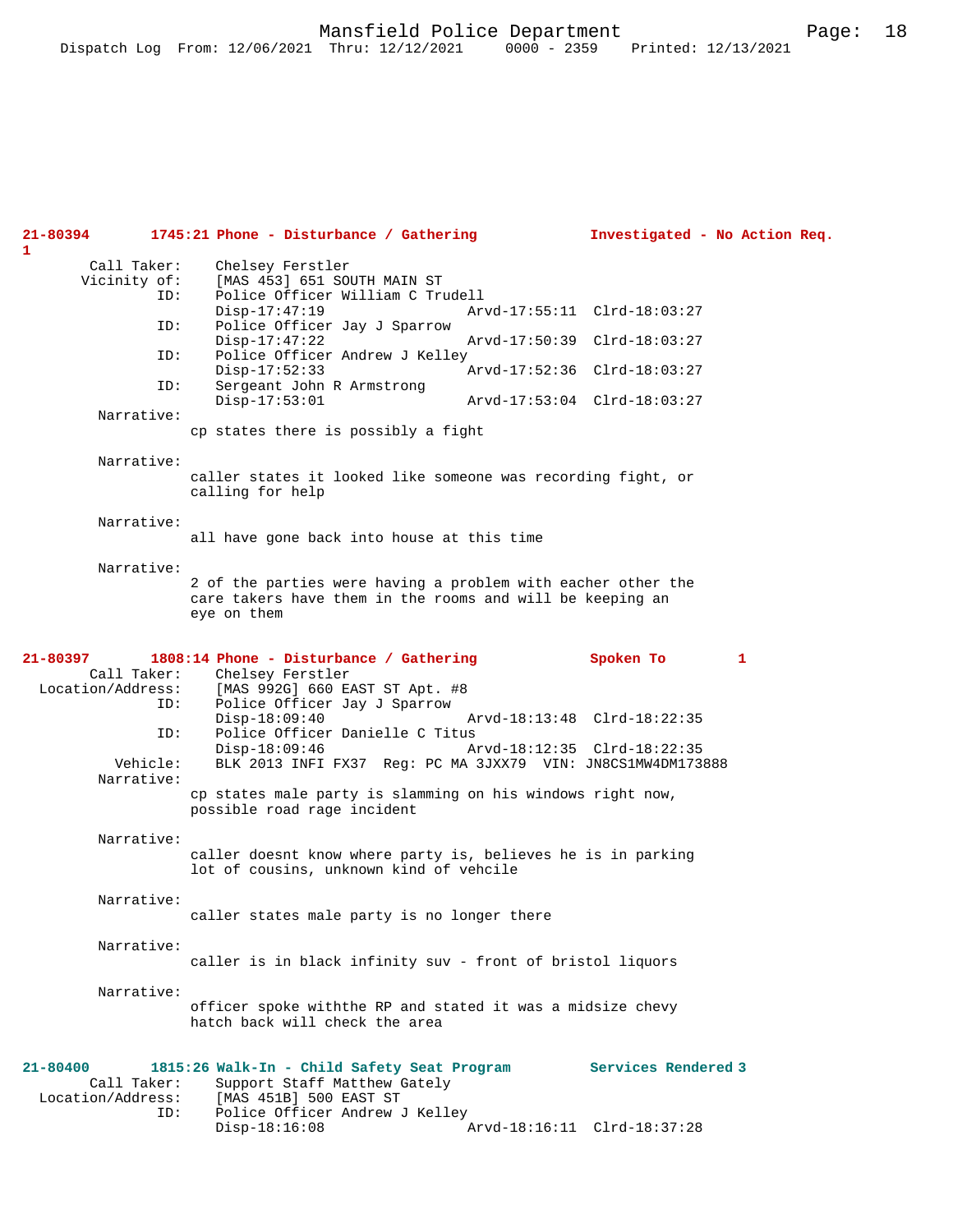Narrative: Car seat installation. **21-80403 1839:36 Phone - Assist Fire Department Cancelled Enroute 2**  Call Taker: NICHOLAS GOYETTE<br>Location/Address: [MAS 139] 265 FRI Location/Address: [MAS 139] 265 FRUIT ST Narrative: Assisting the FD with a fire related incident. Nature: large outside fire Narrative: Cancelled by FD, authorized fire. **21-80406 1852:20 911 - 911 Hang-ups & Verifications Confirmed misdial/Accdntl Call 2**  Call Taker: Ryan O'Rourke Location/Address: [MAS] 1 SAMOSET AVE Apt. #S ID: Police Officer William C Trudell Disp-18:55:42 Arvd-19:03:17 Clrd-19:10:17 Narrative: Checking on a 911 hang up. Contact made?: Y Cellphone? (y/n): Y Uncertainty radius: caller states issue with phone. **21-80415 2104:43 Initiated - Building - Property Check Building Checked / Secured 3** Call Taker: Stephen Martell<br>Location/Address: [MAS 814] 50 WE ess: [MAS 814] 50 WEST CHURCH ST<br>ID: Police Officer Jav J Sparrow Police Officer Jay J Sparrow Arvd-21:04:00 Clrd-21:09:19 Narrative: Checking the area. **For Date: 12/08/2021 - Wednesday 21-80453 0117:19 Initiated - Building - Property Check Building Checked / Secured 3** Call Taker: Stephen Martell<br>Location/Address: [MAS 417] 9 FRAI ess: [MAS 417] 9 FRANCIS AVE<br>ID: Police Officer Mark O'C Police Officer Mark O'Connor Arvd-01:17:00 Clrd-01:26:05 Narrative: Checking the area. **21-80455 0119:24 Initiated - Building - Property Check Building Checked / Secured 3** Call Taker: Stephen Martell<br>Location/Address: [MAS 834] 261 C ess: [MAS 834] 261 CHAUNCY ST<br>TD: Police Officer Derek M St Police Officer Derek M Stark Arvd-01:19:00 Clrd-01:36:33 Narrative: checking the area. **21-80462 0141:58 Initiated - Building - Property Check Building Checked / Secured 3** Call Taker: Stephen Martell<br>Location/Address: [MAS] WILLIAMS [MAS] WILLIAMS ST ID: Police Officer Derek M Stark Arvd-01:41:00 Clrd-02:02:16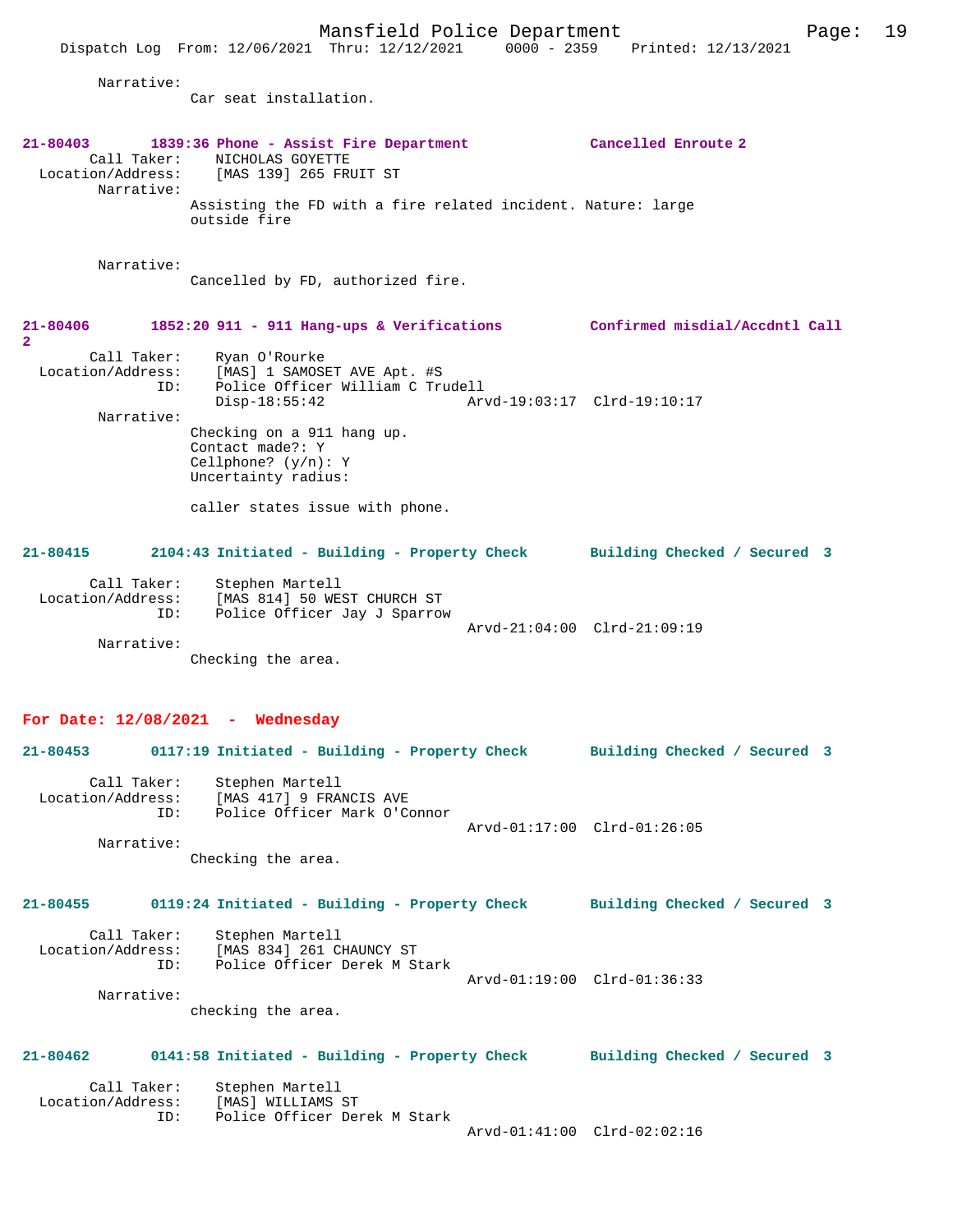Mansfield Police Department Page: 20 Dispatch Log From: 12/06/2021 Thru: 12/12/2021 0000 - 2359 Printed: 12/13/2021 Narrative: Checking the area. **21-80463 0148:28 Initiated - Building - Property Check Building Checked / Secured 3** Call Taker: Stephen Martell Location/Address: [MAS] COPELAND DR ID: Police Officer Meghan Birnie Arvd-01:48:00 Clrd-01:58:26 Narrative: Checking the area. **21-80464 0149:23 Initiated - Building - Property Check Building Checked / Secured 3** Call Taker: Stephen Martell Location/Address: [MAS 1002] 250 EAST ST ID: Police Officer Mark O'Connor Arvd-01:49:00 Clrd-02:04:43 Narrative: Checking the area. **21-80471 0209:59 Initiated - Building - Property Check Building Checked / Secured 3** Call Taker: Stephen Martell Location/Address: [MAS 219] 12 GILES PL ID: Police Officer Meghan Birnie Arvd-02:09:00 Clrd-02:10:14 Narrative: Checking the area. **21-80472 0216:38 Initiated - Building - Property Check Building Checked / Secured 3** Call Taker: Stephen Martell Location/Address: [MAS] OTIS ST ID: Police Officer Derek M Stark Arvd-02:16:00 Clrd-02:34:52 Narrative: Checking the area and surrounding neighborhoods, request for extra patrols. Narrative: 125 Otis had open garage door. Spoke with home owner as door was not suppose to be open. Nothing on ring camera. **21-80473 0218:41 Initiated - Building - Property Check Services Rendered 3**  Call Taker: Stephen Martell<br>ion/Address: [MAS] MYSTIC LN Location/Address:<br>ID: Police Officer Mark O'Connor Arvd-02:18:00 Clrd-02:23:05 Narrative: Checking the area. **21-80474 0221:25 Initiated - Parking Violations Citation / Warning Issued 3** Call Taker: JEFFREY KEEFE<br>Vicinity of: [MAS 1038] NO Vicinity of: [MAS 1038] NORTH MAIN ST ID: Police Officer Meghan Birnie Arvd-02:21:00 Clrd-02:35:04 Vehicle: BLK 2016 TOYT CAMRY Reg: PC MA 3MS276 VIN: 4T1BD1FK9GU193243 Vehicle: GRY 2016 TOYT CAMRY Reg: PC MA 1FGY54 VIN: 4T1BF1FK9GU186125 Narrative: Out for parking violations.

Narrative: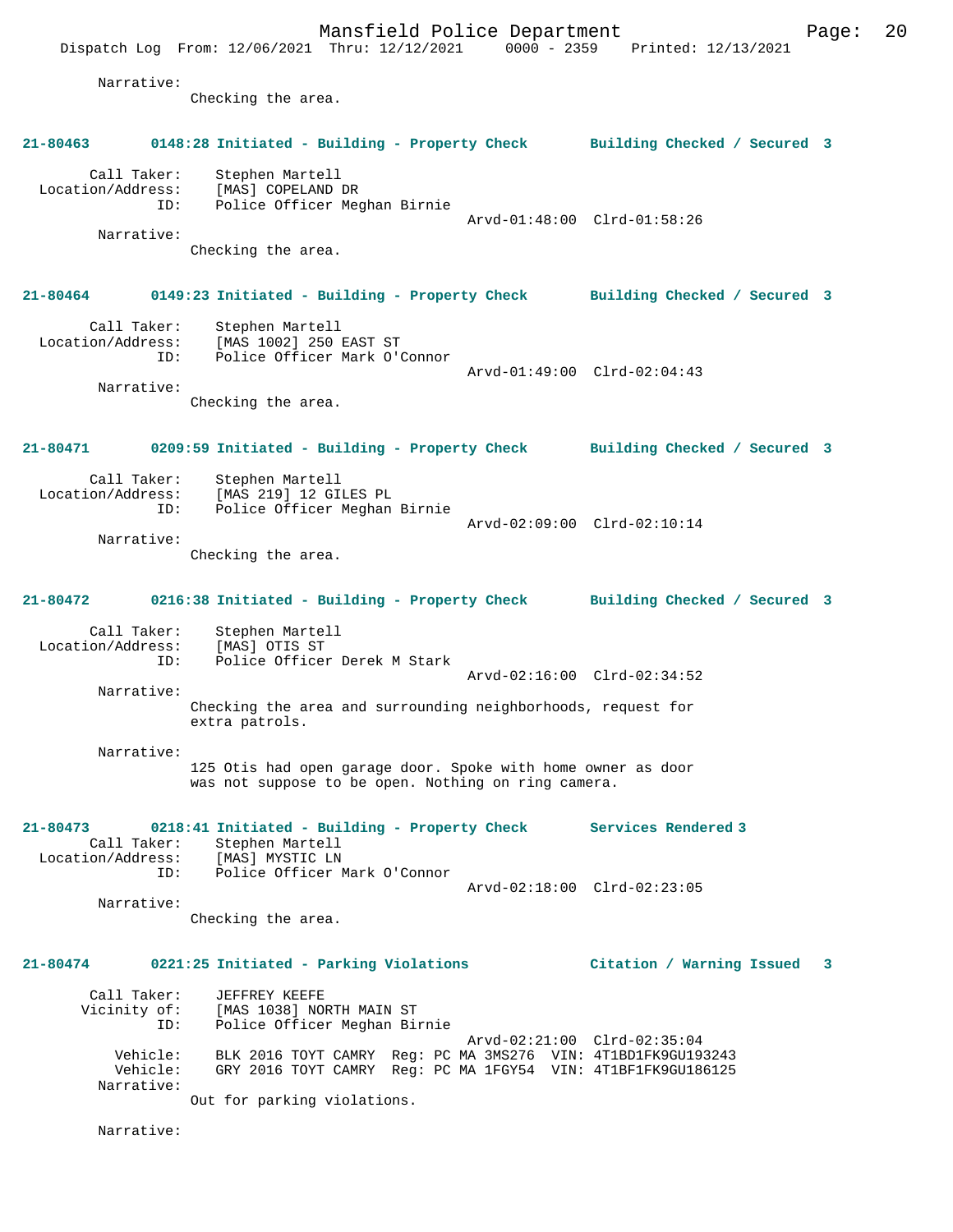Mansfield Police Department Page: 21 Dispatch Log From: 12/06/2021 Thru: 12/12/2021 0000 - 2359 Printed: 12/13/2021 [0222-M10542-Birnie, Meghan] COLUMBUS AVE - 3MS276 [0228-M10542-Birnie, Meghan] NEWTON ST - 1FGY54 **21-80475 0223:11 Initiated - Building - Property Check Building Checked / Secured 3** Call Taker: JEFFREY KEEFE Vicinity of: [MAS] 4 ERICK RD @ 15 BONNEY LN ID: Police Officer Mark O'Connor Arvd-02:23:00 Clrd-02:34:59 Narrative: Checking the area. **21-80476 0234:30 Initiated - Motor Vehicle Stop Building Checked / Secured 3** Call Taker: Stephen Martell Location/Address: [MAS] 21 OTIS ST @ 24 BALCOM ST<br>TD: Police Officer Derek M Stark Police Officer Derek M Stark Arvd-02:34:00 Clrd-02:37:57 ID: Police Officer Meghan Birnie Disp-02:35:28 Clrd-02:37:57 Vehicle: BLU 2008 FORD F150 Reg: PC MA 933JY7 VIN: 1FTRF12298KE94076 Narrative: out with an MVST Narrative: verbal warning to the operator for speed. **21-80479 0254:02 Initiated - Building - Property Check Building Checked / Secured 3** Call Taker: JEFFREY KEEFE Vicinity of: [MAS 907E] 390 WEST ST Vicinity of: [MAS 907E] 390 WEST ST<br>ID: Police Officer Derek M Stark Arvd-02:54:00 Clrd-03:02:14 Narrative: Checking the area. **21-80481 0306:40 911 - Animal Complaints Services Rendered 3**  Call Taker: Aaron Figueroa Location/Address: [MAS] 710 EAST ST @ 48 STEARNS AVE ID: Police Officer Mark O'Connor Disp-03:09:08 Arvd-03:11:32 Clrd-03:22:59 ID: Police Officer Meghan Birnie Disp-03:12:34 Arvd-03:12:36 Clrd-03:18:01 Vehicle: BLK 2012 BMW UT X5 Reg: PC MA 223RE1 VIN: 5YMGY0C57CLK27985 Narrative: Caller advised they hit a deer and there is damage to their vehicle, unknown if the deer is deceased Narrative: following the RO back to theier residence. Refer To Accident: 21MAS-364-AC **21-80482 0320:16 Initiated - Building - Property Check Building Checked / Secured 3** Call Taker: Stephen Martell Location/Address: [MAS 2] 60 FORBES BLVD ID: Police Officer Derek M Stark Arvd-03:20:00 Clrd-03:29:02 Narrative: Checking the area. **21-80483 0329:10 Initiated - Building - Property Check Building Checked / Secured 3**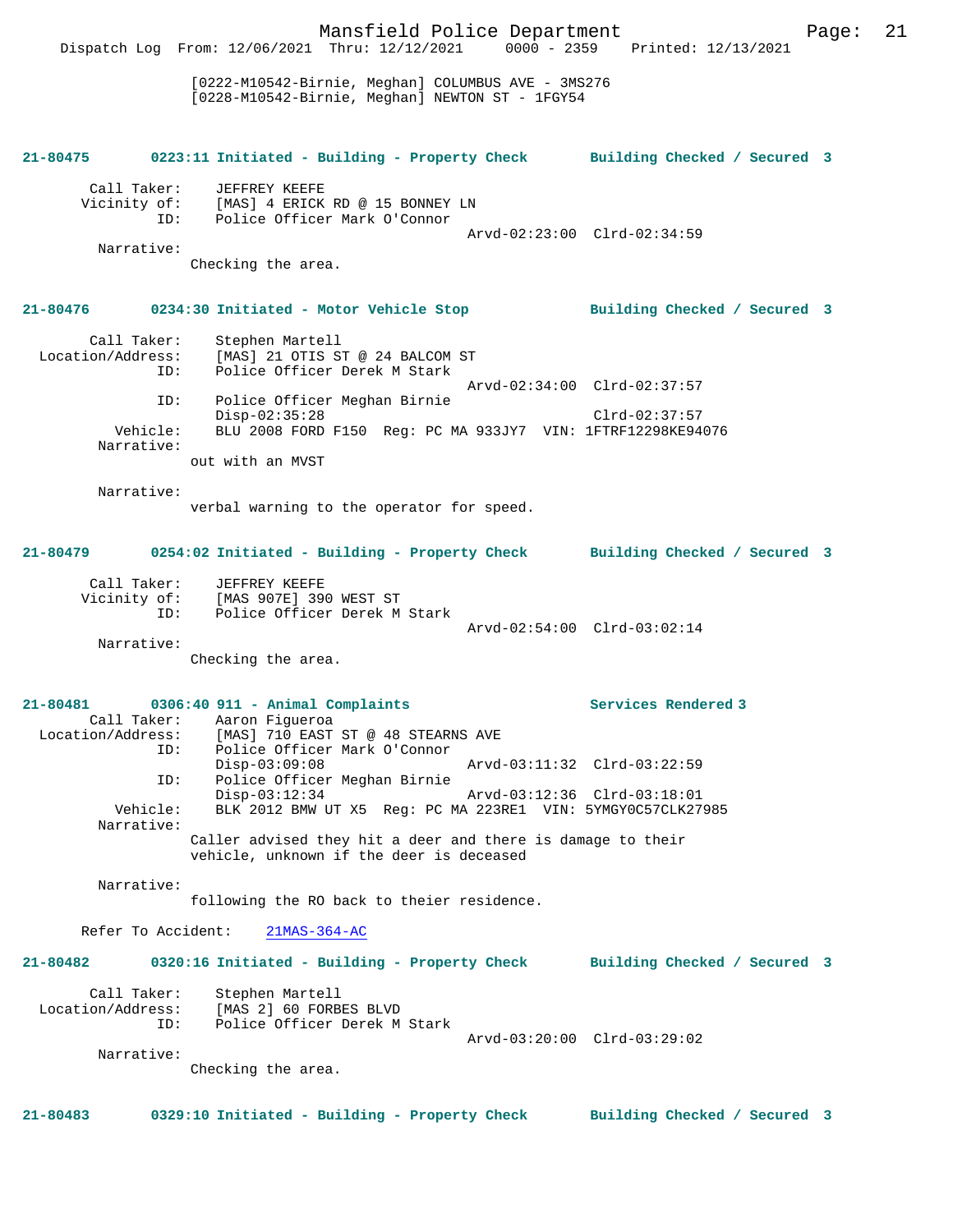Mansfield Police Department Page: 22 Dispatch Log From: 12/06/2021 Thru: 12/12/2021 0000 - 2359 Printed: 12/13/2021 Call Taker: Stephen Martell Location/Address: [MAS 4] 31 HAMPSHIRE ST ID: Police Officer Derek M Stark Arvd-03:29:00 Clrd-03:35:49 Narrative: Checking the area. **21-80484 0337:09 Initiated - Building - Property Check Building Checked / Secured 3** Call Taker: Stephen Martell<br>Location/Address: [MAS] 200 FRANK ess: [MAS] 200 FRANKLIN ST<br>ID: Police Officer Mark O Police Officer Mark O'Connor Arvd-03:37:00 Clrd-03:43:53 **21-80485 0341:54 Initiated - Building - Property Check Building Checked / Secured 3** Call Taker: Stephen Martell Location/Address: [MAS 1040] 50 RESERVOIR ST Apt. #ST ID: Police Officer Derek M Stark Arvd-03:41:00 Clrd-03:52:13 Narrative: Checking the area. **21-80510 0732:28 Initiated - Motor Vehicle Stop Citation / Warning Issued 3** Call Taker: Dispatcher Jacques Ryan Location/Address: [MAS H1918] 206 SPRING ST<br>ID: Police Officer Derek M St Police Officer Derek M Stark Arvd-07:32:00 Clrd-07:37:05 Vehicle: BLK 2020 NISS SENTRA Reg: PC MA 1HF615 VIN: 3N1AB8BV1LY216409 Narrative: mvst Narrative: Citation to the RO **21-80528 0943:21 Initiated - Disabled Motor Vehicle Services Rendered 3**  Call Taker: Dispatcher Jacques Ryan Location/Address: [MAS 451B] 500 EAST ST ID: Police Officer Mark O'Connor Arvd-09:43:00 Clrd-09:44:50 Vehicle: RED 2015 NISS ROGUE Reg: PC MA 841FK0 VIN: KNMAT2MV1FP505090 Narrative: Reported DMV at the side entrance of the police station. MV with a flat tire. AAA en route **21-80529 0953:39 Initiated - Assist Other Agency Services Rendered 3**  Call Taker: Dispatcher Jacques Ryan<br>Location/Address: [MAS] 800 SOUTH MAIN ST  $[MAS]$  800 SOUTH MAIN ST @ 10 RESERVOIR ST ID: Police Officer David W Kinahan Arvd-09:53:00 Clrd-10:31:26 Narrative: Out with Mass DOT, they are doing signal testing **21-80538 1029:52 Phone - Disturbance / Gathering Investigated - Report Taken 1** Call Taker: Jarred Kohler<br>Location/Address: [MAS 143B] 13 [MAS 143B] 131 COPELAND DR ID: Police Officer Andrew J Kelley<br>Disp-10:34:56 7 Disp-10:34:56 Arvd-10:37:16 Clrd-11:19:36 ID: Police Officer Mark O'Connor Disp-10:35:19 Arvd-10:36:25 Clrd-11:11:03<br>
TD: Sergeant Robert S Pierce ----<br>Sergeant Robert S Pierce<br>Disp-10:37:12 Disp-10:37:12 Arvd-10:37:15 Clrd-11:11:03<br>ID: Police Officer David W Kinahan Police Officer David W Kinahan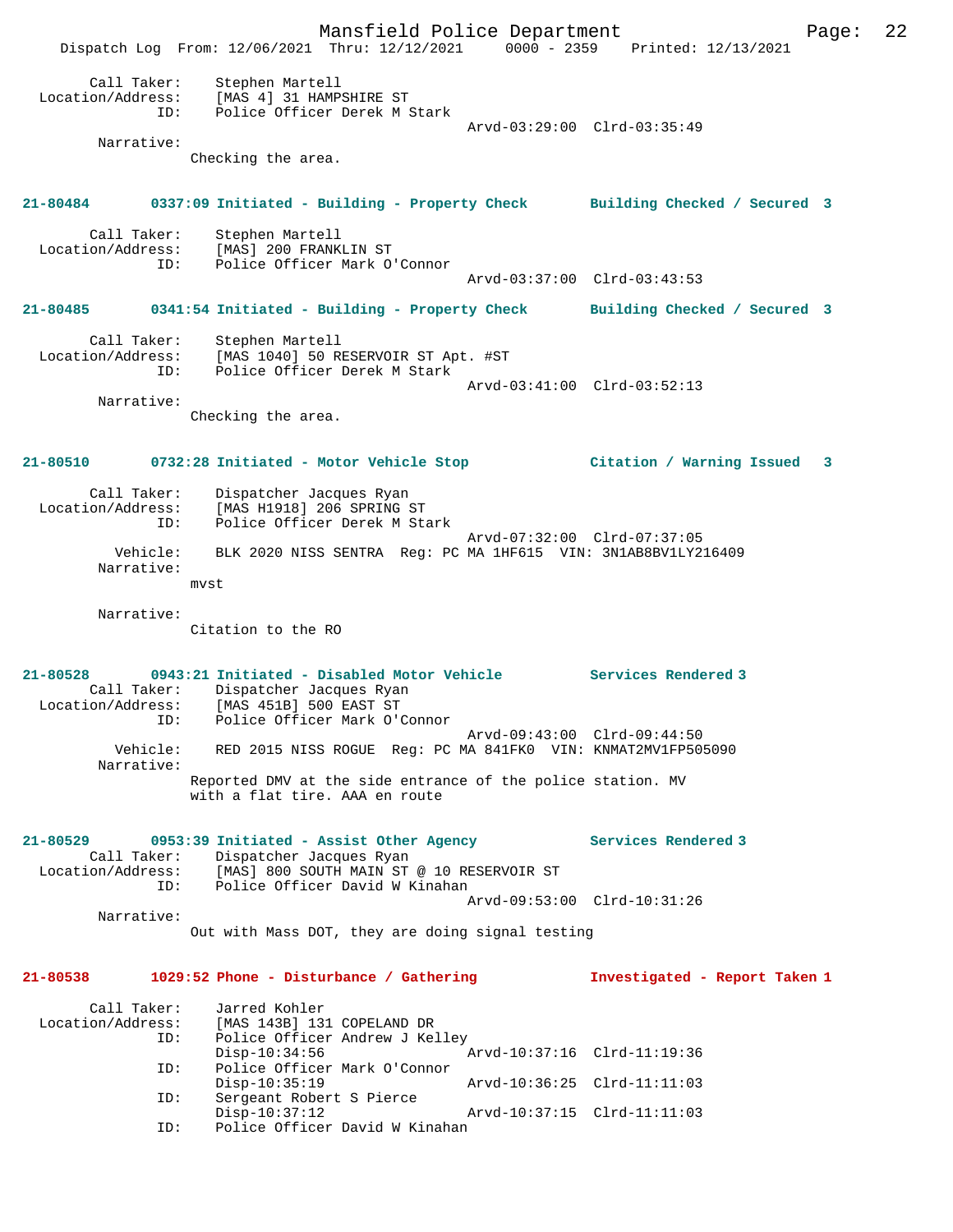|                                         | Mansfield Police Department<br>Page:<br>Dispatch Log From: 12/06/2021 Thru: 12/12/2021<br>$0000 - 2359$<br>Printed: 12/13/2021                                                                                                                                                              | 23 |
|-----------------------------------------|---------------------------------------------------------------------------------------------------------------------------------------------------------------------------------------------------------------------------------------------------------------------------------------------|----|
| Narrative:                              | $Disp-10:47:06$<br>Arvd-10:47:11 Clrd-10:58:41                                                                                                                                                                                                                                              |    |
|                                         | Bank teller wants to report a male party that opened a new<br>account and then started to cause a disterbance with the<br>staff and kicking the wall. Male party left on foot, 6'2"<br>male, black and white hat, black trenchcoat, blue jeans.<br>Started walking towards the post office. |    |
| Narrative:                              | caller reports they saw two daggers in his duffle bag as<br>well.                                                                                                                                                                                                                           |    |
| Narrative:                              | M6 has eyes the individual in the parking lot                                                                                                                                                                                                                                               |    |
| Narrative:                              | M6 checked Walgreens, Walgreens checks negative                                                                                                                                                                                                                                             |    |
| Narrative:                              | Male party seen at forbes crossing                                                                                                                                                                                                                                                          |    |
| Narrative:                              | Male party LS behind the hotel, Foxborough onscene searching<br>for the party                                                                                                                                                                                                               |    |
| Narrative:                              | M1 at the Primrose school to inform them of the situation                                                                                                                                                                                                                                   |    |
| Narrative:                              | Male party in room 302                                                                                                                                                                                                                                                                      |    |
| Narrative:                              | M10 is giving the male party a ride back to his residence                                                                                                                                                                                                                                   |    |
| Refer To Incident:                      | 21MAS-1316-OF                                                                                                                                                                                                                                                                               |    |
| 21-80539<br>1040                        | Initiated - Building - Property Check<br>Building Checked / Secured 3                                                                                                                                                                                                                       |    |
| Location/Address:                       | Call Taker: Police Officer Derek M Stark<br>[MAS 982] 111 HOPE ST<br>Police Officer Derek M Stark<br>ID:<br>Arvd-10:40:54 Clrd-10:46:04                                                                                                                                                     |    |
| Narrative:                              | Checking the area.                                                                                                                                                                                                                                                                          |    |
| 21-80548                                | 1124:44 Initiated - Motor Vehicle Stop<br>Citation / Warning Issued 3                                                                                                                                                                                                                       |    |
| Call Taker:<br>Location/Address:<br>ID: | Dispatcher Jacques Ryan<br>[MAS H9971] 139 CHAUNCY ST<br>Police Officer David W Kinahan                                                                                                                                                                                                     |    |
| Vehicle:<br>Narrative:                  | Arvd-11:24:00 Clrd-11:36:33<br>WHI 2013 CHEV SILVER Req: CO MA S18750 VIN: 1GCNCPEXXDZ264579<br>mvst                                                                                                                                                                                        |    |
| Narrative:                              |                                                                                                                                                                                                                                                                                             |    |

Citation to the operator for hands-free and ciotation to the RO for failure to inspect

**21-80549 1124 Initiated - Parking Violations Services Rendered 3**  Call Taker: Animal Control Steven Simonds<br>Location/Address: [MAS] 242 NORTH MAIN ST @ 16 ( ess: [MAS] 242 NORTH MAIN ST @ 16 OLD COLONY WAY<br>ID: Animal Control Steven Simonds Animal Control Steven Simonds Arvd-11:25:12 Clrd-12:06:02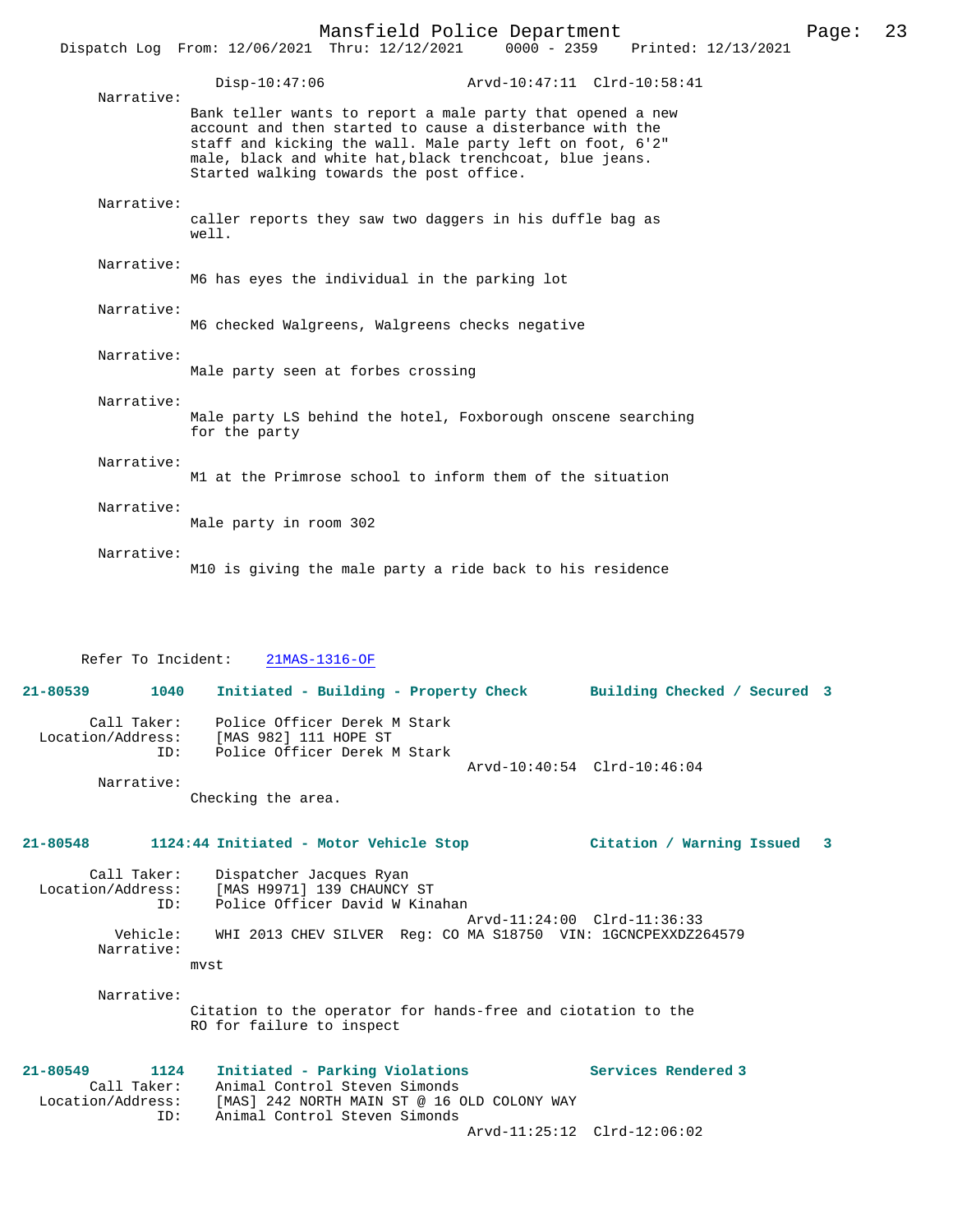Dispatch Log From: 12/06/2021 Thru: 12/12/2021 0000 - 2359 Printed: 12/13/2021 Narrative: checking area for parking violations **21-80552 1130 Initiated - Follow up Investigation Services Rendered 3**  Call Taker: Police Officer Derek M Stark Location/Address: [MAS 451B] 500 EAST ST ID: Police Officer Derek M Stark Arvd-11:30:46 Clrd-13:17:00 Narrative: Conducting a follow up in the area to a previously reported incident. **21-80566 1304 Initiated - Parking Violations Services Rendered 3**  Call Taker: Animal Control Steven Simonds Location/Address: [MAS] 255 NORTH MAIN ST @ 8 COTTAGE ST ID: Animal Control Steven Simonds Arvd-13:04:23 Clrd-13:13:35 Narrative: checking area for parking violations **21-80573 1314:21 Initiated - Follow up Investigation Not Home / No Answer 3** Call Taker: Dispatcher Jacques Ryan<br>ion/Address: [MAS H5577] Location/Address:<br>ID: Police Officer Andrew J Kelley Arvd-13:14:00 Clrd-13:20:31 ID: Police Officer Mark O'Connor Disp-13:15:17 Arvd-13:15:20 Clrd-13:20:31 Narrative: Out to serve Court paperwork **21-80574 1321:57 Initiated - Building - Property Check Building Checked / Secured 3** Call Taker: Dispatcher Jacques Ryan Location/Address: [MAS] FRANKLIN ST Police Officer Derek M Stark Arvd-13:21:00 Clrd-13:25:20 Narrative: Checking the area. **21-80585 1400 Initiated - Parking Violations Services Rendered 3**  Call Taker: Animal Control Steven Simonds Location/Address: [MAS] 322 NORTH MAIN ST @ 18 THOMAS ST ID: Animal Control Steven Simonds Arvd-14:00:47 Clrd-14:07:57 Narrative: checking area for parking violations Narrative: warning MA 8ZV626 on thomas for overtime parking **21-80588 1405:06 Phone - 911 Hang-ups & Verifications Unfounded/Unverifed 2** Call Taker: Jarred Kohler Location/Address: [MAS 874] 100 HAMPSHIRE ST<br>ID: Police Officer Mark Oldon .<br>Police Officer Mark O'Connor<br>Disp-14:07:47 Disp-14:07:47 Arvd-14:16:55 Clrd-14:21:30 Narrative: Checking on a 911 hang up. Contact made?: No answer on callback Cellphone? (y/n): no Uncertainty radius:

Mansfield Police Department Page: 24

Narrative: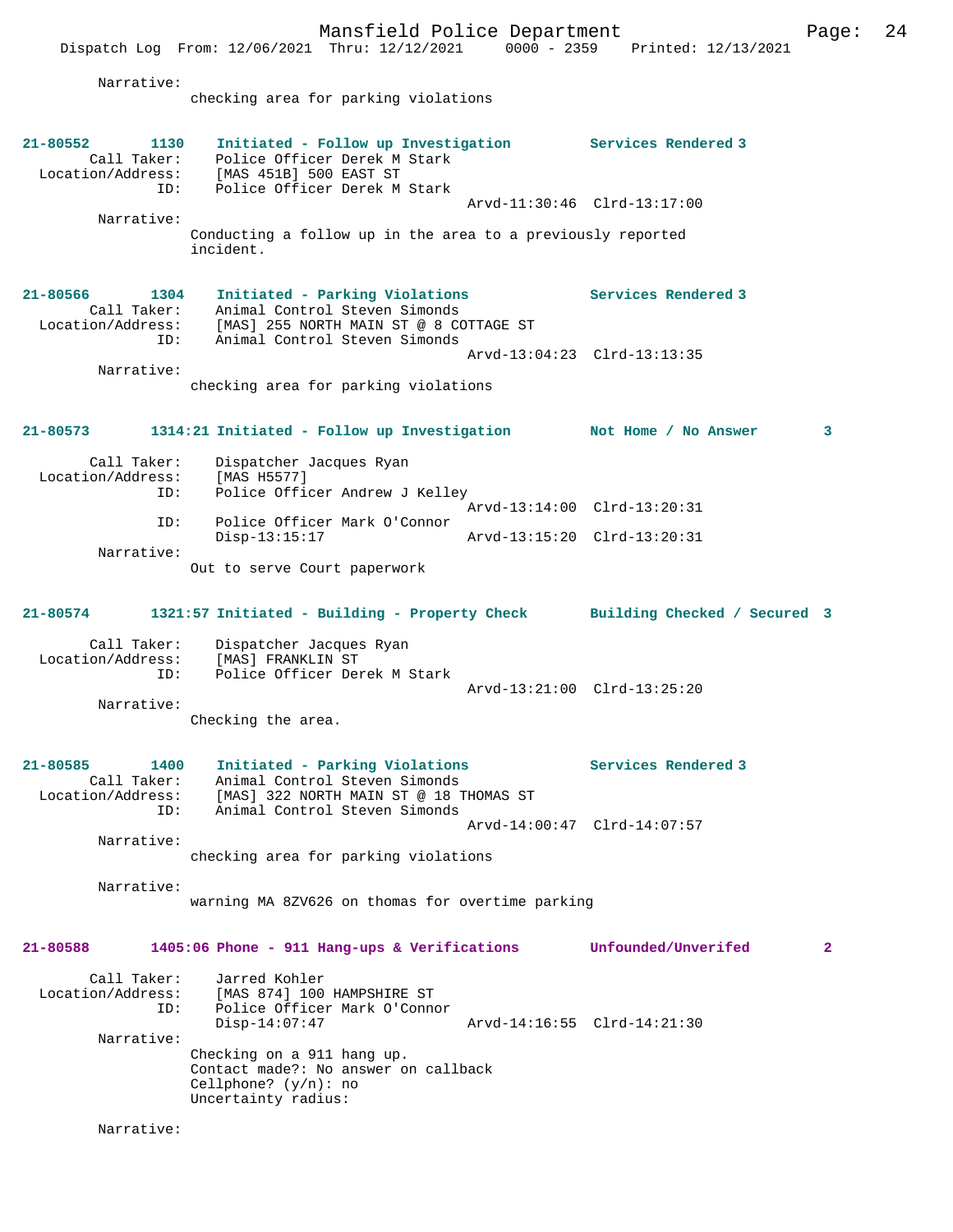Dispatch Log From: 12/06/2021 Thru: 12/12/2021 0000 - 2359 Printed: 12/13/2021

Checked the area, no one flagged M6 down. No signs of distress

| 21-80596                                | 1442:19 Phone - 911 Hang-ups & Verifications Unfounded/Unverifed                                                                                              |                             | $\overline{2}$ |
|-----------------------------------------|---------------------------------------------------------------------------------------------------------------------------------------------------------------|-----------------------------|----------------|
| Call Taker:<br>Location/Address:<br>ID: | Dispatcher Jacques Ryan<br>[MAS 407D] 90 NORFOLK ST<br>Police Officer Mark O'Connor                                                                           |                             |                |
| Narrative:                              | Disp-14:43:30                                                                                                                                                 |                             |                |
|                                         | Checking on a 911 hang up.<br>Contact made?: no answer on 2 callback<br>Cellphone? $(y/n)$ :<br>Uncertainty radius:                                           |                             |                |
| 21-80640                                | 1804:37 Phone - Animal Complaints                                                                                                                             | Services Rendered 3         |                |
| Call Taker:                             | Jarred Kohler<br>Location/Address: [MAS H4268] 337 ELM ST                                                                                                     |                             |                |
|                                         | Detective Patrick J Pennie<br>ID:<br>$Disp-18:06:55$                                                                                                          | $Clrd-18:07:23$             |                |
| ID:                                     | Police Officer Andrew J Kelley                                                                                                                                |                             |                |
| Vehicle:<br>Narrative:                  | $Disp-18:07:20$<br>Vehicle: GRY 2014 HOND ACCORD Reg: PC MA 52CB26 VIN: 1HGCR2F50EA287635<br>BLK 2018 SUBA ST OUTBAC Req: PC MA 1HXT17 VIN: 4S4BSETC9J3324758 | Arvd-18:14:24 Clrd-18:24:54 |                |
|                                         | Caller reporting a struck dog                                                                                                                                 |                             |                |
| Narrative:                              |                                                                                                                                                               |                             |                |
|                                         | Vet on scene and picked up the dog. Transporting the dog to<br>the owners'. M10 to follow                                                                     |                             |                |
| Narrative:                              |                                                                                                                                                               |                             |                |
|                                         | Family to make arrangements for the dog                                                                                                                       |                             |                |
|                                         |                                                                                                                                                               |                             |                |
| $21 - 80643$<br>Location/Address:       | 1814:57 Initiated - Lost / Found Property Services Rendered 3<br>Call Taker: Dispatcher Jacques Ryan<br>[MAS H5047] 46 BELLA VISTA AVE                        |                             |                |
|                                         | ID:<br>Detective Patrick J Pennie                                                                                                                             | Arvd-18:14:00 Clrd-18:20:00 |                |
| Narrative:                              | To return a lost debit card                                                                                                                                   |                             |                |
| Narrative:                              |                                                                                                                                                               |                             |                |
|                                         | Card was left with her parent's                                                                                                                               |                             |                |
| 21-80644                                | 1821:00 Phone - Disabled Motor Vehicle                                                                                                                        | Vehicle Towed               |                |
| Call Taker:<br>Location/Address:        | Jarred Kohler<br>[MAS] EASTMAN ST                                                                                                                             |                             |                |
| ID:                                     | Police Officer Bryan Hurley<br>$Disp-18:22:15$                                                                                                                | Arvd-18:31:41 Clrd-19:07:19 |                |
| ID:                                     | Detective Patrick J Pennie<br>$Disp-18:38:47$                                                                                                                 | Arvd-18:38:50 Clrd-19:02:43 |                |
| Vehicle:                                | BLU 2005 HOND ACCORD Req: PC MA 47SJ53 VIN: 1HGCM56775A090785                                                                                                 |                             |                |
| Towed:<br>Released To:                  | For: Disabled Vehicle By: Central Street Garage To: Central Street Garage<br>THEROUX On: 12/09/2021 @ 0953                                                    |                             |                |
| Narrative:                              | Reported DMV in the area.                                                                                                                                     |                             |                |
| Narrative:                              | Vehicle died and has no lights.                                                                                                                               |                             |                |
| Narrative:                              | Central st enroute                                                                                                                                            |                             |                |
| Narrative:                              |                                                                                                                                                               |                             |                |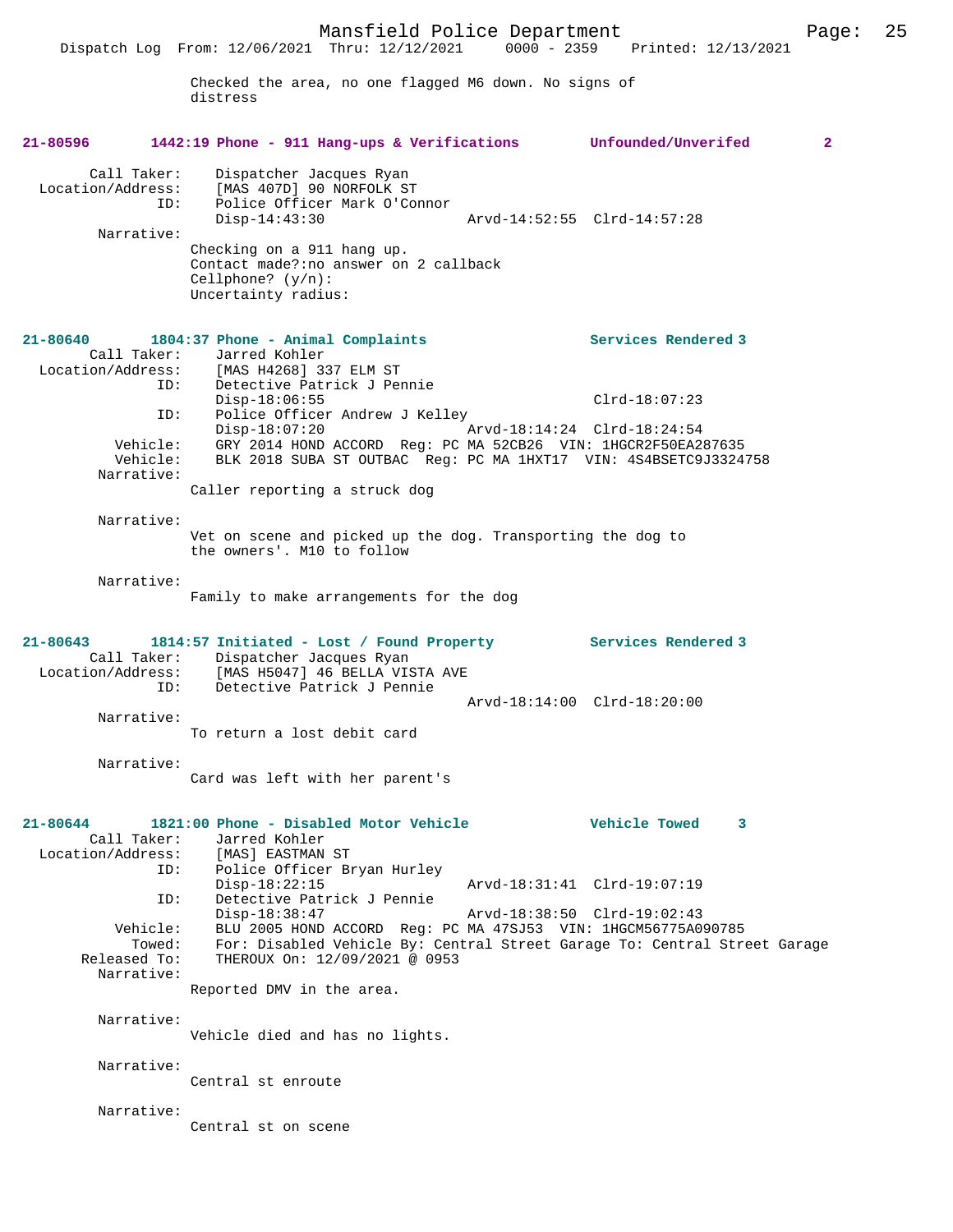**2** 

 Narrative: Vehicle towed to central st **21-80648 1922:37 Phone - 911 Hang-ups & Verifications Confirmed misdial/Accdntl Call** Call Taker: Chelsey Ferstler Location/Address: [MAS 4A] 365 NORTH MAIN ST ID: Detective Patrick J Pennie Disp-19:25:23 Clrd-19:25:46<br>TD: Police Officer Brvan Hurley Police Officer Bryan Hurley<br>Disp-19:25:43 Disp-19:25:43 Arvd-19:29:29 Clrd-19:31:04 Narrative: Checking on a 911 hang up. Contact made?: yes Cellphone? (y/n): yes Uncertainty radius: stated no emergency, phone is stuck **21-80652 1944:34 Initiated - Building - Property Check Building Checked / Secured 3** Call Taker: William Casey Location/Address: [MAS 417] 9 FRANCIS AVE Police Officer Bryan Hurley Arvd-19:44:00 Clrd-19:51:59 Narrative: Checking the area. **21-80658 2101:40 Initiated - Building - Property Check Building Checked / Secured 3** Call Taker: William Casey Location/Address: [MAS 907E] 390 WEST ST ID: Police Officer Andrew J Kelley Arvd-21:01:00 Clrd-21:01:58 Narrative: Checking the area. **21-80660 2108:56 Initiated - Building - Property Check Services Rendered 3**  Call Taker: William Casey Location/Address: [MAS 1016] 4 ERICK RD ID: Police Officer Bryan Hurley Arvd-21:08:00 Clrd-21:13:52 Narrative: Checking the area. **21-80663 2119:14 Phone - Suspicious Actv / Persn / Veh Services Rendered 2**  Call Taker: Chelsey Ferstler Location/Address: [MAS H4701] 62 DEER PATH LN<br>ID: Detective Patrick J Pennie .<br>Detective Patrick J Pennie<br>Disp-21:21:01 Disp-21:21:01 Arvd-21:25:53 Clrd-21:38:51<br>ID: Police Officer Bryan Hurley Police Officer Bryan Hurley<br>Disp-21:21:08 Arvd-21:26:22 Clrd-21:38:54 Narrative: cp reporting her daughter is home alone and she can see on her camera, male showed up with a package and left, now knocking on side door. Narrative: caller disconnected, attempted to call back with no answer, right to vm Narrative: Misunderstanding it was UPS delivery driver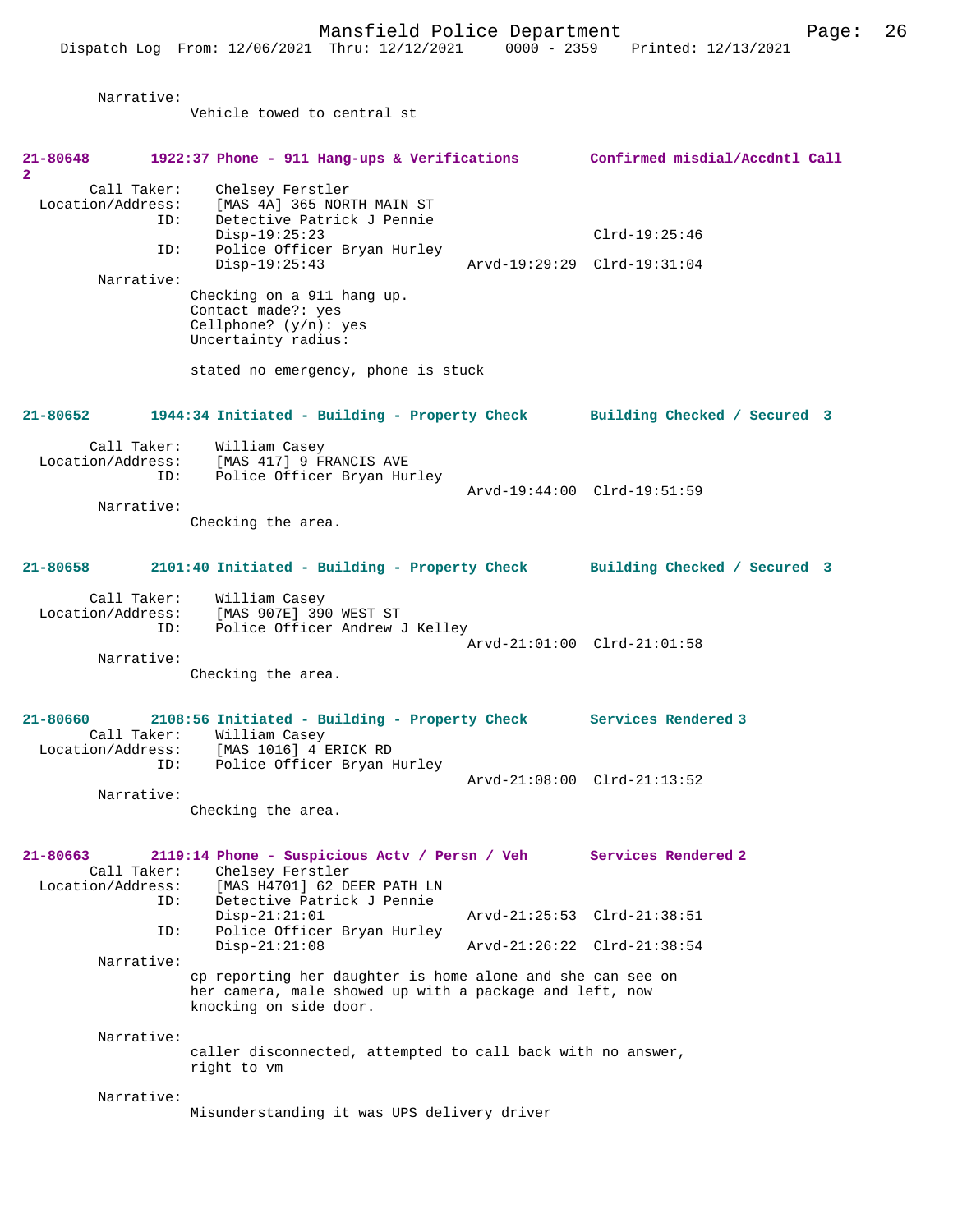#### **For Date: 12/09/2021 - Thursday**

# **21-80698 0113:45 Initiated - Building - Property Check Building Checked / Secured 3** Call Taker: William Casey Location/Address: [MAS 1015] 30 CHAUNCY ST Police Officer Derek M Stark Arvd-01:13:00 Clrd-01:21:48 Narrative: Checking the area. **21-80699 0116:07 Initiated - Building - Property Check Building Checked / Secured 3** Call Taker: William Casey Location/Address: [MAS 219] 12 GILES PL ID: Police Officer Mark O'Connor Arvd-01:16:00 Clrd-01:16:31 Narrative: Checking the area. **21-80702 0118:33 Initiated - Building - Property Check Building Checked / Secured 3** Call Taker: William Casey Location/Address: [MAS 834] 261 CHAUNCY ST Police Officer Mark O'Connor Arvd-01:18:00 Clrd-01:23:56 Narrative: Checking the area. **21-80718 0224:22 Initiated - Parking Violations Services Rendered 3**  Call Taker: <br>
MICHOLAS GOYETTE<br>
Location/Address: [MAS] NORTH MAIN Ess: [MAS] NORTH MAIN ST<br>ID: Police Officer Dere Id: Police Officer Derek M Stark Arvd-02:24:00 Clrd-02:36:22 ID: Police Officer Derek M Stark Disp-03:39:31 Arvd-03:39:34 Clrd-03:51:19 Vehicle: GRY 2011 SUBA SW FORESTER Reg: PAS MA 3DRM84 VIN: JF2SHADCXBH755898 Narrative: Weather related parking enforcement Narrative: Following vehicles issued warnings for overnight parking Church Street MA-3DRM84 **21-80719 0224:52 Phone - Assist Fire Department Services Rendered 2**  Call Taker: NICHOLAS GOYETTE Location/Address: [MAS] 20 CABOT BLVD ID: Police Officer Mark O'Connor Disp-02:25:10 Arvd-02:28:38 Clrd-02:51:31 Narrative: Assisting the FD with a fire related incident. Nature: master box **21-80723 0321:07 Initiated - Building - Property Check Building Checked / Secured 3** Call Taker: William Casey Location: [MAS] FOXBORO HOTELS<br>ID: Police Officer Mark ( Police Officer Mark O'Connor Arvd-03:21:00 Clrd-03:21:57 Narrative: Checking foxboro hotels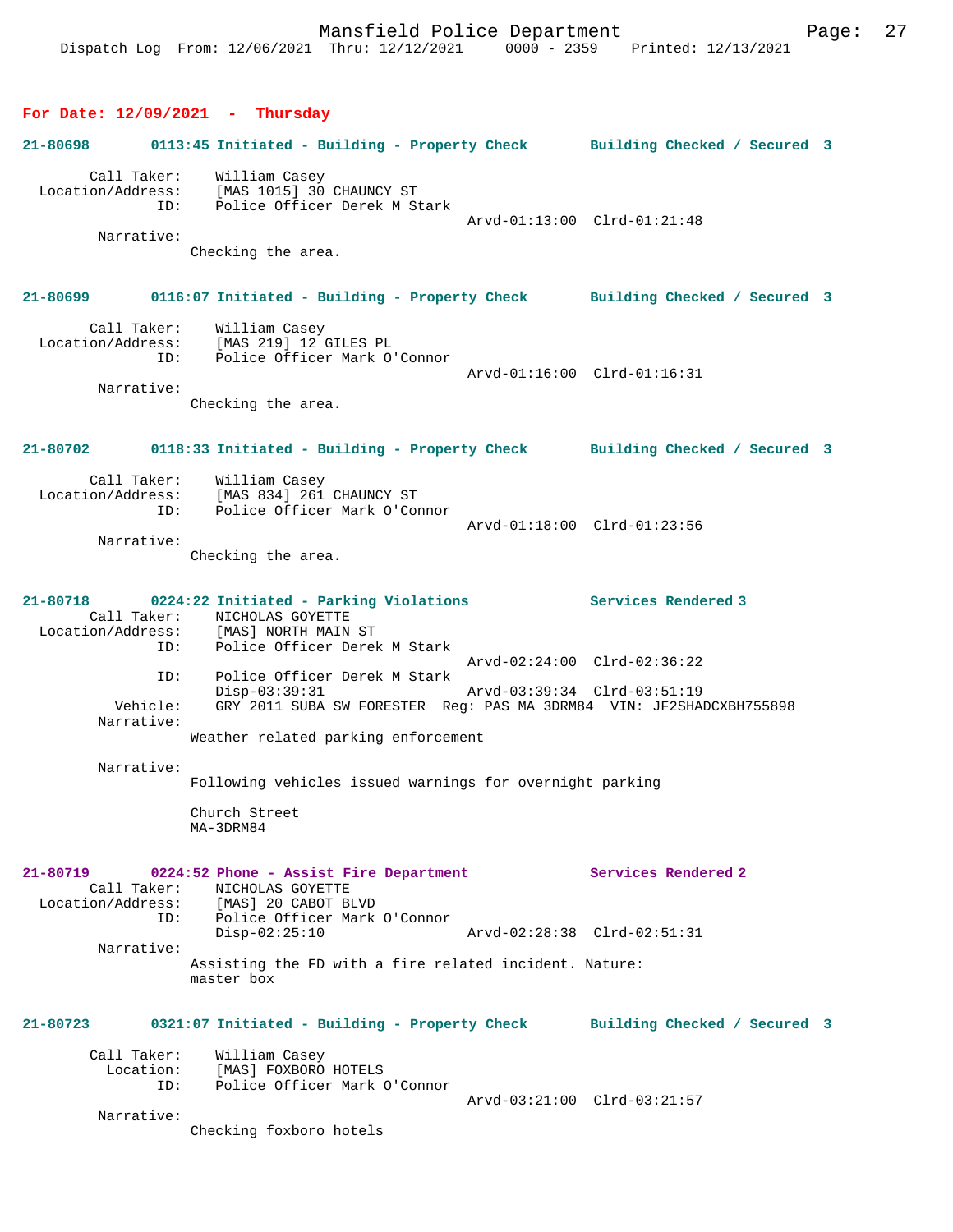**21-80725 0340:47 Initiated - Building - Property Check Building Checked / Secured 3** Call Taker: William Casey Location: [MAS] MANSFIELD HOTELS<br>TD: Police Officer Mark O'O Police Officer Mark O'Connor Arvd-03:40:00 Clrd-03:41:11 Narrative: Checking the area with plate reader **21-80726 0351:27 Initiated - Building - Property Check Building Checked / Secured 3** Call Taker: William Casey Location/Address: [MAS 281A] 1 CROCKER ST ID: Police Officer Derek M Stark Arvd-03:51:00 Clrd-03:55:49 Narrative: Checking the area. **21-80727 0357:35 Initiated - Building - Property Check Building Checked / Secured 3** Call Taker: William Casey Location/Address: [MAS 335] 35 COUNTY ST ID: Police Officer Derek M Stark Arvd-03:57:00 Clrd-03:57:53 Narrative: Checking the area. **21-80728 0402:46 Initiated - Building - Property Check Building Checked / Secured 3** Call Taker: William Casey Location/Address: [MAS 1002] 250 EAST ST ID: Police Officer Derek M Stark Arvd-04:02:00 Clrd-04:15:22 Narrative: Checking the area. **21-80730 0407:01 Initiated - Building - Property Check Building Checked / Secured 3** Call Taker: William Casey Location/Address: [MAS] 200 FRANKLIN ST ID: Police Officer Mark O'Connor Arvd-04:07:00 Clrd-04:12:57 Narrative: Checking the area. **21-80731 0422:39 Initiated - Building - Property Check Building Checked / Secured 3** Call Taker: William Casey Location/Address: [MAS 840] 280 SCHOOL ST ID: Police Officer Mark O'Connor Arvd-04:22:00 Clrd-05:16:20 Narrative: Checking the area. **21-80752 0728 Initiated - Parking Violations Services Rendered 3**  Call Taker: Animal Control Steven Simonds Location/Address: [MAS] 43 NORTH MAIN ST @ 13 PARK ST ID: Animal Control Steven Simonds Arvd-07:28:26 Clrd-08:26:08 Narrative: checking area for parking violations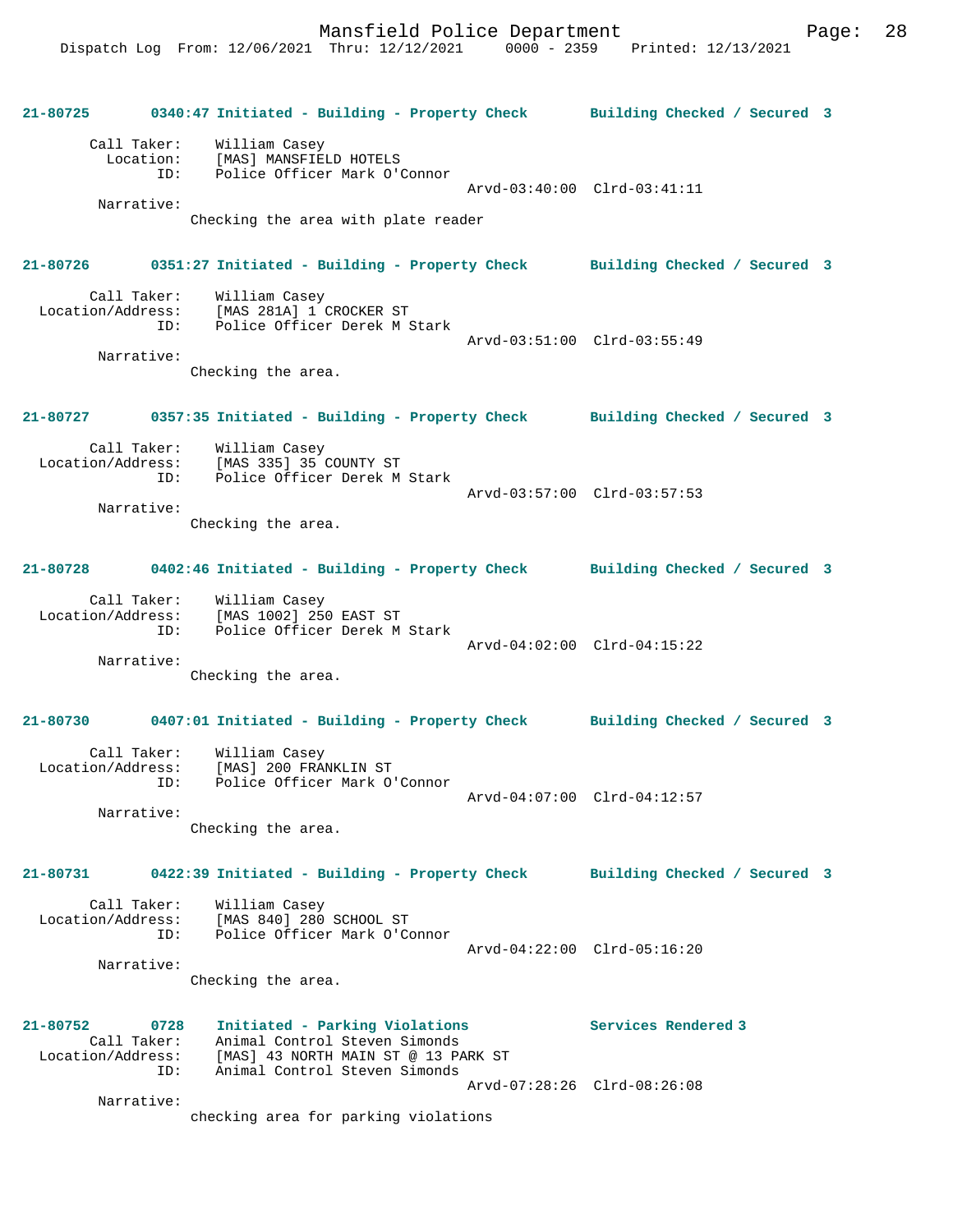| $21 - 80753$<br>Call Taker:<br>Vicinity of:                 | 0730:54 Initiated - Assist Citizen - P S A<br>Dispatcher Alyson Vico<br>[MAS 173] 72 PRATT ST                                                   | Spoken To<br>3               |                         |
|-------------------------------------------------------------|-------------------------------------------------------------------------------------------------------------------------------------------------|------------------------------|-------------------------|
| ID:                                                         | Police Officer Mark O'Connor                                                                                                                    |                              |                         |
| Vehicle:<br>Narrative:                                      | BLK 2020 C1500 Reg: PAV MA JAMES1 VIN: 1C6SRFJT1LN399851                                                                                        | Arvd-07:30:00 Clrd-07:34:15  |                         |
|                                                             | M6 is off speaking with the RO.                                                                                                                 |                              |                         |
| Narrative:                                                  |                                                                                                                                                 |                              |                         |
|                                                             | M6 reports RO was made aware of the status, will be renewing<br>in the lot while he waits for his sandwich.                                     |                              |                         |
| 21-80778                                                    | 1005:59 Initiated - Motor Vehicle Stop                                                                                                          | Citation / Warning Issued    | $\overline{\mathbf{3}}$ |
| Call Taker:<br>Vicinity of:<br>ID:                          | Dispatcher Alyson Vico<br>[MAS] 314 COPELAND DR<br>Police Officer David W Kinahan                                                               |                              |                         |
| Vehicle:                                                    | BLU 2017 HYUN SANTA Req: PC MA 3952RP VIN: KM8SRDHF5HU180932                                                                                    | Arvd-10:05:00 Clrd-10:11:26  |                         |
| Narrative:                                                  | M7 is off with a MVST.                                                                                                                          |                              |                         |
|                                                             |                                                                                                                                                 |                              |                         |
| Narrative:                                                  | Citation issued to the RO for speed.                                                                                                            |                              |                         |
| 21-80779<br>1006<br>Call Taker:<br>Location/Address:<br>ID: | Initiated - Parking Violations<br>Animal Control Steven Simonds<br>[MAS] 242 NORTH MAIN ST @ 16 OLD COLONY WAY<br>Animal Control Steven Simonds | Services Rendered 3          |                         |
|                                                             |                                                                                                                                                 | Arvd-10:06:37 Clrd-10:39:25  |                         |
| Narrative:                                                  | checking area for parking violations                                                                                                            |                              |                         |
|                                                             |                                                                                                                                                 |                              |                         |
| Narrative:                                                  | tagged MA CO V32031 in front of catman cafe for blocking<br>traffic                                                                             |                              |                         |
| 21-80786                                                    | 1039:46 Initiated - Building - Property Check                                                                                                   | Building Checked / Secured 3 |                         |
| Call Taker:<br>Location/Address:<br>ID:                     | Dispatcher Alyson Vico<br>[MAS 840] 280 SCHOOL ST<br>Police Officer David J Pepicelli                                                           |                              |                         |
|                                                             |                                                                                                                                                 | Arvd-10:39:00 Clrd-10:57:46  |                         |
| Narrative:                                                  | Checking the area.                                                                                                                              |                              |                         |
| 21-80787                                                    | 1040:31 Initiated - Motor Vehicle Stop                                                                                                          | Citation / Warning Issued 3  |                         |
| Call Taker:<br>Vicinity of:<br>ID:                          | Dispatcher Alyson Vico<br>[MAS] 231 CHAUNCY ST @ 12 GILES PL<br>Police Officer David W Kinahan                                                  | Arvd-10:40:00 Clrd-10:47:07  |                         |
| Vehicle:                                                    | RED 2016 HYUN CO VELOST Reg: PC MA 2PHW21 VIN: KMHTC6AD9GU267239                                                                                |                              |                         |
| Narrative:                                                  | M7 is off with a MVST.                                                                                                                          |                              |                         |
| Narrative:                                                  |                                                                                                                                                 |                              |                         |
|                                                             | Citation issued to the RO for a hands free violation.                                                                                           |                              |                         |
| 21-80791                                                    | 1058:02 Initiated - Building - Property Check                                                                                                   | Building Checked / Secured 3 |                         |

 Call Taker: Dispatcher Alyson Vico Location/Address: [MAS 1042] 321 SCHOOL ST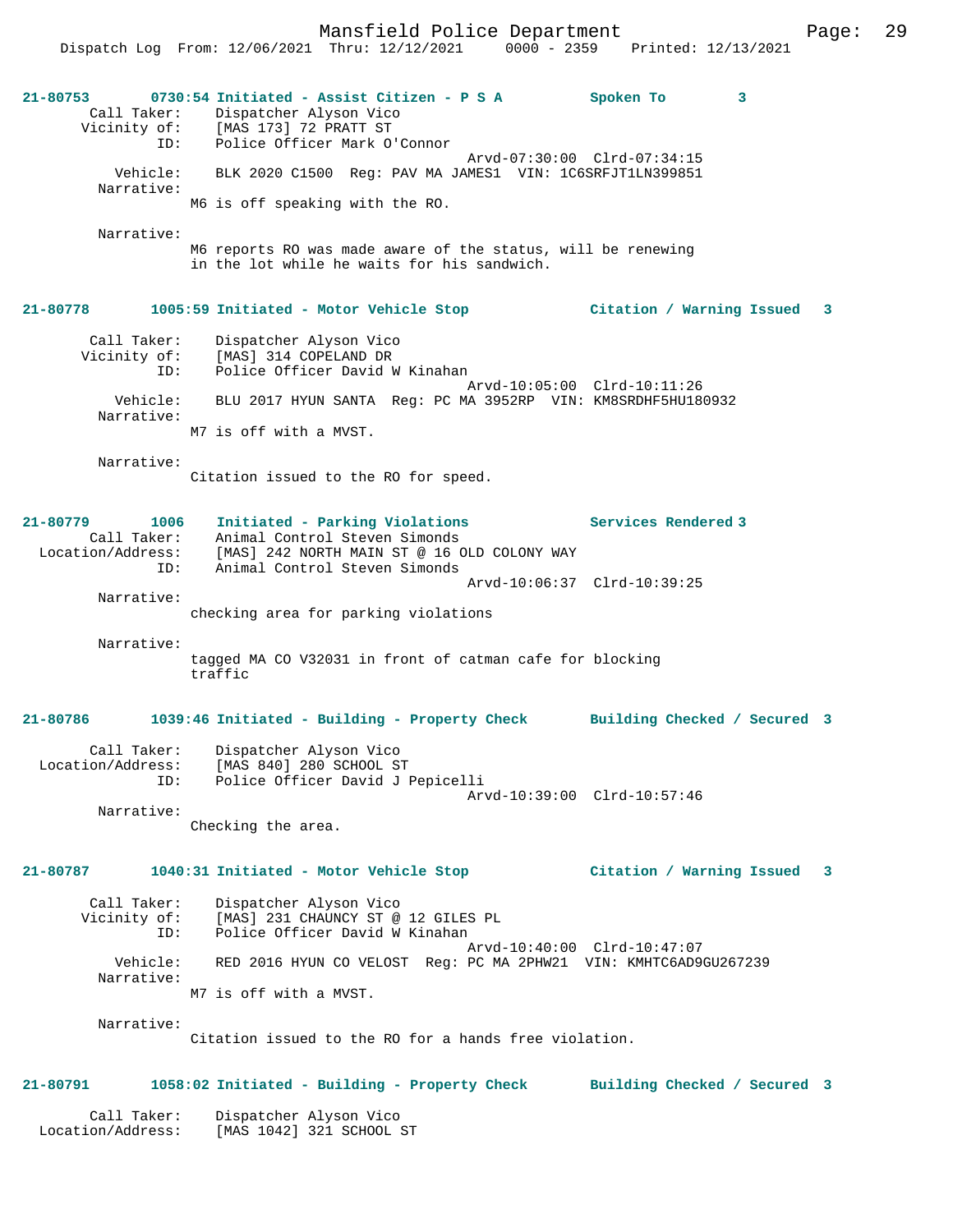Mansfield Police Department Page: 30 Dispatch Log From: 12/06/2021 Thru: 12/12/2021 0000 - 2359 Printed: 12/13/2021 ID: Police Officer David J Pepicelli Arvd-10:58:00 Clrd-10:58:26 Narrative: Checking the area. **21-80798 1124:09 Initiated - Motor Vehicle Stop Citation / Warning Issued 3** Call Taker: Dispatcher Alyson Vico Vicinity of: [MAS] 173 CHAUNCY ST @ 12 PERKINS AVE ID: Police Officer David W Kinahan Arvd-11:24:00 Clrd-11:34:05 Vehicle: BLK 2015 RANGER Reg: PC MA 2CYW91 VIN: SALGS2VF7FA237811 Narrative: M7 is off with a MVST. Narrative: Citation issued to the operator for hands free violation. **21-80799 1125:55 Initiated - Community Policing Service of Court Papers 3** Call Taker: Dispatcher Alyson Vico Location/Address: [MAS 333] 245 EAST ST ID: Police Officer Andrew J Kelley Arvd-11:25:00 Clrd-11:54:31 Narrative: M10 is doing a walk through of the robinson. **21-80800 1133 Initiated - Speed Trailer/Signs Deployed Services Rendered 3**  Call Taker: Animal Control Steven Simonds Location/Address: [MAS] WALNUT ST ID: Animal Control Steven Simonds Arvd-11:33:23 Clrd-11:39:26 Narrative: changing batteries on speed signs **21-80804 1147:30 Initiated - Motor Vehicle Stop Citation / Warning Issued 3** Call Taker: Dispatcher Alyson Vico Vicinity of: [MAS] 427 WEST ST @ 5 WALNUT ST ID: Sergeant Robert S Pierce Arvd-11:47:00 Clrd-11:52:31 Vehicle: RED 2014 SUBA FOREST Reg: PC MA 6TT734 VIN: JF2SJAAC2EH475809 Narrative: M1 is off with a MVST for exp reg, RO will be renewing online. Narrative: M1 states female lives on South Walnut Street and will be heading back to the residence, citation issued. Female was cited for unregistered. **21-80805 1148 Initiated - Parking Violations Services Rendered 3**  Call Taker: Animal Control Steven Simonds Location/Address: [MAS] 242 NORTH MAIN ST @ 16 OLD COLONY WAY ID: Animal Control Steven Simonds Arvd-11:48:57 Clrd-12:03:17 Narrative: checking area for parking violations Narrative: tagged MA COMM T93965 on main for blocking crosswalk **21-80806 1157:24 Initiated - Motor Vehicle Stop Citation / Warning Issued 3**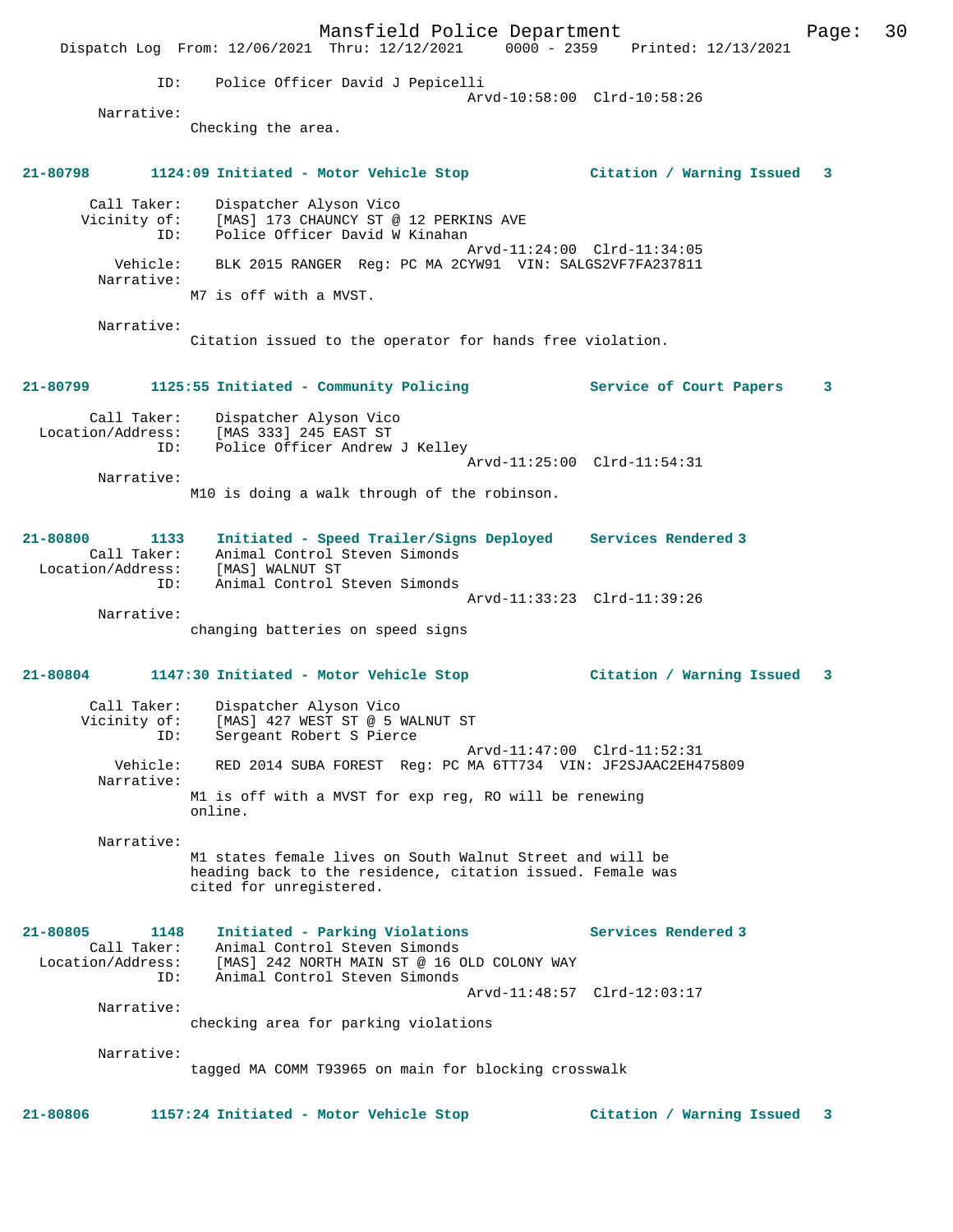Mansfield Police Department Page: 31 Dispatch Log From: 12/06/2021 Thru: 12/12/2021 0000 - 2359 Printed: 12/13/2021 Call Taker: Dispatcher Alyson Vico Vicinity of: [MAS] 1680 WEST ST ID: Police Officer David W Kinahan Arvd-11:57:00 Clrd-12:29:46 Vehicle: BLK 2021 CHEV SILVERADO Reg: PC MA 1SPP47 VIN: 3GCPYCEHXMG145975 Narrative: M7 is off with a MVST. Narrative: M7 states clear, citation issued for speeding. **21-80812 1302 Initiated - Parking Violations Services Rendered 3**  Call Taker: Animal Control Steven Simonds Location/Address: [MAS] 126 NORTH MAIN ST @ 10 VILLA ST ID: Animal Control Steven Simonds Arvd-13:02:22 Clrd-13:13:36 Narrative: checking area for parking violations Narrative: tagged MA 7VX897 on main for restrictive parking **21-80813 1304:14 Phone - Erratic Oper MV / Road Rage Spoken To 3**  Call Taker: MATTHEW BOMES<br>[1005A] Location/Address: [MAS 1005A] 2 Location/Address: [MAS 1005A] 292 CHAUNCY ST ID: Police Officer David J Pepicelli Disp-13:07:13 Clrd-13:13:02 ID: Police Officer Matthew A Souza Disp-13:08:00 Arvd-13:08:02 Clrd-13:21:49 ID: Sergeant Robert S Pierce Disp-13:12:12<br>
Disp-13:12:12<br>
Vehicle: BLK 2012 FORD 4D FUSION Req: PC MA 5KS259 VIN: 3FAHP0HA2 BLK 2012 FORD 4D FUSION Reg: PC MA 5KS259 VIN: 3FAHP0HA2CR166705 Narrative: Caller reports EOR is behind advanced auto parts and dynamic dental. Narrative: 911 transfer from MSP. Caller followed EOR from 495. EOR drove in breakdown lane on 140 and almost struck a car. Narrative: M8 reports erratic operation was due to the 3 Y.O. child in the back seat of the car, child took their seat belt off and mother was trying to get her back into the car seat. Child has been advised. CP was spoken to as well. **21-80815 1321:10 Initiated - Motor Vehicle Stop Citation / Warning Issued 3** Call Taker: Dispatcher Alyson Vico Vicinity of: [MAS] 130 BALCOM ST @ 2 CLAIRE AVE ID: Police Officer David J Pepicelli Arvd-13:21:00 Clrd-13:27:56 Vehicle: WHI 2013 TOYT HIGHLA Reg: PC MA 669TF8 VIN: 5TDDK3EH0DS207535 Narrative: M11 is off with a MVST. Narrative: Citation issued to the operator for speed. **21-80818 1331:49 Initiated - Motor Vehicle Stop Citation / Warning Issued 3** Call Taker: Dispatcher Alyson Vico Location/Address: [MAS] 130 BALCOM ST @ 2 CLAIRE AVE ID: Police Officer David J Pepicelli Arvd-13:31:00 Clrd-13:36:21 Vehicle: GRY 2018 HOND UT CR-V Reg: PC MA 9CY819 VIN: 7FARW2H51JE091580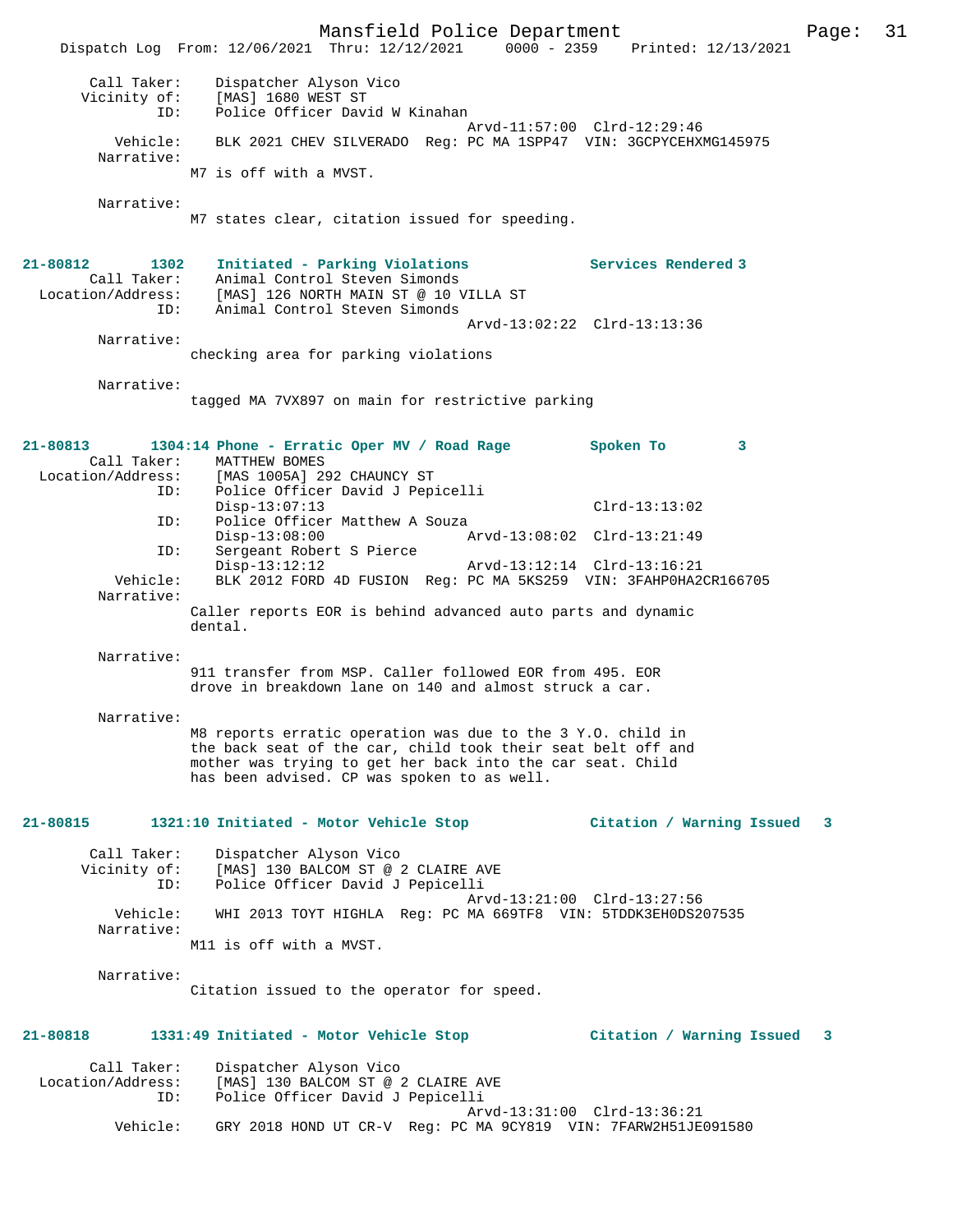Mansfield Police Department Page: 32 Dispatch Log From: 12/06/2021 Thru: 12/12/2021 0000 - 2359 Printed: 12/13/2021 Narrative: M11 is off with a MVST. Narrative: M11 reports citation issued to the RO for speed. **21-80820 1336:41 Initiated - Motor Vehicle Stop Citation / Warning Issued 3** Call Taker: Dispatcher Alyson Vico Vicinity of: [MAS] 55 OTIS ST @ 3 PHEASANT HOLLOW DR ID: Police Officer David J Pepicelli Arvd-13:36:00 Clrd-13:40:56<br>Vehicle: BLU 2014 HOND UT CR-V Req: PC MA 3JTG59 VIN: 2HKRM4H30EH BLU 2014 HOND UT CR-V Reg: PC MA 3JTG59 VIN: 2HKRM4H30EH601016 Narrative: M11 is off with a MVST. Narrative: Citation issued to the RO for speed. **21-80826 1359:43 Initiated - Motor Vehicle Stop Citation / Warning Issued 3** Call Taker: Dispatcher Alyson Vico Vicinity of: [MAS] 363 N MAIN ST @ 54 CHAUNCY ST ID: Police Officer David W Kinahan Arvd-13:59:00 Clrd-14:07:17 Vehicle: GRY 2010 TOYT COROLL Reg: PC MA 1ERP36 VIN: 2T1BU4EE3AC328545 Narrative: M7 is off with a MVST. Narrative: Citation issued to the operator for a red light violation. **21-80827 1403 Initiated - Parking Violations Services Rendered 3**  Call Taker: Animal Control Steven Simonds Location/Address: [MAS] 389 NORTH MAIN ST @ 10 PRATT ST ID: Animal Control Steven Simonds Arvd-14:04:15 Clrd-14:29:15 Narrative: checking area for parking violations **21-80829 1413:01 Initiated - Motor Vehicle Stop Citation / Warning Issued 3** Call Taker: Dispatcher Alyson Vico Vicinity of: [MAS] 363 NORTH MAIN ST @ 54 CHAUNCY ST ID: Police Officer Matthew A Souza Arvd-14:13:00 Clrd-14:18:40 Vehicle: WHI 2015 TOYT TUNDRA Reg: PC MA 219YYH VIN: 5TFUM5F1XFX062458 Narrative: M8 is off with a MVST. Narrative: Citation issued to the RO for a red light violation. **21-80837 1444 Initiated - Building - Property Check Building Checked / Secured 3** Call Taker: Police Officer Andrew J Kelley Location/Address: [MAS 417] 9 FRANCIS AVE ID: Police Officer Andrew J Kelley Arvd-14:44:45 Clrd-14:49:46 Narrative: Checking the area.

**21-80843 1519:43 Phone - Animal Complaints Unfounded/Unverifed 3**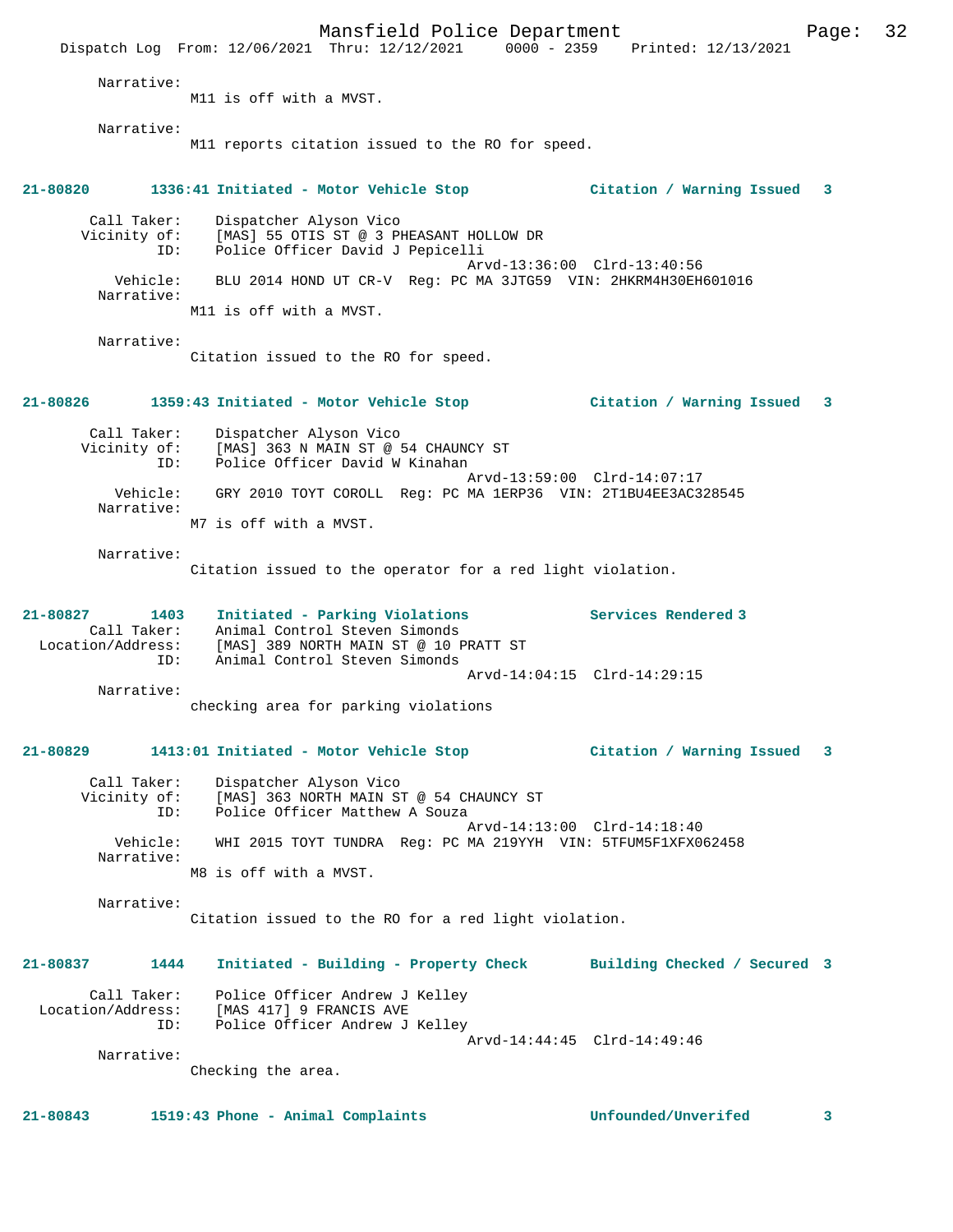Mansfield Police Department Page: 33 Dispatch Log From: 12/06/2021 Thru: 12/12/2021 0000 - 2359 Printed: 12/13/2021 Call Taker: Emily Archer Location/Address: [MAS 5A] 777 WEST ST ESS: THE SIT TO MELLET THE SERVICE OF THE POLICE Of FIRE DAVID J Pepicelli Disp-15:21:22 Clrd-15:22:15 ID: animal control Jeffrey S Collins Disp-15:21:44 Arvd-15:30:41 Clrd-16:36:20 Narrative: Male reporting a loose german shepard in the parking lot. Narrative: Last seen by the Holiday Inn and Cardinal Health. Narrative: MACO reports, dog keeps bolting and was unable to make contact with it. Just received a call that a loose dog was turned into the town hall. ACO will checking. Narrative: ACO states unable to locate the dog on 95. **21-80869 1744:14 Walk-In - Assist Citizen - P S A Spoken To 3**  Call Taker: Support Staff Thomas Plunkett<br>cion/Address: [MAS H4924] Location/Address:<br>ID: Police Officer David J Pepicelli<br>Disp-17:48:26 Art Disp-17:48:26 Arvd-17:48:29 Clrd-17:48:32

**21-80871 1755:17 Initiated - Building - Property Check Building Checked / Secured 3** Call Taker: Dispatcher Jacques Ryan<br>Location/Address: [MAS 840] 280 SCHOOL ST Location/Address: [MAS 840] 280 SCHOOL ST ID: Police Officer David J Pepicelli Arvd-17:55:00 Clrd-18:21:31 Narrative: Checking the area. **21-80879 1821:35 Initiated - Building - Property Check Building Checked / Secured 3** Call Taker: NICHOLAS GOYETTE Location/Address: [MAS 1042] 321 SCHOOL ST ID: Police Officer David J Pepicelli Arvd-18:21:00 Clrd-18:21:48 Narrative: Checking the area. **21-80885 1851:10 Initiated - Building - Property Check Building Checked / Secured 3** Call Taker: William Casey<br>Location/Address: [MAS 1016] 4 1 ess: [MAS 1016] 4 ERICK RD<br>ID: Detective Derek M McCu Detective Derek M McCune Arvd-18:51:00 Clrd-18:57:41 Narrative: Checking the area. **21-80887 1914:36 Initiated - Building - Property Check Building Checked / Secured 3** Call Taker: William Casey Location/Address: [MAS 4] 31 HAMPSHIRE ST ID: Police Officer David J Pepicelli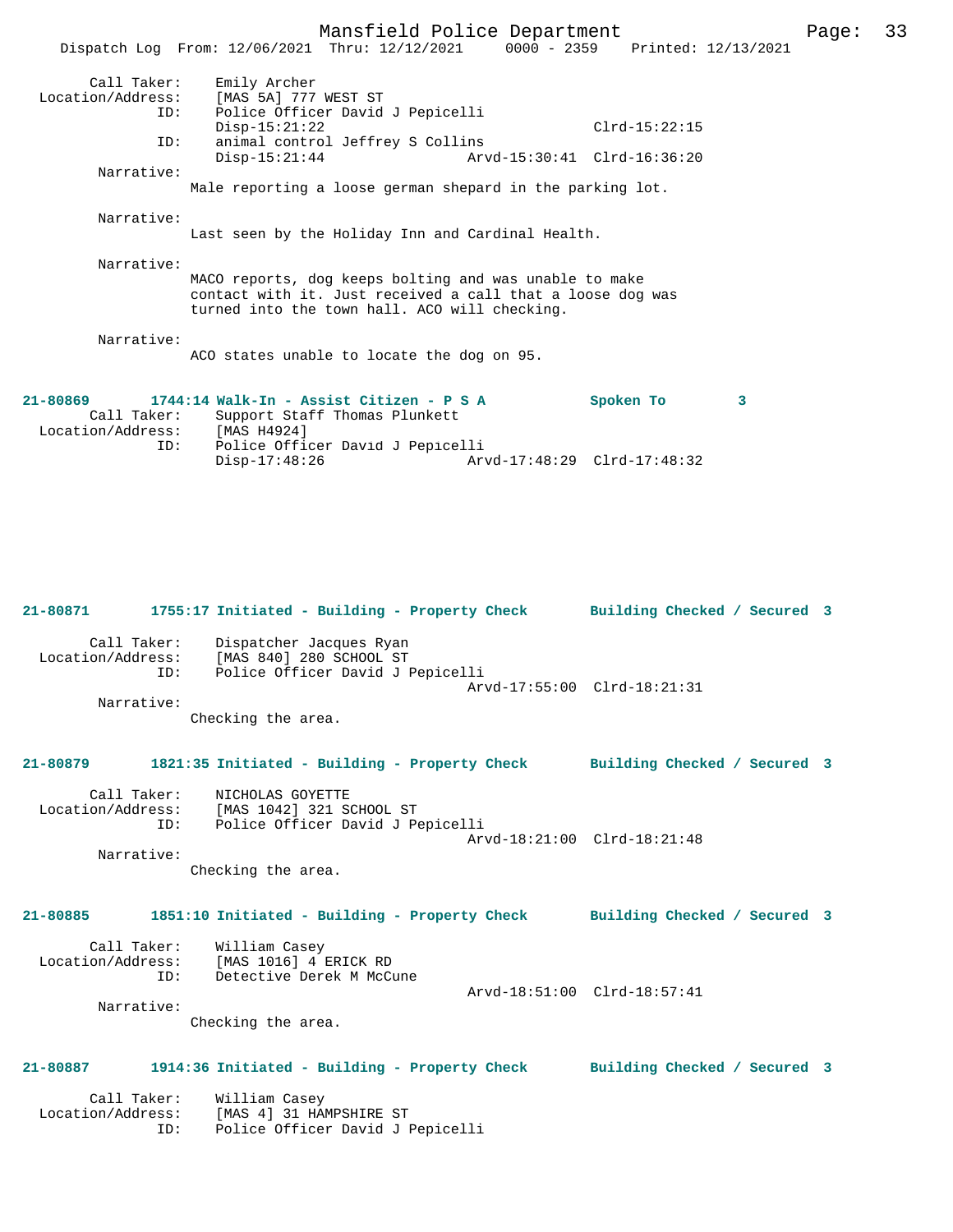Dispatch Log From: 12/06/2021 Thru: 12/12/2021 0000 - 2359 Printed: 12/13/2021

 Arvd-19:14:00 Clrd-19:26:44 Narrative: Checking the area. **21-80888 1916:35 Initiated - Building - Property Check Building Checked / Secured 3** Call Taker: William Casey Location/Address: [MAS 982] 111 HOPE ST ID: Detective Derek M McCune Arvd-19:16:00 Clrd-19:21:51 Narrative: Checking the area. **21-80899 2012:21 Phone - 911 Hang-ups & Verifications Confirmed misdial/Accdntl Call 2**  Call Taker: Jennifer Napolitano Location/Address: [MAS H3150] 14 SUMMIT AVE ID: Detective Derek M McCune Disp-20:13:45 Arvd-20:20:59 Clrd-20:22:48 Narrative: Checking on a 911 hang up. Contact made?: yes dialed by mistake Cellphone? (y/n): yes Uncertainty radius: **21-80903 2046:56 Phone - Assist Fire Department Services Rendered 2**  Call Taker: William Casey Location/Address: [MAS H861] 6 STURBRIDGE DR ID: Police Officer Andrew J Kelley Disp-20:47:47 Clrd-20:48:16 Narrative: Assisting the FD with a fire related incident. Nature:smoke detectot activation no smoke or fire Narrative: M1 advised to standby **21-80905 2057:07 Initiated - Building - Property Check Building Checked / Secured 3** Call Taker: William Casey Location/Address: [MAS 834] 261 CHAUNCY ST ID: Police Officer Andrew J Kelley Arvd-20:57:00 Clrd-21:00:57 Narrative: Walk through cvs **21-80906 2102:59 Initiated - Building - Property Check Building Checked / Secured 3** Call Taker: William Casey Location/Address: [MAS] COPELAND DR ID: Police Officer Andrew J Kelley Arvd-21:02:00 Clrd-21:22:18 Narrative: Checking the area. **21-80915 2158:20 Phone - Assist Fire Department Services Rendered 2**  Call Taker: William Casey<br>Location/Address: [MAS H3259] 19 [MAS H3259] 19 DEER PATH LN ID: Police Officer David J Pepicelli Disp-21:59:34 Arvd-22:05:19 Clrd-22:26:03 Narrative: Assisting the FD with a fire related incident. Nature:metallic smell on the second floor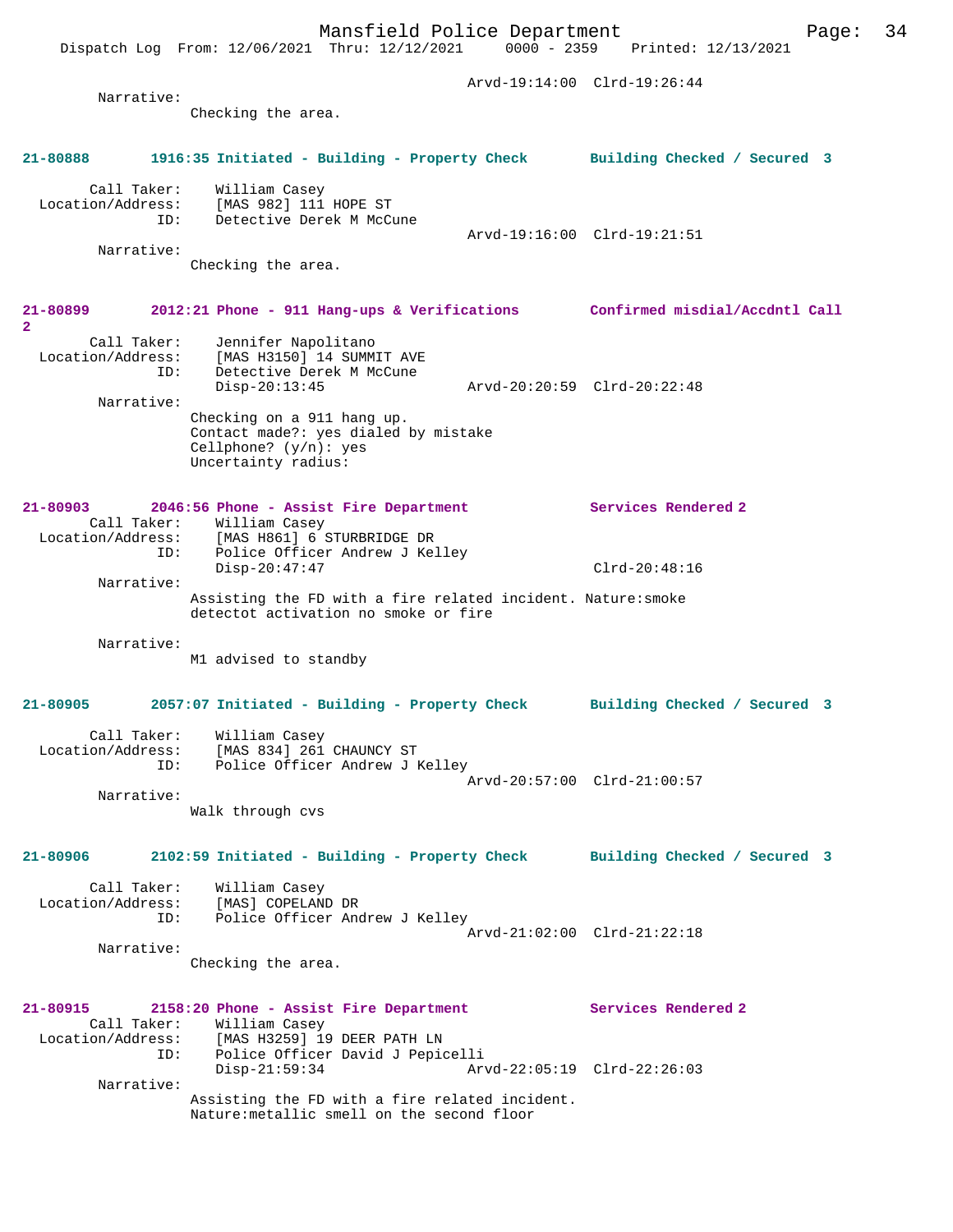## **For Date: 12/10/2021 - Friday**

| 21-80951 | 0112                                    | Initiated - Building - Property Check                                                                                                    | Building Checked / Secured 3 |  |
|----------|-----------------------------------------|------------------------------------------------------------------------------------------------------------------------------------------|------------------------------|--|
|          | Call Taker:<br>Location/Address:<br>ID: | Sergeant Jeffrey G Bombard<br>[MAS] COPELAND DR<br>Sergeant Jeffrey G Bombard                                                            | Arvd-01:13:44 Clrd-01:20:43  |  |
|          | Narrative:                              | Checking the area.                                                                                                                       |                              |  |
| 21-80956 | 0124                                    | Initiated - Building - Property Check Building Checked / Secured 3                                                                       |                              |  |
|          | Call Taker:<br>Location/Address:<br>ID: | Sergeant Jeffrey G Bombard<br>[MAS 894] 905 SOUTH MAIN ST Apt. #C<br>Sergeant Jeffrey G Bombard                                          | Arvd-01:25:33 Clrd-01:29:53  |  |
|          | Narrative:                              |                                                                                                                                          |                              |  |
|          |                                         | Checking the area.                                                                                                                       |                              |  |
| 21-80962 |                                         | 0144:06 Initiated - Building - Property Check Building Checked / Secured 3                                                               |                              |  |
|          | Call Taker:<br>ID:                      | <b>JEFFREY KEEFE</b><br>Vicinity of: [MAS] MYSTIC LN<br>Police Officer Derek M Stark                                                     |                              |  |
|          |                                         |                                                                                                                                          | Arvd-01:44:00 Clrd-01:49:22  |  |
|          | Narrative:                              | Checking the area.                                                                                                                       |                              |  |
|          |                                         | 21-80963 0150:31 Initiated - Motor Vehicle Stop                                                                                          | Citation / Warning Issued 3  |  |
|          | Call Taker:<br>ID:                      | JEFFREY KEEFE<br>Location/Address: [MAS] 789 EAST ST @ 86 EASTMAN ST<br>Police Officer Derek M Stark                                     |                              |  |
|          | Vehicle:<br>Narrative:                  | BLK 2012 NISS SENTRA Reg: PC MA 2LDG58 VIN: 3N1AB6AP2CL618332                                                                            | Arvd-01:50:00 Clrd-01:56:40  |  |
|          |                                         | Citation issued to the operator for speed.                                                                                               |                              |  |
| 21-80965 | Call Taker:<br>Location/Address:<br>ID: | 0155:41 Initiated - Suspicious Actv / Persn / Veh Spoken To<br>JEFFREY KEEFE<br>[MAS 834] 261 CHAUNCY ST<br>Police Officer Mark O'Connor | $\mathbf{2}$                 |  |
|          | ID:                                     | Sergeant John R Armstrong                                                                                                                | Arvd-01:55:00 Clrd-02:05:15  |  |
|          | ID:                                     | $Disp-01:58:55$<br>Sergeant Jeffrey G Bombard                                                                                            | Arvd-01:58:58 Clrd-01:59:25  |  |
|          | Vehicle:                                | $Disp-01:59:51$<br>BLK 2011 CHRY VA TOWNAN Req: PC MA 2EAZ18 VIN: 2A4RR8DG2BR630933                                                      | Arvd-01:59:56 Clrd-02:01:42  |  |
|          | Narrative:                              | Off to speak with the operator.                                                                                                          |                              |  |
|          | Narrative:                              | Party checks out is working with door dash.                                                                                              |                              |  |
| 21-80966 | 0204                                    | Initiated - Building - Property Check                                                                                                    | Building Checked / Secured 3 |  |
|          | Call Taker:<br>Location/Address:<br>ID: | Sergeant Jeffrey G Bombard<br>[MAS 840] 280 SCHOOL ST<br>Sergeant Jeffrey G Bombard                                                      |                              |  |
|          | Narrative:                              | Checking the area.                                                                                                                       | Arvd-02:04:42 Clrd-02:16:02  |  |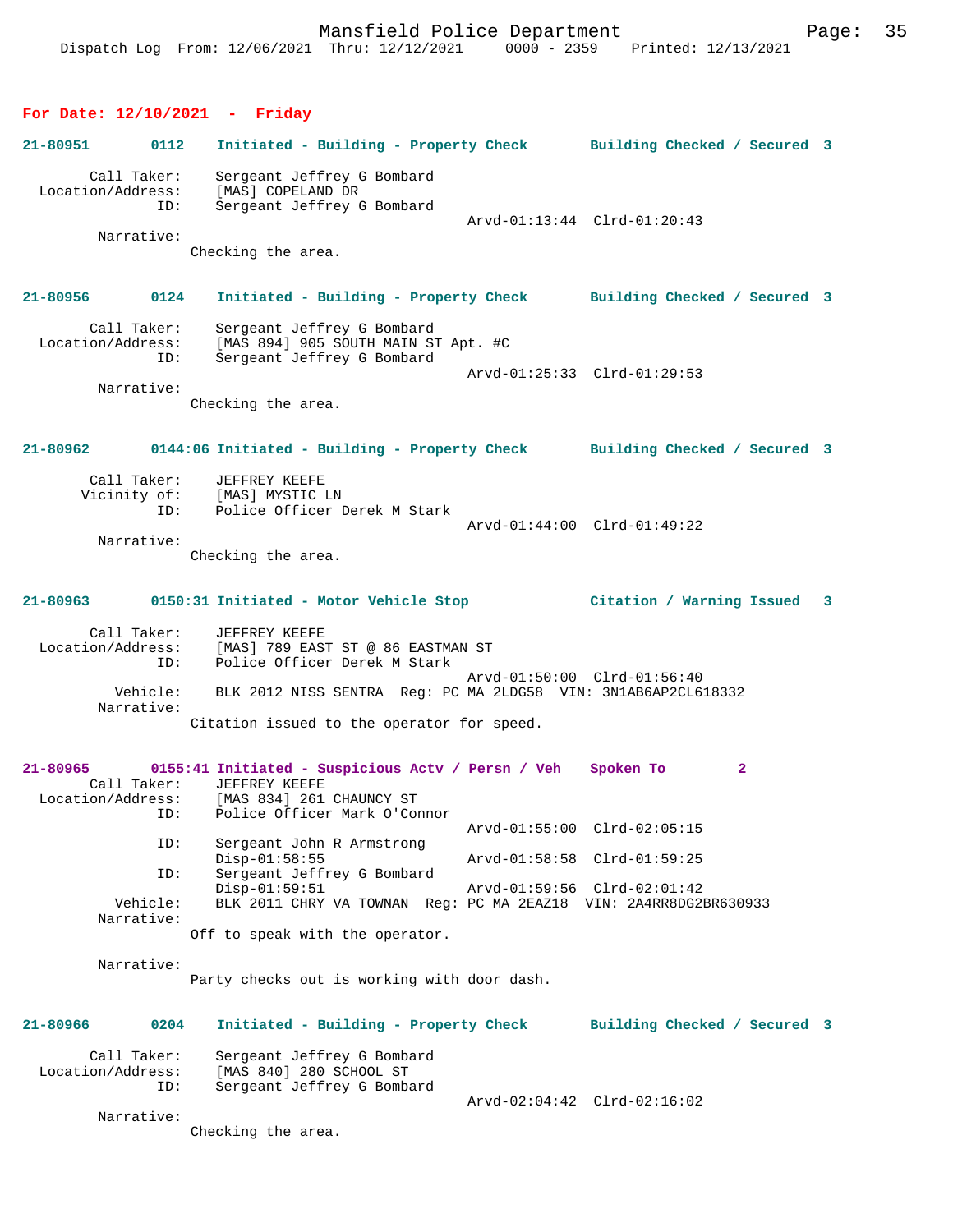**21-80970 0215:28 Initiated - Building - Property Check Building Checked / Secured 3** Call Taker: JEFFREY KEEFE Vicinity of: [MAS 927] 50 PLYMOUTH ST ID: Police Officer Mark O'Connor Arvd-02:15:00 Clrd-02:21:22 Narrative: Checking the area. **21-80973 0221:37 Initiated - Building - Property Check Services Rendered 3**  Call Taker: JEFFREY KEEFE<br>Vicinity of: [MAS] NORTH MAIN ST Vicinity of: [MAS] NORTH MAIN ST ID: Police Officer Mark O'Connor Arvd-02:21:00 Clrd-02:35:13 Narrative: Checking the area. **21-80975 0234:09 Initiated - Building - Property Check Building Checked / Secured 3** Call Taker: JEFFREY KEEFE Vicinity of: [MAS 1002] 250 EAST ST ID: Police Officer Derek M Stark Arvd-02:34:00 Clrd-02:56:41 Narrative: Checking the area. **21-80979 0306:35 Initiated - Building - Property Check Services Rendered 3**  Call Taker: JEFFREY KEEFE Location: [MAS] FOXBOROUGH HOTELS ID: Police Officer Mark O'Connor Arvd-03:06:00 Clrd-03:11:42 Narrative: Checking the area. **21-80981 0322:28 Initiated - Building - Property Check Building Checked / Secured 3** Call Taker: JEFFREY KEEFE Location/Address: [MAS 281A] 1 CROCKER ST ID: Police Officer Derek M Stark Arvd-03:22:00 Clrd-03:27:22 Narrative: Checking the area. **21-80984 0327:50 Radio - Building - Property Check Services Rendered 3**  Call Taker: JEFFREY KEEFE Location: [MAS] HOTEL CHECKS Narrative: Checking the area. **21-80985 0331:10 Initiated - Building - Property Check Services Rendered 3**  Call Taker: JEFFREY KEEFE Vicinity of: [MAS 335] 35 COUNTY ST ID: Police Officer Derek M Stark Arvd-03:31:00 Clrd-03:31:33 Narrative: Checking the area. **21-80986 0342:46 Initiated - Building - Property Check Building Checked / Secured 3** Call Taker: JEFFREY KEEFE Vicinity of: [MAS] 4 ERICK RD @ 15 BONNEY LN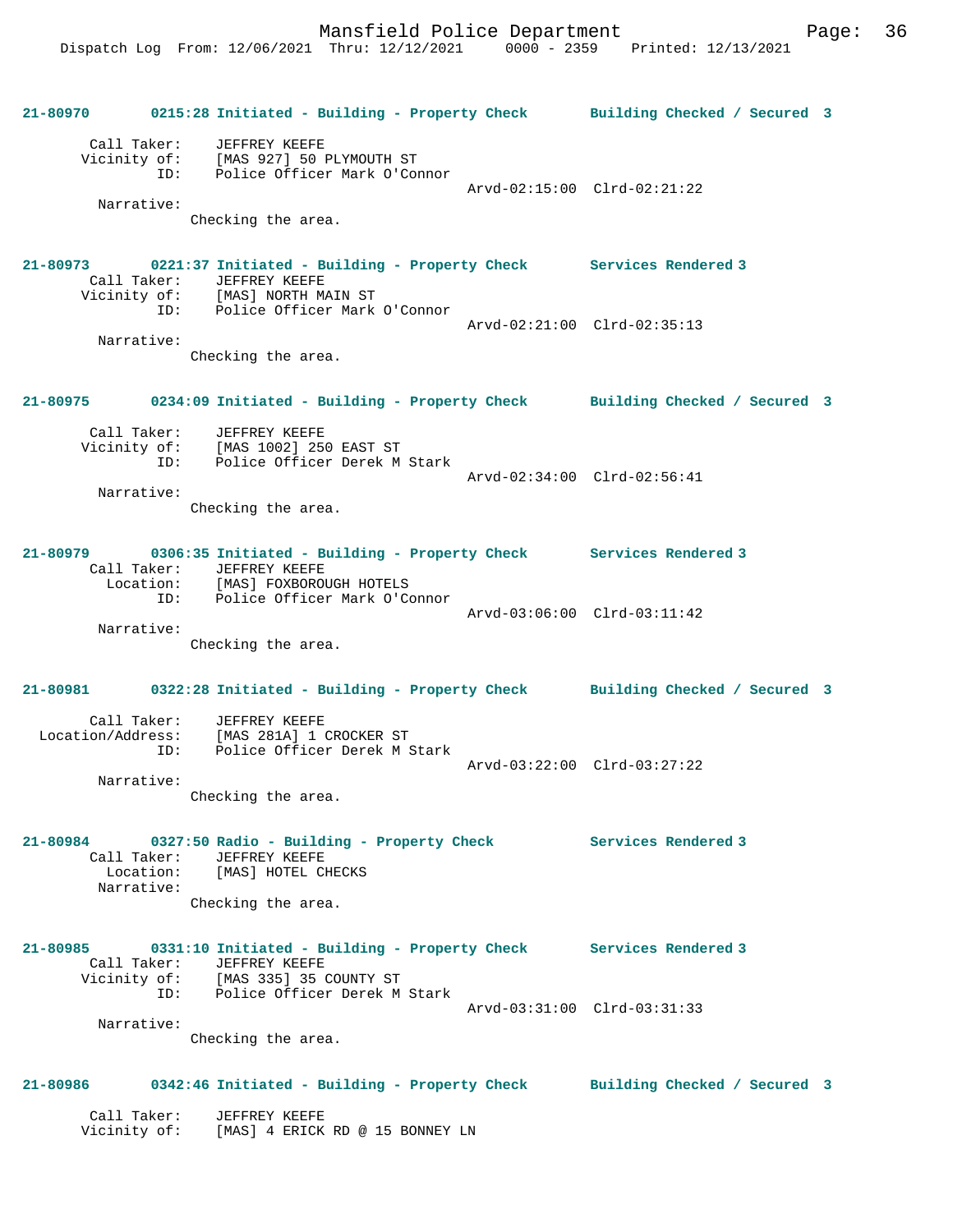Mansfield Police Department Fage: 37 Dispatch Log From: 12/06/2021 Thru: 12/12/2021 0000 - 2359 Printed: 12/13/2021 ID: Police Officer Derek M Stark Arvd-03:42:00 Clrd-03:48:51 Narrative: Checking the area. **21-80987 0354:47 Initiated - Motor Vehicle Stop Citation / Warning Issued 3** Call Taker: JEFFREY KEEFE Vicinity of: [MAS] 54 CHAUNCY ST @ 363 NORTH MAIN ST ID: Police Officer Derek M Stark Arvd-03:54:00 Clrd-04:07:54 ID: Police Officer Mark O'Connor Disp-03:55:46 Arvd-03:55:49 Clrd-04:07:36 Vehicle: BLK 2020 LNDR UT DISCOV Reg: PC MA 7KB399 VIN: SALCK2FX3LH864580 Narrative: M12 advsied driver was able to renew online, cited for unregistered motorvehicle **21-80990 0412:37 Initiated - Building - Property Check Building Checked / Secured 3** Call Taker: Aaron Figueroa Location/Address: [MAS 840] 280 SCHOOL ST ID: Police Officer Mark O'Connor  $Disp-04:34:33$  Narrative: Checking the area. **21-80991 0414:38 Initiated - Building - Property Check Services Rendered 3**  Call Taker: Aaron Figueroa Location/Address: [MAS 840] 280 SCHOOL ST ID: Police Officer Mark O'Connor Arvd-04:14:00 Clrd-04:29:34 Narrative: Checking the area. **21-80998 0619:12 Initiated - Building - Property Check Services Rendered 3**  Call Taker: JEFFREY KEEFE Vicinity of: [MAS] FRANKLIN ST ID: Police Officer Derek M Stark Arvd-06:19:00 Clrd-06:24:24 Narrative: Checking the area. **21-81005 0645:59 Phone - Motor Veh Acc - No Injury Services Rendered 1**  Call Taker: Jennifer Napolitano Location/Address: [MAS H222] 596 MAPLE ST ID: Sergeant John R Armstrong Disp-06:48:38 Clrd-06:54:21 ID: Police Officer Derek M Stark Disp-06:49:12 Arvd-06:49:41 Clrd-06:54:26 Vehicle: GRY 2006 DODG RAM Reg: PC MA 1PEB84 VIN: 3D7KS28C96G266057 Narrative: Car vs deer Narrative: minor damage, vehicle on its way. deceased deer in the roadway, highway department notified **21-81017 0716 Initiated - Parking Violations Services Rendered 3**  Call Taker: Animal Control Steven Simonds Location/Address: [MAS] 43 NORTH MAIN ST @ 13 PARK ST ID: Animal Control Steven Simonds Arvd-07:16:50 Clrd-08:03:49 Narrative: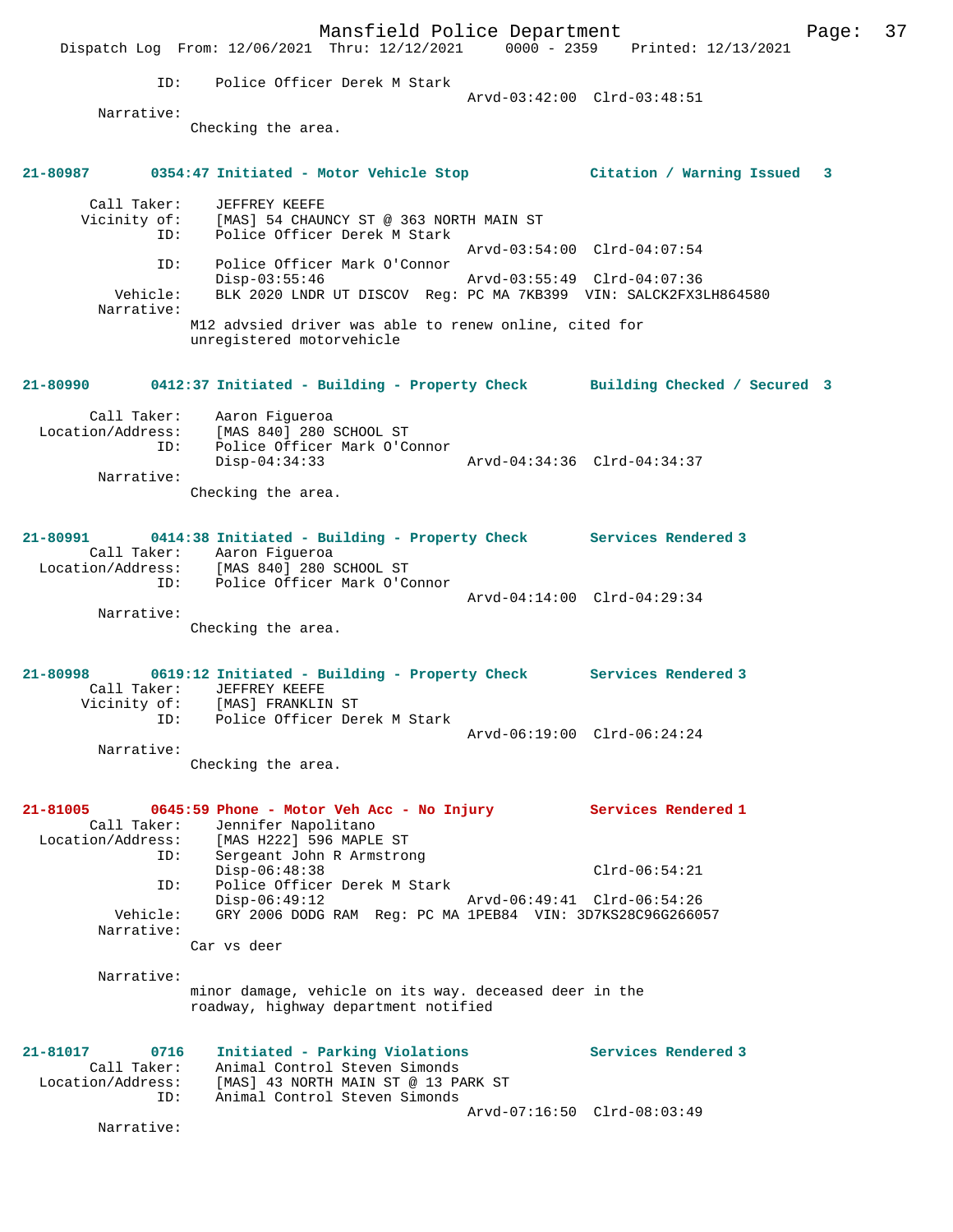checking area for parking violations

**21-81021 0756:14 Phone - Assist Fire Department Cancelled Enroute 2**  Call Taker: Savannah Karch<br>Location/Address: [MAS 10C] 305 B Location/Address: [MAS 10C] 305 FORBES BLVD ID: Police Officer Matthew A Souza Disp-07:56:55 Clrd-07:57:33 Narrative: Assisting the FD with a fire related incident. Nature: fire alarm Narrative: FD to notify if needed per M1 **21-81022 0809 Initiated - Speed Trailer/Signs Deployed Services Rendered 3**  Call Taker: Animal Control Steven Simonds Location/Address: [MAS] WALNUT ST ID: Animal Control Steven Simonds Arvd-08:09:44 Clrd-08:28:09 Narrative: changing batteries on speed sign **21-81029 0858:09 Initiated - Building - Property Check Building Checked / Secured 3** Call Taker: Savannah Karch<br>ion/Address: [MAS 281A] 1 CROCKER ST Location/Address: ID: Police Officer Beau J Palanza Arvd-08:58:00 Clrd-09:08:54 Narrative: Checking the area. **21-81039 0944 Initiated - Parking Violations Services Rendered 3**  Call Taker: Animal Control Steven Simonds Location/Address: [MAS] 322 NORTH MAIN ST @ 18 THOMAS ST ID: Animal Control Steven Simonds Arvd-09:44:18 Clrd-10:31:52 Narrative: checking area for parking violations **21-81045 1015:01 Initiated - Motor Vehicle Stop Citation / Warning Issued 3** Call Taker: Savannah Karch Location/Address: [MAS] 136 CHAUNCY ST ID: Police Officer Beau J Palanza Arvd-10:15:00 Clrd-10:22:03 Vehicle: BLK 2007 BMW 328 Reg: PC MA 242FB0 VIN: WBAVC93557KX59649 Narrative: motor vehicle stop Narrative: Citation issued to the female operator **21-81046 1019:29 Initiated - Assist Other Agency Services Rendered 3**  Call Taker: Savannah Karch<br>ion/Address: [MAS 930] OAK ST Location/Address:<br>ID: Sergeant Brian P Thibault Arvd-10:19:00 Clrd-10:30:16 ID: Police Officer Matthew A Souza<br>Disp-10:20:28 A Disp-10:20:28 Arvd-10:28:16 Clrd-10:30:18 Narrative: M1 and M8 en route to Oak St Conservation to retrieve an item called in by DPW Narrative: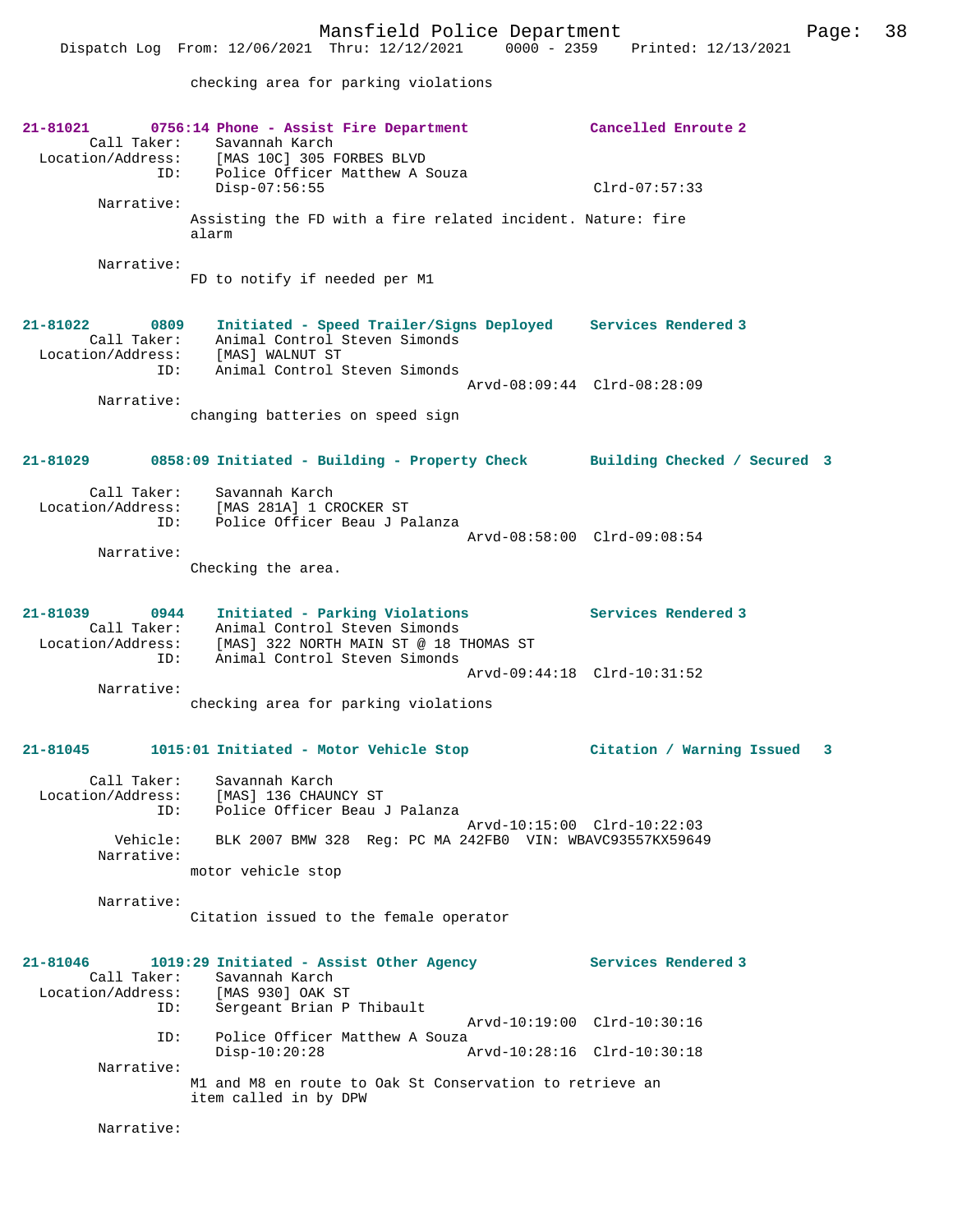M8 retrieved item, en route to the station to secure it

Refer To Incident: 21MAS-1320-OF

| 21-81055                      |                                                                          | 1110:43 Phone - Motor Veh Acc - No Injury Citation / Warning Issued 1                                                                                                                                                                                                                                                            |                     |   |  |
|-------------------------------|--------------------------------------------------------------------------|----------------------------------------------------------------------------------------------------------------------------------------------------------------------------------------------------------------------------------------------------------------------------------------------------------------------------------|---------------------|---|--|
| Location/Address:             | Call Taker:<br>ID:                                                       | Savannah Karch<br>[MAS] 100 FORBES BLVD @ 377 CHAUNCY ST<br>Police Officer David W Kinahan<br>$Disp-11:11:06$<br>Arvd-11:11:32 Clrd-11:56:22                                                                                                                                                                                     |                     |   |  |
|                               | ID:                                                                      | Police Officer Matthew A Souza<br>$Disp-11:11:10$<br>Arvd-11:16:24 Clrd-11:39:16                                                                                                                                                                                                                                                 |                     |   |  |
|                               | ID:<br>Vehicle:                                                          | Sergeant Brian P Thibault<br>$Disp-11:12:14$<br>RED 2004 FORD F250 Req: PC MA 123FYG VIN: 1FTNW21P24EA41122                                                                                                                                                                                                                      |                     |   |  |
|                               | Towed:<br>Released To:<br>Vehicle:<br>Vehicle:<br>Vehicle:<br>Narrative: | For: Accident By: Central Street Garage To: Central Street Garage<br>WELLS On: 12/10/2021 @ 1346<br>WHI 2018 GMC VA SAVANA Req: CO MA J89060 VIN: 1GTW7AFG8J1903413<br>BLK 2016 FORD VA TRANSI Reg: CO MA S83869 VIN: 1FTYE1YM2GKB56556<br>1976 TR LE4000 Req: TRN MA 388780 VIN: MATR721992352<br>motor vehicle accident 3 cars |                     |   |  |
|                               | Narrative:                                                               | Central street en route for 2                                                                                                                                                                                                                                                                                                    |                     |   |  |
|                               | Narrative:                                                               | Citation issued to operator of GMC van for failure to stop                                                                                                                                                                                                                                                                       |                     |   |  |
|                               |                                                                          | Refer To Accident:<br>21MAS-365-AC                                                                                                                                                                                                                                                                                               |                     |   |  |
| 21-81067                      | 1158<br>Call Taker:<br>ID:                                               | Initiated - Parking Violations<br>Animal Control Steven Simonds<br>Location/Address: [MAS] 389 NORTH MAIN ST @ 10 PRATT ST<br>Animal Control Steven Simonds                                                                                                                                                                      | Services Rendered 3 |   |  |
|                               | Narrative:                                                               | Arvd-11:58:39 Clrd-12:08:58<br>checking area for parking violations                                                                                                                                                                                                                                                              |                     |   |  |
|                               | Narrative:                                                               | tagged MA 2YXK11 on Fuller for overtime parking                                                                                                                                                                                                                                                                                  |                     |   |  |
|                               | Narrative:                                                               | tagged MA 2VYY14 on union for wrong direction                                                                                                                                                                                                                                                                                    |                     |   |  |
|                               | Narrative:                                                               | tagged MA 359C60 at One Mansfield for overtime parking                                                                                                                                                                                                                                                                           |                     |   |  |
| 21-81071<br>Location/Address: | Call Taker:                                                              | 1226:11 Phone - Motor Veh Acc - No Injury<br>Emily Archer<br>[MAS] RTE 140 SB                                                                                                                                                                                                                                                    | Vehicle Towed       | ı |  |
|                               | ID:<br>ID:                                                               | Police Officer Beau J Palanza<br>$Disp-12:27:50$<br>Police Officer David W Kinahan                                                                                                                                                                                                                                               | $Clrd-12:28:31$     |   |  |
|                               | Vehicle:<br>Vehicle:<br>Narrative:                                       | $Disp-12:28:20$<br>Arvd-12:32:19 Clrd-13:03:13<br>GRY 2017 TOYT 4RUNNE Req: PC MA 5NR164 VIN: JTEBU5JR4H5475801<br>BLU 2014 MAZD 3 Reg: PC MA 3AYY71 VIN: 3MZBM1W79EM116354                                                                                                                                                      |                     |   |  |
|                               |                                                                          | Caller reporting two car mva, no injuries, a blue mazda, and<br>a toyota SUV.                                                                                                                                                                                                                                                    |                     |   |  |
|                               | Narrative:                                                               | 2 tows requested, central street updated                                                                                                                                                                                                                                                                                         |                     |   |  |
|                               | Refer To Accident:                                                       | $21MAS-366-AC$                                                                                                                                                                                                                                                                                                                   |                     |   |  |
| 21-81092                      |                                                                          | 1408:19 Initiated - Motor Vehicle Stop                                                                                                                                                                                                                                                                                           | Summons             | 3 |  |

 Call Taker: Savannah Karch Location/Address: [MAS] 614 MAPLE ST @ 238 WINTER ST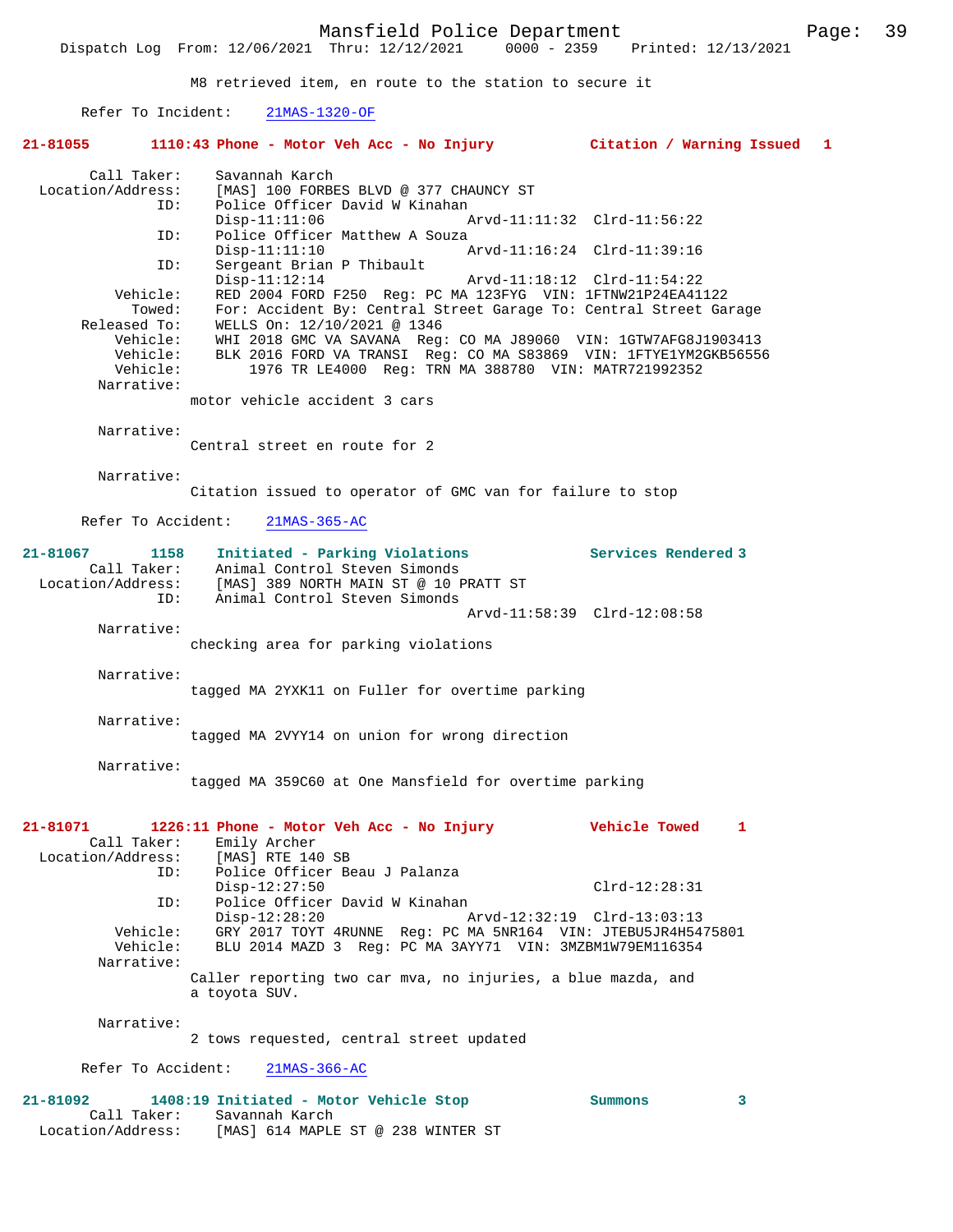Mansfield Police Department Form Page: 40 Dispatch Log From: 12/06/2021 Thru: 12/12/2021 0000 - 2359 Printed: 12/13/2021 ID: Sergeant John R Armstrong  $Arvd-14:08:00$   $Clrd-14:09:42$ <br>TD: Sergeant Brian P Thibault Sergeant Brian P Thibault<br>Disp-14:09:35 Disp-14:09:35 Arvd-14:09:39 Clrd-14:31:04<br>Vehicle: BLK 2014 BMW UT X3 Req: PC MA 3ZTJ30 VIN: 5UXWX9C5XE0D399 Vehicle: BLK 2014 BMW UT X3 Reg: PC MA 3ZTJ30 VIN: 5UXWX9C5XE0D39522 Narrative: motor vehicle stop in the area. Narrative: M1 advises attempting to contact parents to retreive vehicle. Narrative: Vehicle moved off the road, friend coming from foxboro to take control of the vehicle. Summons issued to the operator. Refer To Summons: 21MAS-461-AR Summons: JEAN-NOEL, MICHAEL MERLIN<br>Address: 18 SAGAMORE RD BROCKTON 18 SAGAMORE RD BROCKTON, MA Adures:<br>Age:<br>21 Charges 21<br>LICENSE SUSPENDED, OP MV WITH **21-81093 1414:15 Phone - Motor Veh Acc - No Injury Incident Report 1**  Call Taker: Jennifer Napolitano Location/Address: [MAS] 562 MAPLE ST @ 3 JENNIFER DR ID: Police Officer David W Kinahan<br>Disp-14:15:58 Mrvd-14:20:51 Clrd-14:48:04 Disp-14:15:58 Arvd-14:20:51 Clrd-14:48:04 ID: Sergeant John R Armstrong Disp-14:16:03 Arvd-14:20:21 Clrd-14:41:18 Vehicle: WHI 2019 VA PRO350 Reg: CO MA V37153 VIN: 3C6URVJG1KE542242 Vehicle: WHI 2009 TOYT CAMRY Reg: PC MA 2TRJ55 VIN: 4T1BE46K09U814998 Narrative: 2 car mva. Narrative: Bus company reporting they have a bus in the area and saw the operators are arguing. Narrative: M7 clear, report taken no injuries both vehicles on their way. Refer To Accident: 21MAS-367-AC **21-81098 1428:36 Initiated - Well Being Check Services Rendered 3**  Call Taker: Savannah Karch Location/Address: [MAS 451B] 500 EAST ST ID: Police Officer Beau J Palanza Arvd-14:28:00 Clrd-14:43:33 Narrative: M5 assisting with a walk in **21-81109 1517:07 Initiated - Motor Vehicle Stop Arrest(s) Made 3** 

| Call Taker:       | Savannah Karch                                                 |                             |
|-------------------|----------------------------------------------------------------|-----------------------------|
| Location/Address: | [MAS 982] 111 HOPE ST                                          |                             |
| ID:               | Police Officer Beau J Palanza                                  |                             |
|                   |                                                                | Arvd-15:17:00 Clrd-16:11:51 |
| ID:               | Sergeant John R Armstrong                                      |                             |
|                   | $Disp-15:18:11$                                                | Arvd-15:18:15 Clrd-15:32:12 |
| ID:               | Detective Kenneth E Wright                                     |                             |
|                   | $Disp-15:18:25$                                                | Arvd-15:18:30 Clrd-15:32:05 |
| Vehicle:          | BLU 2009 PONT ST VIBE Req: PC MA 5WY963 VIN: 5Y2SM67049Z400738 |                             |
| Narrative:        |                                                                |                             |
|                   | out with myst                                                  |                             |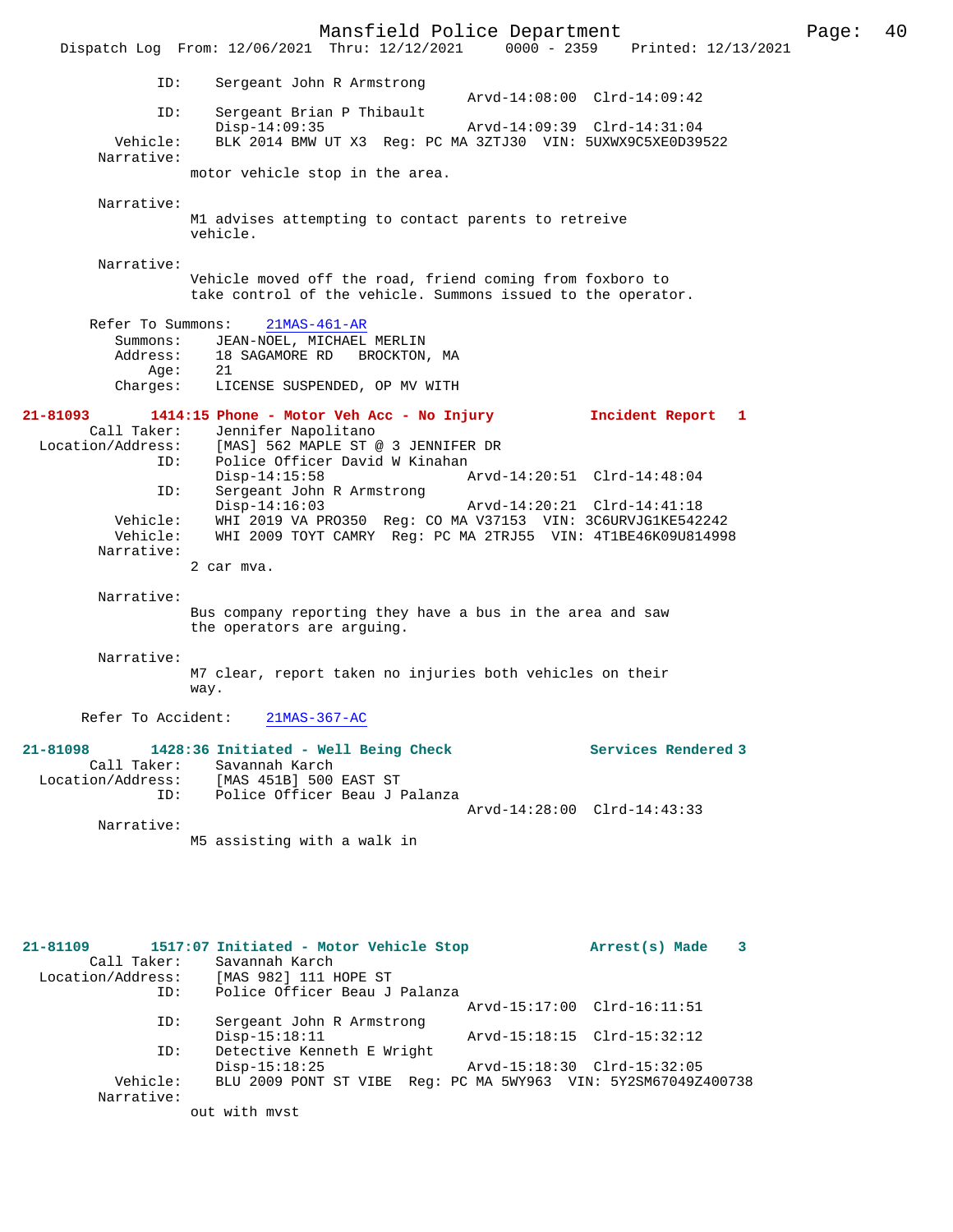Mansfield Police Department<br>Thru: 12/12/2021 0000 - 2359 Printed: 12/13/2021 Dispatch Log From: 12/06/2021 Thru: 12/12/2021 Narrative: m11 advises operator in protective custody. Narrative: M5 transporting one female party back to the station SM 64657 Narrative: EM 64658 Narrative: Party in custody placed in female cell #2 Narrative: M13 advises custody released to family member. Refer To P/C: 21MAS-462-AR P/C: CRUMP, CORRY L<br>Address: 561 NORTH MAIN 561 NORTH MAIN ST Apt. #N MANSFIELD, MA Age: 61 Charges: PROTECTIVE CUSTODY **21-81117 1556:37 Initiated - Building - Property Check Building Checked / Secured 3** Call Taker: Savannah Karch Location/Address: [MAS 820C] 31 PLYMOUTH ST ID: Lieutenant Thomas R Connor Arvd-15:56:00 Clrd-16:50:59 Narrative: Checking the area. **21-81131 1656:40 Phone - Assist Fire Department Cancelled Enroute 2**  Call Taker: Savannah Karch<br>Location/Address: [MAS] 2 CHARLEI ess: [MAS] 2 CHARLENE DR @ 132 FRUIT ST<br>TD: Police Officer Andrew J Kelley Police Officer Andrew J Kelley Disp-16:57:48 Clrd-17:02:11 **21-81134 1658:03 Phone - Missing Person Services Rendered 1**  Call Taker: Jennifer Napolitano<br>Location/Address: [MAS 900D] 242 CHAUI [MAS 900D] 242 CHAUNCY ST Apt. #4 ID: Detective Patrick J Pennie Disp-17:01:41 Arvd-17:04:00 Clrd-17:22:40<br>TD: Police Officer Andrew J Kelley Police Officer Andrew J Kelley<br>Disp-17:02:17 Disp-17:02:17 Arvd-17:03:50 Clrd-17:15:38 ID: Sergeant Jeffrey G Bombard Disp-17:02:52 Arvd-17:07:01 Clrd-17:22:38 ID: Police Officer Danielle C Titus<br>Disp-17:02:58 Disp-17:02:58 Arvd-17:05:49 Clrd-17:23:55<br>Vehicle: GRY 2015 FORD UT ESCAPE Req: PC MA 1GKK91 VIN: 1FMCU9G93 GRY 2015 FORD UT ESCAPE Reg: PC MA 1GKK91 VIN: 1FMCU9G93FUB64754 Narrative: mother is reporting child missing.Mother is in a grey ford escape Narrative: Son is wearing a white sweatshirt, blue pants with a character on it. Narrative: M12 advises that party fled back home to station point, M11 and M12 en route back to apartment to confirm with the female CP Narrative: M12 advises male party is home safe, he had gone for a walk to blow off some steam and was gone longer than expected Refer To Incident: 21MAS-1322-OF **21-81145 1734:36 Initiated - Building - Property Check Building Checked / Secured 3**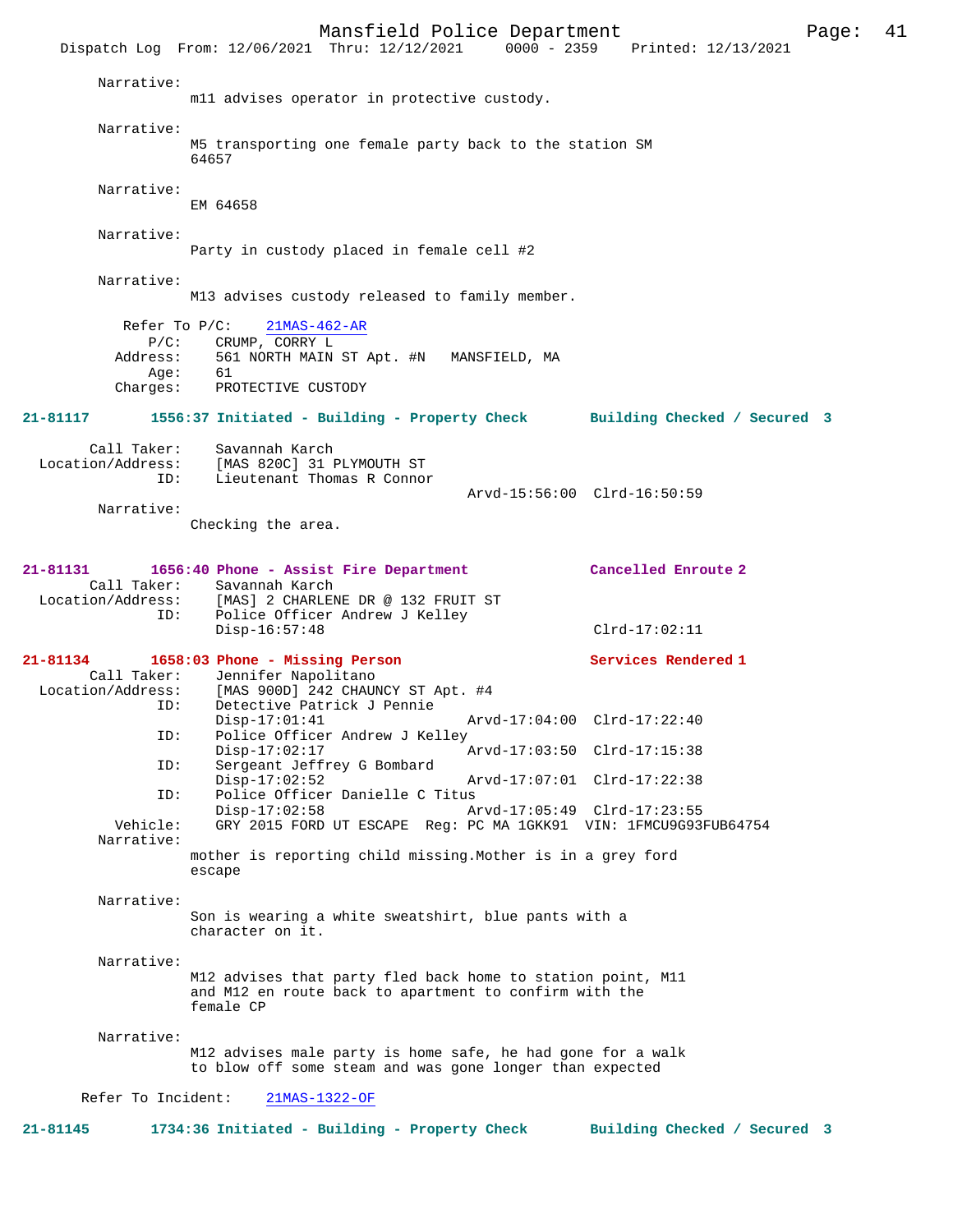|                                         | Mansfield Police Department<br>Dispatch Log From: 12/06/2021 Thru: 12/12/2021 0000 - 2359 Printed: 12/13/2021                     |                                        |                             | Page: | 42 |
|-----------------------------------------|-----------------------------------------------------------------------------------------------------------------------------------|----------------------------------------|-----------------------------|-------|----|
| Narrative:                              | Call Taker: Savannah Karch<br>Location/Address: [MAS 170] 255 HOPE ST<br>ID: Police Officer Andrew J Kelley<br>Checking the area. |                                        | Arvd-17:34:00 Clrd-17:49:14 |       |    |
|                                         |                                                                                                                                   |                                        |                             |       |    |
|                                         | 21-81161 1839:39 Initiated - Building - Property Check Building Checked / Secured 3                                               |                                        |                             |       |    |
| ID:                                     | Call Taker: Savannah Karch<br>Vicinity of: [MAS 417] 9 FRANCIS AVE<br>Police Officer Andrew J Kelley                              |                                        | Arvd-18:39:00 Clrd-18:47:13 |       |    |
| Narrative:                              | Checking the area.                                                                                                                |                                        |                             |       |    |
|                                         | 21-81164 1850:16 Initiated - Motor Vehicle Stop                                                                                   |                                        | Citation / Warning Issued 3 |       |    |
| ID:                                     | Call Taker: Aaron Figueroa<br>Location/Address: [MAS 451B] 500 EAST ST<br>Police Officer Derek M Stark                            |                                        | Arvd-18:50:00 Clrd-18:58:19 |       |    |
| Vehicle:<br>Narrative:                  | BRO 2007 JEEP UT GRAND Req: PC MA 1EPZ32 VIN: 1J8GR48K17C519495<br>MVST                                                           |                                        |                             |       |    |
| Narrative:                              | M13 advised citation to RO for marked lanes violation                                                                             |                                        |                             |       |    |
|                                         | 21-81165 1851:29 Phone - Well Being Check                                                                                         |                                        | Unfounded/Unverifed         | 3     |    |
| Call Taker:<br>Location/Address:<br>ID: | William Casey<br>[MAS 219] 12 GILES PL<br>Detective Patrick J Pennie<br>$Disp-18:54:57$                                           | Arvd-18:58:08 Clrd-19:13:09            |                             |       |    |
| ID:<br>ID:                              | Police Officer Danielle C Titus<br>$Disp-18:55:02$<br>Sergeant Jeffrey G Bombard                                                  | Arvd-19:00:09 Clrd-19:13:08            |                             |       |    |
| Narrative:                              | $Disp-19:00:05$                                                                                                                   |                                        | Arvd-19:00:08 Clrd-19:05:30 |       |    |
|                                         | cp reports female party sitting up curled into a ball. she<br>is sitting inside the post office. she was awake and<br>breathing.  |                                        |                             |       |    |
| Narrative:                              |                                                                                                                                   |                                        |                             |       |    |
|                                         | They are going to see if she needs any assistance there                                                                           | Possibly left in the direction of CVS. |                             |       |    |
| Narrative:                              | M11 advised female gone on arrival                                                                                                |                                        |                             |       |    |
| 21-81169                                | 1905:09 Initiated - Motor Vehicle Stop                                                                                            |                                        | Citation / Warning Issued   | 3     |    |
| Call Taker:<br>Location/Address:<br>ID: | Aaron Figueroa<br>[MAS H9973] 277 PRATT ST<br>Police Officer Derek M Stark                                                        |                                        | Arvd-19:05:00 Clrd-19:33:55 |       |    |
| ID:<br>Vehicle:<br>Narrative:           | Police Officer Andrew J Kelley<br>$Disp-19:20:59$<br>WHI 2016 KIA SOUL Reg: PC MA 165VN2 VIN: KNDJN2A2XG7384954<br>MVST           | Arvd-19:23:44 Clrd-19:32:45            |                             |       |    |
|                                         |                                                                                                                                   |                                        |                             |       |    |

Narrative: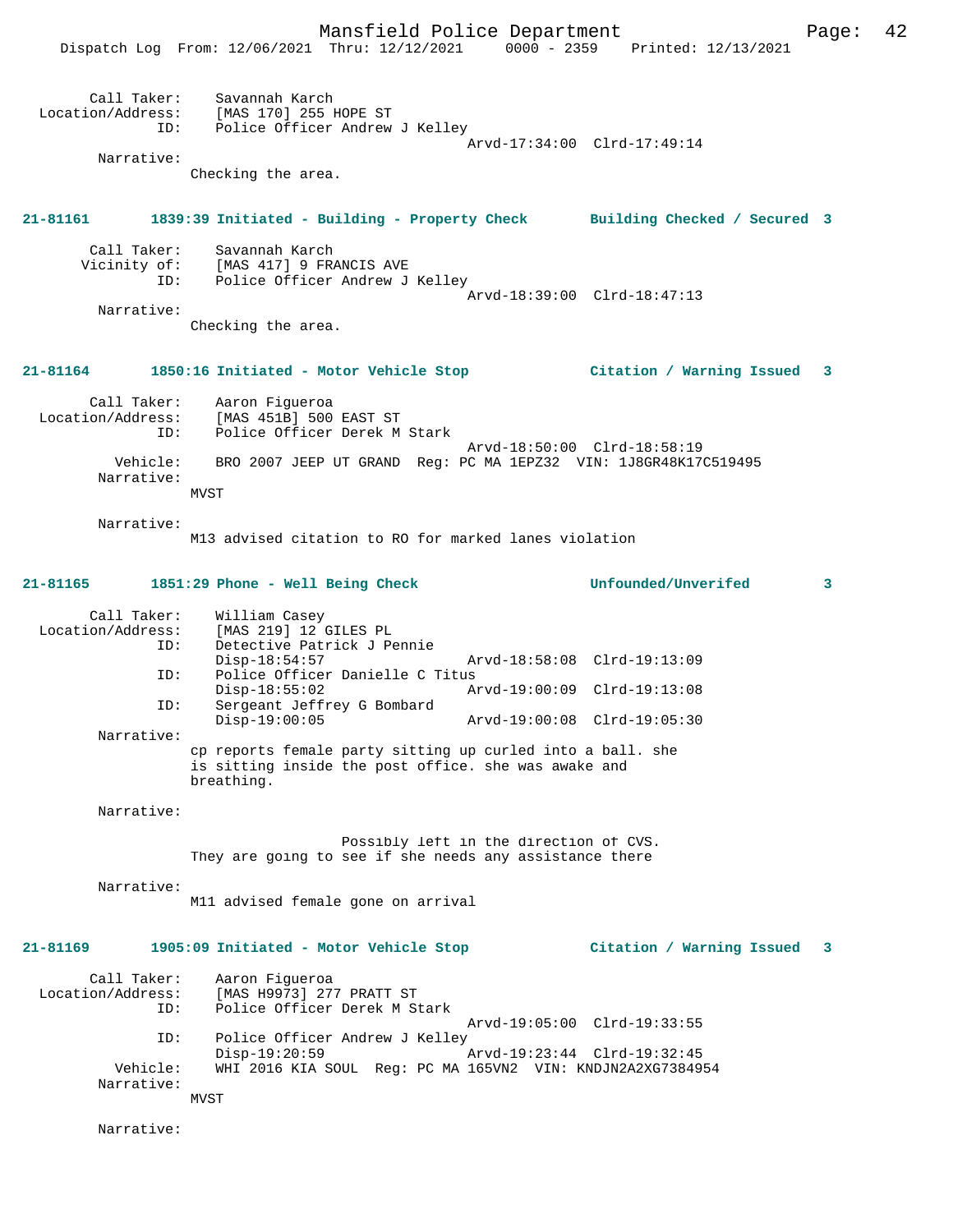Mansfield Police Department<br>Thru:  $12/12/2021$  0000 - 2359 Printed:  $12/13/2021$ Dispatch Log From: 12/06/2021 Thru: 12/12/2021 M13 advised waiting for a registered driver to get the vehicle. Narrative: M13 advised driver issued crimal apt Refer To Summons: 21MAS-463-AR Summons: BURGESS, TIFFANY M<br>Address: 664 ELM E ST RAY 664 ELM E ST RAYNHAM, MA<br>41 Age:<br>:Charges LICENSE REVOKED AS HTO, OPERATE MV WITH SPEEDING RATE OF SPEED EXCEEDING POSTED LIMIT **21-81172 1908:45 Initiated - Building - Property Check Building Checked / Secured 3** Call Taker: Aaron Figueroa Location/Address: [MAS 820C] 31 PLYMOUTH ST ID: Lieutenant Thomas R Connor Arvd-19:08:00 Clrd-19:20:43 Narrative: Checking the area. **21-81187 2029:23 911 - Suspicious Actv / Persn / Veh Unfounded/Unverifed 2** Call Taker: JEFFREY KEEFE Location/Address: [MAS H307] 94 YORK RD ID: Detective Patrick J Pennie Disp-20:30:51 Arvd-20:35:52 Clrd-20:46:45<br>TD: Police Officer Danielle C Titus ID: Police Officer Danielle C Titus Disp-20:30:57 Arvd-20:39:59 Clrd-20:46:42 Narrative: CP stated he heard a knocking at his door and a party run away from the area. Narrative: Party ran in the direction of lancashire. Narrative: Party with a flashlight. **21-81203 2220:41 Initiated - Building - Property Check Services Rendered 3**  Call Taker: Aaron Figueroa<br>Location/Address: [MAS 982] 111 H ess: [MAS 982] 111 HOPE ST<br>ID: Police Officer Derek N Police Officer Derek M Stark Arvd-22:20:00 Clrd-23:10:51 ID: Police Officer Andrew J Kelley<br>Disp-22:26:32 Disp-22:26:32 Arvd-22:26:34 Clrd-22:56:07<br>Vehicle: WHI 2013 NISS ALTIMA Reg: PC MA 1BGJ63 VIN: 1N4AL3AP4DN4 Vehicle: WHI 2013 NISS ALTIMA Reg: PC MA 1BGJ63 VIN: 1N4AL3AP4DN468868 GRY 2011 TOYT CO SCION Reg: PC MA 3CEH91 VIN: JTKJF5C75B3016312 Narrative: Checking the area. Narrative: M13 checking on a vehicle that is occupied twice Narrative: M13 advised both parties have people coming to pick them up **21-81204 2222:40 Initiated - Building - Property Check Building Checked / Secured 3** Call Taker: Aaron Figueroa Location/Address: [MAS 992] 660 EAST ST Police Officer Andrew J Kelley Arvd-22:22:00 Clrd-22:26:25 Narrative: Checking the area.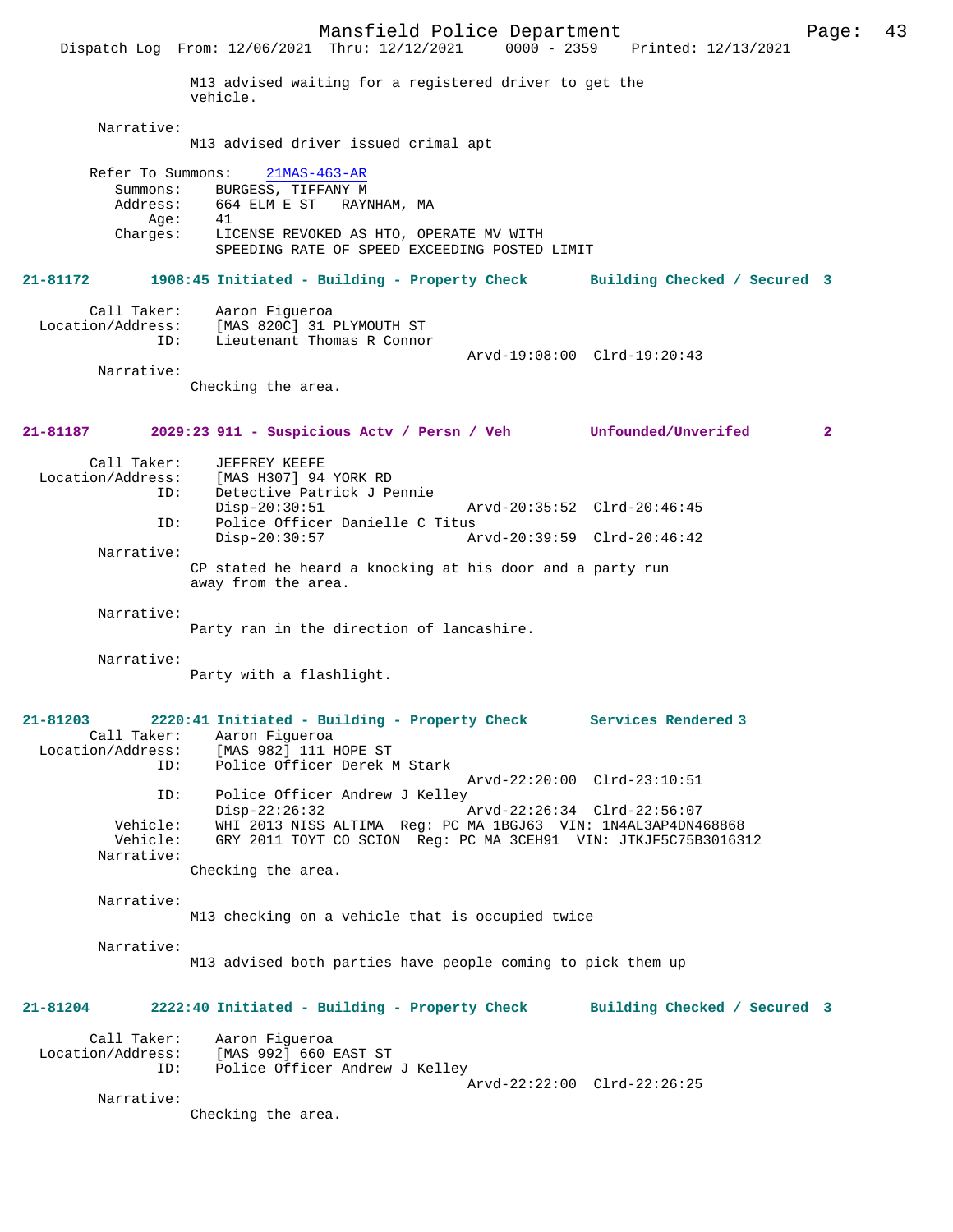Dispatch Log From: 12/06/2021 Thru: 12/12/2021 0000 - 2359 Printed: 12/13/2021

**21-81206 2301:01 Initiated - Building - Property Check Building Checked / Secured 3** Call Taker: Aaron Figueroa Location/Address: [MAS] FRANKLIN ST ID: Police Officer Andrew J Kelley Arvd-23:01:00 Clrd-23:11:20 Narrative: Checking the area. **21-81208 2314:41 Initiated - Building - Property Check Building Checked / Secured 3** Call Taker: Aaron Figueroa Location/Address: [MAS 820C] 31 PLYMOUTH ST ID: Lieutenant Thomas R Connor Arvd-23:14:00 Clrd-23:20:49 Narrative: Checking the area. **21-81209 2318 Initiated - Building - Property Check Building Checked / Secured 3** Call Taker: Police Officer Derek M Stark Location/Address: [MAS 226E] 125 HIGH ST Apt. #1-4 ID: Police Officer Derek M Stark Arvd-23:20:51 Clrd-23:21:28 Narrative: Checking the area.

#### **For Date: 12/11/2021 - Saturday**

| 21-81234     |            | 0107:10 Initiated - Building - Property Check |                             | Building Checked / Secured 3 |  |  |
|--------------|------------|-----------------------------------------------|-----------------------------|------------------------------|--|--|
| Call Taker:  |            | JEFFREY KEEFE                                 |                             |                              |  |  |
| Vicinity of: |            | [MAS 820C] 31 PLYMOUTH ST                     |                             |                              |  |  |
|              | ID:        | Police Officer Joshua S Ellender              |                             |                              |  |  |
|              |            |                                               | Arvd-01:07:00 Clrd-01:22:36 |                              |  |  |
|              | Narrative: |                                               |                             |                              |  |  |

Checking the area.

### **21-81235 0108:21 Initiated - Building - Property Check Building Checked / Secured 3**

| Call Taker:       | Aaron Fiqueroa              |                             |
|-------------------|-----------------------------|-----------------------------|
| Location/Address: | [MAS 834] 261 CHAUNCY ST    |                             |
| ID:               | Police Officer Bryan Hurley |                             |
|                   |                             | Arvd-01:08:00 Clrd-01:13:15 |
| Narrative:        |                             |                             |

Checking the area.

```
21-81237 0110:13 Initiated - Building - Property Check Spoken To 3 
Call Taker: Aaron Figueroa<br>Location/Address: [MAS 417] 9 FR
               ess:    [MAS 417] 9 FRANCIS AVE<br>ID:    Police Officer Mark O'O
                      Police Officer Mark O'Connor
                                                          Arvd-01:10:00 Clrd-01:22:40
                ID: Police Officer Bryan Hurley
          Disp-01:20:14 Clrd-01:22:23<br>Vehicle: BLK 2017 CADI CTS Reg: PC MA 8AW437 VIN: 1G6AX5SX1H01582
                      BLK 2017 CADI CTS Reg: PC MA 8AW437 VIN: 1G6AX5SX1H0158286
         Narrative: 
                    Checking the area.
```
Narrative:

M6 advised he spoke to the RO and his passenger and they were sitting in the vehicle smoking, all clear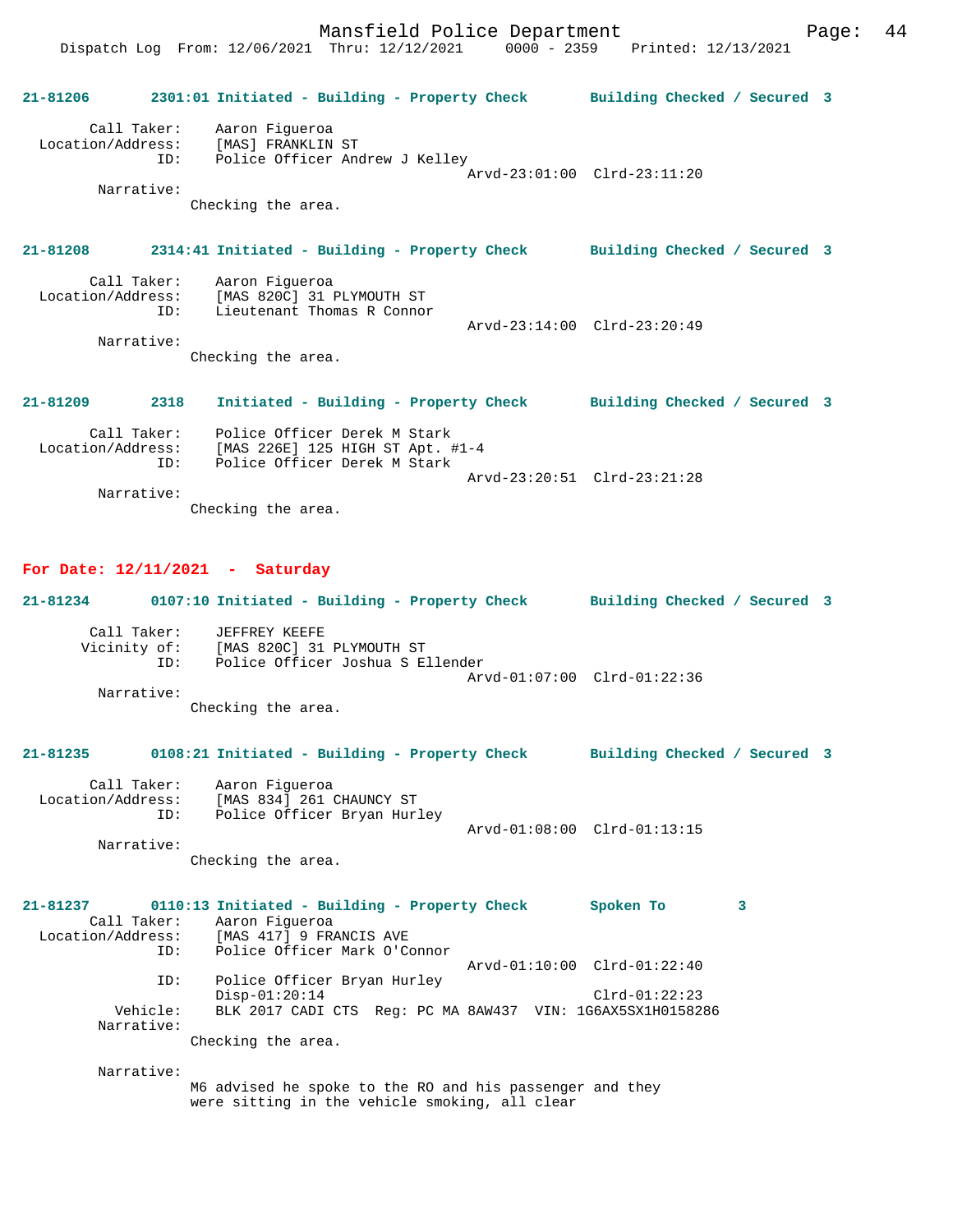Mansfield Police Department Page: 45 Dispatch Log From: 12/06/2021 Thru: 12/12/2021 **21-81244 0137:22 Initiated - Suspicious Actv / Persn / Veh Spoken To 2**  Call Taker: Aaron Figueroa Location/Address: [MAS 253] 330 PRATT ST Apt. #A ID: Police Officer Mark O'Connor Arvd-01:37:00 Clrd-01:42:40 Vehicle: WHI 2018 ACUR MDX Reg: PC MA 3JVM84 VIN: 5J8YD4H33JL021455 Narrative: M6 out with a vehicle in the parking lot Narrative: M6 advised the operator was riving his girlfriend home and was parked talking to her **21-81246 0143:39 Initiated - Building - Property Check Building Checked / Secured 3** Call Taker: Aaron Figueroa Location/Address: [MAS 982] 111 HOPE ST ID: Police Officer Bryan Hurley Arvd-01:43:00 Clrd-01:46:48 Narrative: Checking the area. **21-81249 0150:00 Initiated - Building - Property Check Building Checked / Secured 3** Call Taker: Aaron Figueroa Location/Address: [MAS 907E] 390 WEST ST ID: Police Officer Derek M Stark Arvd-01:50:00 Clrd-01:59:55 Narrative: Checking the area. **21-81255 0210:46 Initiated - Building - Property Check Building Checked / Secured 3** Call Taker: Aaron Figueroa Location/Address: [MAS] MYSTIC LN ID: Police Officer Mark O'Connor Arvd-02:10:00 Clrd-02:14:00 Narrative: Checking the area. **21-81256 0224:02 Initiated - Motor Vehicle Stop Vehicle Towed 3**  Call Taker: Aaron Figueroa<br>Location/Address: [MAS] 670 EAST ess: [MAS] 670 EAST ST @ 2 LAWNDALE RD<br>ID: Police Officer Mark O'Connor Police Officer Mark O'Connor Arvd-02:24:00 Clrd-02:55:56 ID: Police Officer Bryan Hurley Disp-02:25:11 Clrd-02:28:45 ID: Sergeant David Schepis Disp-02:25:56 Arvd-02:26:23 Clrd-02:55:52 Vehicle: BLK 2016 MAZD 6 Reg: PC MA 2KCX43 VIN: JM1GJ1U59G1415894 Towed: For: Unregistered/Uninsured By: Central Street Garage To: Central Street Garage<br>Released To: GONCALVES On: 12/11/2021 @ 1312 GONCALVES On: 12/11/2021 @ 1312 Narrative: M6 out with MVST Narrative: M6 request a wrecker Narrative: M6 advised the driver and passenger were picked up by a friend Narrative: M6 advsied central st is on location Refer To Summons: 21MAS-464-AR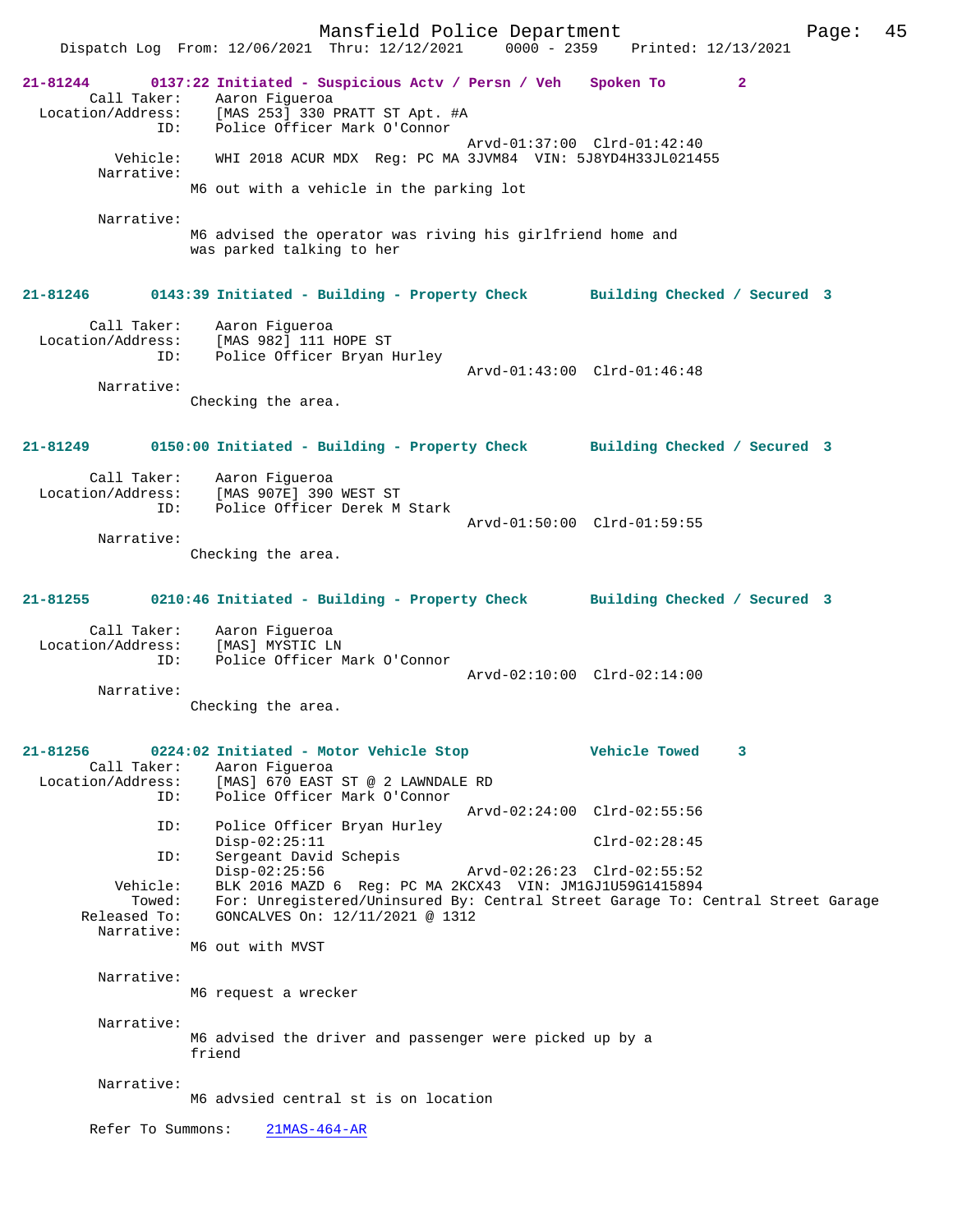Mansfield Police Department Page: 46 Dispatch Log From: 12/06/2021 Thru: 12/12/2021 0000 - 2359 Printed: 12/13/2021 Summons: GONCALVES, JENNIFER Address: 25 FLORENCE ST Apt. #2 BROCKTON, MA دء .مدد ....<br>20 Age: Charges: UNREGISTERED MOTOR VEHICLE UNINSURED MOTOR VEHICLE **21-81258 0231 Initiated - Building - Property Check Building Checked / Secured 3** Call Taker: Police Officer Derek M Stark Location/Address: [MAS] MAVERICK DR ID: Police Officer Derek M Stark Arvd-02:33:31 Clrd-02:40:32 Narrative: Checking the area. **21-81261 0244 Initiated - Building - Property Check Building Checked / Secured 3** Call Taker: Police Officer Derek M Stark Location/Address: [MAS] OTIS ST ID: Police Officer Derek M Stark Arvd-02:46:15 Clrd-02:50:32 Narrative: Checking the area. **21-81263 0251:18 Initiated - Parking Violations Citation / Warning Issued 3** Call Taker: Aaron Figueroa Location/Address: [MAS 1038] NORTH MAIN ST ID: Police Officer Bryan Hurley Arvd-02:51:00 Clrd-03:14:29 Narrative: M5 is off for parking violations Narrative: Thomas Street - MA reg 5CY984.. RI reg 1BC499 North Main Street - MA reg 487CAB... MA reg 2MZB34.... MA reg 229KB4... MA reg 99AY33 Church Street - MA reg 6207BK... MA reg 3SRN29 Chilson Ave - MA reg 394S30 Bristol Street - MA reg 1GAJ83.. MA reg 4DJW39 Rumford AVE.. MA reg 8148FB.. New York reg CSM9202.. MA Dealer 66J High Street.. MA reg 1GDV83 **21-81267 0316:05 Initiated - Building - Property Check Building Checked / Secured 3** Call Taker: Aaron Figueroa<br>Location: [MAS] FOXBOROU ion: [MAS] FOXBOROUGH HOTELS<br>ID: Police Officer Derek M S Police Officer Derek M Stark Arvd-03:16:00 Clrd-03:24:26 Narrative: Checking the area. **21-81269 0325 Initiated - Building - Property Check Building Checked / Secured 3** Call Taker: Police Officer Derek M Stark Location/Address: [MAS 411] 60 FORBES BLVD ID: Police Officer Derek M Stark Arvd-03:25:42 Clrd-03:32:36 Narrative: Checking the area. **21-81270 0327:49 Initiated - Building - Property Check Building Checked / Secured 3** Call Taker: Aaron Figueroa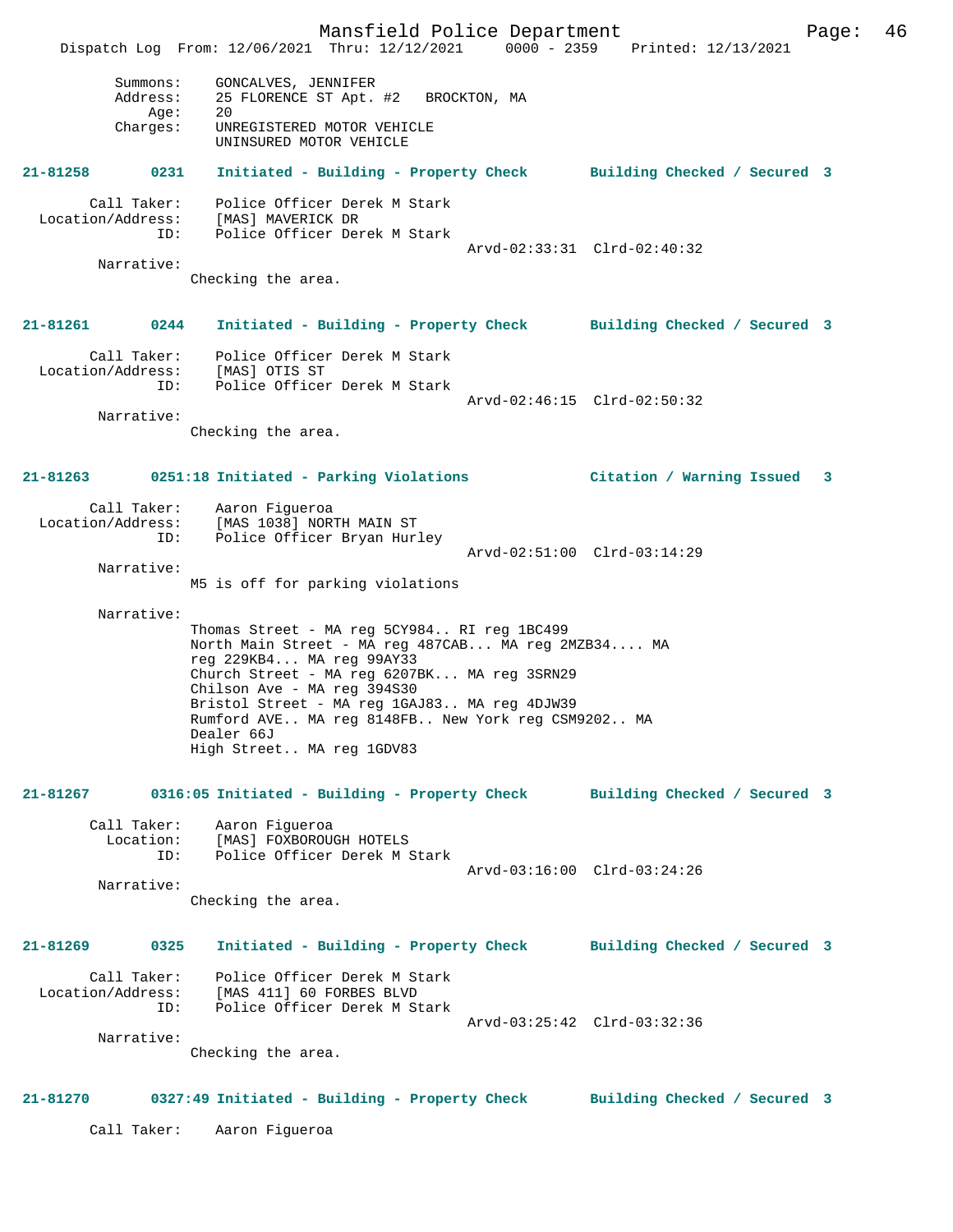Mansfield Police Department Fage: 47 Dispatch Log From: 12/06/2021 Thru: 12/12/2021 0000 - 2359 Printed: 12/13/2021 Location/Address: [MAS 820C] 31 PLYMOUTH ST ID: Police Officer Joshua S Ellender Arvd-03:27:00 Clrd-03:38:22 Narrative: Checking the area. **21-81271 0336:12 Initiated - Building - Property Check Building Checked / Secured 3** Call Taker: Aaron Figueroa Location/Address: [MAS 1002] 250 EAST ST ID: Police Officer Mark O'Connor Arvd-03:36:00 Clrd-03:36:31 Narrative: Checking the area. **21-81273 0339:11 Initiated - Building - Property Check Building Checked / Secured 3** Call Taker: Aaron Figueroa Location/Address: [MAS 4] 31 HAMPSHIRE ST ID: Police Officer Derek M Stark Arvd-03:39:00 Clrd-03:43:16 Narrative: Checking the area.' **21-81274 0348:02 Initiated - Building - Property Check Building Checked / Secured 3** Call Taker: Aaron Figueroa Vicinity of: [MAS] 200 FRANKLIN ST ID: Police Officer Mark O'Connor Arvd-03:48:00 Clrd-03:52:36 Narrative: Checking the area. **21-81276 0352:53 Initiated - Building - Property Check Building Checked / Secured 3** Call Taker: Aaron Figueroa Location/Address: [MAS 1040] 50 RESERVOIR ST Apt. #ST ID: Police Officer Derek M Stark Arvd-03:52:00 Clrd-04:00:23 Narrative: Checking the area. **21-81279 0411:57 Initiated - Building - Property Check Building Checked / Secured 3** Call Taker: Aaron Figueroa Vicinity of: [MAS] 200 CHAUNCY ST ID: Police Officer Bryan Hurley Arvd-04:11:00 Clrd-04:15:17 Narrative: Checking the area. **21-81281 0421:00 Initiated - Motor Vehicle Stop Citation / Warning Issued 3** Call Taker: Aaron Figueroa Location/Address: [MAS 240A] 189 CHAUNCY ST<br>TD: Police Officer Bryan Hurle Police Officer Bryan Hurley Arvd-04:21:00 Clrd-04:31:10 ID: Sergeant David Schepis Disp-04:27:34 Arvd-04:27:36 Clrd-04:30:44 Vehicle: GRY 2018 NISS ALTIMA Reg: PC MA 1VVC91 VIN: 1N4AL3AP9JC194106 Narrative: Mvst with a grey Nissan Narrative: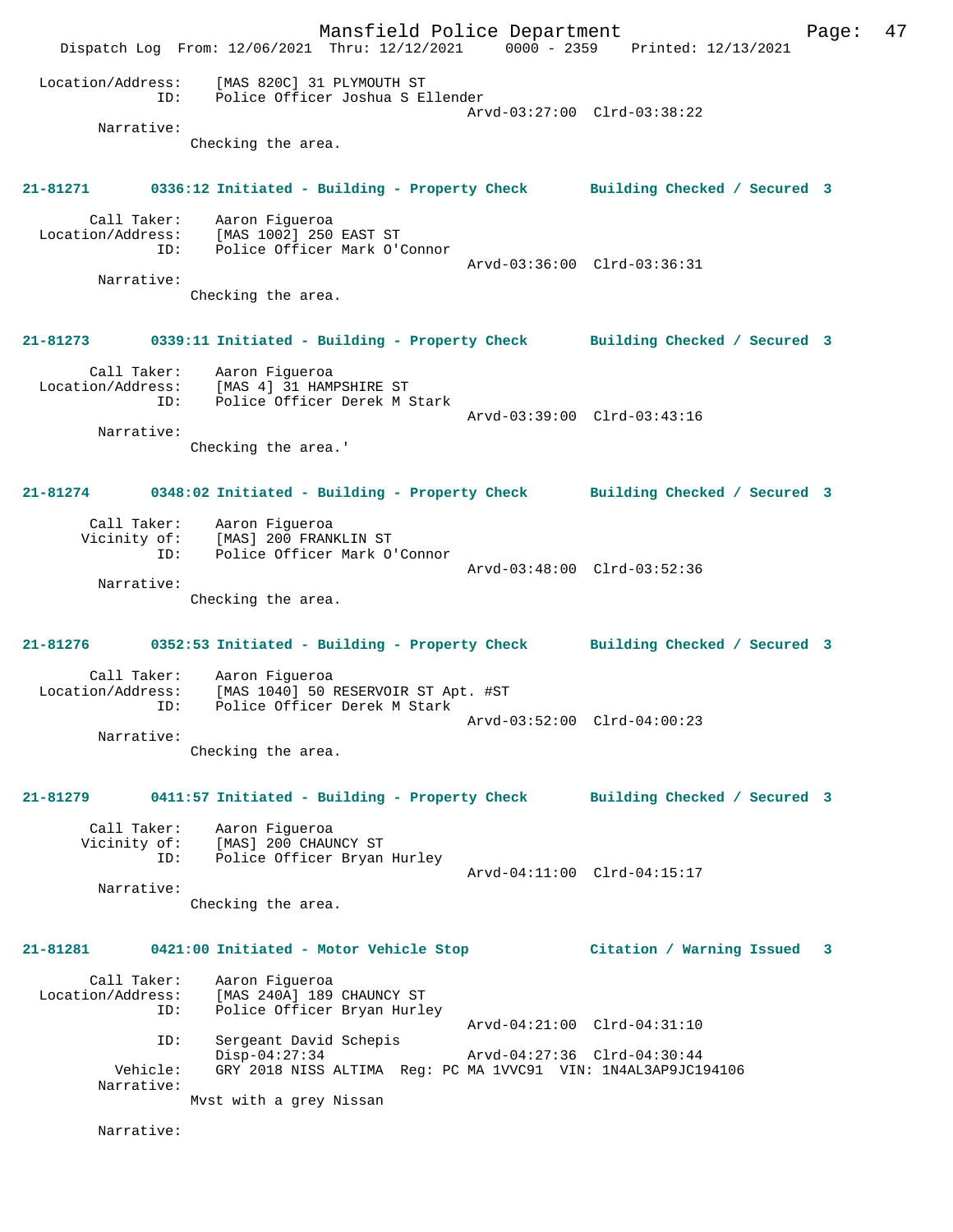Dispatch Log From: 12/06/2021 Thru: 12/12/2021

Citation issued to RO for speeding at Highland and Chauncy

**21-81283 0434:58 Initiated - Building - Property Check Building Checked / Secured 3** Call Taker: Aaron Figueroa<br>Location/Address: [MAS 849A110A] ess: [MAS 849A110A] 287 SCHOOL ST Apt. #A110<br>ID: Police Officer Derek M Stark Police Officer Derek M Stark Arvd-04:34:00 Clrd-04:54:59 Vehicle: GRY 2010 TOYT COROLL Reg: PC MA 882TC2 VIN: 2T1BU4EE6AC343864 Narrative: Checking a vehicle and the mall **21-81285 0454:35 Initiated - Building - Property Check Building Checked / Secured 3** Call Taker: Aaron Figueroa Location/Address: [MAS 820C] 31 PLYMOUTH ST Police Officer Joshua S Ellender Arvd-04:54:00 Clrd-05:03:53 Narrative: Checking the area. **21-81286 0551:04 Initiated - Suspicious Actv / Persn / Veh Spoken To 2**  Call Taker: Aaron Figueroa<br>Location/Address: [MAS 253] 330 :  $[MAS 253] 330 P RTT ST Apt. #A$  ID: Police Officer Mark O'Connor Arvd-05:51:00 Clrd-05:55:23 ID: Police Officer Bryan Hurley Disp-05:51:51 Arvd-05:52:36 Clrd-05:55:16 Vehicle: GRY 2013 TOYT TACOMA Reg: PC MA 132BS6 VIN: 5TFUX4EN8DX019028 Narrative: M6 advised there is a black or blue pickup truck driving into the woods Narrative: M6 advsied the male party has permission to hunt back there by the church. **21-81296 0713:53 Initiated - Building - Property Check Building Checked / Secured 3** Call Taker: Emily Archer Location/Address: [MAS 820C] 31 PLYMOUTH ST ID: Police Officer Joshua S Ellender Arvd-07:13:00 Clrd-07:23:51 Narrative: Checking the area. **21-81297 0716:33 Initiated - Motor Vehicle Stop Citation / Warning Issued 3** Call Taker: Emily Archer Location/Address: [MAS 451B] 500 EAST ST ID: Police Officer Mark O'Connor Arvd-07:16:00 Clrd-07:21:18 Vehicle: WHI 2020 CADI CT5 Reg: PC MA 8XS949 VIN: 1G6DU5RK8L0120160 Narrative: MVST Narrative: M6 states verbal warning to the operator for speeding. **21-81303 0901:56 Initiated - Building - Property Check Building Checked / Secured 3** Call Taker: Emily Archer Location/Address: [MAS 820C] 31 PLYMOUTH ST ID: Detective Patrick J Pennie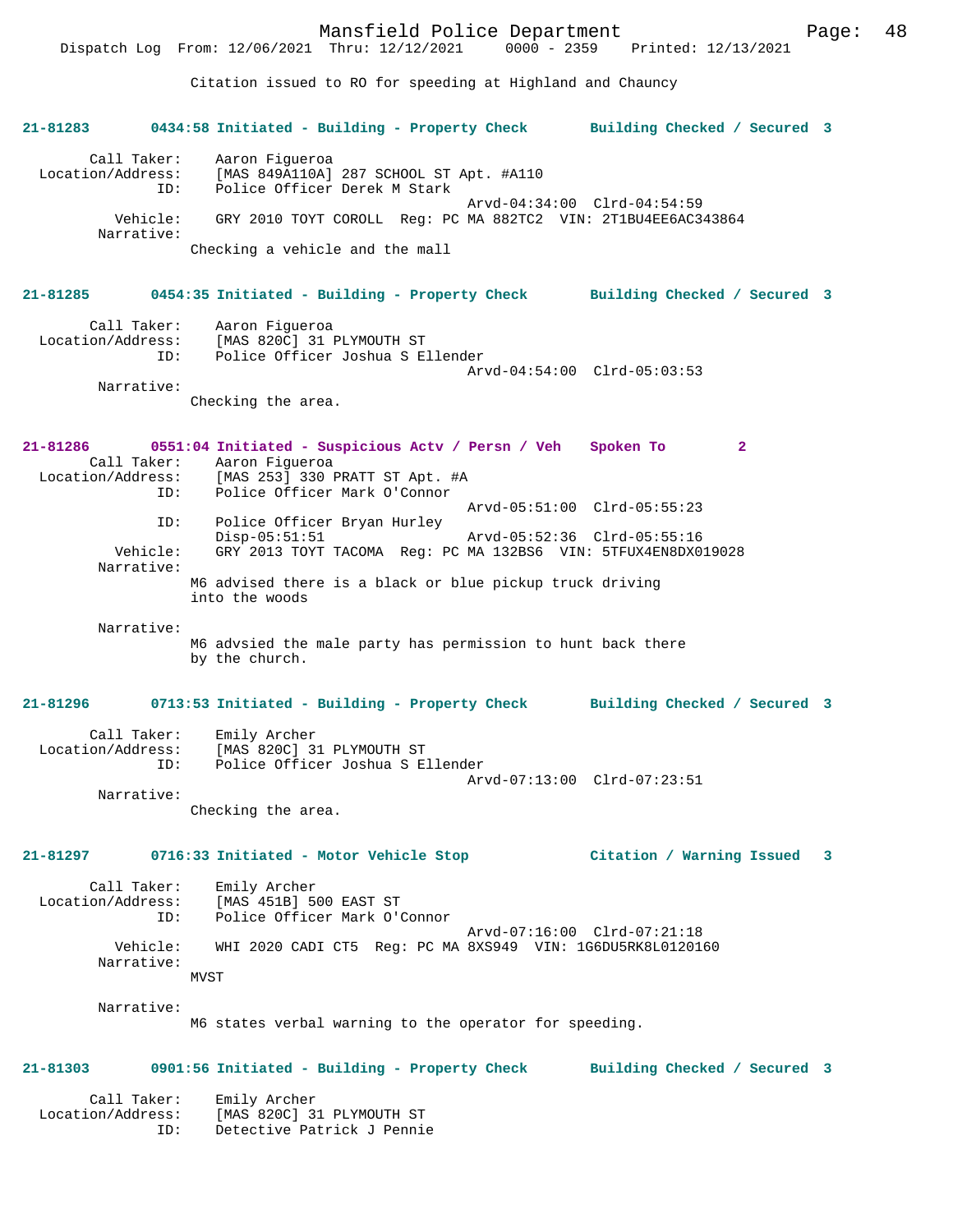Dispatch Log From: 12/06/2021 Thru: 12/12/2021 0000 - 2359 Printed: 12/13/2021 Arvd-09:01:00 Clrd-09:02:16 Narrative: Checking the area. **21-81307 0918:39 Initiated - Building - Property Check Building Checked / Secured 3** Call Taker: Emily Archer Location/Address: [MAS] 4 ERICK RD @ 15 BONNEY LN ID: Police Officer Beau J Palanza Arvd-09:18:00 Clrd-09:30:59 Narrative: Checking the area. **21-81316 1012:16 Initiated - Building - Property Check Building Checked / Secured 3** Call Taker: Emily Archer Location/Address: [MAS] 223 FRANCIS AVE ID: Police Officer Beau J Palanza Arvd-10:12:00 Clrd-10:16:16 Narrative: Checking the area. Narrative: M5 states house checks secure. **21-81317 1012:36 Initiated - Building - Property Check Building Checked / Secured 3** Call Taker: Emily Archer Location/Address: [MAS] 280 SCHOOL ST ID: Police Officer Matthew A Souza Arvd-10:12:00 Clrd-10:36:51 Narrative: Checking the area. **21-81319 1034:38 Phone - Well Being Check Services Rendered 3**  Call Taker: Robert Stewart<br>Location/Address: [MAS 417H] 19 B Address: [MAS 417H] 19 FRANCIS AVE Apt. #1916<br>ID: Police Officer David W Kinahan Police Officer David W Kinahan<br>Disp-10:37:03 Disp-10:37:03 Arvd-10:43:19 Clrd-10:56:55 ID: Police Officer Matthew A Souza<br>Disp-10:37:09 A Arvd-10:45:31 Clrd-10:56:57 Narrative: Caller reports that she can hear a girl screaming. The screaming is not going on at this time. The last time she heard the girl screaming was at 3am Narrative: M8 states they have the general area of where the incident is coming from, appears to be unfounded. **21-81327 1215:45 Initiated - Building - Property Check Building Checked / Secured 3** Call Taker: Emily Archer

 Location/Address: [MAS 820C] 31 PLYMOUTH ST ID: Detective Patrick J Pennie Arvd-12:15:00 Clrd-12:22:44

Narrative:

Checking the area.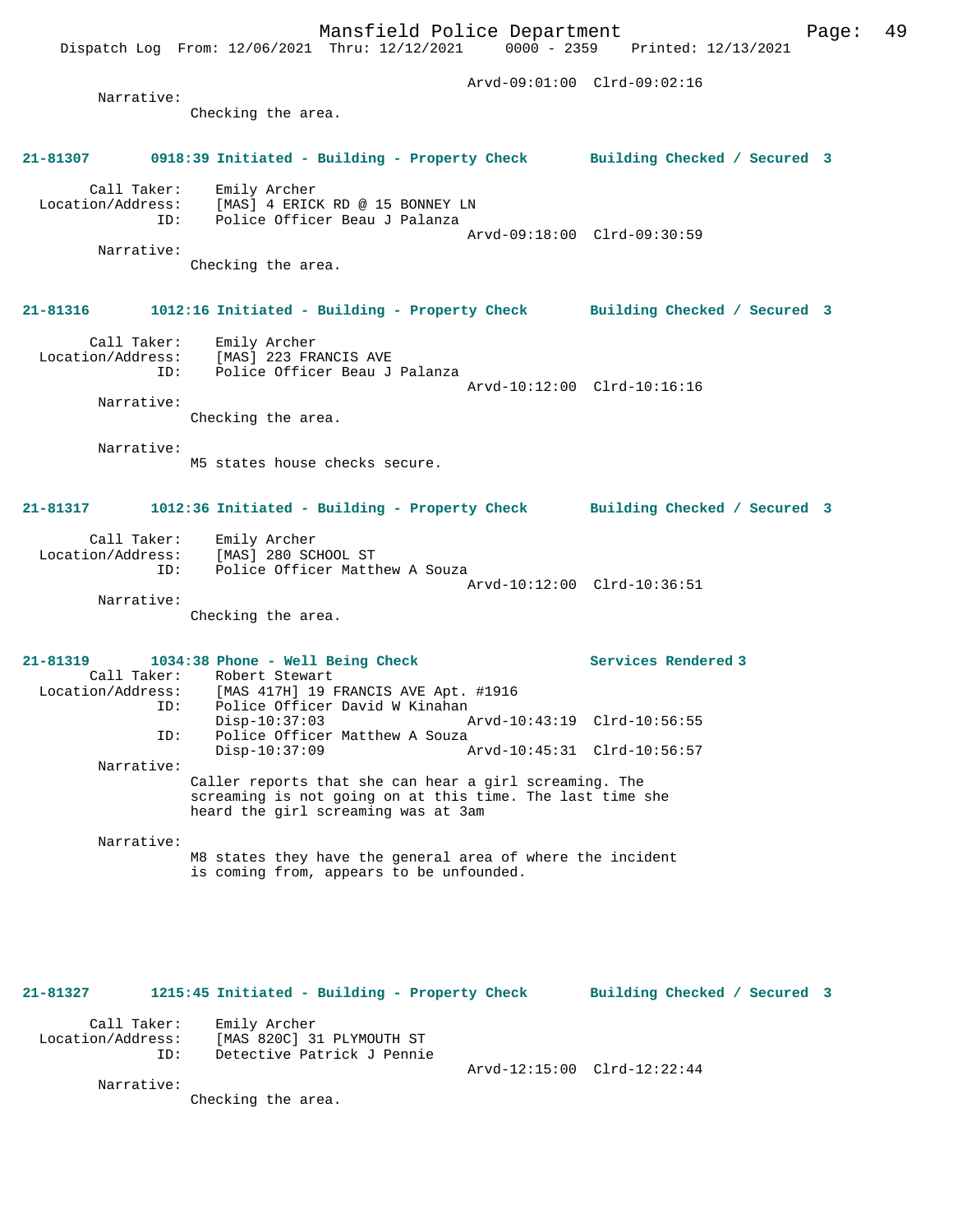Mansfield Police Department Page: 50

 Dispatch Log From: 12/06/2021 Thru: 12/12/2021 0000 - 2359 Printed: 12/13/2021 **21-81332 1301:07 Phone - 911 Hang-ups & Verifications Unfounded/Unverifed 2** Call Taker: Robert Stewart Vicinity of: [MAS] 377 CHAUNCY ST ID: Police Officer David W Kinahan Disp-13:03:19 Arvd-13:09:32 Clrd-13:15:07 Narrative: Checking on a 911 hang up. Contact made?: no x 2 call backs Cellphone? (y/n): yes Uncertainty radius: 61 meters, pinging at front of store Narrative: M7 states he checked the store and parking lot, no issues. **21-81337 1347 Initiated - Building - Property Check Services Rendered 3**  Call Taker: Sergeant Brian P Thibault Location/Address: [MAS 840J] 280 SCHOOL ST Apt. #J ID: Sergeant Brian P Thibault Arvd-13:49:41 Clrd-14:22:42 Narrative: Checking the Area **21-81339 1405:25 Initiated - Building - Property Check Building Checked / Secured 3** Call Taker: Emily Archer<br>ion/Address: Time Location/Address: [MAS 820C] 31 PLYMOUTH ST ID: Detective Patrick J Pennie Arvd-14:05:00 Clrd-14:14:35 Narrative: Checking the area. **21-81344 1455:49 Initiated - Building - Property Check Building Checked / Secured 3** Call Taker: Emily Archer Location/Address: [MAS 1002] 250 EAST ST ID: Police Officer Beau J Palanza Arvd-14:55:00 Clrd-15:04:41 Narrative: Checking the area. **21-81345 1504:00 Initiated - Building - Property Check Building Checked / Secured 3** Call Taker: Emily Archer Location/Address: [MAS] 125 HIGH ST ID: Police Officer David W Kinahan Arvd-15:04:00 Clrd-15:16:34 Narrative: Checking the area. **21-81346 1511:22 Phone - Disabled Motor Vehicle Services Rendered 3**  Call Taker: George Burton Location/Address: [MAS 91] 11 OTIS ST ID: Police Officer Matthew A Souza<br>Disp-15:15:03 Disp-15:15:03 Arvd-15:21:25 Clrd-15:26:59 Narrative: CP reporting he is in parking lot awaiting AAA. CP has a flat tire Narrative: M8 states unable to locate that party. Narrative: I called the caller back and he stated he was on Browns Road. Call was placed from CT and caller was advised to call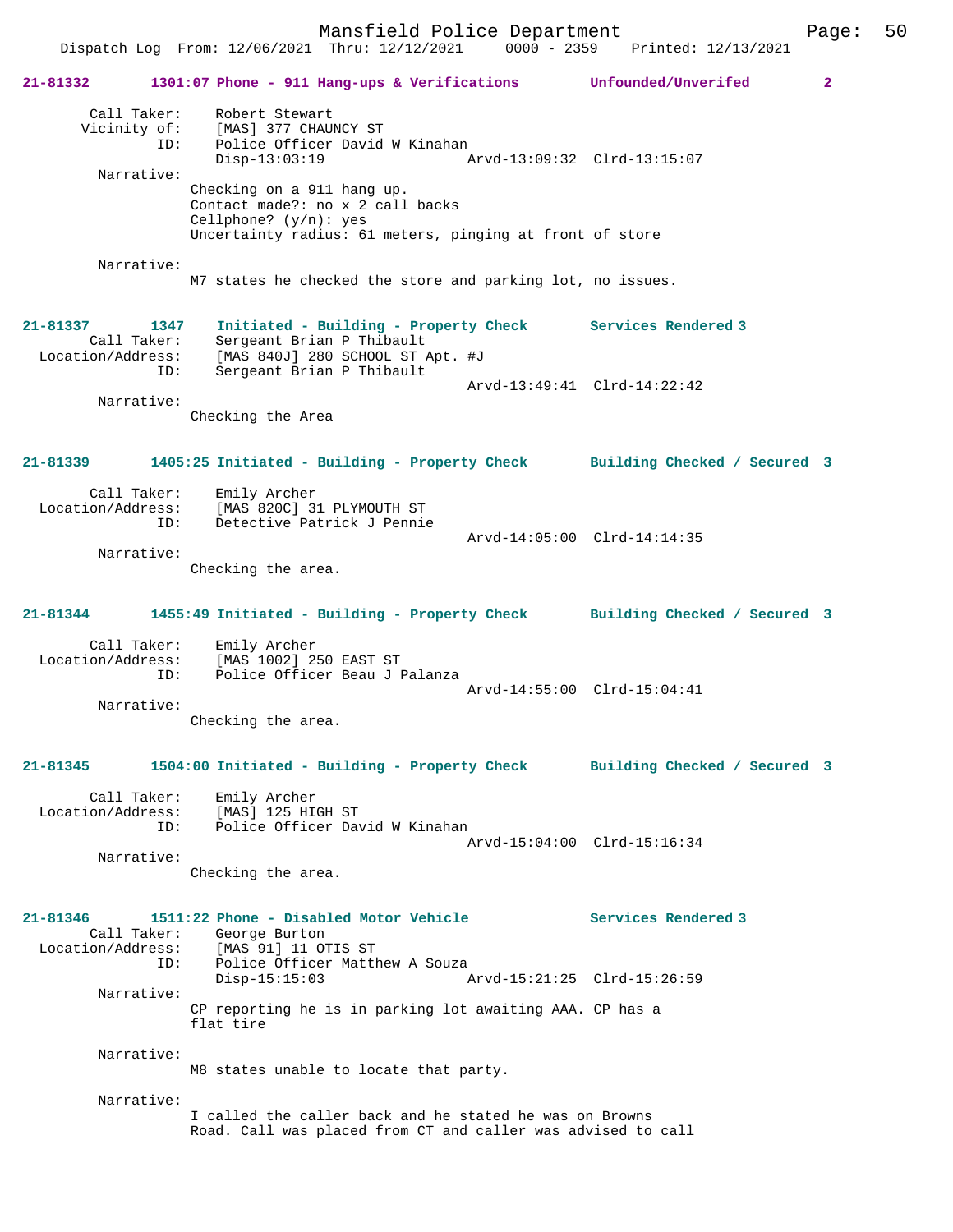911. M8 advised he is not in our jurisdiction.

| 21-81355                                | 1642:10 Phone - Disturbance / Gathering                                                                                                              | Unfounded/Unverifed          | 1 |
|-----------------------------------------|------------------------------------------------------------------------------------------------------------------------------------------------------|------------------------------|---|
| Call Taker:<br>Location/Address:<br>ID: | Savannah Karch<br>[MAS] 12 PRATT ST<br>Police Officer Joshua S Ellender                                                                              |                              |   |
| ID:                                     | $Disp-16:43:32$<br>Sergeant Jeffrey G Bombard                                                                                                        | Arvd-16:46:55 Clrd-17:07:14  |   |
| ID:                                     | $Disp-16:43:43$<br>Police Officer Jay J Sparrow                                                                                                      | $Clrd-16:53:29$              |   |
| Narrative:                              | $Disp-16:49:17$                                                                                                                                      | Arvd-16:51:24 Clrd-17:07:16  |   |
|                                         | caller reporting an argument between two females out back<br>arquing behind 12 Pratt St.                                                             |                              |   |
| Narrative:                              | female party intoxicated driving a white jetta with children<br>in the back, other female is trying to stop her from leaving<br>the area.            |                              |   |
| Narrative:                              | M3 states he does not see a Jetta on his approach.                                                                                                   |                              |   |
| Narrative:                              | M3 will be checking the area.                                                                                                                        |                              |   |
| Narrative:                              | Area towns advised.                                                                                                                                  |                              |   |
| Narrative:                              | M3 states area search negative in the immediate area. The<br>caller was advised to call back if the vehicle returns.                                 |                              |   |
| 21-81360<br>2                           | 1702:47 Phone - 911 Hang-ups & Verifications Confirmed misdial/Accdntl Call                                                                          |                              |   |
| Call Taker:<br>Location/Address:<br>ID: | Savannah Karch<br>[MAS] 88 COTTAGE ST<br>Police Officer Danielle C Titus<br>Disp-17:04:36                                                            |                              |   |
| Narrative:                              | Checking on a 911 hang up.<br>Contact made?: caller states accidental activation by<br>elderly mother<br>Cellphone? $(y/n)$ :<br>Uncertainty radius: |                              |   |
| Narrative:                              | M12 states confirmed accidental.                                                                                                                     |                              |   |
| $21 - 81369$                            | 1813:06 Initiated - Building - Property Check                                                                                                        | Building Checked / Secured 3 |   |
| Call Taker:<br>Location/Address:<br>ID: | Emily Archer<br>[MAS] 280 SCHOOL ST<br>Police Officer Jay J Sparrow                                                                                  | Arvd-18:13:00 Clrd-18:28:26  |   |
| Narrative:                              | Checking the area.                                                                                                                                   |                              |   |
| 21-81371                                | 1821:57 Initiated - Building - Property Check                                                                                                        | Building Checked / Secured 3 |   |
| Call Taker:<br>Location/Address:<br>ID: | Emily Archer<br>[MAS 820C] 31 PLYMOUTH ST<br>Sergeant John R Armstrong                                                                               | Arvd-18:21:00 Clrd-18:30:46  |   |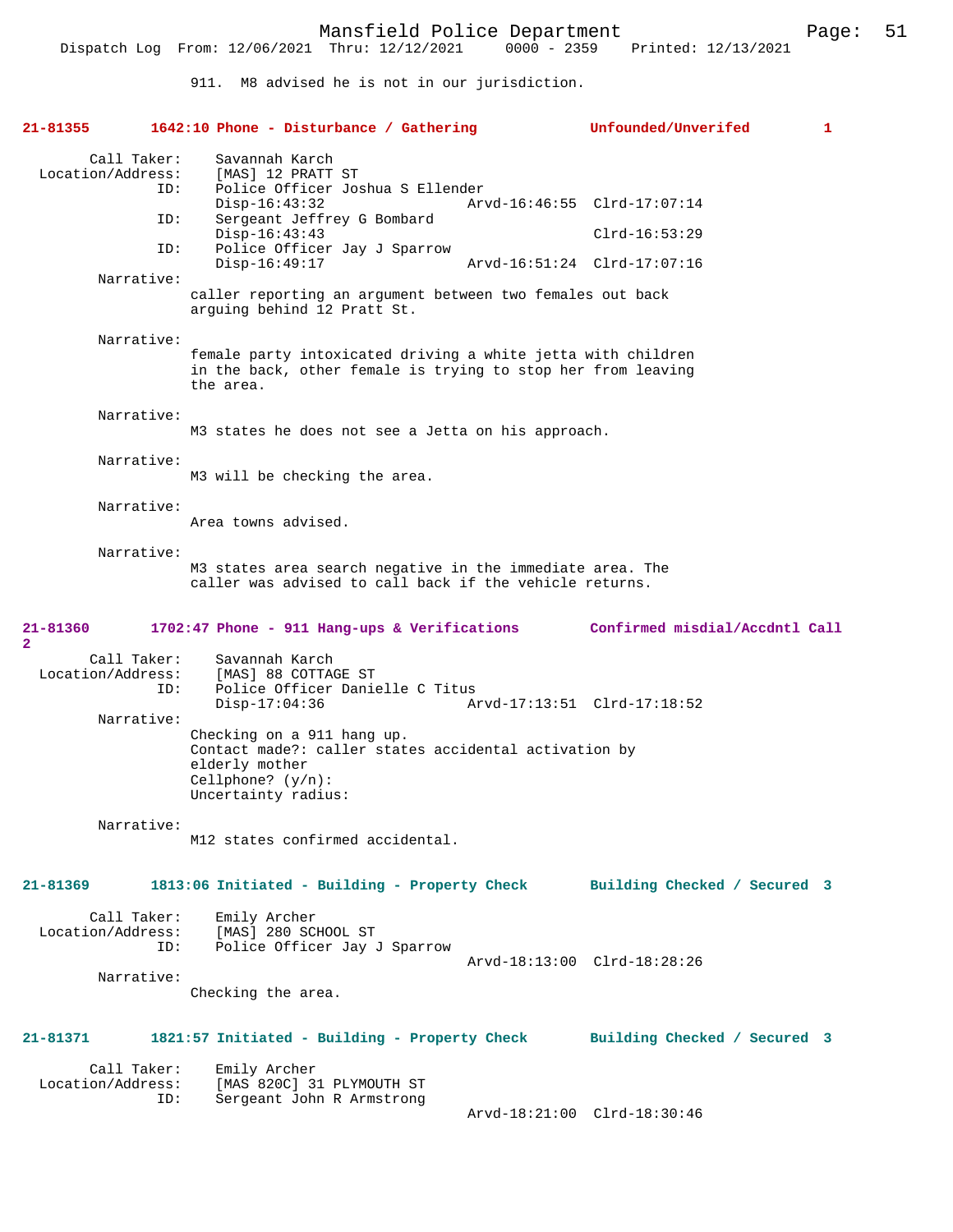Mansfield Police Department Page: 52

 Dispatch Log From: 12/06/2021 Thru: 12/12/2021 0000 - 2359 Printed: 12/13/2021 **21-81389 2001:48 Phone - 911 Hang-ups & Verifications Building Checked / Secured 2** Call Taker: George Burton Location/Address: [MAS 401A] 360 FORBES BLVD ID: Police Officer Danielle C Titus<br>Disp-20:04:23 Am Disp-20:04:23 Arvd-20:09:31 Clrd-20:15:15 Checking on a 911 accidental call. No answer on 2 callbacks.

Pinging 60 meters from front of the building Contact made?: No Cellphone? (y/n): Yes Uncertainty radius:

 Narrative: Heard beeping in background. Unknown if truck backing up or fire alarm

 Narrative: A few employees were on scene, but there were no issues, and no one was aware of dialing.

**21-81393 2041:15 Initiated - Building - Property Check Building Checked / Secured 3**

 Call Taker: Fournier Elin Location/Address: [MAS 820C] 31 PLYMOUTH ST<br>ID: Sergeant John R Armstrong Sergeant John R Armstrong Arvd-20:41:00 Clrd-20:50:25 Narrative:

Checking the area.

### **21-81395 2043:55 Initiated - Building - Property Check Building Checked / Secured 3**

| Call Taker:  | Nicole Boyer                     |  |
|--------------|----------------------------------|--|
| Vicinity of: | [MAS] 4 ERICK RD @ 15 BONNEY LN  |  |
| TD:          | Police Officer Joshua S Ellender |  |
|              | Arvd-20:43:00 Clrd-20:52:06      |  |
| Narrative:   |                                  |  |

Checking the area.

# **21-81398 2057:17 Initiated - Building - Property Check Building Checked / Secured 3**

| Call Taker:<br>Vicinity of: | Nicole Boyer<br>[MAS 417] 9 FRANCIS AVE        |
|-----------------------------|------------------------------------------------|
| ID:                         | Police Officer Joshua S Ellender               |
|                             | Arvd-20:57:00 Clrd-21:02:59                    |
| TD:                         | Police Officer Joshua S Ellender               |
|                             | $Disp-21:08:41$<br>Arvd-21:09:02 Clrd-21:12:32 |
| Narrative:                  |                                                |

Checking the area.

**21-81399 2059:59 Initiated - Disabled Motor Vehicle Services Rendered 3**  Call Taker: Nicole Boyer Location/Address: [MAS] 287 CHAUNCY ST @ 400 RTE 140 NB ID: Police Officer Danielle C Titus Arvd-20:59:00 Clrd-21:23:36 Vehicle: GRY 2011 ACUR UT MDX Reg: PC MA 892GL1 VIN: 2HNYD2H66BH521230 Narrative: Reported DMV in the area.

Narrative:

Narrative:

AAA on scene

Narrative:

Vehicle has been removed from the roadway.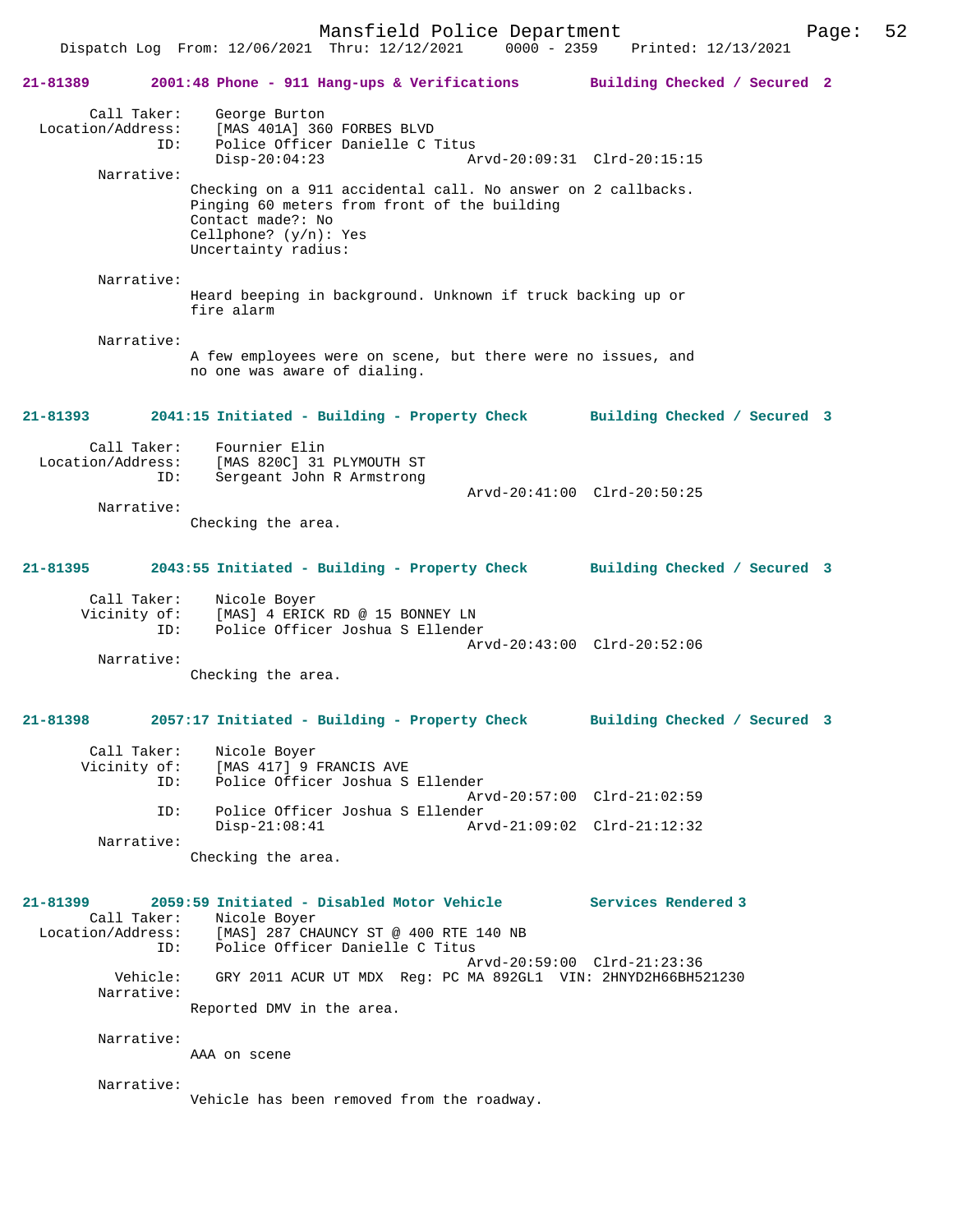Mansfield Police Department<br>  $\frac{12}{12/2221}$  0000 - 2359 Printed: 12/13/2021

Dispatch Log From: 12/06/2021 Thru: 12/12/2021

**21-81400 2059:28 Phone - 911 Hang-ups & Verifications Confirmed misdial/Accdntl Call 2**  Call Taker: William Casey Location/Address: [MAS] 11 FRANCIS AVE Apt. #1106 Police Officer Joshua S Ellender Disp-21:02:59 Arvd-21:03:03 Clrd-21:08:41 Narrative: Checking on a 911 hang up. Contact made?:yes Cellphone? (y/n):yes Uncertainty radius:11m at 90% Narrative: No answer on 2 call backs Narrative: Checking on a 911 accidental call. No answer on 2 call backs. VM states Steven Rose Contact made?: No Cellphone? (y/n): Yes Uncertainty radius: 9 meters Narrative: No answer at 1106 Narrative: M3 spoke to Steven Rose, confirmed accidnetal. **21-81401 2102:05 Initiated - Building - Property Check Building Checked / Secured 3** Call Taker: Nicole Boyer Vicinity of: [MAS] FRANKLIN ST<br>TD: Police Officer Jay Police Officer Jay J Sparrow Arvd-21:02:00 Clrd-21:12:48 Narrative: Checking the area. **21-81404 2108:04 Phone - Disabled Motor Vehicle Services Rendered 3**  Call Taker: William Casey Location/Address: [MAS H294] 1004 WEST ST Police Officer Jay J Sparrow<br>Disp-21:12:59 Disp-21:12:59 Arvd-21:19:17 Clrd-21:40:23<br>ID: Police Officer David J Pepicelli Police Officer David J Pepicelli Disp-21:18:01 Enrt-21:18:01 Arvd-21:23:11 Clrd-21:32:19 Narrative: Cp reports an amazon driver drove into her back yard and is stuck for over an hour now in the back yard. Needs assitance getting the vehicle out. Amazon driver does have a private tow enroute Narrative: CP is worried when the vehicle gets towed out, she wouldnt be able to get any info for her claim. Narrative: They have a tow en route Narrative: Amazon driver's boss came to help the driver get out of the lawn. Information was given to the home owner to contact for any further claims. **21-81405 2117:18 Initiated - Building - Property Check Building Checked / Secured 3** Call Taker: Nicole Boyer Vicinity of: [MAS 1002] 250 EAST ST

ID: Police Officer Joshua S Ellender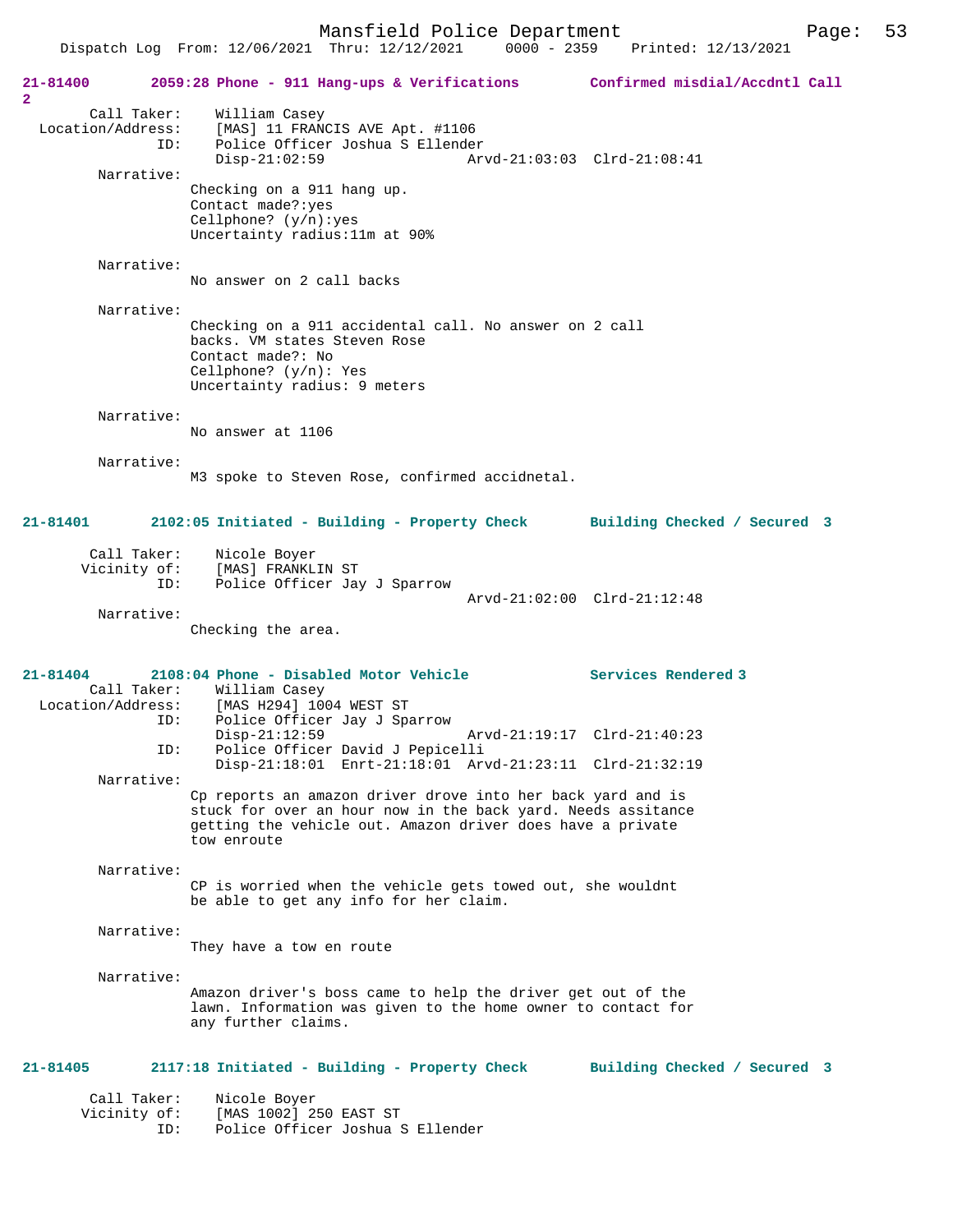Dispatch Log From: 12/06/2021 Thru: 12/12/2021

 Arvd-21:17:00 Clrd-21:23:02 Narrative: Checking the area. **21-81408 2126:21 Initiated - Building - Property Check Building Checked / Secured 3** Call Taker: Nicole Boyer Vicinity of: [MAS 4] 31 HAMPSHIRE ST ID: Police Officer Danielle C Titus Arvd-21:26:00 Clrd-21:36:56 Narrative: Checking the area. **21-81412 2146:25 Initiated - Building - Property Check Building Checked / Secured 3** Call Taker: Nicole Boyer Vicinity of: [MAS 814] HIGH ST ID: Police Officer David J Pepicelli Arvd-21:46:00 Clrd-21:56:55 Narrative: Checking the area. **21-81416 2216:54 Initiated - Building - Property Check Building Checked / Secured 3** Call Taker: Nicole Boyer<br>Vicinity of: [MAS 1015] 30 of: [MAS 1015] 30 CHAUNCY ST<br>TD: Police Officer David J Pe Police Officer David J Pepicelli Arvd-22:16:00 Clrd-22:26:17 Narrative: Checking the area. **21-81421 2244:52 Initiated - Building - Property Check Building Checked / Secured 3** Call Taker: Nicole Boyer Vicinity of: [MAS 907E] 390 WEST ST ID: Police Officer Jay J Sparrow Arvd-22:44:00 Clrd-22:52:02 Narrative: Checking the area. **21-81422 2246:26 Initiated - Building - Property Check Services Rendered 3**  Call Taker: Nicole Boyer<br>Vicinity of: [MAS 2] 60 F<br>ID: Police Office Vicinity of: [MAS 2] 60 FORBES BLVD ID: Police Officer Danielle C Titus Arvd-22:46:00 Clrd-22:52:32 Vehicle: GRY 1997 CHEV Reg: PC VA UCJ5971 VIN: 3GNEK18R1VG164814 Narrative: Checking the area. Narrative: Party was sleeping in their vehicle. Their well being checks ok. The party stated he'll be getting a room at the hotel. **21-81425 2302:19 Initiated - Building - Property Check Building Checked / Secured 3** Call Taker: Nicole Boyer Vicinity of: [MAS 820C] 31 PLYMOUTH ST ID: Sergeant John R Armstrong Arvd-23:02:00 Clrd-23:12:00 Narrative: Checking the area.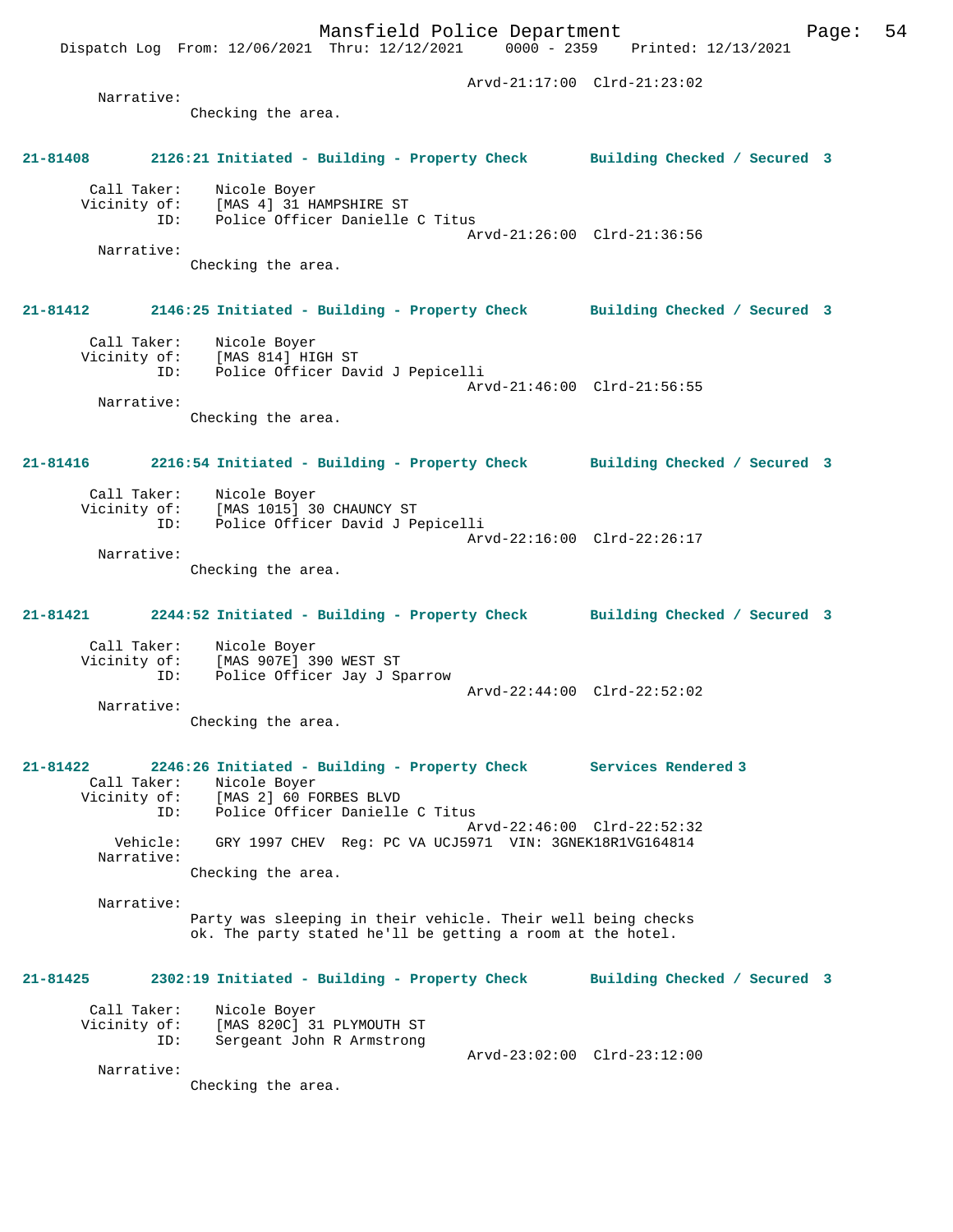Mansfield Police Department Form Page: 55 Dispatch Log From: 12/06/2021 Thru: 12/12/2021 0000 - 2359 Printed: 12/13/2021 **For Date: 12/12/2021 - Sunday 21-81459 0113:48 Initiated - Building - Property Check Building Checked / Secured 3** Call Taker: Nicole Boyer Vicinity of: [MAS 820C] 31 PLYMOUTH ST ID: Police Officer Joshua S Ellender Arvd-01:13:00 Clrd-01:27:13 Narrative: Checking the area. **21-81463 0123:43 Initiated - Building - Property Check Building Checked / Secured 3** Call Taker: Nicole Boyer<br>Vicinity of: [MAS 1015] 3 [MAS 1015] 30 CHAUNCY ST ID: Police Officer Meghan Birnie Arvd-01:23:00 Clrd-01:28:39 Narrative: Checking the area. **21-81465 0129:03 Initiated - Motor Vehicle Stop Summons 3**  Call Taker: Nicole Boyer<br>Vicinity of: [MAS] 473 ST of: [MAS] 473 STEARNS AVE<br>TD: Police Officer Christo Police Officer Christopher D Sorge Arvd-01:29:00 Clrd-01:39:08<br>TD: Police Officer Bryan Hurley Police Officer Bryan Hurley Disp-01:30:29 Enrt-01:30:29 Arvd-01:32:04 Clrd-01:45:21 ID: Police Officer Christopher D Sorge Arvd-01:40:05 Clrd-01:50:35<br>Vehicle: GRY 2010 FORD F150 Reg: PC MA 13CA16 VIN: 1FTFW1EV8AFA58 GRY 2010 FORD F150 Reg: PC MA 13CA16 VIN: 1FTFW1EV8AFA58925 Narrative: Citation given to the operator for negligent operation and speeding. Narrative: See AR for further. Refer To Summons: 21MAS-465-AR Summons: TAYLOR, MICAIAH CHANCE<br>Address: 90 ROCKLAND ST NORTH 90 ROCKLAND ST NORTH EASTON, MA Age: 18<br>Charges: NE NEGLIGENT OPERATION OF MOTOR VEHICLE SPEEDING RATE OF SPEED EXCEEDING POSTED LIMIT **21-81472 0202:59 Initiated - Building - Property Check Building Checked / Secured 3** Call Taker: Nicole Boyer Vicinity of: [MAS 2] 60 FORBES BLVD Vicinity of: [MAS 2] 60 FORBES BLVD<br>ID: Police Officer Christopher D Sorge Arvd-02:02:00 Clrd-02:06:34 Narrative: Checking the area. **21-81473 0206:43 Initiated - Building - Property Check Building Checked / Secured 3** Call Taker: Nicole Boyer Vicinity of: [MAS 4] 31 HAMPSHIRE ST<br>ID: Police Officer Christopl Police Officer Christopher D Sorge Arvd-02:06:00 Clrd-02:09:12 Narrative: Checking the area. **21-81474 0209:24 Initiated - Building - Property Check Building Checked / Secured 3** Call Taker: Nicole Boyer Location: [MAS] FOXBORO HOTELS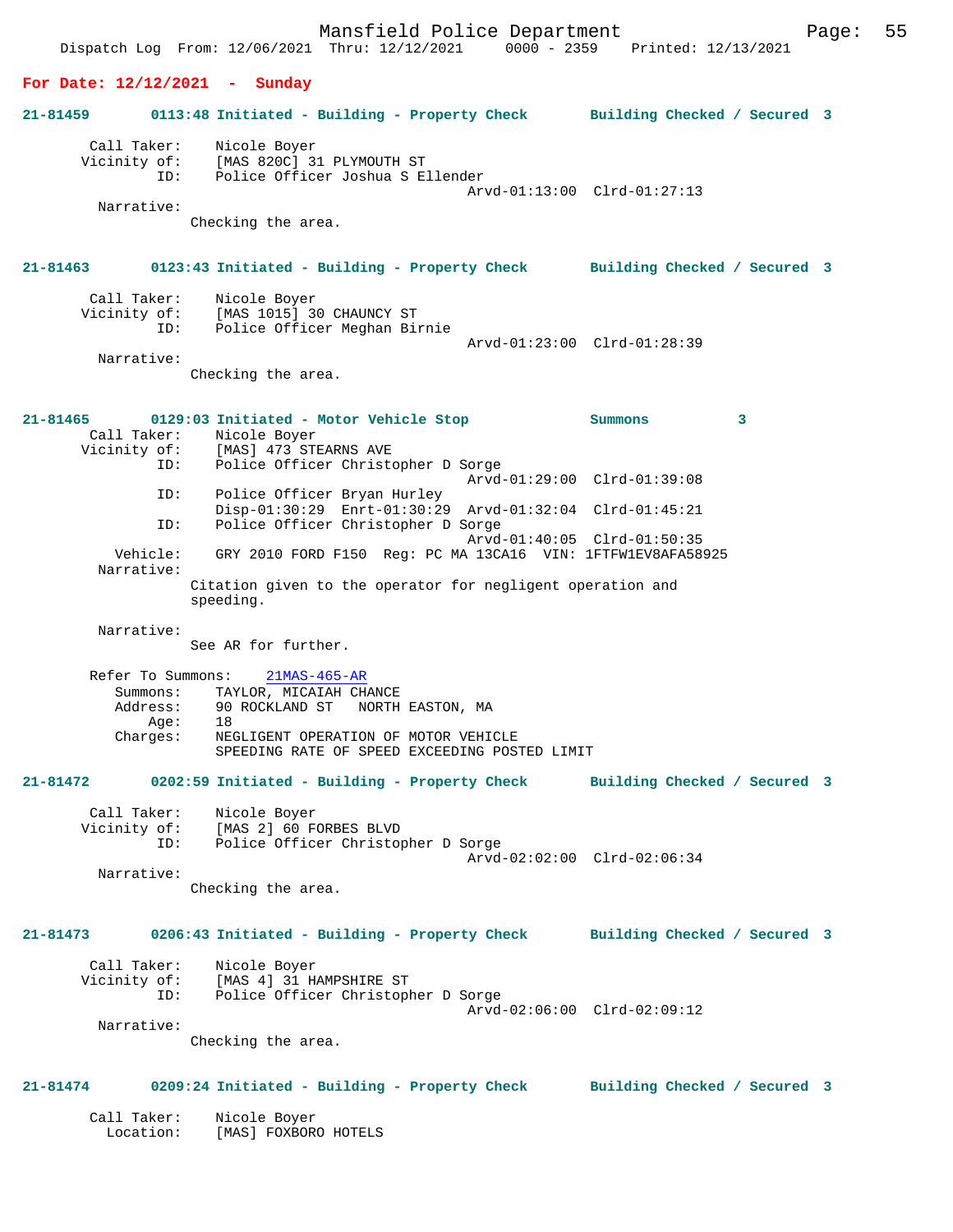Mansfield Police Department Form Page: 56 Dispatch Log From: 12/06/2021 Thru: 12/12/2021 0000 - 2359 Printed: 12/13/2021 ID: Police Officer Christopher D Sorge Arvd-02:09:00 Clrd-02:15:13 Narrative: Checking the area. **21-81475 0211:05 Initiated - Building - Property Check Building Checked / Secured 3** Call Taker: Nicole Boyer Vicinity of: [MAS 417] 9 FRANCIS AVE ID: Police Officer Bryan Hurley Arvd-02:11:00 Clrd-02:24:00 Narrative: Checking the area. **21-81481 0231:39 Initiated - Motor Vehicle Stop Citation / Warning Issued 3** Call Taker: Nicole Boyer Vicinity of: [MAS] 75 PRATT ST @ 33 NEWTON ST ID: Police Officer Bryan Hurley Arvd-02:31:00 Clrd-02:40:31 ID: Police Officer Meghan Birnie Arvd-02:33:38 Clrd-02:40:31 Vehicle: BLK 2012 TOYT CAMRY Reg: PC MA 84YL12 VIN: 4T1BF1FK0CU586357 Narrative: Out with an MVST Narrative: Citation given to operator for speed. Violation happened in front of Hope and Pratt. **21-81485 0240:48 Initiated - Parking Violations Citation / Warning Issued 3** Call Taker: Nicole Boyer Vicinity of: [MAS 1038] NORTH MAIN ST ID: Police Officer Meghan Birnie Arvd-02:40:00 Clrd-03:00:38 Vehicle: WHI 2021 FORD LL EXPEDITION Reg: NY KPU8033 VIN: 1FMJK2AT8MEA60339 Vehicle: GRY 2013 HYUN ELANTR Reg: PC MA 8DBZ20 VIN: KMHDH4AEXDU973957 Vehicle: BRO 2014 TOYT UT RAV4 Reg: PC MA 1SSW58 VIN: JTMRFREV5ED068471 Vehicle: GRY 2018 JEEP COMPAS Reg: PC MA 5XX410 VIN: 3C4NJDCB3JT306900 Narrative: Parking Violations. Narrative: Thomas St. KPU-8033 NY Plate. Narrative: Old Colony 8DBZ20 and 1SSW58 Narrative: Cottage St 5XX410 **21-81489 0253:51 Initiated - Building - Property Check Building Checked / Secured 3** Call Taker: Nicole Boyer Vicinity of: [MAS] 4 ERICK RD @ 15 BONNEY LN ID: Police Officer Bryan Hurley Arvd-02:53:00 Clrd-03:00:16 Narrative: Checking the area. **21-81492 0300:22 Initiated - Building - Property Check Building Checked / Secured 3** Call Taker: Nicole Boyer Vicinity of: [MAS] MYSTIC LN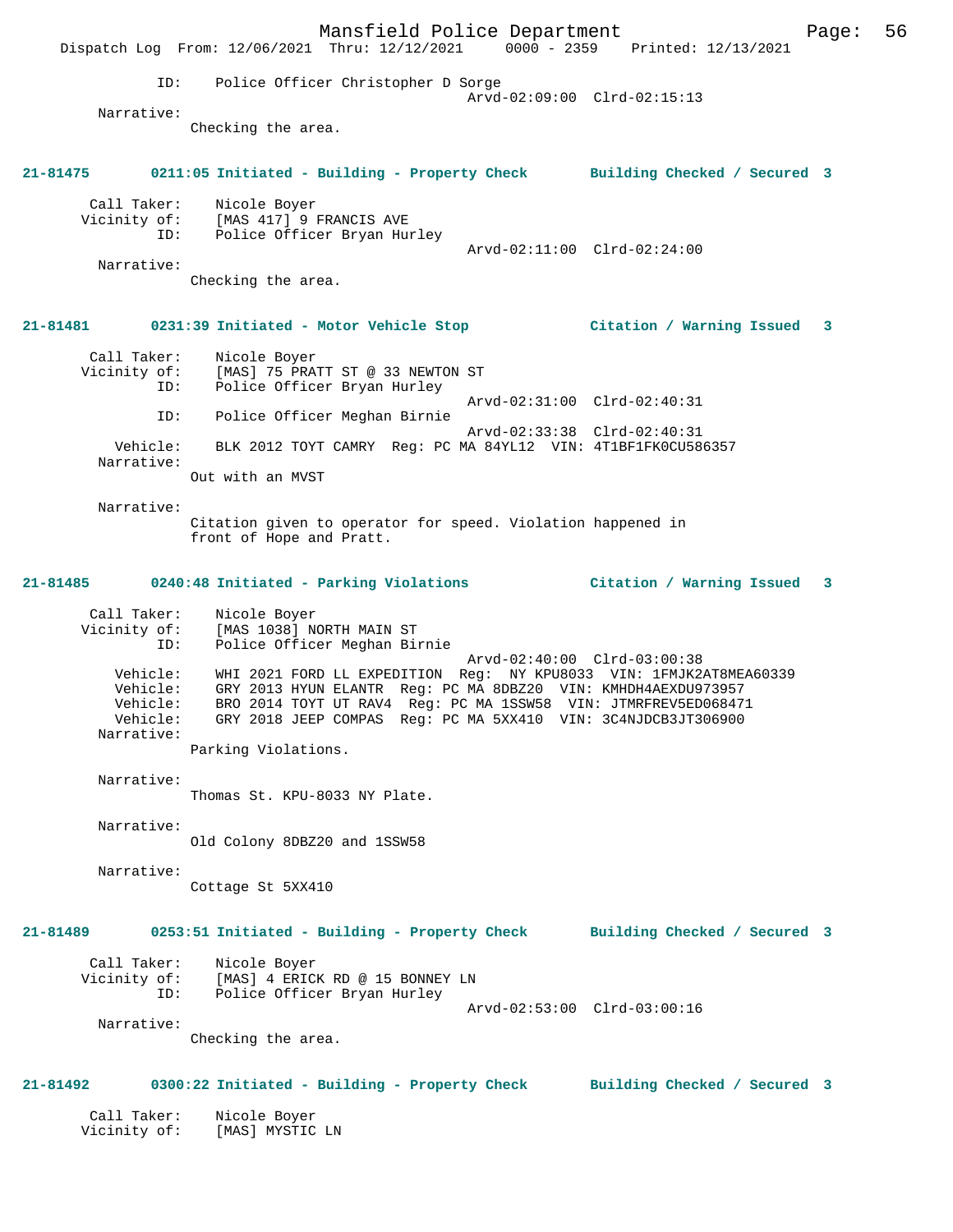Mansfield Police Department Form Page: 57 Dispatch Log From: 12/06/2021 Thru: 12/12/2021 0000 - 2359 Printed: 12/13/2021 ID: Police Officer Bryan Hurley Arvd-03:00:00 Clrd-03:04:44 Narrative: Checking the area. **21-81494 0309:40 Initiated - Building - Property Check Building Checked / Secured 3** Call Taker: Michael Mezhberg Location/Address: [MAS 820C] 31 PLYMOUTH ST ID: Police Officer Joshua S Ellender Arvd-03:09:00 Clrd-03:26:52 Narrative: Checking the area. **21-81497 0332:38 Initiated - Building - Property Check Building Checked / Secured 3** Call Taker: Nicole Boyer Vicinity of: [MAS 814] 50 WEST CHURCH ST ID: Police Officer Meghan Birnie Arvd-03:32:00 Clrd-03:39:52 Narrative: Checking the area. **21-81498 0334:52 Initiated - Building - Property Check Building Checked / Secured 3** Call Taker: Nicole Boyer Vicinity of: [MAS] FRANKLIN ST ID: Police Officer Bryan Hurley Arvd-03:34:00 Clrd-03:42:16 Narrative: Checking the area. **21-81500 0516:31 Initiated - Building - Property Check Building Checked / Secured 3** Call Taker: Nicole Boyer Vicinity of: [MAS 820C] 31 PLYMOUTH ST<br>ID: Police Officer Joshua SE Police Officer Joshua S Ellender Arvd-05:16:00 Clrd-05:33:47 Narrative: Checking the area. **21-81514 0702:33 Initiated - Building - Property Check Building Checked / Secured 3** Call Taker: Jennifer Napolitano Location/Address: [MAS 820C] 31 PLYMOUTH ST ID: Police Officer Joshua S Ellender Arvd-07:02:00 Clrd-07:15:28 Narrative: Checking the area. **21-81520 0826:28 Phone - 911 Hang-ups & Verifications Confirmed misdial/Accdntl Call 2**  Call Taker: Emily Archer Location/Address: [MAS] 90 WILLOW ST Police Officer Beau J Palanza<br>Disp-08:27:39 Disp-08:27:39 Arvd-08:31:37 Clrd-08:34:39 Narrative: Checking on a 911 hang up. Contact made?:Y Cellphone? (y/n):Y Caller states he accidentally dialed, will be at the front door.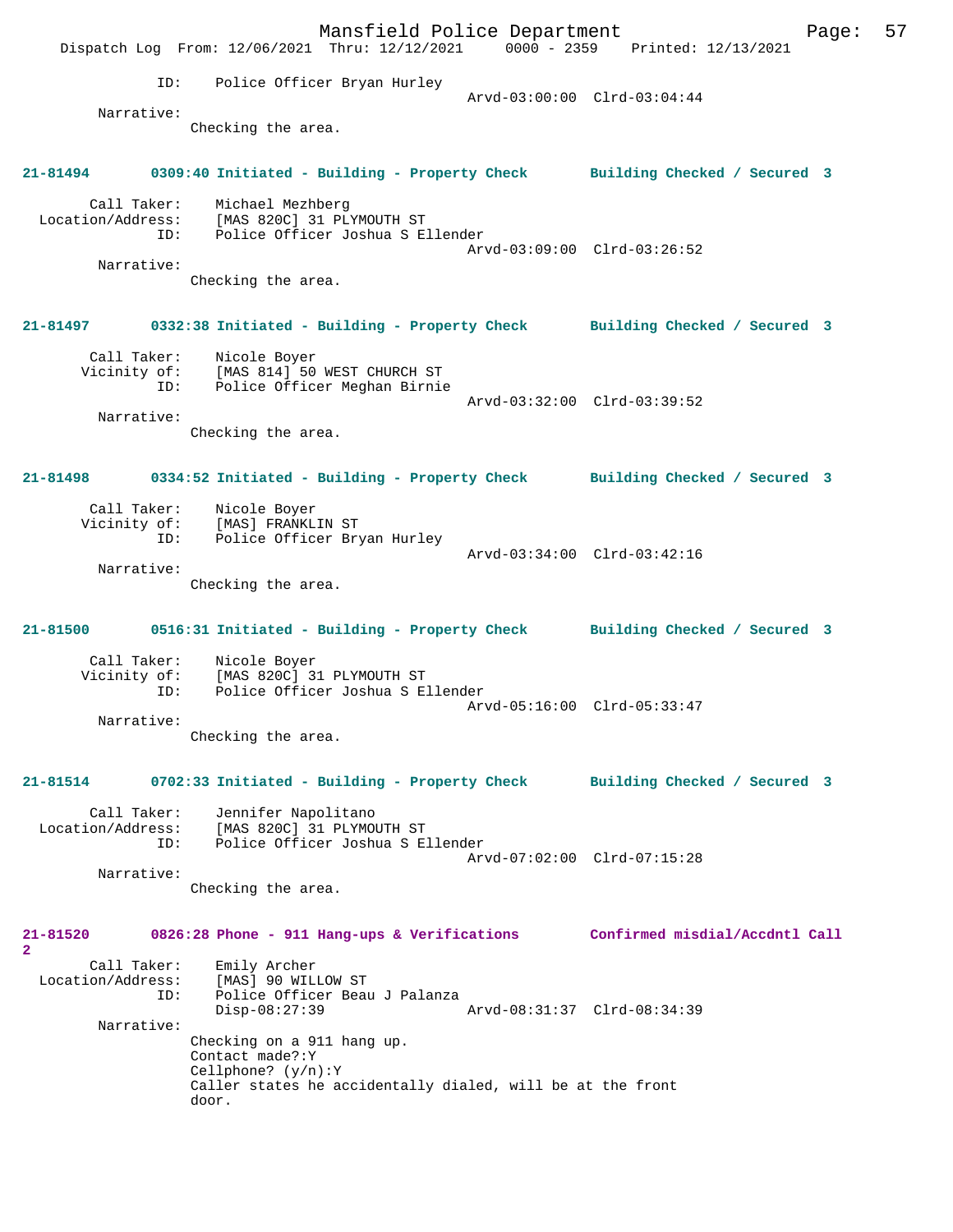Mansfield Police Department Fage: 58 Dispatch Log From: 12/06/2021 Thru: 12/12/2021 0000 - 2359 Printed: 12/13/2021 **21-81529 0942:18 Initiated - Building - Property Check Building Checked / Secured 3** Call Taker: Jennifer Napolitano Location/Address: [MAS 820C] 31 PLYMOUTH ST ID: Detective Derek M McCune Arvd-09:42:00 Clrd-09:42:34 Narrative: Checking the area. **21-81544 1106:41 Initiated - Building - Property Check Building Checked / Secured 3** Call Taker: Jennifer Napolitano<br>Location/Address: [MAS 907E] 390 WEST ess: [MAS 907E] 390 WEST ST<br>ID: Police Officer Beau J I Police Officer Beau J Palanza Arvd-11:06:00 Clrd-11:16:19 Narrative: Checking the area. **21-81548 1117:41 Initiated - Building - Property Check Building Checked / Secured 3** Call Taker: Jennifer Napolitano<br>Location/Address: [MAS 1002] 250 EAST [MAS 1002] 250 EAST ST ID: Lieutenant Thomas R Connor Arvd-11:17:00 Clrd-11:25:14 Narrative: Checking the area. **21-81549 1135:00 Initiated - Building - Property Check Building Checked / Secured 3** Call Taker: Jennifer Napolitano Location/Address: [MAS 820C] 31 PLYMOUTH ST<br>ID: Detective Derek M McCune Detective Derek M McCune Arvd-11:35:00 Clrd-11:45:26 Narrative: Checking the area. **21-81552 1153:11 Phone - Noise Complaint Spoken To 2**  Call Taker: Emily Archer Location/Address: [MAS] 12 PRATT ST Apt. #206 ESS: ITEL ISLE ISLE ISLE IN THE POLICE Officer Beau J Palanza<br>Disp-11:55:16 Disp-11:55:16 Arvd-12:00:19 Clrd-12:06:48 ID: Police Officer Michael T Fitzgerald Disp-11:56:21 Arvd-11:59:48 Clrd-12:06:46 Narrative: Caller reporting ongoing issue of loud music playing. Narrative: Spoke to the occupant and he is aware of the complaint. There was no noise coming from the apartment on arrival. **21-81560 1246:27 Phone - Motor Vehicle Stop Citation / Warning Issued 3** Call Taker: Jennifer Napolitano<br>Vicinity of: [MAS 840] 280 SCHOOI [MAS 840] 280 SCHOOL ST ID: Police Officer Beau J Palanza Disp-12:48:17 Arvd-12:48:20 Clrd-12:52:53 Vehicle: BRO 2006 TOYT COROLL Reg: PC MA 533LS7 VIN: 1NXBR32E56Z684663 Narrative: Out for mvst Narrative: Citation to the operator for failure to stop at the crosswalk at the entrance to the Mall.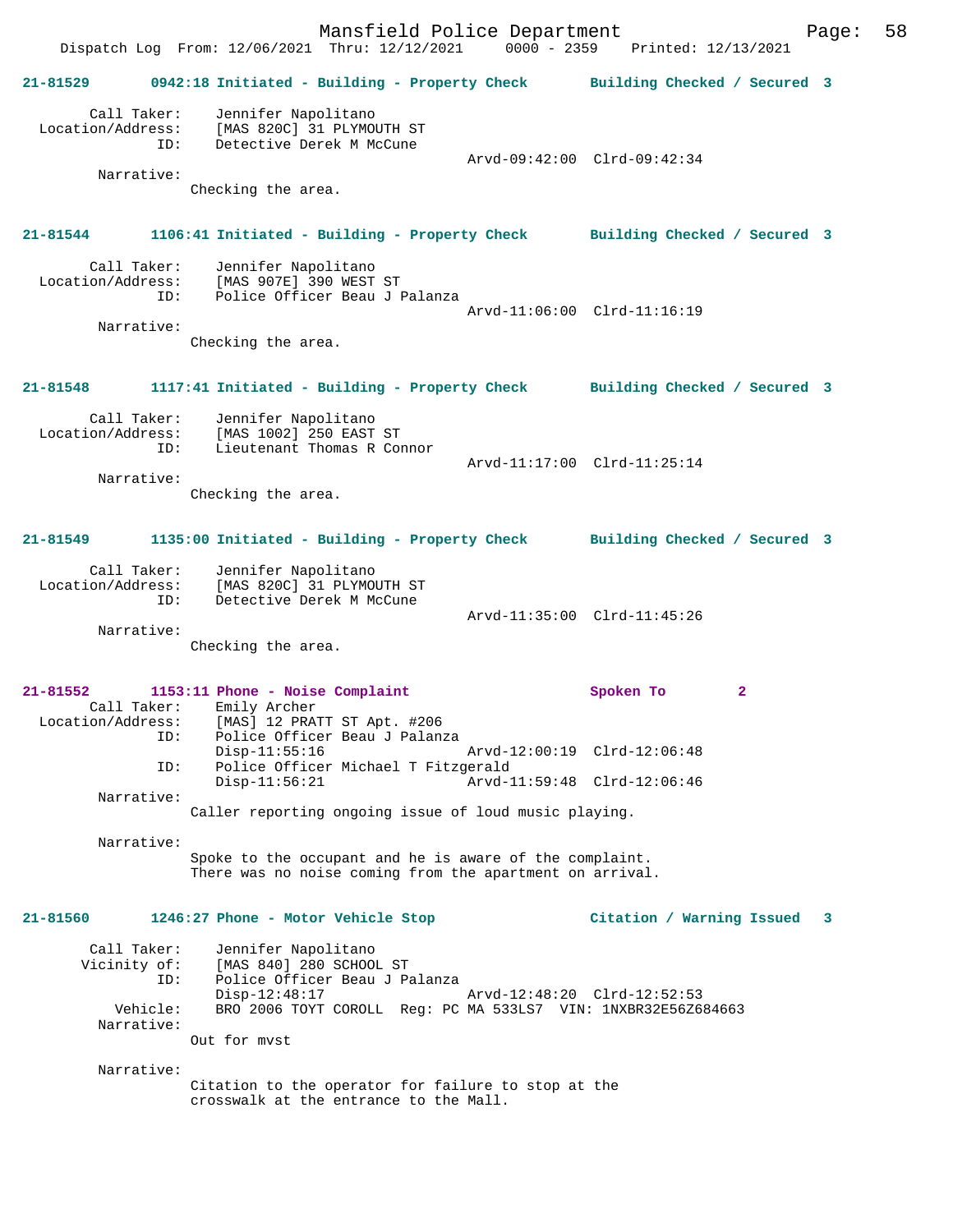Mansfield Police Department Page: 59 Dispatch Log From: 12/06/2021 Thru: 12/12/2021 **21-81564 1311:19 Initiated - Building - Property Check Building Checked / Secured 3** Call Taker: Jennifer Napolitano Location/Address: [MAS 4] 31 HAMPSHIRE ST ID: Police Officer Beau J Palanza Arvd-13:11:00 Clrd-13:19:06 Narrative: Checking the area. **21-81570 1336:16 Phone - Assist Fire Department Services Rendered 2**  Call Taker: Jennifer Napolitano Location/Address: [MAS H2750] 10 STRATTON RD Police Officer Beau J Palanza<br>Disp-13:36:50 Disp-13:36:50 Arvd-13:41:53 Clrd-13:50:11 Narrative: Assisting the FD with a fire related incident. Nature:inside odor of gas **21-81579 1405:08 Initiated - Building - Property Check Building Checked / Secured 3** Call Taker: Jennifer Napolitano<br>Location/Address: [MAS 820C] 31 PLYMOU [MAS 820C] 31 PLYMOUTH ST ID: Detective Derek M McCune Arvd-14:05:00 Clrd-14:20:16 Narrative: Checking the area. **21-81581 1423:41 Initiated - Building - Property Check Building Checked / Secured 3** Call Taker: Jennifer Napolitano Location/Address: [MAS] FRANKLIN ST<br>TD: Police Officer Mat Police Officer Matthew A Souza Arvd-14:23:00 Clrd-14:28:15 Narrative: Checking the area. **21-81604 1707:20 Walk-In - Assist Citizen - P S A Spoken To 3**  Call Taker: Support Staff Matthew Gately<br>Location/Address: [MAS H4114] 798 WARE ST [MAS H4114] 798 WARE ST ID: Police Officer David J Pepicelli Disp-17:10:12 Arvd-17:16:23 Clrd-17:21:09 Narrative: Walk in would like to speak with an officer about an incident where someone hit her mailbox with a vehicle. Narrative: Ofc. Pepicelli spoke with the RP, she was advised. **21-81606 1729:22 Phone - Vandalism Services Rendered 3**  Call Taker: Emily Archer Location/Address: [MAS 907A] 390 WEST ST Apt. #B ID: Police Officer Danielle C Titus<br>Disp-17:30:38 A Disp-17:30:38 Arvd-17:39:49 Clrd-18:12:37<br>Vehicle: WHI 2014 VOLV S60 Req: PC MA 3CGJ24 VIN: YV1612FH3E12950 Vehicle: WHI 2014 VOLV S60 Reg: PC MA 3CGJ24 VIN: YV1612FH3E1295039 Narrative: Caller reporting someone threw a rock through the window of his white 2014 Volvo. Caller will meet officer by his vehicle. Narrative: M12 inside shaws checking tape to see if this was malicious. Narrative: Checked the cameras and it appears the window cracked on its own.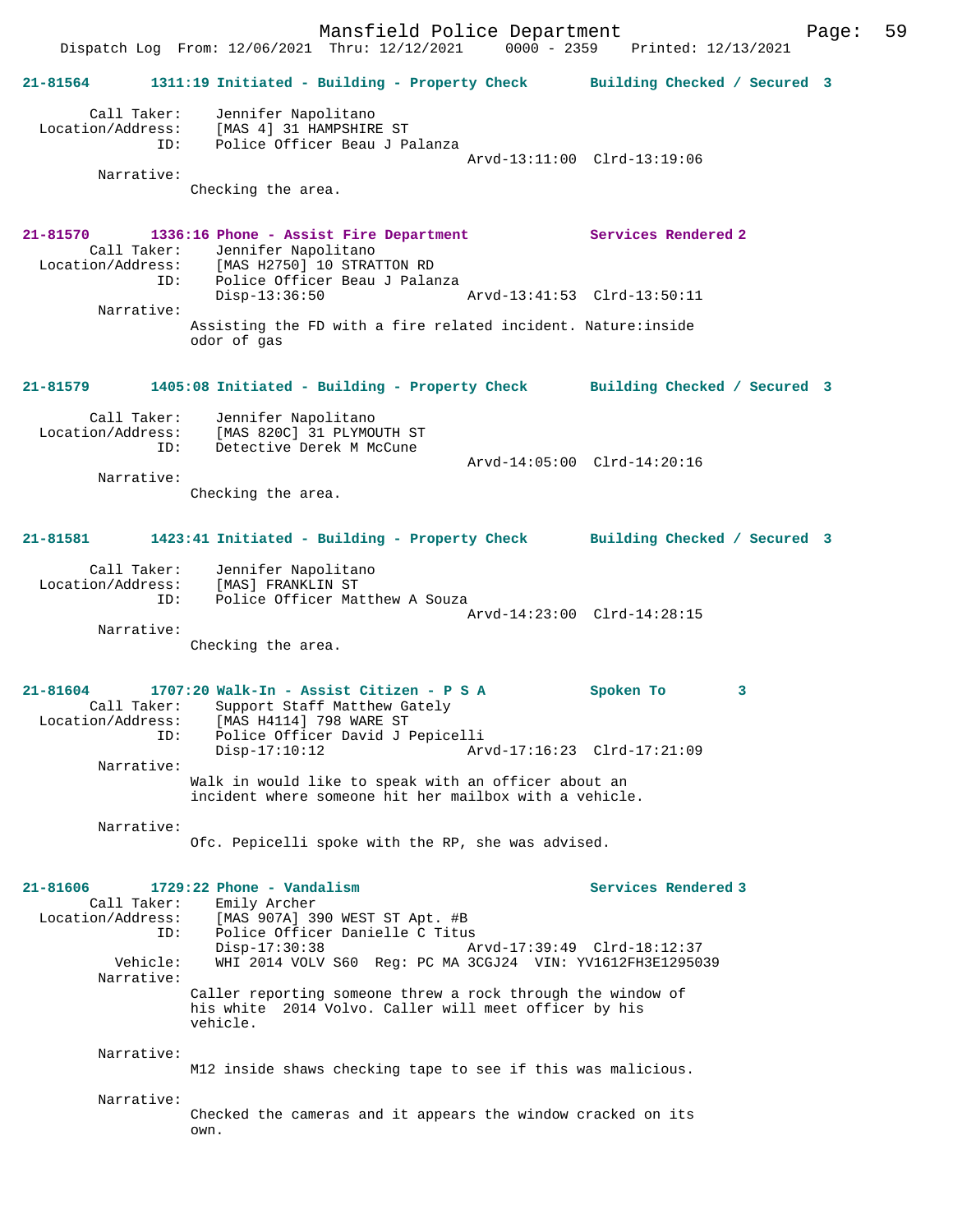Mansfield Police Department Fage: 60

| 21-81614                                                          | 1813:56 Initiated - Motor Vehicle Stop                                                                                                           | Citation / Warning Issued   | 3 |
|-------------------------------------------------------------------|--------------------------------------------------------------------------------------------------------------------------------------------------|-----------------------------|---|
| Call Taker:<br>Location/Address:<br>ID:<br>Vehicle:<br>Narrative: | Jennifer Napolitano<br>[MAS 204] 26 OTIS ST<br>Police Officer Joshua S Ellender<br>BRO 2006 FORD FUSION Reg: PC MA 8DX699 VIN: 3FAHP07116R119266 | Arvd-18:13:00 Clrd-18:23:55 |   |
|                                                                   | Out for myst                                                                                                                                     |                             |   |
| Narrative:                                                        | Vioaltion occurred at 100 Otis to Country store. Citation<br>issued for License not in possession, speeding, deffective<br>equipment.            |                             |   |
| 21-81616                                                          | 1830:08 Initiated - Motor Vehicle Stop                                                                                                           | Citation / Warning Issued   | 3 |
| Call Taker:<br>Vicinity of:<br>ID:                                | Jennifer Napolitano<br>[MAS 2] 60 FORBES BLVD<br>Police Officer Joshua S Ellender                                                                | Arvd-18:30:00 Clrd-18:34:44 |   |
| Vehicle:<br>Narrative:                                            | GRY 2021 HYUN ELANTRA Reg: PC MA 165XJ2 VIN: KMHLM4AG9MU118336<br>Out for myst                                                                   |                             |   |
| Narrative:                                                        | Citation for failure to stop Forbes and Chauncy                                                                                                  |                             |   |
| 21-81617<br>Call Taker:<br>Location/Address:<br>ID:               | 1830:45 Phone - Assist Fire Department<br>Jennifer Napolitano<br>[MAS 418C] 25 FRANCIS AVE<br>Police Officer David J Pepicelli                   | Services Rendered 2         |   |
| Narrative:                                                        | $Disp-18:31:33$<br>Assisting the FD with a fire related incident. Nature: smoke<br>odor in the laundry room                                      | Arvd-18:36:38 Clrd-18:44:30 |   |
| 21-81619                                                          | 1834:49 Initiated - Motor Vehicle Stop                                                                                                           | Citation / Warning Issued 3 |   |
| Call Taker:<br>Vicinity of:<br>ID:                                | Jennifer Napolitano<br>[MAS 74A] 11 CABOT BLVD<br>Police Officer Joshua S Ellender                                                               | Arvd-18:34:00 Clrd-18:40:57 |   |
| Vehicle:<br>Narrative:                                            | WHI 2021 TOYT UT RAV4 Reg: PC MA 4FTX40 VIN: 4T3R6RFV3MU014814                                                                                   |                             |   |
| Narrative:                                                        | Out for myst                                                                                                                                     |                             |   |
|                                                                   | Citation for failure to yield                                                                                                                    |                             |   |
| $21 - 81621$                                                      | 1843:01 Initiated - Motor Vehicle Stop                                                                                                           | Citation / Warning Issued 3 |   |
| Call Taker:<br>Vicinity of:<br>ID:                                | Jennifer Napolitano<br>[MAS 305] 64 COPELAND DR<br>Police Officer Danielle C Titus                                                               | Arvd-18:43:00 Clrd-18:49:16 |   |
| Vehicle:<br>Narrative:                                            | BLK 2020 SUBA UT FOREST Reg: PC MA 16EG48 VIN: JF2SKAJC6LH595414<br>Out for myst                                                                 |                             |   |
| Narrative:                                                        | Failure to stop at red light                                                                                                                     |                             |   |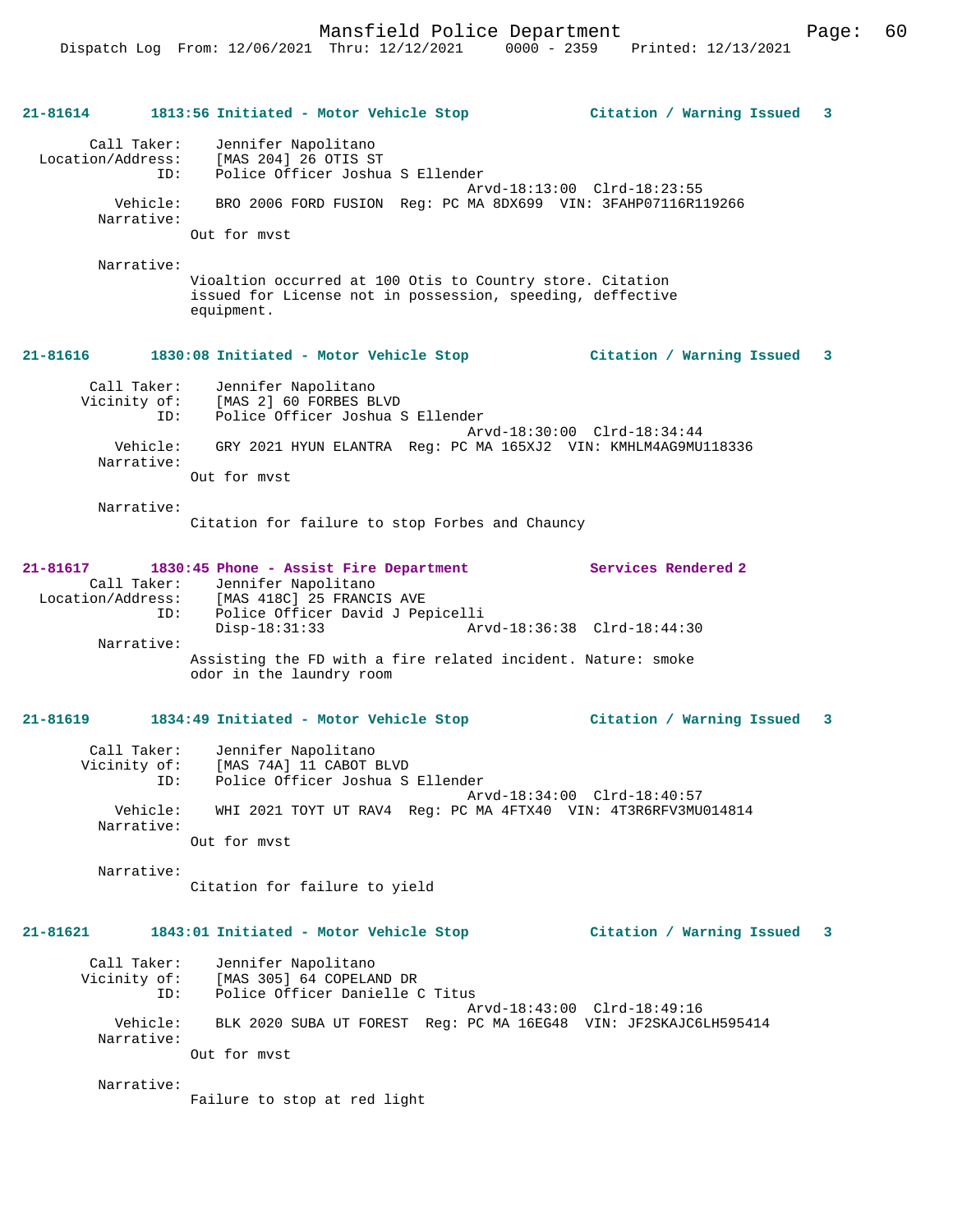Mansfield Police Department<br>Thru: 12/12/2021 0000 - 2359 Printed: 12/13/2021 Dispatch Log From: 12/06/2021 Thru: 12/12/2021 **21-81623 1849:45 Initiated - Building - Property Check Building Checked / Secured 3** Call Taker: William Casey Location/Address: [MAS 2] 60 FORBES BLVD Police Officer Joshua S Ellender Arvd-18:49:00 Clrd-19:40:15 Narrative: Checking the area. **21-81625 1912:48 Initiated - Building - Property Check Building Checked / Secured 3** Call Taker: William Casey<br>Location/Address: [MAS 139] 265 ess: [MAS 139] 265 FRUIT ST<br>ID: Police Officer David J Police Officer David J Pepicelli Arvd-19:12:00 Clrd-19:15:53 Narrative: Checking the area. **21-81626 1916:01 Initiated - Building - Property Check Building Checked / Secured 3** Call Taker: William Casey Location/Address: [MAS 1041] 175 FRUIT ST Police Officer David J Pepicelli Arvd-19:16:00 Clrd-19:31:45 Narrative: Checking the area. **21-81630 1956:08 Phone - Suspicious Actv / Persn / Veh Services Rendered 2**  Call Taker: Emily Archer Location/Address: [MAS] 792 WEST ST Apt. #G Police Officer Joshua S Ellender<br>Disp-19:58:05 Arv Disp-19:58:05 Arvd-20:03:19 Clrd-20:11:41<br>ID: Police Officer Danielle C Titus Police Officer Danielle C Titus Disp-19:58:23 Arvd-20:03:23 Clrd-20:11:38 Narrative: Caller pulled into the driveway, and 15 year old boy jumped out at her, hood on and sunglasses. Narrative: Caller states he approached her vehicle, she was able to get her husband outside and she was able to safely leave her vehicle. Narrative: Another car pulled in and the person ran and hid behind another vehicle. Narrative: Last known location was near a gray nissan. Narrative: Checking the area and there is nothing showing Narrative: Area showing negative will check the other side per M3 **21-81633 2012:39 911 - Suspicious Actv / Persn / Veh Services Rendered 2**  Call Taker: Fournier Elin<br>Location/Address: [MAS] PINE NE ess: [MAS] PINE NEEDLE LN<br>ID: Police Officer David ID: Police Officer David J Pepicelli Disp-20:19:23 **Arvd-20:23:43** Clrd-20:34:31<br>Vehicle: GRY 1988 CHEV CO CAMARO Reg: PC MA 7PP859 VIN: 1G1FP21S3 GRY 1988 CHEV CO CAMARO Reg: PC MA 7PP859 VIN: 1G1FP21S3JL101575 Narrative: CP reports an old chevy camaro passed by her house, drove through the stop sign, and onto the grass. She reports they live in the first house on the left on Pine Needle Ln. Does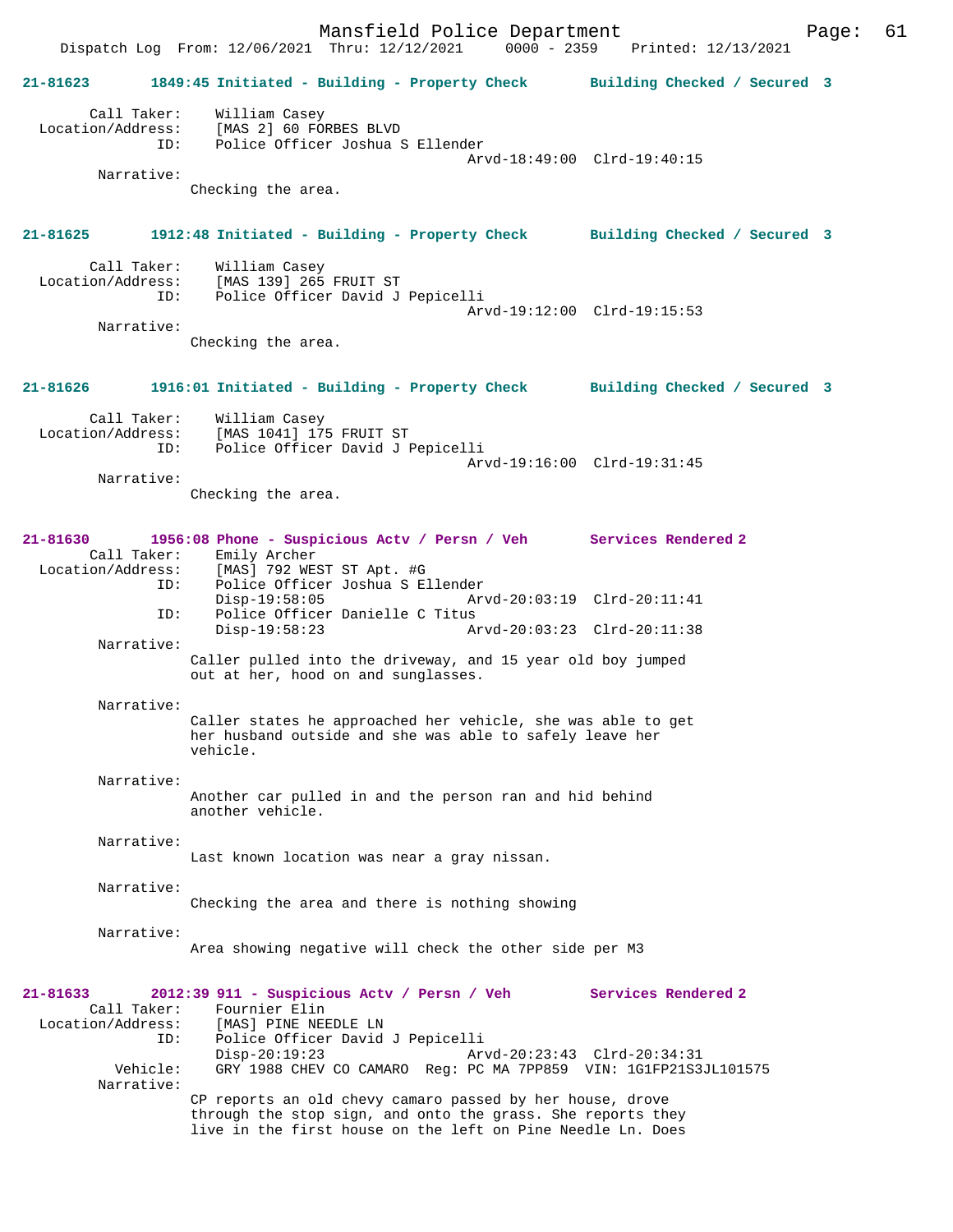Mansfield Police Department<br>Thru:  $12/12/2021$  0000 - 2359 Printed:  $12/13/2021$ Dispatch Log From: 12/06/2021 Thru: 12/12/2021 not wish to speak with an officer Narrative: M11 spoke to the operator of the vehicle who stated when they were driving down the road there was a tarp underneath the vehicle. Thats why he pulled over onto the grass to remove the tarp **21-81632 2013:55 Initiated - Building - Property Check Building Checked / Secured 3** Call Taker: William Casey<br>Location/Address: [MAS 4] 31 HA ess: [MAS 4] 31 HAMPSHIRE ST<br>ID: Police Officer Joshua S Police Officer Joshua S Ellender Arvd-20:13:00 Clrd-20:48:33 Narrative: Checking the area. **21-81636 2028:36 Initiated - Building - Property Check Building Checked / Secured 3** Call Taker: William Casey<br>Location/Address: [MAS 281A] 1 ess: [MAS 281A] 1 CROCKER ST<br>ID: Police Officer Danielle Police Officer Danielle C Titus Arvd-20:28:00 Clrd-20:40:50 Narrative: Checking the area and the lot **21-81640 2110:46 911 - Noise Complaint Services Rendered 2**  Call Taker: Fournier Elin<br>Location/Address: [MAS H5930] 14 ess: [MAS H5930] 145 OAK ST<br>ID: Police Officer Joshua S Police Officer Joshua S Ellender<br>Disp-21:12:25 Arv Disp-21:12:25 Arvd-21:17:04 Clrd-21:31:17<br>TD: Police Officer Jav J Sparrow Police Officer Jay J Sparrow<br>Disp-21:12:43 Arvd-21:19:53 Clrd-21:23:12 ID: Police Officer Danielle C Titus<br>Disp-21:12:46 A Disp-21:12:46 Arvd-21:16:37 Clrd-21:16:54 ID: Police Officer Danielle C Titus Disp-21:16:59 Arvd-21:19:15 Clrd-21:19:38<br>ID: Police Officer David J Pepicelli Police Officer David J Pepicelli<br>Disp-21:18:57 Ar Disp-21:18:57 Arvd-21:19:00 Clrd-21:23:13<br>Vehicle: GRY 2006 STRN ION Reg: PC MA 9PP262 VIN: 1G8AJ55FX6Z1730 GRY 2006 STRN ION Reg: PC MA 9PP262 VIN: 1G8AJ55FX6Z173017 Narrative: CP lives across the street from Great Woods and reports a vehicle playing very loud music for about an hour in parking lot Narrative: Unable to see plate or type of vehicle. Lights are off Narrative: Partys waiting by for operators brother to come pick them up Narrative: brother on location and vehicle will be in the lot overnight. Female parties were smoking weed inside the vehicle **21-81645 2140:24 Initiated - Building - Property Check Building Checked / Secured 3** Call Taker: William Casey<br>Location/Address: [MAS] 200 CHA ess: [MAS] 200 CHAUNCY ST:<br>ID: Police Officer Danie Police Officer Danielle C Titus Arvd-21:40:00 Clrd-21:52:22 ID: Police Officer Jay J Sparrow Disp-21:43:20 Arvd-21:43:22 Clrd-21:52:19<br>Vehicle: 2020 FORD FUSION Reg: PC SC UUF824 VIN: 3FA6P0LU5LE2 2020 FORD FUSION Reg: PC SC UUF824 VIN: 3FA6P0LU5LR265852 Narrative: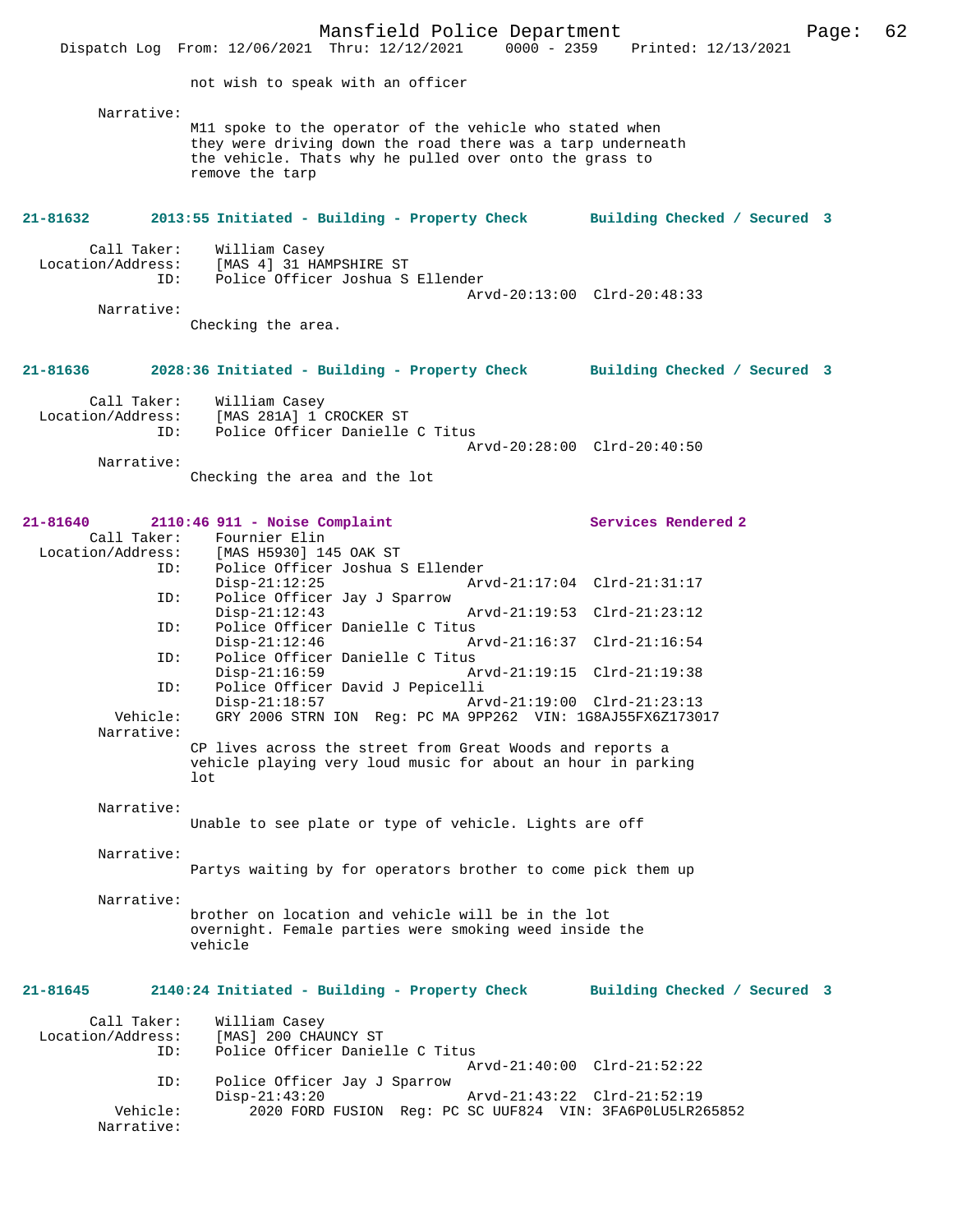Dispatch Log From: 12/06/2021 Thru: 12/12/2021 0000 - 2359 Printed: 12/13/2021 door is wide open and will be checking Narrative: M12 reports interior doors are locked, unable to secure the door but it is now shut. Units clear **21-81647 2154:06 Initiated - Building - Property Check Building Checked / Secured 3** Call Taker: William Casey Location/Address: [MAS 226E] 125 HIGH ST Apt. #1-4 ID: Police Officer Danielle C Titus

Arvd-21:54:00 Clrd-22:00:13

Narrative:

Checking the area.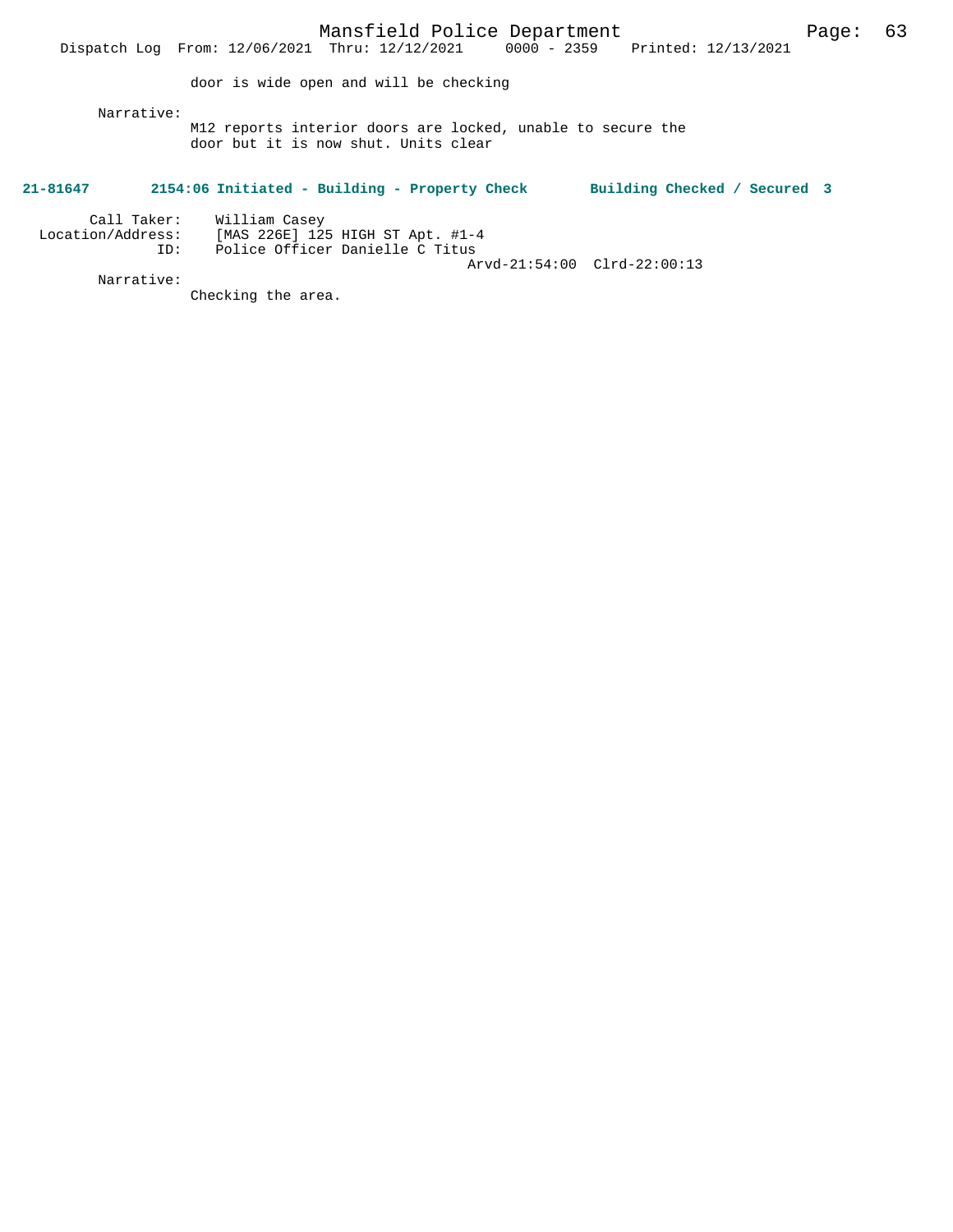#### **For Date: 12/13/2021 - Monday**

**Call Number Time Call Reason 6 and Call Reason Action Action Priority 21-81688 0139:26 Initiated - Building - Property Check Building Checked / Secured 3** Call Taker: William Casey Location/Address: [MAS 2] 60 FORBES BLVD ID: Police Officer Bryan Hurley Arvd-01:39:00 Clrd-01:48:29 Narrative: Checking the area. **21-81689 0141:33 Initiated - Building - Property Check Building Checked / Secured 3** Call Taker: William Casey Location/Address: [MAS 1015] 30 CHAUNCY ST ID: Police Officer Mark O'Connor Arvd-01:41:00 Clrd-01:47:07 Narrative: Checking the area. **21-81693 0148:38 Initiated - Building - Property Check Building Checked / Secured 3** Call Taker: William Casey Location/Address: [MAS 4] 31 HAMPSHIRE ST<br>TD: Police Officer Bryan Hui ID: Police Officer Bryan Hurley Arvd-01:48:00 Clrd-01:53:22 Narrative: Checking the area. **21-81695 0155:15 Initiated - Suspicious Actv / Persn / Veh Services Rendered 2**  Call Taker: William Casey Location/Address: [MAS H1035] 200 HOPE ST ID: Police Officer Mark O'Connor Arvd-01:55:00 Clrd-01:56:12 ID: Police Officer Meghan Birnie Disp-01:55:44 Arvd-01:55:46 Clrd-01:56:10<br>Vehicle: BLK 2014 MUR Reg: RI 1391 VIN: JN8AZ1MW1EW528136 Vehicle: BLK 2014 MUR Reg: RI 1391 VIN: JN8AZ1MW1EW528136 Narrative: closing an open trunk **21-81696 0156:46 Initiated - Building - Property Check Building Checked / Secured 3** Call Taker: TARA LAKO Location/Address: [MAS 982] 111 HOPE ST ID: Police Officer Meghan Birnie Arvd-01:56:00 Clrd-01:57:00 Narrative: Checking the area. **21-81697 0157:09 Initiated - Building - Property Check Services Rendered 3**  Call Taker: TARA LAKO<br>Location/Address: [MAS 170] ess: [MAS 170] 255 HOPE ST<br>ID: Police Officer Meghan Police Officer Meghan Birnie Arvd-01:57:00 Clrd-02:03:42 Vehicle: BLU 2019 JEEP WRANGL Reg: PAS MA US63TT VIN: 1C4HJXEG8KW597333

 Vehicle: RED 2011 JEEP GRANDC Reg: PC MA 115EG5 VIN: 1J4RR4GG7BC522417 Narrative:

Checking the area.

Narrative:

Two unoccupied vehicles in the lot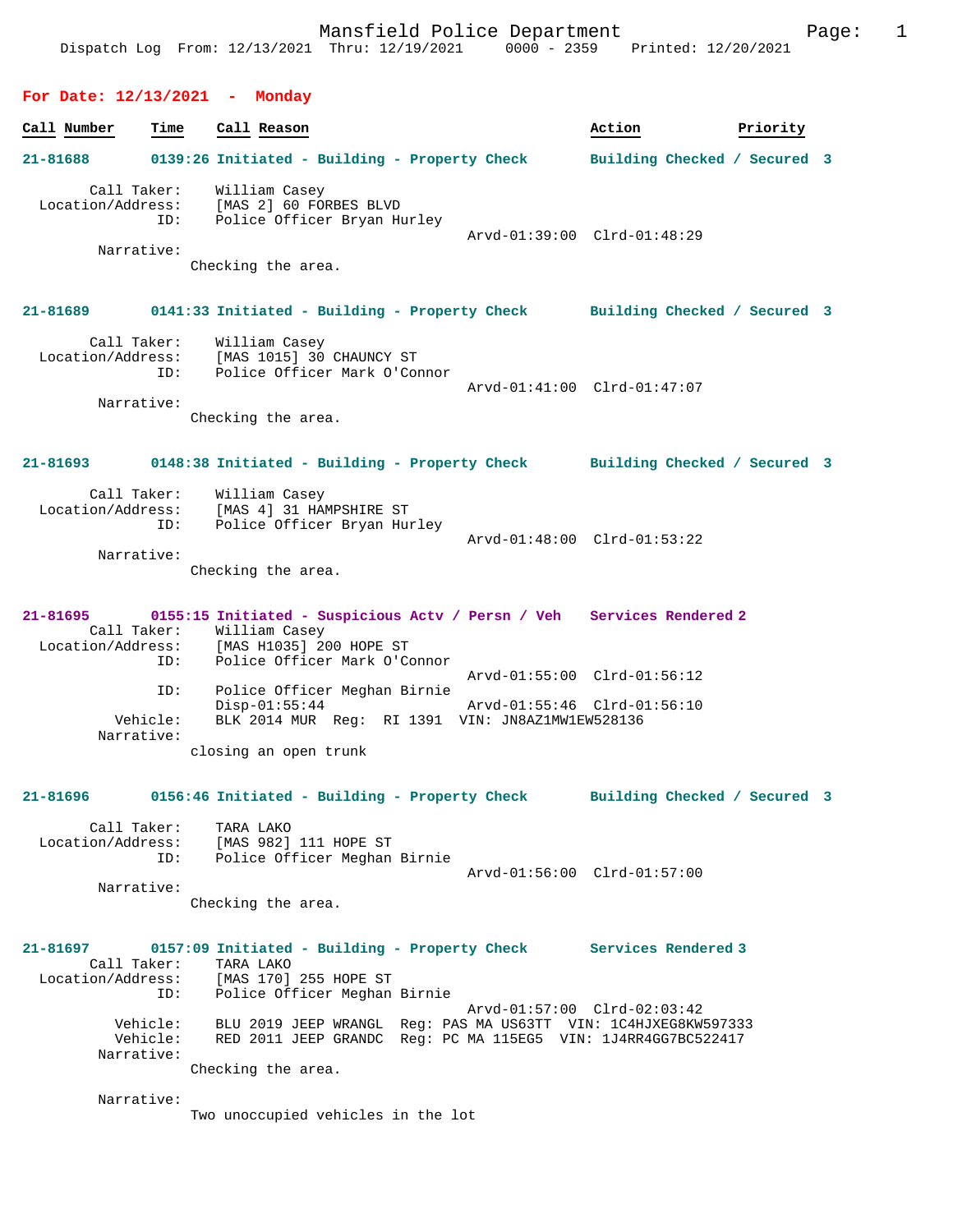**21-81715 0248:20 Initiated - Building - Property Check Services Rendered 3**  Call Taker: William Casey Location/Address: [MAS 1040] 50 RESERVOIR ST Apt. #ST ID: Police Officer Bryan Hurley Arvd-02:48:00 Clrd-02:59:43 Narrative: Checking the area. **21-81720 0330:06 Initiated - Building - Property Check Citation / Warning Issued 3** Call Taker: William Casey Location/Address: [MAS 1039] 242 NORTH MAIN ST ID: Police Officer Mark O'Connor Arvd-03:30:00 Clrd-03:41:12 Vehicle: WHI 2015 NISS ALTIMA Reg: PC MA 689XA5 VIN: 1N4AL3AP6FC599315 Vehicle: WHI 2021 DODG PK 1500 CLASSIC Reg: PC MA W59671 VIN: 1C6RR7FT2MS531144 Narrative: Checking the area. Narrative: North Main st MA-689XA5 Narrative: Church st MA-W59671 **21-81723 0356:16 911 - 911 Hang-ups & Verifications Confirmed misdial/Accdntl Call 2**  Call Taker: TARA LAKO Location/Address: [MAS H3666] 3 DONALD ALLEN DR ID: Police Officer Meghan Birnie Disp-03:58:01 Arvd-04:06:28 Clrd-04:10:46 Narrative: Checking on a 911 hang up. Contact made?: yes, accidental due to child Cellphone? (y/n): yes Uncertainty radius: **21-81726 0423:53 Initiated - Motor Vehicle Stop Citation / Warning Issued 3** Call Taker: William Casey Location/Address: [MAS] 75 PRATT ST @ 33 NEWTON ST ID: Police Officer Bryan Hurley Arvd-04:23:00 Clrd-04:30:03 ID: Police Officer Mark O'Connor Disp-04:24:36 Arvd-04:24:40 Clrd-04:30:02 Vehicle: WHI 2017 CHEV SILVER Reg: PC MA 2LHA26 VIN: 3GCUKTECXHG246965 Narrative: out with mvst Narrative: Ro cited for speed **21-81727 0431:45 Initiated - Building - Property Check Building Checked / Secured 3** Call Taker: William Casey Location/Address: [MAS 1002] 250 EAST ST ID: Police Officer Meghan Birnie Arvd-04:31:00 Clrd-04:38:56 Narrative: Checking the area. **21-81736 0643:57 Initiated - Community Policing Services Rendered 3**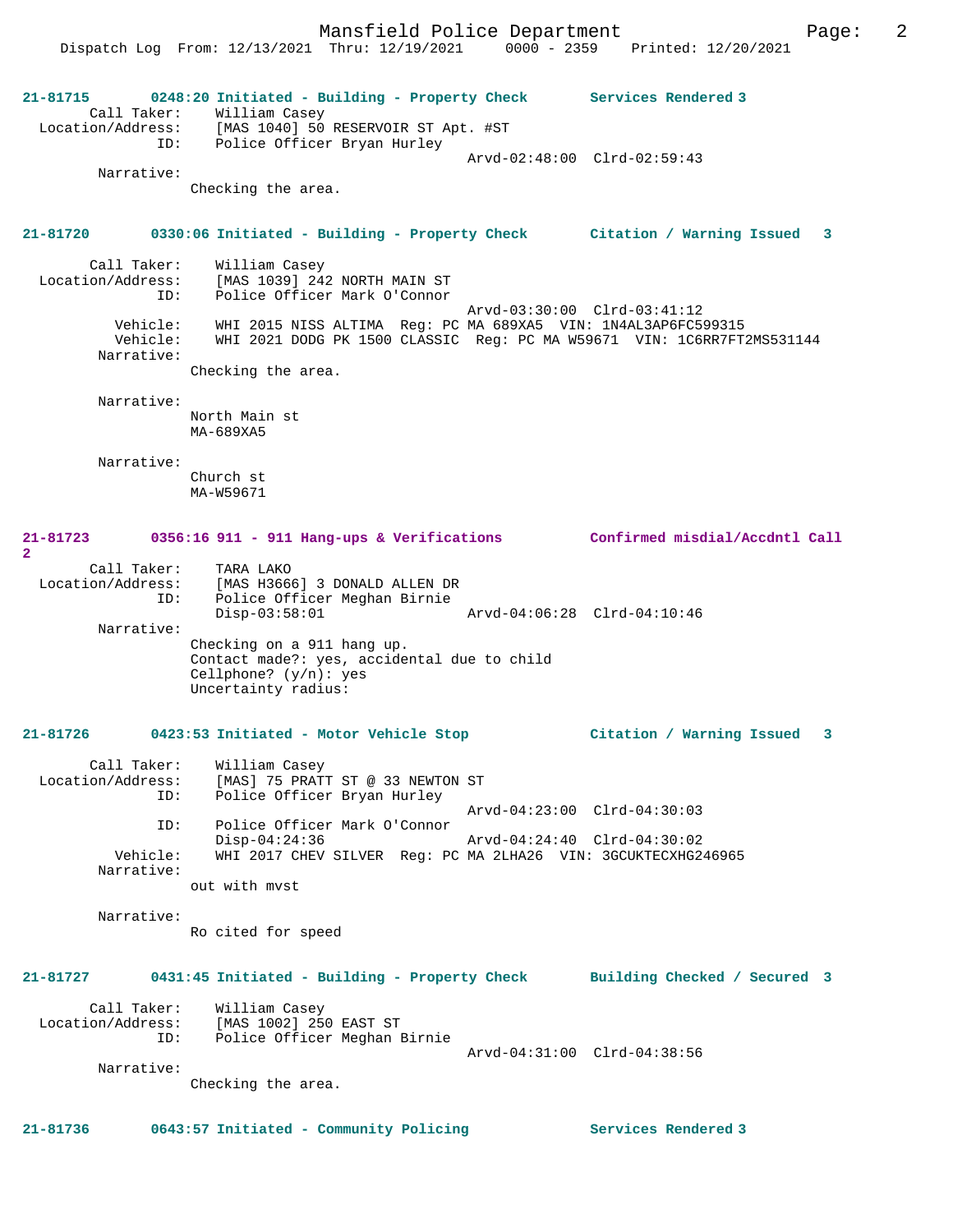Mansfield Police Department Page: 3 Dispatch Log From: 12/13/2021 Thru: 12/19/2021 0000 - 2359 Printed: 12/20/2021 Call Taker: Ryan O'Rourke Location/Address: [MAS 332] 240 EAST ST ID: Police Officer Meghan Birnie Arvd-06:43:05 Clrd-07:28:30 Narrative: Traffic enforcement in the area. **21-81751 0828 Initiated - Speed Trailer/Signs Deployed Services Rendered 3**  Call Taker: Animal Control Steven Simonds Location/Address: [MAS] WALNUT ST ID: Animal Control Steven Simonds Arvd-08:28:49 Clrd-08:36:17 Narrative: changing batteries on speed sign **21-81758 0905 Initiated - Building - Property Check Building Checked / Secured 3** Call Taker: Police Officer Michael T Fitzgerald Location/Address: [MAS 840] 280 SCHOOL ST ID: Police Officer Michael T Fitzgerald Arvd-09:06:23 Clrd-09:18:27 Narrative: Checking the area. **21-81770 1027:20 911 - Assist Fire Department Referred to Other Agency 2** Call Taker: Ryan O'Rourke Location/Address: [MAS H4010] 87 ANGELL ST ID: Police Officer Beau J Palanza Disp-10:29:14 Arvd-10:33:17 Clrd-10:55:37 Narrative: Assisting the FD with a fire related incident. Nature:inside odor of gas. **21-81771 1034:48 Initiated - Building - Property Check Building Checked / Secured 3** Call Taker: Ryan O'Rourke Location/Address: [MAS 2] 60 FORBES BLVD ID: Police Officer Michael T Fitzgerald Arvd-10:34:00 Clrd-10:40:02 Narrative: Checking the area. **21-81777 1052:18 Walk-In - Fraud or Identity Theft Investigated - Report Taken 1** Call Taker: Support Staff Matthew Todesco Location/Address: [MAS H3543] 795 MAPLE ST ID: Police Officer Beau J Palanza  $Disp-10:56:07$  Narrative: RP into report fraud, Ofc Palanza into speak with the RP. Narrative: See OF for further Refer To Incident: 21MAS-1332-OF **21-81781 1124:33 Phone - Road Hazards Services Rendered 3**  Call Taker: Jennifer Napolitano<br>Location/Address: [MAS] RTE 140 NB [MAS] RTE 140 NB ID: Police Officer Michael T Fitzgerald Arvd-11:31:48 Clrd-11:34:43 Narrative: Caller reports that a box is in the middle of the road on 140 near Home Depot.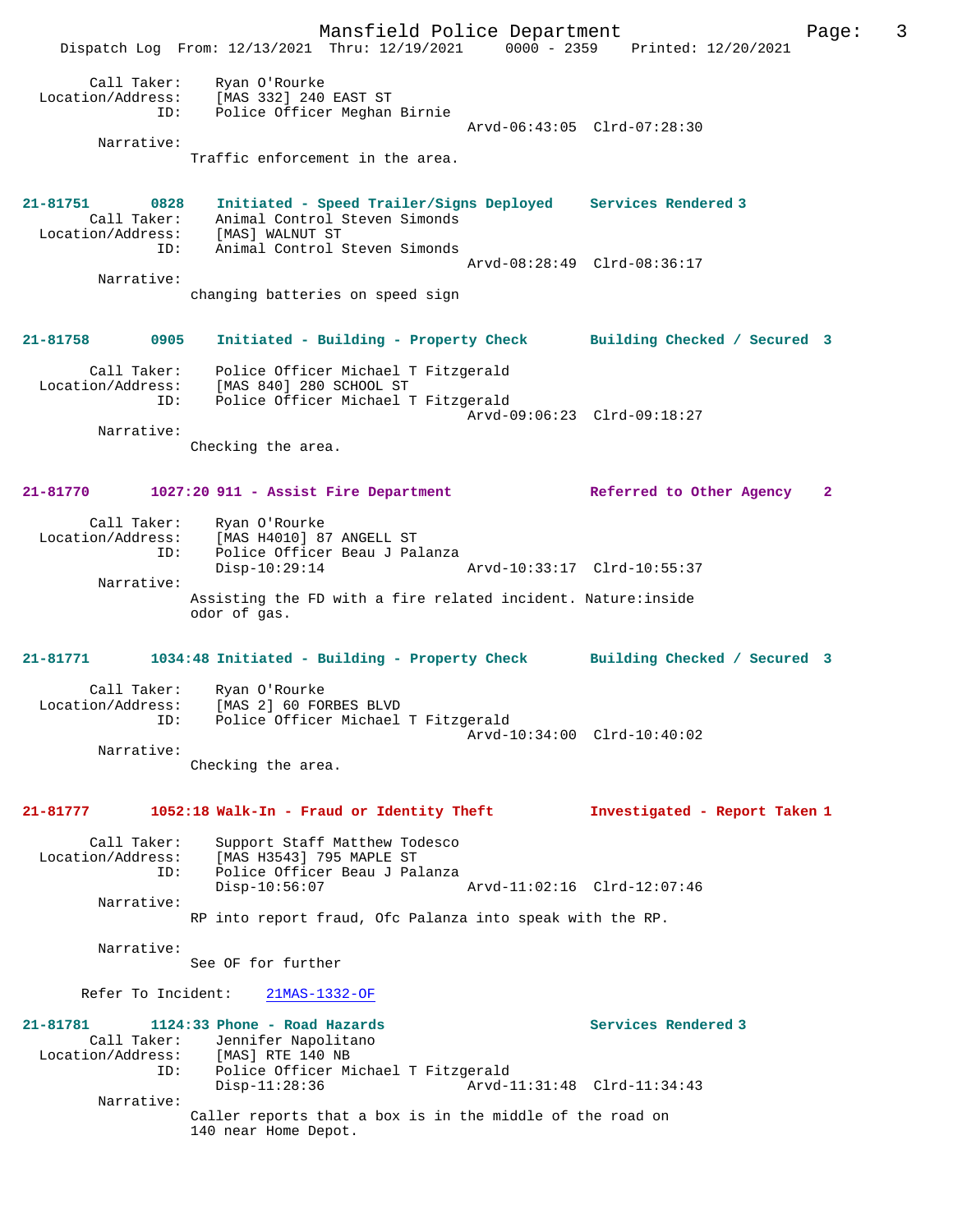Narrative:

box removed.

Call Taker: Jennifer Napolitano

| 21-81786 | 1209:14 Phone - Suspicious Acty / Persn / Veh |  | Investigated - No Report |  |
|----------|-----------------------------------------------|--|--------------------------|--|
|          |                                               |  |                          |  |

| Call Taker.       | neuurrer waporrrano                 |                             |  |
|-------------------|-------------------------------------|-----------------------------|--|
| Location/Address: | 「MAS]                               |                             |  |
| ID:               | Police Officer Michael T Fitzgerald |                             |  |
|                   | Disp-12:13:49                       | Arvd-12:23:19 Clrd-12:39:08 |  |

**21-81789 1215:00 Phone - 911 Hang-ups & Verifications Confirmed misdial/Accdntl Call 2**  Call Taker: Jennifer Napolitano<br>Location/Address: [MAS 1005B] 292 CHAD Location (Address: 1997)<br>Ess: [MAS 1005B] 292 CHAUNCY ST Apt. #150<br>ID: Police Officer Beau J Palanza Police Officer Beau J Palanza<br>Disp-12:16:16 Disp-12:16:16 Arvd-12:22:00 Clrd-12:24:30 Narrative: Checking on a 911 hang up. Contact made?: yes party states it was accidental Cellphone? (y/n): n Uncertainty radius: **21-81795 1253:51 Phone - Motor Veh Acc - No Injury Services Rendered 1**  Call Taker: Jennifer Napolitano<br>Location/Address: [MAS] 150 RUMFORD AV ess: [MAS] 150 RUMFORD AVE<br>ID: Police Officer Gregg S Police Officer Gregg S Kennedy<br>Disp-12:59:03 Disp-12:59:03 Arvd-13:02:20 Clrd-13:10:30 Narrative: Caller reports that she inadvertently backed into another car while backing out. Will stay on scene. Caller is in the parking lot in a black Ford Explorer. Narrative: m14 reports paper exchnage only. **21-81800 1327:36 Initiated - Follow up Investigation Investigated - No Report 3** Call Taker: Ryan O'Rourke<br>Location/Address: [MAS 451B] 500 ess: [MAS 451B] 500 EAST ST<br>ID: Police Officer Michael Police Officer Michael T Fitzgerald Arvd-13:27:00 Clrd-14:17:03 Narrative: Conducting a follow up in the area to a previously reported incident. awaiting a call from another pd agency. **21-81803 1330:51 Initiated - Building - Property Check Building Checked / Secured 3** Call Taker: Ryan O'Rourke<br>Location/Address: [MAS 1002] 25 ess: [MAS 1002] 250 EAST ST<br>ID: Police Officer Beau J I Police Officer Beau J Palanza Arvd-13:30:00 Clrd-13:46:25 Narrative: Checking the area.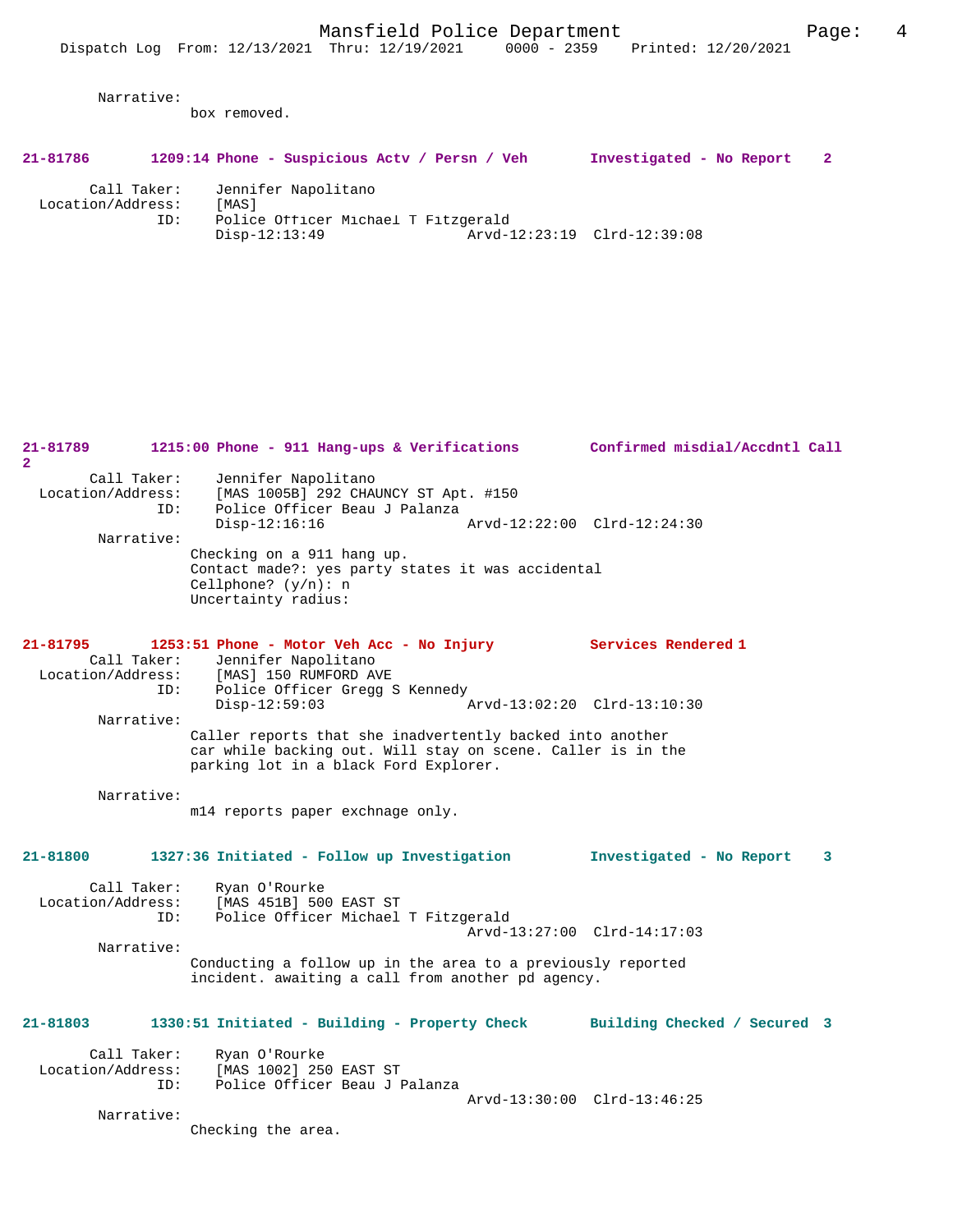Mansfield Police Department Page: 5

| 21-81809<br>Call Taker:<br>ID:<br>Narrative:               | 1409:06 Phone - Road Hazards<br>Josesph Shebertes<br>Location/Address: [MAS] NORTH MAIN ST<br>Police Officer Michael T Fitzgerald<br>Disp-14:17:31<br>calling party reporting work going on in the area by the<br>Foxboro town line that is becoming a road hazard. | Services Rendered 3             |  |
|------------------------------------------------------------|---------------------------------------------------------------------------------------------------------------------------------------------------------------------------------------------------------------------------------------------------------------------|---------------------------------|--|
| 21-81817                                                   | 1455:07 Initiated - Motor Vehicle Stop                                                                                                                                                                                                                              | Citation / Warning Issued<br>3  |  |
| Call Taker:<br>ID:                                         | Jennifer Napolitano<br>Vicinity of: [MAS] RTE 140 SB<br>Sergeant Robert S Pierce                                                                                                                                                                                    | Arvd-14:55:00 Clrd-14:59:58     |  |
| Vehicle:<br>Narrative:                                     | BLU 2008 CR-V Req: RI GT470 VIN: JHLRE48748C021531<br>Out for an MVST area of Norfolk.                                                                                                                                                                              |                                 |  |
| Narrative:                                                 | citiation to the ro for red light.                                                                                                                                                                                                                                  |                                 |  |
| 21-81824<br>$\overline{a}$                                 | 1526:10 Phone - 911 Hang-ups & Verifications Confirmed misdial/Accdntl Call                                                                                                                                                                                         |                                 |  |
| Call Taker:<br>Location/Address:<br>ID:<br>Narrative:      | Josesph Shebertes<br>[MAS H328] 15 JAMESON CT<br>Police Officer Gregg S Kennedy<br>$Disp-15:58:05$                                                                                                                                                                  | Arvd-15:58:08 Clrd-15:58:49     |  |
|                                                            | Checking on a 911 hang up.<br>Contact made?: yes, reported accidental will meet at the<br>front door.<br>Cellphone? $(y/n)$ : yes<br>Uncertainty radius:                                                                                                            |                                 |  |
| 21-81828                                                   | 1545:16 Phone - Parking Violations                                                                                                                                                                                                                                  | <b>Unfounded/Unverifed</b><br>3 |  |
| Call Taker:<br>Location/Address:<br>Vehicle:<br>Narrative: | Savannah Karch<br>[MAS 840K] 280 SCHOOL ST Apt. #K<br>BRO 2017 AUDI A6 Reg: PC MA 1FJD14 VIN: WAUG8AFCXHN014837<br>caller reporting a car parked in the handicap spot with no                                                                                       |                                 |  |
| placard. black audi<br>Narrative:                          |                                                                                                                                                                                                                                                                     |                                 |  |
|                                                            | M5 on scene for a medical handling                                                                                                                                                                                                                                  |                                 |  |
| Narrative:                                                 | M5 rpts check of the area, no sign of vehicle and no<br>vehicles illegally parked outside store.                                                                                                                                                                    |                                 |  |
| 21-81834<br>Call Taker:<br>Location/Address:               | 1643:04 Phone - Assist Other Agency<br>Savannah Karch<br>[MAS 281A] 1 CROCKER ST                                                                                                                                                                                    | Services Rendered 3             |  |
| ID:                                                        | Police Officer Andrew J Kelley<br>$Disp-16:46:49$<br>Police Officer Jay J Sparrow                                                                                                                                                                                   | Arvd-16:55:58 Clrd-17:05:44     |  |
| ID:                                                        | $Disp-16:46:54$                                                                                                                                                                                                                                                     | Arvd-16:55:44 Clrd-17:05:43     |  |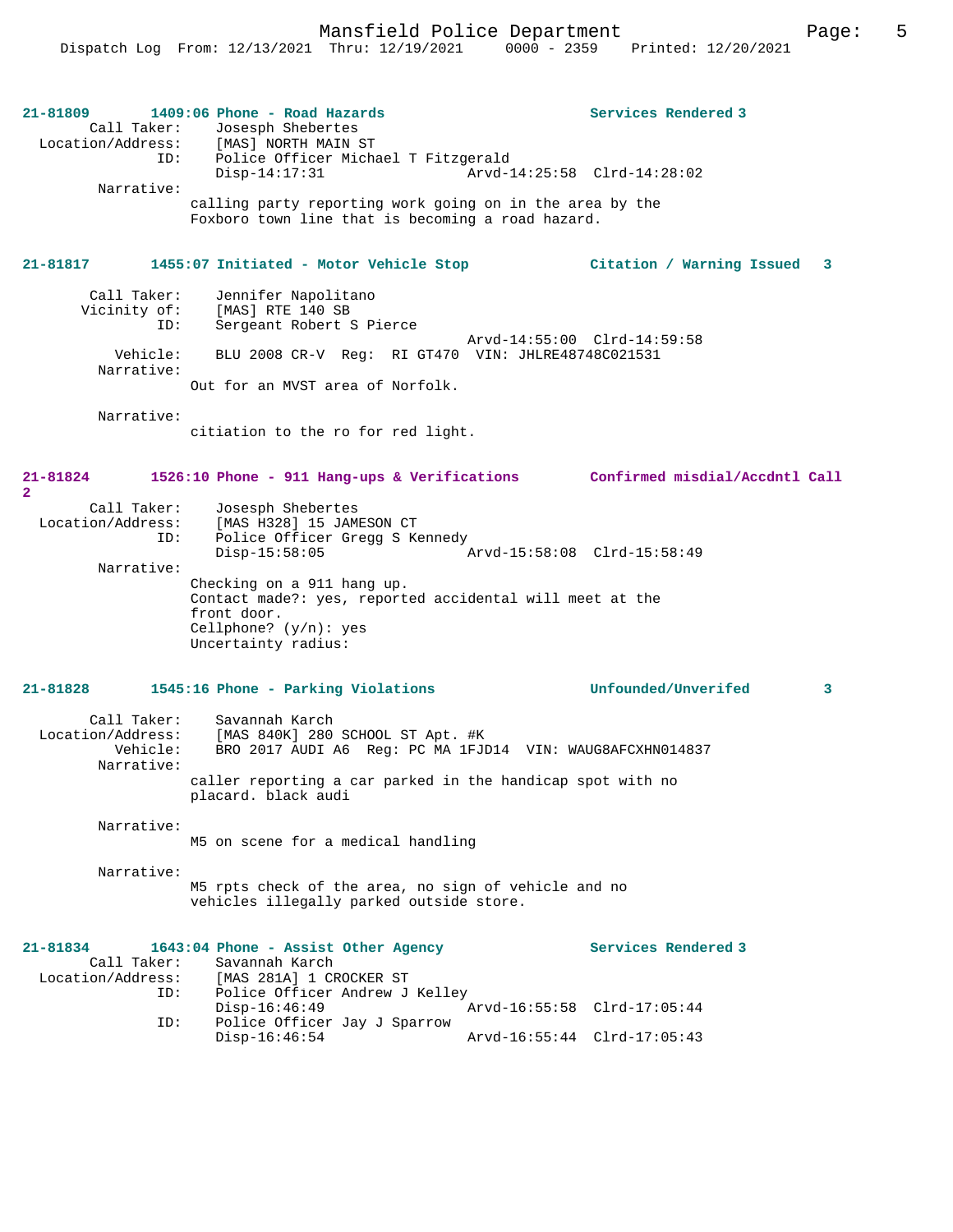|                                                     | 21-81838 1711:47 Initiated - Motor Vehicle Stop                                                                                 | Citation / Warning Issued 3  |
|-----------------------------------------------------|---------------------------------------------------------------------------------------------------------------------------------|------------------------------|
| Call Taker:                                         | Ryan O'Rourke<br>Location/Address: [MAS] 100 RTE 140 NB @ 170 SCHOOL ST<br>ID:<br>Police Officer Andrew J Kelley                |                              |
| Vehicle:<br>Narrative:                              | GRY 2018 NISS ALTIMA Req: PC MA 8ZW928 VIN: 1N4AL3AP1JC242181                                                                   | Arvd-17:11:00 Clrd-17:23:29  |
|                                                     | mv stop.                                                                                                                        |                              |
| Narrative:                                          | citation issued to the RO for unregistered operation, issue<br>with the leasing company. RO will be reaching out.               |                              |
| 21-81840                                            | 1723:40 Initiated - Building - Property Check Building Checked / Secured 3                                                      |                              |
|                                                     | Call Taker: Ryan O'Rourke<br>Location/Address: [MAS 840] 280 SCHOOL ST<br>ID: Police Officer Andrew J Kelley                    |                              |
| Narrative:                                          | Checking the area.                                                                                                              | Arvd-17:23:00 Clrd-17:40:08  |
| 21-81848                                            | 1810:53 Initiated - Building - Property Check Building Checked / Secured 3                                                      |                              |
| ID:                                                 | Call Taker: Ryan O'Rourke<br>Location/Address: [MAS 417] 9 FRANCIS AVE<br>Police Officer Danielle C Titus                       |                              |
| Narrative:                                          |                                                                                                                                 | Arvd-18:10:00 Clrd-18:18:20  |
|                                                     | Checking the area.                                                                                                              |                              |
| 21-81851                                            | 1822:56 Initiated - Building - Property Check Building Checked / Secured 3                                                      |                              |
|                                                     | Call Taker: Ryan O'Rourke<br>Location/Address: [MAS] FRANKLIN ST<br>ID:<br>Police Officer Danielle C Titus                      |                              |
| Narrative:                                          | Checking the area.                                                                                                              | Arvd-18:22:00 Clrd-18:28:10  |
|                                                     |                                                                                                                                 |                              |
| 21-81854<br>Call Taker:<br>Location/Address:<br>ID: | 1828:45 Walk-In - Assist Citizen - P S A<br>Support Staff Matthew Gately<br>[MAS 451B] 500 EAST ST<br>Sergeant John R Armstrong | Spoken To<br>3               |
| Narrative:                                          | $Disp-18:29:33$                                                                                                                 | Arvd-18:29:36 Clrd-18:36:33  |
|                                                     | Walk in came in to drop off a statement and would like to<br>speak with an officer, M1 advised.                                 |                              |
| $21 - 81866$                                        | 2025:44 Initiated - Building - Property Check                                                                                   | Building Checked / Secured 3 |
| Call Taker:<br>Location/Address:<br>ID:             | TARA LAKO<br>[MAS] 4 ERICK RD @ 15 BONNEY LN<br>Police Officer Danielle C Titus                                                 |                              |
| Narrative:                                          | Checking the area.                                                                                                              | Arvd-20:25:00 Clrd-20:38:42  |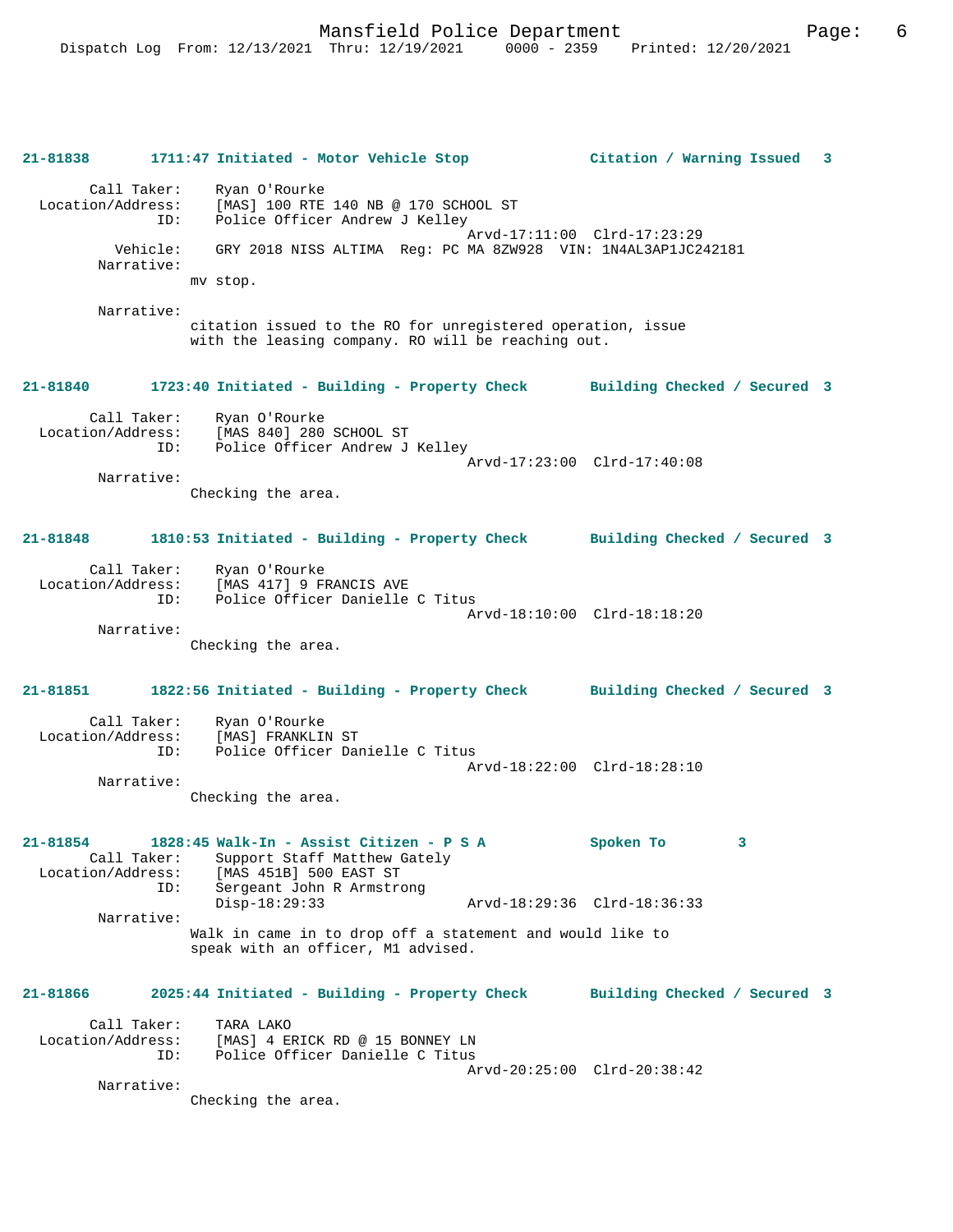Mansfield Police Department Fage: 7 Dispatch Log From: 12/13/2021 Thru: 12/19/2021 0000 - 2359 Printed: 12/20/2021 **21-81874 2202:41 Initiated - Building - Property Check Building Checked / Secured 3** Call Taker: TARA LAKO Location/Address: [MAS 226E] 125 HIGH ST Apt. #1-4 ID: Police Officer Jay J Sparrow Arvd-22:02:00 Clrd-22:07:22 Narrative: Checking the area. **21-81878 2225:17 Initiated - Building - Property Check Building Checked / Secured 3** Call Taker: TARA LAKO Location/Address: [MAS 992] 660 EAST ST Police Officer Danielle C Titus Arvd-22:25:00 Clrd-22:30:40 Narrative: Checking the area. **21-81879 2227:20 Initiated - Building - Property Check Building Checked / Secured 3** Call Taker: TARA LAKO Location/Address: [MAS 1015] 30 CHAUNCY ST

 ID: Police Officer Jay J Sparrow Arvd-22:27:00 Clrd-22:30:14 Narrative: Checking the area.

#### **For Date: 12/14/2021 - Tuesday**

**21-81910 0108:25 Initiated - Motor Vehicle Stop Citation / Warning Issued 3** Call Taker: TARA LAKO<br>[MAS 1015] Location/Address: [MAS 1015] Location/Address: [MAS 1015] 30 CHAUNCY ST ID: Police Officer Bryan Hurley Arvd-01:08:00 Clrd-01:16:31 ID: Police Officer Meghan Birnie Disp-01:10:50 Arvd-01:10:52 Clrd-01:16:32 Vehicle: RED 1998 TOYT RAV4 Reg: PC MA 2LPV85 VIN: JT3HP10V1W0163365 Narrative: Citation issued for speed **21-81916 0117:47 Initiated - Building - Property Check Building Checked / Secured 3** Call Taker: TARA LAKO Location/Address: [MAS 417] 9 FRANCIS AVE ID: Police Officer Mark O'Connor Arvd-01:17:00 Clrd-01:25:22 Narrative: Checking the area. **21-81918 0124:56 Initiated - Building - Property Check Building Checked / Secured 3**

## Call Taker: TARA LAKO Location/Address: [MAS] 905 SOUTH MAIN ST

 ID: Police Officer Derek M Stark Arvd-01:24:00 Clrd-01:32:35 Narrative:

Checking the area.

#### **21-81920 0132:51 Initiated - Building - Property Check Building Checked / Secured 3**

 Call Taker: TARA LAKO Location/Address: [MAS 411] 60 FORBES BLVD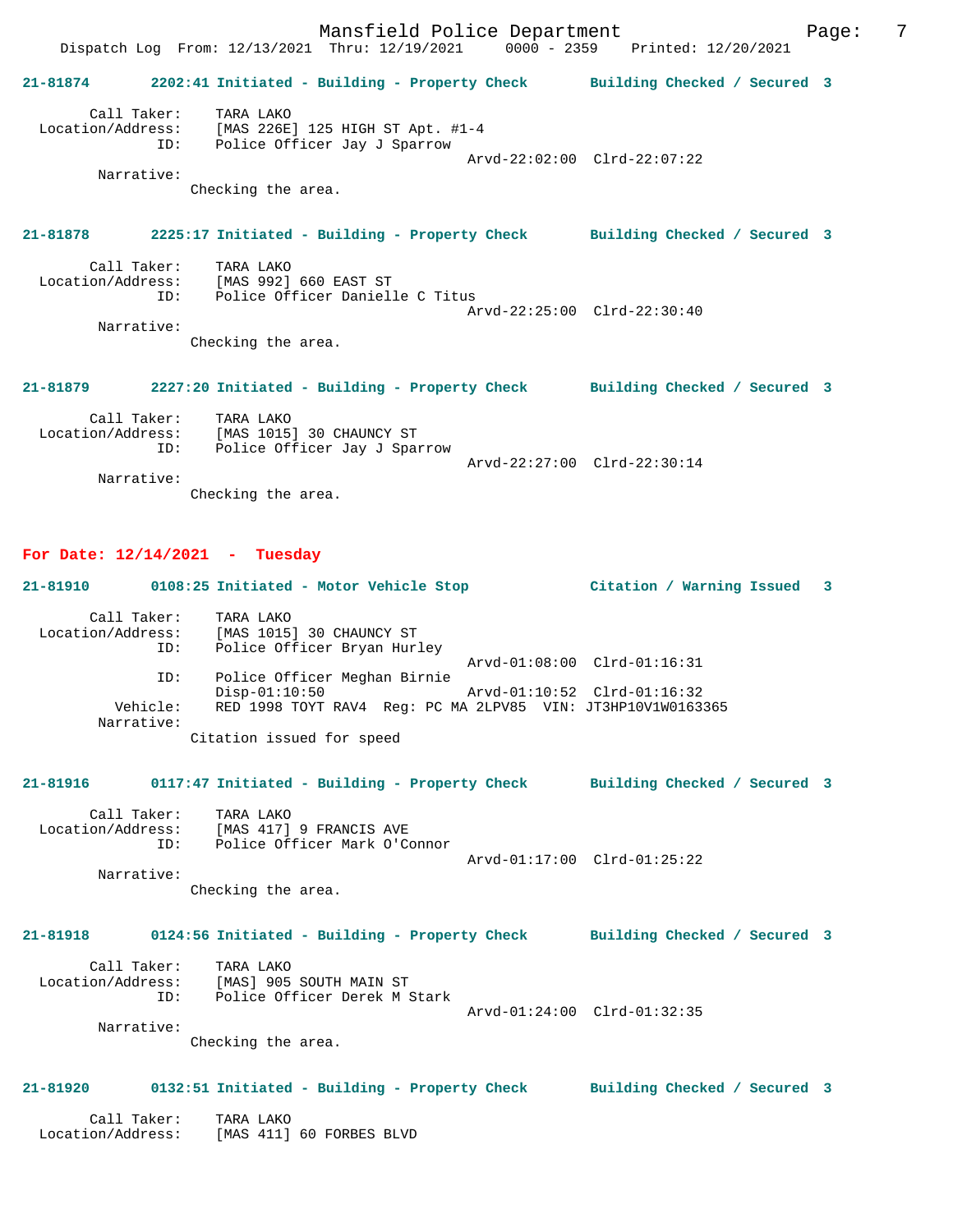Mansfield Police Department Form Page: 8 Dispatch Log From: 12/13/2021 Thru: 12/19/2021 0000 - 2359 Printed: 12/20/2021 ID: Executive Lieutenant Francis W Archer JR Arvd-01:32:00 Clrd-01:42:45 Narrative: Checking the area. Narrative: Lt Archer conducted a walk through of the hotel **21-81922 0133:19 Initiated - Building - Property Check Building Checked / Secured 3** Call Taker: TARA LAKO Location/Address: [MAS 1040] 50 RESERVOIR ST Apt. #ST Police Officer Derek M Stark Arvd-01:33:00 Clrd-01:39:16 Narrative: Checking the area. **21-81924 0145:14 Initiated - Building - Property Check Building Checked / Secured 3** Call Taker: TARA LAKO Location/Address: [MAS 934] 40 RUMFORD AVE ID: Police Officer Meghan Birnie Arvd-01:45:00 Clrd-01:45:34 Narrative: Checking the area. Narrative: Ofc Birnie reports no vehicles in the lot **21-81926 0150:33 Initiated - Building - Property Check Building Checked / Secured 3** Call Taker: TARA LAKO Location/Address: [MAS 907E] 390 WEST ST ID: Police Officer Derek M Stark Arvd-01:50:00 Clrd-01:55:33 Narrative: Checking the area. **21-81928 0202:36 Initiated - Building - Property Check Building Checked / Secured 3** Call Taker: TARA LAKO Location/Address: [MAS 139] 265 FRUIT ST ID: Police Officer Meghan Birnie Arvd-02:02:00 Clrd-02:10:13 Narrative: Checking the area. **21-81930 0204:45 Initiated - QBuilding - Property Check Building Checked / Secured 3** Call Taker: TARA LAKO Location/Address: [MAS 1002] 250 EAST ST ID: Police Officer Mark O'Connor Arvd-02:04:00 Clrd-02:05:00 Narrative: Checking the area. **21-81931 0205:11 Initiated - Building - Property Check Building Checked / Secured 3** Call Taker: TARA LAKO Location/Address: [MAS 170] 255 HOPE ST ID: Police Officer Mark O'Connor Arvd-02:05:00 Clrd-02:07:00 Vehicle: RED 2011 JEEP GRANDC Reg: PC MA 115EG5 VIN: 1J4RR4GG7BC522417 Narrative: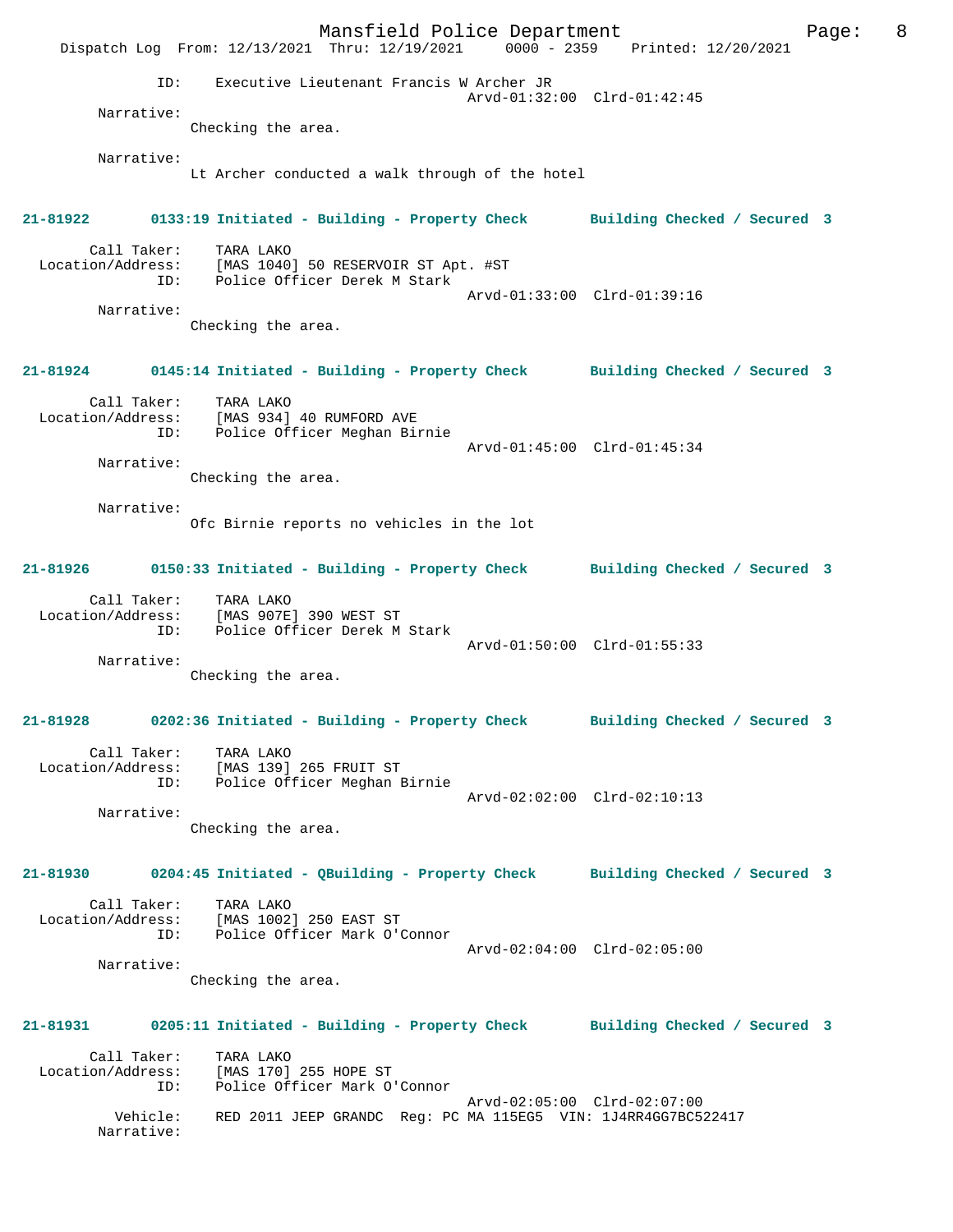Mansfield Police Department Page: 9 Dispatch Log From: 12/13/2021 Thru: 12/19/2021 0000 - 2359 Printed: 12/20/2021 Checking the area. Narrative: Ofc O'Connor reports vehicle parked in the lot, unattended **21-81933 0207:47 Initiated - Building - Property Check Building Checked / Secured 3** Call Taker: TARA LAKO Location/Address: [MAS 982] 111 HOPE ST ID: Police Officer Mark O'Connor Arvd-02:07:00 Clrd-02:10:18<br>Vehicle: BLU 2020 TOYT UT HIGHLA Reg: PC MA 1RFH36 VIN: 5TDGBRCH9 BLU 2020 TOYT UT HIGHLA Reg: PC MA 1RFH36 VIN: 5TDGBRCH9LS505034 Narrative: Checking the area. Narrative: Checking on a vehicle in the lot, appears to be occupied by at least one Narrative: Ofc O'Connor reports the RO of the vehicle checks ok, making some phone calls to family members **21-81934 0210 Initiated - Building - Property Check Building Checked / Secured 3** Call Taker: Police Officer Derek M Stark Location/Address: [MAS 930] OAK ST ID: Police Officer Derek M Stark Arvd-02:10:28 Clrd-02:10:48 Narrative: Checking the area. **21-81936 0215:49 Initiated - Building - Property Check Building Checked / Secured 3** Call Taker: TARA LAKO Location/Address: [MAS] OTIS ST ID: Police Officer Derek M Stark Arvd-02:15:00 Clrd-02:30:43 Narrative: Checking the area and surrounding neighborhoods, requesting extra patrols. **21-81942 0227:04 Initiated - Building - Property Check Building Checked / Secured 3** Call Taker: TARA LAKO Location/Address: [MAS] NORTH MAIN ST ID: Police Officer Bryan Hurley Arvd-02:27:00 Clrd-02:35:12 **21-81943 0237:28 Initiated - Building - Property Check Building Checked / Secured 3** Call Taker: TARA LAKO Location/Address: [MAS] MYSTIC LN ID: Police Officer Mark O'Connor Arvd-02:37:00 Clrd-02:40:20 Narrative: Checking the area. **21-81945 0243:58 Initiated - Building - Property Check Building Checked / Secured 3** Call Taker: TARA LAKO<br>.on/Address: [MAS] WILLIAMS ST Location/Address:<br>ID: Police Officer Derek M Stark Arvd-02:43:00 Clrd-02:52:27 Narrative: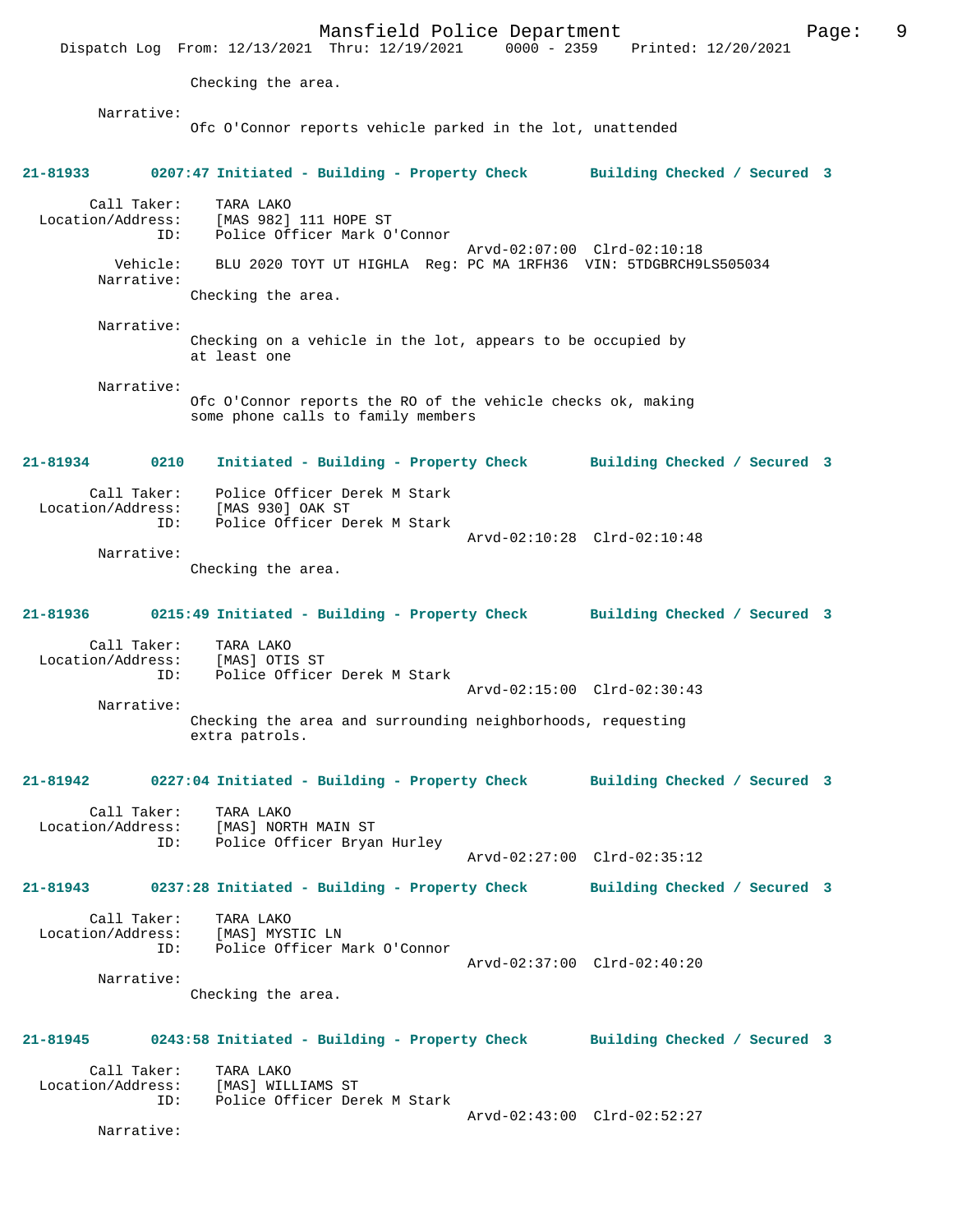Mansfield Police Department Form Page: 10 Dispatch Log From: 12/13/2021 Thru: 12/19/2021 0000 - 2359 Printed: 12/20/2021 Checking the area and surrounding streets, request of extra patrols **21-81946 0244:32 Initiated - Parking Violations Citation / Warning Issued 3** Call Taker: TARA LAKO<br>Location/Address: [MAS] NOR Location/Address: [MAS] NORTH MAIN ST ID: Police Officer Bryan Hurley Arvd-02:44:00 Clrd-03:24:33<br>ID: Police Officer Bryan Hurley<br>Arvd-02:44:00 Clrd-03:24:33 Vehicle: BLK 2010 NISS ALTIMA Reg: PC MA 7TRY30 VIN: 1N4AL2APXAN482716 Vehicle: BLU 2021 TOYT LL RAV4 Reg: NY KKS1046 VIN: 2T3P1RFV7MW187239 Vehicle: BLK 2014 TOYT CAMRY Reg: PC MA 2PGP16 VIN: 4T1BF1FK5EU380003 Vehicle: 2020 CHEV Reg: PC OH HYZ5001 VIN: 1G1JF5SBXL4112180 Vehicle: GRY 2013 HOND CIVIC Reg: PC MA 4SR991 VIN: 19XFB2F80DE252678 Vehicle: BLK 2011 CHEV EQUINO Reg: PC MA 9884JW VIN: 2CNFLEEC9B6343798 Narrative: Checking for parking violations Narrative: Thomas Street - MA 7TRY30 Old Colony Rd - NY KKS1046 Cottage Street - MA 2PGP16 & Ohio HYZ5001 15 Park Street - MA 4SR991 60 Shawmut Ave - MA 9884JW **21-81948 0302:58 Initiated - Building - Property Check Building Checked / Secured 3** Call Taker: TARA LAKO Location/Address: [MAS 322] 31 HAMPSHIRE ST ID: Police Officer Derek M Stark Arvd-03:02:00 Clrd-03:12:57 Narrative: Checking the area. **21-81949 0324:14 Initiated - Building - Property Check Building Checked / Secured 3** Call Taker: TARA LAKO Location/Address: [MAS] COPELAND DR

Checking the area.

ID: Police Officer Meghan Birnie

Narrative:

**21-81951 0333:54 Initiated - Building - Property Check Building Checked / Secured 3** Call Taker: Nicole Boyer

Arvd-03:24:00 Clrd-03:32:19

 Vicinity of: [MAS 1040] 50 RESERVOIR ST Apt. #ST ID: Executive Lieutenant Francis W Archer JR Arvd-03:33:00 Clrd-03:37:11 Narrative:

Checking the area.

# **21-81952 0335:35 Initiated - Building - Property Check Building Checked / Secured 3**

 Call Taker: William Casey Location/Address: [MAS 1016] 4 ERICK RD Police Officer Mark O'Connor Arvd-03:35:00 Clrd-03:43:35 Narrative:

Checking the area.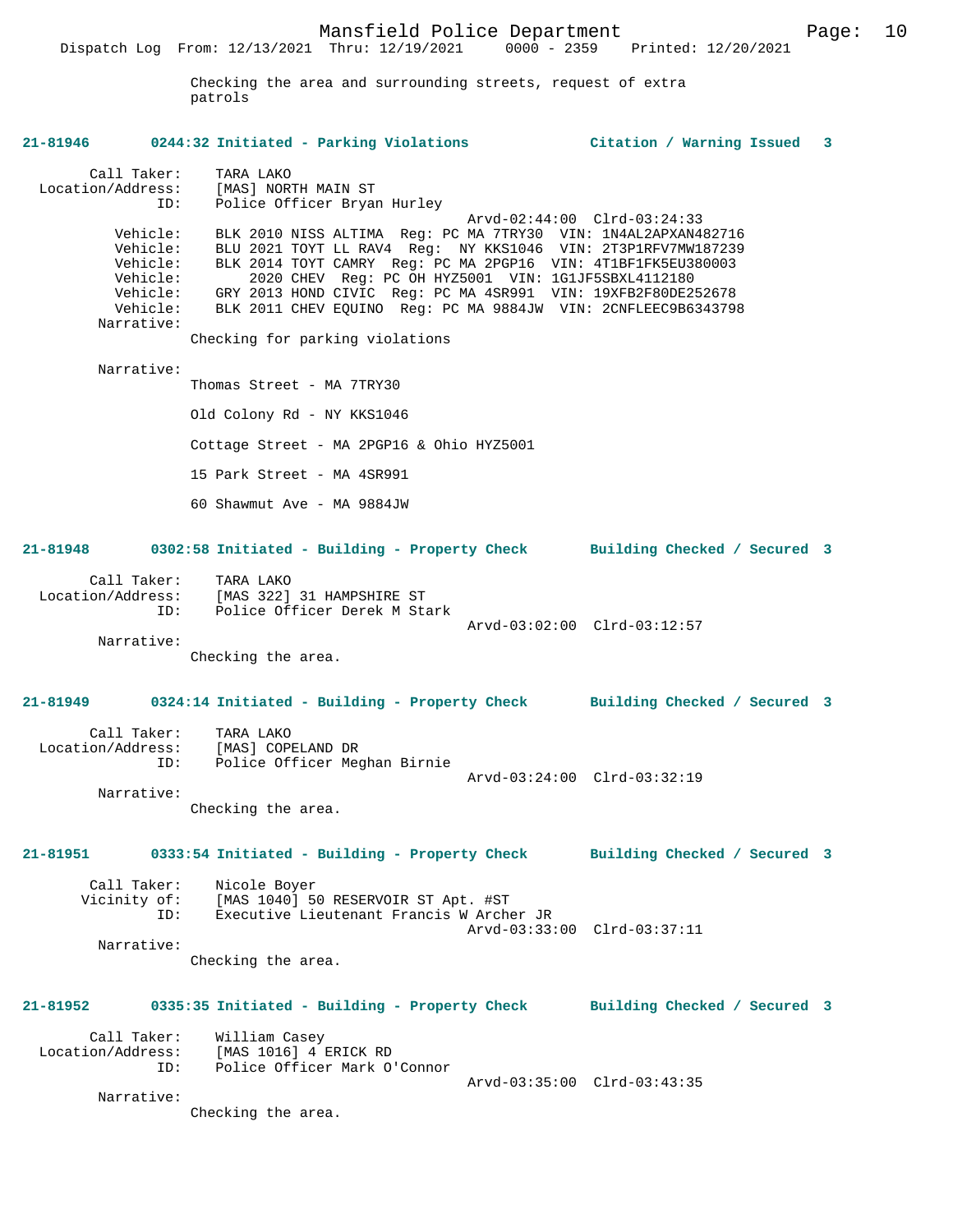Mansfield Police Department Page: 11 Dispatch Log From: 12/13/2021 Thru: 12/19/2021 0000 - 2359 Printed: 12/20/2021

**21-81953 0339:01 Initiated - Building - Property Check Building Checked / Secured 3** Call Taker: TARA LAKO Location/Address: [MAS 281A] 1 CROCKER ST ID: Police Officer Bryan Hurley Arvd-03:39:00 Clrd-03:41:50 Narrative: Checking the area. **21-81957 0354:18 Initiated - Building - Property Check Building Checked / Secured 3** Call Taker: TARA LAKO Location/Address: [MAS 834] 261 CHAUNCY ST ID: Police Officer Bryan Hurley Arvd-03:54:00 Clrd-04:14:25 Narrative: Checking the area. Narrative: Doing a walk through of the pharmacy **21-81958 0425:53 Initiated - Building - Property Check Building Checked / Secured 3** Call Taker: TARA LAKO Location/Address: [MAS 840] 280 SCHOOL ST ID: Police Officer Derek M Stark Arvd-04:25:00 Clrd-04:59:11<br>Vehicle: WHI 2022 2500 Reg: CO MA W61879 VIN: 3C6UR5DJ5NG157167 Vehicle: WHI 2022 2500 Reg: CO MA W61879 VIN: 3C6UR5DJ5NG157167 Narrative: Checking the area. Narrative: Out with a vehicle behind Best Buy Narrative: Party checks ok, owner of the parking lot sweeping company (SPS) addressing a complaint from management company. **21-81962 0544:51 Initiated - Building - Property Check Building Checked / Secured 3** Call Taker: TARA LAKO Vicinity of: [MAS] 200 FRANKLIN ST ID: Police Officer Mark O'Connor Arvd-05:44:00 Clrd-05:51:00 Narrative: Checking the area. Narrative: Ofc O'Connor reports property checks secure, there is an additional light on that has not be on during prior checks. **21-81982 0722 Initiated - Parking Violations Services Rendered 3**  Call Taker: Animal Control Steven Simonds Location/Address: [MAS] 43 NORTH MAIN ST @ 13 PARK ST ID: Animal Control Steven Simonds Arvd-07:22:45 Clrd-07:54:59 Narrative: checking area for parking violations **21-81989 0803:14 Phone - Animal Complaints Spoken To 3**  Call Taker: Emily Archer<br>Location/Address: [MAS 160] 80 ess: [MAS 160] 80 NORTH MAIN ST<br>ID: animal control Jeffrey S Co ID: animal control Jeffrey S Collins Disp-08:06:07 Arvd-08:21:17 Clrd-08:21:21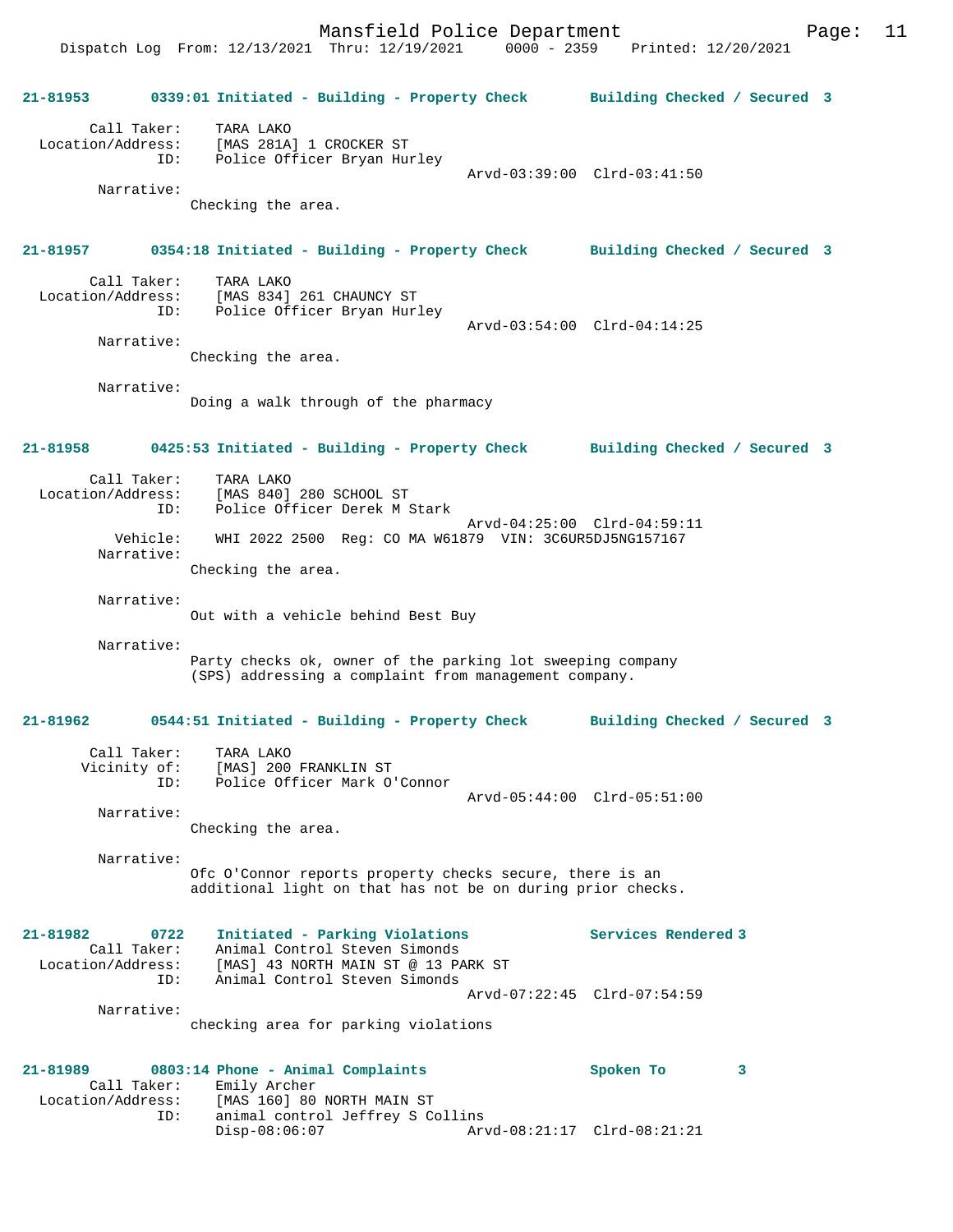|                                                             | Mansfield Police Department<br>Dispatch Log From: 12/13/2021 Thru: 12/19/2021 0000 - 2359 Printed: 12/20/2021                                                                   | 12<br>Page:                                                |
|-------------------------------------------------------------|---------------------------------------------------------------------------------------------------------------------------------------------------------------------------------|------------------------------------------------------------|
| Narrative:                                                  | Caller reporting she struck a dog, she gave her phone number<br>to the dog owner. The dog has a leg injury. She is<br>requesting to speak to an officer to report the incident. |                                                            |
| Narrative:                                                  | Reporting party will be at the front side door.                                                                                                                                 |                                                            |
| Narrative:                                                  | Spoke to party, has the information.                                                                                                                                            |                                                            |
| 21-82011                                                    | 0934:52 Initiated - Building - Property Check Building Checked / Secured 3                                                                                                      |                                                            |
| Call Taker:<br>Location/Address:<br>ID:                     | Jennifer Napolitano<br>[MAS 840] 280 SCHOOL ST<br>Police Officer Gregg S Kennedy                                                                                                |                                                            |
| Narrative:                                                  | Checking the area.                                                                                                                                                              | Arvd-09:34:00 Clrd-09:47:36                                |
| 21-82015<br>Call Taker:<br>ID:                              | 0943:50 Initiated - Follow up Investigation Services Rendered 3<br>Jennifer Napolitano<br>Location/Address: [MAS 231] 76 COPELAND DR<br>Police Officer Andrew J Kelley          |                                                            |
| Narrative:                                                  |                                                                                                                                                                                 | Arvd-09:43:00 Clrd-11:30:39                                |
|                                                             | Conducting a follow up in the area to a previously reported<br>incident.                                                                                                        |                                                            |
| 21-82025<br>1057<br>Call Taker:<br>Location/Address:<br>ID: | Initiated - Parking Violations<br>Animal Control Steven Simonds<br>[MAS] N MAIN ST @ RUMFORD AVE<br>Animal Control Steven Simonds                                               | Services Rendered 3                                        |
| Narrative:                                                  | checking area for parking violations                                                                                                                                            | Arvd-10:57:33 Clrd-11:50:26                                |
| Narrative:                                                  | tagged MA 3BTY44 on pratt for wrong direction                                                                                                                                   |                                                            |
| Narrative:                                                  | tagged MA 2YXK11 on Fuller PL for overtime parking                                                                                                                              |                                                            |
| Narrative:                                                  | tagged MA 2SPJ34 on west cottage for restrictive parking                                                                                                                        |                                                            |
| Narrative:                                                  | tagged MA 5FL846 on cottage for restrictive parking                                                                                                                             |                                                            |
| 21-82028                                                    | 1121:27 Phone - Erratic Oper MV / Road Rage                                                                                                                                     | Investigated - Report Taken 3                              |
| Call Taker:<br>Location/Address:<br>ID:                     | Dispatcher Jacques Ryan<br>[MAS H2443] 379 PRATT ST<br>Police Officer Michael T Fitzgerald<br>$Disp-11:23:35$                                                                   | Arvd-11:26:21 Clrd-12:00:25                                |
| ID:<br>ID:                                                  | Police Officer David W Kinahan<br>$Disp-11:23:41$<br>Sergeant Robert S Pierce<br>$Disp-11:25:36$                                                                                | Arvd-11:25:22 Clrd-12:00:28<br>Arvd-11:26:55 Clrd-11:43:51 |
| Vehicle:<br>Towed:<br>Released To:                          | BLK 2018 HOND UT PILOT Req: PAS MA VT1V94 VIN: 5FNYF6H17JB070132<br>For: Accident By: Central Street Garage To: Central Street Garage<br>PITTSLEY On: 12/15/2021 @ 0944         |                                                            |
| Vehicle:<br>Narrative:                                      | WHI 2018 FRHT CHASSI Req: CO MA T29817 VIN: 4UZAC3EA1JCJL4655<br>Black honda minivan driving all over the road                                                                  |                                                            |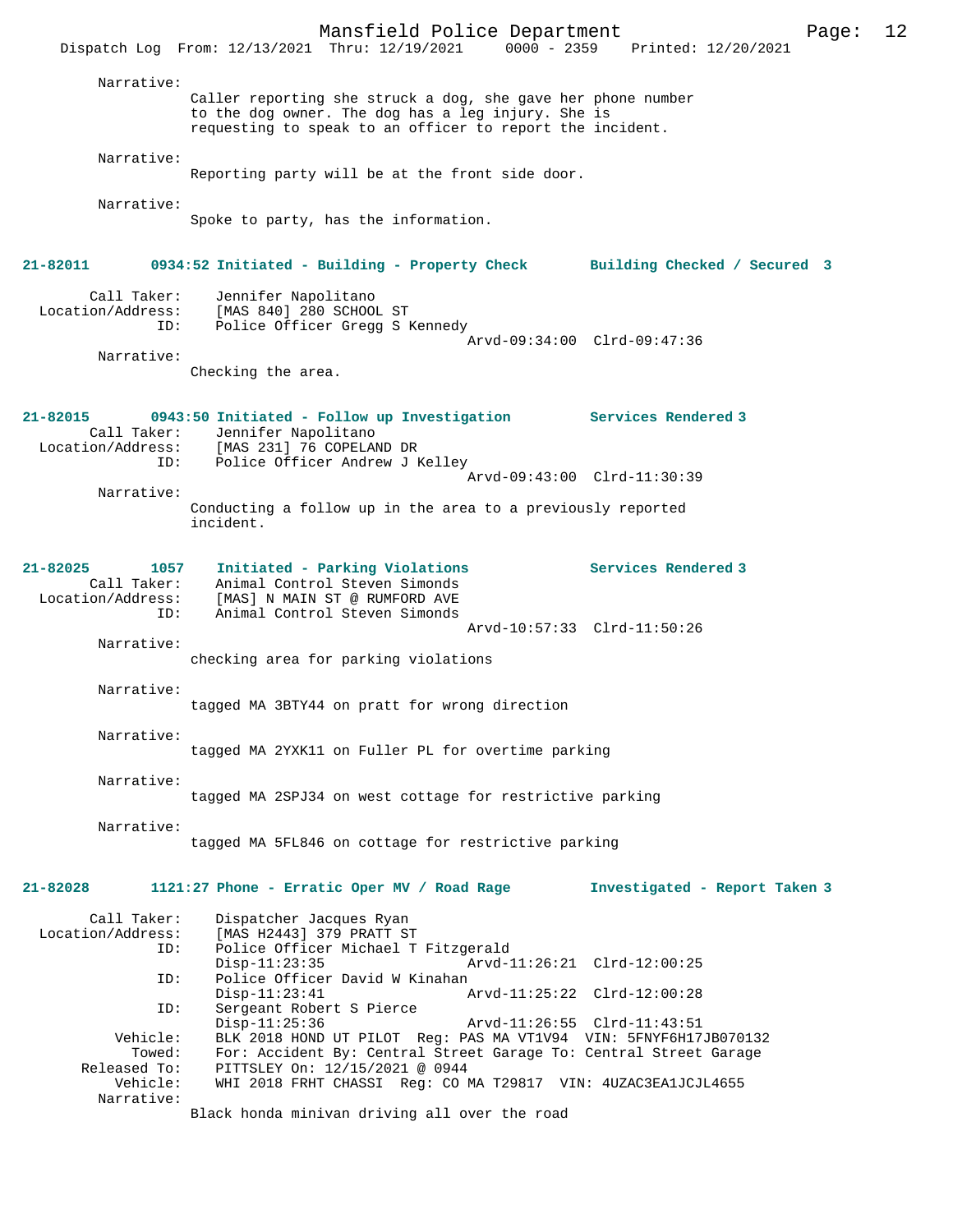Mansfield Police Department<br>Thru: 12/19/2021 0000 - 2359 Printed: 12/20/2021 Dispatch Log From: 12/13/2021 Thru: 12/19/2021 0000 - 2359 Narrative: headed towards the center of town Narrative: Minivan hit the back of a fedex truck Narrative: Central Street Towing contacted, en route. Refer To Accident: 21MAS-369-AC **21-82030 1142:22 Phone - Disturbance / Gathering Arrest(s) Made 1**  Call Taker: Dispatcher Jacques Ryan Location/Address: [MAS H747] 49 DRAPER AVE Police Officer Andrew J Kelley<br>Disp-11:43:43 Disp-11:43:43 Arvd-11:45:51 Clrd-13:04:16<br>ID: Sergeant Robert S Pierce Sergeant Robert S Pierce<br>Disp-11:43:54 Disp-11:43:54 Arvd-11:45:45 Clrd-13:06:02 ID: Police Officer Gregg S Kennedy Disp-11:44:33 Arvd-11:50:59 Clrd-12:17:46 Narrative: Male party damaged the home Narrative: CP hung up and left the scene Narrative: CP is not picking up the phone Narrative: Two warrants in hand. Narrative: Have male party in custody. Female calling party left scene, attempting to contact. Narrative: M10 is transporting one to station. Refer To Arrest: 21MAS-471-AR Arrest: SANDERS, JONATHAN SCOTT<br>Address: 49 DRAPER AVE MANSFIEL 49 DRAPER AVE MANSFIELD, MA Age: Charges: Warrant arrest Warrant arrest **21-82036 1236:38 Initiated - Motor Vehicle Stop Citation / Warning Issued 3** Call Taker: Jennifer Napolitano<br>Location/Address: [MAS] 287 CHAUNCY ST ess: [MAS] 287 CHAUNCY ST @ 400 RTE 140 NB<br>ID: Police Officer David W Kinahan Police Officer David W Kinahan Arvd-12:36:00 Clrd-12:47:00<br>Vehicle: WHI 2015 CHEV EOUINO Reg: PC MA 511SJ4 VIN: 2GNFLHE32F63 WHI 2015 CHEV EQUINO Reg: PC MA 511SJ4 VIN: 2GNFLHE32F6336856 Narrative: Out for mvst Narrative: Citation for red light violation Copeland and Chauncy **21-82050 1349 Initiated - Parking Violations Services Rendered 3**  Call Taker: Animal Control Steven Simonds<br>Location/Address: [MAS] 242 NORTH MAIN ST @ 16 O ess: [MAS] 242 NORTH MAIN ST @ 16 OLD COLONY WAY<br>ID: Animal Control Steven Simonds Animal Control Steven Simonds Arvd-13:50:00 Clrd-14:40:41 Narrative: checking area for parking violations Narrative: tagged MA 1EGY85 on fulton for overtime parking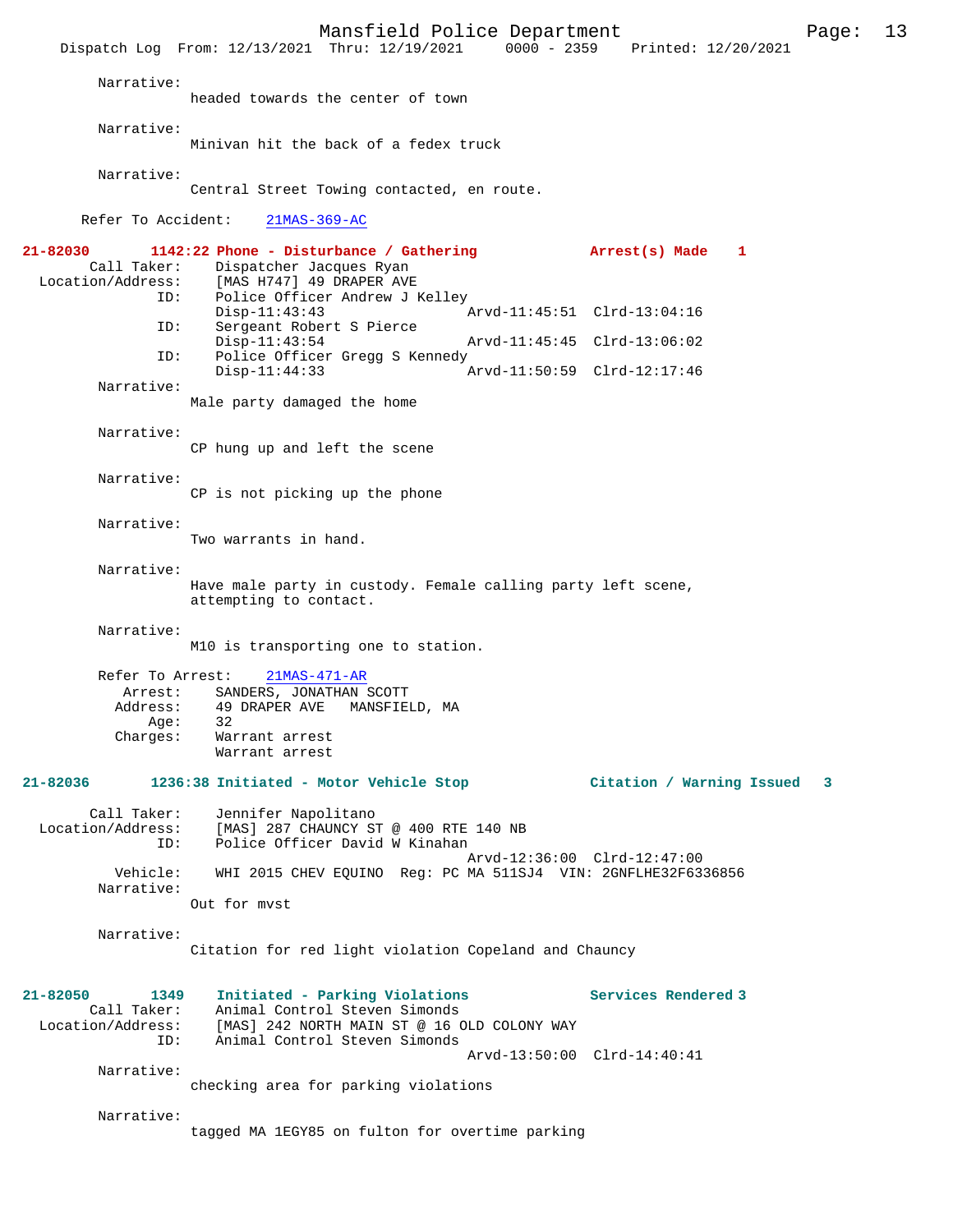Mansfield Police Department Page: 14

## **21-82055 1414:25 Initiated - Motor Vehicle Stop Citation / Warning Issued 3**

| Call Taker:<br>Vicinity of: | Jennifer Napolitano<br>[MAS] 155 SCHOOL ST                     |
|-----------------------------|----------------------------------------------------------------|
| ID:                         | Police Officer Gregg S Kennedy                                 |
|                             | Arvd-14:14:00 Clrd-14:20:34                                    |
| Vehicle:                    | WHI 2021 SUBA OUTBACK Req: PC MA 2PHB17 VIN: 4S4BTAFC7M3108946 |
| Narrative:                  |                                                                |
|                             | Out with MVST.                                                 |

Narrative:

Cited for speed.

| Call Taker:<br>Location/Address:<br>ID: | $21-82060$ 1436:38 Initiated - Well Being Check<br>Jennifer Napolitano<br>[MAS H548]<br>Sergeant Robert S Pierce |                             | Services Rendered 3         |
|-----------------------------------------|------------------------------------------------------------------------------------------------------------------|-----------------------------|-----------------------------|
|                                         |                                                                                                                  |                             | Arvd-14:36:00 Clrd-15:17:35 |
| ID:                                     | Police Officer Michael T Fitzgerald                                                                              |                             |                             |
|                                         | $Disp-14:37:51$                                                                                                  | Arvd-14:38:18 Clrd-15:17:32 |                             |
| ID:                                     | Police Officer Andrew J Kelley                                                                                   |                             |                             |
|                                         | $Disp-14:38:12$                                                                                                  | Arvd-14:38:20 Clrd-15:17:30 |                             |
| ID:                                     | Police Officer Nicole P Newport                                                                                  |                             |                             |
|                                         | $Disp-14:42:29$                                                                                                  | Arvd-14:42:33 Clrd-15:18:04 |                             |
|                                         | Police Officer Michael N Fenore                                                                                  |                             |                             |
| ID:                                     | Detective Derek M McCune                                                                                         |                             |                             |
|                                         | $Disp-14:43:26$                                                                                                  |                             | Arvd-14:53:20 Clrd-15:14:34 |
| ID:                                     | Lieutenant Thomas R Connor                                                                                       |                             |                             |
|                                         | $Disp-14:53:55$                                                                                                  |                             | Arvd-14:54:04 Clrd-14:54:06 |

| 21-82067    | 1500:19 Phone - 911 Hang-ups & Verifications                                                                                                                              | Unfounded/Unverifed<br>$\overline{2}$ |
|-------------|---------------------------------------------------------------------------------------------------------------------------------------------------------------------------|---------------------------------------|
| ID:         | Call Taker: Dispatcher Jacques Ryan<br>Location/Address: [MAS] 390 WEST ST<br>Police Officer Gregg S Kennedy<br>$Disp-15:04:23$                                           | Arvd-15:07:11 Clrd-15:10:56           |
| Narrative:  |                                                                                                                                                                           |                                       |
|             | Checking on a 911 hang up. No answer on callback<br>Contact made?:NO<br>Cellphone? $(y/n):yes$<br>Uncertainty radius: 36 meters<br>looks to be pinging in the parking lot |                                       |
| Narrative:  | M14 reports nothing showing.                                                                                                                                              |                                       |
| 21-82076    | $1607:53$ Phone - Motor Veh Acc - Hit & Run                                                                                                                               | Investigated - Report Taken 1         |
| Call Taker: | Dispatcher Jacques Ryan                                                                                                                                                   |                                       |

Location/Address: [MAS 840F130] 280 SCHOOL ST Apt. #F130

ID: Police Officer Andrew J Kelley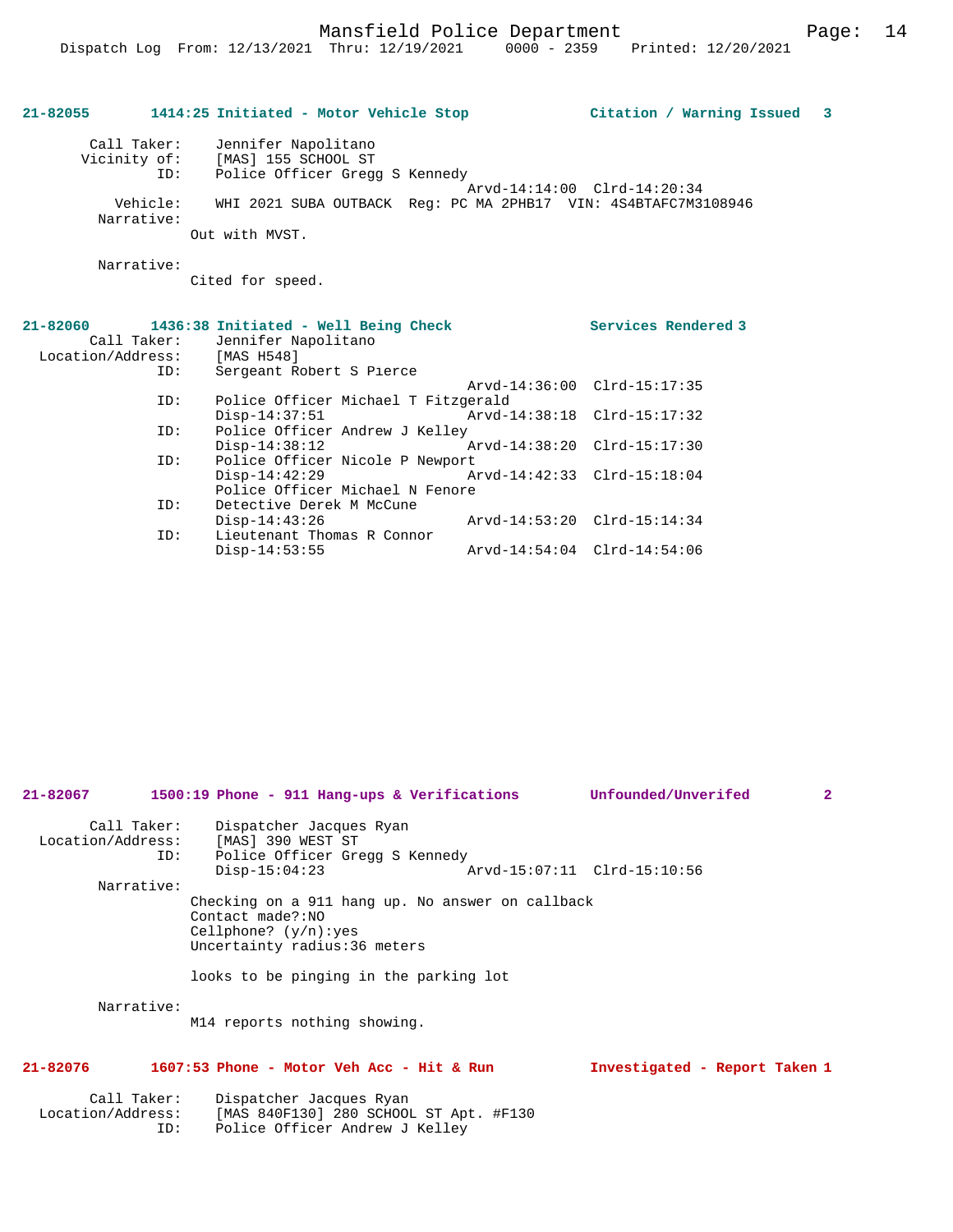Mansfield Police Department Page: 15 Dispatch Log From: 12/13/2021 Thru: 12/19/2021 Disp-16:09:35 Arvd-16:19:24 Clrd-16:53:29 Vehicle: RED 2008 HOND UT PILOT Reg: PC MA 5YA473 VIN: 5FNYF182X8B047899 Vehicle: WHI 2016 TOYT TR TACOMA Reg: CM RI 1DY189 VIN: 3TMGZ5ANXGM003099 Narrative: maroon suv was the vehicle that was hit in the rear right corner Narrative: CP will be standing by the vehicle Narrative: Truck backed into the vehicle and left Right rear bumper damage. Possible under \$1000. Requesting Pawtucket PD check the house for the truck. Narrative: Pawtucket to attempt to locate and call us back. Narrative: M10 spoke with the operator of the Tacoma and he agreed that he hit the vehicle. They will exchange information and take care of it privately Refer To Incident: 21MAS-1336-OF **21-82093 1708:58 Phone - Well Being Check Spoken To 3**  Call Taker: Dispatcher Jacques Ryan<br>Location/Address: [MAS 437B] 20 WEBB PL Ap ess: [MAS 437B] 20 WEBB PL Apt. #1B<br>ID: Police Officer Jav J Sparrow IMAS 3375, 2007-22<br>Police Officer Jay J Sparrow<br>Disp-17:12:39 Disp-17:12:39 Arvd-17:17:32 Clrd-17:28:07 ID: Police Officer Andrew J Kelley Disp-17:13:19 Arvd-17:19:22 Clrd-17:28:09 Narrative: Elderly woman not answering her phone and her car out front. Narrative: caller states this is unlike her, CP is the property manager is on his way and has a 10 min eta Narrative: Attempted to call the resident directly with no answer **21-82097 1742:11 Initiated - Building - Property Check Building Checked / Secured 3** Call Taker: Jennifer Napolitano<br>Location/Address: [MAS] FRANKLIN ST ess: [MAS] FRANKLIN ST<br>ID: Police Officer Ja Police Officer Jay J Sparrow Arvd-17:42:00 Clrd-17:46:51 Narrative: Checking the area. **21-82105 1831:19 Initiated - Building - Property Check Building Checked / Secured 3** Call Taker: Jennifer Napolitano Location/Address: [MAS 281A] 1 CROCKER ST Police Officer William C Trudell Arvd-18:31:00 Clrd-18:49:49 Narrative: Checking the area. **21-82129 2214:23 Initiated - Building - Property Check Building Checked / Secured 3** Call Taker: Fournier Elin<br>Location/Address: [MAS 1002] 256 [MAS 1002] 250 EAST ST ID: Police Officer Jay J Sparrow Arvd-22:14:00 Clrd-22:29:57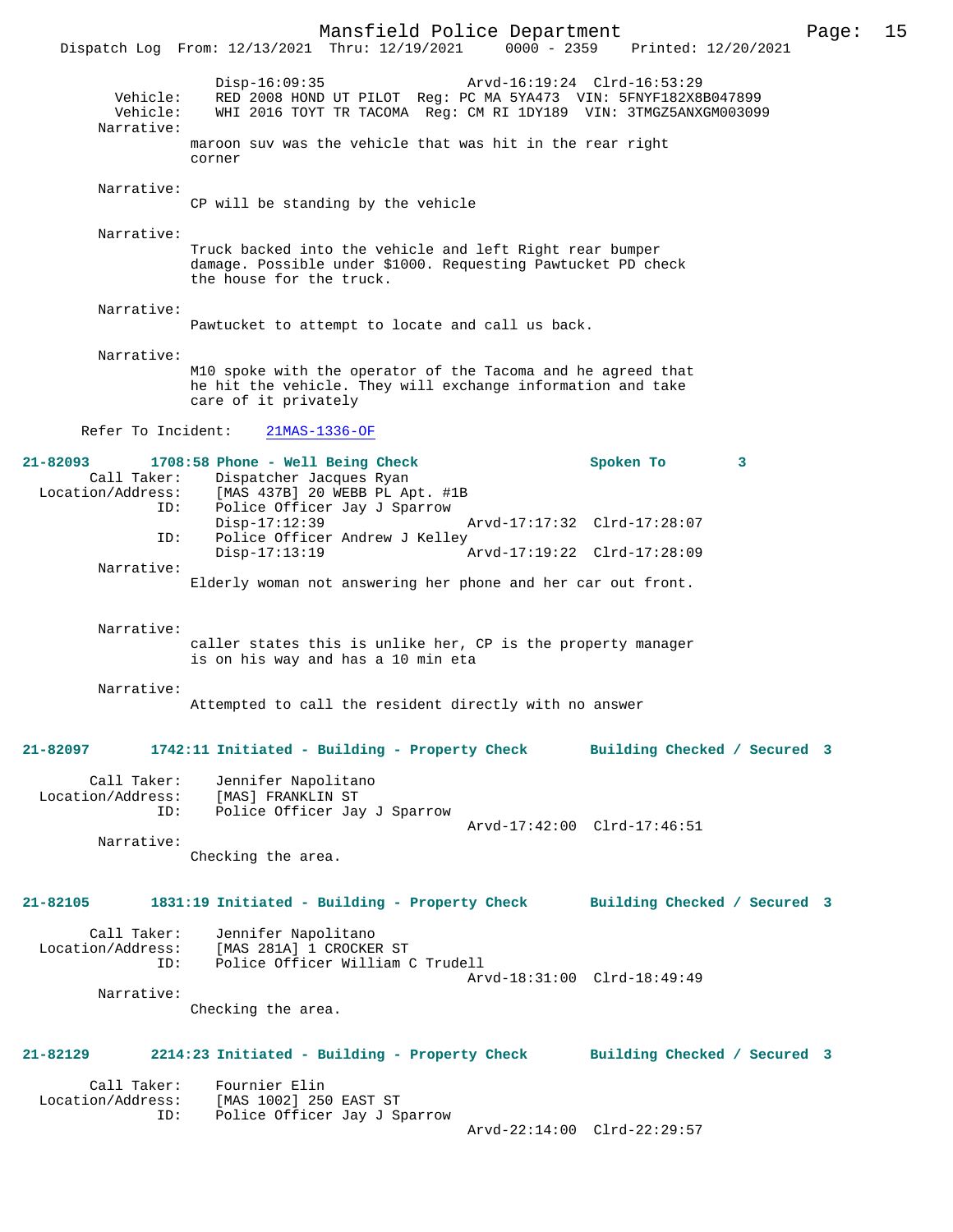Narrative:

Checking the area.

# **21-82130 2214 Initiated - Building - Property Check Building Checked / Secured 3**

 Call Taker: Police Officer Andrew J Kelley Location/Address: [MAS 907E] 390 WEST ST ID: Police Officer Andrew J Kelley Arvd-22:15:18 Clrd-22:18:20

Narrative:

Checking the area.

#### **21-82136 2259:05 911 - Erratic Oper MV / Road Rage Gone on Arrival 3**  Call Taker: Michael Mezhberg Vicinity of: [MAS 451B] 500 EAST ST ID: Police Officer Andrew J Kelley<br>Disp-23:03:56 Disp-23:03:56 Arvd-23:08:23 Clrd-23:10:53<br>Vehicle: GRY 2019 KIA OPTIMA Req: PC MA 3FSP11 VIN: 5XXGT4L35KG28 GRY 2019 KIA OPTIMA Reg: PC MA 3FSP11 VIN: 5XXGT4L35KG280843 Narrative: Caller reports about 5-10 mins ago she was driving West bound on 106 passing the public safety building. The involved vehicle passed double yellow lines to speed by them.

Narrative:

Area checks negative all the way up to 140

#### **For Date: 12/15/2021 - Wednesday**

## **21-82147 0049:35 Initiated - Building - Property Check Building Checked / Secured 3** Call Taker: Fournier Elin<br>Location/Address: [MAS 1002] 250 ess: [MAS 1002] 250 EAST ST<br>ID: Police Officer Meghan P Police Officer Meghan Birnie Arvd-00:49:00 Clrd-00:59:59 Narrative: Checking the area.

#### **21-82150 0050:25 Initiated - Motor Vehicle Stop Citation / Warning Issued 3**

| Call Taker:<br>Vicinity of: | Fournier Elin<br>[MAS] 400 RTE 140 NB @ 287 CHAUNCY ST        |
|-----------------------------|---------------------------------------------------------------|
| ID:                         | Police Officer Mark O'Connor                                  |
|                             | Arvd-00:50:00 Clrd-00:55:43                                   |
| ID:                         | Police Officer Derek M Stark                                  |
|                             | Arvd-00:53:02 Clrd-00:55:45<br>$Disp-00:52:59$                |
| Vehicle:                    | GRY 2014 HOND ACCORD Req: PC MA 468NK3 VIN: 1HGCR2F57EA100388 |
| Narrative:                  |                                                               |
|                             | Out with MVST                                                 |

 Narrative: Citation issued to the RO for failure to stop

#### **21-82159 0101:58 Initiated - Building - Property Check Building Checked / Secured 3**

| Call Taker:<br>Location/Address:<br>TD: | Fournier Elin<br>[MAS 834] 261 CHAUNCY ST<br>Police Officer Derek M Stark | Arvd-01:01:00 Clrd-01:19:02 |  |
|-----------------------------------------|---------------------------------------------------------------------------|-----------------------------|--|
| Narrative:                              |                                                                           |                             |  |

Checking the area.

**21-82172 0122:31 Initiated - Building - Property Check Building Checked / Secured 3**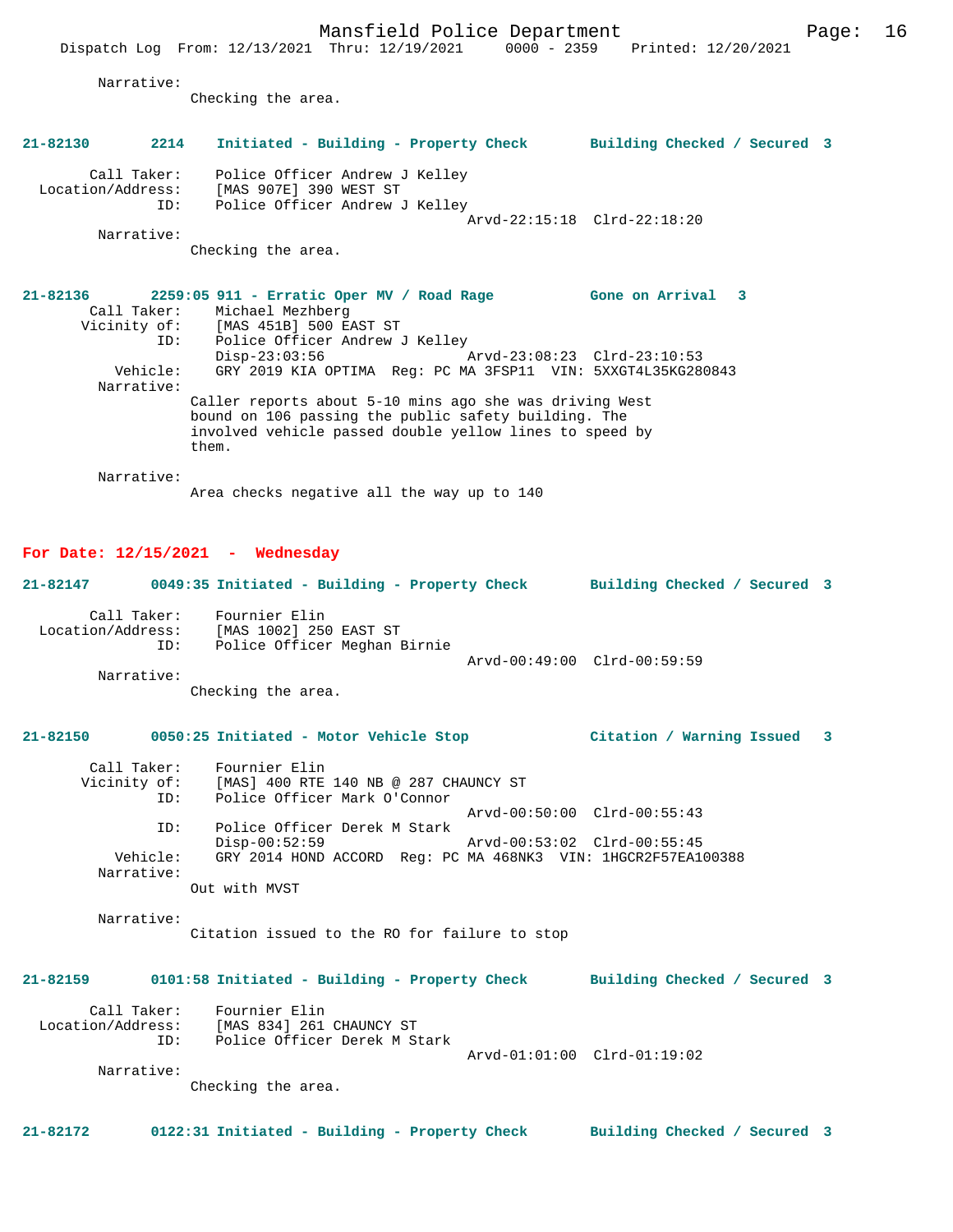Mansfield Police Department Fage: 17

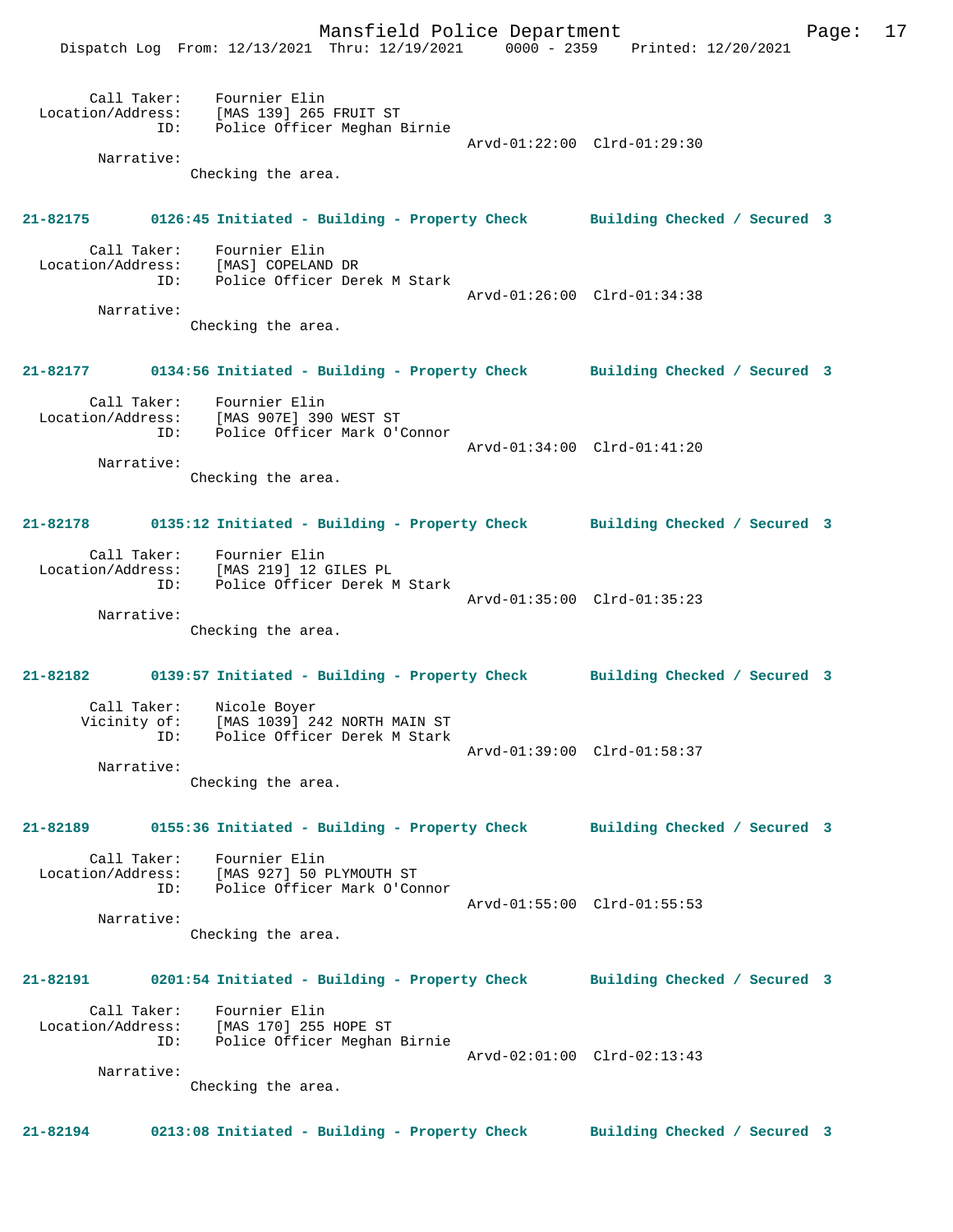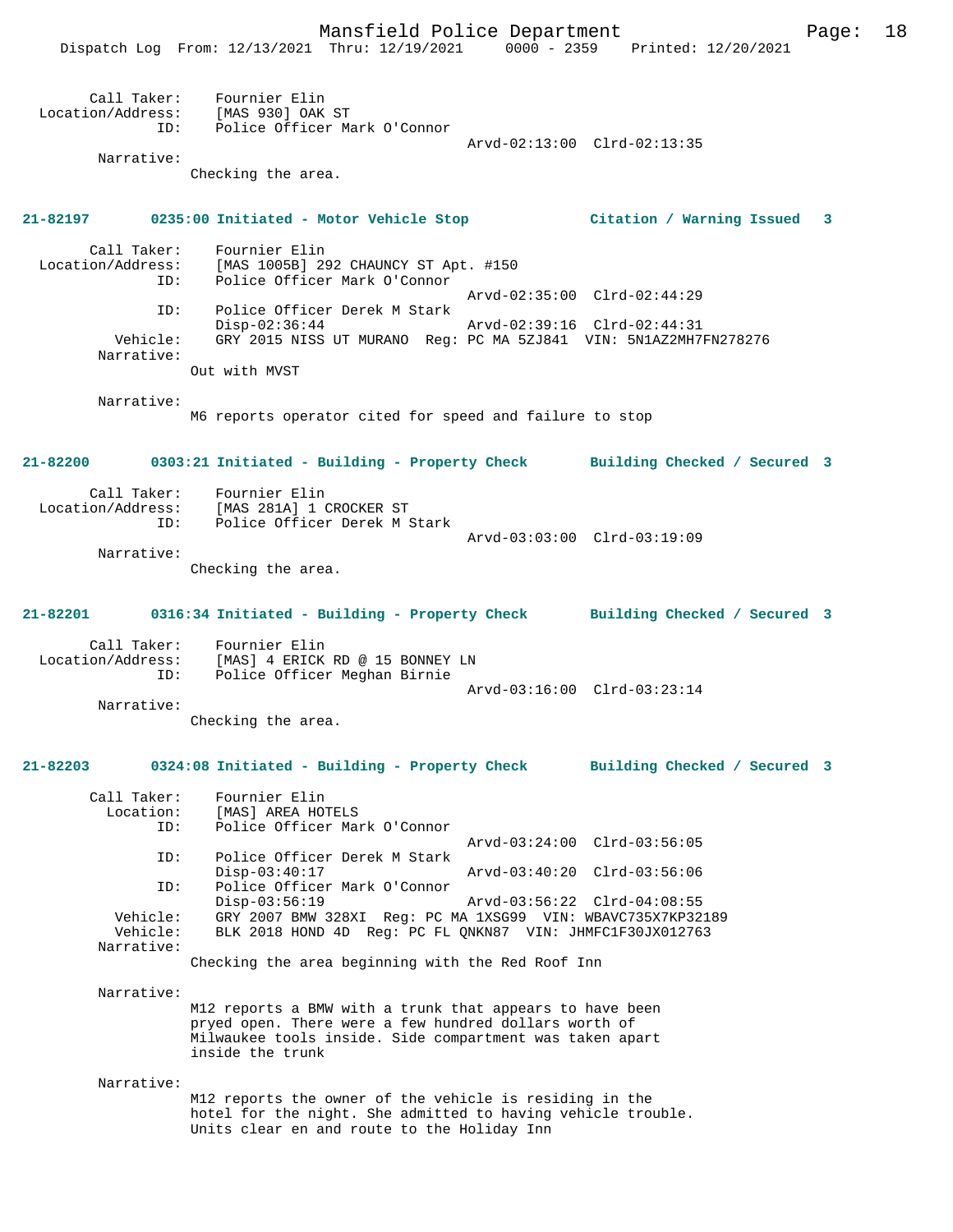|                               | nandricia roire deparement<br>Dispatch Log From: 12/13/2021 Thru: 12/19/2021 0000 - 2359 Printed: 12/20/2021                                                         |                             |              |
|-------------------------------|----------------------------------------------------------------------------------------------------------------------------------------------------------------------|-----------------------------|--------------|
| Narrative:                    | Holiday Inn checks secure, en route to Fairfield                                                                                                                     |                             |              |
|                               | 21-82207 0405:35 Initiated - Building - Property Check Building Checked / Secured 3                                                                                  |                             |              |
|                               | Call Taker: Fournier Elin<br>Location/Address: [MAS 814] 50 WEST CHURCH ST<br>ID: Police Officer Derek M Stark                                                       |                             |              |
| Narrative:                    | Checking the area.                                                                                                                                                   | Arvd-04:05:00 Clrd-04:11:51 |              |
|                               | 21-82213 0609:59 Initiated - Building - Property Check Building Checked / Secured 3                                                                                  |                             |              |
|                               | Call Taker: Fournier Elin<br>Location/Address: [MAS] FRANKLIN ST<br>ID: Police Officer Meghan Birnie                                                                 | Arvd-06:09:00 Clrd-06:14:46 |              |
| Narrative:                    | Checking the area.                                                                                                                                                   |                             |              |
|                               | 21-82219 0657:06 Initiated - Community Policing<br>Call Taker: Jarred Kohler<br>Location/Address: [MAS] 30 HOPE ST @ 176 PARK ST<br>ID: Police Officer Meghan Birnie | Services Rendered 3         |              |
| Narrative:                    | out for the cross walk                                                                                                                                               | Arvd-06:57:00 Clrd-07:28:17 |              |
|                               | 21-82221 0709:34 Phone - Assist Fire Department False / Accidental Alarm                                                                                             |                             | $\mathbf{2}$ |
| ID:                           | Call Taker: Jarred Kohler<br>Location/Address: [MAS 840I180] 280 SCHOOL ST Apt. #I180<br>Police Officer Mark O'Connor<br>$Disp-07:11:11$                             |                             |              |
| Narrative:                    | Assisting the FD with a fire related incident. Nature: pull<br>station.                                                                                              |                             |              |
|                               | 21-82223 0732:14 Initiated - Motor Vehicle Stop                                                                                                                      | Citation / Warning Issued   | 3            |
| Location/Address:<br>ID:      | Call Taker: Jarred Kohler<br>[MAS 253] 330 PRATT ST Apt. #A<br>Police Officer Mark O'Connor                                                                          | Arvd-07:32:00 Clrd-07:41:04 |              |
| ID:<br>Vehicle:<br>Narrative: | Police Officer Derek M Stark<br>Disp-07:36:37<br>BLK 2017 TOYT HIGHLA Req: PAV MA KECG44 VIN: 5TDBZRFH6HS362309                                                      | Arvd-07:36:39 Clrd-07:41:06 |              |
| Narrative:                    | out with myst<br>vehicle moved into lot, RO working on registration. RO cited<br>for unregistered.                                                                   |                             |              |
| Call Taker:<br>ID:            | 21-82227 0802:18 911 - Assist Fire Department<br>MATTHEW BOMES<br>Location/Address: [MAS H5652] 66 JEWELL ST<br>Police Officer David J Pepicelli                     | Services Rendered 2         |              |
| Narrative:                    | $Disp-08:04:10$<br>Assisting the FD with a fire related incident. Nature:                                                                                            | Arvd-08:16:45 Clrd-08:22:57 |              |

CO/fire alarm activation.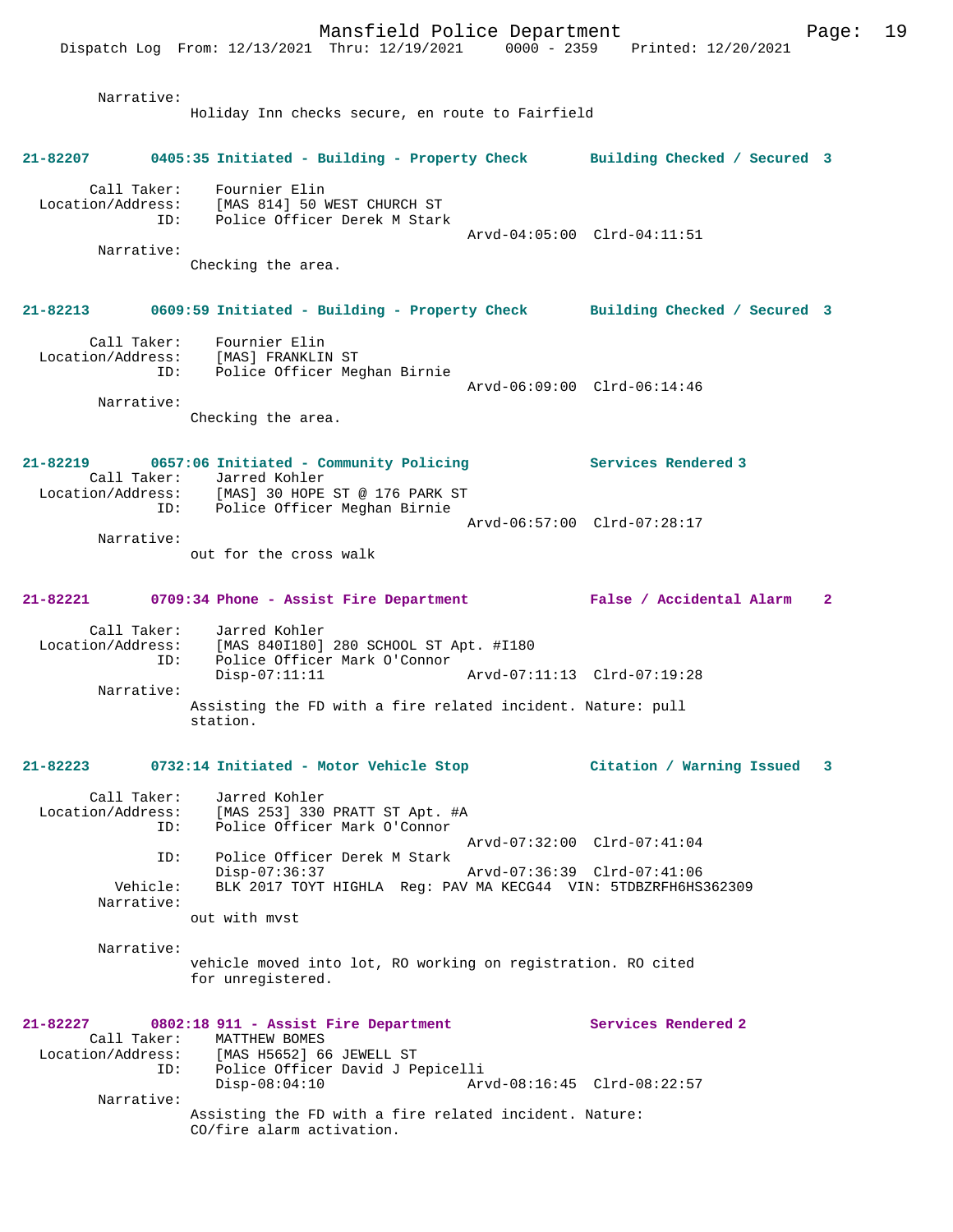Narrative: Reports faulty detector. **21-82228 0817:11 Phone - 911 Hang-ups & Verifications Unfounded/Unverifed 2** Call Taker: Dispatcher Jacques Ryan Location/Address: [MAS H3472] 102 COURT ST<br>ID: Police Officer Matthew A ISSEE TO STRICK THE CONSIDENT POLICE Officer Matthew A Souza<br>Disp-08:21:05 Disp-08:21:05 Arvd-08:30:42 Clrd-08:34:10 Narrative: Checking on a 911 hang up. No answer on callbacks. Contact made?:no Cellphone? (y/n):yes Uncertainty radius:6 meters Narrative: M8 reports nothing showing. **21-82239 0919:16 911 - Assist Fire Department Services Rendered 2**  Call Taker: MATTHEW BOMES<br>Location/Address: [MAS H798] 41 Location/Address: [MAS H798] 41 FAIRFIELD PARK ID: Police Officer Matthew A Souza Disp-09:21:31 Arvd-09:25:34 Clrd-09:31:16 Narrative: Assisting the FD with a fire related incident. Nature: co alarm activation Narrative: FD all set. **21-82248 1030:00 Initiated - Building - Property Check Building Checked / Secured 3** Call Taker: MATTHEW BOMES Location/Address: [MAS 840] 280 SCHOOL ST ID: Police Officer David J Pepicelli Arvd-10:30:00 Clrd-11:13:52<br>Vehicle: GRY 2016 NISS ALTIMA Reg: PC MA 8AAA80 VIN: 1N4AL3APXGC16 GRY 2016 NISS ALTIMA Reg: PC MA 8AAA80 VIN: 1N4AL3APXGC161768 Narrative: Checking the area. Narrative: Moved vehicle out of fire lane in front of LL Bean. **21-82255 1109:49 Initiated - Motor Vehicle Stop Citation / Warning Issued 3** Call Taker: Ryan O'Rourke Location/Address: [MAS] 614 MAPLE ST @ 12 BIRD RD ID: Police Officer Andrew J Kelley Arvd-11:09:00 Clrd-11:13:56 Vehicle: RED 2018 HOND ACCORD Reg: PC MA 5CZ154 VIN: 1HGCV1F39JA082958 Narrative: mv stop. **21-82256 1112:53 Initiated - Building - Property Check Building Checked / Secured 3** Call Taker: Ryan O'Rourke Location/Address: [MAS 1042] 321 SCHOOL ST ID: Police Officer David J Pepicelli Arvd-11:12:00 Clrd-11:13:07 Narrative: Checking the area. **21-82257 1130:24 Initiated - Building - Property Check Building Checked / Secured 3**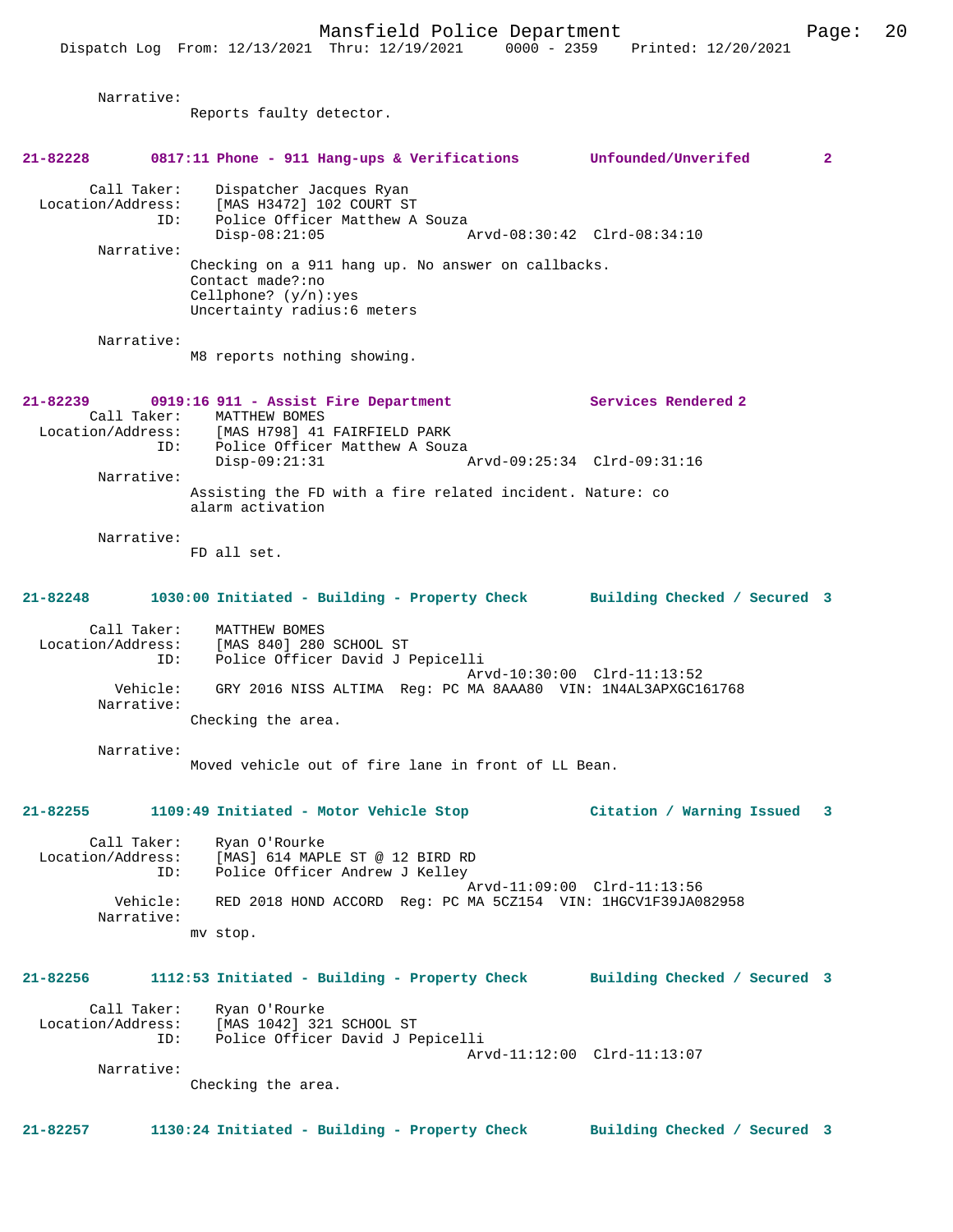Mansfield Police Department Page: 21 Dispatch Log From: 12/13/2021 Thru: 12/19/2021 0000 - 2359 Printed: 12/20/2021 Call Taker: Ryan O'Rourke<br>Vicinity of: [MAS 417] 9 FI [MAS 417] 9 FRANCIS AVE ID: Police Officer Andrew J Kelley Arvd-11:30:00 Clrd-11:43:29 ID: Police Officer Matthew A Souza Disp-11:43:20 Clrd-11:43:43 Narrative: Checking the area. **21-82258 1132:31 Initiated - Motor Vehicle Stop Citation / Warning Issued 3** Call Taker: Ryan O'Rourke Vicinity of: [MAS] 300 RTE 140 NB @ 375 WEST ST ID: Sergeant Robert S Pierce Arvd-11:32:00 Clrd-11:39:13 Vehicle: WHI 2014 TOYT UT RAV4 Reg: PC MA 7EA259 VIN: JTMRFREV1ED093979 Narrative: mv stop. Narrative: citation to the RO for unregistered. **21-82261 1137:47 Initiated - Motor Vehicle Stop Citation / Warning Issued 3** Call Taker: Ryan O'Rourke Location/Address: [MAS] 346 BALCOM ST @ 6 MARTHAS WAY ID: Police Officer David J Pepicelli Arvd-11:37:00 Clrd-11:54:12 Vehicle: GRY 2018 TOYT UT RAV4 Reg: PC MA 1CZV59 VIN: JTMBFREV4JJ238297 Narrative: mv stop. Narrative: citation issued for speed to operator. Balcolm at Claire **21-82262 1139:13 Phone - Well Being Check Transported to Hospital 3** Call Taker: Dispatcher Jacques Ryan Location/Address: [MAS H4535] ID: Police Officer Andrew J Kelley<br>Disp-11:43:40 Disp-11:43:40 Arvd-11:46:12 Clrd-13:10:21 ID: Police Officer Matthew A Souza<br>Disp-11:43:54

Disp-11:43:54 Arvd-11:47:51 Clrd-13:10:25<br>ID: Sergeant Robert S Pierce

Disp-11:45:42 Clrd-11:54:28

Sergeant Robert S Pierce

**21-82288 1411:28 911 - Suspicious Actv / Persn / Veh Transported to Hospital 2**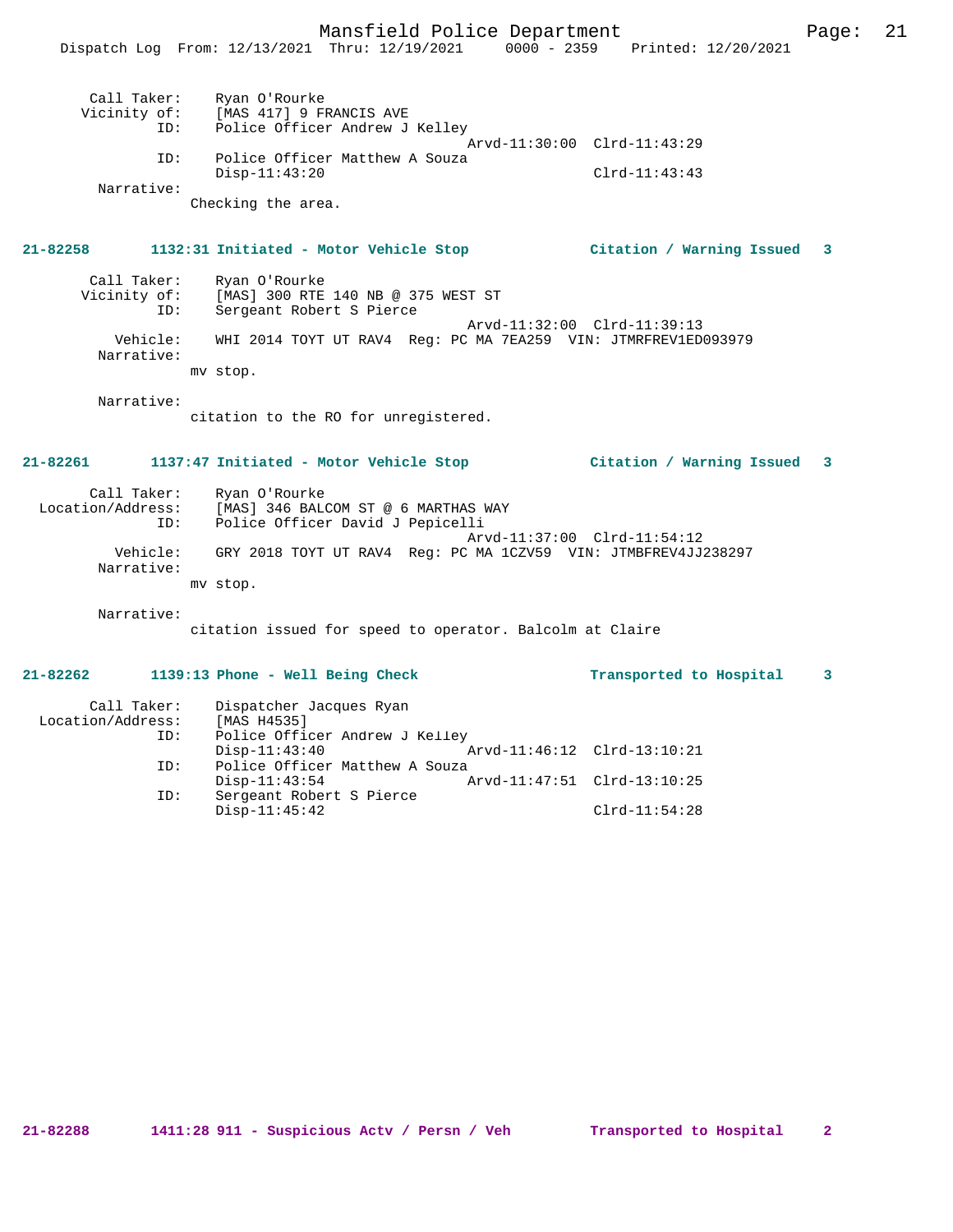# Mansfield Police Department Page: 22

|                                  | Dispatch Log From: 12/13/2021 Thru: 12/19/2021<br>0000 - 2359 Printed: 12/20/2021       |
|----------------------------------|-----------------------------------------------------------------------------------------|
| Call Taker:<br>Location/Address: | MATTHEW BOMES<br>[MAS] 141 MILL ST                                                      |
| ID:                              | Police Officer Andrew J Kelley                                                          |
|                                  | Arvd-14:16:16 Clrd-14:31:27<br>$Disp-14:12:57$                                          |
| ID:                              | Police Officer Matthew A Souza                                                          |
|                                  | $Disp-14:13:02$<br>Arvd-14:16:16 Clrd-14:31:32                                          |
| Narrative:                       |                                                                                         |
|                                  | Caller reported male party laying down on his lawn saying he<br>was tired.              |
| Narrative:                       |                                                                                         |
|                                  | Male party is now walking Sb on Mill St, wearing maroon<br>sweater, khakis. White male. |
| Narrative:                       |                                                                                         |
|                                  | Almost at essex st                                                                      |
| Narrative:                       |                                                                                         |
|                                  | Out with the party at corner of Mill and Sandy Hill.                                    |

Refer To Field Int: 21MAS-120-FI

| $21 - 82290$                     | 1426:02 Phone - Erratic Oper MV / Road Rage Unfounded/Unverifed                                                                                                     |                                               | $\overline{\mathbf{3}}$ |
|----------------------------------|---------------------------------------------------------------------------------------------------------------------------------------------------------------------|-----------------------------------------------|-------------------------|
| Call Taker:<br>Location/Address: | Dispatcher Jacques Ryan<br>[MAS] 100 RTE 140 SB @ 280 SCHOOL ST<br>Police Officer Matthew A Souza<br>ID:                                                            |                                               |                         |
|                                  | $Disp-14:31:50$                                                                                                                                                     | Arvd-14:36:17 Clrd-14:36:21                   |                         |
|                                  | Police Officer David J Pepicelli<br>ID:<br>$Disp-14:32:31$                                                                                                          | $Clrd-14:36:25$                               |                         |
|                                  | ID:<br>Sergeant Robert S Pierce<br>$Disp-14:33:14$                                                                                                                  | Arvd-14:33:20 Clrd-14:36:14                   |                         |
| Vehicle:<br>Narrative:           | GRY 2001 BMW 540I Req: PC MA 1XNX11 VIN: WBADN63451GM73287                                                                                                          |                                               |                         |
|                                  | Erratic operator swerving in the roadway and speeding, sb on<br>140                                                                                                 |                                               |                         |
| Narrative:                       | Grey BMW                                                                                                                                                            |                                               |                         |
| Narrative:                       | Caller is no longer behind the vehicle                                                                                                                              |                                               |                         |
| Narrative:                       | M1 reports unfounded.                                                                                                                                               |                                               |                         |
| $21 - 82294$                     | 1441:25 Initiated - Disabled Motor Vehicle<br>Call Taker: MATTHEW BOMES<br>Location/Address: [MAS] 87 WEST ST @ 65 DEAN ST<br>Police Officer Matthew A Souza<br>ID: | Spoken To<br>3<br>Arvd-14:41:00 Clrd-14:44:20 |                         |
| Vehicle:<br>Narrative:           | BRO 2007 TOYT COROLL Req: PC MA 459LYD VIN: 2T1BR32E87C836793                                                                                                       |                                               |                         |
|                                  | Reported DMV in the area.                                                                                                                                           |                                               |                         |
| Narrative:                       | Operator pulled over on road to go over financial paperwork.                                                                                                        |                                               |                         |
|                                  | M8 spoke to her and told her to move.                                                                                                                               |                                               |                         |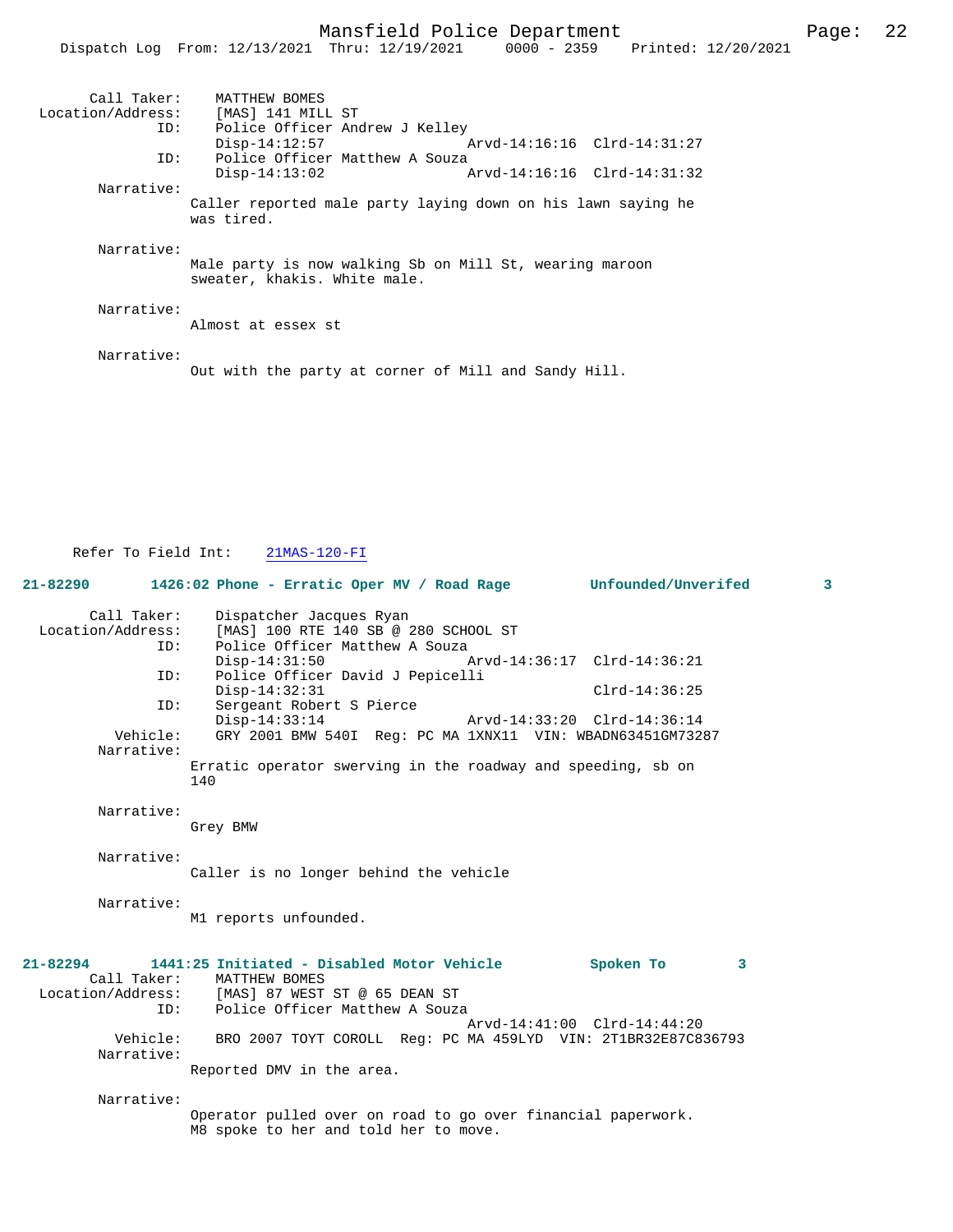#### **21-82297 1500:18 911 - Assist Fire Department Services Rendered 2**  Call Taker: MATTHEW BOMES<br>ion/Address: [MAS 862] Location/Address: ID: Police Officer David J Pepicelli Disp-15:02:53 Arvd-15:06:11 Clrd-15:18:57

# **21-82302 1546:22 Phone - Vandalism Services Rendered 3**  Call Taker: Dispatcher Jacques Ryan Location/Address: [MAS 982] 111 HOPE ST ID: Police Officer Andrew J Kelley<br>Disp-15:49:11 Arvd-15:54:51 Clrd-16:02:32 Narrative: Kids have splattered mayo and mustard all over the playground. CP has tried to clean it and it is very slippery Narrative: Checked area. No juveniles on scene. Calling party cleaned most of the mess. 25-30 mustard packets. Detective Ray will look at cameras tomorrow. **21-82325 1725:47 Phone - Road Hazards Services Rendered 3**  Call Taker: Dispatcher Jacques Ryan<br>Location/Address: [MAS] 480 BRANCH ST @ 34 Location/Address: [MAS] 480 BRANCH ST @ 340 WARE ST ID: Police Officer David J Pepicelli Disp-17:34:13 Arvd-17:41:46 Clrd-18:42:19 Narrative: Trailer left on the side of the road on Ware st and the side walk Narrative: Trailer obstructing roadway. Construction at 428 Ware St. Phone number tried . M11 checking area hotels for Sheds unlimited vehicles. Narrative: M11 checked Redroof and Holiday Inn, found no vehicle. Narrative: The hazard was removed. **21-82329 1801:32 911 - Missing Person Services Rendered 1**  Call Taker: Ryan O'Rourke Location/Address: [MAS 1060] 17 FULTON PL Apt. #6 ID: Police Officer Andrew J Kelley<br>Disp-18:33:34 Disp-18:33:34 <br>
Disp-18:33:34 Arvd-18:49:21 Clrd-18:54:45 Arvenicle: RED 2015 NISS ALTIMA Reg: PC MA 3AAT71 VIN: 1N4AL3AP0FC2 RED 2015 NISS ALTIMA Reg: PC MA 3AAT71 VIN: 1N4AL3AP0FC222124 Narrative: caller was attempting to file a missing persons report in regards to her son, he is living out of his vehicle in boston she stated and she believes he may be ill, has preior address out of Mansfield but is unsure if he is in Town. Per M1 MPD will give RP a call when officer is free. Narrative: M10 Spoke with the original RP and advised her to call Boston Police because they were the last to run the involved party.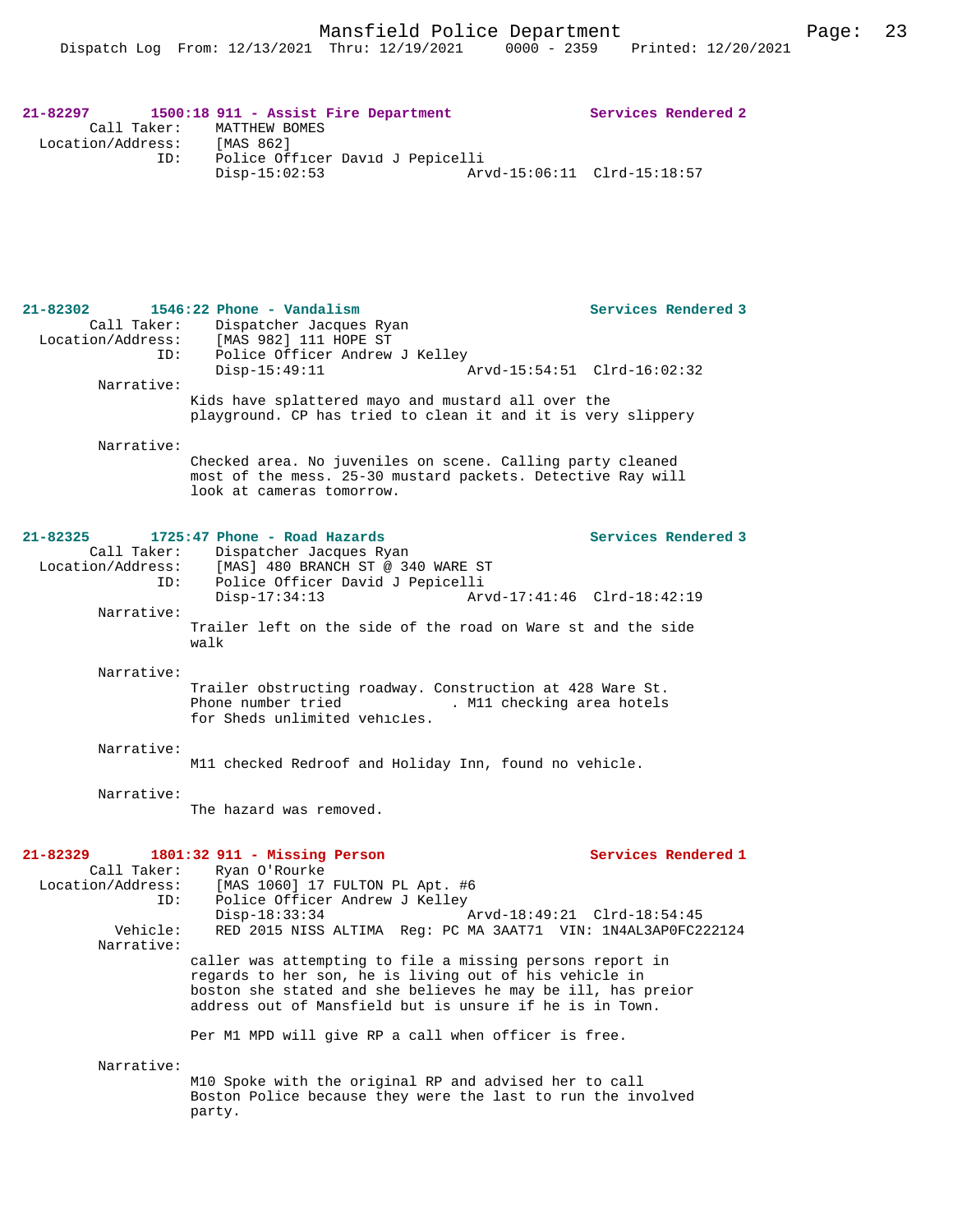Mansfield Police Department Page: 24

**21-82334 1842:24 Initiated - Motor Vehicle Stop Citation / Warning Issued 3** Call Taker: JEFFREY KEEFE Vicinity of: [MAS] 120 FORBES BLVD ID: Police Officer David J Pepicelli Arvd-18:42:00 Clrd-18:48:51 Vehicle: BLK 2014 CHEV UT TRAVER Reg: PC MA 314SK1 VIN: 1GNKVHKD3EJ289361 Narrative: Out with MVST Narrative: Citation issued for speed. **21-82335 1842:05 Phone - Assist Other Agency Services Rendered 3**  Call Taker: Dispatcher Jacques Ryan Location/Address: [MAS 2] 60 FORBES BLVD ID: Police Officer David J Pepicelli Disp-20:36:42 Arvd-20:48:14 Clrd-22:24:00 Vehicle: BLK 2013 BMW 535XI Reg: PC MA 1ZEV84 VIN: WBAFU7C58DDU72148 Towed: For: RECOVERED STOLEN By: Central Street Garage To: Central Street Garage Released To: LOGAN On: 12/16/2021 @ 1009 Narrative: From Avon PD they enter a vehicle stolen, and that last officer to run it was Ofc, Oconner at the red roof inn Vehicle is a 2013 black BMW Narrative: Vehicle may be in the hands of an ex-boyfriend who she has a 209a order out on Narrative: M1 advised. Narrative: Central St en route for tow Narrative: Central st on location. **21-82337 1850:28 Phone - Assist Citizen - P S A Services Rendered 3**  Call Taker: William Casey<br>Location/Address: [MAS 120A1] 71 ess: [MAS 120A1] 71 HAMPDEN RD Apt. #100<br>ID: Police Officer Andrew J Kelley Police Officer Andrew J Kelley Disp-18:54:51 Clrd-19:11:10 ID: Police Officer David J Pepicelli Disp-19:11:32 Arvd-19:16:11 Clrd-19:21:21 Narrative: breathalizer testing. Narrative: Male Party requesting testing for court. Narrative: BAC passed.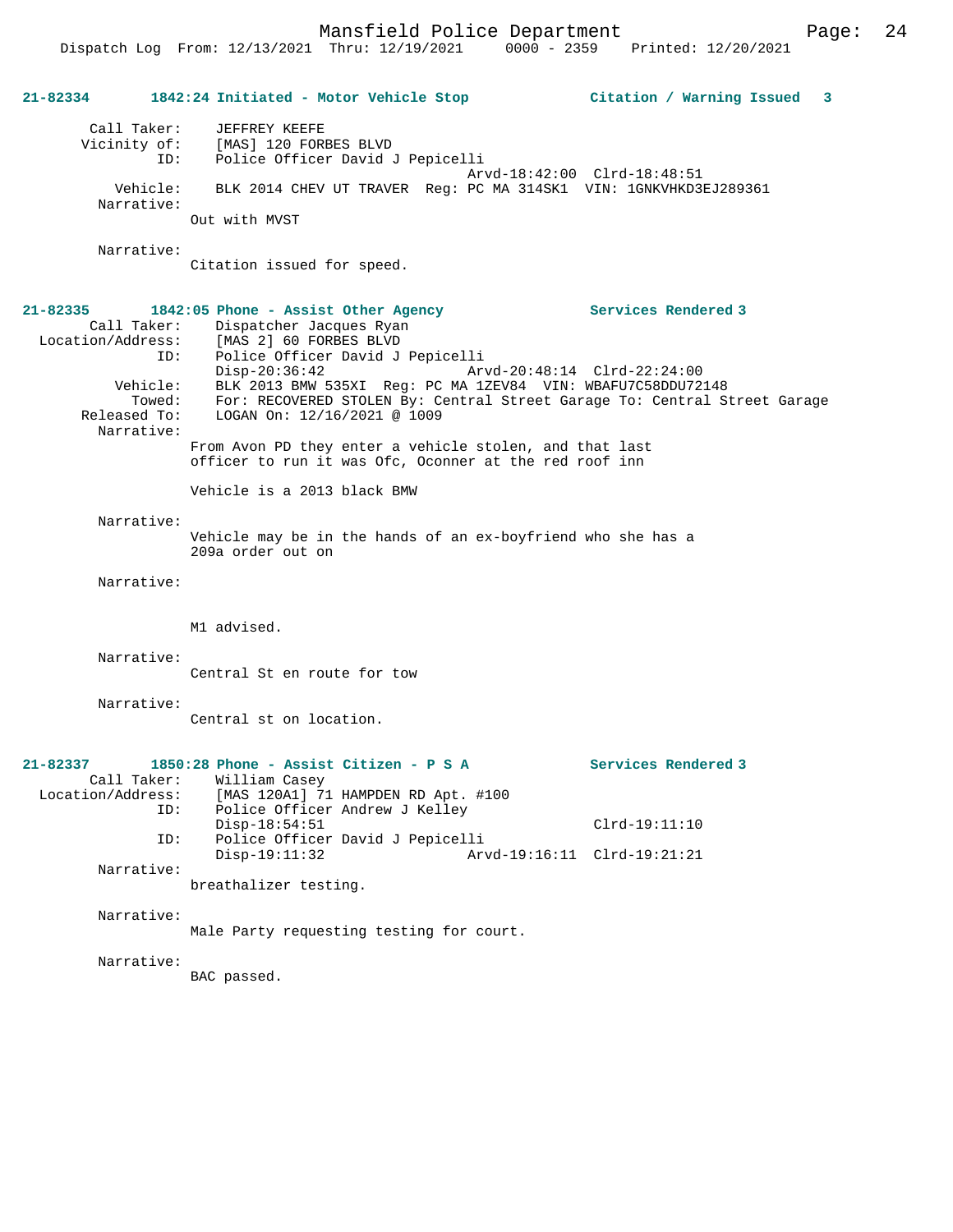**21-82343 1925:14 911 - Well Being Check Not Home / No Answer 3** Call Taker: MATTHEW BOMES Location/Address: [MAS H1574] 1810 WEST ST Police Officer David J Pepicelli<br>Disp-19:28:24 Arv Disp-19:28:24 Arvd-19:39:42 Clrd-19:47:34<br>TD: Police Officer William C Trudell ID: Police Officer William C Trudell Disp-19:28:45 Arvd-19:43:10 Clrd-19:47:38 Narrative: party got a voice mail asking for help Narrative: and she is not answering the phone at this time, house or cell phone Narrative: there should be a small dog in the residence Narrative: M11 made entry. Narrative: Female party not home. M11 secured the door. **21-82345 1943:42 Phone - 911 Hang-ups & Verifications Confirmed misdial/Accdntl Call 2**  Call Taker: William Casey<br>Vicinity of: [MAS H5136] 9 [MAS H5136] 9 COWAN LN ID: Police Officer David J Pepicelli Disp-19:58:17 Arvd-19:58:20 Clrd-20:00:29 Narrative: Checking on a 911 hang up. Contact made?:no Cellphone? (y/n):yes Uncertainty radius:Called in by NA police 2 call backs no answer Narrative: M11 notified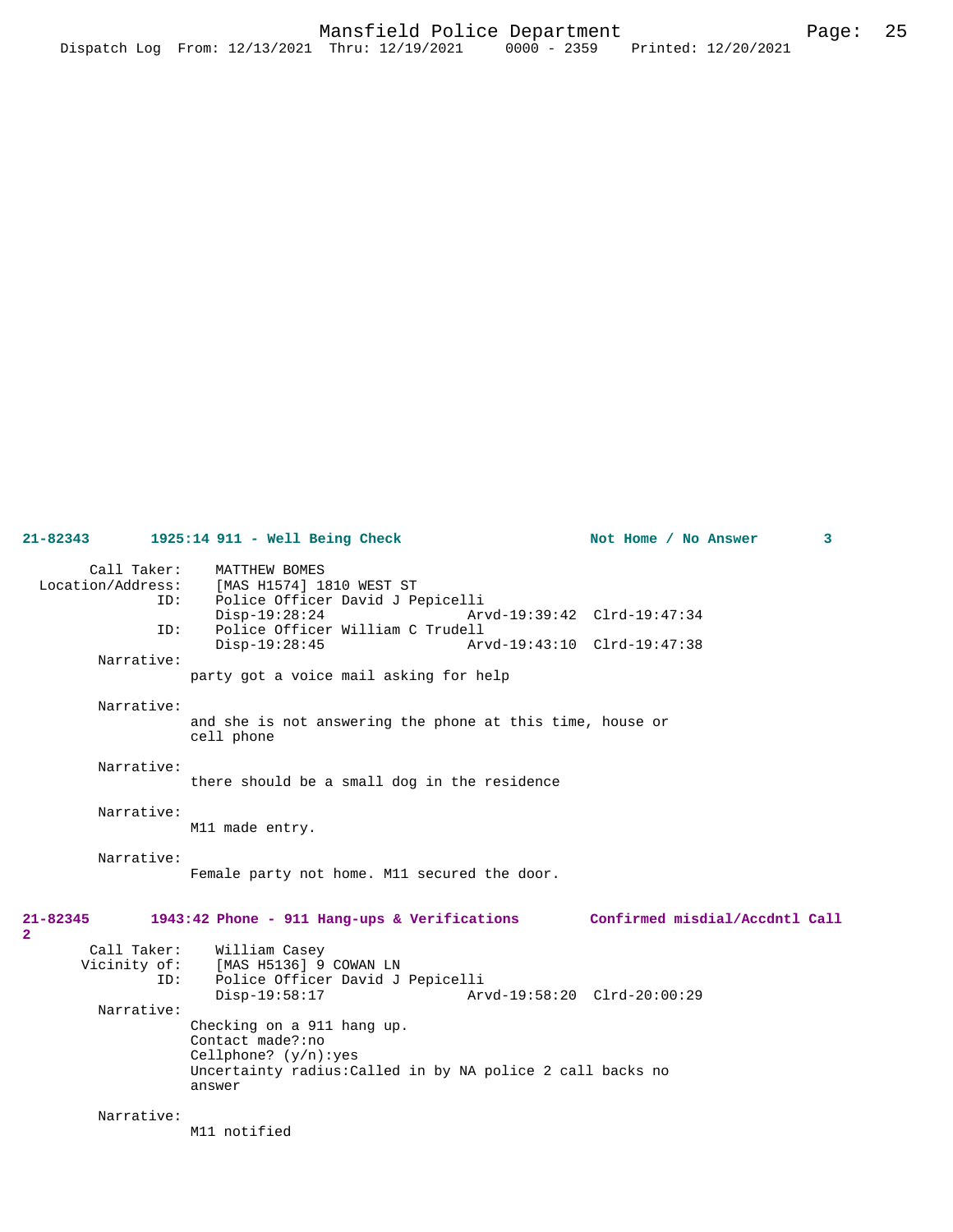Narrative:

|                                         | confirmed accidental                                                                                                                                                                          |                             |   |
|-----------------------------------------|-----------------------------------------------------------------------------------------------------------------------------------------------------------------------------------------------|-----------------------------|---|
| 21-82351<br>Call Taker:                 | 2020:00 Phone - Erratic Oper MV / Road Rage Gone on Arrival 3<br>JEFFREY KEEFE<br>Vicinity of: [MAS] EASTMAN ST                                                                               |                             |   |
| ID:<br>Narrative:                       | Police Officer William C Trudell<br>$Disp-20:21:15$                                                                                                                                           | Arvd-20:28:19 Clrd-20:28:22 |   |
|                                         | Erratic operator coming in from Easton, white pick up.                                                                                                                                        |                             |   |
|                                         | 21-82353 2031:55 Phone - Well Being Check                                                                                                                                                     | Not Home / No Answer        | 3 |
| Call Taker:<br>ID:                      | MATTHEW BOMES<br>Location/Address: [MAS H5468] 18 FULLER PL<br>Police Officer William C Trudell<br>$Disp-20:38:15$                                                                            |                             |   |
| Narrative:                              | wellbeing check on the male party called in by Attleboro PD<br>party was involved in a MVC and not with the vehicle,<br>possible walking on 140, 800 meter radius of 140 was the<br>last ping |                             |   |
| Narrative:                              | Area checked no findings party was not home.                                                                                                                                                  |                             |   |
| 21-82356                                | 2042:49 Phone - Well Being Check                                                                                                                                                              | Unfounded/Unverifed         | 3 |
| Call Taker:<br>Location/Address:<br>ID: | William Casey<br>[MAS 434]<br>Sergeant Jeffrey G Bombard                                                                                                                                      |                             |   |

| TD: | Sergeant Jeffrey G Bombard<br>Disp-20:54:25 | Arvd-20:54:30 Clrd-20:56:36 |  |
|-----|---------------------------------------------|-----------------------------|--|
| ID: | Sergeant Jeffrey G Bombard                  |                             |  |
|     | Disp-21:06:41                               | Arvd-21:08:56 Clrd-21:16:57 |  |
| TD: | Police Officer William C Trudell            |                             |  |
|     | Disp-21:06:45                               | Arvd-21:09:47 Clrd-21:13:02 |  |
|     |                                             |                             |  |

| $21 - 82359$ |             | 2055:37 Phone - Assist Fire Department          |                             | Services Rendered 2         |  |
|--------------|-------------|-------------------------------------------------|-----------------------------|-----------------------------|--|
|              | Call Taker: | JEFFREY KEEFE                                   |                             |                             |  |
|              |             | Location/Address: [MAS 455] 30 WEBB PL Apt. #03 |                             |                             |  |
|              | ID:         | Sergeant Jeffrey G Bombard                      |                             |                             |  |
|              |             | $Disp-20:56:58$                                 | Arvd-20:58:55 Clrd-21:06:14 |                             |  |
|              | ID:         | Police Officer William C Trudell                |                             |                             |  |
|              |             | $Disp-20:57:03$                                 |                             | Arvd-21:06:06 Clrd-21:06:10 |  |
|              | Narrative:  |                                                 |                             |                             |  |
|              |             | Smoke filling the residence.                    |                             |                             |  |
|              |             |                                                 |                             |                             |  |
|              |             |                                                 |                             |                             |  |
| 21-82361     |             | 2113:05 Phone - Assist Fire Department          |                             | Peace Restored<br>-2        |  |
|              | Call Taker: | JEFFREY KEEFE                                   |                             |                             |  |
|              |             | Vicinity of: [MAS 455] 30 WEBB PL Apt. #3       |                             |                             |  |
|              | ID:         | Police Officer William C Trudell                |                             |                             |  |
|              |             | $Disp-21:13:59$                                 | Arvd-21:16:08 Clrd-21:24:57 |                             |  |
|              | ID:         | Sergeant Jeffrey G Bombard                      |                             |                             |  |

Disp-21:17:14 Clrd-21:25:04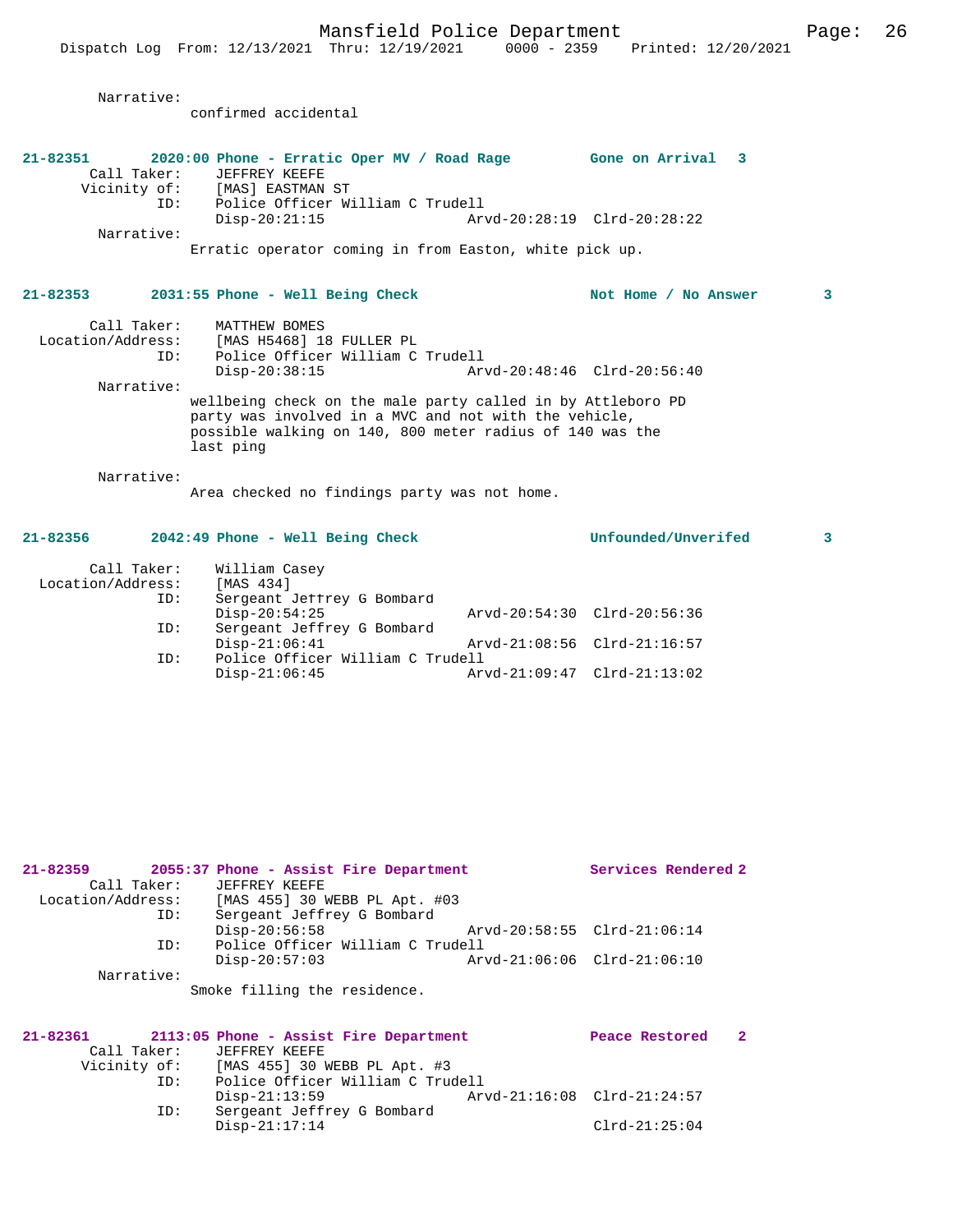MPD cleared, misunderstanding.

| 21-82366                              |                           |                   |  | 2208:17 Phone - Assist Fire Department |                                                           | Services Rendered 2 |
|---------------------------------------|---------------------------|-------------------|--|----------------------------------------|-----------------------------------------------------------|---------------------|
|                                       | Call Taker: JEFFREY KEEFE |                   |  |                                        |                                                           |                     |
| Location/Address: [MAS] 242 WILLOW ST |                           |                   |  |                                        |                                                           |                     |
|                                       | ID:                       |                   |  | Police Officer William C Trudell       |                                                           |                     |
|                                       |                           | $Disp-22:10:44$   |  |                                        | Arvd-22:21:28 Clrd-22:36:05                               |                     |
| Narrative:                            |                           |                   |  |                                        |                                                           |                     |
|                                       |                           | detector sounding |  |                                        | Assisting the FD with a fire related incident. Nature: CO |                     |

#### **For Date: 12/16/2021 - Thursday**

| 21-82399     |     | 0100:12 Initiated - Building - Property Check | Services Rendered 3         |
|--------------|-----|-----------------------------------------------|-----------------------------|
| Call Taker:  |     | JEFFREY KEEFE                                 |                             |
| Vicinity of: |     | [MAS 1015] 30 CHAUNCY ST                      |                             |
|              | TD: | Police Officer Derek M Stark                  |                             |
|              |     |                                               | Arvd-01:00:00 Clrd-01:04:05 |
| Narrative:   |     |                                               |                             |

Checking the area.

#### **21-82402 0112:32 Initiated - Building - Property Check Services Rendered 3**  Call Taker: JEFFREY KEEFE<br>Vicinity of: [MAS 2] 60 FOR<br>ID: Police Officer Vicinity of: [MAS 2] 60 FORBES BLVD ID: Police Officer Christopher D Sorge Arvd-01:12:00 Clrd-01:28:49 Vehicle: GRY 2005 FORD UT ESCAPE Reg: PC MA 1SYG41 VIN: 1FMYU02Z25KE07568 Vehicle: WHI 2006 INFI UT QX56 Reg: PC MA 1JJM93 VIN: 5N3AA08CX6N812775 Narrative:

Checking the area.

## **21-82408 0119:07 Initiated - Motor Vehicle Stop Citation / Warning Issued 3**

| Call Taker: JEFFREY KEEFE |                                                                         |                            |
|---------------------------|-------------------------------------------------------------------------|----------------------------|
|                           | Vicinity of: [MAS] 141 PRATT ST @ 255 HOPE ST                           |                            |
|                           | ID: Police Officer Derek M Stark                                        |                            |
|                           | Arvd-01:19:00 Clrd-01:32:21                                             |                            |
| ID:                       | Sergeant John R Armstrong                                               |                            |
|                           | $Disp-01:21:02$                                                         |                            |
|                           | Vehicle: BLK 2011 INFI CO G37 Req: PC MA 1ECP22 VIN: JN1CV6EL4BM262476  |                            |
|                           | Refer To Summons: 21MAS-473-AR                                          |                            |
|                           | Summons: TAVARES SILVA, MENY ANTONIO                                    |                            |
|                           | Address: 1 FOREST PL Apt. #8 BOSTON, MA                                 |                            |
| Age: 19                   |                                                                         |                            |
|                           | Charges: LICENSE SUSPENDED, OP MV WITH                                  |                            |
|                           | SPEEDING RATE OF SPEED EXCEEDING POSTED LIMIT                           |                            |
|                           | WINDOW OBSTRUCTED/NONTRANSPARENT                                        |                            |
|                           |                                                                         | <b>Services Rendered 3</b> |
| Call Taker: JEFFREY KEEFE |                                                                         |                            |
|                           | Vicinity of: [MAS] 99 COPELAND DR @ 235 CHAUNCY ST                      |                            |
|                           | ID: Police Officer Mark O'Connor                                        |                            |
|                           | Arvd-01:33:00 Clrd-01:36:23                                             |                            |
|                           | Vehicle: BLU 2016 HOND UT HR-V Req: PC MA 8PV956 VIN: 3CZRU6H52GM705219 |                            |
| Narrative:                |                                                                         |                            |
|                           | Out with MVST.                                                          |                            |

Narrative:

Verbal for failure to stop.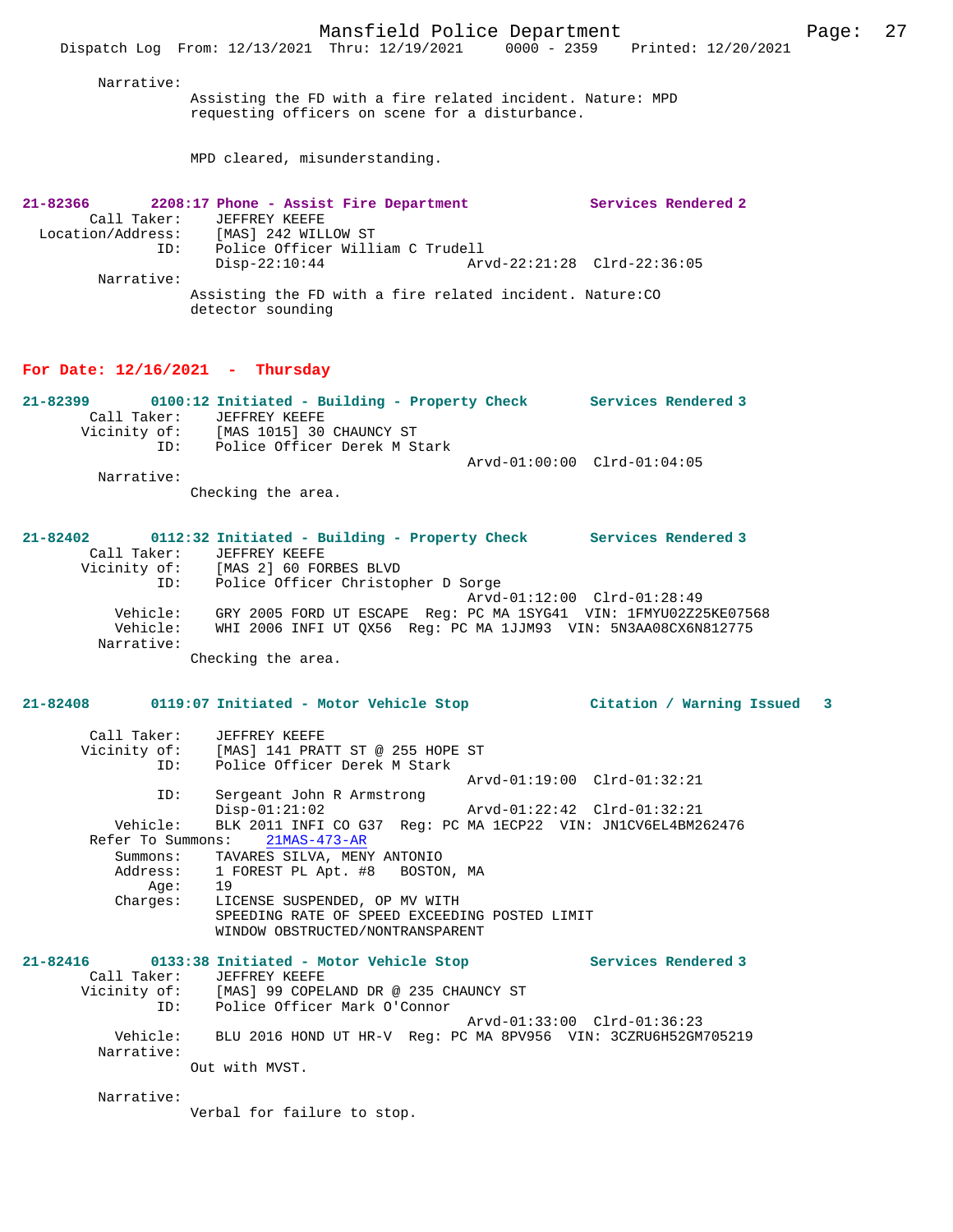**21-82418 0138:14 Initiated - Building - Property Check Services Rendered 3**  Call Taker: JEFFREY KEEFE Vicinity of: [MAS 834] 261 CHAUNCY ST ID: Police Officer Mark O'Connor Arvd-01:38:00 Clrd-01:46:14 Narrative: Checking the area. **21-82423 0152:10 Initiated - Building - Property Check Services Rendered 3**  Call Taker: William Casey Location/Address: [MAS 1040] 50 RESERVOIR ST Apt. #ST ID: Police Officer Mark O'Connor Arvd-01:52:00 Clrd-01:58:15 Narrative: Checking the area. **21-82425 0156:02 Initiated - Building - Property Check Services Rendered 3**  Call Taker: JEFFREY KEEFE Vicinity of: [MAS 834] 261 CHAUNCY ST ID: Police Officer Christopher D Sorge Arvd-01:56:00 Clrd-02:11:56 Narrative: Checking the area. **21-82429 0159:35 Initiated - Motor Vehicle Stop Services Rendered 3**  Call Taker: JEFFREY KEEFE<br>Vicinity of: [MAS 840F100B] 280 SCHOOL ST Apt. #F100 Vicinity of: [MAS 840F100B] 280 SCHOOL ST Apt. #F100 ID: Police Officer Mark O'Connor Arvd-01:59:00 Clrd-02:06:53 Vehicle: GRY 2004 TOYT COROLL Reg: PC MA 7303KP VIN: 2T1BR32E14C293279 Vehicle: BLK 2007 PONT CO SOLSTI Reg: PC MA 2VYW15 VIN: 1G2MB35BX7Y108066 Narrative: Two vehicles off in the parking lot. Narrative: EMployees of door dash speaking to each other. **21-82433 0213:21 Initiated - Building - Property Check Services Rendered 3**  Call Taker: JEFFREY KEEFE Vicinity of: [MAS 927] 50 PLYMOUTH ST ID: Police Officer Mark O'Connor Arvd-02:13:00 Clrd-02:14:05 Narrative: Checking the area. **21-82434 0215:58 Initiated - Motor Vehicle Stop Services Rendered 3**  Call Taker: JEFFREY KEEFE<br>Vicinity of: [MAS] 229 OLD [MAS] 229 OLD ELM ST @ 1107 SCHOOL ST ID: Police Officer Mark O'Connor Arvd-02:15:00 Clrd-02:17:14 Vehicle: GRY 2003 FORD F150 Reg: PC MA 2DL811 VIN: 1FTRX18L43NA29256 Narrative: Vehicle found unoccupied. **21-82435 0218:12 Initiated - Parking Violations Citation / Warning Issued 3** Call Taker: JEFFREY KEEFE Vicinity of: [MAS 1039] 242 NORTH MAIN ST ID: Police Officer Christopher D Sorge Arvd-02:18:00 Clrd-02:23:35 Vehicle: BLK 2016 NISS ROGUE Reg: PC MA 3865ZR VIN: 5N1AT2MV6GC871986 Narrative: Out for parking enforcement.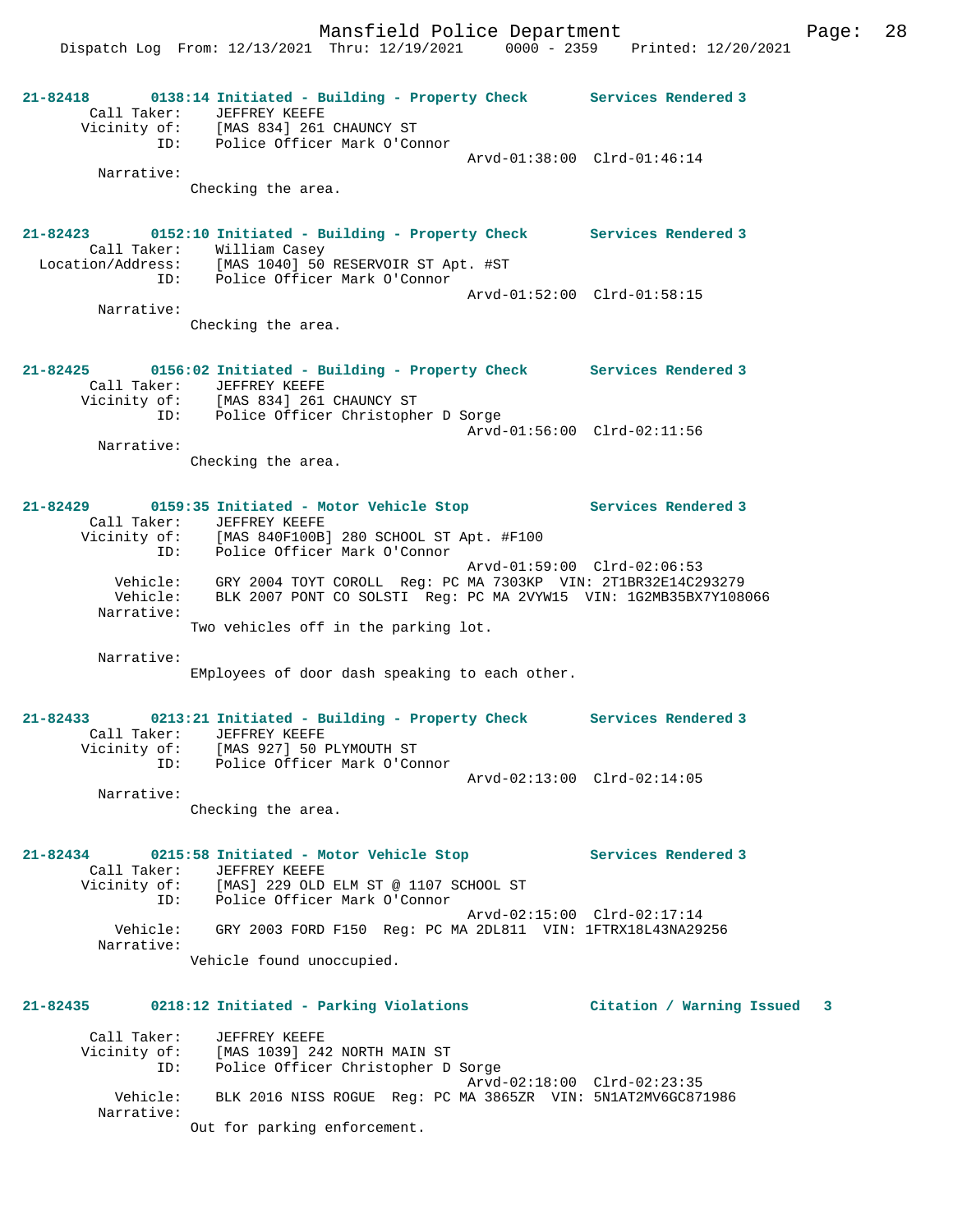**21-82440 0224:04 Initiated - Building - Property Check Services Rendered 3**  Call Taker: JEFFREY KEEFE Vicinity of: [MAS 4] 31 HAMPSHIRE ST ID: Police Officer Mark O'Connor Arvd-02:24:00 Clrd-02:32:06 Narrative: Checking the area. **21-82441 0224:31 Initiated - Building - Property Check Building Checked / Secured 3** Call Taker: JEFFREY KEEFE Vicinity of: [MAS 1002] 250 EAST ST ID: Police Officer Derek M Stark Arvd-02:24:00 Clrd-02:42:05 Narrative: Checking the area. **21-82449 0254:44 Initiated - Building - Property Check Building Checked / Secured 3** Call Taker: JEFFREY KEEFE Vicinity of: [MAS] MYSTIC LN ID: Police Officer Derek M Stark Arvd-02:54:00 Clrd-03:01:16 Narrative: Checking the area. **21-82451 0304:09 Initiated - Building - Property Check Building Checked / Secured 3** Call Taker: JEFFREY KEEFE Vicinity of: [MAS] 4 ERICK RD @ 15 BONNEY LN ID: Police Officer Derek M Stark Arvd-03:04:00 Clrd-03:22:40 Narrative: Checking the area. **21-82456 0325:57 Initiated - Building - Property Check Services Rendered 3**  Call Taker: JEFFREY KEEFE Vicinity of: [MAS 992] 660 EAST ST ID: Police Officer Derek M Stark Arvd-03:25:00 Clrd-03:26:48 Narrative: Checking the area. **21-82457 0406:52 Initiated - Motor Vehicle Stop Citation / Warning Issued 3** Call Taker: JEFFREY KEEFE Vicinity of: [MAS] 336 CENTRAL ST<br>ID: Police Officer Mark ( Police Officer Mark O'Connor Arvd-04:06:00 Clrd-04:11:44 Vehicle: GRY 2018 NISS ALTIMA Reg: PC MA 1VVC91 VIN: 1N4AL3AP9JC194106 Narrative: Male issued warning for speed. **21-82470 0649:26 Initiated - Building - Property Check Building Checked / Secured 3** Call Taker: Jennifer Napolitano Vicinity of: [MAS] 200 FRANKLIN ST ID: Police Officer Derek M Stark Arvd-06:49:00 Clrd-06:58:55 Narrative: Checking the area.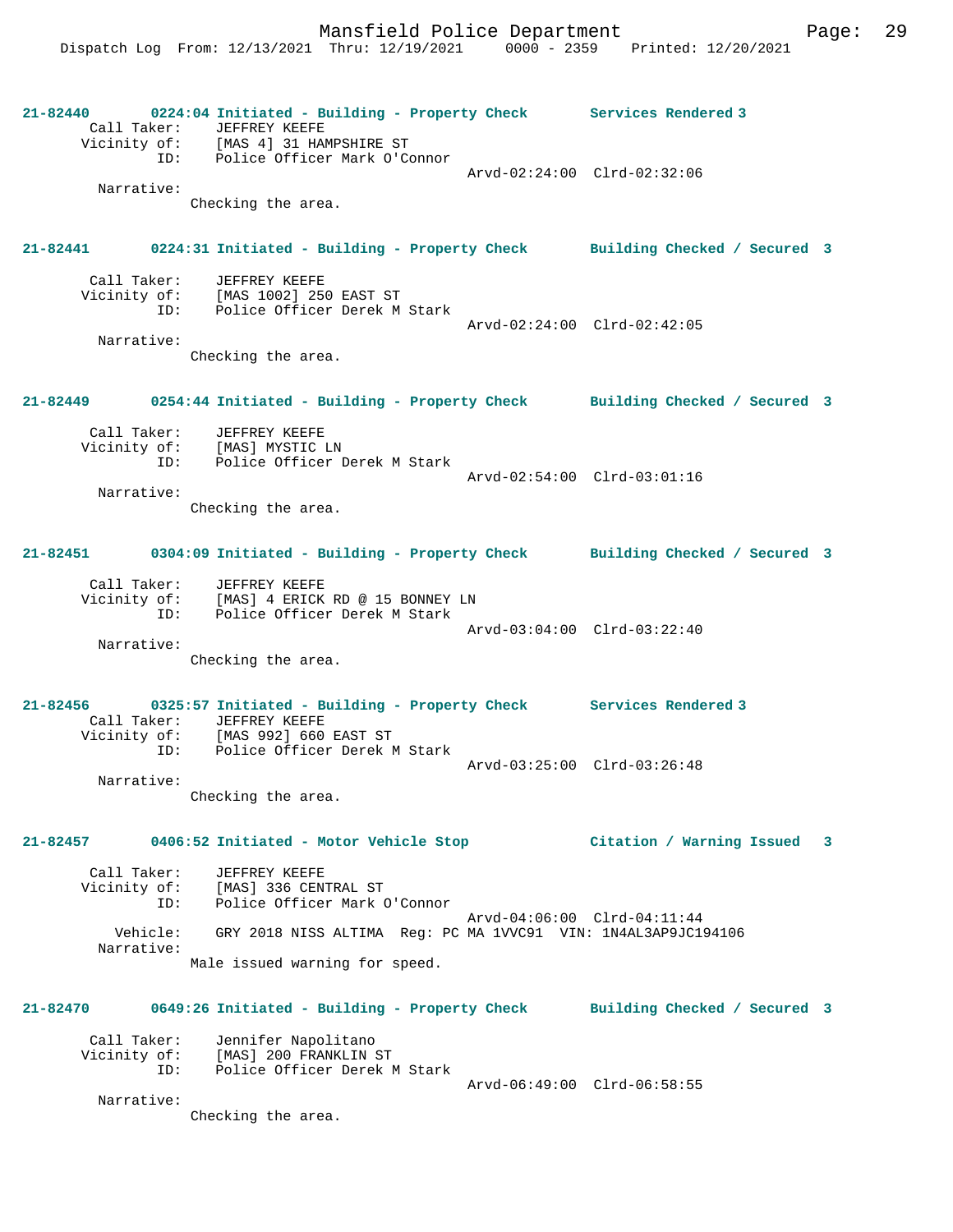Mansfield Police Department Page: 30

Dispatch Log From: 12/13/2021 Thru: 12/19/2021 0000 - 2359 Printed: 12/20/2021

| 21-82477<br>Call Taker:<br>ID:<br>Narrative:                              | 0716:39 Phone - Assist Fire Department<br>Jennifer Napolitano<br>Location/Address: [MAS 840I] 280 SCHOOL ST Apt. #I<br>Police Officer Mark O'Connor<br>$Disp-07:17:30$<br>Assisting the FD with a fire related incident. Nature:<br>Masterbox activation | Services Rendered 2<br>Arvd-07:20:45 Clrd-07:29:23                     |
|---------------------------------------------------------------------------|----------------------------------------------------------------------------------------------------------------------------------------------------------------------------------------------------------------------------------------------------------|------------------------------------------------------------------------|
| 21-82478<br>0726<br>Call Taker:<br>Location/Address:<br>ID:<br>Narrative: | Initiated - Parking Violations<br>Animal Control Steven Simonds<br>[MAS] 307 NORTH MAIN ST @ 8 PLEASANT ST<br>Animal Control Steven Simonds<br>checking area for parking violations                                                                      | Services Rendered 3<br>Arvd-07:26:35 Clrd-07:39:46                     |
| 21-82493<br>Call Taker:<br>Vicinity of:<br>ID:<br>ID:<br>Narrative:       | 0936:58 911 - Suspicious Actv / Persn / Veh Gone on Arrival 2<br>Jarred Kohler<br>[MAS] 606 SCHOOL ST<br>Police Officer Beau J Palanza<br>$Disp-09:41:16$<br>Sergeant Brian P Thibault<br>Disp-09:44:14 Enrt-09:44:14 Arvd-09:49:33 Clrd-09:51:57        | $Clrd-09:51:52$                                                        |
| Narrative:                                                                | Caller reporting a silver Hyundai with large amount of<br>Amazon packages in his backseat. Unsure if he's a delivery<br>driver.<br>Plate given 29fk26 does not come back on any vehicle.                                                                 |                                                                        |
| Narrative:                                                                | Checked the area. Vehicle is gone on arrival                                                                                                                                                                                                             |                                                                        |
| 21-82495                                                                  | 0949:10 Initiated - Motor Vehicle Stop                                                                                                                                                                                                                   | Citation / Warning Issued<br>3                                         |
| Call Taker:<br>Location/Address:<br>ID:<br>Vehicle:                       | Jennifer Napolitano<br>[MAS 451B] 500 EAST ST<br>Police Officer Gregg S Kennedy<br>GRY 2012 HYUN ACCENT Reg: PC MA 1BMY90 VIN: KMHCU4AE9CU184432                                                                                                         | Arvd-09:49:00 Clrd-09:54:25                                            |
| Narrative:                                                                | Out for myst in the parking lot                                                                                                                                                                                                                          |                                                                        |
| Narrative:                                                                | Vehicle will be parked in the parking lot to get the<br>paperwork squared away. Citation issued for unregistered and<br>speed.                                                                                                                           |                                                                        |
| $21 - 82503$<br>Call Taker:<br>Location/Address:<br>ID:<br>ID:<br>ID:     | 1030:10 Phone - Well Being Check<br>Jarred Kohler<br>[MAS H4192]<br>Police Officer Beau J Palanza<br>$Disp-10:33:58$<br>Police Officer Gregg S Kennedy<br>$Disp-10:34:15$<br>Sergeant Brian P Thibault                                                   | Incident Report<br>3<br>Arvd-10:40:22 Clrd-11:26:23<br>$Clrd-10:51:42$ |
|                                                                           | $Disp-10:34:21$                                                                                                                                                                                                                                          | Arvd-10:40:25 Clrd-10:59:59                                            |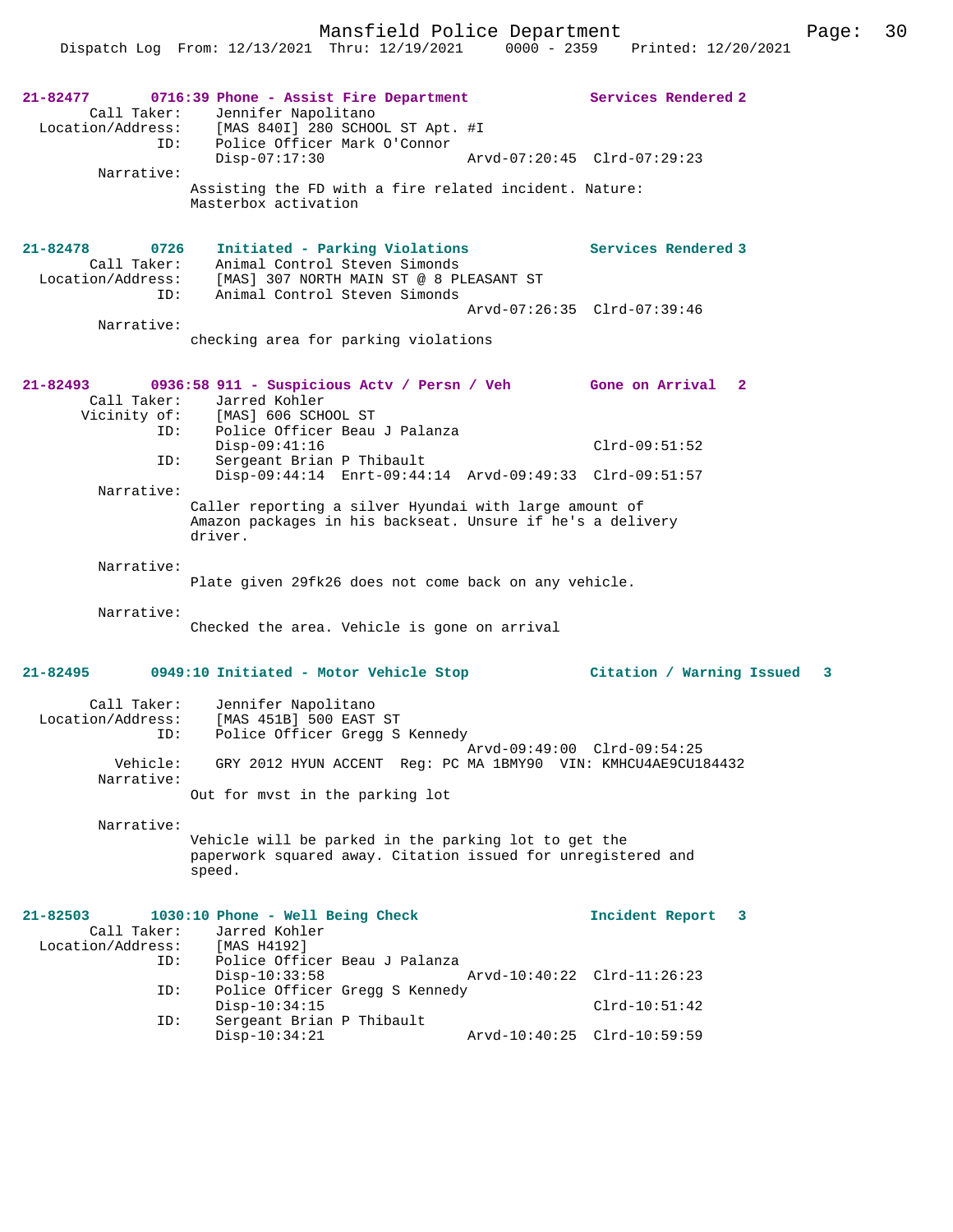| 21-82507          | 1053:15 Phone - Well Being Check | Spoken To                   |  |
|-------------------|----------------------------------|-----------------------------|--|
| Call Taker:       | Dispatcher Jacques Ryan          |                             |  |
| Location/Address: | [MAS H3444I]                     |                             |  |
| ID:               | Police Officer Gregg S Kennedy   |                             |  |
|                   | $Disp-10:59:30$                  | Arvd-11:00:30 Clrd-11:08:44 |  |
| ID:               | Sergeant Brian P Thibault        |                             |  |
|                   | $Disp-11:00:03$                  | Arvd-11:02:12 Clrd-11:08:37 |  |
|                   |                                  |                             |  |

**21-82522 1221:48 Phone - Assist Fire Department Services Rendered 2** 

| Call Taker:                    | Jennifer Napolitano<br>Location/Address: [MAS H4968] 120 SPRING ST                                                                                     |                                |
|--------------------------------|--------------------------------------------------------------------------------------------------------------------------------------------------------|--------------------------------|
| ID:                            | Police Officer Matthew A Souza<br>$Disp-12:22:25$                                                                                                      | Arvd-12:26:39 Clrd-12:41:40    |
| Narrative:                     |                                                                                                                                                        |                                |
|                                | Assisting the FD with a fire related incident. Nature: child<br>locked in veh                                                                          |                                |
| Narrative:                     | m8 is giving vehicle owner ride to her residence to get<br>spare key.                                                                                  |                                |
| Narrative:                     | m8 fire department opened vehicle and child was removed.                                                                                               |                                |
| $21 - 82563$<br>$\overline{2}$ | $1600:36$ Phone - 911 Hang-ups & Verifications                                                                                                         | Confirmed misdial/Accdntl Call |
| ID:                            | Call Taker: Jarred Kohler<br>Location/Address: [MAS H5288] 348 ELM ST<br>Police Officer David J Pepicelli<br>$Disp-16:02:48$                           | Arvd-16:18:24 Clrd-16:19:32    |
| Narrative:                     | Checking on a 911 open line. Made contact and will meet<br>officer out front.<br>Contact made?: yes<br>Cellphone? $(y/n)$ : yes<br>Uncertainty radius: |                                |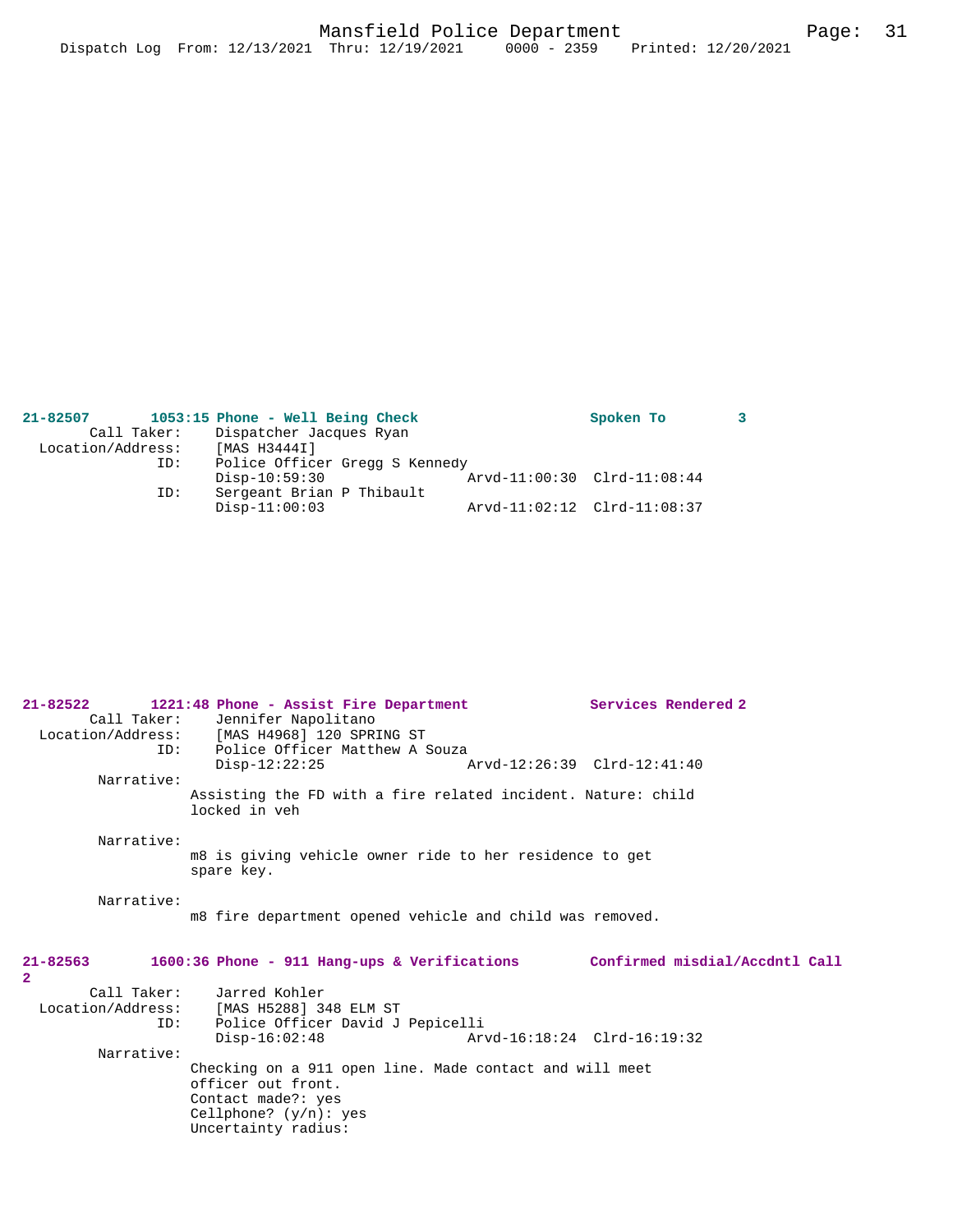Narrative:

|                                        | confirmed accidental                                                                                                                                                                         |                             |   |
|----------------------------------------|----------------------------------------------------------------------------------------------------------------------------------------------------------------------------------------------|-----------------------------|---|
|                                        |                                                                                                                                                                                              |                             |   |
| 21-82564<br>ID:                        | 1605:32 Initiated - Follow up Investigation Services Rendered 3<br>Call Taker: Jennifer Napolita<br>Vicinity of: [MAS] 100 WARE ST<br>Jennifer Napolitano<br>Police Officer Nicole P Newport |                             |   |
|                                        |                                                                                                                                                                                              | Arvd-16:05:00 Clrd-16:22:13 |   |
|                                        | Police Officer Michael N Fenore                                                                                                                                                              |                             |   |
| Narrative:                             | Conducting a follow up in the area to a previously reported                                                                                                                                  |                             |   |
|                                        | incident.                                                                                                                                                                                    |                             |   |
| $21 - 82574$                           | 1704:14 Phone - Assist Other Agency                                                                                                                                                          | Spoken To                   | 3 |
|                                        | Call Taker: Jarred Kohler                                                                                                                                                                    |                             |   |
| ID:                                    | Location/Address: [MAS H5468] 18 FULLER PL Apt. #1<br>Police Officer Michael N Fenore                                                                                                        |                             |   |
|                                        | $Disp-17:18:17$                                                                                                                                                                              | Arvd-17:24:55 Clrd-17:30:59 |   |
| ID:                                    | Police Officer Andrew J Kelley                                                                                                                                                               |                             |   |
| Narrative:                             | $Disp-17:18:24$                                                                                                                                                                              | Arvd-17:24:52 Clrd-17:30:38 |   |
|                                        | Attleboro Police asking for a notification for attached                                                                                                                                      |                             |   |
|                                        | party to call the police department in regards to an<br>iccident with his motor vehicle.                                                                                                     |                             |   |
| Narrative:                             |                                                                                                                                                                                              |                             |   |
|                                        | Sister not willing to cooperate and says he doesnt live<br>there                                                                                                                             |                             |   |
| $21 - 82573$                           | 1707:06 Walk-In - Assist Citizen - P S A                                                                                                                                                     | <b>Services Rendered 3</b>  |   |
| Call Taker:<br>ID:                     | Support Staff Heather A Sullivan<br>Location: [MAS] QUALTERS MIDDLE SCHOOL<br>TD: Detective Kenneth E Wright<br>Detective Kenneth E Wright                                                   |                             |   |
|                                        | $Disp-17:09:18$                                                                                                                                                                              | Arvd-17:09:21 Clrd-17:09:26 |   |
| Narrative:                             | walk in stating she has not heard from her 12 year old son                                                                                                                                   |                             |   |
|                                        | after dismisal from detention. Detective Wright to assist<br>with contacting the schools.                                                                                                    |                             |   |
|                                        | Child was located at the Jordan Jackson.                                                                                                                                                     |                             |   |
|                                        |                                                                                                                                                                                              |                             |   |
| 21-82575                               | 1712:56 Phone - 911 Hang-ups & Verifications Confirmed misdial/Accdntl Call                                                                                                                  |                             |   |
| $\overline{\mathbf{2}}$<br>Call Taker: | Jarred Kohler                                                                                                                                                                                |                             |   |
| Location/Address:                      | [MAS H5645] 2 JEWELL ST                                                                                                                                                                      |                             |   |
| ID:                                    | Sergeant Jeffrey G Bombard                                                                                                                                                                   |                             |   |
| Narrative:                             | $Disp-17:17:06$                                                                                                                                                                              | Arvd-17:23:00 Clrd-17:27:26 |   |
|                                        | Checking on a 911 open line. No answer on two call backs.<br>Contact made?: no                                                                                                               |                             |   |
|                                        | Cellphone? $(y/n)$ : yes<br>Uncertainty radius: 48 meters                                                                                                                                    |                             |   |
| 21-82585                               | 1756:46 Phone - Motor Veh Acc - No Injury                                                                                                                                                    | Investigated - No Report    | 1 |
| Call Taker:                            | Jarred Kohler                                                                                                                                                                                |                             |   |
| Location/Address:                      | [MAS] 33 UNION ST @ 15 WEST ST                                                                                                                                                               |                             |   |
| ID:                                    | Police Officer Andrew J Kelley<br>$Disp-17:58:09$                                                                                                                                            | Arvd-18:01:39 Clrd-18:21:40 |   |
| Vehicle:<br>Vehicle:                   | GRY 2019 TOYT UT RAV4 Req: PC MA 4YJ164 VIN: 2T3F1RFV4KW043401<br>GRY 2004 TOYT UT HIGHLA Req: PC MA 1935SN VIN: JTEGD21A440086257                                                           |                             |   |
| Narrative:                             | 2 car mva, no injuries                                                                                                                                                                       |                             |   |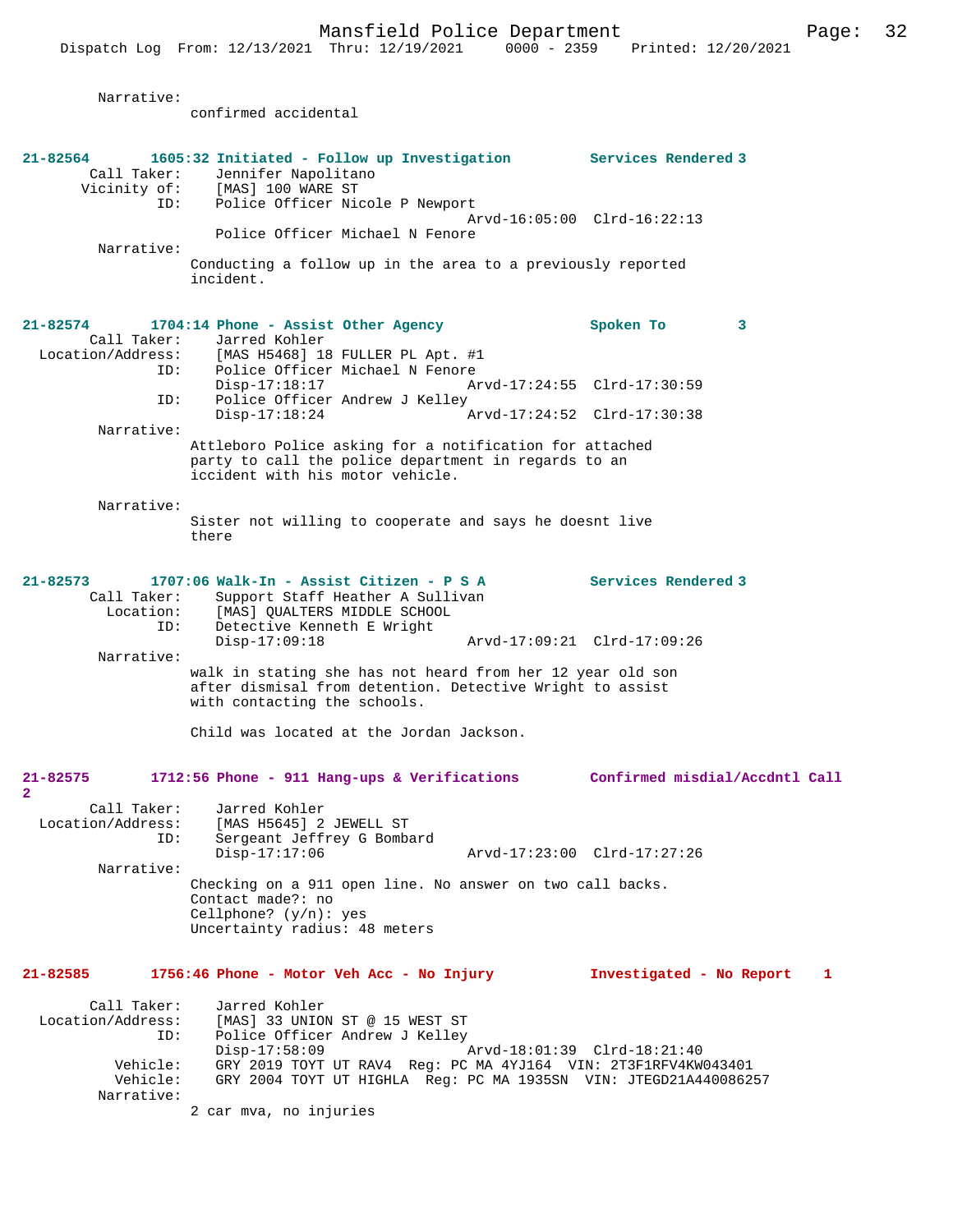|                             | Mansfield Police Department                                                                                                        |                             | Page: | 33 |
|-----------------------------|------------------------------------------------------------------------------------------------------------------------------------|-----------------------------|-------|----|
|                             | Dispatch Log From: 12/13/2021 Thru: 12/19/2021 0000 - 2359 Printed: 12/20/2021                                                     |                             |       |    |
| Narrative:                  |                                                                                                                                    |                             |       |    |
|                             | Paper exchange only.                                                                                                               |                             |       |    |
|                             |                                                                                                                                    |                             |       |    |
| 21-82598                    | 1915:50 Initiated - Disabled Motor Vehicle Services Rendered 3                                                                     |                             |       |    |
| Call Taker:                 | JEFFREY KEEFE<br>Vicinity of: [MAS] 144 EAST ST @ 59 EDDY ST                                                                       |                             |       |    |
|                             | ID: Police Officer Danielle C Titus                                                                                                |                             |       |    |
| Vehicle:                    | GRY 2015 MITS MIRAGE Req: PC MA 1KK695 VIN: ML32A4HJ9FH009240                                                                      | Arvd-19:15:00 Clrd-19:19:33 |       |    |
| Narrative:                  |                                                                                                                                    |                             |       |    |
|                             | Checking on vehicle.                                                                                                               |                             |       |    |
| Narrative:                  |                                                                                                                                    |                             |       |    |
|                             | Flat tire ride en route.                                                                                                           |                             |       |    |
|                             |                                                                                                                                    |                             |       |    |
| $21 - 82603$<br>Call Taker: | 1936:18 Initiated - Building - Property Check Services Rendered 3<br>JEFFREY KEEFE                                                 |                             |       |    |
|                             | Location/Address: [MAS 195A] 254 CHAUNCY ST                                                                                        |                             |       |    |
|                             | ID: Police Officer Danielle C Titus                                                                                                |                             |       |    |
| ID:                         | Police Officer Andrew J Kelley                                                                                                     | Arvd-19:36:00 Clrd-19:48:19 |       |    |
|                             | $Disp-19:37:16$                                                                                                                    | Arvd-19:38:33 Clrd-19:48:22 |       |    |
| Narrative:                  |                                                                                                                                    |                             |       |    |
|                             | Checking the area.                                                                                                                 |                             |       |    |
|                             |                                                                                                                                    |                             |       |    |
| 21-82607<br>$\overline{2}$  | 1953:11 Phone - 911 Hang-ups & Verifications Confirmed misdial/Accdntl Call                                                        |                             |       |    |
| Call Taker:                 | Jennifer Napolitano                                                                                                                |                             |       |    |
|                             | Location/Address: [MAS 432] 12 BONNEY LN Apt. #35                                                                                  |                             |       |    |
| ID:                         | Police Officer Andrew J Kelley<br>Disp-19:56:18                                                                                    |                             |       |    |
| Narrative:                  |                                                                                                                                    |                             |       |    |
|                             | Checking on a 911 hang up.                                                                                                         |                             |       |    |
|                             | Contact made?: No answer on callback within 11 meters of the<br>back corner of the bldg                                            |                             |       |    |
|                             | Cellphone? $(y/n): yes$                                                                                                            |                             |       |    |
|                             | Uncertainty radius: 11 meters                                                                                                      |                             |       |    |
| Narrative:                  |                                                                                                                                    |                             |       |    |
|                             | Called back. No emergemcy                                                                                                          |                             |       |    |
|                             |                                                                                                                                    |                             |       |    |
| 21-82609                    | 2008:58 Phone - Motor Veh Acc - w/Injury                                                                                           | Transported to Hospital     | 1     |    |
| Call Taker:                 | William Casey                                                                                                                      |                             |       |    |
| Location/Address:           | [MAS 907A] 390 WEST ST Apt. #B                                                                                                     |                             |       |    |
| ID:                         | Police Officer Andrew J Kelley                                                                                                     |                             |       |    |
| ID:                         | $Disp-20:10:21$<br>Sergeant Jeffrey G Bombard                                                                                      | Arvd-20:13:26 Clrd-20:54:29 |       |    |
|                             | $Disp-20:10:29$                                                                                                                    | Arvd-20:14:29 Clrd-20:54:47 |       |    |
| ID:                         | Police Officer Danielle C Titus                                                                                                    |                             |       |    |
| ID:                         | $Disp-20:10:37$<br>Police Officer David J Pepicelli                                                                                | Arvd-20:13:34 Clrd-20:54:34 |       |    |
|                             | $Disp-20:11:53$                                                                                                                    | Arvd-20:14:23 Clrd-20:54:47 |       |    |
| Vehicle:                    | GRY 2011 JEEP UT LIBERTY Req: PC MA 3FEX61 VIN: 1J4PN2GK4BW519047                                                                  |                             |       |    |
| Towed:<br>Vehicle:          | For: Accident By: Central Street Garage To: Central Street Garage<br>BLK 2016 CHEV EQUINO Reg: PC MA 1231LK VIN: 2GNALBEKXG6147615 |                             |       |    |
| Towed:                      | For: Accident By: Central Street Garage To: Central Street Garage                                                                  |                             |       |    |
| Released To:                | MEALEY On: 12/17/2021 @ 1457                                                                                                       |                             |       |    |
| Narrative:                  |                                                                                                                                    |                             |       |    |

multi car mmva unknown on injuries

Narrative:

MFD in route

Narrative:

route 140 south blocked. Traffic diverted to west st .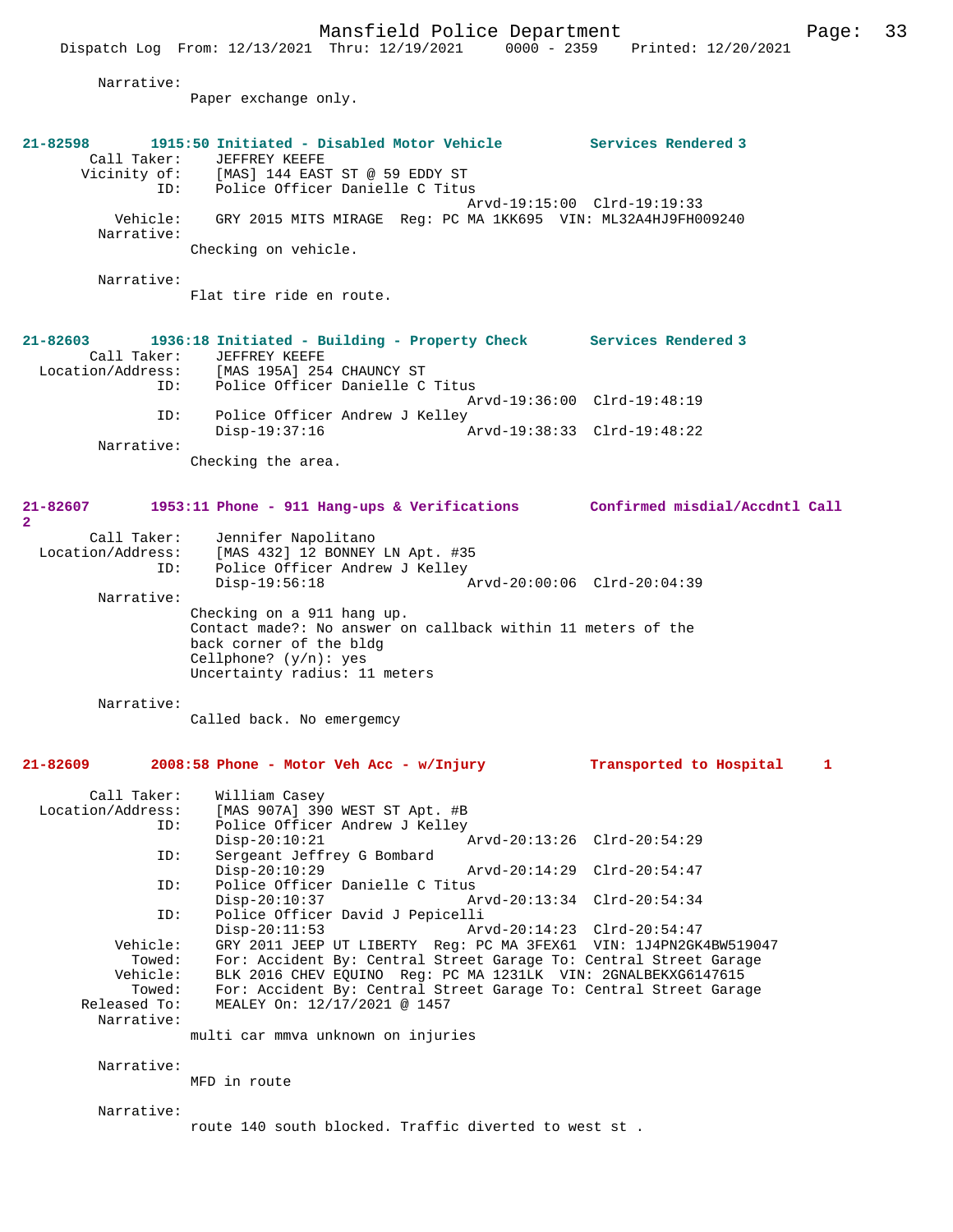Mansfield Police Department Form Page: 34 Dispatch Log From: 12/13/2021 Thru: 12/19/2021 0000 - 2359 Printed: 12/20/2021 Narrative: tow called for two on scene Narrative: Central st has both vehicles. Roadway back open Refer To Accident: 21MAS-370-AC **21-82613 2026:24 Phone - 911 Hang-ups & Verifications Services Rendered 2**  Call Taker: NICHOLAS GOYETTE<br>Location/Address: [MAS H3530] 118 ess: [MAS H3530] 118 YORK RD<br>ID: Police Officer Michael N ID: Police Officer Michael N Fenore Disp-20:30:12 Arvd-20:40:17 Clrd-20:45:20 Narrative: 911 hang up no contact **21-82616 2045:01 Phone - 911 Hang-ups & Verifications Confirmed misdial/Accdntl Call 2**  Call Taker: Jennifer Napolitano Location/Address: [MAS H4797] 6 JUDYS LN ID: Police Officer Michael N Fenore Disp-20:48:33 Arvd-20:54:18 Clrd-20:56:09 Narrative: Checking on a 911 hang up. Contact made?: yes. She's in the shower and hit the side button too many times Cellphone? (y/n): yes Uncertainty radius: **21-82619 2100:35 Initiated - Building - Property Check Building Checked / Secured 3** Call Taker: JEFFREY KEEFE<br>Location/Address: [MAS 195A] 25 [MAS 195A] 254 CHAUNCY ST ID: Police Officer Andrew J Kelley Arvd-21:00:00 Clrd-21:01:46 Narrative: Checking the area. **21-82622 2105:50 Phone - Well Being Check Investigated - Report Taken 3** Call Taker: Jennifer Napolitano<br>ion/Address: [MAS H3800] Location/Address: ID: Police Officer Andrew J Kelley Disp-21:08:18 Arvd-21:11:47 Clrd-21:53:57<br>TD: Police Officer Danielle C Titus

Police Officer Danielle C Titus<br>Disp-21:08:29 A

Sergeant Jeffrey G Bombard<br>Disp-21:11:54

Disp-21:08:29 Arvd-21:12:09 Clrd-21:53:57<br>ID: Sergeant Jeffrey G Bombard

Arvd-21:12:11 Clrd-21:53:57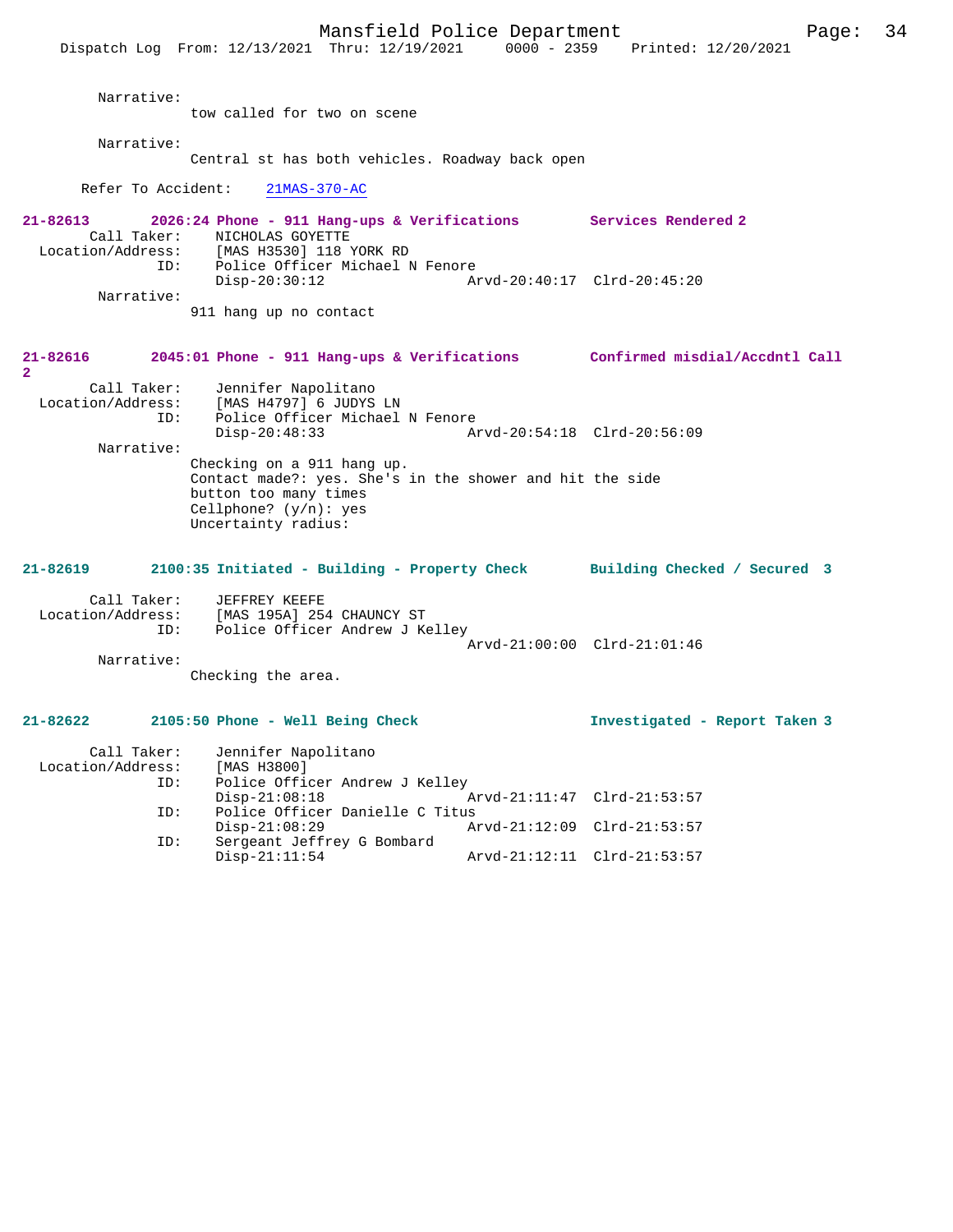| $21 - 82625$      | 2106:17 Other - Fraud or Identity Theft                                                                                                                                                                                                                                                                                     |                             | Assisted Party | 1                            |  |
|-------------------|-----------------------------------------------------------------------------------------------------------------------------------------------------------------------------------------------------------------------------------------------------------------------------------------------------------------------------|-----------------------------|----------------|------------------------------|--|
| Call Taker:       | Support Staff Heather A Sullivan                                                                                                                                                                                                                                                                                            |                             |                |                              |  |
|                   | Location/Address: [MAS H3191] 109 SOUTH MAIN ST Apt. #3                                                                                                                                                                                                                                                                     |                             |                |                              |  |
| Narrative:        |                                                                                                                                                                                                                                                                                                                             |                             |                |                              |  |
|                   | Caller stating she gave her credit card information to a<br>phishing scheme. Advised to contact her bank to place a<br>freeze on the account. Did not provide any other pertinent<br>information. Will go to the bank tomorrow morning and<br>contact the PD if she needs further assistance or wishes to<br>file a report. |                             |                |                              |  |
| 21-82624          | 2116:14 Phone - Suspicious Actv / Persn / Veh                                                                                                                                                                                                                                                                               |                             |                | Building Checked / Secured 2 |  |
| Call Taker:       | Jennifer Napolitano                                                                                                                                                                                                                                                                                                         |                             |                |                              |  |
| Location/Address: | [MAS] 47 CHAUNCY ST                                                                                                                                                                                                                                                                                                         |                             |                |                              |  |
| ID:               | Police Officer David J Pepicelli                                                                                                                                                                                                                                                                                            |                             |                |                              |  |
|                   | Disp-21:19:23                                                                                                                                                                                                                                                                                                               | Arvd-21:29:55 Clrd-21:32:56 |                |                              |  |
| Narrative:        |                                                                                                                                                                                                                                                                                                                             |                             |                |                              |  |
|                   | Caller states he got a call from a neighbor stating there<br>was someone hanging around in the parking lot.                                                                                                                                                                                                                 |                             |                |                              |  |
| Narrative:        |                                                                                                                                                                                                                                                                                                                             |                             |                |                              |  |
|                   | Owner is on the way there also.                                                                                                                                                                                                                                                                                             |                             |                |                              |  |
|                   |                                                                                                                                                                                                                                                                                                                             |                             |                |                              |  |
| Narrative:        |                                                                                                                                                                                                                                                                                                                             |                             |                |                              |  |
|                   | Building checked secure                                                                                                                                                                                                                                                                                                     |                             |                |                              |  |

# **For Date: 12/17/2021 - Friday**

| 21-82656          |            |                                   |  | 0056:55 Initiated - Suspicious Acty / Persn / Veh Services Rendered 2 |  |
|-------------------|------------|-----------------------------------|--|-----------------------------------------------------------------------|--|
|                   |            | Call Taker: William Casey         |  |                                                                       |  |
| Location/Address: |            | [MAS] 789 EAST ST @ 86 EASTMAN ST |  |                                                                       |  |
|                   | TD:        | Police Officer Mark O'Connor      |  |                                                                       |  |
|                   |            |                                   |  | Arvd-00:56:00 Clrd-00:57:54                                           |  |
|                   | Narrative: |                                   |  |                                                                       |  |

Speaking with a male party

| $21 - 82657$<br>Call Taker:<br>Location/Address: | 0059:56 Initiated - Motor Vehicle Stop<br>William Casey<br>[MAS 834] 261 CHAUNCY ST |                             | Arrest(s) Made 3 |  |
|--------------------------------------------------|-------------------------------------------------------------------------------------|-----------------------------|------------------|--|
| ID:                                              | Police Officer Christopher D Sorge                                                  |                             |                  |  |
|                                                  |                                                                                     | Arvd-00:59:00 Clrd-04:06:03 |                  |  |
| ID:                                              | Police Officer Bryan Hurley                                                         |                             |                  |  |
|                                                  | $Disp-01:00:31$                                                                     | Arvd-01:01:40 Clrd-01:52:36 |                  |  |
| ID:                                              | Sergeant John R Armstrong                                                           |                             |                  |  |
|                                                  | $Disp-01:20:51$                                                                     | Arvd-01:22:13 Clrd-01:33:45 |                  |  |
| ID:                                              | Police Officer Mark O'Connor                                                        |                             |                  |  |
|                                                  | $Disp-01:23:34$                                                                     | Arvd-01:23:36 Clrd-03:50:32 |                  |  |
| Vehicle:                                         | BLK 2017 DODG CHARGER Req: PC ME 347312 VIN: 2C3CDXCTXHH609351                      |                             |                  |  |
| Towed:                                           | For: Unregistered/Uninsured By: Central Street Garage To: Central Street Garage     |                             |                  |  |
| Released To:                                     | SCOTT On: 12/17/2021 @ 1437                                                         |                             |                  |  |
| Narrative:                                       |                                                                                     |                             |                  |  |
|                                                  | Out with myst                                                                       |                             |                  |  |

Narrative:

Central st en route for tow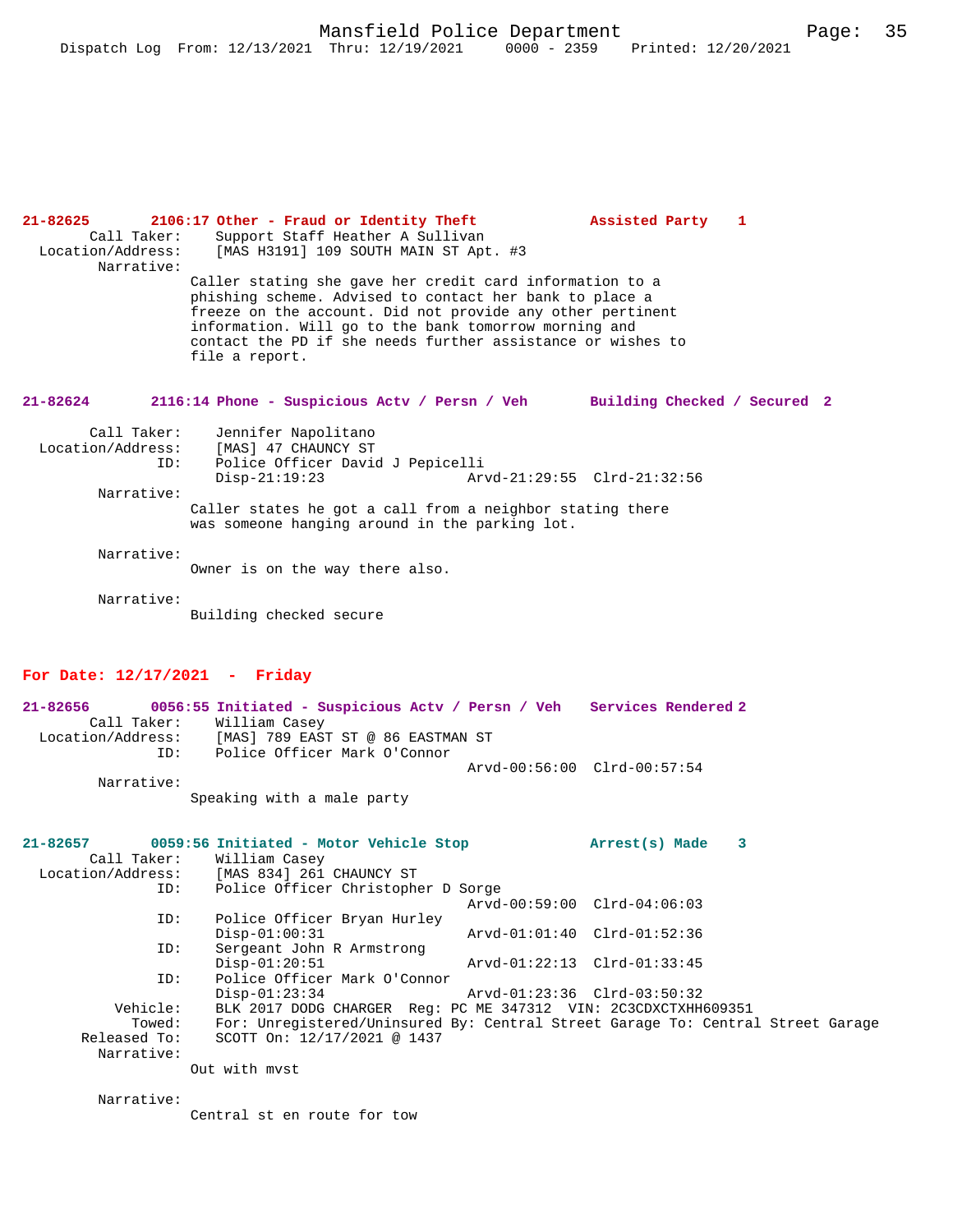M10 enroute back to the station with male in custody Narrative: M6 reports central st has the mv. Narrative: Arrested party has been bailed out Refer To Arrest: 21MAS-475-AR Arrest: SCOTT, DEVONTE LEMAR<br>Address: 130 TRAPP RD AUBURI 130 TRAPP RD AUBURN, ME<br>19 Age:<br>:Charges STOP/YIELD, FAIL TO UNREGISTERED MOTOR VEHICLE AMMUNITION WITHOUT FID CARD, POSSESS FIREARM, STORE IMPROP LARGE CAPACITY FIREARM, POSSESS LARGE CAPACITY FIREARM WITHOUT FID CARD, POSSESS **21-82708 0355:10 Initiated - Building - Property Check Services Rendered 3**  Call Taker: William Casey<br>Location/Address: [MAS 1039] 24: ess: [MAS 1039] 242 NORTH MAIN ST<br>ID: Police Officer Bryan Hurley Police Officer Bryan Hurley Arvd-03:55:00 Clrd-04:06:22<br>TD: Police Officer Christopher D Sorge Police Officer Christopher D Sorge<br>Disp-04:06:17 Arvd Disp-04:06:17 Arvd-04:06:19 Clrd-04:16:26<br>ID: Police Officer Brvan Hurley Police Officer Bryan Hurley Disp-04:16:22 Arvd-04:16:24 Clrd-04:20:33<br>Vehicle: GRY 2003 MAZD PROTEGE Req: PC MA 1GPZ75 VIN: JM1BJ227130 GRY 2003 MAZD PROTEGE Reg: PC MA 1GPZ75 VIN: JM1BJ227130645997 Narrative: Checking the area. Narrative: Rumford Ave - MA reg 1GPZ75 **21-82711 0427:12 911 - Well Being Check Services Rendered 3**  Call Taker: Aaron Figueroa<br>ion/Address: [MAS 451B] Location/Address:<br>ID: Police Officer Christopher D Sorge<br>Disp-04:30:30 Arvd Disp-04:30:30 Arvd-04:34:31 Clrd-04:37:17<br>ID: Police Officer Mark O'Connor Police Officer Mark O'Connor<br>Disp-04:30:41 Disp-04:30:41 Arvd-04:31:23 Clrd-04:42:51<br>ID: Police Officer Brvan Hurley Police Officer Bryan Hurley<br>Disp-04:30:45 Disp-04:30:45 Arvd-04:31:21 Clrd-05:08:21

Disp-04:32:14 Arvd-04:32:16 Clrd-04:42:47

ID: Sergeant John R Armstrong

Narrative: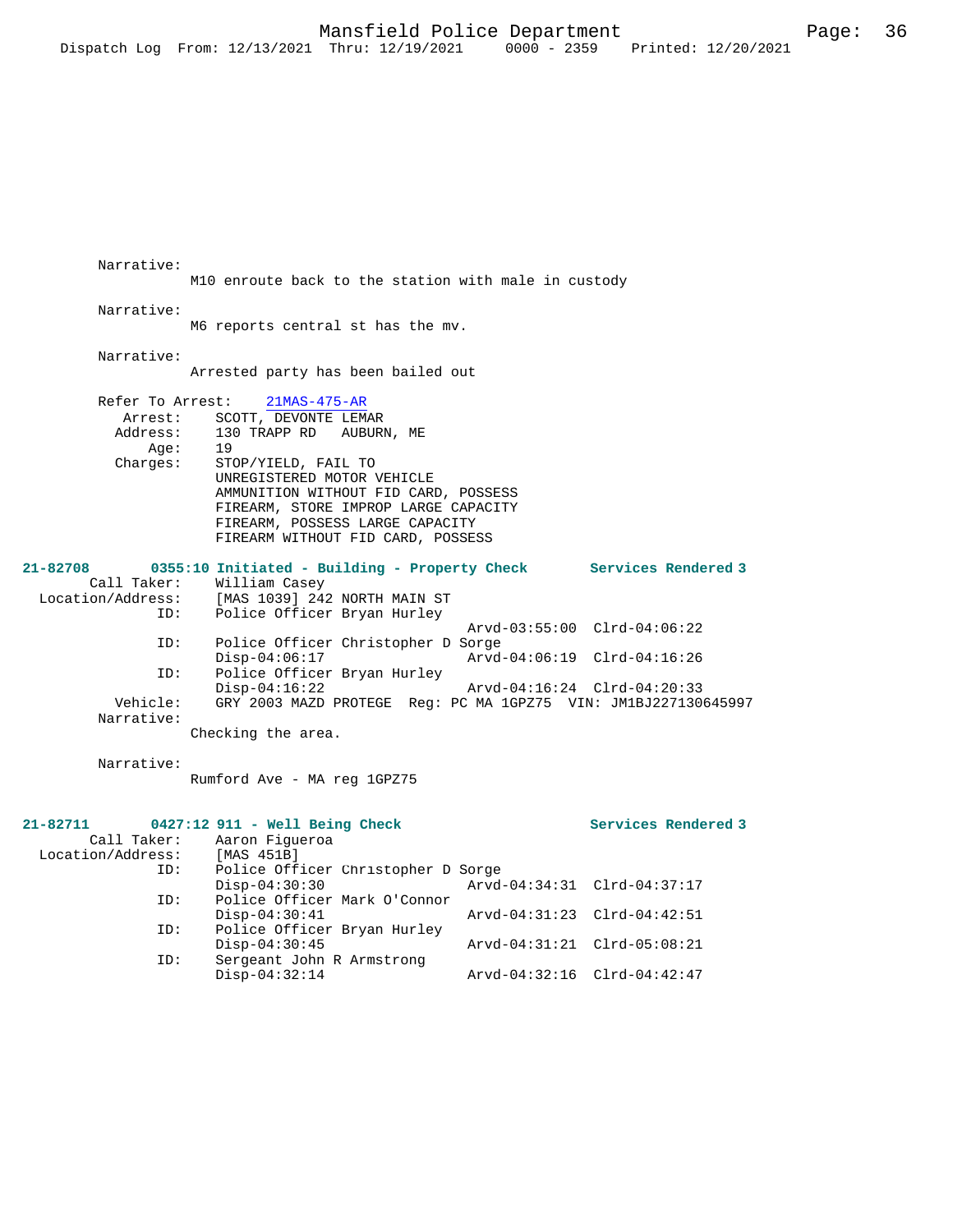**21-82714 0445:54 Initiated - Motor Vehicle Stop Summons 3**  Call Taker: William Casey Location/Address: [MAS] 710 EAST ST @ 48 STEARNS AVE Police Officer Mark O'Connor Arvd-04:45:00 Clrd-05:35:54 ID: Sergeant John R Armstrong Disp-04:53:50 Arvd-04:53:53 Clrd-05:11:38 Vehicle: WHI 2005 TOYT COROLL Reg: PC MA 3BFS69 VIN: 2T1BY30E95C480938 Narrative: out with mvst Narrative: RO cited for 90/17 and unlicensed stop. Vehicle left at bristol liquors and will be picked up later due to it being a manual. Refer To Summons: 21MAS-476-AR Summons: GUSMAN, RAMIRO<br>Address: 18 BEETLE ST Ar 18 BEETLE ST Apt. #2 NEW BEDFORD, MA<br>49 Age: **21-82725 0633:59 911 - 911 Hang-ups & Verifications Confirmed misdial/Accdntl Call 2**  Call Taker: Aaron Figueroa<br>Vicinity of: [MAS H3941] 366 of: [MAS H3941] 366 PRATT ST<br>ID: Police Officer Mark O'Com Police Officer Mark O'Connor<br>Disp-06:36:45 Disp-06:36:45 Arvd-06:42:27 Clrd-06:46:22<br>TD: Police Officer Christopher D Sorge Police Officer Christopher D Sorge<br>Disp-06:44:43 Arvd Disp-06:44:43 Arvd-06:44:45 Clrd-06:46:22 Narrative: Checking on a 911 hang up, nothing back on 3 callbacks Contact made?: n Cellphone? (y/n): y Uncertainty radius: 9m **21-82728 0648:10 Initiated - Community Policing Services Rendered 3**  Call Taker: Chelsey Ferstler<br>Location/Address: [MAS 1002] 250 E ess: [MAS 1002] 250 EAST ST<br>ID: Sergeant John R Armstro Sergeant John R Armstrong Arvd-06:48:00 Clrd-07:44:07<br>ID: Police Officer Mark O'Connor Police Officer Mark O'Connor<br>Disp-06:48:37 Disp-06:48:37 Arvd-06:50:35 Clrd-07:47:57<br>ID: Police Officer Christopher D Sorge Police Officer Christopher D Sorge<br>Disp-06:48:39 Arvd Disp-06:48:39 Arvd-06:50:36 Clrd-08:02:23 ID: Animal Control Steven Simonds<br>Disp-07:13:47 Disp-07:13:47 Arvd-07:13:49 Clrd-09:04:24<br>ID: Sergeant John R Armstrong Sergeant John R Armstrong<br>Disp-08:02:13 Disp-08:02:13 Arvd-08:02:16 Clrd-08:52:50<br>ID: Sergeant Brian P Thibault Sergeant Brian P Thibault<br>Disp-08:47:04 Arvd-08:56:38 Clrd-09:59:31 **21-82753 0857:34 Initiated - Building - Property Check Building Checked / Secured 3** Call Taker: Chelsey Ferstler Location/Address: [MAS H1237] 223 FRANKLIN ST Police Officer Beau J Palanza Arvd-08:57:00 Clrd-09:02:18 Narrative: Checking the area. **21-82756 0910:30 Initiated - Community Policing Building Checked / Secured 3**

Call Taker: Chelsey Ferstler<br>Location/Address: [MAS 332] 240 EA: ess: [MAS 332] 240 EAST ST<br>ID: Police Officer Beau J Police Officer Beau J Palanza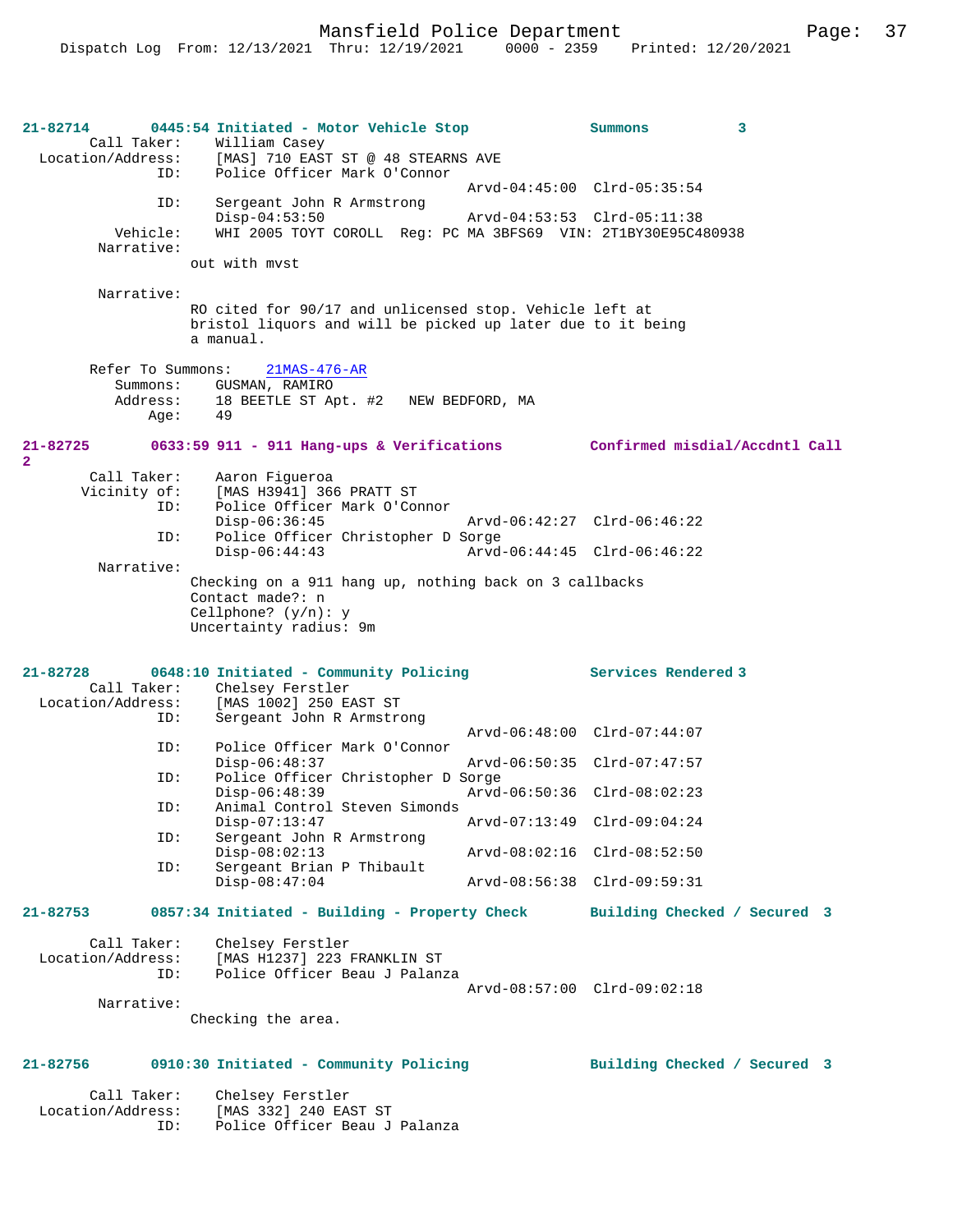Dispatch Log From: 12/13/2021 Thru: 12/19/2021 0000 - 2359 Printed: 12/20/2021 Arvd-09:10:00 Clrd-09:26:14 Narrative: Walk thru the school **21-82775 1007:37 Initiated - Community Policing Building Checked / Secured 3** Call Taker: Chelsey Ferstler Location/Address: [MAS 331] 255 EAST ST ID: Police Officer Beau J Palanza Arvd-10:07:00 Clrd-10:31:31 Narrative: walk thru **21-82776 1013:56 Initiated - Building - Property Check Building Checked / Secured 3** Call Taker: Chelsey Ferstler Location/Address: [MAS 812B] 243 CHAUNCY ST ID: Police Officer Matthew A Souza Arvd-10:13:00 Clrd-10:29:43 Narrative: Checking the area. **21-82778 1031:39 Initiated - Building - Property Check Building Checked / Secured 3** Call Taker: Chelsey Ferstler<br>Location/Address: [MAS 333] 245 EA: [MAS 333] 245 EAST ST ID: Police Officer Beau J Palanza Arvd-10:31:00 Clrd-10:48:14 Narrative: Checking the area. **21-82782 1050:23 Initiated - Community Policing Services Rendered 3**  Call Taker: Chelsey Ferstler Location/Address: [MAS 1002] 250 EAST ST ID: Lieutenant Thomas R Connor Arvd-10:50:00 Clrd-12:17:00 Narrative: on portable **21-82786 1105:18 Initiated - Community Policing Building Checked / Secured 3** Call Taker: Chelsey Ferstler Location/Address: [MAS 253A] 330 PRATT ST Apt. #B ID: Police Officer Beau J Palanza Arvd-11:05:00 Clrd-11:20:03 Narrative: walk thru **21-82792 1131:26 Phone - Assist Fire Department Services Rendered 2**  Call Taker: Chelsey Ferstler Location/Address: [MAS 418E] 29 FRANCIS AVE ID: Sergeant John R Armstrong Disp-11:32:13 Arvd-11:37:44 Clrd-11:41:49 Narrative: Assisting the FD with a fire related incident. Nature: automatic fire alarm **21-82794 1135:10 Phone - Motor Veh Acc - w/Injury Investigated - Report Taken 1** Call Taker: Chelsey Ferstler<br>Location/Address: [MAS 451B] 500 E. [MAS 451B] 500 EAST ST ID: Police Officer David W Kinahan<br>Disp-11:36:28 A

Disp-11:36:28 Arvd-11:37:24 Clrd-11:59:19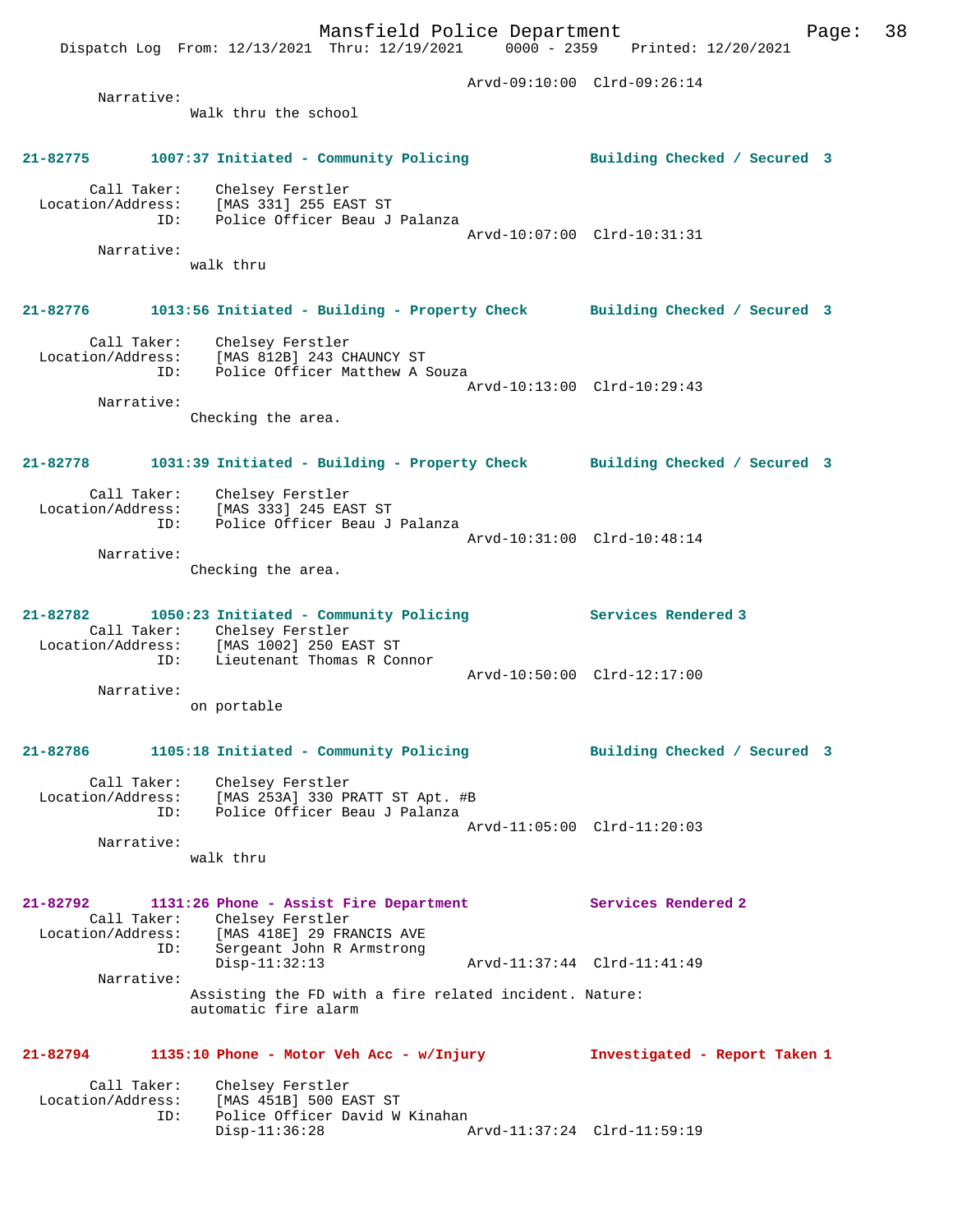Mansfield Police Department Page: 39 Dispatch Log From: 12/13/2021 Thru: 12/19/2021 ID: Police Officer Beau J Palanza Disp-11:36:55 Arvd-11:38:02 Clrd-11:59:16 Vehicle: WHI 2014 CHEV CRUZE Reg: PC MA 2652SN VIN: 1G1PC5SB4E7237423 Towed: For: Accident By: Central Street Garage To: Central Street Garage Vehicle: BLK 2016 TOYT UT RAV4 Reg: PC MA 925HK3 VIN: 2T3BFREV1GW486260 Narrative: 2 car mva Narrative: Central St notified. Narrative: Units clear, report taken, no injuries. See AC for further Refer To Accident: 21MAS-371-AC **21-82797 1137:32 Phone - 911 Hang-ups & Verifications Confirmed misdial/Accdntl Call 2**  Call Taker: APRIL LEHANE<br>Location/Address: [MAS 55] 51 1 Location/Address: [MAS 55] 51 FRANCIS AVE ID: Sergeant John R Armstrong Disp-11:42:02 Arvd-11:43:34 Clrd-11:43:39 Narrative: Checking on a 911 hang up. Contact made?:y Cellphone? (y/n):y Uncertainty radius: accidental partu is outside out front of building **21-82798 1146:11 Initiated - Community Policing Services Rendered 3**  Call Taker: Chelsey Ferstler Location/Address: [MAS 253A] 330 PRATT ST Apt. #B ID: Sergeant Brian P Thibault Arvd-11:46:00 Clrd-12:13:35 Narrative: checking area **21-82805 1213:59 Initiated - Community Policing Services Rendered 3**  Call Taker: Chelsey Ferstler<br>Location/Address: [MAS 253A] 330 PF [MAS 253A] 330 PRATT ST Apt. #B ID: Police Officer Beau J Palanza Arvd-12:13:00 Clrd-12:16:55 ID: Lieutenant Thomas R Connor<br>Disp-12:17:18 Disp-12:17:18 Arvd-12:17:22 Clrd-14:04:12 Narrative: checking schools **21-82808 1224:22 Phone - 911 Hang-ups & Verifications Confirmed misdial/Accdntl Call 2**  Call Taker: Dispatcher Alyson Vico Location/Address: [MAS] 66 YORK RD<br>ID: Police Officer Ma Police Officer Matthew A Souza<br>Disp-12:26:29 Disp-12:26:29 Arvd-12:31:23 Clrd-12:32:56 Narrative: Checking on a 911 hang up. Contact made?: no Cellphone? (y/n): yes, voicemail name is tina Uncertainty radius: 9 meters Narrative: Second call from the number. **21-82817 1251:36 Initiated - Community Policing Services Rendered 3** 

Call Taker: Chelsey Ferstler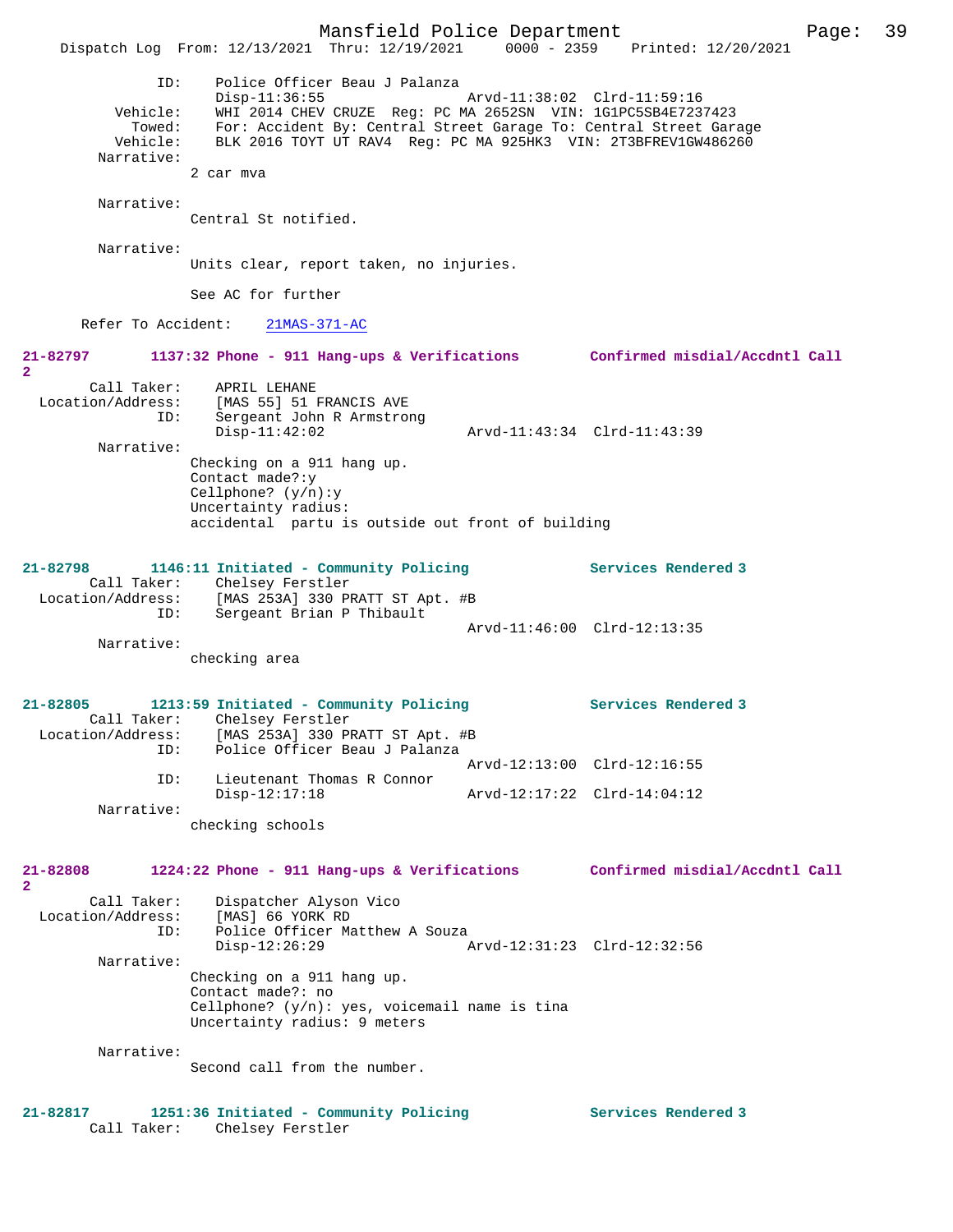Mansfield Police Department Form Page: 40 Dispatch Log From: 12/13/2021 Thru: 12/19/2021 0000 - 2359 Printed: 12/20/2021 Location/Address: [MAS 253A] 330 PRATT ST Apt. #B ID: Police Officer Beau J Palanza Arvd-12:51:00 Clrd-13:36:53 **21-82825 1355:11 Phone - Motor Veh Acc - No Injury Investigated - Report Taken 1** Call Taker: Dispatcher Alyson Vico<br>Location/Address: [MAS 305] 64 COPELAND I Location/Address: [MAS 305] 64 COPELAND DR ID: Sergeant John R Armstrong ID: Sergeant John R Armstrong<br>Disp-13:57:00 Arvd-14:00:58 Clrd-14:16:36 Vehicle: BLK 2017 VOLK CO GOLF Reg: PC MA 1ACL32 VIN: 3VW217AU8HM058640<br>Vehicle: WHI 2013 FORD VA ECONOLINE Reg: CO MA W15464 VIN: 1FC3E3KL9DDA WHI 2013 FORD VA ECONOLINE Reg: CO MA W15464 VIN: 1FC3E3KL9DDA01637 Narrative: Caller reporting a 2 car MVA VW golf and a fed ex car. Narrative: Both vehicles operational, see AC for further Refer To Accident: 21MAS-372-AC **21-82831 1411:37 Initiated - Building - Property Check Building Checked / Secured 3** Call Taker: Chelsey Ferstler Location/Address: [MAS 417] 9 FRANCIS AVE ID: Police Officer Beau J Palanza Arvd-14:11:00 Clrd-14:21:44 Narrative: Checking the area. **21-82836 1445:43 Initiated - Community Policing Services Rendered 3**  Call Taker: Chelsey Ferstler Location/Address: [MAS 1002] 250 EAST ST ID: Police Officer Beau J Palanza Arvd-14:45:00 Clrd-15:19:22 Narrative: assisting with cross walk **21-82842 1455:45 Phone - Assist Fire Department Referred to Other Agency 2** Call Taker: Chelsey Ferstler Location/Address: [MAS 124] 241 FRANCIS AVE ID: Sergeant John R Armstrong Disp-14:57:04 Arvd-15:01:17 Clrd-15:16:46 Narrative: Assisting FD with a medical incident. Nature: masterbox activation **21-82855 1552:34 Phone - 911 Hang-ups & Verifications Unfounded/Unverifed 2** Call Taker: Dispatcher Alyson Vico<br>Location/Address: [MAS 840F130] 280 SCHO  $[MAS 840F130]$  280 SCHOOL ST Apt. #F130 ID: Police Officer David W Kinahan<br>Disp-15:56:37 Disp-15:56:37 Arvd-16:04:44 Clrd-16:09:21 Narrative: Checking on a 911 hang up. Contact made?: No answer on call back time 2. Cellphone? (y/n): Yes Uncertainty radius: 12 Meters Narrative: M1 notified. Narrative: M7 reports no one flagged him down. **21-82862 1645:02 Phone - Motor Veh Acc - Hit & Run Investigated - Report Taken 1**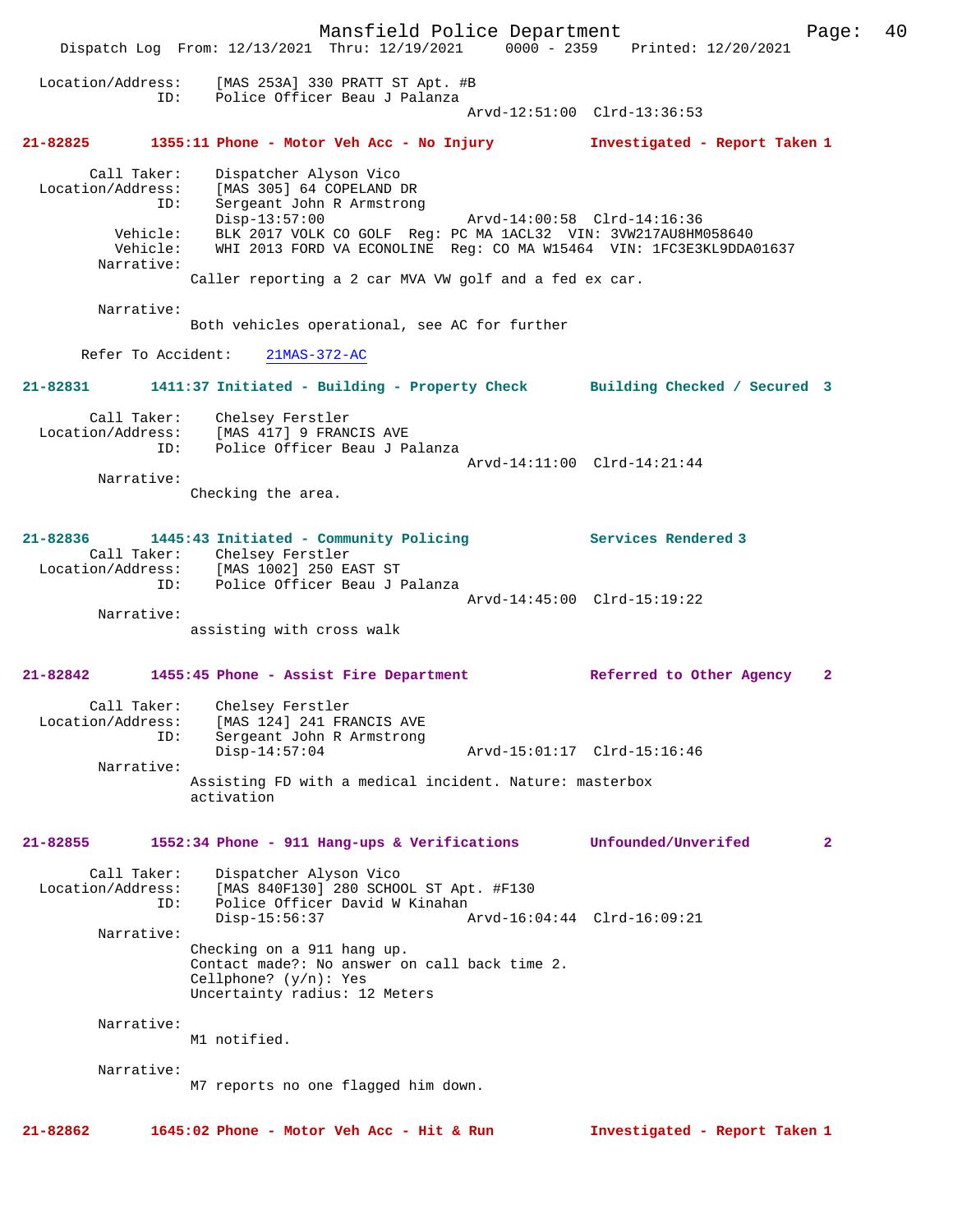Dispatch Log From: 12/13/2021 Thru: 12/19/2021 0000 - 2359 Printed: 12/20/2021

| Call Taker:                              | Dispatcher Alyson Vico                                                                                                 |                             |
|------------------------------------------|------------------------------------------------------------------------------------------------------------------------|-----------------------------|
| Location/Address:<br>ID:                 | [MAS 1026] 300 NORTH MAIN ST<br>Police Officer David J Pepicelli                                                       |                             |
|                                          | $Disp-16:48:15$                                                                                                        | Arvd-16:51:29 Clrd-17:26:27 |
| ID:                                      | Police Officer Joshua S Ellender                                                                                       |                             |
| Vehicle:                                 | $Disp-16:48:32$<br>GRY 2016 HYUN SONATA Req: PC MA 642WY5 VIN: 5NPE34AF7GH330299                                       | Arvd-16:56:41 Clrd-17:25:57 |
| Vehicle:                                 | RED 2014 HOND ACCORD Req: PC MA 4LWC79 VIN: 1HGCR2F35EA308588                                                          |                             |
| Narrative:                               |                                                                                                                        |                             |
|                                          | Caller reporting a MVA hit and run.                                                                                    |                             |
| Narrative:                               |                                                                                                                        |                             |
|                                          | Red MV, sports car body style.                                                                                         |                             |
| Narrative:                               |                                                                                                                        |                             |
|                                          | Heavy Left front damage.                                                                                               |                             |
|                                          |                                                                                                                        |                             |
| Narrative:                               | Caller beleives the MV has mass tags.                                                                                  |                             |
|                                          |                                                                                                                        |                             |
| Narrative:                               |                                                                                                                        |                             |
|                                          | M3 reports no vehicle matching description north main &<br>copeland                                                    |                             |
|                                          |                                                                                                                        |                             |
| Narrative:                               |                                                                                                                        |                             |
|                                          | M11 heading to Gulf Station to check area, where vehicle<br>pulled off prior to crash. RP was notified of his options, |                             |
|                                          | rp could only desribe color of vehicle & possible ma tags                                                              |                             |
|                                          |                                                                                                                        |                             |
| Narrative:                               |                                                                                                                        |                             |
|                                          | MC2 found parts of possibly other vehicle at intersection.                                                             |                             |
| Narrative:                               |                                                                                                                        |                             |
|                                          | Party from other vehicle called to report she was in an                                                                |                             |
|                                          | accident, stated other vehicle never stopped. M11 enroute to<br>residence to speak with her                            |                             |
|                                          |                                                                                                                        |                             |
| Narrative:                               |                                                                                                                        |                             |
|                                          | M11 reports female party did pull over in front of Deco and<br>no one came so she went home and called PD. M11 back to |                             |
|                                          | station to contact RP and report                                                                                       |                             |
| Narrative:                               |                                                                                                                        |                             |
|                                          | See reports for further                                                                                                |                             |
|                                          |                                                                                                                        |                             |
| Refer To Incident:<br>Refer To Accident: | 21MAS-1348-OF                                                                                                          |                             |
|                                          | $21MAS-373-AC$                                                                                                         |                             |
| 21-82866                                 | 1705:09 Phone - Animal Complaints                                                                                      | Spoken To<br>3              |
| Call Taker:                              | Support Staff Heather A Sullivan                                                                                       |                             |
| Narrative:                               | Location/Address: [MAS H5535] 24 HAWTHORNE CT                                                                          |                             |
|                                          | Caller requesting assistance from the ACO with birthing                                                                |                             |
|                                          | puppies. Advised to contact her vet office.                                                                            |                             |
|                                          |                                                                                                                        |                             |
| 21-82868                                 | 1711:13 Initiated - Building - Property Check Building Checked / Secured 3                                             |                             |
|                                          |                                                                                                                        |                             |
| Call Taker:<br>Location/Address:         | Chelsey Ferstler<br>[MAS 834] 261 CHAUNCY ST                                                                           |                             |
| ID:                                      | Police Officer Jay J Sparrow                                                                                           |                             |
|                                          |                                                                                                                        | Arvd-17:11:00 Clrd-17:14:48 |
| Narrative:                               | Conducting a walk thru                                                                                                 |                             |
|                                          |                                                                                                                        |                             |
|                                          | 21-82871 1730:28 Phone - Motor Veh Acc - No Injury                                                                     | Services Rendered 1         |
| Call Taker:                              | MATTHEW BOMES                                                                                                          |                             |

Location/Address: [MAS 255] 377 CHAUNCY ST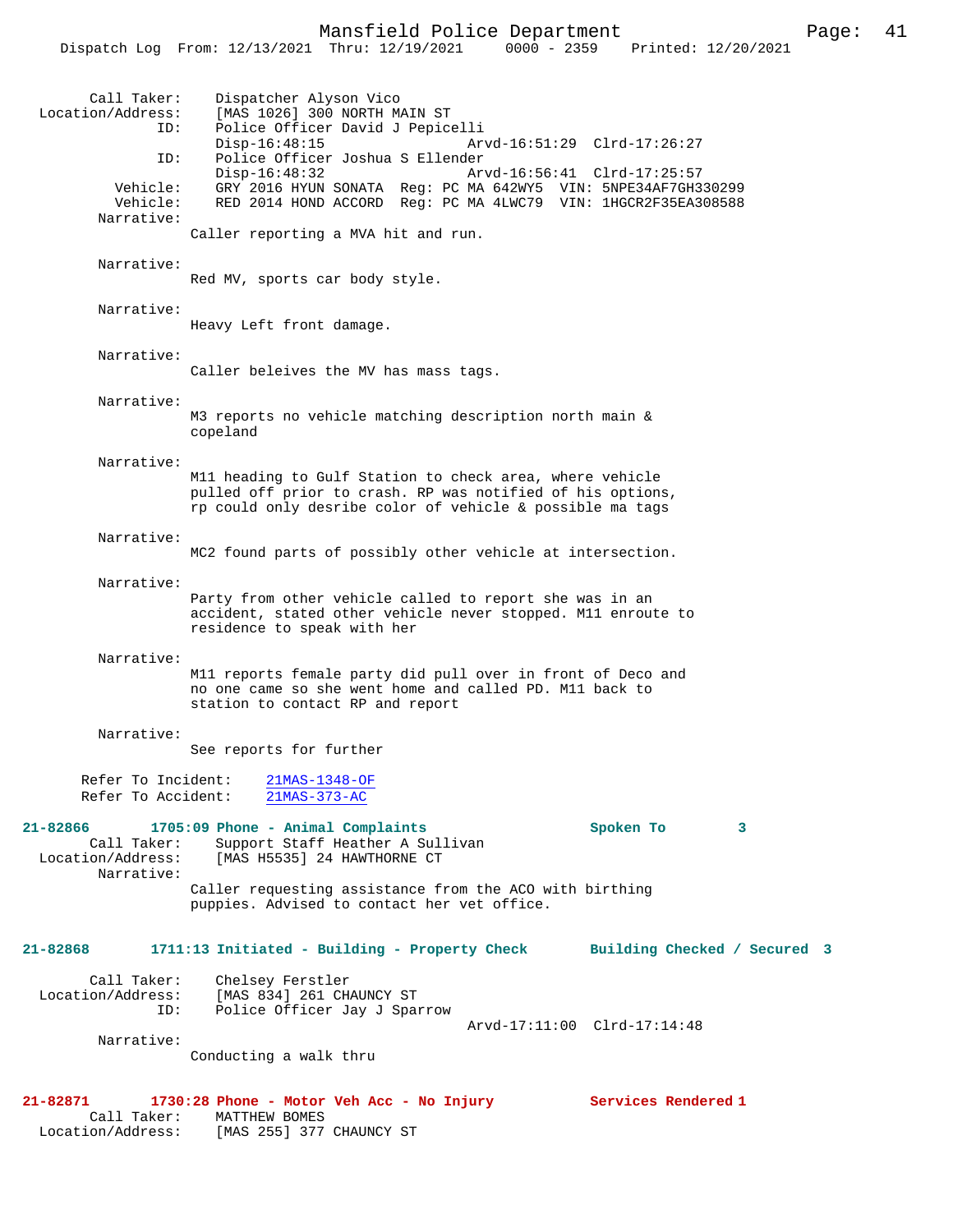Mansfield Police Department Page: 42 Dispatch Log From: 12/13/2021 Thru: 12/19/2021 0000 - 2359 Printed: 12/20/2021 ID: Sergeant Jeffrey G Bombard Disp-17:33:21 Clrd-17:34:13<br>TD: Police Officer David J Pepicelli ID: Police Officer David J Pepicelli Disp-17:34:19 Arvd-17:41:31 Clrd-17:51:47 ID: Police Officer Danielle C Titus Disp-17:36:19 Arvd-17:42:08 Clrd-17:53:29 ID: Police Officer Jay J Sparrow Disp-17:46:08 Arvd-17:46:10 Clrd-17:53:21 Vehicle: WHI 2016 VOLK UT TOUARE Reg: PC MA 137RF6 VIN: WVGEF9BP5GD003302 Vehicle: GRY 2017 TOYT CAMRY Reg: PC MA 2WRX11 VIN: 4T1BF1FK0HU652543 come in by Forbes and the party will be under the big sign Made contact with operators and owners, will be speaking with them paperwork has been exchanged between operators M12 reports damages are under, and paperwork has been exchanged. **21-82879 1756:58 Initiated - Building - Property Check Building Checked / Secured 3** Call Taker: Chelsey Ferstler Location/Address: [MAS 907E] 390 WEST ST ID: Police Officer Jay J Sparrow Arvd-17:56:00 Clrd-18:07:09

 Narrative: Checking the area.

**21-82886 1834:20 Initiated - Building - Property Check Building Checked / Secured 3**

Call Taker: Chelsey Ferstler<br>.on/Address: [MAS] FRANKLIN ST Location/Address:<br>ID: Police Officer Jay J Sparrow Arvd-18:34:00 Clrd-18:36:05

Narrative:

Narrative:

Narrative:

Narrative:

Narrative:

House check

#### **21-82891 1921:25 Phone - 911 Hang-ups & Verifications Confirmed misdial/Accdntl Call 2**  Call Taker: William Casey<br>Location/Address: [MAS 455] 30 [MAS 455] 30 WEBB PL Apt. #3 ID: Police Officer David J Pepicelli Disp-19:23:25 Arvd-19:33:51 Clrd-19:37:02 Narrative: Checking on a 911 hang up. Contact made?:yes Cellphone? (y/n):yes Uncertainty radius:

## **21-82892 1929:59 Initiated - Building - Property Check Building Checked / Secured 3** Call Taker: Aaron Figueroa Location/Address: [MAS 195A] 254 CHAUNCY ST

 ID: Police Officer Jay J Sparrow Arvd-19:29:00 Clrd-19:30:38

Narrative:

Checking the area.

**2**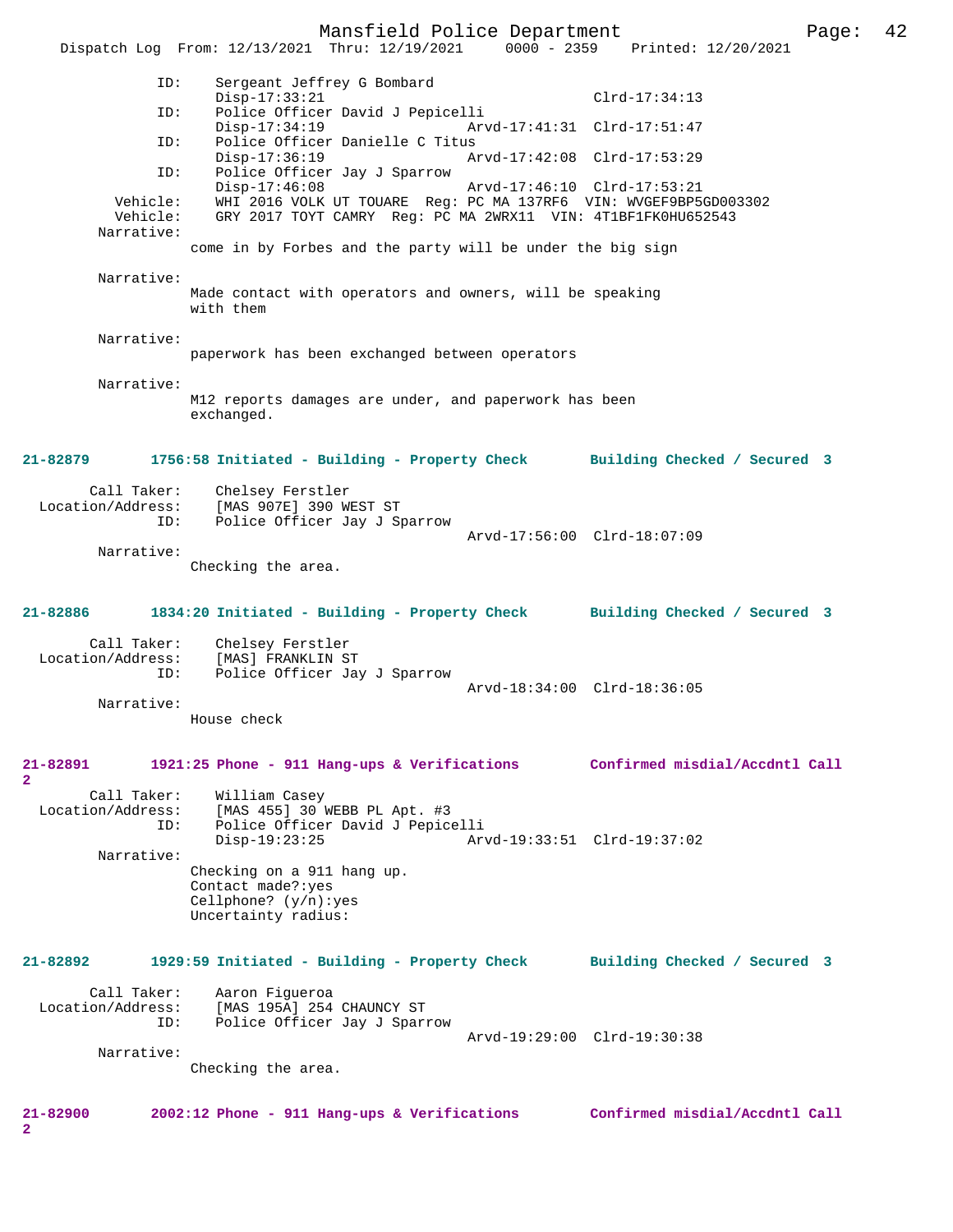Mansfield Police Department Page: 43 Dispatch Log From: 12/13/2021 Thru: 12/19/2021 Call Taker: Emily Archer Location/Address: [MAS 48] 550 FORBES BLVD ID: Police Officer Danielle C Titus Disp-20:04:33 Arvd-20:09:18 Clrd-20:10:47 Narrative: Checking on a 911 accidental Contact made?:Y Cellphone? (y/n):Y Uncertainty radius:Come to security shack and caller will be there **21-82902 2015:03 Initiated - Building - Property Check Building Checked / Secured 3** Call Taker: Aaron Figueroa<br>Location/Address: [MAS 4] 31 HAM ess: [MAS 4] 31 HAMPSHIRE ST<br>TD: Police Officer Danielle Police Officer Danielle C Titus Arvd-20:15:00 Clrd-20:20:59 Narrative: Checking the area. **21-82905 2029:40 911 - Motor Veh Acc - No Injury Services Rendered 1**  Call Taker: Aaron Figueroa Location/Address: [MAS] 146 WEST ST<br>ID: Police Officer Day Police Officer David J Pepicelli Disp-20:31:55 Arvd-20:33:38 Clrd-22:13:26<br>TD: Police Officer Danielle C Titus Police Officer Danielle C Titus<br>Disp-20:32:53 A Disp-20:32:53 Arvd-20:33:33 Clrd-22:13:37<br>ID: Sergeant Jeffrey G Bombard Sergeant Jeffrey G Bombard<br>Disp-20:34:08 Disp-20:34:08 Arvd-20:34:11 Clrd-21:31:02 ID: Police Officer Jay J Sparrow Disp-20:39:45 Arvd-20:39:47 Clrd-23:23:40<br>TD: Police Officer Danielle C Titus Police Officer Danielle C Titus<br>Disp-23:23:35 Ar Disp-23:23:35 Arvd-23:23:38 Clrd-12/18/2021 @ 00:22:40 ID: Police Officer Beau J Palanza Disp-00:22:33 Arvd-00:22:38 Clrd-12/18/2021 @ 01:30:37 Vehicle: GRY 2008 FORD F150 Reg: PC MA 3BMZ71 VIN: 1FTPX14538FB07364 Towed: For: Accident By: Central Street Garage Narrative: M1 advised they are closing the road at West and Central and West and Dean. MELD notified Narrative: M1 advised the pole is number 17 Narrative: Central St en route for tow. Narrative: M11 advised driver cited for impeded operation resulting in an accident Narrative: M1 advised MELD is on scene Narrative: M12 advised the tow is on scene Narrative: M11 advised central has the vehicle Narrative: M11 advised light department is back on location Narrative: M5 advised road closed between Central and Dean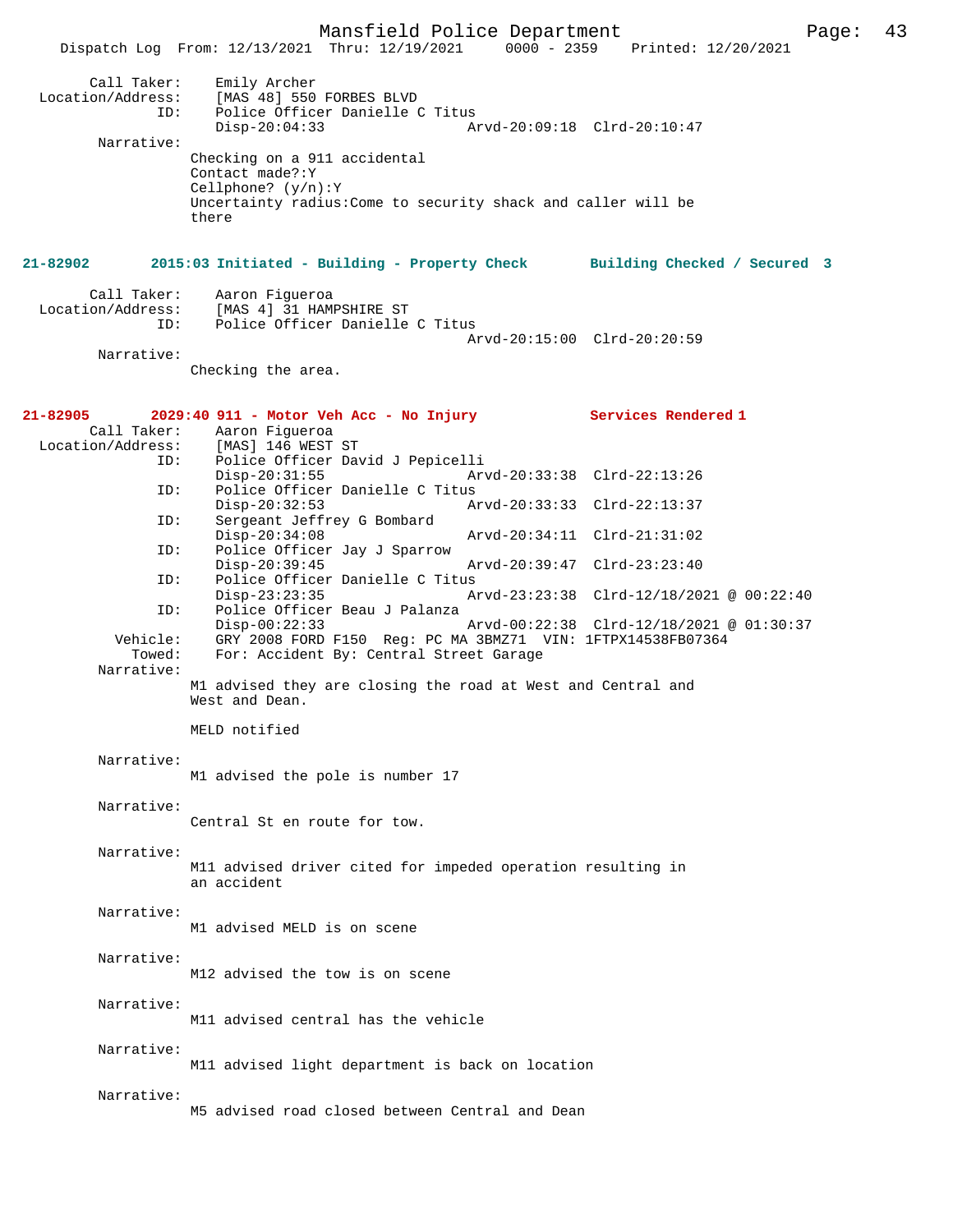Mansfield Police Department Fage: 44 Dispatch Log From: 12/13/2021 Thru: 12/19/2021 0000 - 2359 Printed: 12/20/2021 Refer To Accident: 21MAS-374-AC **21-82910 2106:24 Initiated - Building - Property Check Building Checked / Secured 3** Call Taker: Aaron Figueroa Location/Address: [MAS 820C] 31 PLYMOUTH ST ID: Detective Christopher P Walsh Arvd-21:06:00 Clrd-21:15:20 Narrative: Checking the area. **21-82917 2218:58 Initiated - Building - Property Check Building Checked / Secured 3** Call Taker: Aaron Figueroa<br>Location/Address: [MAS 840] 280 9 للاحتين بين المسوود .....<br>Ess: [MAS 840] 280 SCHOOL ST<br>TD: Police Officer Danielle Police Officer Danielle C Titus Arvd-22:18:00 Clrd-22:28:44 Narrative: Checking the area. **21-82920 2252:48 Initiated - Building - Property Check Building Checked / Secured 3** Call Taker: Aaron Figueroa Location/Address: [MAS 2] 60 FORBES BLVD ID: Police Officer Danielle C Titus Arvd-22:52:00 Clrd-22:56:53 Narrative: Checking the area. **21-82926 2327:55 Initiated - Building - Property Check Building Checked / Secured 3** Call Taker: Aaron Figueroa Location/Address: [MAS 820C] 31 PLYMOUTH ST ID: Detective Christopher P Walsh Arvd-23:27:00 Clrd-23:35:03 Narrative: Checking the area. **For Date: 12/18/2021 - Saturday 21-82944 0059:45 Initiated - Building - Property Check Building Checked / Secured 3**

 Call Taker: Aaron Figueroa Location/Address: [MAS 840] 280 SCHOOL ST ID: Police Officer Michael N Fenore Arvd-00:59:00 Clrd-01:08:26 Narrative:

Checking the area.

**21-82946 0102:53 Initiated - Building - Property Check Services Rendered 3**  Call Taker: Aaron Figueroa<br>Location/Address: [MAS 417] 9 FRI [MAS 417] 9 FRANCIS AVE ESS: ITHE ALL STATE OF THE HURLEY ID: Police Officer Bryan Hurley Arvd-01:02:00 Clrd-01:14:13 Narrative: Checking the area.

**21-82950 0111:42 Initiated - Suspicious Actv / Persn / Veh Spoken To 2**  Call Taker: Aaron Figueroa<br>Location/Address: [MAS 934] 40 RI [MAS 934] 40 RUMFORD AVE ID: Police Officer Michael N Fenore Arvd-01:11:00 Clrd-01:18:48 Vehicle: WHI 2013 TOYT 4H Reg: PC OH VERDONE VIN: 4T1BF1FK4DU723124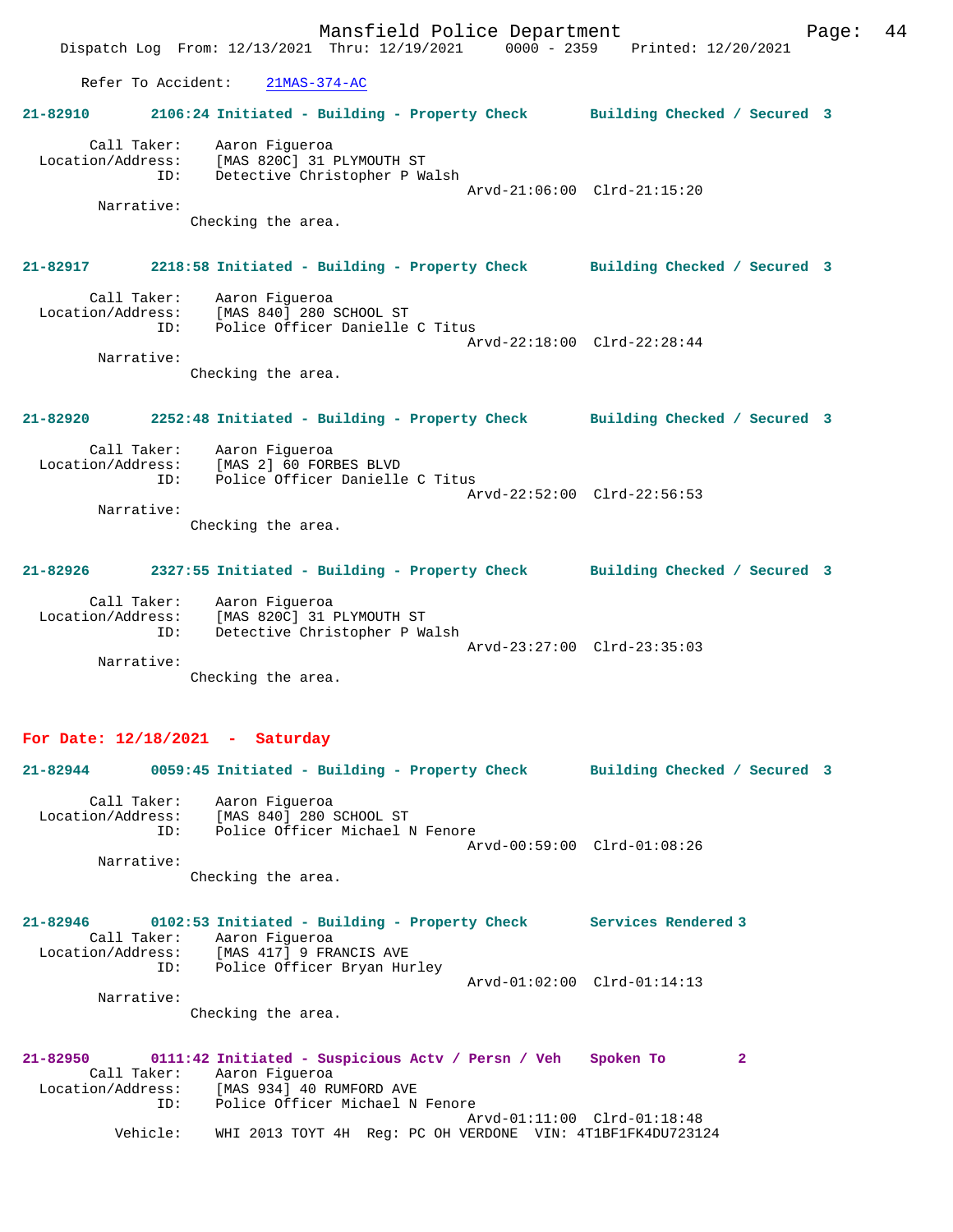Mansfield Police Department Fage: 45 Dispatch Log From: 12/13/2021 Thru: 12/19/2021 0000 - 2359 Printed: 12/20/2021 Narrative: M4 advised checking on some cars at fulton pond Narrative: M4 said the parties are on their way **21-82967 0135:26 Initiated - Building - Property Check Building Checked / Secured 3** Call Taker: Aaron Figueroa Location/Address: [MAS] MYSTIC LN ID: Police Officer Bryan Hurley Arvd-01:35:00 Clrd-01:36:56 Narrative: Checking the area. **21-82986 0158:05 Initiated - Building - Property Check Building Checked / Secured 3** Call Taker: Aaron Figueroa Location/Address: [MAS 281A] 1 CROCKER ST ID: Police Officer Beau J Palanza Arvd-01:58:00 Clrd-02:08:47 Narrative: Checking the area. **21-82994 0228:34 Initiated - Building - Property Check Building Checked / Secured 3** Call Taker: Aaron Figueroa Location/Address: [MAS 820C] 31 PLYMOUTH ST ID: Sergeant John R Armstrong Arvd-02:28:00 Clrd-02:43:04 Narrative: Checking the area. **21-82995 0229:08 Initiated - Building - Property Check Building Checked / Secured 3** Call Taker: Aaron Figueroa Location/Address: [MAS] FRANKLIN ST<br>ID: Police Officer Bry Police Officer Bryan Hurley Arvd-02:29:00 Clrd-02:32:52 Narrative: Checking the area. **21-82996 0236:48 Initiated - Building - Property Check Building Checked / Secured 3** Call Taker: Aaron Figueroa Location/Address: [MAS] COPELAND DR. ID: Police Officer Beau J Palanza Arvd-02:36:00 Clrd-02:50:52 Narrative: Checking the area. **21-83005 0323:35 Initiated - Building - Property Check Building Checked / Secured 3** Call Taker: Aaron Figueroa Location/Address: [MAS 907E] 390 WEST ST ID: Lieutenant Thomas R Connor Arvd-03:23:00 Clrd-03:23:50 Narrative: Checking the area. **21-83006 0325:15 Initiated - Parking Violations Services Rendered 3**  Call Taker: Aaron Figueroa Location/Address: [MAS 1038] NORTH MAIN ST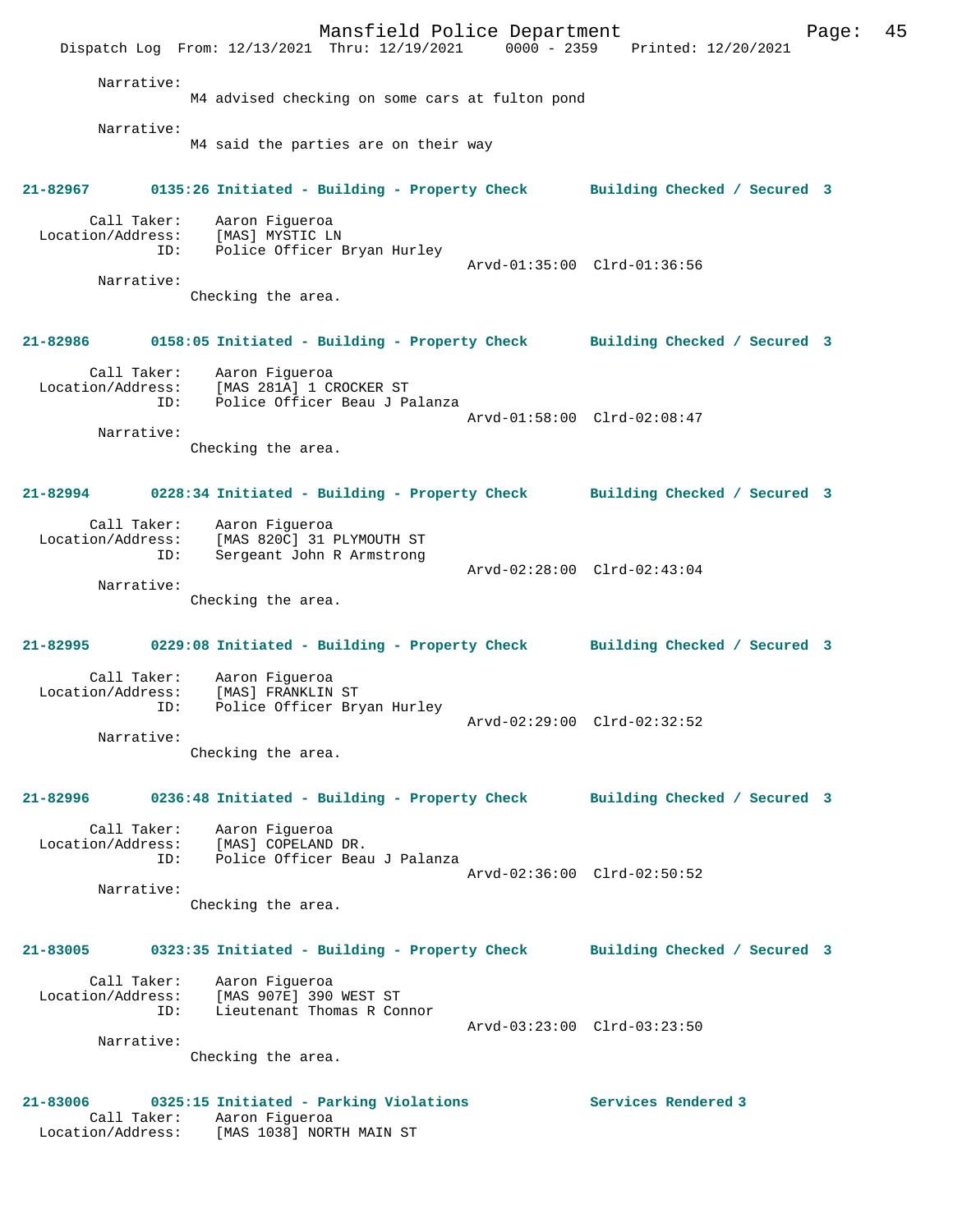|                                        | Mansfield Police Department<br>Dispatch Log From: 12/13/2021 Thru: 12/19/2021 0000 - 2359 Printed: 12/20/2021                               | Page:                       | 46 |
|----------------------------------------|---------------------------------------------------------------------------------------------------------------------------------------------|-----------------------------|----|
| ID:<br>Narrative:                      | Police Officer Bryan Hurley                                                                                                                 | Arvd-03:25:00 Clrd-03:52:25 |    |
|                                        | Old Colony Rd - Ma reg 1KDH14<br>Court Street - Ma reg 36JF98<br>West Church Street - Ma reg 3GCG59<br>Cottage Street - Ma Dealer plate 121 |                             |    |
|                                        | 21-83007 0336:26 Initiated - Building - Property Check Building Checked / Secured 3                                                         |                             |    |
| Call Taker:<br>ID:                     | Aaron Figueroa<br>Location/Address: [MAS 895] 175 FRUIT ST<br>Lieutenant Thomas R Connor                                                    | Arvd-03:36:00 Clrd-03:41:05 |    |
| Narrative:                             | Checking the area.                                                                                                                          |                             |    |
|                                        | 21-83009 0355:27 Initiated - Building - Property Check Building Checked / Secured 3                                                         |                             |    |
| Location/Address:<br>TD:<br>Narrative: | Call Taker: Aaron Figueroa<br>[MAS 834] 261 CHAUNCY ST<br>Police Officer Beau J Palanza                                                     | Arvd-03:55:00 Clrd-04:06:12 |    |
|                                        | Checking the area.                                                                                                                          |                             |    |
| 21-83010                               | 0401:33 Initiated - Building - Property Check Building Checked / Secured 3                                                                  |                             |    |
| ID:                                    | Call Taker: Aaron Figueroa<br>Location/Address: [MAS] 4 ERICK RD @ 15 BONNEY LN<br>Police Officer Bryan Hurley                              |                             |    |
| Narrative:                             |                                                                                                                                             | Arvd-04:01:00 Clrd-04:11:07 |    |

Checking the area.

**21-83016 0503:12 Initiated - Building - Property Check Building Checked / Secured 3** Call Taker: Aaron Figueroa Location/Address: [MAS 820C] 31 PLYMOUTH ST ID: Sergeant John R Armstrong

Arvd-05:03:00 Clrd-05:16:12

 Narrative: Checking the area.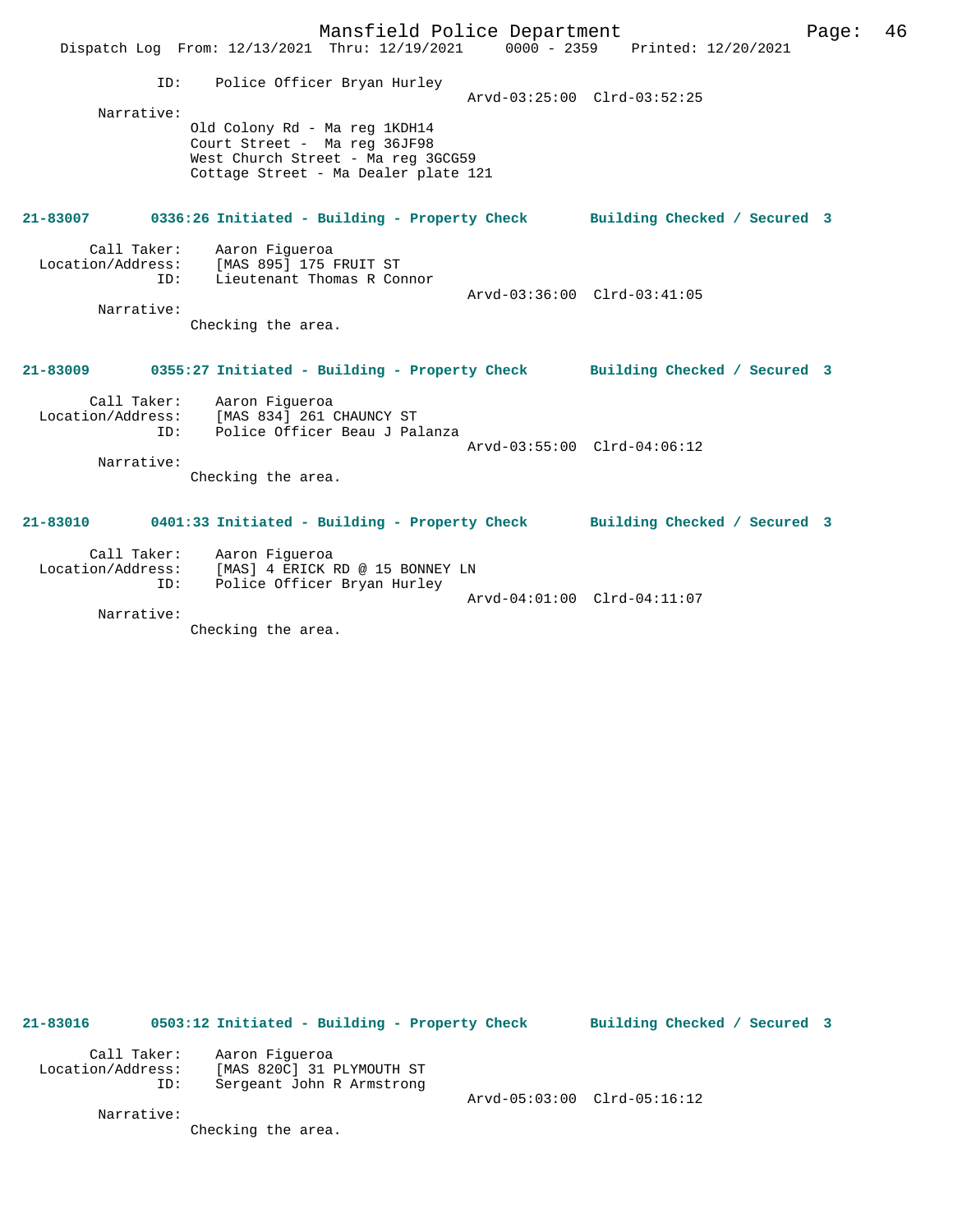|                   | 21-83018 0531:00 Radio - Assist Other Agency                | Services Rendered 3      |              |
|-------------------|-------------------------------------------------------------|--------------------------|--------------|
|                   | Call Taker: Aaron Fiqueroa                                  |                          |              |
|                   | Location/Address: [FOX] 1 INDEPENDENCE DR                   |                          |              |
| ID:               | Police Officer Bryan Hurley                                 |                          |              |
|                   | $Disp-05:33:02$                                             |                          |              |
| Narrative:        |                                                             |                          |              |
|                   | Fox S6 request a Mansfield officer to assist them with this |                          |              |
|                   | call as other officers are tied up. M1 sent M2 to assist    |                          |              |
|                   |                                                             |                          |              |
| Narrative:        |                                                             |                          |              |
|                   | M2 advised that Foxborough is driving the party to the line |                          |              |
|                   | with Norfolk for the party to go to work                    |                          |              |
|                   |                                                             |                          |              |
|                   |                                                             |                          |              |
| $21 - 83025$      | 0649:20 Phone - Well Being Check                            | Investigated - No Report | $\mathbf{3}$ |
|                   |                                                             |                          |              |
|                   | Call Taker: Jarred Kohler                                   |                          |              |
| Location/Address: | [MAS 417G]                                                  |                          |              |
| ID:               | Lieutenant Thomas R Connor                                  |                          |              |
|                   | $Disp-06:50:30$                                             |                          |              |
| ID:               | Police Officer Michael N Fenore                             |                          |              |

| ID: | Disp-06:51:00<br>Police Officer Beau J Palanza |  |                             | $Clrd-06:52:43$ |  |
|-----|------------------------------------------------|--|-----------------------------|-----------------|--|
|     | Disp-06:52:49                                  |  | Arvd-06:57:40 Clrd-07:01:28 |                 |  |
|     |                                                |  |                             |                 |  |

| $21 - 83026$                     | 0702:34 Initiated - Building - Property Check Building Checked / Secured 3                                                                 |                             |
|----------------------------------|--------------------------------------------------------------------------------------------------------------------------------------------|-----------------------------|
| Call Taker:<br>ID:<br>Narrative: | Jarred Kohler<br>Location/Address: [MAS 820C] 31 PLYMOUTH ST<br>Sergeant John R Armstrong<br>Checking the area.                            | Arvd-07:02:00 Clrd-07:12:08 |
| 21-83030                         | 0843:56 Initiated - Building - Property Check Building Checked / Secured 3                                                                 |                             |
| Call Taker:<br>ID:               | Jarred Kohler<br>Location/Address: [MAS 820C] 31 PLYMOUTH ST<br>Police Officer Beau J Palanza                                              | Arvd-08:44:00 Clrd-08:59:31 |
| Narrative:                       | Checking the area.                                                                                                                         |                             |
| Narrative:                       | Checking the area.                                                                                                                         |                             |
| $21 - 83042$<br>$\mathbf{2}$     | 0943:24 Phone - 911 Hang-ups & Verifications Confirmed misdial/Accdntl Call                                                                |                             |
| Call Taker:<br>ID:               | Dispatcher Jacques Ryan<br>Location/Address: [MAS 2] 60 FORBES BLVD Apt. #420<br>Police Officer David J Pepicelli<br>$Disp-09:45:49$       | Arvd-09:56:29 Clrd-09:59:52 |
| Narrative:                       | Checking on a 911 hang up. Caller states it was a pocket<br>dial.<br>Contact made?: yes<br>Cellphone? $(y/n)$ : yes<br>Uncertainty radius: |                             |
|                                  |                                                                                                                                            |                             |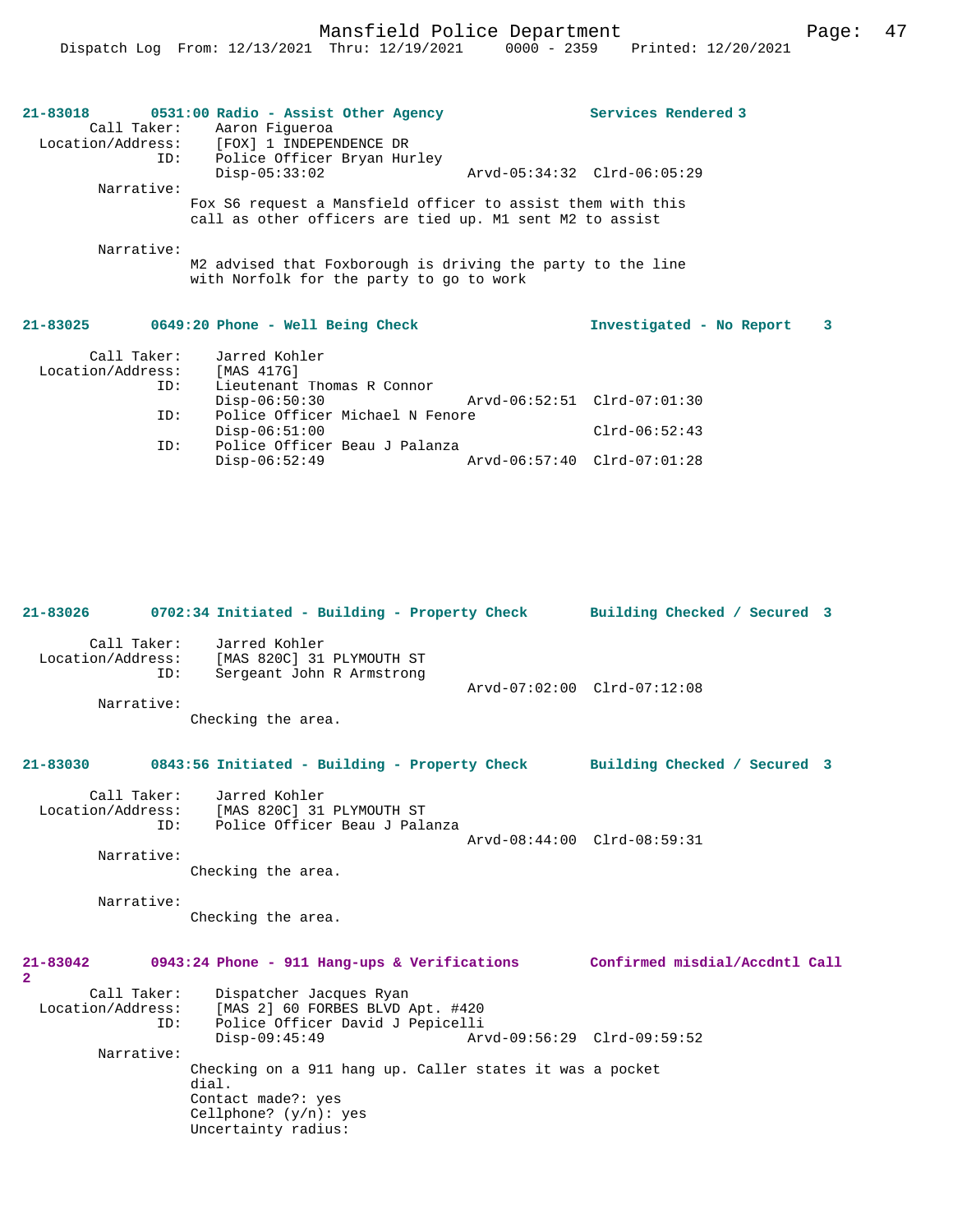Narrative: M11 confirmed accidental **21-83043 0955:43 Initiated - Follow up Investigation Services Rendered 3**  Call Taker: Jarred Kohler<br>Location/Address: [MAS H6516] 3 [MAS H6516] 301 WILLIAMS ST ID: Police Officer Joshua S Ellender Arvd-09:55:00 Clrd-10:55:55 Narrative: Conducting a follow up in the area to a previously reported incident. **21-83044 1026:09 Phone - 911 Hang-ups & Verifications Unfounded/Unverifed 2** Call Taker: Jarred Kohler Location/Address: [MAS 1041] 175 FRUIT ST ID: Police Officer Michael T Fitzgerald Disp-10:27:48 Arvd-10:38:07 Clrd-10:42:21 Narrative: Checking on a 911 hang up. Contact made?: no Cellphone? (y/n): no Uncertainty radius: Narrative: M15 checked the area, no emergencies. **21-83045 1034:44 Initiated - Building - Property Check Building Checked / Secured 3** Call Taker: Jarred Kohler Location/Address: [MAS 820C] 31 PLYMOUTH ST ID: Police Officer Beau J Palanza Arvd-10:34:00 Clrd-10:49:10 Narrative: Checking the area. **21-83059 1206:27 Initiated - Building - Property Check Building Checked / Secured 3** Call Taker: Jarred Kohler Location/Address: [MAS 281A] 1 CROCKER ST<br>TD: Police Officer Michael T Police Officer Michael T Fitzgerald Arvd-12:06:00 Clrd-12:13:41 Narrative: Checking the area. **21-83060 1212:10 Phone - 911 Hang-ups & Verifications Unfounded/Unverifed 2** Call Taker: Chelsey Ferstler<br>Location/Address: [MAS H4284] 37 RI [MAS H4284] 37 RUMFORD AVE ID: Police Officer Michael T Fitzgerald<br>Disp-12:13:50 Arvd-1 Disp-12:13:50 Arvd-12:15:19 Clrd-12:17:38 Narrative: Checking on a 911 hang up. Contact made?: no x2 on call back Cellphone? (y/n): yes Uncertainty radius: 8 meters Narrative: M15 checked the area, no issues found **21-83064 1227:09 Initiated - Building - Property Check Building Checked / Secured 3** Call Taker: Jarred Kohler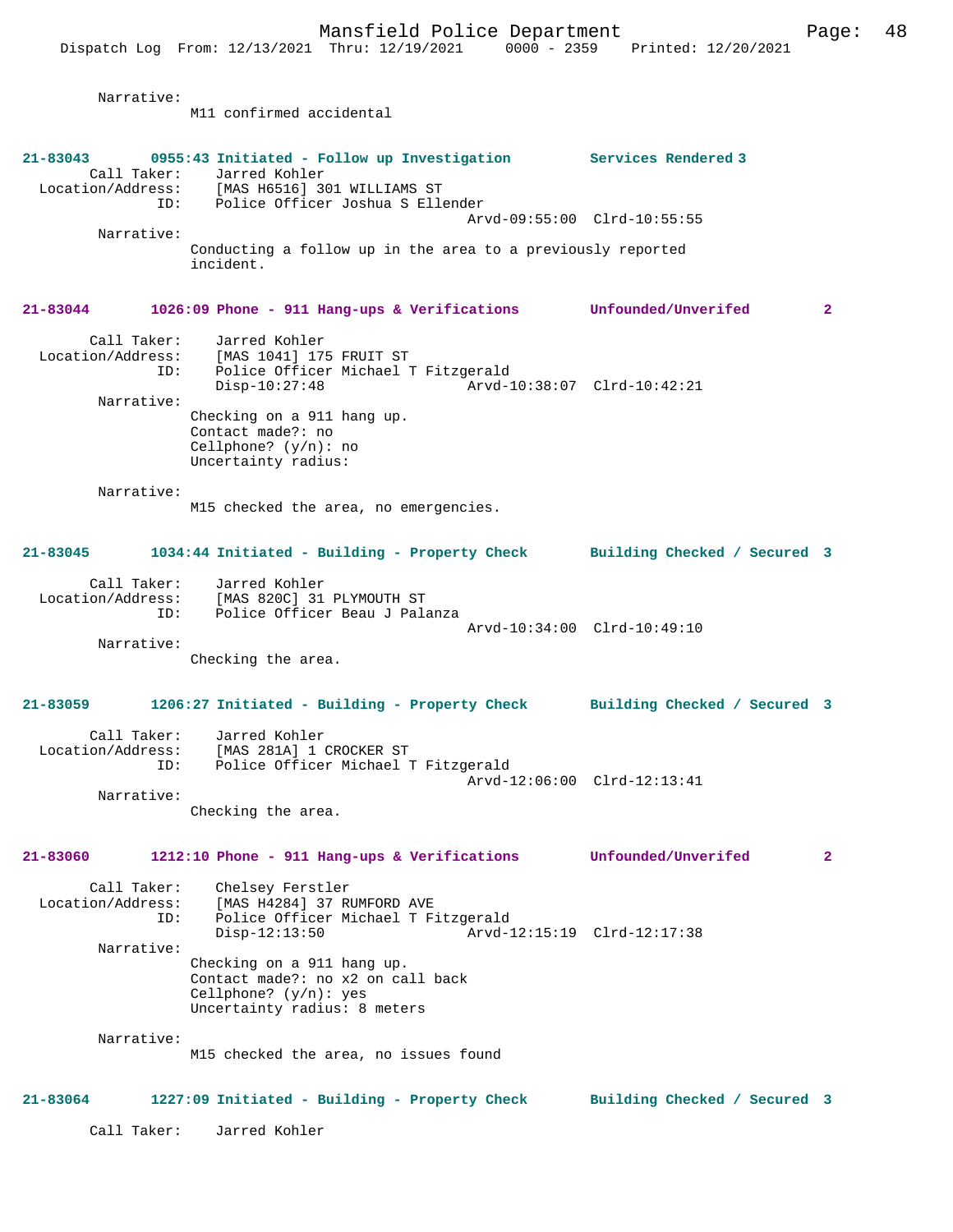Mansfield Police Department Page: 49 Dispatch Log From: 12/13/2021 Thru: 12/19/2021 0000 - 2359 Printed: 12/20/2021 Location/Address: [MAS 820C] 31 PLYMOUTH ST ID: Police Officer Beau J Palanza Arvd-12:27:00 Clrd-12:40:10 Narrative: Checking the area. **21-83083 1419:02 Phone - 911 Hang-ups & Verifications Unfounded/Unverifed 2** Call Taker: Dispatcher Jacques Ryan Location/Address: [MAS] 389 NORTH MAIN ST Apt. #303 ID: Police Officer Michael T Fitzgerald Arvd-14:28:34 Clrd-14:35:13 Narrative: Checking on a 911 hang up. Caller hit the elevator button by accident. Contact made?:yes Cellphone? (y/n):no Uncertainty radius: Narrative: M3 checked the area, nothing found. **21-83084 1421:01 Phone - ACO Activity Gone on Arrival 3**  Call Taker: Chelsey Ferstler<br>Location/Address: [MAS] 163 FRANKLIN ST @ 1 DARBY DR Location/Address: [MAS] 163 FRANKLIN ST @ 1 DARBY DR ID: Police Officer Joshua S Ellender Disp-14:22:33 Arvd-14:27:40 Clrd-14:30:44 Narrative: Hawk flew to callers vehicle, vehicle is okay, caller is concerned about the bird. caller is in a white honda crv Narrative: bird flew off when officer arrived on scene **21-83086 1425:25 Initiated - Building - Property Check Building Checked / Secured 3** Call Taker: Jarred Kohler Location/Address: [MAS 820C] 31 PLYMOUTH ST ID: Police Officer Beau J Palanza Arvd-14:25:00 Clrd-14:38:03 Narrative: Checking the area. **21-83088 1433:15 Initiated - Follow up Investigation Services Rendered 3**  Call Taker: Jarred Kohler Location/Address: [MAS 1019] 792 WEST ST Apt. #A202 ID: Police Officer David J Pepicelli Arvd-14:33:00 Clrd-15:08:35 Narrative: Conducting a follow up in the area to a previously reported incident. **21-83103 1651:07 Phone - Assist Citizen - P S A Services Rendered 3**  Call Taker: Emily Archer<br>Location/Address: [MAS H3800] ess: [MAS H3800] 14 CONCETTA DR<br>ID: Police Officer Joshua S Ell ID: Police Officer Joshua S Ellender Disp-16:56:02 Arvd-16:59:09 Clrd-17:20:59 Narrative: Caller states she is looking to speak to an officer regarding her sons and facebook posts. Narrative: M3 states he spoke to the caller and her friend regarding the Facebook posts her son made. She belives he is in LA. M3 is en route to the station to attempt to review the Facebook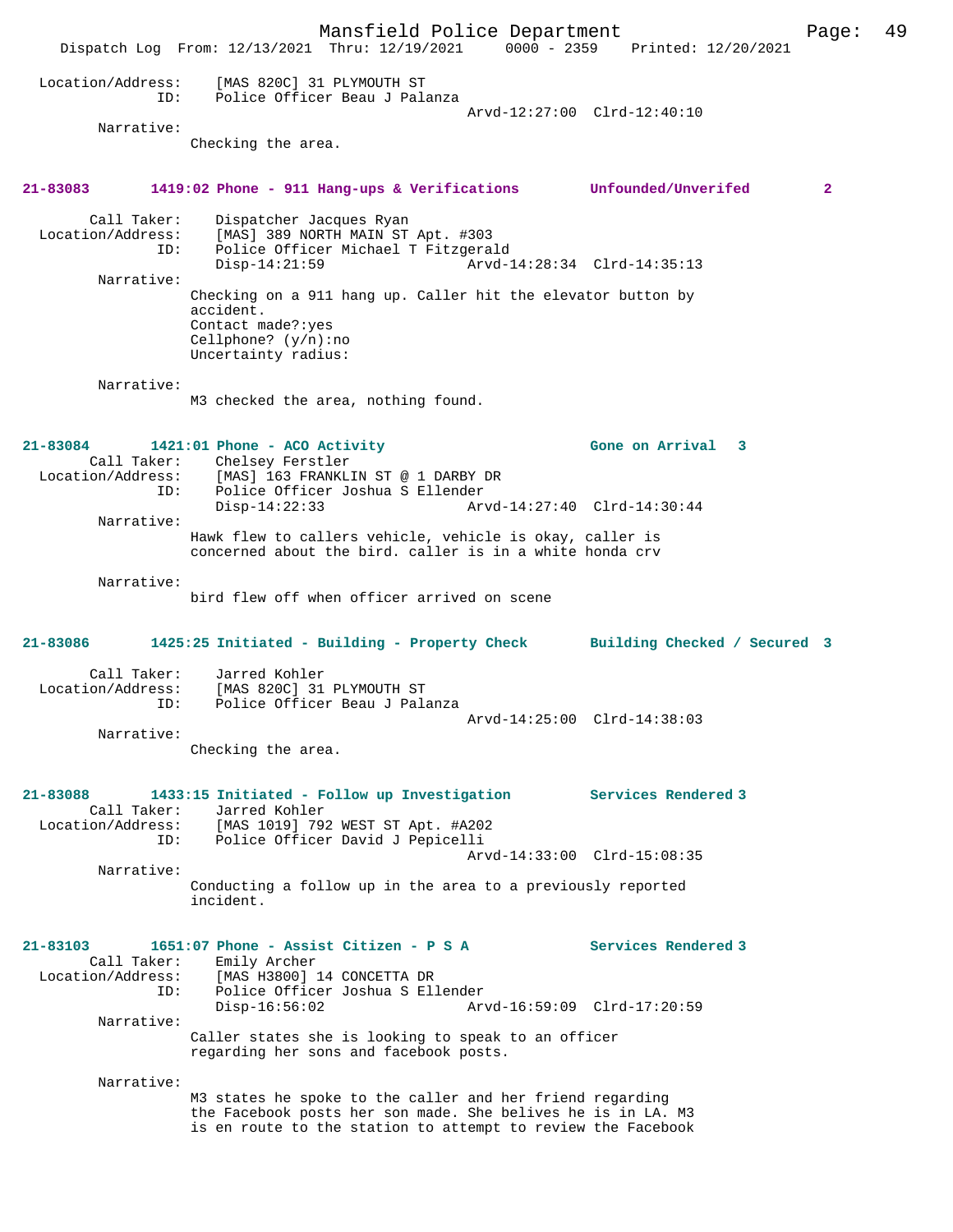posts to see if he recognize anything that could help locate her son.

## **21-83113 1733:23 Phone - Motor Veh Acc - No Injury Investigated - Report Taken 1**

 Call Taker: Emily Archer Location/Address: [MAS] 363 NORTH MAIN ST @ 54 CHAUNCY ST ID: Police Officer Danielle C Titus Disp-17:34:13 Arvd-17:38:07 Clrd-18:03:51 ID: Police Officer Joshua S Ellender  $Disp-17:35:46$  Vehicle: BLK 2015 CHEV SUBURB Reg: PC MA 13XN92 VIN: 1GNSKJKC1FR516492 Vehicle: GRY 2017 TOYT RAV4HY Reg: PC MA 2GAB80 VIN: JTMRJREV4HD132213 Narrative: Caller reporting two car mva. Vehicles involved are a Toyota

RAV 4, and a Chevy Suburban.

Narrative:

See AC for further

Refer To Accident: 21MAS-375-AC

**21-83116 1803 Initiated - Building - Property Check Building Checked / Secured 3**

| Call Taker:       | Police Officer Michael T Fitzgerald |  |
|-------------------|-------------------------------------|--|
| Location/Address: | [MAS 820C] 31 PLYMOUTH ST           |  |
| TD:               | Police Officer Michael T Fitzgerald |  |
|                   | Arvd-18:03:39 Clrd-18:07:15         |  |
| Narrative:        |                                     |  |

Checking the area.

#### **21-83118 1813:48 Radio - Well Being Check Not Home / No Answer 3**

| Call Taker:       | Support Staff Matthew Gately                     |                             |  |
|-------------------|--------------------------------------------------|-----------------------------|--|
| Location/Address: | [MAS H5468] 18 FULLER PL                         |                             |  |
| ID:               | Police Officer Jay J Sparrow                     |                             |  |
|                   | $Disp-18:15:08$                                  | Arvd-18:21:51 Clrd-18:28:38 |  |
| ID:               | Police Officer Danielle C Titus                  |                             |  |
|                   | $Disp-18:15:12$                                  | Arvd-18:21:53 Clrd-18:28:39 |  |
| Narrative:        |                                                  |                             |  |
|                   | M5 and M12 will be off doing a well being check. |                             |  |

Narrative:

Apartment is in darkness no answer at the door.

#### **21-83127 1851:22 Walk-In - Assist Citizen - P S A Services Rendered 3**  Call Taker: Support Staff Matthew Gately Location/Address: [MAS 431] ID: Police Officer Jay J Sparrow Disp-18:59:44 Arvd-18:59:49 Clrd-19:13:57

**21-83134 1929:23 Phone - Road Hazards Cancelled Enroute 3**  Call Taker: Savannah Karch Location/Address: [MAS 840D100] 280 SCHOOL ST Apt. #D100 ID: Police Officer Joshua S Ellender Disp-19:31:53 Clrd-19:33:30 Narrative: caller reporting light post across from qdoba is flashing and is concerned for epileptics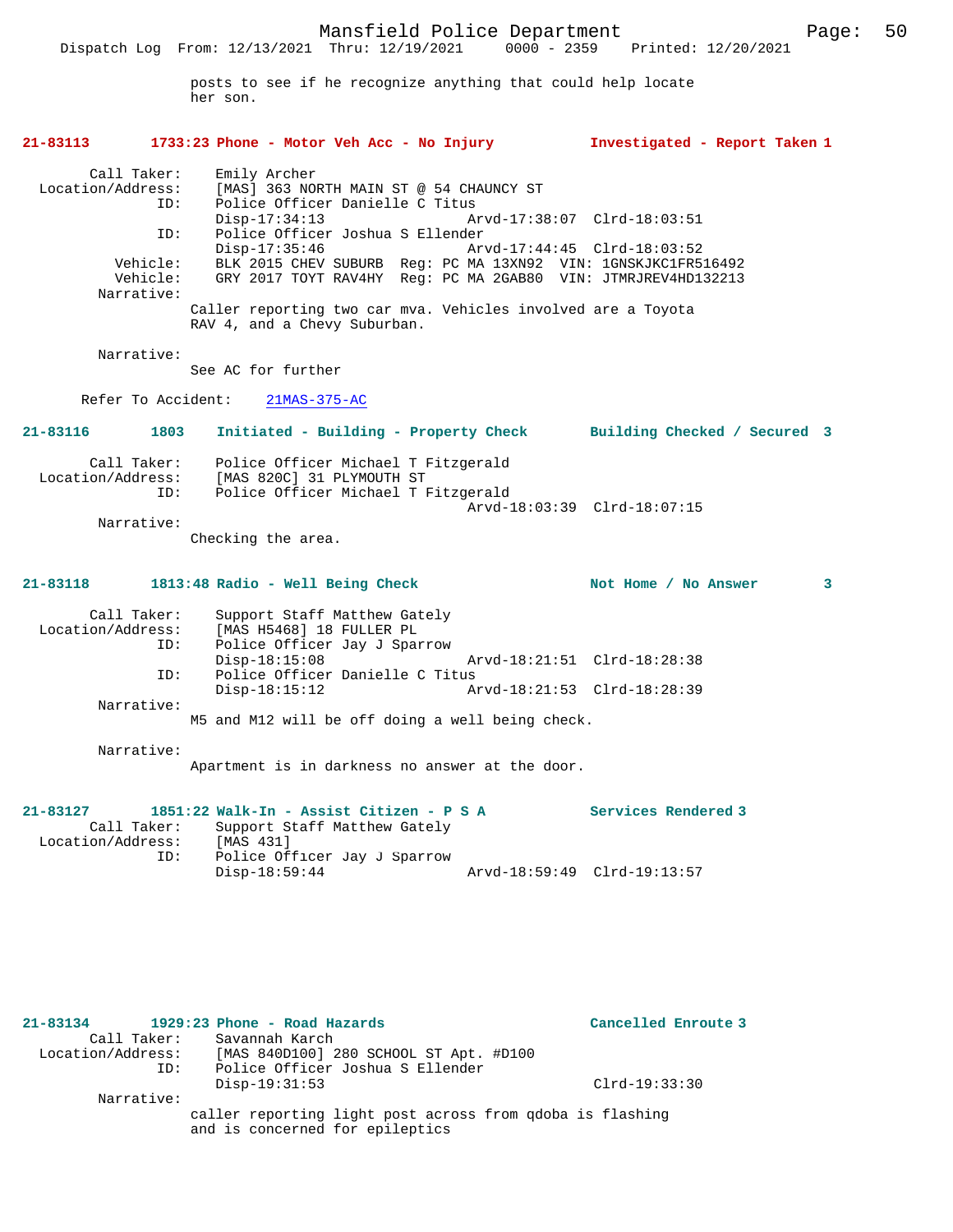Mansfield Police Department Form Page: 51 Dispatch Log From: 12/13/2021 Thru: 12/19/2021 0000 - 2359 Printed: 12/20/2021 Narrative: Mall detail advised the lights were cycling properly, will advised if they notice an issue. M3 cancelled en route. **21-83144 2006 Initiated - Building - Property Check Building Checked / Secured 3** Call Taker: Police Officer Michael T Fitzgerald Location/Address: [MAS 820C] 31 PLYMOUTH ST ID: Police Officer Michael T Fitzgerald Arvd-20:06:46 Clrd-20:11:13 Narrative: Checking the area. **21-83145 2012:11 Initiated - Building - Property Check Building Checked / Secured 3** Call Taker: Stephen Martell Location/Address: [MAS 281A] 1 CROCKER ST ID: Police Officer Danielle C Titus Arvd-20:12:00 Clrd-20:23:13 Narrative: Checking the area. **21-83150 2055:38 Initiated - Building - Property Check Building Checked / Secured 3** Call Taker: Stephen Martell Location/Address: [MAS 814] 50 WEST CHURCH ST ID: Police Officer Danielle C Titus Arvd-20:55:00 Clrd-21:01:04 Narrative:

Checking the area.

# **21-83153 2119:41 Initiated - Building - Property Check Building Checked / Secured 3**

 Call Taker: Stephen Martell Location/Address: [MAS 834] 261 CHAUNCY ST Police Officer Joshua S Ellender Arvd-21:19:00 Clrd-21:28:08 Narrative:

Checking the area.

#### **21-83155 2130:26 Initiated - Building - Property Check Building Checked / Secured 3**

 Call Taker: Stephen Martell Location/Address: [MAS 2] 60 FORBES BLVD ID: Police Officer Joshua S Ellender Arvd-21:30:00 Clrd-21:53:37 Narrative:

Checking the area.

| $21 - 83158$      |             | 2153:46 Initiated - Building - Property Check | Services Rendered 3         |
|-------------------|-------------|-----------------------------------------------|-----------------------------|
|                   | Call Taker: | Stephen Martell                               |                             |
| Location/Address: |             | [MAS 4] 31 HAMPSHIRE ST                       |                             |
|                   | ID:         | Police Officer Joshua S Ellender              |                             |
|                   |             |                                               | Arvd-21:53:00 Clrd-22:00:00 |
|                   | Narrative:  |                                               |                             |

Checking the area.

## **21-83159 2200 Initiated - Building - Property Check Building Checked / Secured 3** Call Taker: Police Officer Michael T Fitzgerald Location/Address: [MAS 820C] 31 PLYMOUTH ST ID: Police Officer Michael T Fitzgerald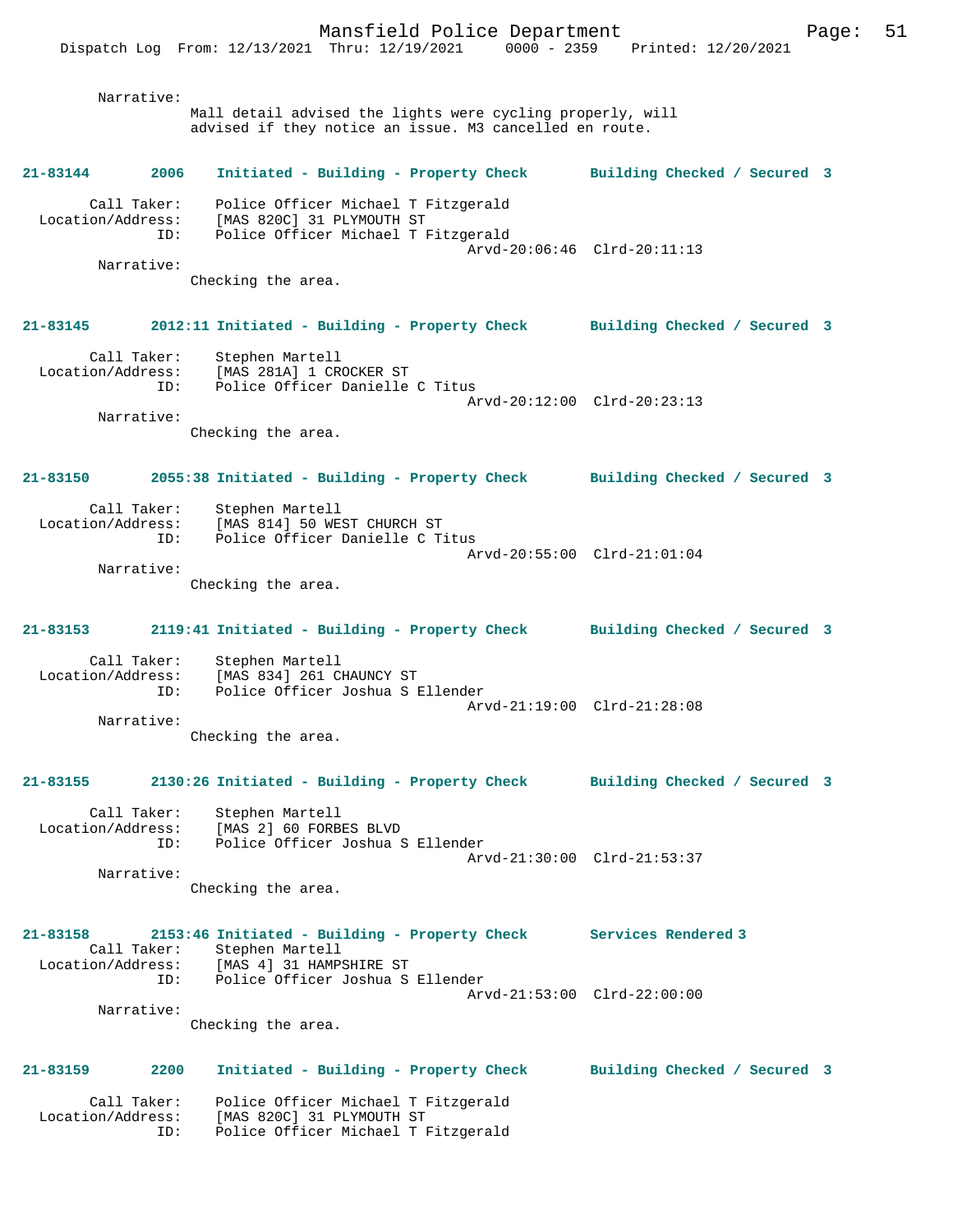Dispatch Log From: 12/13/2021 Thru: 12/19/2021

 Arvd-22:01:27 Clrd-22:07:42 Narrative: Checking the area. **21-83161 2204:29 Initiated - Building - Property Check Building Checked / Secured 3** Call Taker: Stephen Martell Location/Address: [MAS 1015] 30 CHAUNCY ST Police Officer Danielle C Titus Arvd-22:04:00 Clrd-22:08:02 Narrative: Checking the area. **21-83165 2234:43 Initiated - Building - Property Check Building Checked / Secured 3** Call Taker: Stephen Martell Location/Address: [MAS 1040] 50 RESERVOIR ST Apt. #ST ID: Police Officer Joshua S Ellender Arvd-22:34:00 Clrd-22:41:43 Narrative: Checking the area. **21-83172 2257:41 Phone - Suspicious Actv / Persn / Veh Spoken To 2**  Call Taker: Stephen Martell<br>Location/Address: [MAS 840] 280 S [MAS 840] 280 SCHOOL ST ID: Police Officer Joshua S Ellender Disp-23:02:04 Arvd-23:05:32 Clrd-23:12:06<br>TD: Police Officer Danielle C Titus Police Officer Danielle C Titus<br>Disp-23:02:19 Ar Disp-23:02:19 Arvd-23:06:30 Clrd-23:12:06<br>Vehicle: WHI 2014 AUDI 05 Reg: PC MA 9JM927 VIN: WA1LFAFP5EA081532 Vehicle: WHI 2014 AUDI Q5 Reg: PC MA 9JM927 VIN: WA1LFAFP5EA081532 Narrative: white audi in the parking lot. mother was calling because her son was missing, found him as we were speaking on the phone. Narrative: all parties checked ok, mother was concerned for her son, all parties are content in returning home for the evening. Units clear. **21-83173 2303 Initiated - Building - Property Check Building Checked / Secured 3** Call Taker: Police Officer Michael T Fitzgerald Location/Address: [MAS 820C] 31 PLYMOUTH ST ID: Police Officer Michael T Fitzgerald Arvd-23:03:41 Clrd-23:09:38 Narrative: Checking the area. **For Date: 12/19/2021 - Sunday 21-83209 0144:40 Initiated - Building - Property Check Building Checked / Secured 3** Call Taker: Stephen Martell<br>Location/Address: [MAS 4] 31 HAMP ess: [MAS 4] 31 HAMPSHIRE ST<br>ID: Police Officer Christopl Police Officer Christopher D Sorge

Arvd-01:44:00 Clrd-02:01:58<br>Vehicle: WHI 2021 FORD UT Reg: PC FL BPHW50 VIN: 1FMJK1KT3MEA1872 WHI 2021 FORD UT Reg: PC FL BPHW50 VIN: 1FMJK1KT3MEA18721

 Narrative: Checking the area.

Narrative:

checked on a vehicle, operator has a room.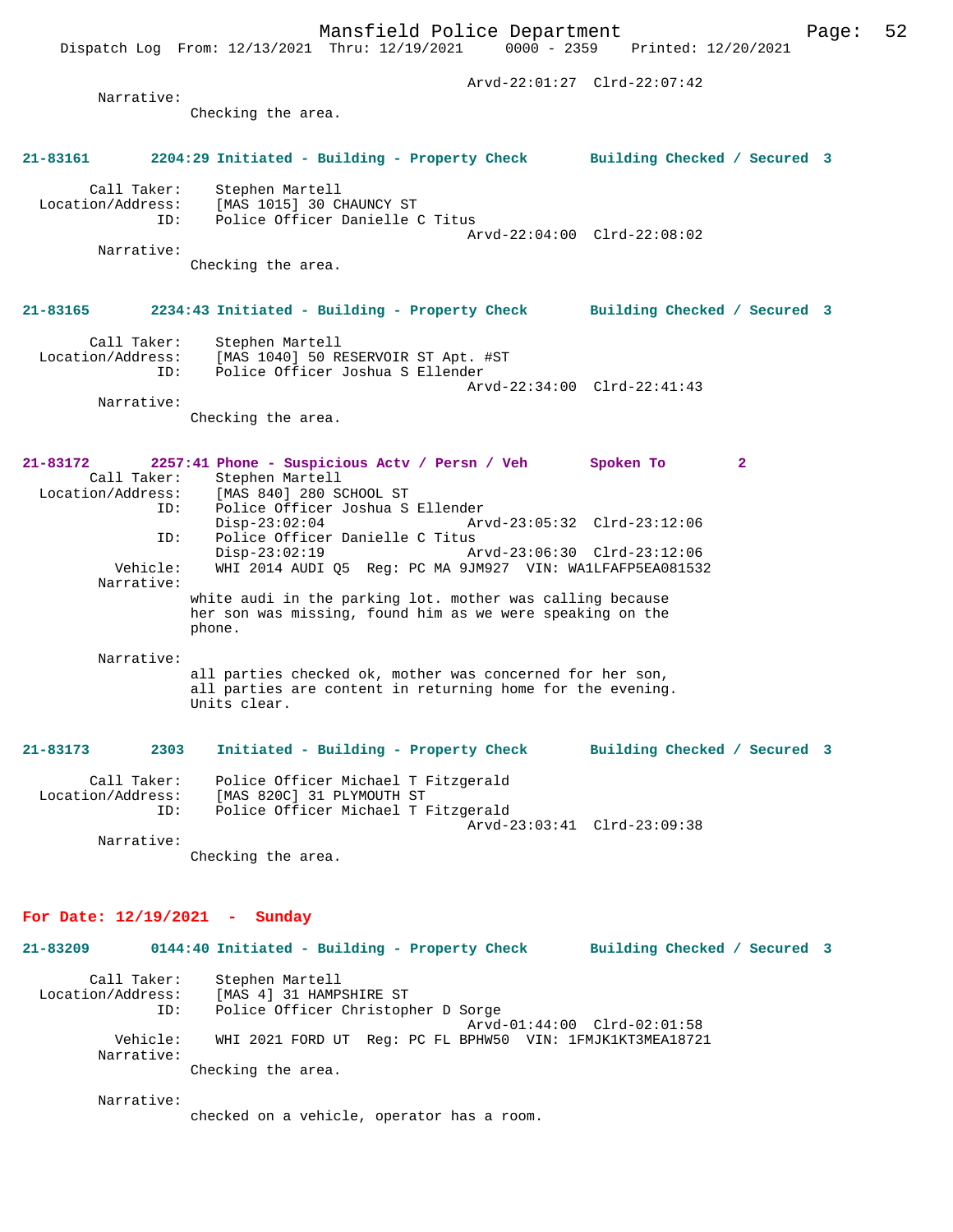Mansfield Police Department Form Page: 53

Dispatch Log From: 12/13/2021 Thru: 12/19/2021 0000 - 2359 Printed: 12/20/2021

**21-83211 0149:45 Initiated - Building - Property Check Building Checked / Secured 3** Call Taker: Stephen Martell Location/Address: [MAS 1016] 4 ERICK RD ID: Police Officer Beau J Palanza Arvd-01:49:00 Clrd-02:06:31 **21-83212 0152:30 Initiated - Building - Property Check Building Checked / Secured 3** Call Taker: Stephen Martell Location/Address: [MAS 907E] 390 WEST ST ID: Police Officer Bryan Hurley Arvd-01:52:00 Clrd-02:01:50 **21-83215 0202:06 Initiated - Building - Property Check Building Checked / Secured 3** Call Taker: Stephen Martell Location: [MAS] FOXBORO HOTELS ID: Police Officer Christopher D Sorge Arvd-02:02:00 Clrd-02:02:38 Narrative: Checking the area. **21-83229 0233:55 Initiated - Building - Property Check Building Checked / Secured 3** Call Taker: Stephen Martell<br>Location/Address: [MAS 834] 261 C [MAS 834] 261 CHAUNCY ST ID: Police Officer Bryan Hurley Arvd-02:33:00 Clrd-02:39:03 Narrative: Checking the area. **21-83230 0236:33 Initiated - Building - Property Check Building Checked / Secured 3** Call Taker: Stephen Martell Location/Address: [MAS 1002] 250 EAST ST ID: Police Officer Beau J Palanza Arvd-02:36:00 Clrd-02:48:45 Narrative: Checking the area. Narrative: 497dnm parked at the middle school not occupied. **21-83232 0252:32 Initiated - Building - Property Check Building Checked / Secured 3** Call Taker: Stephen Martell<br>Location/Address: [MAS 1040] 50 R [MAS 1040] 50 RESERVOIR ST Apt. #ST ID: Police Officer Bryan Hurley Arvd-02:52:00 Clrd-02:58:36 Narrative: Checking the area. **21-83233 0323:56 Initiated - Building - Property Check Building Checked / Secured 3** Call Taker: Stephen Martell Location/Address: [MAS 820C] 31 PLYMOUTH ST ID: Officer Richard C Brown Arvd-03:23:00 Clrd-03:24:43 Narrative: Checking the area. **21-83234 0331:20 Initiated - Building - Property Check Building Checked / Secured 3**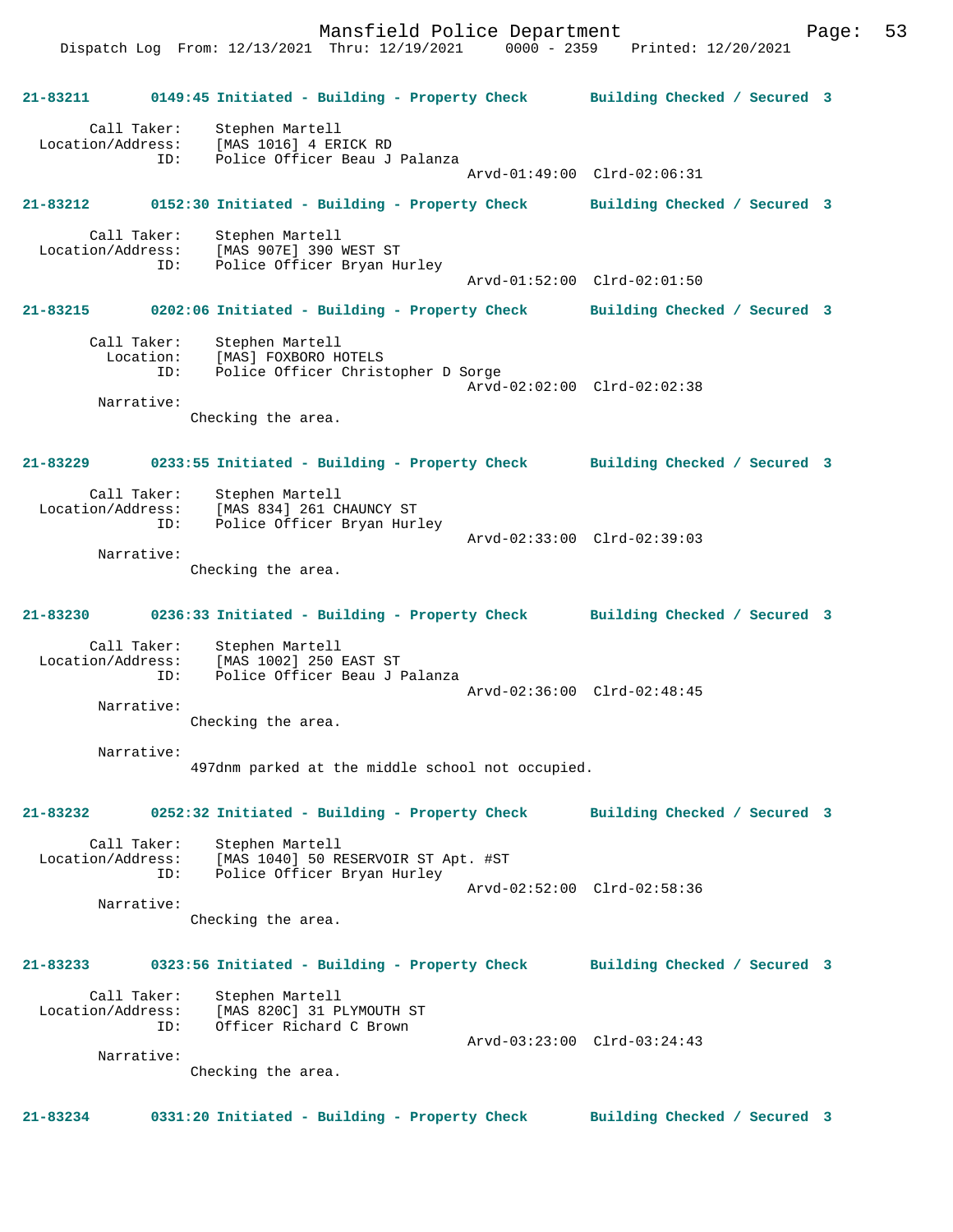Mansfield Police Department Fage: 54 Dispatch Log From: 12/13/2021 Thru: 12/19/2021 0000 - 2359 Printed: 12/20/2021 Call Taker: Stephen Martell Location/Address: [MAS 2] 60 FORBES BLVD ID: Police Officer Bryan Hurley Arvd-03:31:00 Clrd-03:47:38 Narrative: Checking the area. **21-83235 0335:52 Initiated - Building - Property Check Building Checked / Secured 3** Call Taker: Aaron Figueroa Location/Address: [MAS 417] 9 FRANCIS AVE ID: Police Officer Beau J Palanza Arvd-03:35:00 Clrd-03:48:04 Narrative: Checking the area. **21-83238 0403:59 Initiated - Parking Violations Building Checked / Secured 3** Call Taker:<br>Location/Address: Stephen Martell<br>[MAS 1039] 242 NORTH MAIN ST ID: Police Officer Christopher D Sorge Arvd-04:03:00 Clrd-04:21:03 Narrative: Downtown business parking enforcement. **21-83239 0411:16 Initiated - Building - Property Check Building Checked / Secured 3** Call Taker: Stephen Martell Location/Address: [MAS H1237] 223 FRANKLIN ST ID: Police Officer Beau J Palanza Arvd-04:11:00 Clrd-04:15:52 Narrative: Checking the area. **21-83242 0615:57 Initiated - Assist Citizen - P S A Building Checked / Secured 3** Call Taker: Stephen Martell<br>Location/Address: [NON P12425] 36 [NON P12425] 36 SOUTH LAKEVIEW RD ID: Police Officer Beau J Palanza Arvd-06:15:00 Clrd-06:24:31 Narrative: Providing courtesy transport to 1 male party. Narrative: SM - 65410 Narrative: EM - 65413 **21-83251 0840:49 Phone - Assist Fire Department Referred to Other Agency 2** Call Taker: Josesph Shebertes Location/Address: [MAS 969A150] 321 SCHOOL ST Apt. #A150 ID: Police Officer Michael T Fitzgerald Disp-08:42:01 Arvd-08:48:27 Clrd-09:16:23 Narrative: Assisting the FD with a fire related incident. Nature: strong odor of gas. **21-83253 0855:40 Initiated - Building - Property Check Building Checked / Secured 3** Call Taker: CARLY MORIARTY<br>Location/Address: [MAS 820C] 31 E [MAS 820C] 31 PLYMOUTH ST ID: Police Officer Joshua S Ellender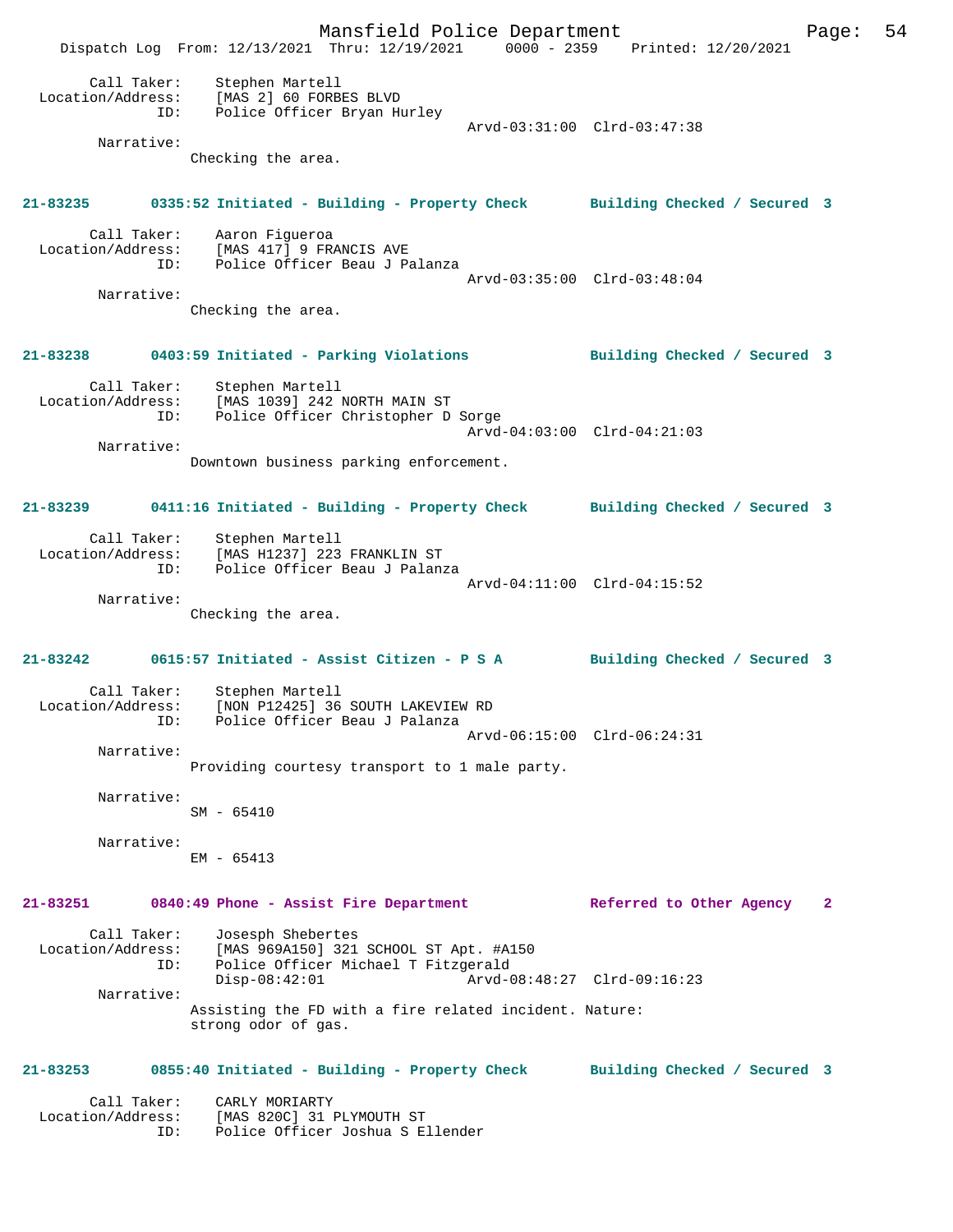Checking the area.

### **21-83274 1012:40 Initiated - Building - Property Check Building Checked / Secured 3**

 Call Taker: Josesph Shebertes Location/Address: [MAS 1002] 250 EAST ST ID: Detective Patrick J Pennie Arvd-10:12:00 Clrd-10:18:55 Narrative:

Checking the area.

## **21-83275 1020:53 Initiated - Building - Property Check Building Checked / Secured 3**

 Call Taker: Josesph Shebertes Location/Address: [MAS 2] 60 FORBES BLVD ID: Police Officer Michael T Fitzgerald Arvd-10:20:00 Clrd-10:28:22 Narrative:

Checking the area.

## **21-83276 1022:12 Initiated - Building - Property Check Building Checked / Secured 3**

Call Taker: Josesph Shebertes<br>Location/Address: [MAS 417] 9 FRANC [MAS 417] 9 FRANCIS AVE ID: Detective Patrick J Pennie Arvd-10:22:00 Clrd-10:27:22 Narrative:

Checking the area.

## **21-83277 1028:27 Initiated - Building - Property Check Building Checked / Secured 3**

 Call Taker: Josesph Shebertes Location/Address: [MAS 4] 31 HAMPSHIRE ST ID: Police Officer Michael T Fitzgerald Arvd-10:28:00 Clrd-10:37:03

Narrative:

Checking the area.

## **21-83280 1047:50 Phone - Disabled Motor Vehicle Unfounded/Unverifed 3**

Call Taker: Emily Archer<br>Location/Address: [MAS] 234 FOI Location<br>Location: [MAS] 234 FORBES BLVD @ 20 CABOT BLVD<br>TD: Police Officer Gregg S Kennedy Police Officer Gregg S Kennedy Disp-10:49:26 Clrd-10:50:22 ID: Police Officer Michael T Fitzgerald Disp-10:50:19 Arvd-10:56:48 Clrd-10:56:49 Narrative: Caller reporting possible DMV, small blue mMalibu, no lights on and he is concerned they will get hit.

### **21-83282 1119:28 Phone - Suspicious Actv / Persn / Veh Gone on Arrival 2**  Call Taker: Chelsey Ferstler<br>Location/Address: [MAS H6425] 465 1 ess: [MAS H6425] 465 WARE ST<br>ID: Detective Patrick J Pen Detective Patrick J Pennie<br>Disp-11:21:45 Arvd-11:26:18 Clrd-11:33:56 Narrative: caller reporting house to the left of his possibly 475, about 2 kids went into abandoned brown home, 1 had a back pack

#### Narrative: spoke to the RP, kids were gone upon arrival, one male and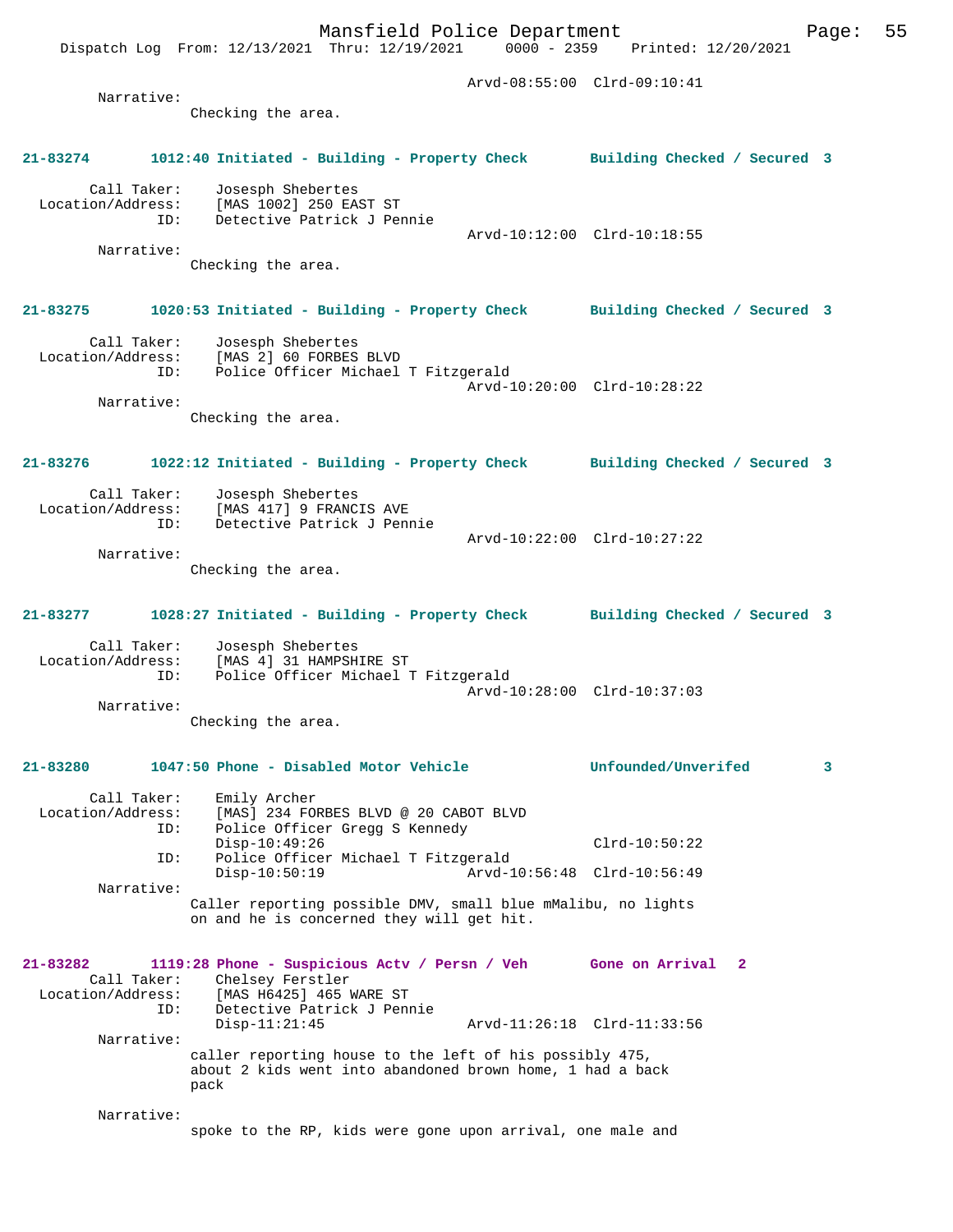Dispatch Log From: 12/13/2021 Thru: 12/19/2021 0000 - 2359 Printed: 12/20/2021

one female were in the house for apporx 10 mins. nothing showing at this time. M6 will be clr.

| 21-83284                                            | 1149:55 Initiated - Building - Property Check Building Checked / Secured 3                                                                                           |                                                    |
|-----------------------------------------------------|----------------------------------------------------------------------------------------------------------------------------------------------------------------------|----------------------------------------------------|
| Call Taker:<br>Location/Address:<br>ID:             | Josesph Shebertes<br>[MAS 820C] 31 PLYMOUTH ST<br>Police Officer Joshua S Ellender                                                                                   | Arvd-11:49:00 Clrd-12:27:10                        |
| Narrative:                                          | Checking the area.                                                                                                                                                   |                                                    |
| 21-83287<br>Call Taker:<br>Location/Address:        | 1203:34 Phone - Suspicious Actv / Persn / Veh<br>Emily Archer<br>[MAS 840I180] 280 SCHOOL ST Apt. #I180                                                              | Spoken To<br>$\mathbf{2}$                          |
| ID:                                                 | Police Officer Michael T Fitzgerald<br>$Disp-12:05:19$                                                                                                               | Arvd-12:20:12 Clrd-12:25:38                        |
| ID:<br>ID:                                          | Police Officer Gregg S Kennedy<br>$Disp-12:05:29$<br>Sergeant Robert S Pierce                                                                                        | Arvd-12:09:56 Clrd-12:25:38                        |
| Vehicle:<br>Narrative:                              | $Disp-12:09:44$<br>GRY 2012 TOYT ST PRIUS V Req: PC MA 238P60 VIN: JTDZN3EU2C3038693                                                                                 | Arvd-12:11:47 Clrd-12:25:38                        |
|                                                     | Caller reporting male is on a scissor lift and is refusing<br>to come down.                                                                                          |                                                    |
| Narrative:                                          | White male, Black hair, purple coat                                                                                                                                  |                                                    |
| Narrative:                                          | Male is out of the lift                                                                                                                                              |                                                    |
| Narrative:                                          | Male is with a child                                                                                                                                                 |                                                    |
| Narrative:                                          | Walking towards Michaels Arts crafts                                                                                                                                 |                                                    |
| Narrative:                                          | Male is heading back towards Petco.                                                                                                                                  |                                                    |
| Narrative:                                          | Walking towards Kohls                                                                                                                                                |                                                    |
| Narrative:                                          |                                                                                                                                                                      |                                                    |
| Narrative:                                          | M14 off with the subject.                                                                                                                                            |                                                    |
| Narrative:                                          | Spoke to the party, daughter wanted to look at scissor lift.<br>Mother is in Kohls shopping. All have been reunited and are<br>on their way.                         |                                                    |
| 21-83291<br>Call Taker:<br>Location/Address:<br>ID: | 1235:51 Walk-In - Motor Veh Acc - Hit & Run<br>Civilian William Galarneau<br>[MAS 907] 390 WEST ST Apt. #A<br>Police Officer Michael T Fitzgerald<br>$Disp-12:40:41$ | Services Rendered 1<br>Arvd-12:47:53 Clrd-12:58:10 |
| Narrative:                                          | Rp reports of a car hit and run that occurred in home depot<br>390 west st mansfield ma. Rp stating that the car backed<br>into his truck in the parking lot.        |                                                    |
| Narrative:                                          | will be following up with a witness.                                                                                                                                 |                                                    |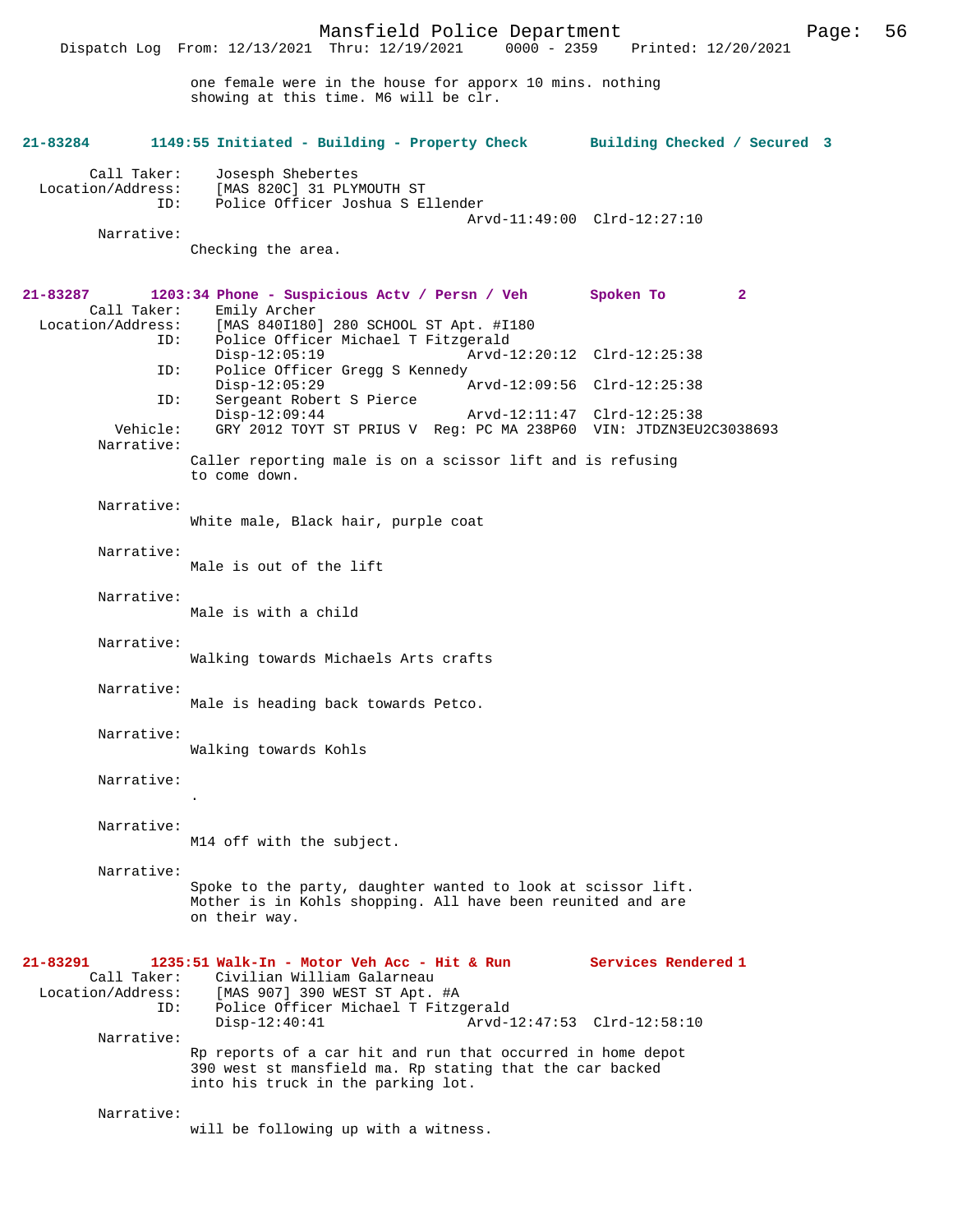Mansfield Police Department Fage: 57

| 21-83294                                                   | 1344:10 Initiated - Building - Property Check Building Checked / Secured 3                                                                 |                             |
|------------------------------------------------------------|--------------------------------------------------------------------------------------------------------------------------------------------|-----------------------------|
| Call Taker:<br>Location/Address:<br>ID:                    | Josesph Shebertes<br>[MAS 820C] 31 PLYMOUTH ST<br>Police Officer Joshua S Ellender                                                         | Arvd-13:44:00 Clrd-15:02:08 |
| Narrative:                                                 | Checking the area.                                                                                                                         |                             |
| 21-83299<br>Call Taker:                                    | 1438:17 Phone - Suspicious Actv / Persn / Veh Gone on Arrival 2<br>Emily Archer<br>Location/Address: [MAS] 321 SCHOOL ST                   |                             |
| ID:                                                        | Police Officer Michael T Fitzgerald<br>ID:<br>$Disp-14:41:00$<br>Police Officer Gregg S Kennedy                                            | Arvd-14:47:25 Clrd-14:50:14 |
| Vehicle:<br>Narrative:                                     | $Disp-14:42:12$<br>GRY 2002 STRN SL Reg: PC MA 3CNP64 VIN: 1G8ZF528X2Z156450                                                               | $Clrd-14:47:28$             |
|                                                            | Caller reporting small gray sedan is blocking the entrance<br>in the parking lot near Whites Bakery.                                       |                             |
| Narrative:                                                 |                                                                                                                                            |                             |
|                                                            | Vehicle was parked and occupant left.                                                                                                      |                             |
| 21-83301<br>ID:                                            | 1446:24 Phone - Noise Complaint<br>Call Taker: Emily Archer<br>Location/Address: [MAS] 12 PRATT ST Apt. #206<br>Detective Patrick J Pennie | Spoken To<br>$\mathbf{2}$   |
| ID:                                                        | $Disp-14:48:06$<br>Police Officer Gregg S Kennedy                                                                                          | Arvd-14:51:41 Clrd-14:54:17 |
| Narrative:                                                 | $Disp-14:48:17$                                                                                                                            | Arvd-14:51:28 Clrd-14:54:17 |
|                                                            | Caller reporting loud music is playing.                                                                                                    |                             |
| Narrative:                                                 | unit was advised, will be turning down the movie.                                                                                          |                             |
| 21-83305                                                   | 1504:00 Initiated - Building - Property Check Building Checked / Secured 3                                                                 |                             |
| Call Taker:<br>Location/Address:<br>ID:                    | Josesph Shebertes<br>[MAS 820C] 31 PLYMOUTH ST<br>Police Officer Joshua S Ellender                                                         | Arvd-15:04:00 Clrd-16:14:23 |
| Narrative:                                                 | Checking the area.                                                                                                                         |                             |
| 21-83310                                                   | 1524:12 Initiated - Follow up Investigation Mot Home / No Answer                                                                           | 3                           |
| Call Taker:<br>Location/Address:<br>ID:                    | Josesph Shebertes<br>[MAS H2502] 5 SOUIRE AVE<br>Detective Patrick J Pennie                                                                |                             |
| Narrative:                                                 |                                                                                                                                            | Arvd-15:24:00 Clrd-15:28:36 |
|                                                            | Conducting a follow up in the area to a previously reported<br>incident.                                                                   |                             |
| Narrative:                                                 | no answer at the residence.                                                                                                                |                             |
| 21-83315<br>Call Taker:<br>Location/Address:<br>Narrative: | 1603:48 Phone - Assist Fire Department<br>Josesph Shebertes<br>[MAS] 73 PINE NEEDLE LN                                                     | Services Rendered 2         |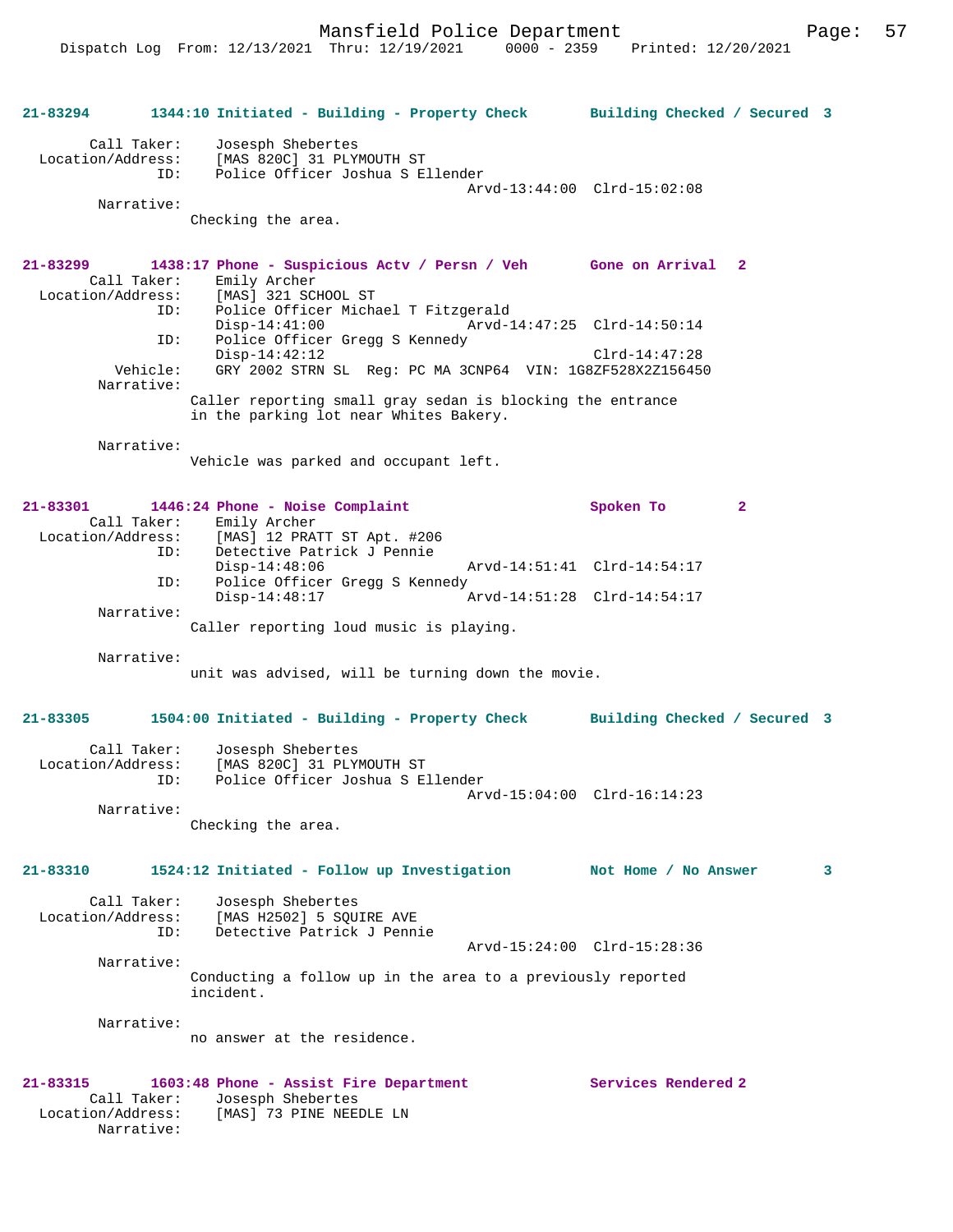Assisting the FD with a fire related incident. Nature: fire alarm sounding, no smoke no fire.

| 21-83322<br>Call Taker:                      | 1643:44 Phone - Motor Veh Acc - No Injury<br>Emily Archer<br>Location/Address: [MAS] 21 OXFORD RD                                                                                                                                                      | <b>Vehicle Towed</b>                                       | 1                       |
|----------------------------------------------|--------------------------------------------------------------------------------------------------------------------------------------------------------------------------------------------------------------------------------------------------------|------------------------------------------------------------|-------------------------|
| ID:<br>ID:                                   | Police Officer William C Trudell<br>$Disp-16:45:31$<br>Police Officer Jay J Sparrow                                                                                                                                                                    | Arvd-16:54:03 Clrd-17:52:07                                |                         |
| Vehicle:<br>Towed:<br>Vehicle:<br>Narrative: | $Disp-16:55:30$<br>Arvd-17:03:49 Clrd-17:52:07<br>WHI 2020 HOND UT PILOT Reg: PC MA 3739HL VIN: 5FNYF6H58LB067715<br>For: Accident By: Central Street Garage To: Central Street Garage<br>RED 2006 TOYT CAMRY Reg: PC MA 8631SM VIN: 4T1BE32K86U156956 |                                                            |                         |
|                                              | Car is stuck on an island in the parking lot, and is resting<br>on another car.                                                                                                                                                                        |                                                            |                         |
| Narrative:                                   | Vehicle is a white Honda Pilot, all the way down on the<br>left.                                                                                                                                                                                       |                                                            |                         |
| Narrative:                                   | Central street enroute                                                                                                                                                                                                                                 |                                                            |                         |
| Narrative:                                   | Central St on scene.                                                                                                                                                                                                                                   |                                                            |                         |
| Refer To Accident:<br>Refer To Arrest:       | $21MAS-376-AC$<br>$21MAS-479-AR$                                                                                                                                                                                                                       |                                                            |                         |
| 21-83325                                     | 1711:36 Initiated - Building - Property Check Building Checked / Secured 3                                                                                                                                                                             |                                                            |                         |
| Call Taker:<br>Location/Address:<br>ID:      | Josesph Shebertes<br>[MAS 820C] 31 PLYMOUTH ST<br>Police Office: -<br>Police Officer Joshua S Ellender                                                                                                                                                 |                                                            |                         |
| Narrative:                                   | Checking the area.                                                                                                                                                                                                                                     | Arvd-17:11:00 Clrd-17:22:31                                |                         |
| 21-83326<br>ID:                              | 1715:52 Phone - Animal Complaints<br>Call Taker: Emily Archer<br>Location/Address: [MAS] 596 MAPLE ST<br>Police Officer Danielle C Titus                                                                                                               | Removed Hazard                                             | 3                       |
| ID:                                          | $Disp-17:17:12$<br>Police Officer Andrew J Kelley<br>$Disp-17:18:58$                                                                                                                                                                                   | Arvd-17:22:08 Clrd-17:29:59<br>Arvd-17:24:58 Clrd-17:29:59 |                         |
| Narrative:                                   | Deer in the road way, recently struck by a vehicle. Calling<br>party did not strike the deer and he is continuing on.                                                                                                                                  |                                                            |                         |
| Narrative:                                   | deer was dead on arrival, was moved to the side of the road<br>and will notify DPW.                                                                                                                                                                    |                                                            |                         |
| 21-83329                                     | 1730:48 Initiated - Motor Vehicle Stop                                                                                                                                                                                                                 | Citation / Warning Issued                                  | $\overline{\mathbf{3}}$ |
| Call Taker:<br>Location/Address:<br>ID:      | Josesph Shebertes<br>[MAS] MAPLE ST<br>Police Officer Andrew J Kelley                                                                                                                                                                                  | Arvd-17:30:00 Clrd-17:36:46                                |                         |
| ID:                                          | Police Officer Danielle C Titus<br>$Disp-17:33:25$                                                                                                                                                                                                     | Arvd-17:33:27 Clrd-17:36:46                                |                         |
| Vehicle:<br>Narrative:                       | GRY 2021 BMW 540 Reg: PC MA 43RL89 VIN: WBA73BJ00MCF92567                                                                                                                                                                                              |                                                            |                         |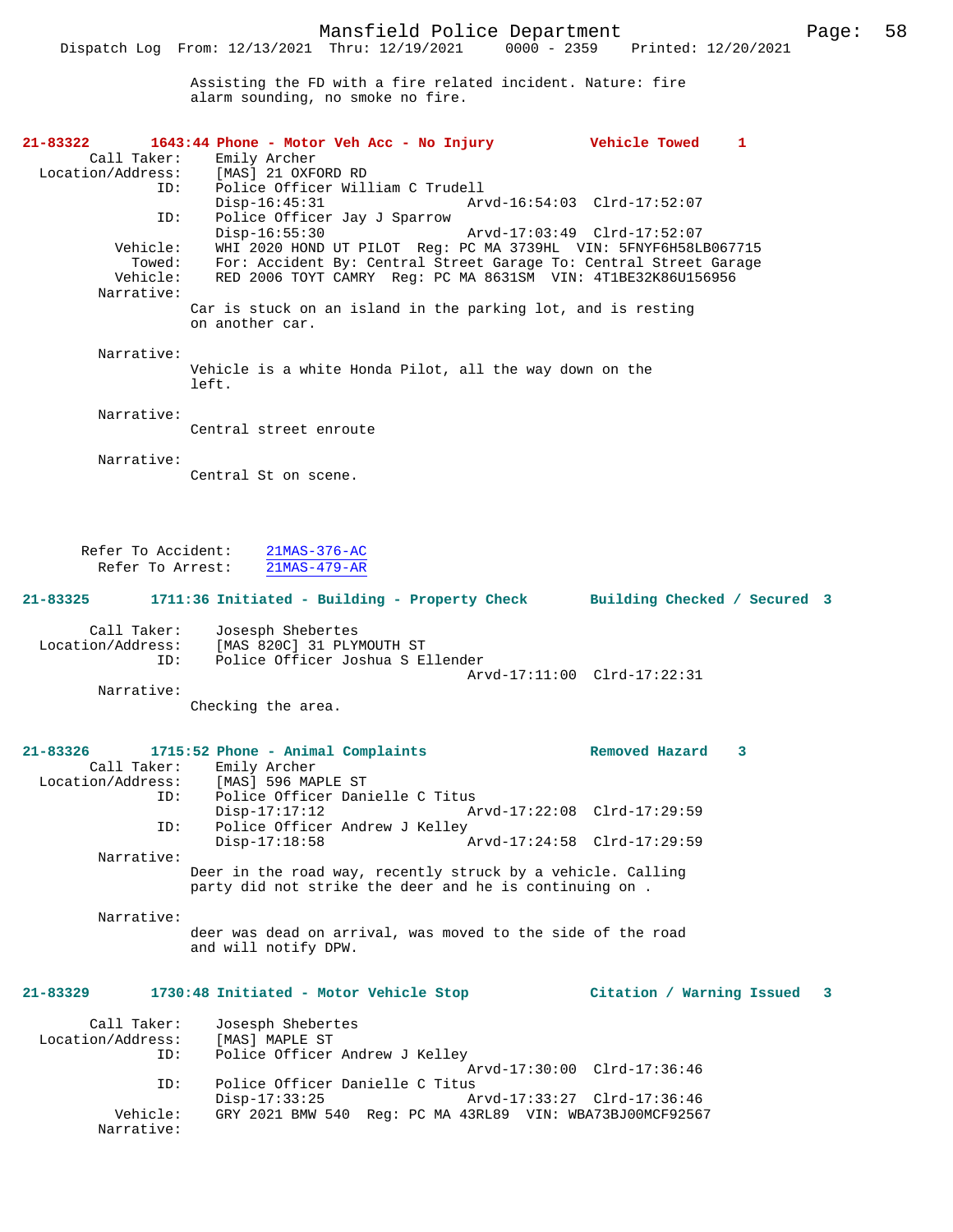Mansfield Police Department Page: 59 Dispatch Log From: 12/13/2021 Thru: 12/19/2021 0000 - 2359 Printed: 12/20/2021 MVST Narrative: citation issued to the RO. **21-83333 1748:59 Phone - Suspicious Actv / Persn / Veh Spoken To 2**  Call Taker: Emily Archer<br>Location/Address: [MAS] 3 HERI ess: [MAS] 3 HERITAGE LN<br>ID: Police Officer Andre Police Officer Andrew J Kelley<br>Disp-17:50:04 Disp-17:50:04 Arvd-17:57:18 Clrd-18:02:40<br>ID: Police Officer Danielle C Titus Police Officer Danielle C Titus<br>Disp-17:50:09 Ar Disp-17:50:09 Arvd-17:55:36 Clrd-18:02:40 Narrative: Caller reporting there is a group of teenagers wearing pajamas playing music loudly. Narrative: Caller reporting they are two females and two male teenagers. They were yelling at the reporting party 30 minutes ago. Narrative: Spoke to RP no kids in the area. **21-83344 2021:57 Initiated - Building - Property Check Building Checked / Secured 3** Call Taker: Josesph Shebertes Location/Address: [MAS 417] 9 FRANCIS AVE ID: Police Officer Danielle C Titus Arvd-20:21:00 Clrd-20:32:42 Narrative: Checking the area. **21-83346 2125:53 Initiated - Building - Property Check Building Checked / Secured 3** Call Taker: Fournier Elin<br>Vicinity of: [MAS] 4 ERICK of: [MAS] 4 ERICK RD @ 15 BONNEY LN<br>ID: Police Officer Danielle C Titus Police Officer Danielle C Titus Arvd-21:25:00 Clrd-21:37:23 Narrative: Checking the area. **21-83347 2131:46 Initiated - Building - Property Check Building Checked / Secured 3** Call Taker: Josesph Shebertes Location/Address: [MAS 907E] 390 WEST ST ID: Police Officer Jay J Sparrow Arvd-21:31:00 Clrd-21:42:07<br>Vehicle: BLK 2015 GMC SIERRA Reg: PC MA 7HVS30 VIN: 1GT120E85FF178 BLK 2015 GMC SIERRA Reg: PC MA 7HVS30 VIN: 1GT120E85FF178117 Narrative: Checking the area. Narrative: vehicle parked in the back of home depot was there due to a vehicle issue and is trying to fix it. M5 will be back to check on the vehicle. Owner has AAA incase it needs to be moved. **21-83356 2217:46 Initiated - Building - Property Check Building Checked / Secured 3** Call Taker: Josesph Shebertes<br>Location/Address: [MAS 992] 660 EAS ess: [MAS 992] 660 EAST ST<br>ID: Police Officer Daniel Police Officer Danielle C Titus Arvd-22:17:00 Clrd-22:26:48 Narrative: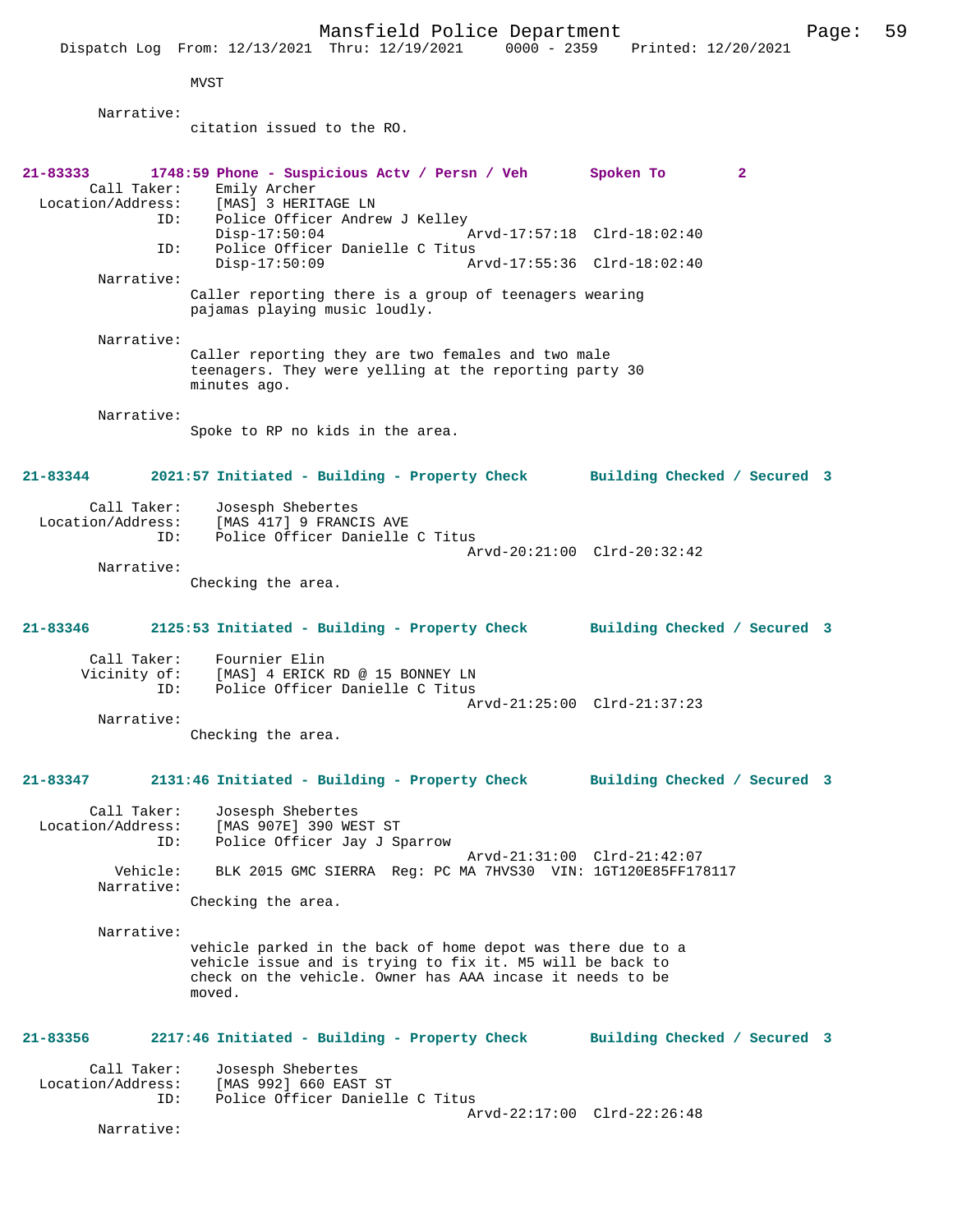Checking the area.

| 21-83359    | 2222:07 Phone - Noise Complaint                              |                             | Spoken To |  |
|-------------|--------------------------------------------------------------|-----------------------------|-----------|--|
| Call Taker: | JEFFREY KEEFE                                                |                             |           |  |
|             | Vicinity of: [MAS 2] 60 FORBES BLVD Apt. #318                |                             |           |  |
| ID:         | Police Officer William C Trudell                             |                             |           |  |
|             | $Disp-22:24:51$                                              | Arvd-22:30:38 Clrd-22:36:47 |           |  |
| ID:         | Police Officer Andrew J Kelley                               |                             |           |  |
|             | $Disp-22:25:15$                                              | Arvd-22:28:36 Clrd-22:36:47 |           |  |
| Narrative:  |                                                              |                             |           |  |
|             | Male party reporting somone knocking on the wall in the room |                             |           |  |
|             | next door to him. He does not know the room number.          |                             |           |  |
|             |                                                              |                             |           |  |
| Narrative:  |                                                              |                             |           |  |

Spoke to the party in room 318, reported he did not call, and did not hear any noise. No reports have been placed to the front desk. Both units will be clr.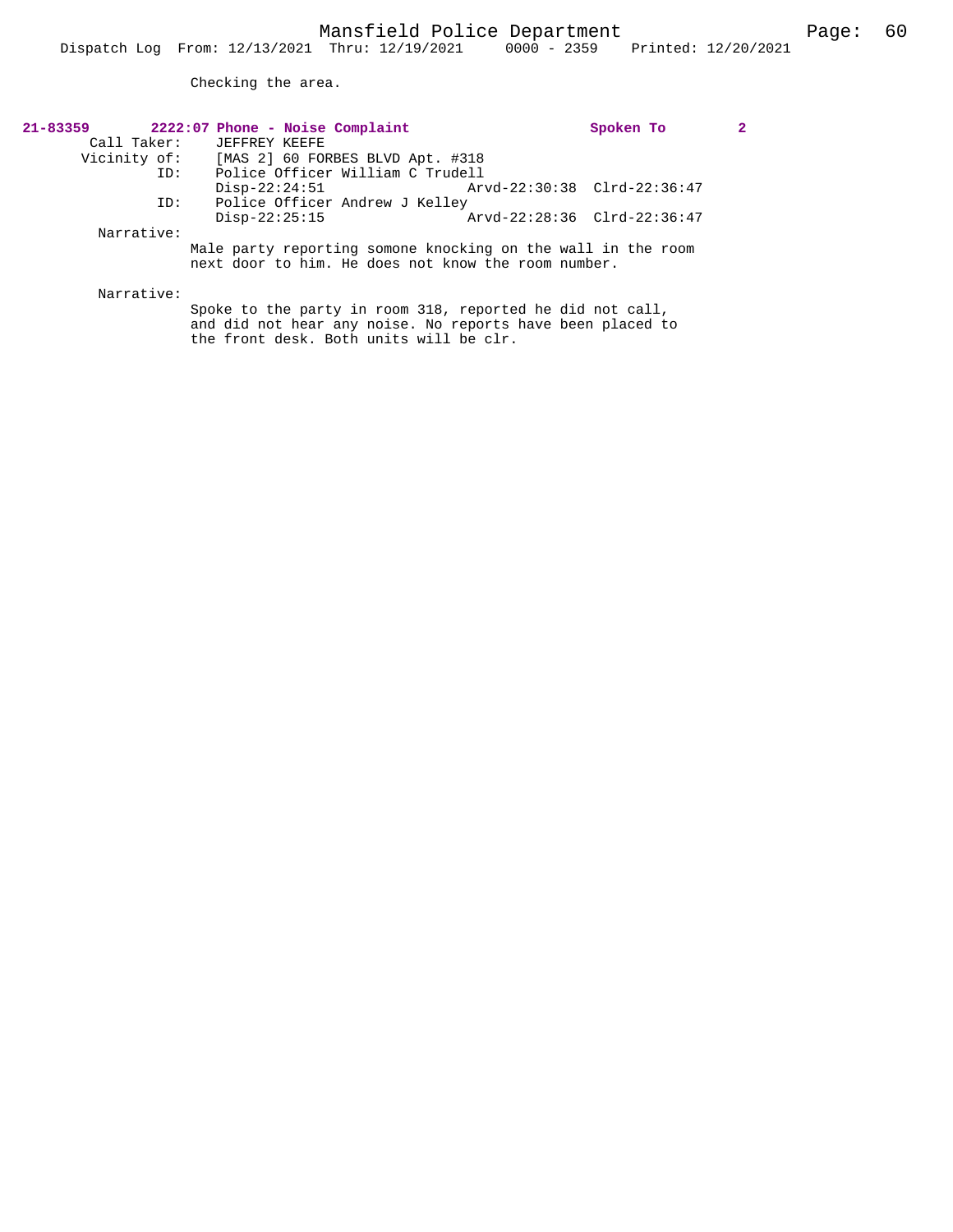**For Date: 12/20/2021 - Monday Call Number Time Call Reason Action Priority 21-83396 0112:39 Initiated - Building - Property Check Building Checked / Secured 3** Call Taker: TARA LAKO Location/Address: [MAS 417] 9 FRANCIS AVE ID: Police Officer Mark O'Connor Arvd-01:12:00 Clrd-01:21:15 Narrative: Checking the area. **21-83404 0128:16 Initiated - Building - Property Check Building Checked / Secured 3** Call Taker: TARA LAKO Location/Address: [MAS 226E] 125 HIGH ST Apt. #1-4 ID: Police Officer Bryan Hurley Arvd-01:28:00 Clrd-01:35:37 Narrative: Checking the area. **21-83407 0135:45 Initiated - Suspicious Actv / Persn / Veh Services Rendered 2**  Call Taker: TARA LAKO<br>ion/Address: [MAS] PLEASANT ST Location/Address:<br>ID: Police Officer Bryan Hurley Arvd-01:35:00 Clrd-02:01:35 ID: Police Officer Mark O'Connor Disp-01:36:01 Arvd-01:36:05 Clrd-01:55:00<br>Vehicle: GRY 2012 TOYT CAMRY Reg: PC MA 711VP8 VIN: 4T1BF1FKXCU111 GRY 2012 TOYT CAMRY Reg: PC MA 711VP8 VIN: 4T1BF1FKXCU111752 Narrative: Ofc Hurley reports a vehicle parked in the area, appears to be unoccupied Narrative: Ofc Hurley reports the operator of the vehicle will be parking the vehicle in the lot for the night and will receive a courtesy transport home Narrative: Ofc Hurley transported male back to his residence, SM 35461 Narrative: EM 35465 **21-83409 0138:06 Initiated - Building - Property Check Building Checked / Secured 3** Call Taker: TARA LAKO Location/Address: [MAS 204] 26 OTIS ST Police Officer Derek M Stark Arvd-01:38:00 Clrd-01:39:04<br>Vebicle: RED 2018 TOYT TACOMA Reg: PC NH 3093720 VIN: 5TECZ5AN6JX RED 2018 TOYT TACOMA Reg: PC NH 3093720 VIN: 5TFCZ5AN6JX162170 Narrative: Checking the area. Narrative: Ofc Stark reports a vehicle parked in the lot. **21-83418 0158:29 Initiated - Building - Property Check Building Checked / Secured 3** Call Taker: TARA LAKO<br>Location/Address: [MAS] MAV ess: [MAS] MAVERICK DR<br>ID: Police Officer Dem Police Officer Derek M Stark Arvd-01:58:00 Clrd-02:03:02

Narrative: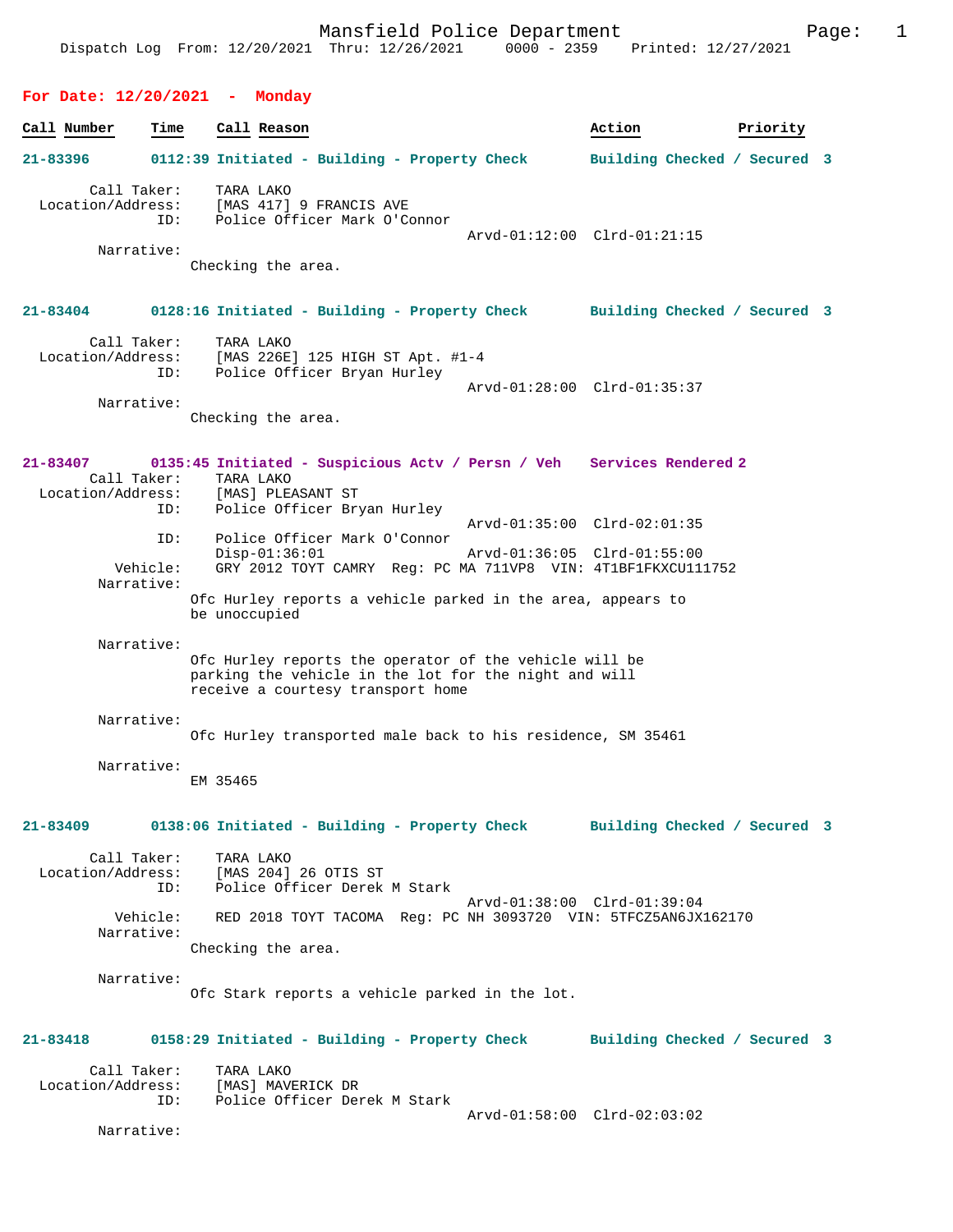Checking the area.

|                                                                                                | 21-83421 0205:35 Initiated - Building - Property Check Building Checked / Secured 3                                                                                                                                                                                                                                                                                                                                                                                                          |                             |  |
|------------------------------------------------------------------------------------------------|----------------------------------------------------------------------------------------------------------------------------------------------------------------------------------------------------------------------------------------------------------------------------------------------------------------------------------------------------------------------------------------------------------------------------------------------------------------------------------------------|-----------------------------|--|
|                                                                                                | Call Taker: TARA LAKO<br>Location/Address: [MAS] WILLIAMS ST<br>ID: Police Officer Derek M Stark                                                                                                                                                                                                                                                                                                                                                                                             | Arvd-02:05:00 Clrd-02:17:05 |  |
| Narrative:                                                                                     | Checking the area as well as surrounding streets, request of<br>extra patrols.                                                                                                                                                                                                                                                                                                                                                                                                               |                             |  |
|                                                                                                | 21-83422 0211:54 Initiated - Building - Property Check Building Checked / Secured 3                                                                                                                                                                                                                                                                                                                                                                                                          |                             |  |
| Narrative:                                                                                     | Call Taker: TARA LAKO<br>Location/Address: [MAS] MYSTIC LN<br>ID: Police Officer Mark O'Connor                                                                                                                                                                                                                                                                                                                                                                                               | Arvd-02:11:00 Clrd-02:14:08 |  |
|                                                                                                | Checking the area.                                                                                                                                                                                                                                                                                                                                                                                                                                                                           |                             |  |
|                                                                                                | 21-83423 0213:49 Initiated - Building - Property Check Building Checked / Secured 3                                                                                                                                                                                                                                                                                                                                                                                                          |                             |  |
|                                                                                                | Call Taker: TARA LAKO<br>Location/Address: [MAS] NORTH MAIN ST<br>ID: Police Officer Bryan Hurley<br>Arvd-02:13:00 Clrd-02:27:34                                                                                                                                                                                                                                                                                                                                                             |                             |  |
| Narrative:                                                                                     | Checking the area.                                                                                                                                                                                                                                                                                                                                                                                                                                                                           |                             |  |
|                                                                                                | 21-83425 0225:10 Initiated - Building - Property Check Building Checked / Secured 3                                                                                                                                                                                                                                                                                                                                                                                                          |                             |  |
|                                                                                                | Call Taker: TARA LAKO<br>Location/Address: [MAS 322] 31 HAMPSHIRE ST<br>ID: Police Officer Derek M Stark                                                                                                                                                                                                                                                                                                                                                                                     | Arvd-02:25:00 Clrd-02:36:46 |  |
| Narrative:                                                                                     | Checking the area.                                                                                                                                                                                                                                                                                                                                                                                                                                                                           |                             |  |
|                                                                                                | 21-83426 0239:45 Initiated - Building - Property Check Building Checked / Secured 3                                                                                                                                                                                                                                                                                                                                                                                                          |                             |  |
| ID:                                                                                            | Call Taker: TARA LAKO<br>Location/Address: [MAS 1002] 250 EAST ST<br>Police Officer Mark O'Connor                                                                                                                                                                                                                                                                                                                                                                                            |                             |  |
| Narrative:                                                                                     | Checking the area.                                                                                                                                                                                                                                                                                                                                                                                                                                                                           | Arvd-02:39:00 Clrd-02:51:44 |  |
| $21 - 83427$                                                                                   | 0240:05 Initiated - Parking Violations                                                                                                                                                                                                                                                                                                                                                                                                                                                       | Citation / Warning Issued 3 |  |
| Call Taker:<br>Location/Address:<br>ID:                                                        | TARA LAKO<br>[MAS 1039] NORTH MAIN ST<br>Police Officer Bryan Hurley                                                                                                                                                                                                                                                                                                                                                                                                                         | Arvd-02:40:00 Clrd-03:03:25 |  |
| Vehicle:<br>Vehicle:<br>Vehicle:<br>Vehicle:<br>Vehicle:<br>Vehicle:<br>Vehicle:<br>Narrative: | GRY 2017 JEEP CHEROK Req: PAS MA NE13RB VIN: 1C4PJMCB4HW611772<br>GRY 2019 CHEV COLORA Reg: PC MA 1CDS76 VIN: 1GCGTCEN1K1330917<br>GRY 2019 CHEV EQUINO Req: PC MA 8RN359 VIN: 2GNAXUEV7K6199593<br>BRO 2012 GMC TERRAI Req: PC MA 1LWG59 VIN: 2GKFLREK5C6222453<br>2014 HYUN SW Req: PA KPJ3341 VIN: KM8JUCAG7EU858504<br>BLK 2015 JEEP GRANDC Req: PC MA 1SJA76 VIN: 1C4RJFBG5FC605138<br>BLU 2007 HOND UT CRV Reg: PC MA 9KC232 VIN: JHLRE48567C111406<br>Checking for parking violations |                             |  |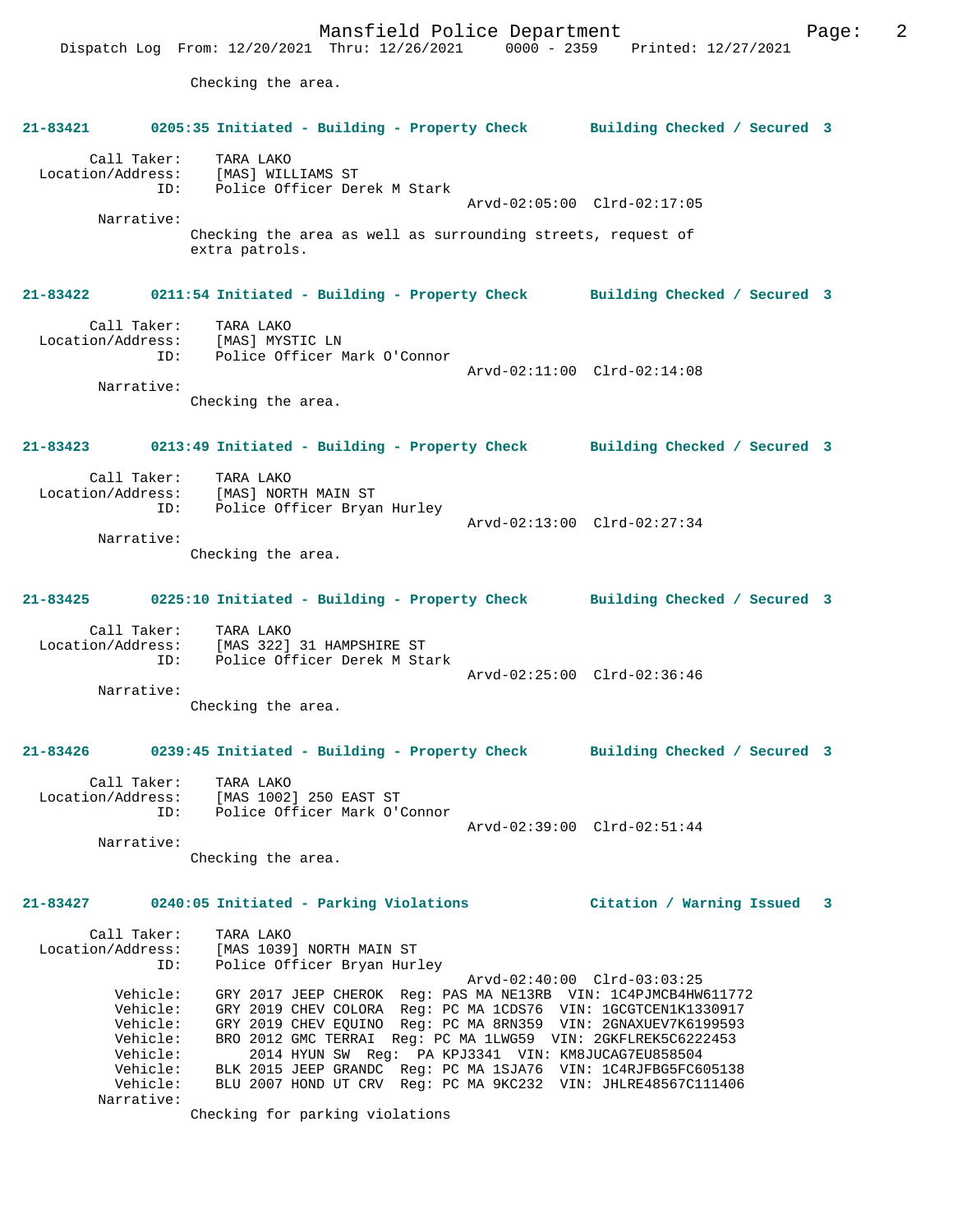|                                         |                                                                                     | Mansfield Police Department                           | Dispatch Log From: 12/20/2021 Thru: 12/26/2021 0000 - 2359 Printed: 12/27/2021      | 3<br>Page: |
|-----------------------------------------|-------------------------------------------------------------------------------------|-------------------------------------------------------|-------------------------------------------------------------------------------------|------------|
| Narrative:                              | Bristol Street - MA NE13RB                                                          |                                                       |                                                                                     |            |
|                                         |                                                                                     | Fulton Street - MA 8RN359 & MA 1CDS76                 |                                                                                     |            |
|                                         | Pleasant Street - MA 9KC232                                                         |                                                       |                                                                                     |            |
|                                         |                                                                                     | North Main Street - MA 1LWG59, PA KPJ3341 & MA 1SJA76 |                                                                                     |            |
|                                         |                                                                                     |                                                       |                                                                                     |            |
| $21 - 83428$                            |                                                                                     |                                                       | 0241:06 Initiated - Building - Property Check Building Checked / Secured 3          |            |
| Call Taker:<br>Location/Address:<br>ID: | TARA LAKO<br>[MAS 411] 60 FORBES BLVD<br>Police Officer Derek M Stark               |                                                       |                                                                                     |            |
| Narrative:                              |                                                                                     |                                                       | Arvd-02:41:00 Clrd-03:03:34                                                         |            |
|                                         | Checking the area.                                                                  |                                                       |                                                                                     |            |
|                                         |                                                                                     |                                                       | 21-83429 0308:22 Initiated - Building - Property Check Building Checked / Secured 3 |            |
| Call Taker:                             | TARA LAKO<br>Location/Address: [MAS 139] 265 FRUIT ST                               |                                                       |                                                                                     |            |
| ID:                                     | Police Officer Mark O'Connor                                                        |                                                       | Arvd-03:08:00 Clrd-03:08:41                                                         |            |
| Narrative:                              |                                                                                     |                                                       |                                                                                     |            |
|                                         | Checking the area.                                                                  |                                                       |                                                                                     |            |
|                                         |                                                                                     |                                                       | 21-83432 0315:38 Initiated - Building - Property Check Building Checked / Secured 3 |            |
| Call Taker:<br>Location/Address:<br>ID: | TARA LAKO<br>[MAS] CHAUNCY ST<br>Police Officer Bryan Hurley                        |                                                       |                                                                                     |            |
| Narrative:                              |                                                                                     |                                                       | Arvd-03:15:00 Clrd-03:23:09                                                         |            |
|                                         | Checking the area.                                                                  |                                                       |                                                                                     |            |
|                                         |                                                                                     |                                                       | 21-83433 0318:30 Initiated - Building - Property Check Building Checked / Secured 3 |            |
| Location/Address:<br>ID:                | Call Taker:     TARA LAKO<br>[MAS 907E] 390 WEST ST<br>Police Officer Derek M Stark |                                                       |                                                                                     |            |
| Narrative:                              |                                                                                     |                                                       | Arvd-03:18:00 Clrd-03:26:02                                                         |            |
|                                         | Checking the area.                                                                  |                                                       |                                                                                     |            |
| 21-83434                                |                                                                                     |                                                       | 0321:51 Initiated - Building - Property Check Building Checked / Secured 3          |            |
| Call Taker:<br>Location/Address:        | TARA LAKO<br>[MAS 281A] 1 CROCKER ST                                                |                                                       |                                                                                     |            |
| ID:                                     |                                                                                     | Police Officer Beau J Palanza                         | Arvd-03:21:00 Clrd-03:33:06                                                         |            |
| Narrative:                              |                                                                                     |                                                       |                                                                                     |            |
|                                         | Checking the area.                                                                  |                                                       |                                                                                     |            |
|                                         | 21-83436   0329:22 Initiated - Building - Property Check                            |                                                       | Building Checked / Secured 3                                                        |            |
| Call Taker:<br>Location/Address:<br>ID: | TARA LAKO<br>[MAS] FRANKLIN ST                                                      | Police Officer Mark O'Connor                          |                                                                                     |            |
| Narrative:                              | Checking the area.                                                                  |                                                       | Arvd-03:29:00 Clrd-03:34:01                                                         |            |
|                                         |                                                                                     |                                                       |                                                                                     |            |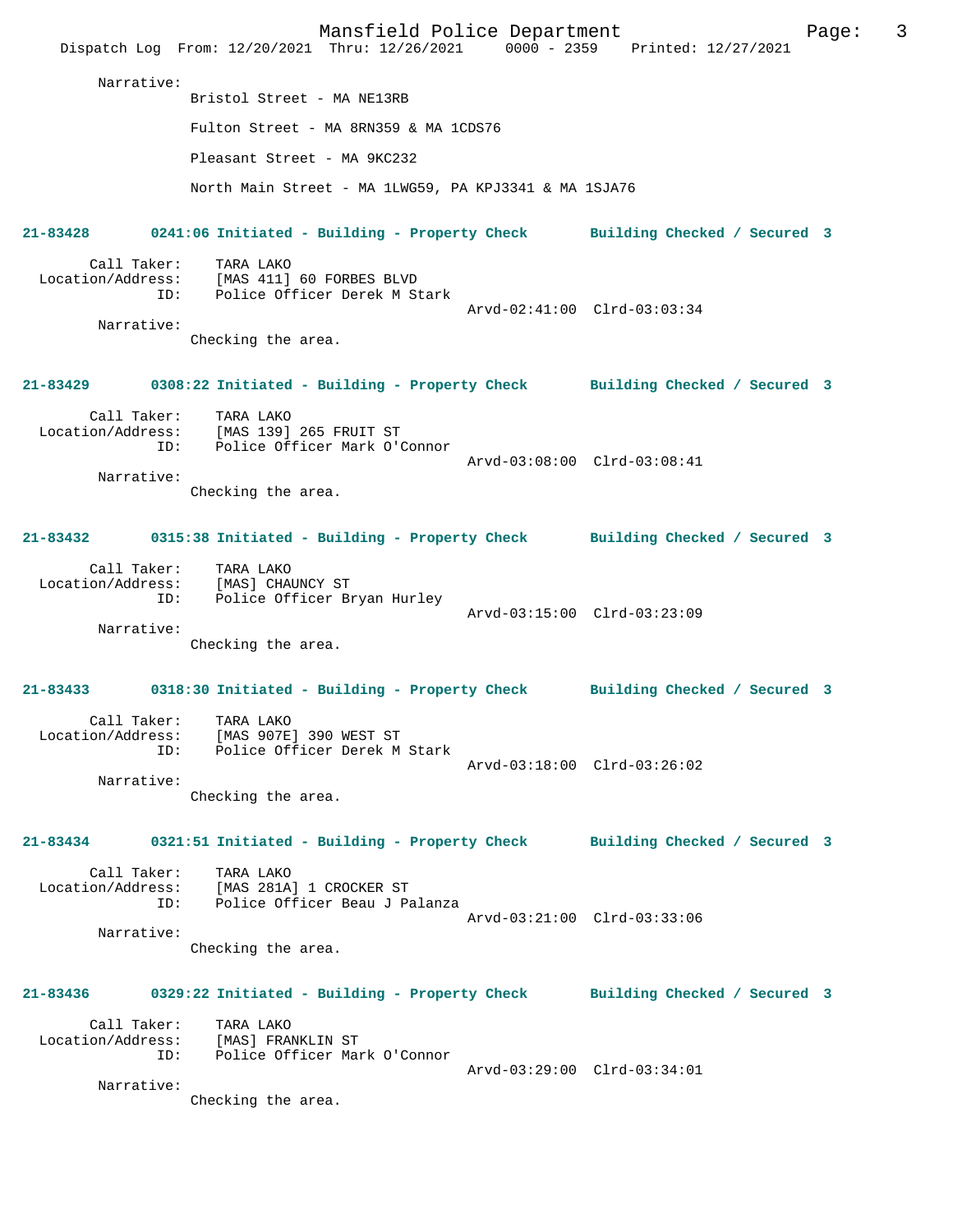Mansfield Police Department Fage: 4 Dispatch Log From: 12/20/2021 Thru: 12/26/2021 0000 - 2359 Printed: 12/27/2021 **21-83437 0338:06 Initiated - Building - Property Check Building Checked / Secured 3** Call Taker: TARA LAKO Location/Address: [MAS 1040] 50 RESERVOIR ST Apt. #ST ID: Police Officer Derek M Stark Arvd-03:38:00 Clrd-03:45:59 Narrative: Checking the area. **21-83438 0350:06 Initiated - Motor Vehicle Stop Citation / Warning Issued 3** Call Taker: TARA LAKO Location/Address: [MAS 451B] 500 EAST ST Police Officer Mark O'Connor Arvd-03:50:00 Clrd-04:00:09 ID: Police Officer Beau J Palanza Disp-03:51:00 Arvd-03:51:02 Clrd-04:00:10 Vehicle: GRY 2013 HOND ACCORD Reg: PC MA 2HMB41 VIN: 1HGCR2F30DA146805 Narrative: Citation issued, failure to stop and license not in possession **21-83439 0410:50 Initiated - Building - Property Check Building Checked / Secured 3** Call Taker: TARA LAKO Location/Address: [MAS 840] 280 SCHOOL ST ID: Police Officer Derek M Stark Arvd-04:10:00 Clrd-04:18:56 Narrative: Checking the area. **21-83445 0629:30 Initiated - Motor Vehicle Stop Citation / Warning Issued 3** Call Taker: TARA LAKO Location/Address: [MAS] 100 CHAUNCY ST @ 20 WINTHROP AVE ID: Police Officer Beau J Palanza Arvd-06:29:00 Clrd-06:35:39 Vehicle: GRY 2013 FORD Explorer Reg: CT BB35430 VIN: 1FM5K7B81DGB61316 Narrative: Citation issued for failure to stop at the intersection of Copeland and Chauncy **21-83450 0652:18 Phone - Noise Complaint Services Rendered 2**  Call Taker: Ryan O'Rourke Location/Address: [MAS H1391] 53 WARREN AVE ID: Police Officer Bryan Hurley<br>Disp-06:55:30 Disp-06:55:30 Arvd-06:55:58 Clrd-07:07:57 Narrative: caller rpts her neighbor has dog outside and is barking, this is a continuous problem. It will be the duplex on the right when facing callers address. The dog owner will be the residents on the first floor. Narrative: M2 states speaking with the homeowner of the dog. Narrative: M2 states he is clear. **21-83453 0658:13 Initiated - Motor Vehicle Stop Citation / Warning Issued 3** Call Taker: Emily Archer Location/Address: [MAS] 280 SCHOOL ST ID: Police Officer Derek M Stark Arvd-06:58:00 Clrd-07:03:30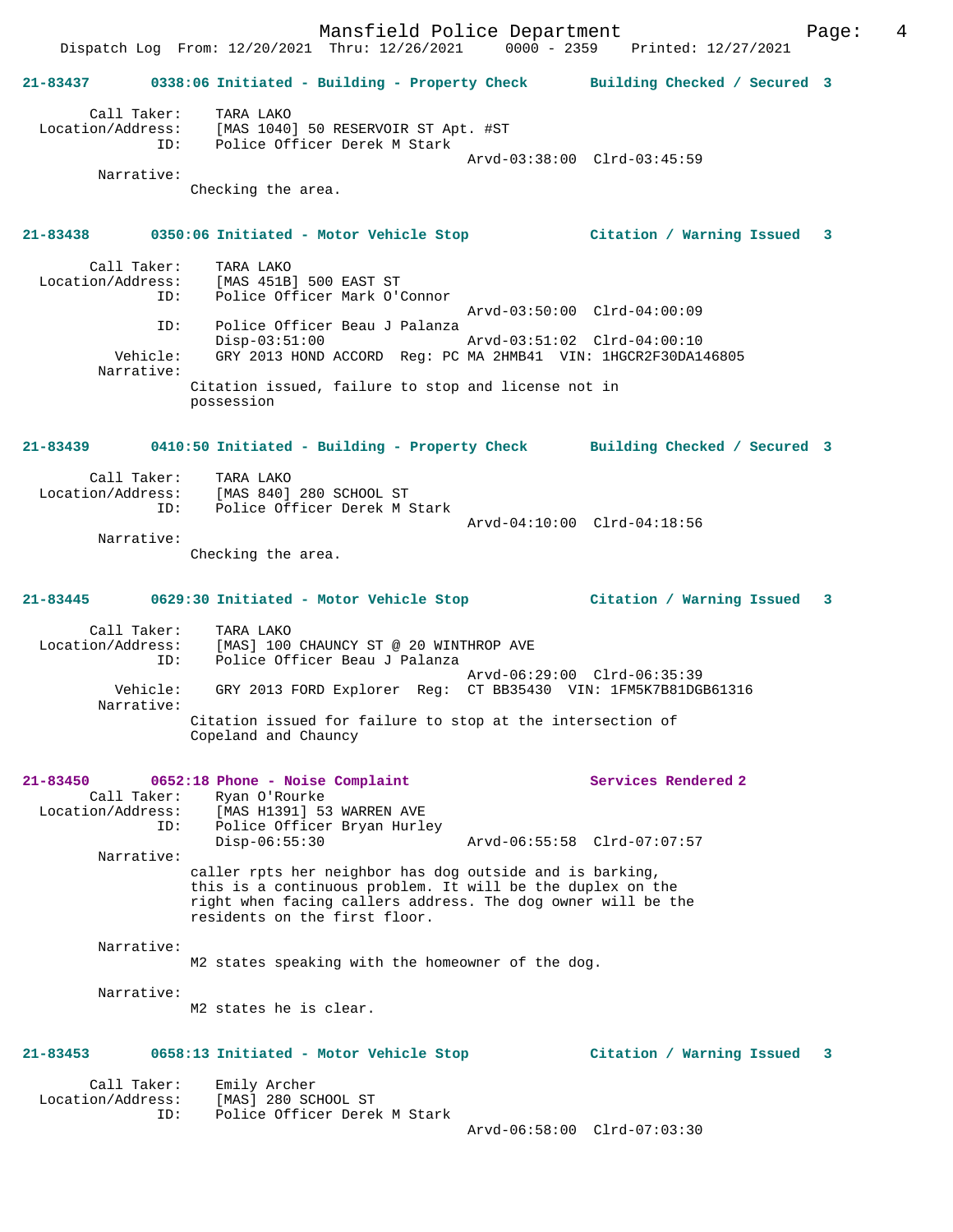Mansfield Police Department<br>Thru:  $12/26/2021$  0000 - 2359 Printed:  $12/27/2021$ Dispatch Log From: 12/20/2021 Thru: 12/26/2021 Vehicle: WHI/BLK 2016 BMW CO 428 Reg: PC MA 358JH2 VIN: WBA3T1C56GP822785 Narrative: MVST with a white BMW. Narrative: M12 states citation issued for a red light violation. **21-83461 0736:35 Phone - 911 Hang-ups & Verifications Confirmed misdial/Accdntl Call 2**  Call Taker: Dispatcher Jacques Ryan<br>Location/Address: [MAS 409C] 21 OXFORD RD [MAS 409C] 21 OXFORD RD ID: Police Officer Derek M Stark Disp-07:38:41 Arvd-07:43:47 Clrd-07:48:03 Narrative: Checking on a 911 hang up. Contact made?:no Cellphone? (y/n):yes Uncertainty radius:61 meters Narrative: No answer on callbacks Narrative: M12 states spoke to staff, it appears to be accidental. **21-83464 0751:18 Phone - Disabled Motor Vehicle Vehicle Towed 3**  Call Taker: Emily Archer<br>Location/Address: [MAS] 400 RTI ess: [MAS] 400 RTE 140 NB @ 287 CHAUNCY ST<br>TD: Police Officer Derek M Stark Police Officer Derek M Stark<br>Disp-08:03:21 Disp-08:03:21 Arvd-08:03:23 Clrd-08:34:01 Narrative: M12 states the steering column went in the cruiser and popped tire. Narrative: Central Street is en route. **21-83465 0751:40 Phone - Lost / Found Property Services Rendered 3**  Call Taker: Dispatcher Jacques Ryan<br>Location/Address: [MAS 445] 1 SAMOSET AVE ess: [MAS 445] 1 SAMOSET AVE<br>TD: Police Officer Mark O'C Police Officer Mark O'Connor Disp-07:57:38 Clrd-07:59:57 ID: Police Officer Gregg S Kennedy Disp-08:00:34 Arvd-08:03:11 Clrd-08:04:26 Narrative: CP found a check behind jimmys pub and would like assistance getting it back to the owner. Caller will meet you at the front doors of the mill Narrative: M14 states he has the check and is clear. **21-83473 0835:18 Phone - 911 Hang-ups & Verifications Confirmed misdial/Accdntl Call 2**  Call Taker: Ryan O'Rourke<br>Location/Address: [MAS 156] 27 2 ess: [MAS 156] 27 ANGELL ST<br>ID: Police Officer Mark O'O Police Officer Mark O'Connor Disp-08:41:02 Clrd-08:42:23 ID: Police Officer Gregg S Kennedy Disp-08:42:31 Arvd-08:46:31 Clrd-08:48:30 Narrative: Checking on a 911 hang up. Contact made?: Yes, caller stated accidental. Employee at Mansfield Auto Care. Cellphone? (y/n): No Uncertainty radius: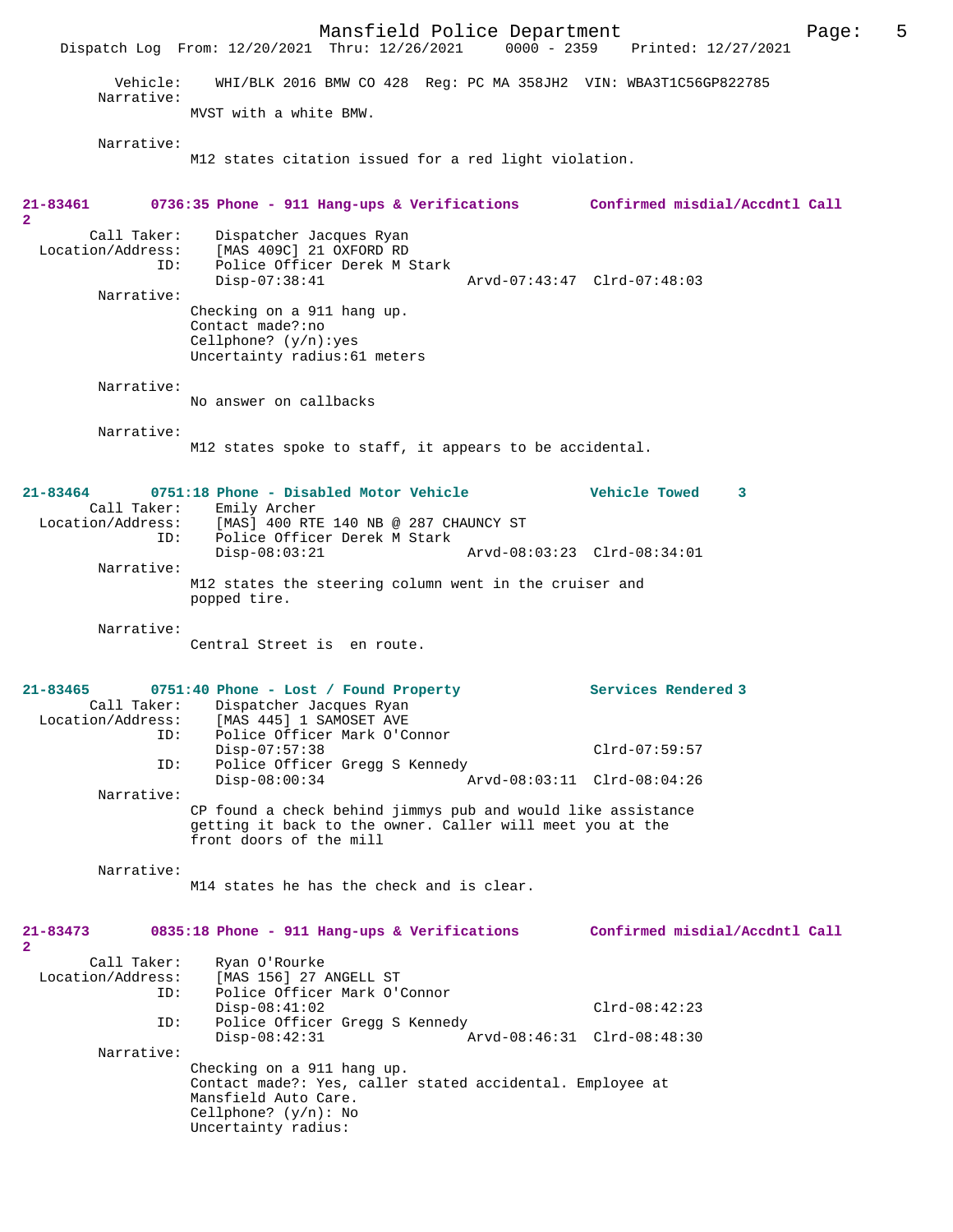Narrative:

M14 states clear accidental. **21-83475 0837:28 Walk-In - Assist Citizen - P S A Services Rendered 3**  Call Taker: Support Staff Matthew Todesco<br>Location/Address: [MAS H5632] 45 JAMES ST ess: [MAS H5632] 45 JAMES ST<br>ID: Police Officer Mark O'Co Police Officer Mark O'Connor Disp-08:42:40 Clrd-08:46:57 ID: Detective Sgt Donald MacLean Arvd-08:47:52 Clrd-11:14:51 Narrative: RP into the station to speak with an officer in regards to an issue with his child's daycare **21-83485 0938:40 Initiated - Building - Property Check Building Checked / Secured 3** Call Taker: Emily Archer<br>Location/Address: [MAS] 280 SC Location/Address: [MAS] 280 SCHOOL ST ID: Police Officer Gregg S Kennedy Arvd-09:38:00 Clrd-09:53:20 Narrative: Checking the area. Narrative: M14 states he is clear. **21-83499 1110:46 Initiated - Motor Vehicle Stop Citation / Warning Issued 3** Call Taker: Emily Archer Location/Address: [MAS 1002] 250 EAST ST ID: Police Officer Michael T Fitzgerald Arvd-11:10:00 Clrd-11:13:45 Vehicle: WHI 2013 TOYT COROLL Reg: PC MA 36HM77 VIN: 2T1BU4EE8DC002065 Narrative: M15 off with a mvst. Narrative: M15 clear, citaiton issued for speeding **21-83504 1148:57 Initiated - Building - Property Check Building Checked / Secured 3** Call Taker: Emily Archer<br>Location/Address: [MAS] 4 ERICH Location/Address: [MAS] 4 ERICK RD @ 15 BONNEY LN ID: Police Officer Michael T Fitzgerald Arvd-11:48:00 Clrd-11:54:10 Narrative: Checking the area. **21-83510 1211:28 Phone - Motor Veh Acc - w/Injury Vehicle Towed 1**  Call Taker: Emily Archer Location/Address: [MAS] 972 WEST ST @ 25 TREMONT ST<br>ID: Police Officer Gregg S Kennedy Police Officer Gregg S Kennedy<br>Disp-12:12:34 Disp-12:12:34 Arvd-12:15:54 Clrd-12:37:15<br>TD: Executive Lieutenant Francis W Archer JR Executive Lieutenant Francis W Archer JR<br>Disp-12:12:51 Arvd-12:16: Disp-12:12:51 Arvd-12:16:01 Clrd-12:35:19<br>TD: Sergeant Robert S Pierce Sergeant Robert S Pierce Disp-12:22:11 Clrd-12:32:28 ID: Police Officer David W Kinahan Disp-12:22:45 Arvd-12:22:51 Clrd-12:37:16<br>Vehicle: BLK 2018 NISS MURANO Reg: PC MA 3JB932 VIN: 5N1AZ2MH1JN1 BLK 2018 NISS MURANO Reg: PC MA 3JB932 VIN: 5N1AZ2MH1JN118970 Towed: For: Accident By: Central Street Garage To: Central Street Garage Released To: BALDWIN On: 12/21/2021 @ 1809<br>Vehicle: BLK 2014 CHEV LL CAPTIVA Regs

BLK 2014 CHEV LL CAPTIVA Reg: PC MA R474 VIN: 3GNAL2EK7ES592070 Narrative: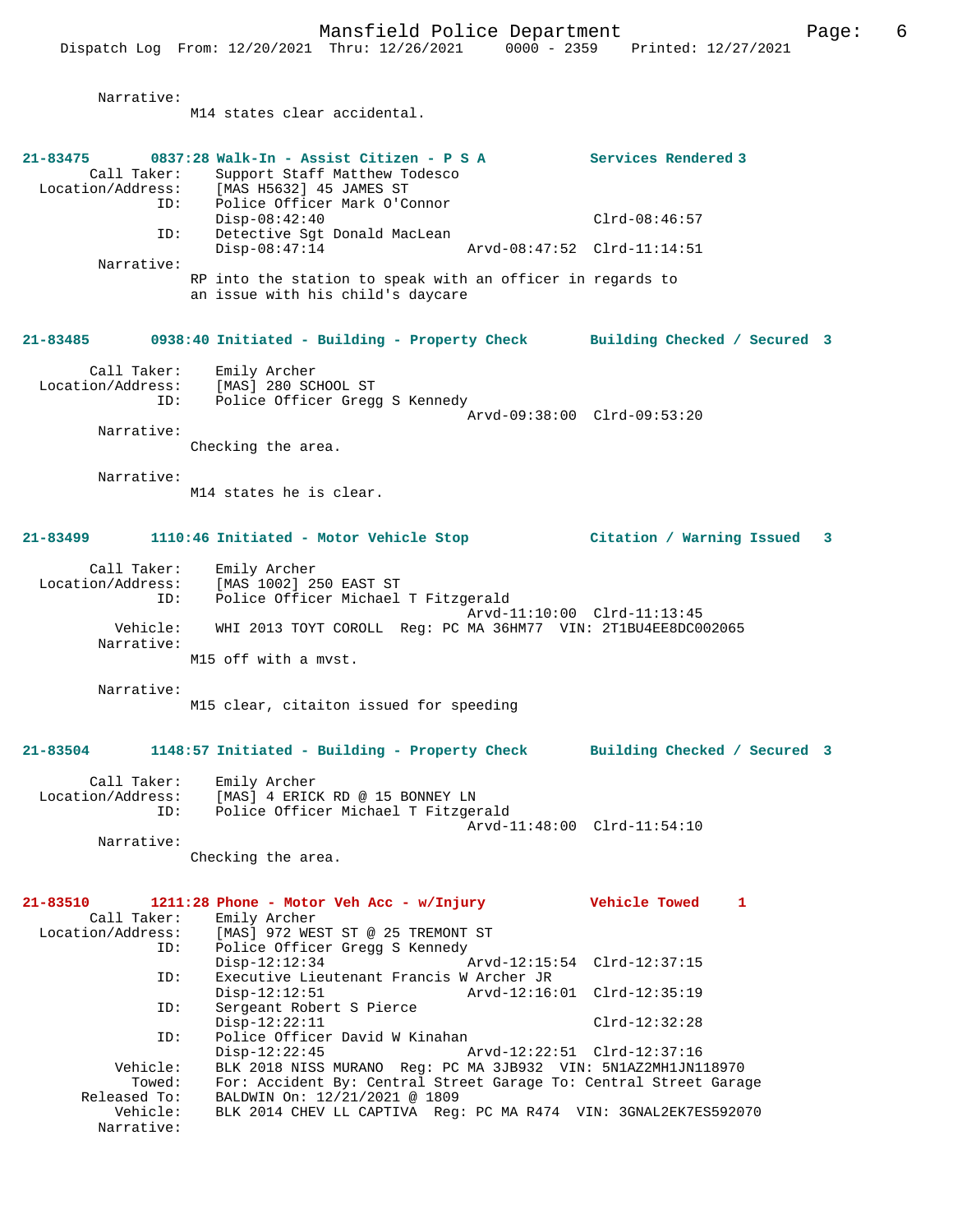|                                         |                                       | Mansfield Police Department                                                                                             |                             | Dispatch Log From: 12/20/2021 Thru: 12/26/2021 0000 - 2359 Printed: 12/27/2021 | 7<br>Page:   |
|-----------------------------------------|---------------------------------------|-------------------------------------------------------------------------------------------------------------------------|-----------------------------|--------------------------------------------------------------------------------|--------------|
|                                         | <b>MVA</b>                            |                                                                                                                         |                             |                                                                                |              |
| Narrative:                              |                                       |                                                                                                                         |                             |                                                                                |              |
| Narrative:                              |                                       |                                                                                                                         |                             |                                                                                |              |
|                                         | M14 states wrecker for two.           |                                                                                                                         |                             |                                                                                |              |
| Narrative:                              | ML1 states wrecker on scene           |                                                                                                                         |                             |                                                                                |              |
| Narrative:                              | See AC for further.                   |                                                                                                                         |                             |                                                                                |              |
| Narrative:                              | the tow yard.                         | M7 states Central St towing has both vehicles, R474 is a<br>private tow to Norwood and the other will be transported to |                             |                                                                                |              |
| Narrative:                              |                                       | Citation issued for failure to stop to operator of Chevy.                                                               |                             |                                                                                |              |
| Narrative:                              |                                       | Vehicle released (3JB932) to BALDWIN, Stephen                                                                           |                             |                                                                                |              |
| Refer To Accident:                      | $21MAS-377-AC$                        |                                                                                                                         |                             |                                                                                |              |
| 21-83512                                |                                       | 1236:07 Initiated - Motor Vehicle Stop                                                                                  |                             | Citation / Warning Issued                                                      | 3            |
| Call Taker:<br>Location/Address:<br>ID: | Emily Archer<br>[MAS] 222 EAST ST     | Police Officer Mark O'Connor                                                                                            |                             |                                                                                |              |
| Vehicle:<br>Narrative:                  | mvst                                  | BRO 2010 HOND UT CRV Reg: PC MA 549LW8 VIN: 5J6RE4H50AL061892                                                           | Arvd-12:36:00 Clrd-12:42:16 |                                                                                |              |
| Narrative:                              |                                       | M6 states off with the RO, all set issuing.                                                                             |                             |                                                                                |              |
| Narrative:                              | Citation issued for speeding.         |                                                                                                                         |                             |                                                                                |              |
| 21-83514                                |                                       | 1245:05 Phone - Suspicious Actv / Persn / Veh                                                                           |                             | Unfounded/Unverifed                                                            | $\mathbf{2}$ |
| Call Taker:<br>Location/Address:<br>ID: | Ryan O'Rourke<br>[MAS] 292 CHAUNCY ST | Police Officer Mark O'Connor                                                                                            |                             |                                                                                |              |
| ID:                                     | $Disp-12:49:57$                       | Police Officer Gregg S Kennedy                                                                                          | Arvd-12:52:36 Clrd-12:54:55 |                                                                                |              |
| Narrative:                              | $Disp-12:50:04$                       |                                                                                                                         | Arvd-12:53:30 Clrd-12:54:53 |                                                                                |              |

 Narrative: M14 states nothing showing in the area.

| $21 - 83515$                     |          | 1259:50 Initiated - Motor Vehicle Stop                                                        | Citation / Warning Issued 3 |  |
|----------------------------------|----------|-----------------------------------------------------------------------------------------------|-----------------------------|--|
| Call Taker:<br>Location/Address: | ID:      | Emily Archer<br>[MAS 143B] 131 COPELAND DR<br>Police Officer Gregg S Kennedy                  |                             |  |
|                                  | Vehicle: | Arvd-12:59:00 Clrd-13:04:25<br>WHI 2019 MERZ UT GLA Reg: PAS MA IC32KA VIN: WDCTG4GB3KU005352 |                             |  |

Narrative: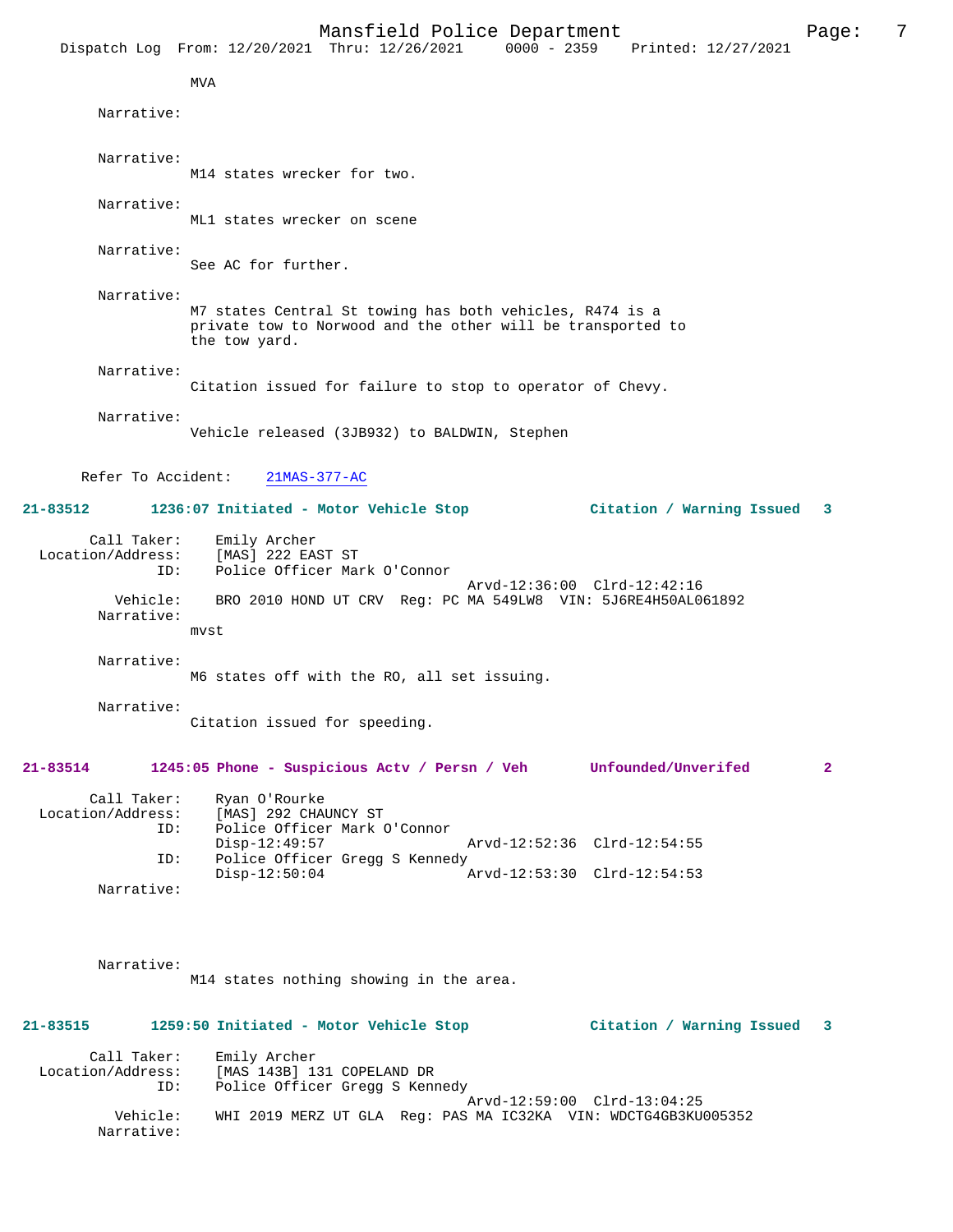|                                         | Mansfield Police Department<br>Dispatch Log From: 12/20/2021 Thru: 12/26/2021 0000 - 2359 Printed: 12/27/2021                                              | Page:                          | 8 |
|-----------------------------------------|------------------------------------------------------------------------------------------------------------------------------------------------------------|--------------------------------|---|
|                                         | <b>MVST</b>                                                                                                                                                |                                |   |
| Narrative:                              |                                                                                                                                                            |                                |   |
|                                         | Citation issued for failure to stop.                                                                                                                       |                                |   |
| $21 - 83518$<br>Call Taker:<br>ID:      | 1308:36 Alarm - Assist Fire Department<br>Jennifer Napolitano<br>Location/Address: [MAS 969B120] 333 SCHOOL ST Apt. #120<br>Police Officer Gregg S Kennedy | Services Rendered 2            |   |
| Narrative:                              | $Disp-13:09:15$                                                                                                                                            | $Clrd-13:16:33$                |   |
|                                         | Assisting the FD with a fire related incident. Nature:<br>masterbox                                                                                        |                                |   |
| Narrative:                              |                                                                                                                                                            |                                |   |
|                                         | FD states attempting to reset a detector activation.                                                                                                       |                                |   |
| 21-83524                                | 1330:28 Initiated - Motor Vehicle Stop                                                                                                                     | Citation / Warning Issued<br>3 |   |
| Call Taker:<br>Location/Address:<br>ID: | Emily Archer<br>[MAS H5223] 173 SOUTH MAIN ST<br>Police Officer Mark O'Connor                                                                              | Arvd-13:30:00 Clrd-13:36:21    |   |
| Vehicle:<br>Narrative:                  | BLK 2016 FORD FOCUS Reg: PC MA 6NZ792 VIN: 1FADP3F28GL353916<br>MVST                                                                                       |                                |   |
|                                         |                                                                                                                                                            |                                |   |
| Narrative:                              | Citation issued for speeding.                                                                                                                              |                                |   |
| 21-83527<br>Location/Address:<br>ID:    | 1337:51 Initiated - ACO Activity<br>Call Taker: Emily Archer<br>[MAS 333] 245 EAST ST<br>animal control Jeffrey S Collins                                  | Services Rendered 3            |   |
|                                         |                                                                                                                                                            | Arvd-13:37:00 Clrd-14:46:15    |   |
| Narrative:                              | ACO off in the area, reported loose brown dog in the area.                                                                                                 |                                |   |
| Narrative:                              | ACO off in the Jordan Jackson area                                                                                                                         |                                |   |
| $21 - 83528$                            | 1346:01 Initiated - Building - Property Check                                                                                                              | Building Checked / Secured 3   |   |
| Call Taker:<br>Location/Address:<br>ID: | Emily Archer<br>[MAS 334] 2 PARK ROW<br>Police Officer Mark O'Connor                                                                                       |                                |   |
|                                         |                                                                                                                                                            | Arvd-13:46:00 Clrd-14:10:39    |   |
| Narrative:                              | Standing by for dismissal.                                                                                                                                 |                                |   |
| Narrative:                              | M6 states he is clear.                                                                                                                                     |                                |   |
| 21-83542<br>$\overline{2}$              | $1601:27$ 911 - 911 Hang-ups & Verifications                                                                                                               | Confirmed misdial/Accdntl Call |   |
| Call Taker:<br>Location/Address:<br>ID: | Ryan O'Rourke<br>[MAS H3551] 10 GOWARD DR<br>Police Officer Jay J Sparrow<br>$Disp-16:03:00$                                                               | Arvd-16:10:04 Clrd-16:12:48    |   |
| Narrative:                              | Checking on a 911 hang up.<br>Contact made?: Y<br>Cellphone? $(y/n): Y$<br>Uncertainty radius:                                                             |                                |   |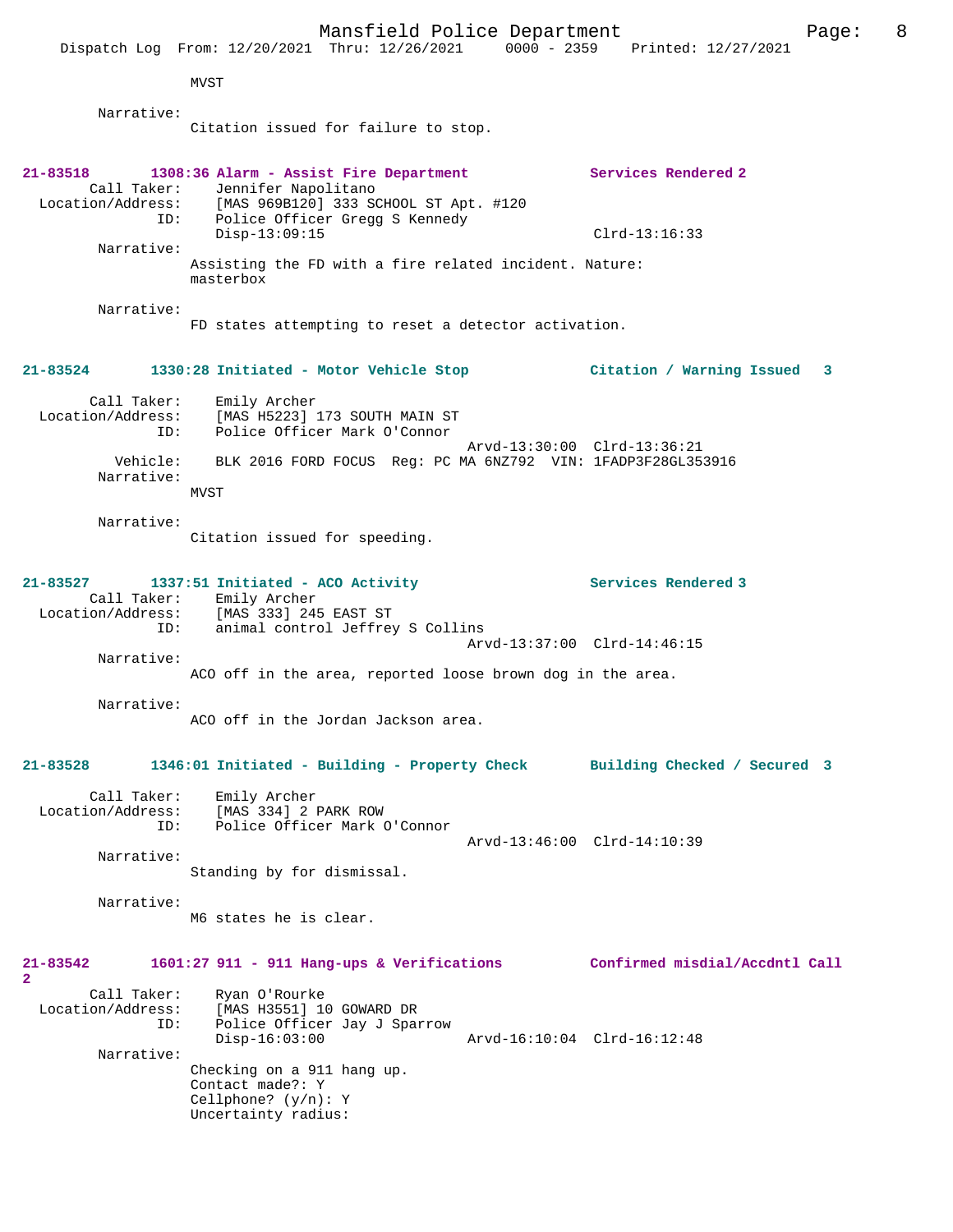Mansfield Police Department Fage: 9 Dispatch Log From: 12/20/2021 Thru: 12/26/2021 0000 - 2359 Printed: 12/27/2021 caller rpts accidental. Narrative: M5 states confirmed accidental. **21-83546 1649:29 911 - 911 Hang-ups & Verifications Confirmed misdial/Accdntl Call 2**  Call Taker: Ryan O'Rourke Location/Address: [MAS 1019] 792 WEST ST Apt. #A203 ID: Police Officer Michael T Fitzgerald Disp-16:51:12 Clrd-16:52:45<br>ID: Police Officer Andrew J Kelley Police Officer Andrew J Kelley Disp-16:51:38 Enrt-16:51:38 Arvd-17:05:30 Clrd-17:12:39 Narrative: Checking on a 911 hang up. Contact made?: Y Cellphone? (y/n): Y Uncertainty radius: caller rpts accidental. Narrative: Still having issues with the phone, could possibly receive another call. **21-83549 1659:15 Initiated - Building - Property Check Building Checked / Secured 3** Call Taker: Nicole Boyer Vicinity of: [MAS] FRANKLIN ST<br>TD: Police Officer Jay Police Officer Jay J Sparrow Arvd-16:59:00 Clrd-17:03:30 Narrative: Checking the area. **21-83556 1722:28 911 - Assist Fire Department Services Rendered 2**  Call Taker: Nicole Boyer<br>Location/Address: [MAS] 104 HI ess: [MAS] 104 HIGHLAND AVE<br>ID: Police Officer William ID: Police Officer William C Trudell Disp-17:24:47 Arvd-17:33:23 Clrd-17:35:14 Narrative: Assisting the FD with a fire related incident. Nature: Small fire that is extinguished at this time **21-83557 1725:18 911 - Animal Complaints Investigated - No Report 3** Call Taker: Ryan O'Rourke Location/Address: [MAS 77B] 12 CREEDEN ST<br>ID: Police Officer Andrew J Police Officer Andrew J Kelley<br>Disp-17:26:44 Disp-17:26:44 Arvd-17:34:53 Clrd-18:04:07 Narrative: caller rpts a stressed out rooster in the bushes. Narrative: M10 to try to get in contact with the owner of 125 Central St, possibly the owner of the rooster. Narrative: Made contact with resident, she will go over to the school to see if it's her rooster. Narrative: Resident of 125 Central states it's not hers. M10 contacted animal control, they will come out to check it out tomorrow. Nothing else to be done at this time.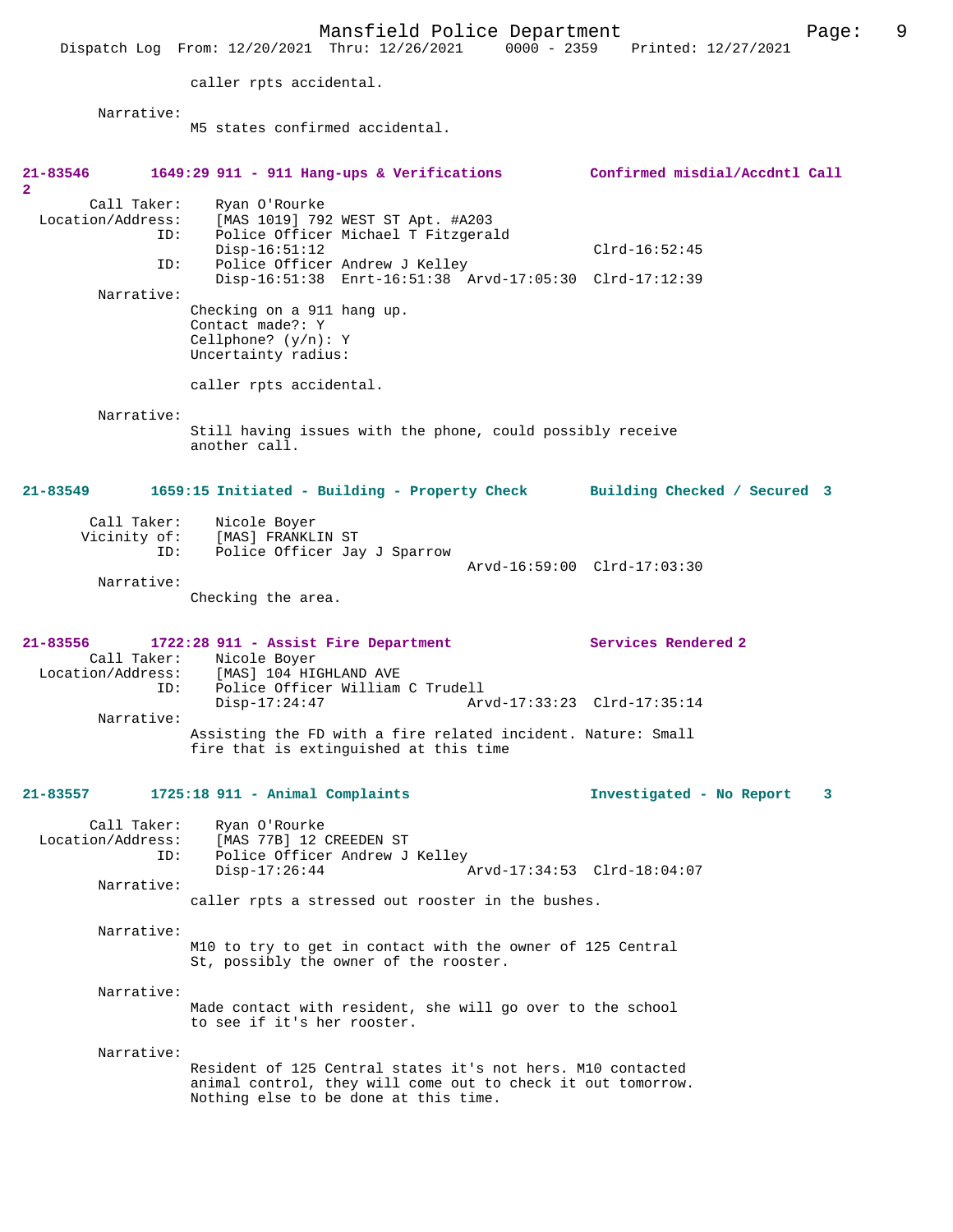Dispatch Log From: 12/20/2021 Thru: 12/26/2021 0000 - 2359 Printed: 12/27/2021 **21-83564 1756:05 911 - Assist Fire Department Services Rendered 2**  Call Taker: Nicole Boyer<br>ion/Address: [MAS 3] 60 EC Location/Address: [MAS 2] 60 FORBES BLVD ID: Police Officer William C Trudell<br>Disp-17:57:07 Arv Disp-17:57:07 Arvd-18:03:51 Clrd-18:26:42 Narrative: Assisting the FD with a fire related incident. Nature: masterbox activation **21-83566 1810:42 Initiated - Building - Property Check Building Checked / Secured 3** Call Taker: Nicole Boyer<br>Vicinity of: [MAS 840] 28 of: [MAS 840] 280 SCHOOL ST<br>ID: [Police Officer Andrew J Police Officer Andrew J Kelley Arvd-18:10:00 Clrd-18:18:21 Narrative: Checking the area. **21-83578 1858:42 911 - 911 Hang-ups & Verifications Unfounded/Unverifed 2** Call Taker: Michael Mezhberg Location/Address: [MAS] 121 NORTH MAIN ST ID: Police Officer Jay J Sparrow Disp-19:01:00 Arvd-19:05:36 Clrd-19:10:09 Narrative: Checking on a 911 hang up. Contact made?: Yes Cellphone? (y/n): Yes Uncertainty radius: 104m Caller gave his address and states it was an accident, did not provide an apartment number. Narrative: Checked the area and no issues **21-83579 1909:32 Initiated - Assist Other Agency Services Rendered 3**  Call Taker: William Casey<br>Location/Address: [MAS 451B] 500 EAST ST Location/Address: [MAS 451B] 500 EAST ST ID: Patrolman Ashley Cibotti Arvd-19:09:00 Clrd-19:40:01 Narrative: assisting with a booking and photos **21-83580 1910:29 Phone - Well Being Check Investigated - No Report 3** Call Taker: Jennifer Napolitano Location/Address: [MAS H3800] 14 CONCETTA DR ID: Police Officer Jay J Sparrow Disp-19:15:15 Arvd-19:18:25 Clrd-19:35:04 Narrative: caller reporting her son is possible missing in Calfornia. Narrative: M5 spoke with the RP. M5 returned to station to attempt to reach out to other son so he can reach out to LA County SO to possibly file a report. **21-83594 2040:14 Phone - 911 Hang-ups & Verifications Confirmed misdial/Accdntl Call 2**  Call Taker: Jennifer Napolitano<br>Location/Address: [MAS H2041] 808 MAP Location/Address: [MAS H2041] 808 MAPLE ST ID: Sergeant John R Armstrong Disp-20:42:16 Arvd-20:48:51 Clrd-20:50:14 Narrative:

Checking on a 911 hang up.

Mansfield Police Department Form Page: 10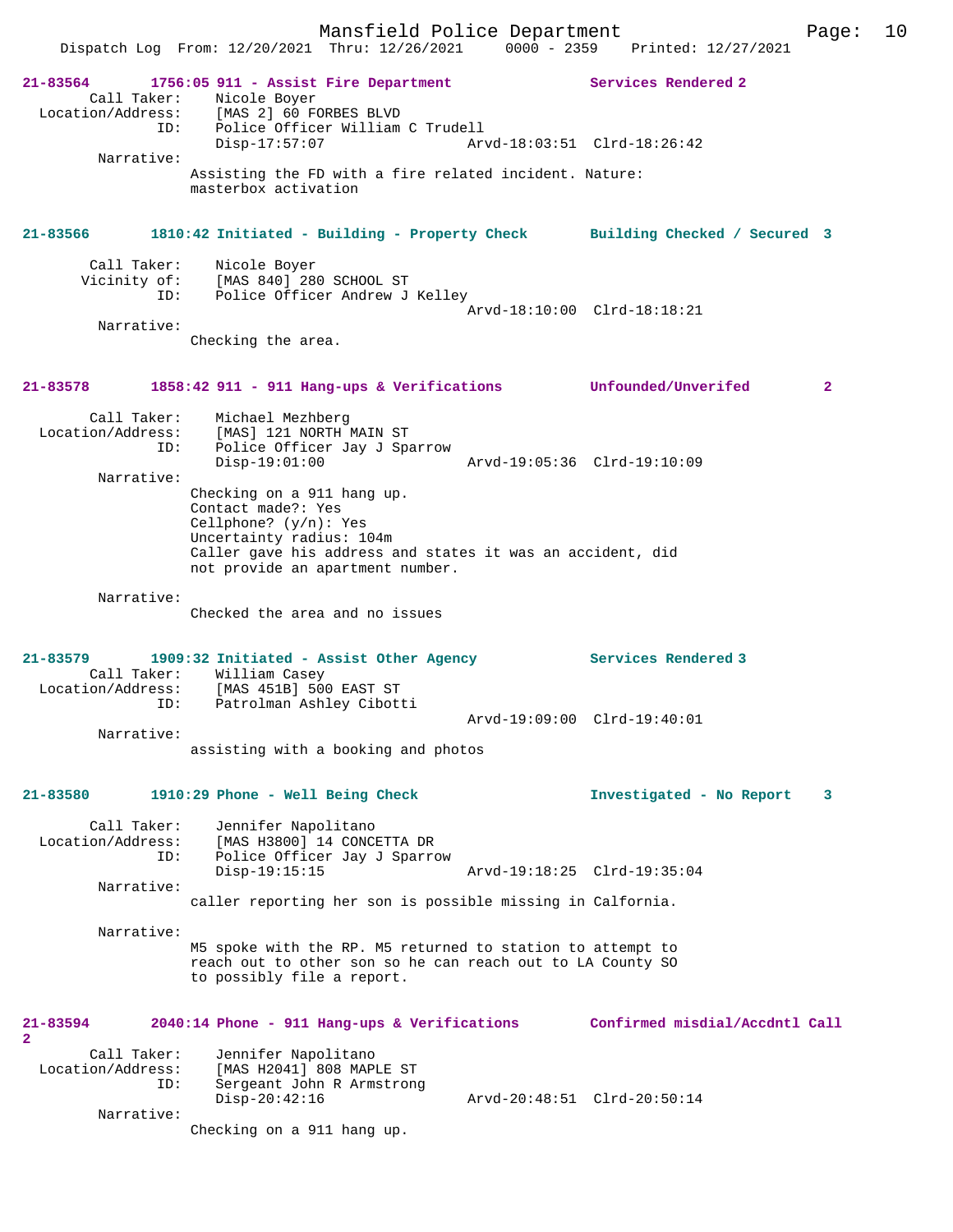Mansfield Police Department Page: 11 Dispatch Log From: 12/20/2021 Thru: 12/26/2021 Contact made?:yes, accidental by apple watch Cellphone? (y/n): Uncertainty radius: **21-83598 2114:46 Initiated - Building - Property Check Building Checked / Secured 3** Call Taker: William Casey<br>Location/Address: [MAS 1041] 17 ess: [MAS 1041] 175 FRUIT ST<br>ID: Police Officer Jay J Spa Police Officer Jay J Sparrow Arvd-21:14:00 Clrd-21:20:45 Narrative: Checking the area. **21-83607 2227:14 Initiated - Building - Property Check Building Checked / Secured 3** Call Taker: William Casey Location/Address: [MAS 1002] 250 EAST ST Police Officer Jay J Sparrow Arvd-22:27:00 Clrd-22:39:26 Narrative: Checking the area. **21-83610 2238:59 911 - Noise Complaint Spoken To 2**  Call Taker: Nicole Boyer<br>Location/Address: [MAS] 15 BONI [MAS] 15 BONNEY LN Apt. #21 ID: Police Officer Jay J Sparrow Disp-22:42:03 Arvd-22:47:45 Clrd-22:55:24 Narrative: CP is from apartment 12. Loud vacuuming at this time. Narrative: CP stated he went upstairs to approach the neighbors and she continued to vacuum after that. No longer vacuuming at this time. **21-83611 2246:33 Phone - Disturbance / Gathering Services Rendered 1**  Call Taker: William Casey Location/Address: [MAS 202] 16 OLD COLONY WAY Sergeant John R Armstrong<br>Disp-22:47:42 Disp-22:47:42 Arvd-22:49:21 Clrd-22:58:48<br>ID: Police Officer Andrew J Kelley Police Officer Andrew J Kelley<br>Disp-22:48:23 A Arvd-22:51:54 Clrd-22:58:49 Narrative: cp reports a possible drunk driver at the cafe. Friends are attempting to stop the driver from leaving and possible fight is happening Narrative: M1 reports one vehicle left the area and down high street, tan in color and no plate. Narrative: M1 reports the the vehicle that passed him did not have any damage on it. two parties outside of catman heard a noise outside and when they went outside nothing was in the area. two people near high street and old colony area. Spoke to the male party who stated he had an argument with a girl. Will be staying at a friends house for the night

#### **For Date: 12/21/2021 - Tuesday**

**21-83632 0101:24 Initiated - Building - Property Check Building Checked / Secured 3**

Call Taker: William Casey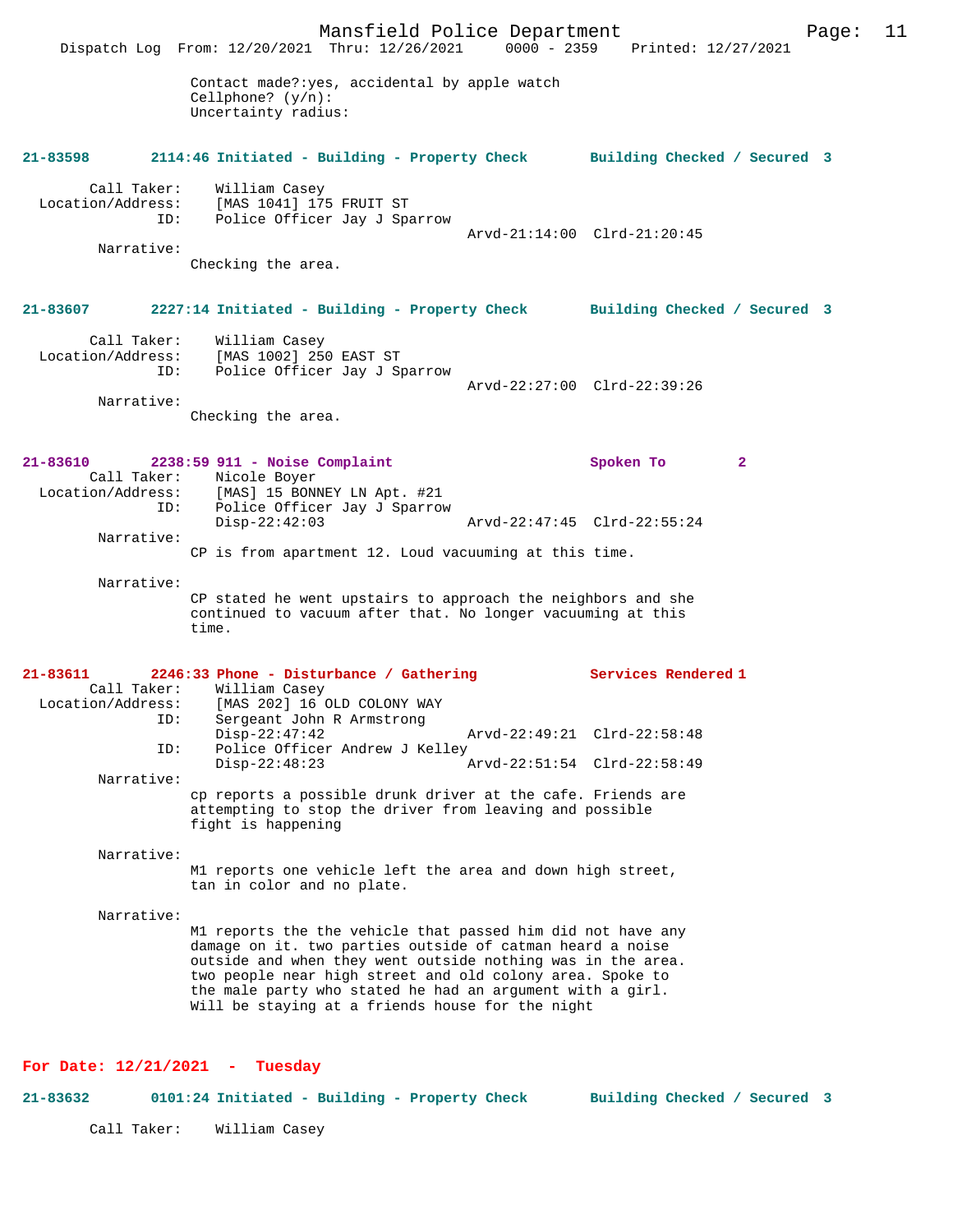Mansfield Police Department Page: 12 Dispatch Log From: 12/20/2021 Thru: 12/26/2021 0000 - 2359 Printed: 12/27/2021 Location/Address: [MAS 1015] 30 CHAUNCY ST ID: Police Officer Derek M Stark [MAS 1015] 30 CHAONOL 2-<br>Police Officer Derek M Stark<br>Arvd-01:01:00 Clrd-01:09:24 Narrative: Checking the area. **21-83634 0102:04 Initiated - Building - Property Check Building Checked / Secured 3** Call Taker: William Casey Location/Address: [MAS 834] 261 CHAUNCY ST ID: Police Officer Mark O'Connor Arvd-01:02:00 Clrd-01:02:33 Narrative: Checking the area. **21-83635 0102:40 Initiated - Building - Property Check Building Checked / Secured 3** Call Taker: William Casey Location/Address: [MAS 219] 12 GILES PL ID: Police Officer Mark O'Connor Arvd-01:02:00 Clrd-01:08:46 Narrative: Checking the area. **21-83641 0118:18 Initiated - Motor Vehicle Stop Citation / Warning Issued 3** Call Taker: William Casey Location/Address: [MAS H1399] 136 CHAUNCY ST ID: Police Officer Mark O'Connor Arvd-01:18:00 Clrd-01:39:04 Vehicle: GRY 2019 HOND UT CR-V Reg: PC MA 1AMN16 VIN: 5J6RW2H86KA010499 Narrative: Out with mvst Narrative: Citation to RO **21-83647 0127:51 Initiated - Building - Property Check Building Checked / Secured 3** Call Taker: William Casey Location/Address: MAS 335] 35 COUNTY ST<br>Location/Address: [MAS 335] 35 COUNTY ST Police Officer Derek M Stark Arvd-01:27:00 Clrd-01:38:43 Narrative: Checking the area. **21-83649 0128:35 Initiated - Building - Property Check Building Checked / Secured 3** Call Taker: William Casey Location/Address: [MAS 1016] 4 ERICK RD ID: Police Officer Beau J Palanza Arvd-01:28:00 Clrd-01:42:40 Narrative: Checking the area. **21-83654 0139:13 Initiated - Building - Property Check Building Checked / Secured 3** Call Taker: William Casey Location/Address: [MAS] OAK ST ID: Police Officer Mark O'Connor Arvd-01:39:00 Clrd-01:39:32 Narrative: Checking the area.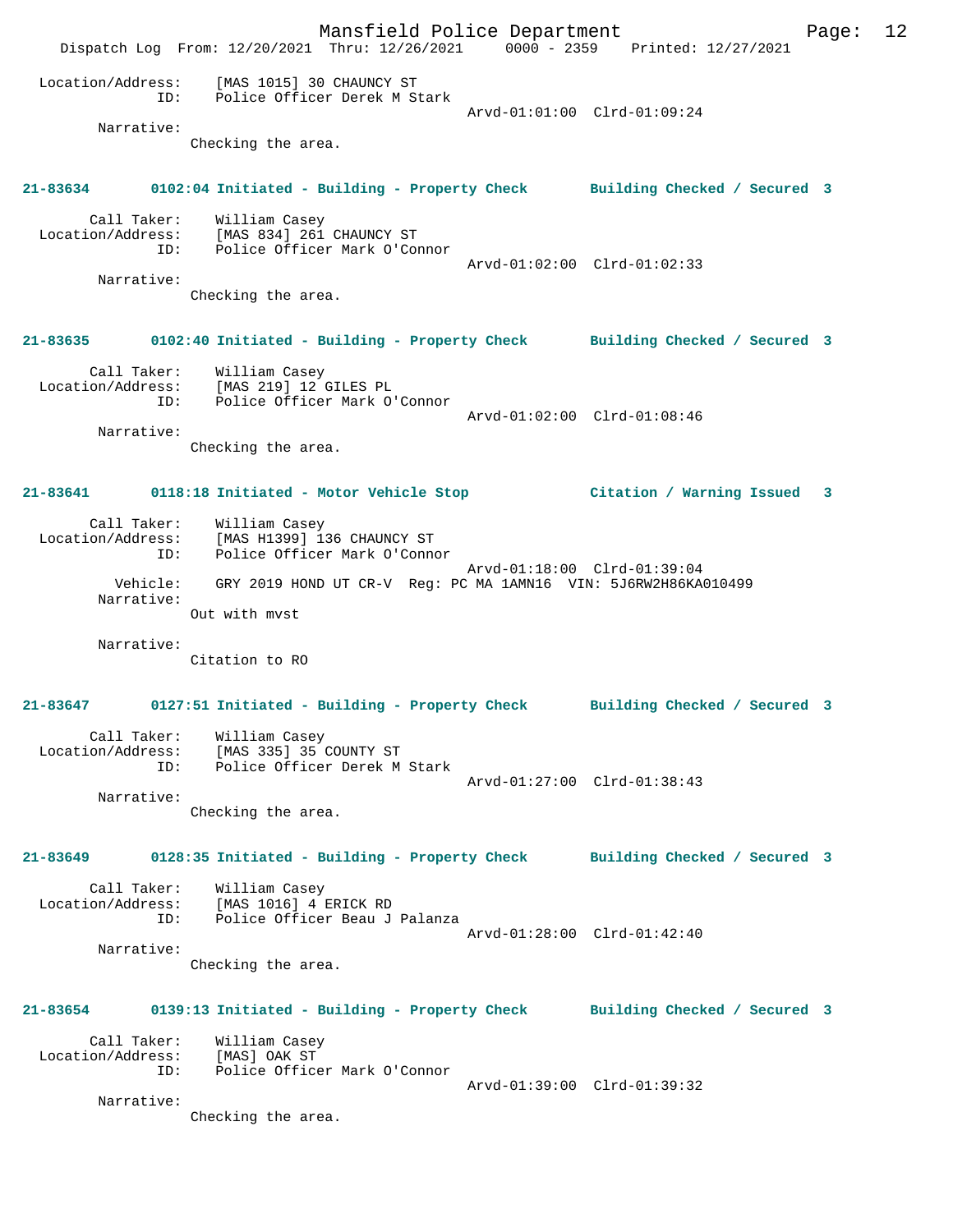Dispatch Log From: 12/20/2021 Thru: 12/26/2021 0000 - 2359 Printed: 12/27/2021

**21-83658 0151:21 Initiated - Building - Property Check Building Checked / Secured 3** Call Taker: William Casey Location/Address: [MAS 281A] 1 CROCKER ST ID: Police Officer Derek M Stark Arvd-01:51:00 Clrd-02:03:58 Narrative: Checking the area. **21-83661 0157:30 Initiated - Building - Property Check Building Checked / Secured 3** Call Taker: William Casey Location/Address: [MAS 12] 250 EAST ST<br>ID: Police Officer Beau Police Officer Beau J Palanza Arvd-01:57:00 Clrd-02:10:34 Narrative: Checking the area. **21-83664 0208:13 Initiated - Parking Violations Citation / Warning Issued 3** Call Taker: William Casey Location/Address: [MAS 1039] 242 NORTH MAIN ST ID: Police Officer Derek M Stark Arvd-02:08:00 Clrd-02:50:26 Vehicle: GRY 2012 JEEP UT WRANGLER Reg: PAS MA 36JF98 VIN: 1C4HJWFG4CL211308 Vehicle: BLU 2014 CHEV PK SILVERARDO Reg: PAS MA 438PP9 VIN: 1GCVKPEH6EZ118886 Narrative: The following vehicles cited for overnight parking Court Street MA-36JF98 Church Street MA-438PP9 **21-83666 0225:02 Initiated - Building - Property Check Building Checked / Secured 3** Call Taker: William Casey Location/Address: [MAS 927] 50 PLYMOUTH ST ID: Police Officer Mark O'Connor Arvd-02:25:00 Clrd-03:02:20 Narrative: Checking the area. **21-83670 0243:40 Initiated - Building - Property Check Building Checked / Secured 3** Call Taker: William Casey Location/Address: [MAS 253] 330 PRATT ST Apt. #A ID: Police Officer Beau J Palanza Arvd-02:43:00 Clrd-02:49:56 Narrative: Checking the area. **21-83672 0252:51 Initiated - Building - Property Check Building Checked / Secured 3** Call Taker: Nicole Boyer Vicinity of: [MAS 982] 111 HOPE ST ID: Police Officer Derek M Stark Arvd-02:52:00 Clrd-03:02:21 Narrative: Checking the area. **21-83675 0310:23 Initiated - Building - Property Check Building Checked / Secured 3**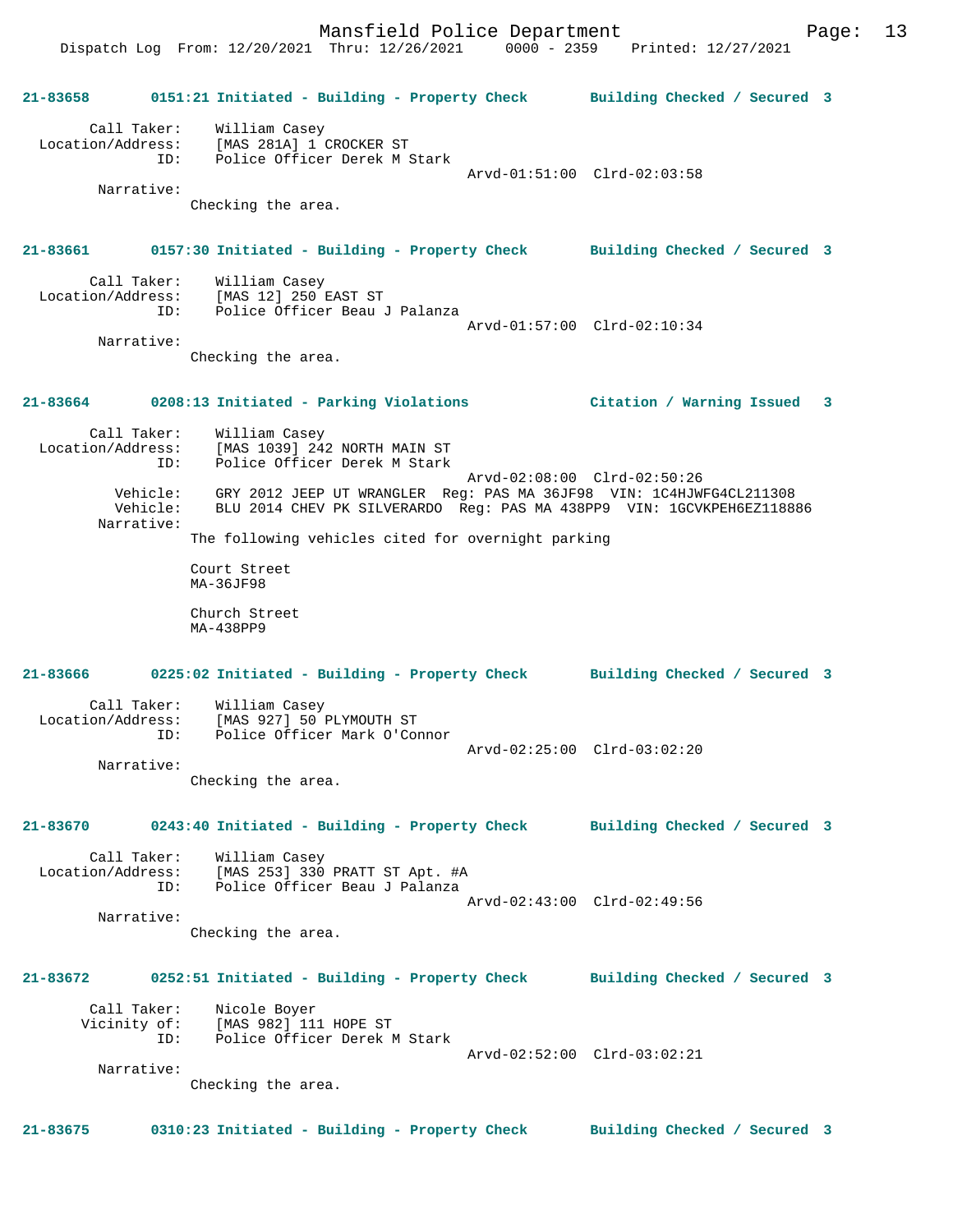Mansfield Police Department Page: 14

|             | $1.0118 + 1.0118 + 1.0118 + 1.0118$<br>Dispatch Log From: 12/20/2021 Thru: 12/26/2021 0000 - 2359 Printed: 12/27/2021 |                             |                             |   |
|-------------|-----------------------------------------------------------------------------------------------------------------------|-----------------------------|-----------------------------|---|
|             | Call Taker: William Casey<br>Location: [MAS] FOXBORO HOTELS<br>ID: Police Officer Mark O'Connor                       |                             |                             |   |
|             |                                                                                                                       |                             | Arvd-03:10:00 Clrd-03:10:52 |   |
| Narrative:  | Checking the area with plate reader                                                                                   |                             |                             |   |
|             | 21-83676 0310:57 Initiated - Building - Property Check Building Checked / Secured 3                                   |                             |                             |   |
|             | Call Taker: William Casey<br>Location: [MAS] MANSFIELD HOTELS                                                         |                             |                             |   |
|             | ID: Police Officer Mark O'Connor                                                                                      |                             |                             |   |
|             |                                                                                                                       |                             | Arvd-03:10:00 Clrd-03:28:40 |   |
| Narrative:  |                                                                                                                       |                             |                             |   |
|             | Checking the area with plate reader                                                                                   |                             |                             |   |
|             | 21-83677 0317:31 Initiated - Building - Property Check Building Checked / Secured 3                                   |                             |                             |   |
|             | Call Taker: William Casey<br>Location/Address: [MAS] 223 FRANKLIN ST<br>ID: Police Officer Beau J Palanza             |                             |                             |   |
|             |                                                                                                                       | Arvd-03:17:00 Clrd-03:21:47 |                             |   |
| Narrative:  |                                                                                                                       |                             |                             |   |
|             | Checking the area.                                                                                                    |                             |                             |   |
|             | 21-83685 0610:26 Initiated - Building - Property Check Building Checked / Secured 3                                   |                             |                             |   |
|             | Call Taker: William Casey<br>Location/Address: [MAS 417] 9 FRANCIS AVE<br>ID: Police Officer Beau J Palanza           |                             |                             |   |
|             |                                                                                                                       |                             | Arvd-06:10:00 Clrd-06:20:00 |   |
| Narrative:  | Checking the area.                                                                                                    |                             |                             |   |
|             | 21-83686 0614:47 Initiated - Building - Property Check Building Checked / Secured 3                                   |                             |                             |   |
| ID:         | Call Taker: William Casey<br>Location/Address: [MAS 840] 280 SCHOOL ST<br>Police Officer Mark O'Connor                |                             |                             |   |
|             |                                                                                                                       |                             | Arvd-06:14:00 Clrd-06:31:20 |   |
| Narrative:  | Checking the area.                                                                                                    |                             |                             |   |
|             | 21-83735 0931:56 Initiated - Motor Vehicle Stop                                                                       |                             | Citation / Warning Issued 3 |   |
|             | Call Taker: Savannah Karch                                                                                            |                             |                             |   |
|             | Location/Address: [MAS 1002] 250 EAST ST<br>ID: Police Officer Michael T Fitzgerald                                   |                             |                             |   |
|             |                                                                                                                       |                             | Arvd-09:31:00 Clrd-09:35:01 |   |
|             | Vehicle: BLK 2020 CHEV SILVERADO Reg: PC MA 4ETP10 VIN: 3GCPYCEF7LG167588                                             |                             |                             |   |
| Narrative:  | Motor vehicle stop in the area                                                                                        |                             |                             |   |
|             |                                                                                                                       |                             |                             |   |
| Narrative:  | Citation issued to registered owner for speed.                                                                        |                             |                             |   |
|             | 21-83737 0938:15 Initiated - Motor Vehicle Stop                                                                       |                             | Citation / Warning Issued   | 3 |
| Call Taker: | Savannah Karch                                                                                                        |                             |                             |   |
|             | Location/Address: [MAS 1002] 250 EAST ST                                                                              |                             |                             |   |
|             | ID: Police Officer Michael T Fitzgerald                                                                               |                             | Arvd-09:38:00 Clrd-09:41:09 |   |
| Vehicle:    | WHI 2015 ACUR UT MDX Reg: PC MA 1DEV21 VIN: 5FRYD4H42FB030003                                                         |                             |                             |   |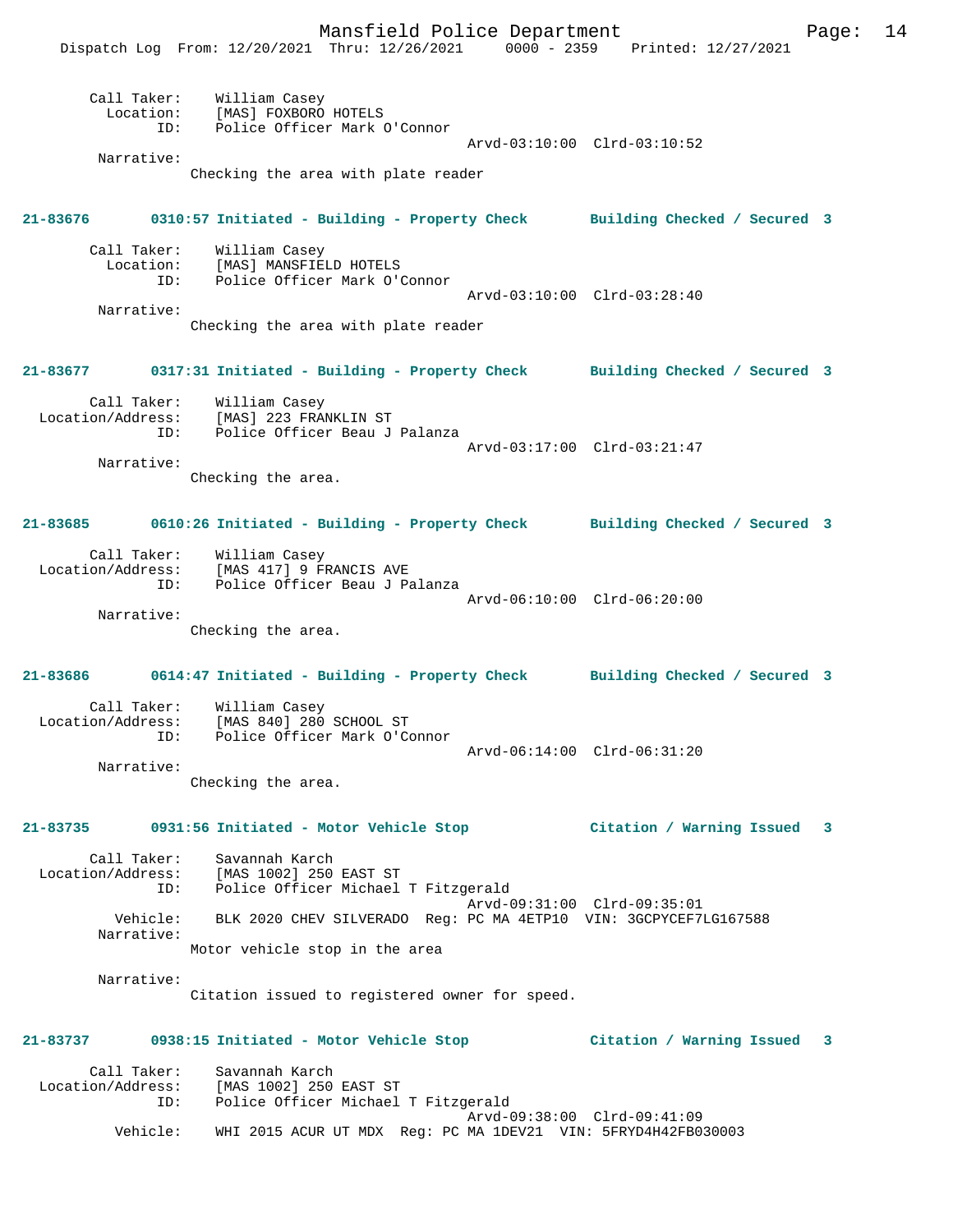Mansfield Police Department Page: 15 Dispatch Log From: 12/20/2021 Thru: 12/26/2021 0000 - 2359 Printed: 12/27/2021 Narrative: Motor vehicle stop in the area. Narrative: Citation issued to registered owner for speed. **21-83740 0941:39 Walk-In - Neighbor Dispute Spoken To 3**  Call Taker: Support Staff Matthew Todesco<br>Location/Address: [MAS 1019] 792 WEST ST Apt. #E ess: [MAS 1019] 792 WEST ST Apt. #E102<br>ID: Sergeant Robert S Pierce Sergeant Robert S Pierce<br>Disp-09:43:45 Disp-09:43:45 Arvd-09:43:49 Clrd-09:43:52 Narrative: RP into speak with an officer about an on going issue with a neighbor, Sgt Pierce into speak with the RP. Refer To Incident: 21MAS-1355-OF **21-83749 1044:45 Phone - Disturbance / Gathering Spoken To 1**  Call Taker: Jennifer Napolitano<br>Location/Address: [MAS 445] 1 SAMOSET ess: [MAS 445] 1 SAMOSET AVE<br>TD: Police Officer Matthew 2 Police Officer Matthew A Souza<br>Disp-10:46:20 Disp-10:46:20 Arvd-10:48:21 Clrd-10:57:08 ID: Police Officer Michael T Fitzgerald Disp-10:46:24 Clrd-10:50:07 Narrative: Caller reports her husband and male tennant having dispute. Narrative: M8 confirms no disturbance or threats **21-83751 1057:55 Phone - Suspicious Actv / Persn / Veh Spoken To 2**  Call Taker: Jennifer Napolitano<br>Location/Address: [MAS H967] 60 BELLA ess: [MAS H967] 60 BELLA VISTA AVE Police Officer Matthew A Souza<br>Disp-11:00:41 Disp-11:00:41 Arvd-11:02:15 Clrd-11:20:27 Narrative: Caller states she heard what sounded like a female scream near abv a few minutes ago. Narrative: M8 spoke with the RP and checked the residence of 60 Bella Vista, nothing found. Will be remaining in the area **21-83758 1115:55 Phone - Well Being Check Transported to Hospital 3** Call Taker: NICHOLAS GOYETTE<br>.on/Address: [MAS H6706] Location/Address:<br>ID: Police Officer Matthew A Souza Disp-11:20:52 Arvd-11:23:21 Clrd-12:04:07<br>ID: Sergeant Robert S Pierce Sergeant Robert S Pierce<br>Disp-11:22:03 Disp-11:22:03 Arvd-11:23:27 Clrd-12:05:43 ID: Police Officer Michael N Fenore<br>Disp-11:33:07 A

Police Officer Nicole P Newport

Disp-11:33:07 Arvd-11:33:09 Clrd-12:04:37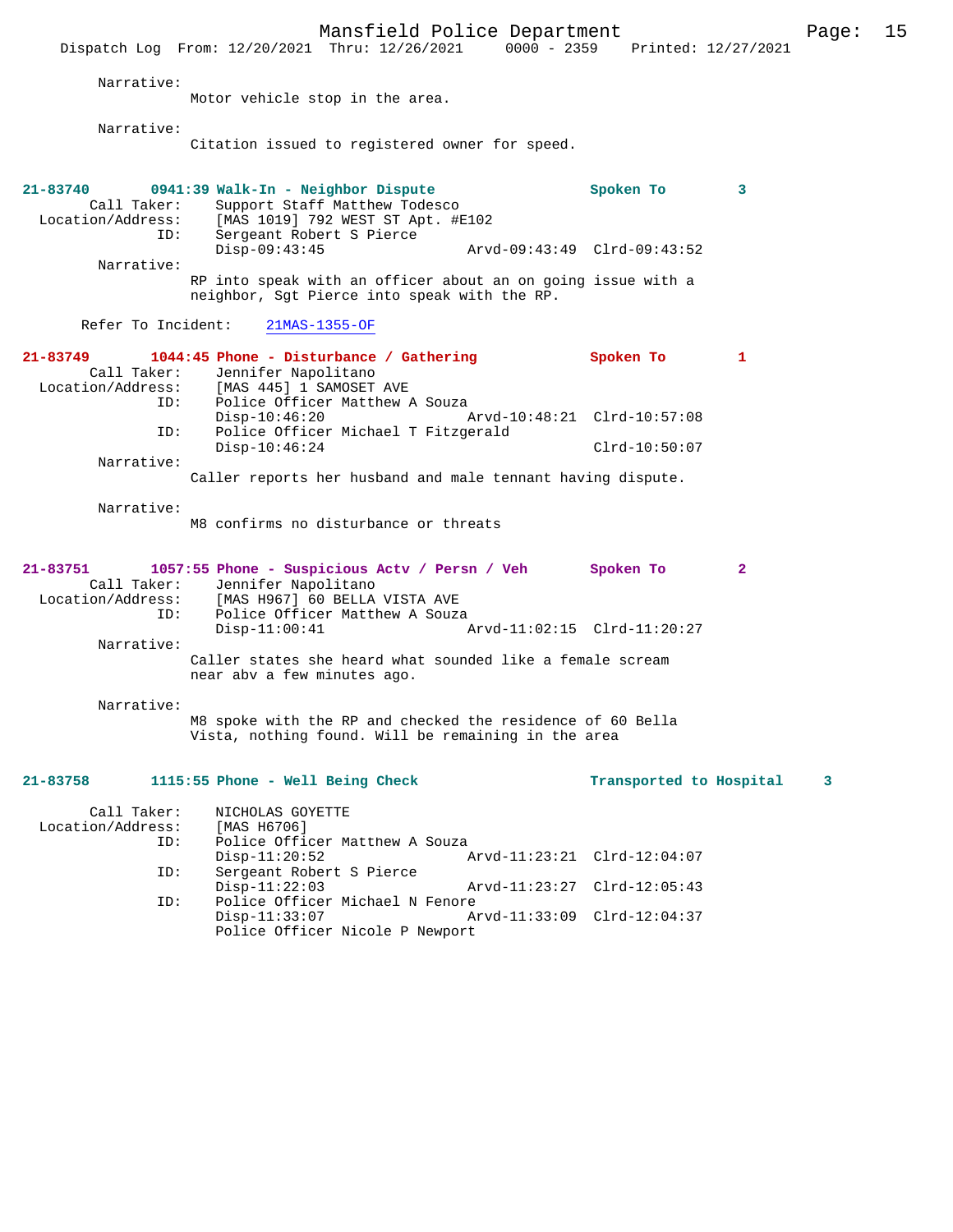Dispatch Log From: 12/20/2021 Thru: 12/26/2021 0000 - 2359 Printed: 12/27/2021

**21-83770 1211:53 Initiated - Building - Property Check Building Checked / Secured 3** Call Taker: Savannah Karch Location/Address: [MAS 2] 60 FORBES BLVD ID: Police Officer Gregg S Kennedy Arvd-12:11:00 Clrd-12:20:27 Vehicle: BLU 2019 VOLK JETTA Reg: PC MA 1RJR19 VIN: 3VWCB7BU0KM173384 Narrative: Checking the area. Narrative: M14 reporting vehicle parked in the rear of the lot with heavy front end damage. **21-83772 1224:46 Initiated - Building - Property Check Building Checked / Secured 3** Call Taker: Savannah Karch Location/Address: [MAS 4] 31 HAMPSHIRE ST ID: Police Officer Gregg S Kennedy Arvd-12:24:00 Clrd-12:27:27 Narrative: Checking the area. **21-83773 1235:04 Initiated - Assist Other Agency Services Rendered 3**  Call Taker: Savannah Karch Location/Address: [MAS] 255 HOPE ST @ 141 PRATT ST ID: Police Officer Michael T Fitzgerald Arvd-12:35:00 Clrd-13:02:30 Narrative: M15 out in the area assisting construction crew **21-83792 1342:48 Radio - Serve Warrant Arrest(s) Made 3**  Call Taker: Savannah Karch<br>Location/Address: [MAS 2] 60 FORE [MAS 2] 60 FORBES BLVD ID: Sergeant Robert S Pierce<br>Disp-13:43:09 Disp-13:43:09 Arvd-13:48:23 Clrd-14:22:29<br>ID: Police Officer Gregg S Kennedy Police Officer Gregg S Kennedy<br>Disp-13:43:13 Disp-13:43:13 Arvd-13:48:34 Clrd-14:46:46 Narrative: M1 and M6 en route to serve warrant Narrative: Male party in custody transporting to Attleboro Court SM 2412 Narrative: Em at 1425 2420 Refer To Arrest: 21MAS-482-AR Arrest: TORRES, ELTON L Address: 18 FULLER PL MANSFIELD, MA  $Age:$  Charges: WARRANT OF APPREHENSION **21-83797 1419:27 Phone - Suspicious Actv / Persn / Veh Spoken To 2**  Call Taker: Jennifer Napolitano<br>Location/Address: [MAS H6318] 92 TREM ess: [MAS H6318] 92 TREMONT ST<br>TD: Police Officer Michael T Police Officer Michael T Fitzgerald<br>Disp-14:22:56 Arvd-1 Disp-14:22:56 Arvd-14:30:34 Clrd-14:55:04 Narrative: Caller states around 12:30 a suspicious w/m with a beard, early 40's, wrng black jacket and tan pants knocked at callers breezeway. Narrative: Caller states male left driveway in a gray sedan up west st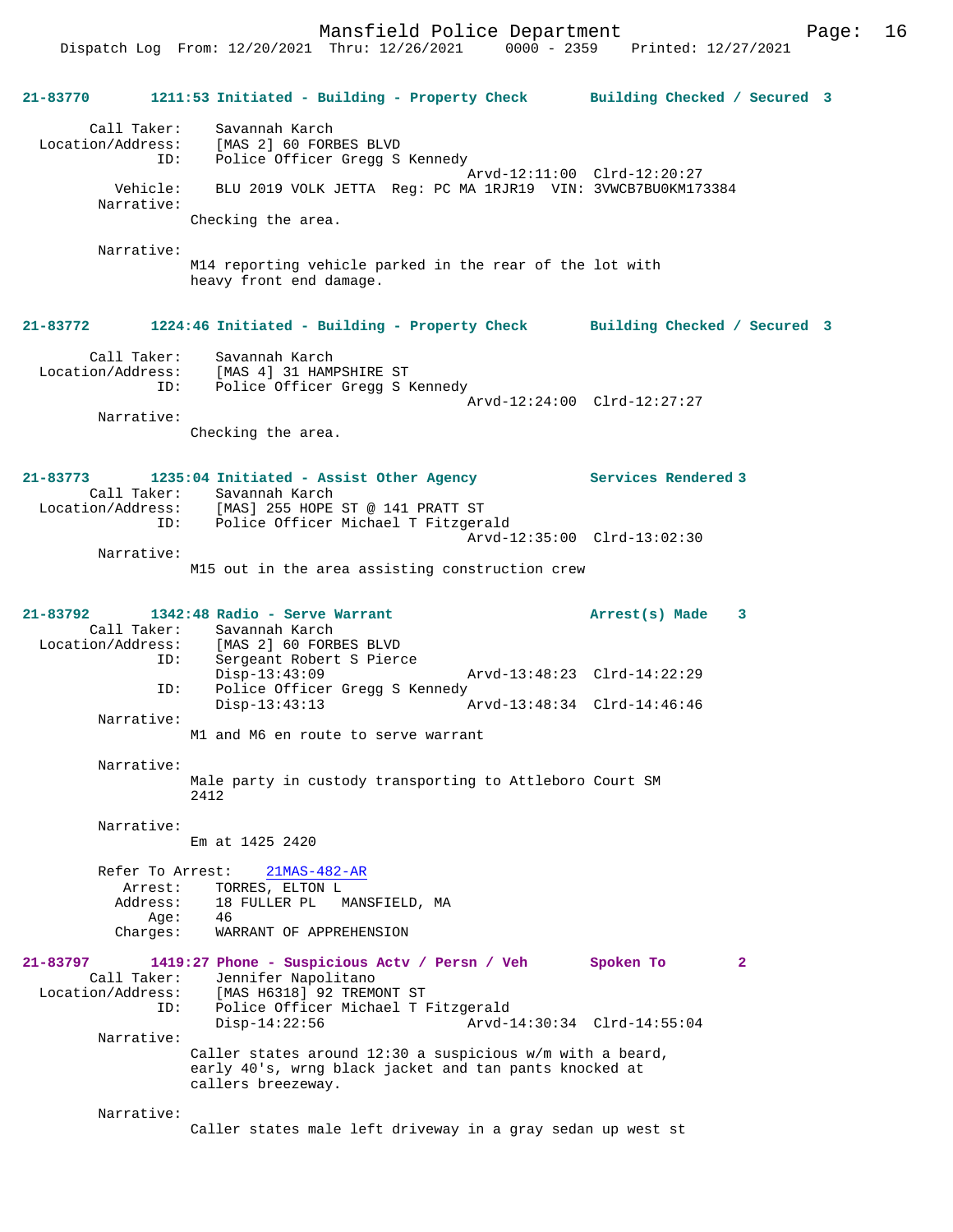States she also has video footage.

 Narrative: M15 spoke with the RP, believes the owner of the vehicle is at 96 Williams and is off at that location now attempting to speak with them now

Narrative:

Narrative:

Male party that approached the house did not make any concerning statements.

**21-83820 1657:00 Initiated - Child Safety Seat Program Services Rendered 3**  Call Taker: CARLY MORIARTY<br>Location/Address: [MAS 451B] 500 [MAS 451B] 500 EAST ST ID: Police Officer Andrew J Kelley Arvd-16:57:00 Clrd-19:07:45

 Narrative: Officer installing child passenger seat

**21-83832 1818:10 Phone - Motor Veh Acc - No Injury Services Rendered 1**  Call Taker: NICHOLAS GOYETTE Location/Address: [MAS H1271] 153 GILBERT ST Police Officer Matthew A Souza Disp-18:19:15 Arvd-18:27:01 Clrd-18:35:02<br>Vehicle: RED 2011 TOYT UT RAV4 Req: PC MA 1WS659 VIN: 2T3DF4DV6BW RED 2011 TOYT UT RAV4 Reg: PC MA 1WS659 VIN: 2T3DF4DV6BW101152 Narrative: car vs deer, no injuries. Deer is dying in the callers yard

Narrative:

Deer is deceased in the yard at 153 Gilbert.

**21-83843 1953:01 Phone - Assist Citizen - P S A Investigated - No Report 3**

Call Taker: William Casey<br>Location/Address: [MAS H2502] 5 ess: [MAS H2502] 5 SQUIRE AVE<br>ID: Police Officer Matthew A Police Officer Matthew A Souza Disp-19:54:15 Arvd-20:00:48 Clrd-20:23:18<br>ID: Police Officer Andrew J Kelley Police Officer Andrew J Kelley<br>Disp-19:54:20 P Disp-19:54:20 Arvd-20:01:00 Clrd-20:23:32 Narrative: CP reports previous homeowners are still inside the home and are not leaving. CP is the new homeowner and is requesting police assistance.

Narrative:

cp reports previous homeowner placed a bunch of vehicles around house

Narrative:

Squatting issue. All doors are locked, new homeowner does not have keys to get inside. Obvious someone is inside, lights are on, and no one answering the door. M8 will be trying to find a phone number for the people inside, to see if he can contact them by phone.

Narrative:

Homeowner has been advised of rights and will be following up tomorrow to start the eviction process.

#### **21-83851 2102:27 Phone - Disturbance / Gathering Protective Custody 1**

 Call Taker: William Casey Location/Address: [MAS 2] 60 FORBES BLVD Apt. #206 Police Officer Andrew J Kelley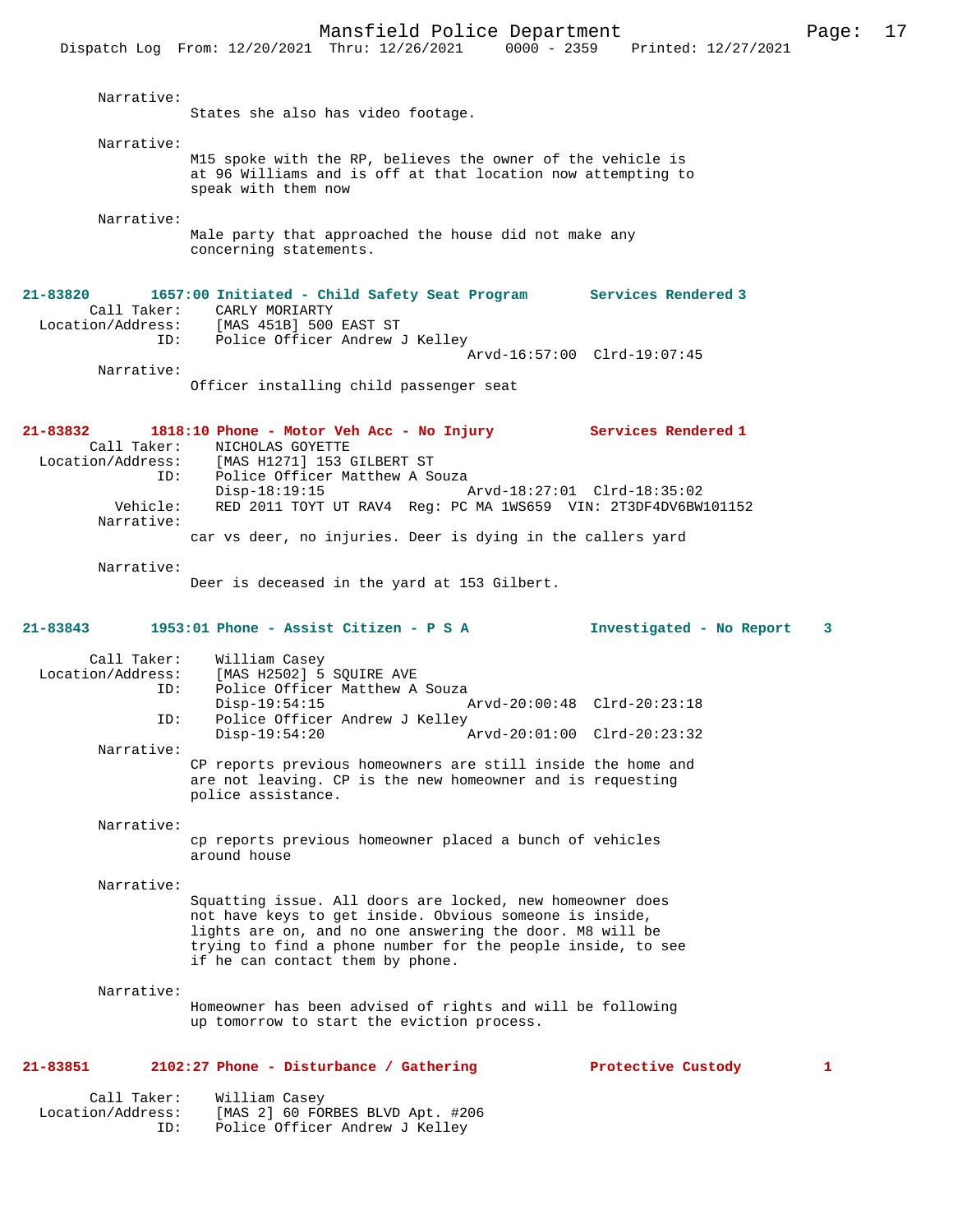Mansfield Police Department Page: 18 Dispatch Log From: 12/20/2021 Thru: 12/26/2021 Disp-21:03:09 Arvd-21:07:28 Clrd-21:40:49 ID: Sergeant Jeffrey G Bombard Disp-21:03:13 Arvd-21:07:44 Clrd-21:50:53<br>TD: Police Officer David J Pepicelli Police Officer David J Pepicelli Disp-21:12:58 Enrt-21:12:58 Arvd-21:17:09 Clrd-21:40:42 ID: Detective Kenneth E Wright Disp-21:13:43 Enrt-21:13:43 Arvd-21:17:06 Clrd-21:38:33 Narrative: Calling party from front desk reports that maintence heard a disturbance from one of the rooms. Reports he heard arguing and yelling.Also heard a loud bang against the wall. Unsure if disturbance is just verbal. Narrative: Detained for safety reasons Narrative: Male party is intoxicated and not following instructions. Narrative: M10 has one in PC. See AR #'s for further. Narrative: M1 has the property. Refer To P/C:  $21MAS-483-AR$  P/C: LAYTON, BRANDON C Address: 1451 OLD PLAINVILLE RD DARTMOUTH, MA Age:<br>:Charges PROTECTIVE CUSTODY Refer To Summons: 21MAS-484-AR Summons: LAYTON, BRANDON C<br>Address: 1451 OLD PLAINVILL ress: 1451 OLD PLAINVILLE RD DARTMOUTH, MA<br>Age: 24 .<br>: Charges 24<br>ASSAULT W/DANGEROUS WEAPON DANGEROUS WEAPON, CARRY **21-83856 2205:32 Phone - 911 Hang-ups & Verifications Confirmed misdial/Accdntl Call** Call Taker: William Casey<br>Location/Address: [MAS H4185] 4! [MAS H4185] 45 ATWOOD ST ID: Police Officer Matthew A Souza<br>Disp-22:08:07 Disp-22:08:07 Arvd-22:12:13 Clrd-22:13:55 Narrative: Checking on a 911 hang up. Contact made?:yes Cellphone? (y/n):yes Uncertainty radius: **21-83864 2248:15 911 - Motor Veh Acc - No Injury Investigated - No Report 1** Call Taker: Fournier Elin<br>.on/Address: [MAS] MAPLE ST Location/Address: ID: Police Officer Matthew A Souza<br>Disp-22:49:32 Disp-22:49:32 Arvd-22:53:40 Clrd-23:07:48<br>Vehicle: BLU 2012 TOYT RAV4 Req: PC MA 5647TC VIN: 2T3BF4DV1CW237 BLU 2012 TOYT RAV4 Reg: PC MA 5647TC VIN: 2T3BF4DV1CW237648 Narrative: CP reports deer strike on Maple St near Winter St on the side of the road Narrative: On the Westbound side Narrative: Caller would like to speak with an officer Narrative: Spoke with RO of vehicle, grill has been cracked. M8 to look again to see if the deer is still in the area.

**2**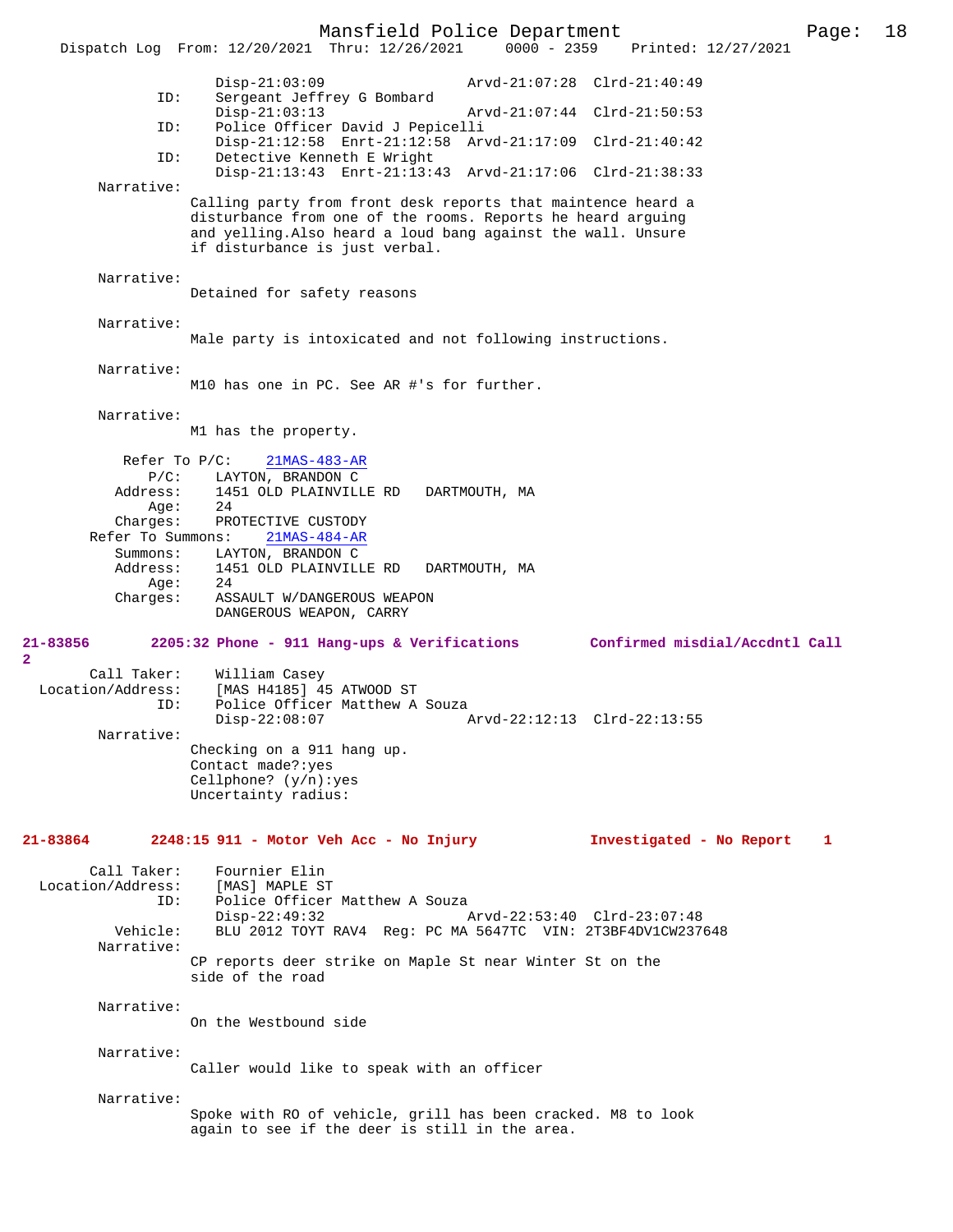Mansfield Police Department Page: 19

Narrative:

Unable to locate the deer.

### **For Date: 12/22/2021 - Wednesday**

| 21-83881                         | 0100:26 Initiated - Building - Property Check Building Checked / Secured 3                 |                             |              |
|----------------------------------|--------------------------------------------------------------------------------------------|-----------------------------|--------------|
| Call Taker:<br>ID:<br>Narrative: | Nicole Boyer<br>Location/Address: [MAS 1015] 30 CHAUNCY ST<br>Police Officer Derek M Stark | Arvd-01:00:00 Clrd-01:03:48 |              |
|                                  | Checking the area.                                                                         |                             |              |
| 21-83886                         | 0105:40 Initiated - Building - Property Check Building Checked / Secured 3                 |                             |              |
| Call Taker:<br>ID:               | Nicole Boyer<br>Location/Address: [MAS 834] 261 CHAUNCY ST<br>Police Officer Mark O'Connor | Arvd-01:05:00 Clrd-01:14:38 |              |
| Narrative:                       | Checking the area.                                                                         |                             |              |
|                                  |                                                                                            |                             |              |
| 21-83889                         | 0112:36 Initiated - Building - Property Check Building Checked / Secured 3                 |                             |              |
| Call Taker:<br>TD:               | Nicole Boyer<br>Vicinity of: [MAS] NORTH MAIN ST<br>Police Officer Derek M Stark           | Arvd-01:12:00 Clrd-01:19:08 |              |
| Narrative:                       | Checking the area.                                                                         |                             |              |
| 21-83890                         | 0119:19 Initiated - Suspicious Actv / Persn / Veh Investigated - No Report                 |                             | $\mathbf{2}$ |
| Call Taker:<br>Vicinity of:      | Nicole Boyer<br>[MAS]                                                                      |                             |              |
| ID:<br>ID:                       | Police Officer Derek M Stark<br>Police Officer Mark O'Connor                               | Arvd-01:19:00 Clrd-01:25:19 |              |

| 21-83897                    |     | 0137:10 Initiated - Building - Property Check                           |                             | Building Checked / Secured 3 |  |
|-----------------------------|-----|-------------------------------------------------------------------------|-----------------------------|------------------------------|--|
| Call Taker:<br>Vicinity of: | ID: | Nicole Boyer<br>[MAS 281A] 1 CROCKER ST<br>Police Officer Derek M Stark | Arvd-01:37:00 Clrd-01:39:47 |                              |  |
| Narrative:                  |     | Checking the area.                                                      |                             |                              |  |

**21-83900 0150:41 Initiated - Building - Property Check Building Checked / Secured 3**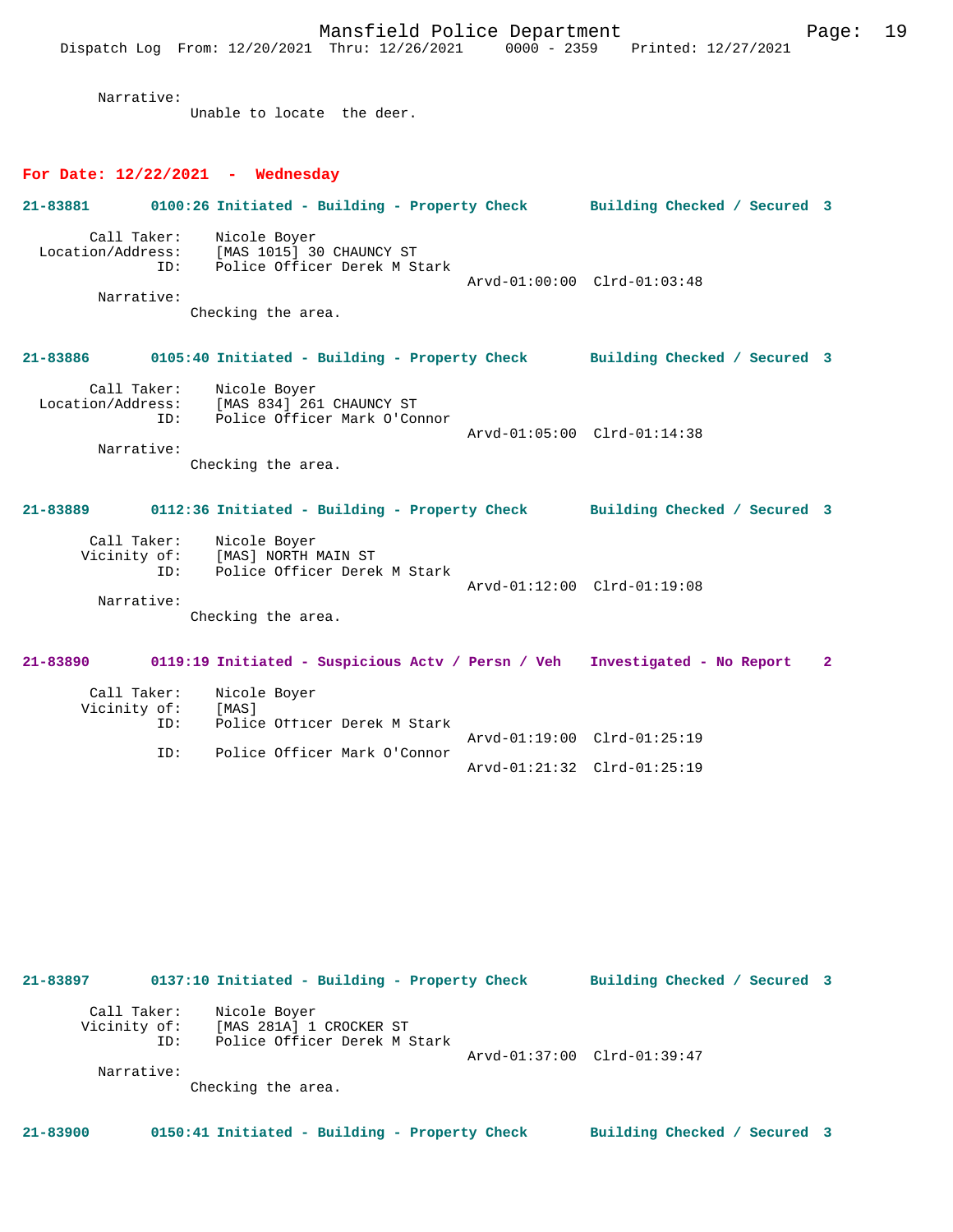Mansfield Police Department Page: 20 Dispatch Log From: 12/20/2021 Thru: 12/26/2021 0000 - 2359 Printed: 12/27/2021 Call Taker: Nicole Boyer Vicinity of: [MAS] 4 ERICK RD @ 15 BONNEY LN ID: Police Officer Derek M Stark Arvd-01:50:00 Clrd-01:56:48 Narrative: Checking the area. **21-83901 0150:57 Initiated - Building - Property Check Building Checked / Secured 3** Call Taker: Nicole Boyer Vicinity of: [MAS 927] 50 PLYMOUTH ST<br>ID: Police Officer Mark O'Com Police Officer Mark O'Connor Arvd-01:50:00 Clrd-01:51:23 Narrative: Checking the area. **21-83911 0226:56 Initiated - Parking Violations Services Rendered 3**  Call Taker: Nicole Boyer Vicinity of: [MAS] NORTH MAIN ST ID: Police Officer Derek M Stark Arvd-02:26:00 Clrd-02:45:14 Narrative: No parking violations in the restricted area. **21-83919 0255:19 Initiated - Building - Property Check Building Checked / Secured 3** Call Taker: Nicole Boyer Vicinity of: [MAS 840] 280 SCHOOL ST ID: Police Officer Mark O'Connor Arvd-02:55:00 Clrd-03:05:23 Narrative: Checking the area. **21-83920 0301:15 Initiated - Building - Property Check Building Checked / Secured 3** Call Taker: Nicole Boyer<br>Vicinity of: [MAS] MYSTIC Vicinity of: [MAS] MYSTIC LN ID: Police Officer Derek M Stark Arvd-03:01:00 Clrd-03:01:37 Narrative: Checking the area. **21-83926 0317:21 Initiated - Building - Property Check Building Checked / Secured 3** Call Taker: Nicole Boyer Location: [MAS] HOTELS IN THE AREA ID: Police Officer Mark O'Connor Arvd-03:17:00 Clrd-03:44:17 Narrative: Checking the area. **21-83927 0327:35 Initiated - Building - Property Check Building Checked / Secured 3** Call Taker: Nicole Boyer<br>Vicinity of: [MAS 1002] 29 Vicinity of: [MAS 1002] 250 EAST ST ID: Police Officer Derek M Stark Arvd-03:27:00 Clrd-03:42:23 Narrative: Checking the area. **21-83935 0543:31 911 - 911 Hang-ups & Verifications Unfounded/Unverifed 2**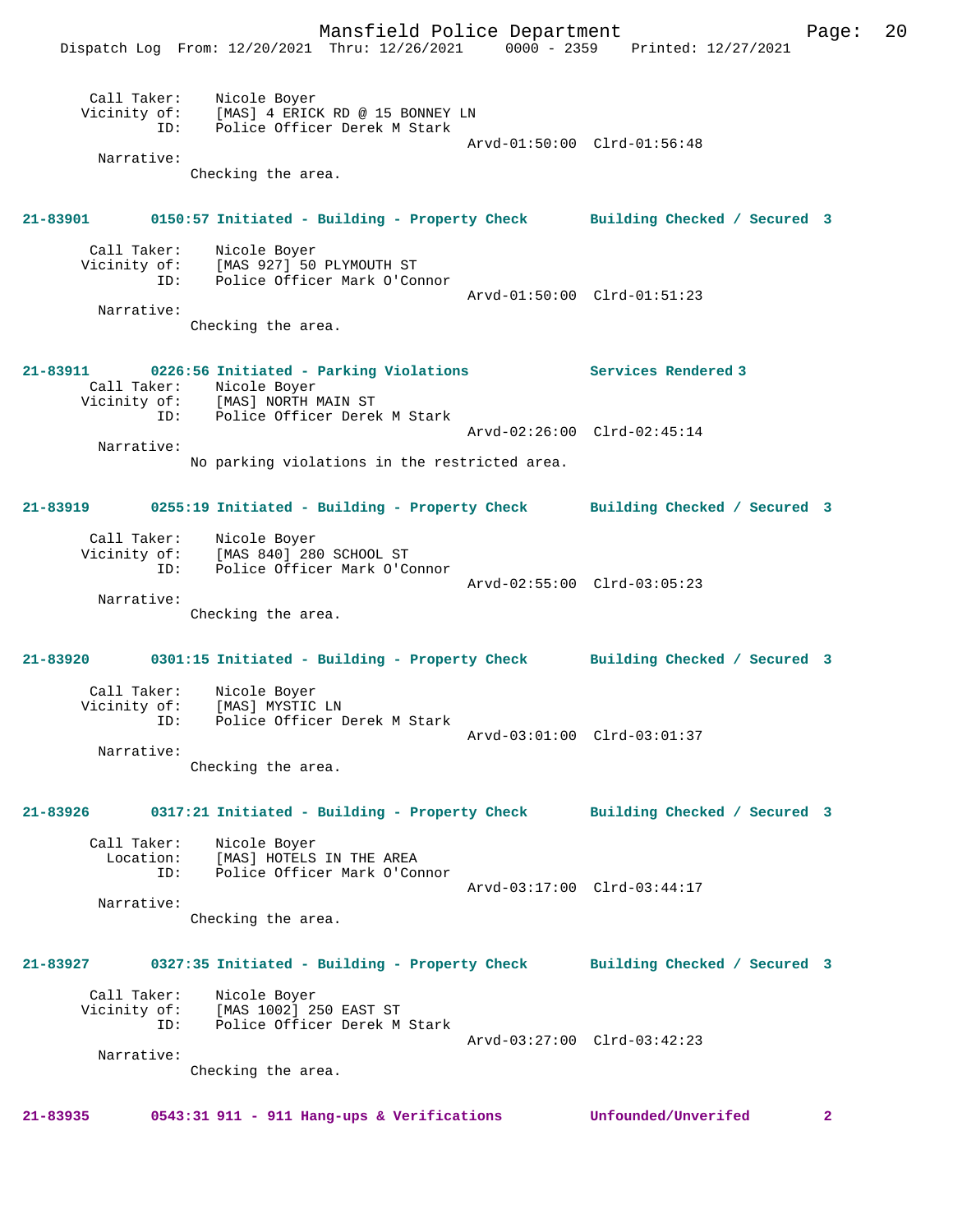Mansfield Police Department Page: 21 Dispatch Log From: 12/20/2021 Thru: 12/26/2021 0000 - 2359 Printed: 12/27/2021 Call Taker: Fournier Elin<br>ion/Address: [MAS 417F] 15 Location/Address: [MAS 417F] 15 FRANCIS AVE Apt. #1523 ID: THE POLICE Officer Derek M Stark<br>Disp-05:44:27 Arvd-05:46:44 Clrd-05:55:41 Narrative: Checking on a 911 hang up. No answer on callback x2 Contact made?: No Cellphone? (y/n): Yes Uncertainty radius: 65m 95% Narrative: No answer answer from any of the buzzers at the building. Will stay in the area for a moment to see if anyone flags him down. Narrative: Went around the building a few times and attempted to ring buzzers again with no answer. **21-83941 0629:22 Initiated - Building - Property Check Building Checked / Secured 3** Call Taker: Nicole Boyer Vicinity of: [MAS] 200 FRANKLIN ST ID: Police Officer Derek M Stark Arvd-06:29:00 Clrd-06:40:48 Narrative: Checking the area. **21-83968 0855:41 Phone - 911 Hang-ups & Verifications Confirmed misdial/Accdntl Call 2**  Call Taker: Savannah Karch Location/Address: [MAS] 9 FRANCIS AVE ID: Police Officer Nicole P Newport ID: Police Officer Nicole P Newport<br>Disp-08:57:53 Arvd-09:11:26 Clrd-09:11:47 Narrative: Checking on a 911 hang up. Contact made?: caller states no emergency, will make himself known Cellphone? (y/n): Uncertainty radius: **21-83983 1000:40 Initiated - Building - Property Check Building Checked / Secured 3** Call Taker: Dispatcher Alyson Vico Location/Address: [MAS 907E] 390 WEST ST ID: Police Officer Mark O'Connor Arvd-10:00:00 Clrd-10:30:42 Narrative: Checking the area. **21-83986 1012:34 Initiated - Building - Property Check Building Checked / Secured 3** Call Taker: Dispatcher Alyson Vico Vicinity of: [MAS] 4 ERICK RD @ 15 BONNEY LN ID: Police Officer Nicole P Newport Arvd-10:12:00 Clrd-10:21:47 Narrative: Checking the area. **21-83993 1037:31 Initiated - Disabled Motor Vehicle Services Rendered 3**  Call Taker: Dispatcher Alyson Vico Vicinity of: [MAS] 130 SCHOOL ST Apt. #L ID: Police Officer Mark O'Connor Arvd-10:37:00 Clrd-11:06:05 Vehicle: BLU 2014 CHEV CRUZE Reg: PC MA 5TAB20 VIN: 1G1PA5SG7E7485361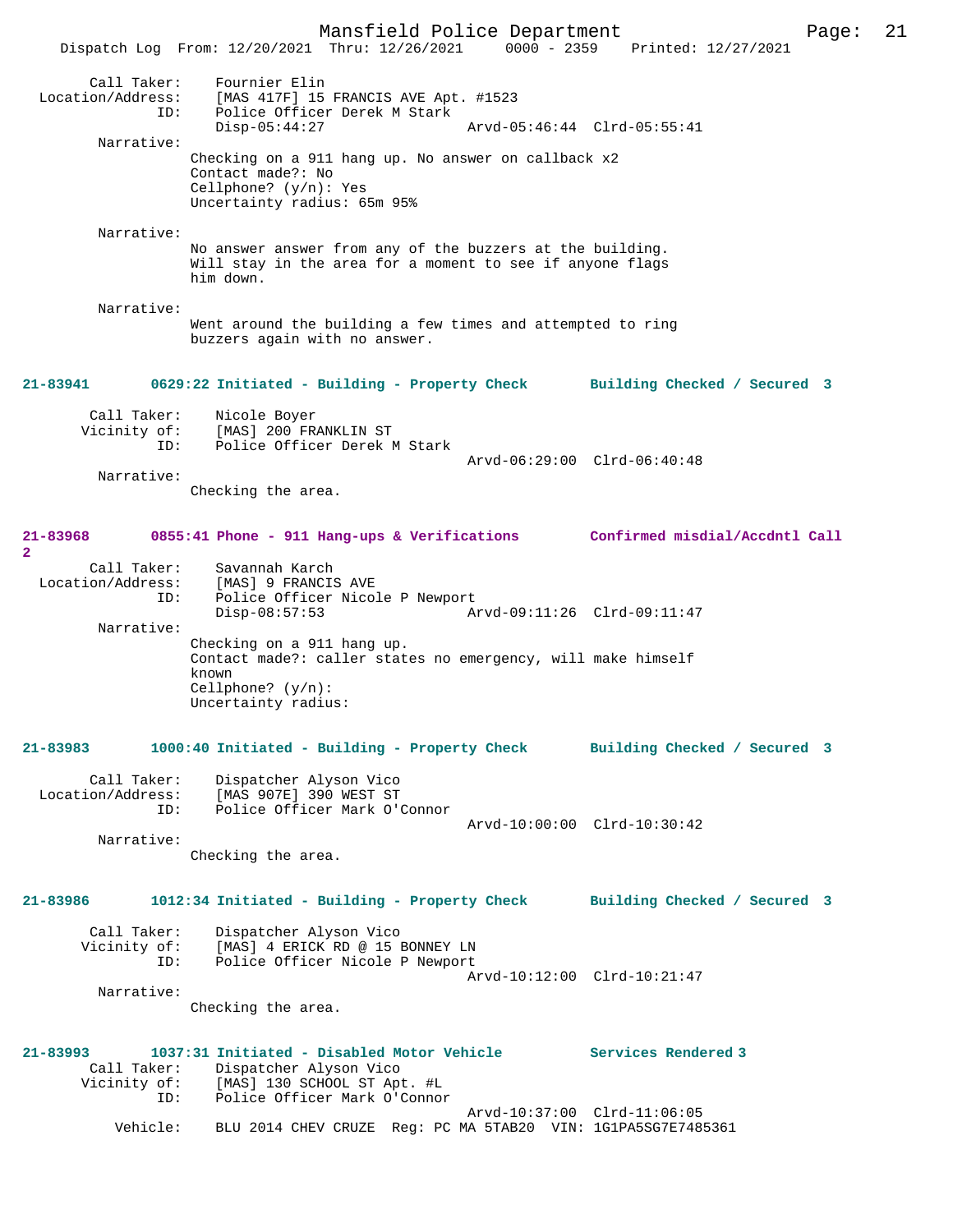Mansfield Police Department Page: 22 Dispatch Log From: 12/20/2021 Thru: 12/26/2021 Narrative: M6 is off with a DMV. Narrative: MV has Achins on the way. Will be standing by. Narrative: Tow is on scene. Narrative: Achins has the MV. 21-83999 1056:18 Initiated - Serve Warrant Not Home / No Answer 3 Call Taker: NICHOLAS GOYETTE Location/Address: [MAS 960] 792 WEST ST Apt. #G205 Police Officer Nicole P Newport Arvd-10:56:00 Clrd-11:12:41 ID: Sergeant Brian P Thibault Disp-10:57:00 Arvd-11:04:07 Clrd-11:12:41 Narrative: warrant Narrative: No answer, attempting to look for phone number. Narrative: No phone number at the complex, returning to station to search further. Refer To Field Int: 21MAS-123-FI **21-84005 1130:43 Initiated - Building - Property Check Building Checked / Secured 3** Call Taker: Dispatcher Alyson Vico<br>Location/Address: [MAS 840] 280 SCHOOL ST [MAS 840] 280 SCHOOL ST ID: Police Officer Mark O'Connor Arvd-11:30:00 Clrd-11:52:03 Narrative: Checking the area. **21-84009 1149:01 Phone - 911 Hang-ups & Verifications Confirmed misdial/Accdntl Call 2**  Call Taker: Chelsey Ferstler<br>Location/Address: [MAS 969B110] 333 [MAS 969B110] 333 SCHOOL ST Apt. #110 ID: Police Officer Mark O'Connor Disp-11:52:16 Arvd-11:55:30 Clrd-11:55:35 Narrative: Checking on a 911 hang up. Contact made?: yes Cellphone? (y/n): yes Uncertainty radius: caller dropped phone. caller will be in a white toyota highlander **21-84022 1308 Initiated - Parking Violations Services Rendered 3**  Call Taker: Animal Control Steven Simonds<br>Location/Address: [MAS] 43 NORTH MAIN ST @ 13 PA Location/Address: [MAS] 43 NORTH MAIN ST @ 13 PARK ST ID: Animal Control Steven Simonds Arvd-13:08:34 Clrd-13:21:37 Narrative: checking area for parking violations Narrative: tagged MA 9TE468 on main for restrictive parking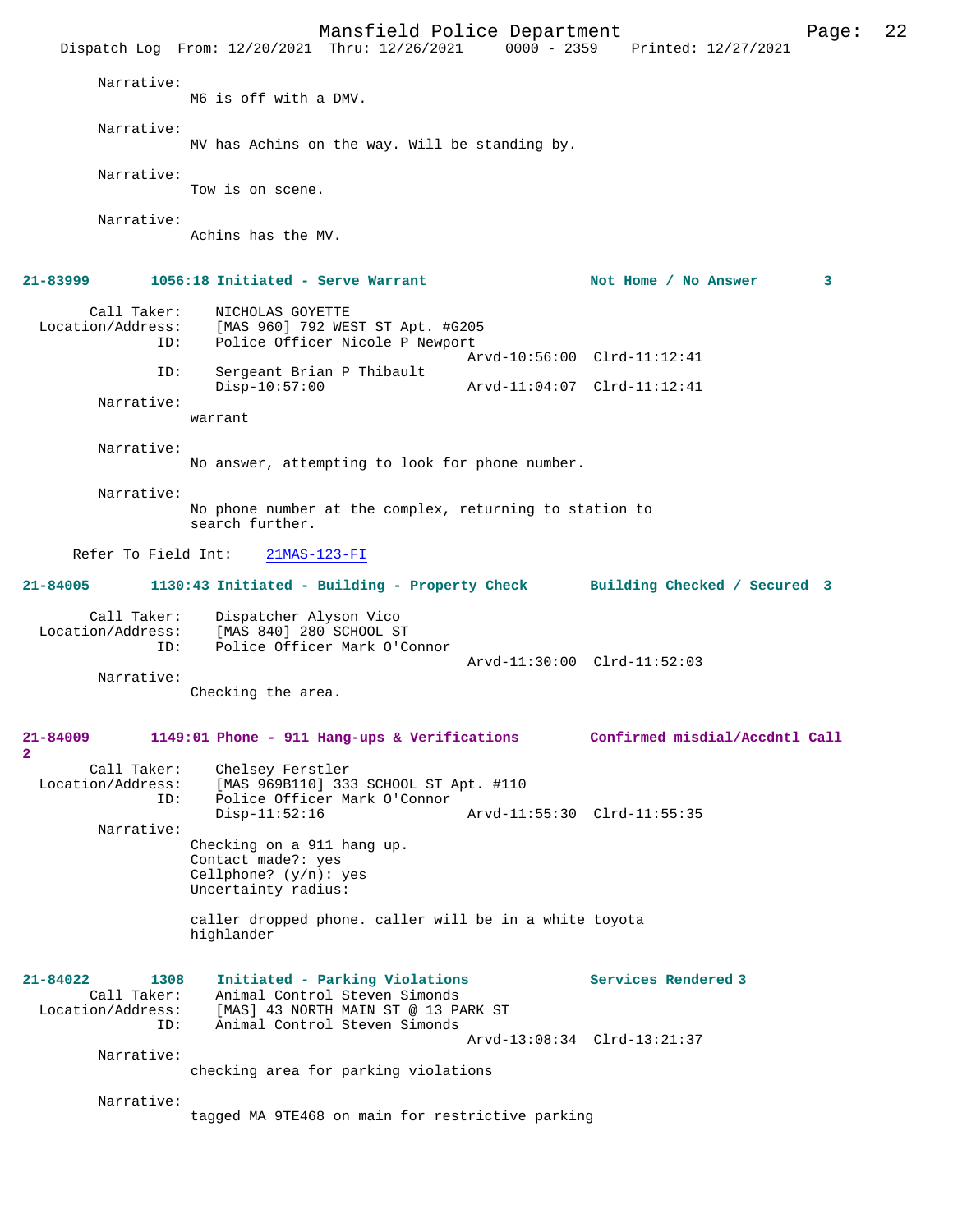| 21-84025<br>$\mathbf{2}$ |                        | 1319:33 Phone - 911 Hang-ups & Verifications Confirmed misdial/Accdntl Call                                    |                                |
|--------------------------|------------------------|----------------------------------------------------------------------------------------------------------------|--------------------------------|
| Location/Address:        | Call Taker:<br>ID:     | NICHOLAS GOYETTE<br>[MAS 417G] 17 FRANCIS AVE Apt. #11<br>Police Officer Mark O'Connor                         |                                |
|                          | ID:                    | $Disp-13:21:16$                                                                                                | Arvd-13:24:29 Clrd-13:38:48    |
|                          |                        | Police Officer Nicole P Newport<br>$Disp-13:21:19$                                                             | Arvd-13:27:22 Clrd-13:38:47    |
|                          | Narrative:             | 911 hangup, caller seemed apprehensive and quiet                                                               |                                |
|                          | Narrative:             |                                                                                                                |                                |
|                          |                        | Confirmed child playing with a phone                                                                           |                                |
| 21-84029                 | 1321                   | Initiated - Community Policing                                                                                 | Services Rendered 3            |
|                          | Call Taker:            | Animal Control Steven Simonds<br>Location/Address: [MAS 12] 250 EAST ST                                        |                                |
|                          | ID:                    | Animal Control Steven Simonds                                                                                  | Arvd-13:39:04 Clrd-14:20:45    |
|                          | Narrative:             |                                                                                                                |                                |
|                          |                        | covering robinson school crossing                                                                              |                                |
| 21-84034                 |                        | 1345:54 Initiated - Motor Vehicle Stop                                                                         | Citation / Warning Issued<br>3 |
|                          | Call Taker:<br>ID:     | Dispatcher Alyson Vico<br>Location/Address: [MAS] 1689 WEST ST @ 16 PLAIN ST<br>Police Officer David W Kinahan |                                |
|                          | Vehicle:<br>Narrative: | BLK 2016 HOND UT HRV Reg: PC MA 5ZGG10 VIN: 3CZRU6H30GM726603                                                  | Arvd-13:45:00 Clrd-13:54:12    |
|                          |                        | M7 is off with a MVST.                                                                                         |                                |
|                          | Narrative:             | Citation issued to the operator for speeding and license not<br>in possesion.                                  |                                |
| 21-84067                 |                        | 1652:07 Phone - Suspicious Actv / Persn / Veh                                                                  | Spoken To<br>$\mathbf{2}$      |
| Location/Address:        | Call Taker:            | Ryan O'Rourke<br>[MAS H2303] 34 RIVER EDGE RD                                                                  |                                |
|                          | ID:                    | Police Officer Andrew J Kelley                                                                                 |                                |
|                          | Narrative:             | $Disp-16:55:23$                                                                                                | Arvd-17:01:58 Clrd-17:08:54    |
|                          |                        | CAR IS PARKED AROUND 19 RIVER EDGE. SMALL BLACK SEDAN                                                          |                                |
|                          | Narrative:             |                                                                                                                |                                |
|                          |                        | VEHICLE HAS BEEN PARK ABOUT 2HOURS.                                                                            |                                |
|                          | Narrative:             | Clear, cleaners possibly. MV parked legally.                                                                   |                                |
| 21-84070                 |                        | 1659:38 Phone - Parking Violations                                                                             | Spoken To<br>3                 |
|                          |                        | Call Taker: Ryan O'Rourke<br>Location/Address: [MAS 945] 8 COTTAGE ST                                          |                                |
|                          | ID:                    | Detective Patrick J Pennie<br>$Disp-17:04:01$                                                                  | Arvd-17:13:32 Clrd-17:39:45    |
|                          | Narrative:             |                                                                                                                |                                |
|                          |                        | Caller report 3 or 4 cars illegally parked.                                                                    |                                |
|                          | Narrative:             | MV have left the area.                                                                                         |                                |
|                          |                        |                                                                                                                |                                |
| 21-84074                 | Call Taker:            | 1742:21 Initiated - Building - Property Check Services Rendered 3<br>Dispatcher Alyson Vico                    |                                |
|                          |                        | Location/Address: [MAS 907E] 390 WEST ST                                                                       |                                |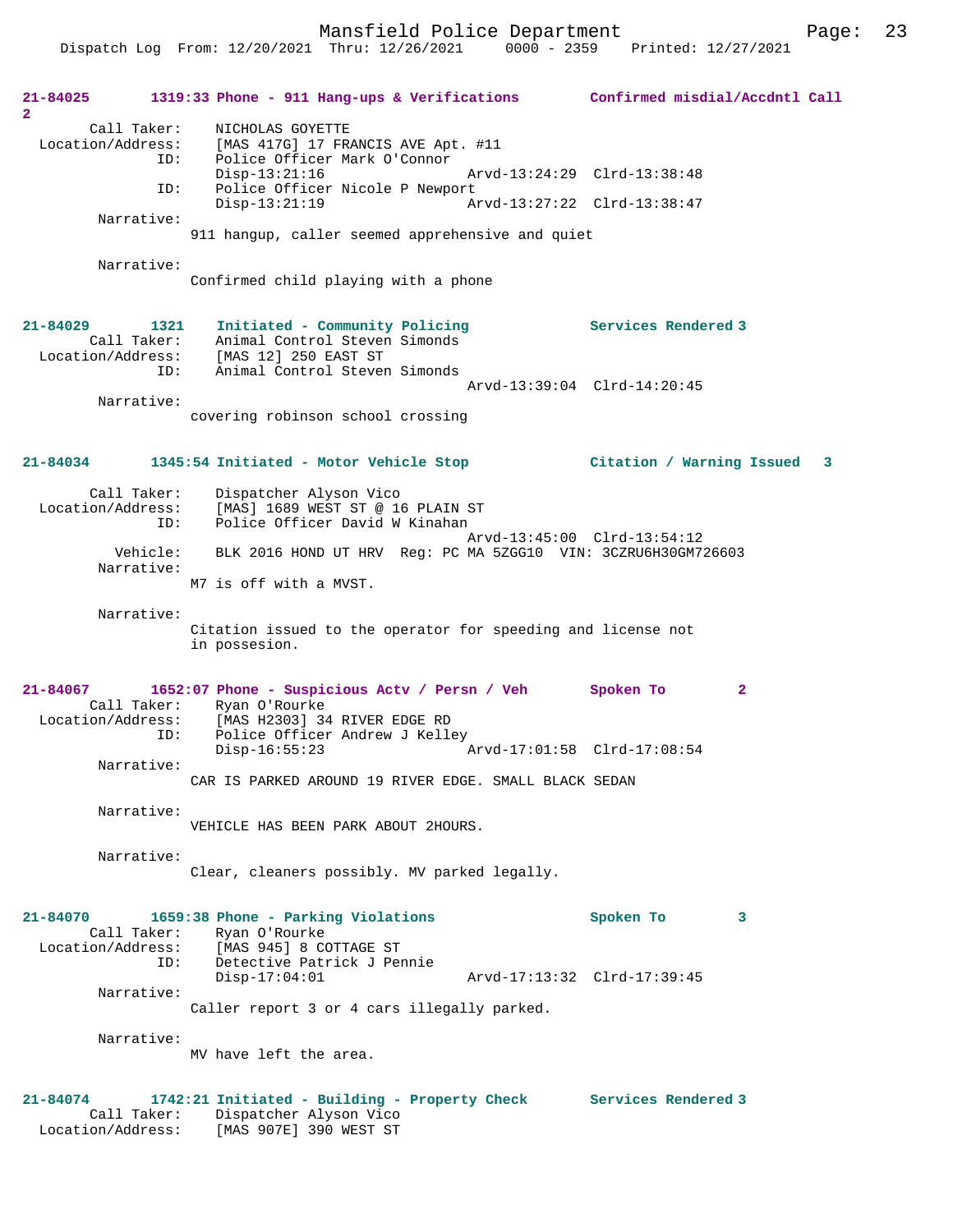Mansfield Police Department Form Page: 24 Dispatch Log From: 12/20/2021 Thru: 12/26/2021 0000 - 2359 Printed: 12/27/2021 ID: Police Officer Bryan Hurley Arvd-17:42:00 Clrd-17:50:05 Narrative: Checking the area. **21-84081 1854:51 Initiated - Building - Property Check Building Checked / Secured 3** Call Taker: Fournier Elin Location/Address: [MAS 2] 60 FORBES BLVD ID: Police Officer Bryan Hurley Arvd-18:54:00 Clrd-18:58:12 Narrative: Checking the area. **21-84084 1909:40 Phone - Motor Veh Acc - No Injury Services Rendered 1**  Call Taker: William Casey Location/Address: [MAS 49] 249 NORTH MAIN ST ID: Detective Patrick J Pennie Disp-19:11:39 Arvd-19:13:56 Clrd-19:13:58 ID: Police Officer Bryan Hurley Disp-19:11:45 Arvd-19:11:47 Clrd-19:28:23 Vehicle: BLU 2017 HYUN UT SANTA FE Reg: PAS MA JF349X VIN: 5XYZTDLB8HG387728 Vehicle: WHI 2013 DODG AVENGE Reg: PC MA 9AT366 VIN: 1C3CDZCB7DN588253 Narrative: 2 car mva no injuries Narrative: Ofc Hurley reporting very minor in nature, no injuries Narrative: AC assigned to M2 Refer To Accident: 21MAS-380-AC **21-84092 1941:12 Initiated - Assist Citizen - P S A Services Rendered 3**  Call Taker: Fournier Elin Location/Address: [MAS H2125] 9 HELENA CIR Police Officer Michael N Fenore Arvd-19:41:00 Clrd-19:57:29 Narrative: M17 out picking up a scooter Narrative: Scooter obtained, heading to Spring St to return it to its original owner **21-84093 1955:19 Initiated - Building - Property Check Building Checked / Secured 3** Call Taker: Fournier Elin Location/Address: [MAS 1002] 250 EAST ST Police Officer Andrew J Kelley Arvd-19:55:00 Clrd-19:58:56 Narrative: Checking the area. **21-84094 1955:42 Initiated - Building - Property Check Building Checked / Secured 3** Call Taker: Fournier Elin Location/Address: [MAS 834] 261 CHAUNCY ST ID: Detective Patrick J Pennie Arvd-19:55:00 Clrd-19:59:26 Narrative: Checking the area. **21-84097 2005 Initiated - Building - Property Check Building Checked / Secured 3**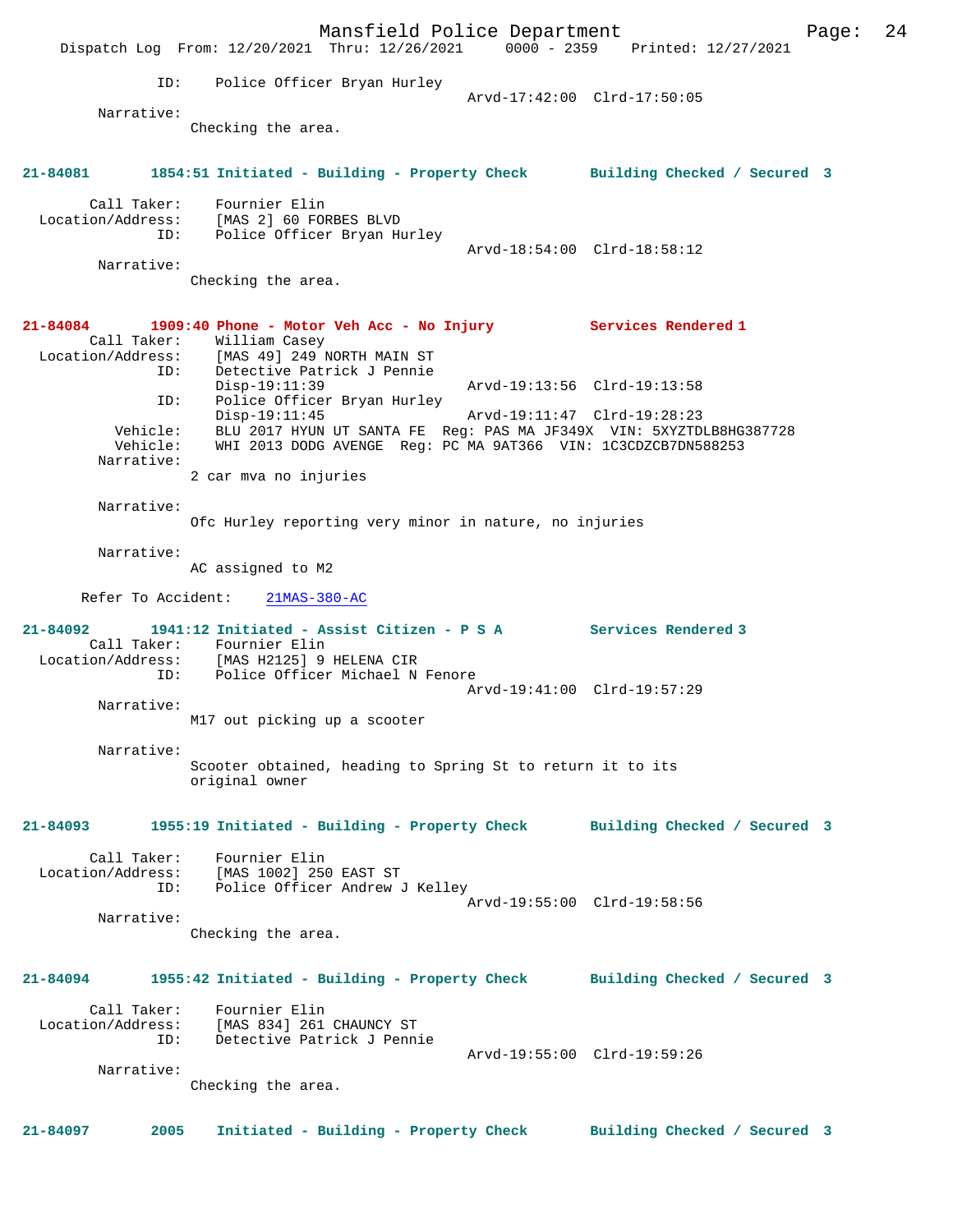Mansfield Police Department Page: 25 Dispatch Log From: 12/20/2021 Thru: 12/26/2021 0000 - 2359 Printed: 12/27/2021 Call Taker: Police Officer Andrew J Kelley Location/Address: [MAS 417] 9 FRANCIS AVE ID: Police Officer Andrew J Kelley Arvd-20:05:59 Clrd-20:07:42 Narrative: Checking the area. **21-84098 2008 Initiated - Building - Property Check Building Checked / Secured 3** Call Taker: Police Officer Andrew J Kelley Location/Address: [MAS 181A] 150 OAKLAND ST ID: Police Officer Andrew J Kelley Arvd-20:08:25 Clrd-20:12:16 Narrative: Checking the area. **21-84102 2038:38 Initiated - Building - Property Check Services Rendered 3**  Call Taker: TARA LAKO Location/Address: [MAS 1015] 30 CHAUNCY ST ID: Detective Patrick J Pennie Arvd-20:38:00 Clrd-20:52:55 Narrative: Checking the area. **21-84110 2102:55 Initiated - Building - Property Check Building Checked / Secured 3** Call Taker: TARA LAKO Location/Address: [MAS 840] 280 SCHOOL ST ID: Police Officer Bryan Hurley Arvd-21:02:00 Clrd-21:17:40 Narrative: Checking the area. **21-84112 2126:59 Initiated - Building - Property Check Building Checked / Secured 3** Call Taker: Fournier Elin Location/Address: [MAS 255] 377 CHAUNCY ST ess. The 2001 -<br>ID: Police Officer Bryan Hurley Arvd-21:26:00 Clrd-21:31:27 Narrative: Checking the area. **21-84119 2207:46 Initiated - Building - Property Check Building Checked / Secured 3** Call Taker: Fournier Elin Location/Address: [MAS 4] 31 HAMPSHIRE ST ID: Police Officer Bryan Hurley Arvd-22:07:00 Clrd-22:11:56 Narrative: Checking the area. **21-84124 2316:37 Initiated - Suspicious Actv / Persn / Veh Investigated - No Report 2** Call Taker: Nicole Boyer<br>Location/Address: [MAS 982] 111 Location/Address: [MAS 982] 111 HOPE ST ID: Police Officer Bryan Hurley Arvd-23:16:00 Clrd-23:18:27 Vehicle: BLK 2014 CHEV CO CAMARO Reg: PC MA 1WD293 VIN: 2G1FC3D30E9296098 Vehicle: BLK 2010 CHEV MALIBU Reg: PC MA 2RRE35 VIN: 1G1ZC5EBXA4145975 Narrative: Two vehicles in the area. Narrative: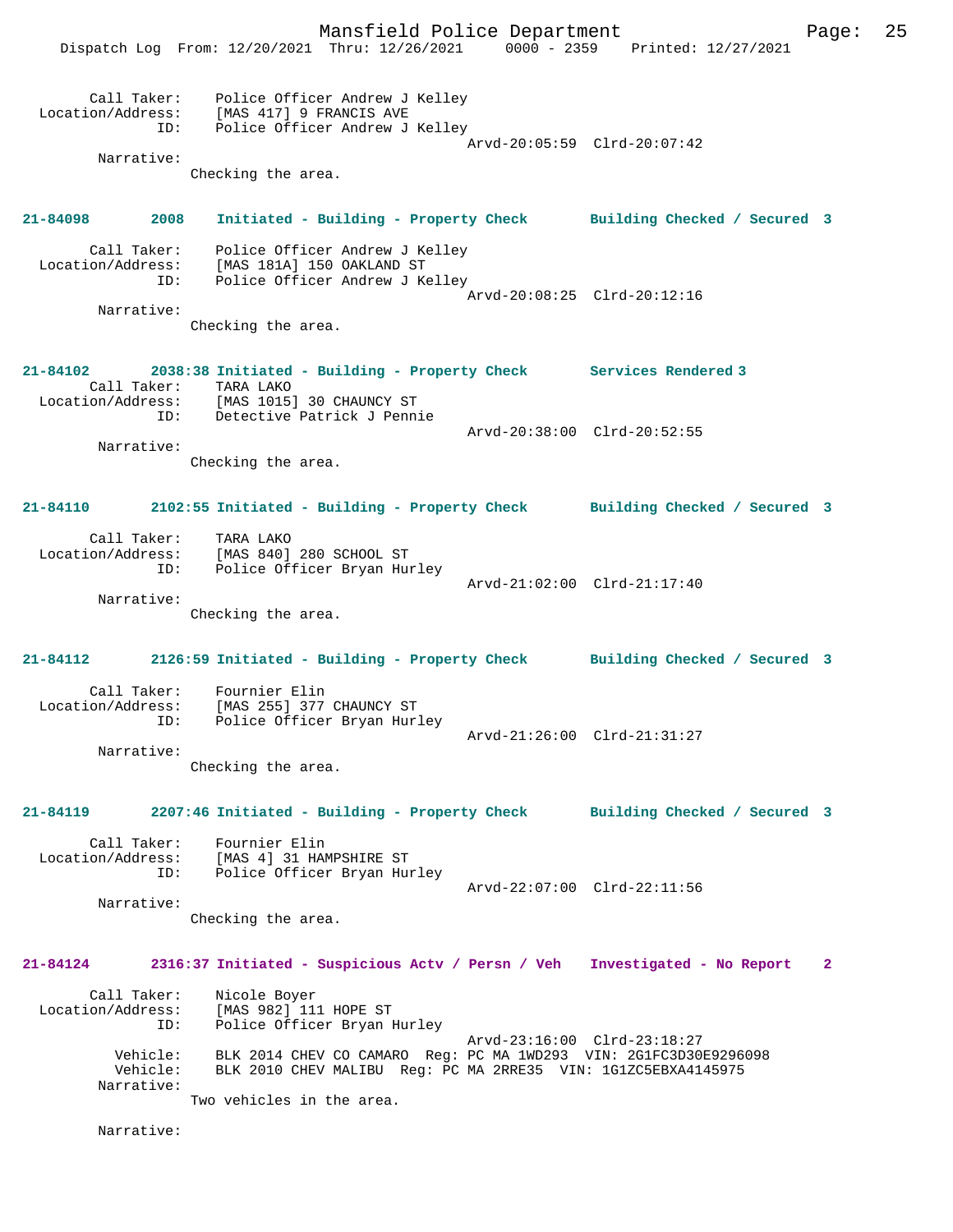Dispatch Log From: 12/20/2021 Thru: 12/26/2021 0000 - 2359 Printed: 12/27/2021 Unoccupied. **For Date: 12/23/2021 - Thursday 21-84151 0118:13 Initiated - Building - Property Check Building Checked / Secured 3** Call Taker: Fournier Elin Location/Address: [MAS] NORTH MAIN ST ess: المصبر العمل المصبر<br>ID: Police Officer Bryan Hurley Arvd-01:18:00 Clrd-01:23:35 Narrative: Checking the area. **21-84153 0123:46 Initiated - Building - Property Check Building Checked / Secured 3** Call Taker: TARA LAKO Location/Address: [MAS 834] 261 CHAUNCY ST ID: Police Officer Bryan Hurley Arvd-01:23:00 Clrd-01:26:18 Narrative: Checking the area. **21-84162 0140:41 Initiated - Building - Property Check Building Checked / Secured 3** Call Taker: Fournier Elin Vicinity of: [MAS] OTIS ST ID: Police Officer Derek M Stark Arvd-01:40:00 Clrd-01:56:23 Narrative: Checking the area. Extra patrols **21-84165 0148:20 Initiated - Building - Property Check Building Checked / Secured 3** Call Taker: Fournier Elin<br>Location: [MAS] AREA HO' [MAS] AREA HOTELS ID: Police Officer Christopher D Sorge Arvd-01:48:00 Clrd-01:55:22 Narrative: Checking the Foxboro hotels **21-84167 0155:30 Initiated - Motor Vehicle Stop Vehicle Towed 3**  Call Taker: Fournier Elin<br>Vicinity of: [MAS] 200 RTE Vicinity of: [MAS] 200 RTE 140 NB @ 90 NORFOLK ST ID: Police Officer Christopher D Sorge Arvd-01:55:00 Clrd-02:23:51 ID: Police Officer Bryan Hurley Disp-01:56:51 Arvd-01:56:53 Clrd-02:19:01 Vehicle: WHI 2010 NISS ALTIMA Reg: PC MA 9VL169 VIN: 1N4AL2AP3AN473078 Towed: For: Unregistered/Uninsured By: Central Street Garage To: Central Street Garage Released To: MACLEAN On: 12/23/2021 @ 1607 Narrative: Out with MVST Narrative: M2 requesting a tow for one Narrative: Central St en route Narrative: Citation issued for unregistered MV and speeding Narrative: Central St on scene

Mansfield Police Department Page: 26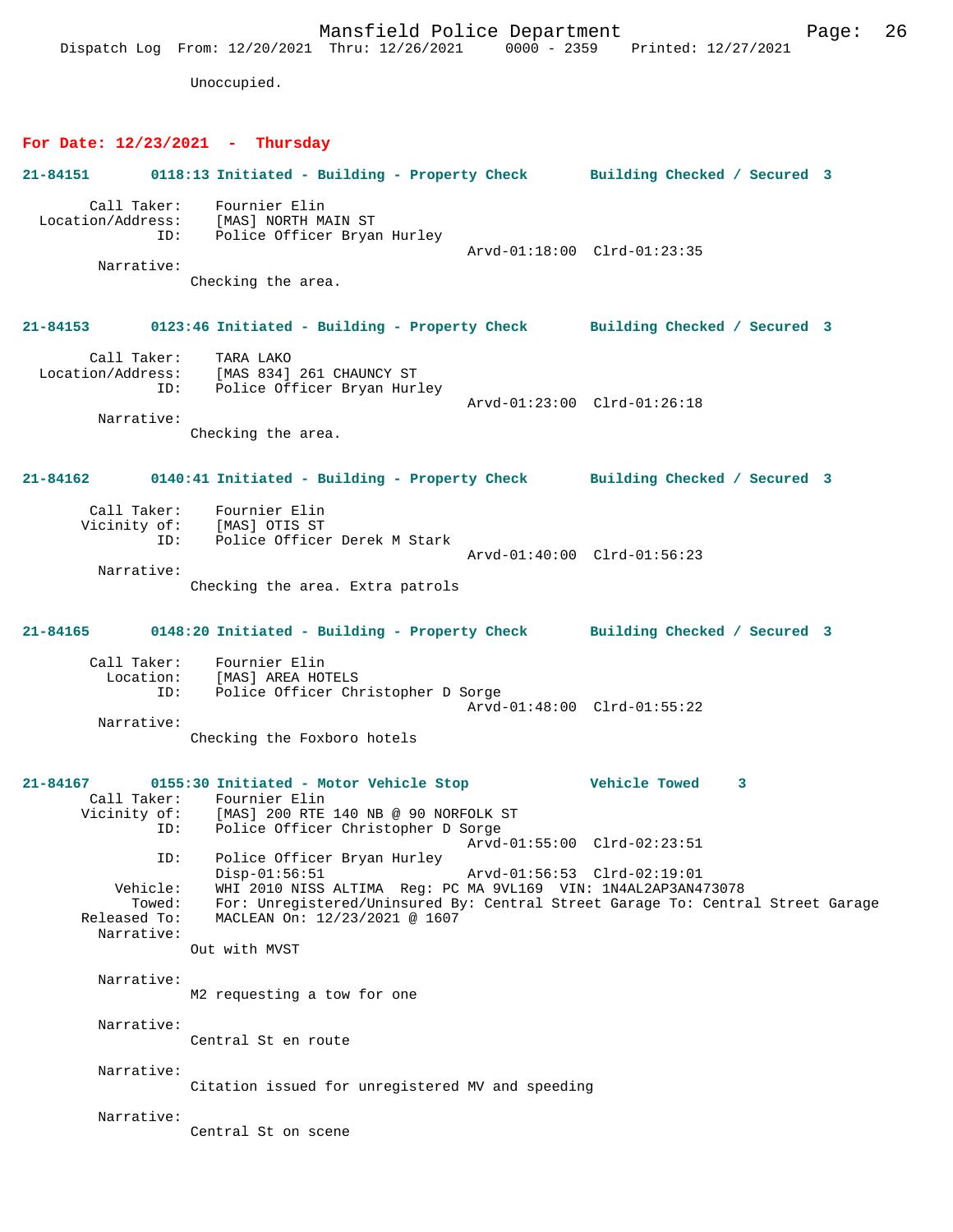Mansfield Police Department Fage: 27 Dispatch Log From: 12/20/2021 Thru: 12/26/2021 0000 - 2359 Printed: 12/27/2021 Narrative: Central St has the vehicle Narrative: Operator has arranged a ride via Lyft **21-84169 0157:17 Initiated - Building - Property Check Building Checked / Secured 3** Call Taker: Fournier Elin Location/Address: [MAS 417] 9 FRANCIS AVE Apt. #Q ID: Police Officer Mark O'Connor Arvd-01:57:00 Clrd-02:05:34 Narrative: Checking the area. **21-84177 0214:11 Initiated - Building - Property Check Building Checked / Secured 3** Call Taker: Fournier Elin Location/Address: [MAS] 905 SOUTH MAIN ST ID: Police Officer Derek M Stark Arvd-02:14:00 Clrd-02:14:33 Narrative: Checking the area. **21-84180 0220:04 Initiated - Building - Property Check Building Checked / Secured 3** Call Taker: Fournier Elin Location/Address: [MAS 1015] 30 CHAUNCY ST ID: Police Officer Mark O'Connor Arvd-02:20:00 Clrd-02:48:00 Narrative: Checking the area. **21-84187 0236:45 Initiated - Motor Vehicle Stop Citation / Warning Issued 3** Call Taker: Fournier Elin<br>Vicinity of: [MAS 1000] 229 of: [MAS 1000] 229 SCHOOL ST<br>ID: Police Officer Christophe Police Officer Christopher D Sorge Arvd-02:36:00 Clrd-02:43:31 ID: Police Officer Derek M Stark Disp-02:40:19 Arvd-02:40:30 Clrd-02:43:33<br>Vehicle: BLK 2007 BMW 328XT Req: PC MA 8EC683 VIN: WBAVC93507K032 BLK 2007 BMW 328XI Reg: PC MA 8EC683 VIN: WBAVC93507K032385 Narrative: Out with MVST Narrative: Citation issued to the operator for speed **21-84188 0248:07 Initiated - Building - Property Check Building Checked / Secured 3** Call Taker: Fournier Elin Location/Address: [MAS] MYSTIC LN ID: Police Officer Mark O'Connor Arvd-02:48:00 Clrd-02:51:40 Narrative: Checking the area. **21-84189 0300:06 Initiated - Building - Property Check Building Checked / Secured 3** Call Taker: Fournier Elin<br>Location/Address: [MAS] WILLIAM Louinter Elln<br>Ess: [MAS] WILLIAMS ST<br>ID: Police Officer Dem Police Officer Derek M Stark Arvd-03:00:00 Clrd-03:22:03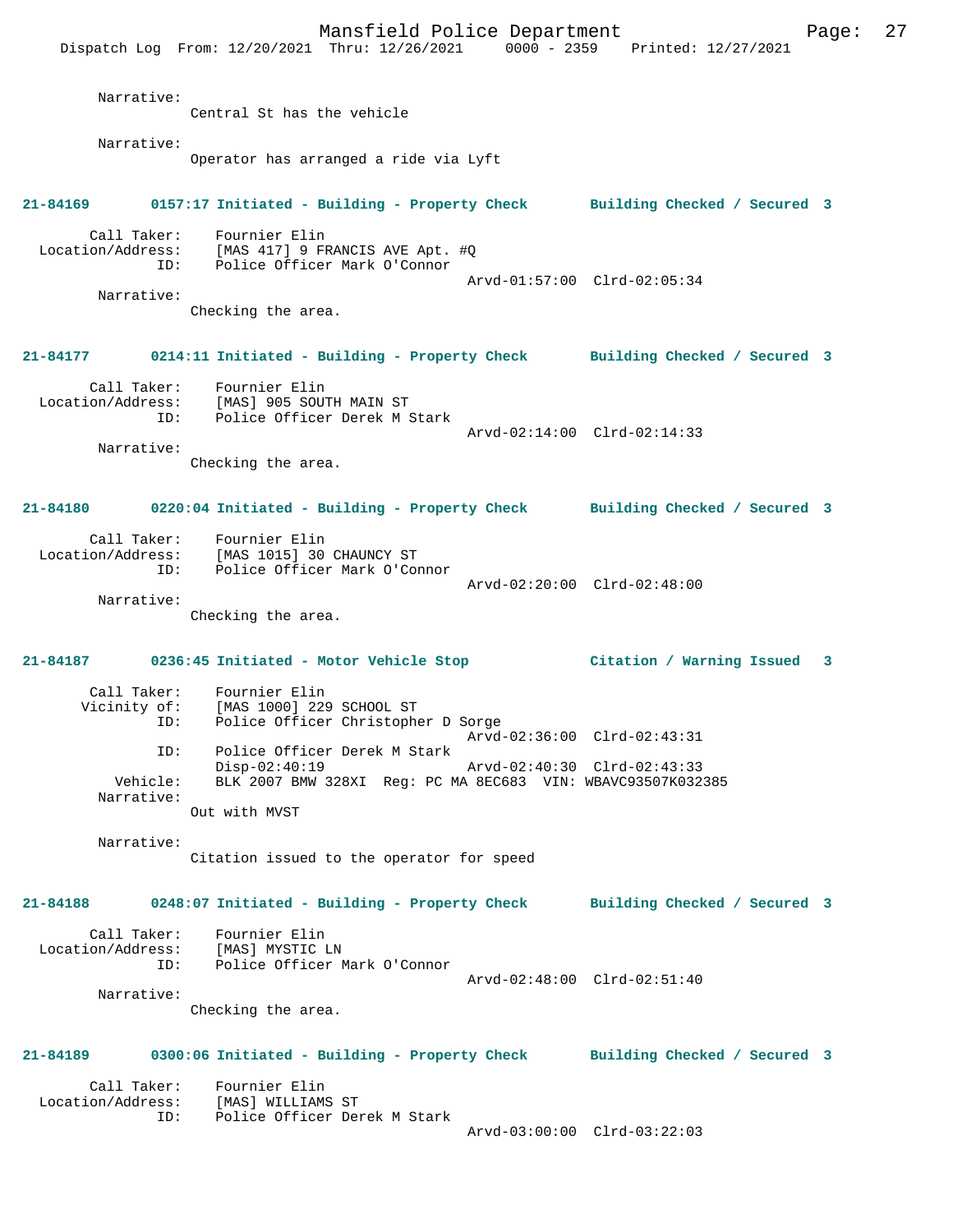Mansfield Police Department Page: 28 Dispatch Log From: 12/20/2021 Thru: 12/26/2021 0000 - 2359 Printed: 12/27/2021 Narrative: Checking the area. **21-84190 0303:24 Initiated - Building - Property Check Building Checked / Secured 3** Call Taker: Fournier Elin Location/Address: [MAS] FRANKLIN ST ID: Police Officer Mark O'Connor Arvd-03:03:00 Clrd-03:08:15 Narrative: Checking the area. **21-84193 0311:37 Initiated - Building - Property Check Building Checked / Secured 3** Call Taker: Fournier Elin Location/Address: [MAS 982] 111 HOPE ST ID: Police Officer Mark O'Connor Arvd-03:11:00 Clrd-03:12:30 Narrative: Checking the area. **21-84194 0312:43 Initiated - Building - Property Check Building Checked / Secured 3** Call Taker: Fournier Elin Location/Address: [MAS 1002] 250 EAST ST<br>ID: Police Officer Mark O'O Police Officer Mark O'Connor Arvd-03:12:00 Clrd-03:13:01 Narrative: Checking the area. **21-84195 0313:12 Initiated - Building - Property Check Building Checked / Secured 3** Call Taker: Fournier Elin Location/Address: [MAS 170] 255 HOPE ST ID: Police Officer Mark O'Connor Arvd-03:13:00 Clrd-03:13:47 Narrative: Checking the area. **21-84197 0342:51 Initiated - Building - Property Check Building Checked / Secured 3** Call Taker: Fournier Elin Location/Address: [MAS] 4 ERICK RD @ 15 BONNEY LN ID: Police Officer Mark O'Connor Arvd-03:42:00 Clrd-03:51:54 Narrative: Checking the area. **21-84198 0348:07 911 - Well Being Check Services Rendered 3**  Call Taker: Nicole Boyer Location/Address: [MAS 305] 64 COPELAND DR ID: Police Officer Bryan Hurley Disp-03:51:49 Arvd-03:52:06 Clrd-03:52:10 Narrative: Female party that works at the Wendy's, drives a white Nissan Rogue. CP states he last heard from her around 2355. She lives 404 Slate St in Attleboro. Narrative: M2 checked the lot and no vehicles in the lot **21-84199 0357:59 Initiated - Building - Property Check Building Checked / Secured 3**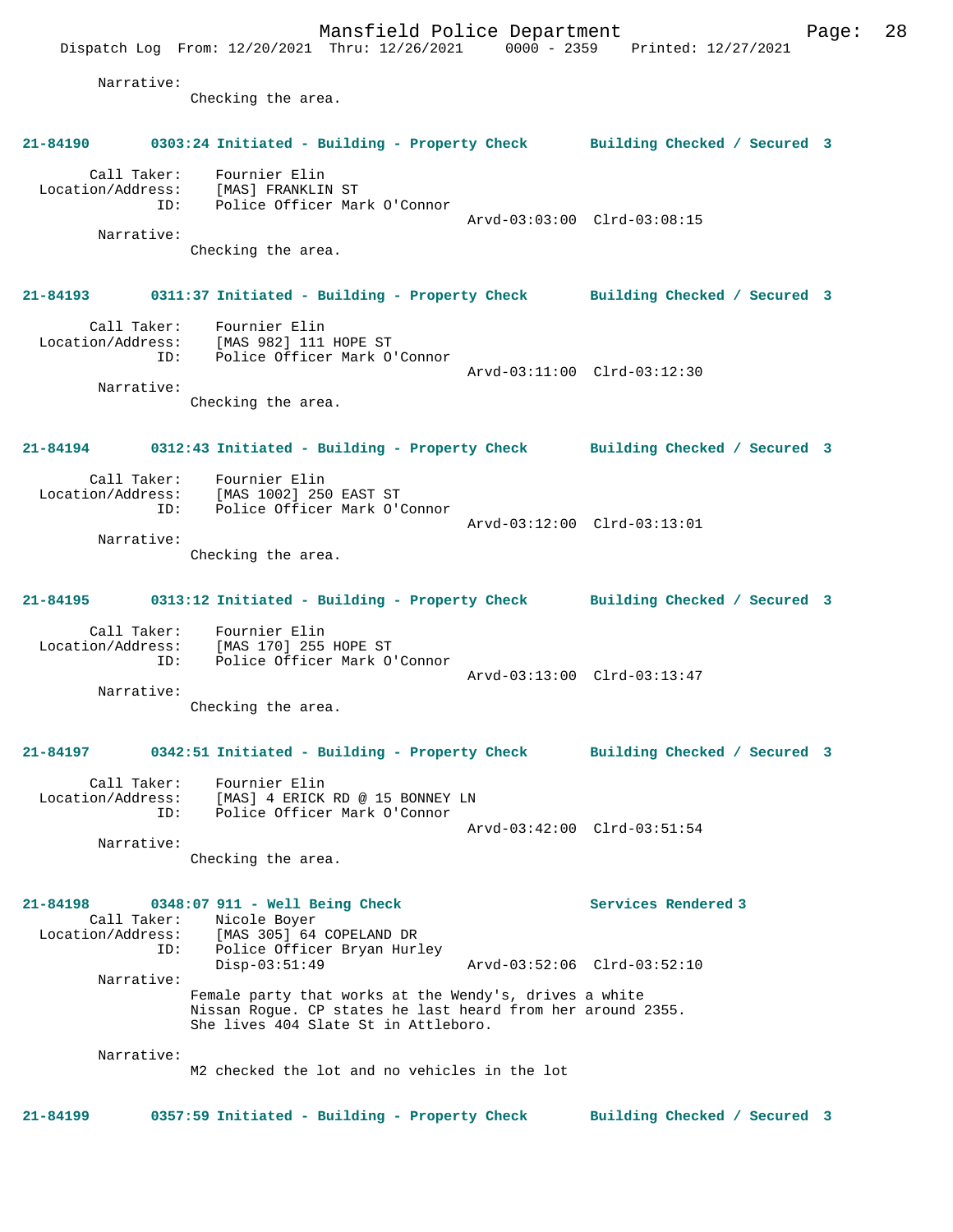Mansfield Police Department Fage: 29 Dispatch Log From: 12/20/2021 Thru: 12/26/2021 0000 - 2359 Printed: 12/27/2021 Call Taker: Fournier Elin Location/Address: [MAS 840] 280 SCHOOL ST ID: Police Officer Derek M Stark Arvd-03:57:00 Clrd-04:07:05 Narrative: Checking the area. **21-84200 0431:29 Initiated - Building - Property Check Building Checked / Secured 3** Call Taker: TARA LAKO Location/Address: [MAS 322] 31 HAMPSHIRE ST ID: Police Officer Derek M Stark Arvd-04:31:00 Clrd-04:42:11 Narrative: Checking the area. **21-84202 0450:19 Initiated - Building - Property Check Building Checked / Secured 3** Call Taker: Fournier Elin<br>Location/Address: [MAS 2] 60 FOR [MAS 2] 60 FORBES BLVD ID: Police Officer Derek M Stark Arvd-04:50:00 Clrd-05:10:15 **21-84206 0622:16 Initiated - Follow up Investigation Services Rendered 3**  Call Taker: William Casey<br>Location/Address: [MAS 305] 64 ( [MAS 305] 64 COPELAND DR ess. The Soot I.<br>ID: Police Officer Bryan Hurley Arvd-06:22:00 Clrd-06:39:39 ID: Police Officer Mark O'Connor Disp-06:22:45 Arvd-06:29:33 Clrd-06:39:01 Narrative: Conducting a follow up in the area to a previously reported incident. Narrative: Attleboro called to report that the female party involved has returned home safe **21-84212 0639:08 Initiated - Community Policing Services Rendered 3**  Call Taker: Fournier Elin Location/Address: [MAS 1002] 250 EAST ST ID: Police Officer Mark O'Connor Arvd-06:39:00 Clrd-06:44:29 Narrative: Assisting with the crosswalk **21-84223 0722:02 Initiated - Assist Citizen - P S A Services Rendered 3**  Call Taker: Dispatcher Alyson Vico Location/Address: [MAS] 2 NORTH MAIN ST Apt. #A101 ID: Police Officer Derek M Stark Arvd-07:22:00 Clrd-07:31:32 Narrative: M12 is off returning lost property. Narrative: Unable to raise anyone, message was left with the party's mother **21-84241 0911:23 Phone - 911 Hang-ups & Verifications Confirmed misdial/Accdntl Call 2**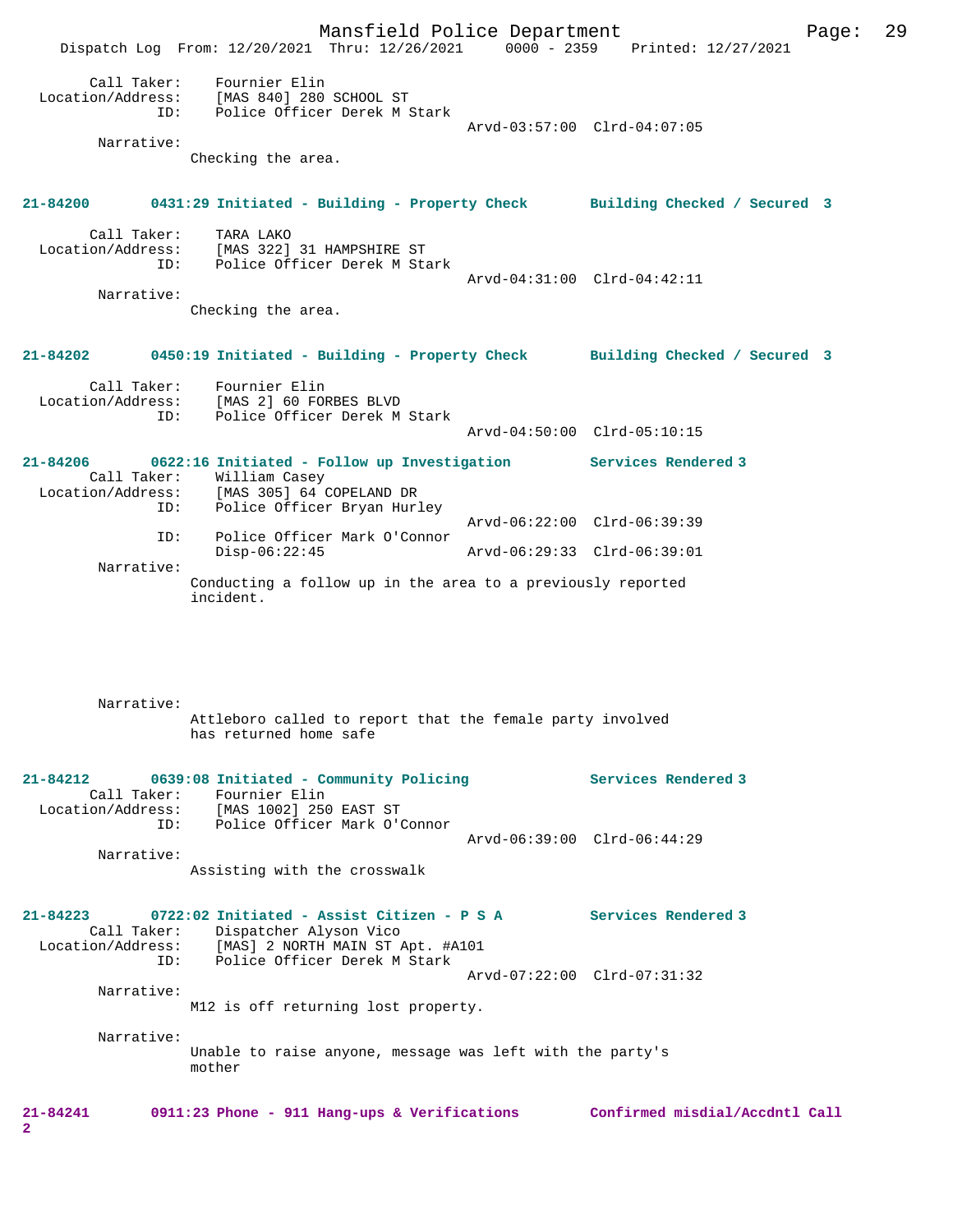Mansfield Police Department Page: 30 Dispatch Log From: 12/20/2021 Thru: 12/26/2021 0000 - 2359 Printed: 12/27/2021 Call Taker: Savannah Karch Location/Address: [MAS] 556 WARE ST<br>ID: Sergeant John R Ar Sergeant John R Armstrong<br>Disp-09:13:39 Disp-09:13:39 Arvd-09:20:37 Clrd-09:21:43 Narrative: Checking on a 911 hang up. Contact made?: 911 open line, negative answer on call back x2 Cellphone? (y/n): Uncertainty radius: **21-84250 0957:22 Initiated - Building - Property Check Building Checked / Secured 3** Call Taker: Dispatcher Alyson Vico Vicinity of: [MAS] FRANKLIN ST<br>TD: Sergeant John R AT Sergeant John R Armstrong Arvd-09:57:00 Clrd-10:01:11 Narrative: Checking the area. **21-84253 1005:13 Walk-In - Assist Citizen - P S A Investigated - No Report 3** Call Taker: Support Staff Matthew Todesco Location/Address: [MAS H6535] 137 WILLOW ST<br>TD: Police Officer Michael N I Police Officer Michael N Fenore<br>Disp-10:06:01 Ar Disp-10:06:01 Arvd-10:16:01 Clrd-10:47:03 Narrative: RP into the station to speak with an officer, she reports she have information she wants the police to have. Ofc Fenore into speak with the RP. Narrative: RP has no new information to report. **21-84266 1135:27 Phone - 911 Hang-ups & Verifications Confirmed misdial/Accdntl Call 2**  Call Taker: Chelsey Ferstler<br>Location/Address: [MAS 9A] 55 CABOT ess: [MAS 9A] 55 CABOT BLVD<br>ID: Sergeant Brian P Thiba Sergeant Brian P Thibault<br>Disp-11:39:52 Disp-11:39:52 Arvd-11:41:51 Clrd-11:42:51 Narrative: Checking on a 911 hang up. Contact made?: yes Cellphone? (y/n): n Uncertainty radius: has to dial 9 to call out, no emergency **21-84277 1231:36 Phone - Assist Fire Department Referred to Other Agency 2** Call Taker: Dispatcher Alyson Vico<br>Location/Address: [MAS 874] 100 HAMPSHIRI ess: [MAS 874] 100 HAMPSHIRE ST<br>TD: Police Officer Michael N Fe ID: Police Officer Michael N Fenore Disp-12:32:37 Arvd-12:40:28 Clrd-12:48:33 Narrative: Assisting the FD with a fire related incident. Nature: automatic fire alarm **21-84278 1238:26 Initiated - Motor Vehicle Stop Citation / Warning Issued 3** Call Taker: Dispatcher Alyson Vico Vicinity of: [MAS] 100 CHAUNCY ST @ 20 WINTHROP AVE<br>ID: Sergeant Brian P Thibault Sergeant Brian P Thibault Arvd-12:38:00 Clrd-12:48:26<br>Vehicle: GRY 2005 CHEV CLASSI Reg: PC MA 333YE9 VIN: 1G1ND52F55M2 GRY 2005 CHEV CLASSI Reg: PC MA 333YE9 VIN: 1G1ND52F55M206447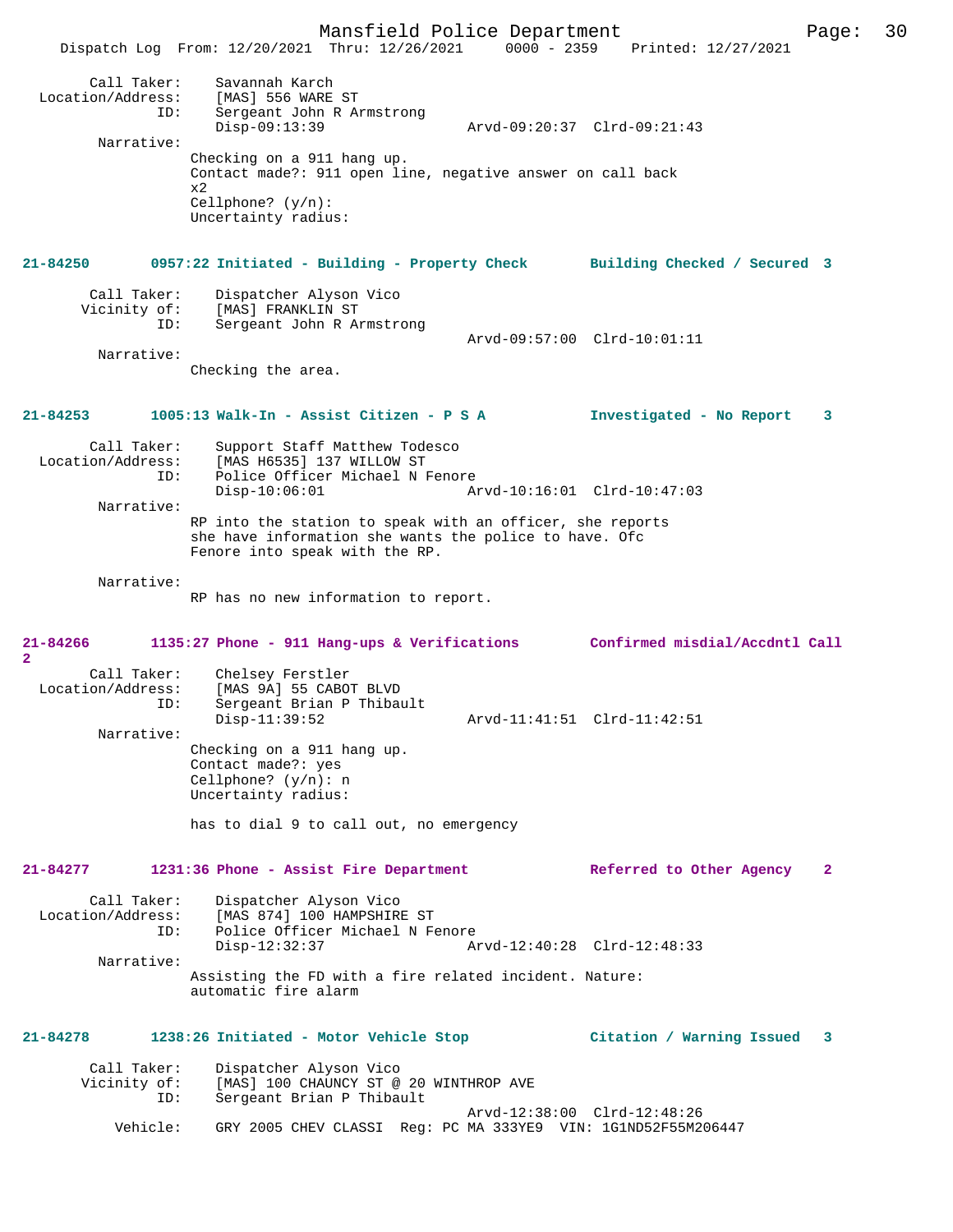Mansfield Police Department Page: 31 Dispatch Log From: 12/20/2021 Thru: 12/26/2021 Narrative: M1 is off with a MVST. Narrative: Citation issued to the RO for failure to inspect. **21-84282 1305:01 Phone - 911 Hang-ups & Verifications Unfounded/Unverifed 2** Call Taker: Savannah Karch<br>Location/Address: [MAS] 31 SUFFO ess: [MAS] 31 SUFFOLK RD<br>ID: Police Officer Micha Police Officer Michael N Fenore Disp-13:08:04 Arvd-13:08:07 Clrd-13:12:23 Narrative: Checking on a 911 hang up. Contact made? caller states no emergency language barrier Cellphone? (y/n): Uncertainty radius: Narrative: Spoke will parties in the area, no one in the area with a language barrier **21-84284 1328:17 Initiated - Motor Vehicle Stop Citation / Warning Issued 3** Call Taker: Dispatcher Alyson Vico<br>Vicinity of: [MAS] 85 PRATT ST @ 50 [MAS] 85 PRATT ST @ 50 CLINTON ST ID: Police Officer Michael N Fenore Arvd-13:28:00 Clrd-13:37:04 Vehicle: GRY 2012 ACUR UT MDX Reg: PC MA 693ZH3 VIN: 2HNYD2H41CH534919 GRY 2016 ACUR 4D MDX Reg: PC MA 693ZH3 VIN: 5FRYD4H27GB040901 Narrative: M4 is off with a MVST. Narrative: Registration comes back as a different MV, RO has proper paperwork. Narrative: Citation issued for speed. **21-84297 1409:32 Phone - Erratic Oper MV / Road Rage Gone on Arrival 3**  Call Taker: Savannah Karch<br>.on/Address: [MAS] SCHOOL ST Location/Address:<br>TD: Police Officer David W Kinahan<br>Disp-14:12:04  $\frac{1}{2}$ Disp-14:12:04 Arvd-14:14:58 Clrd-14:24:29<br>Vehicle: GRY 2008 FORD UT EDGE Req: PC MA 2ETH15 VIN: 2FMDK49C48B GRY 2008 FORD UT EDGE Reg: PC MA 2ETH15 VIN: 2FMDK49C48BA75211 Narrative: grey ford edge swirving all over the roadway Narrative: still at the light for 140 @ school Narrative: about to turn left on school passing the red barn school Narrative: passing spring into town Narrative: MV is at the registered address. **21-84301 1448:48 Phone - 911 Hang-ups & Verifications Confirmed misdial/Accdntl Call 2**  Call Taker: Savannah Karch Location/Address: [MAS] 165 NORTH MAIN ST Sergeant John R Armstrong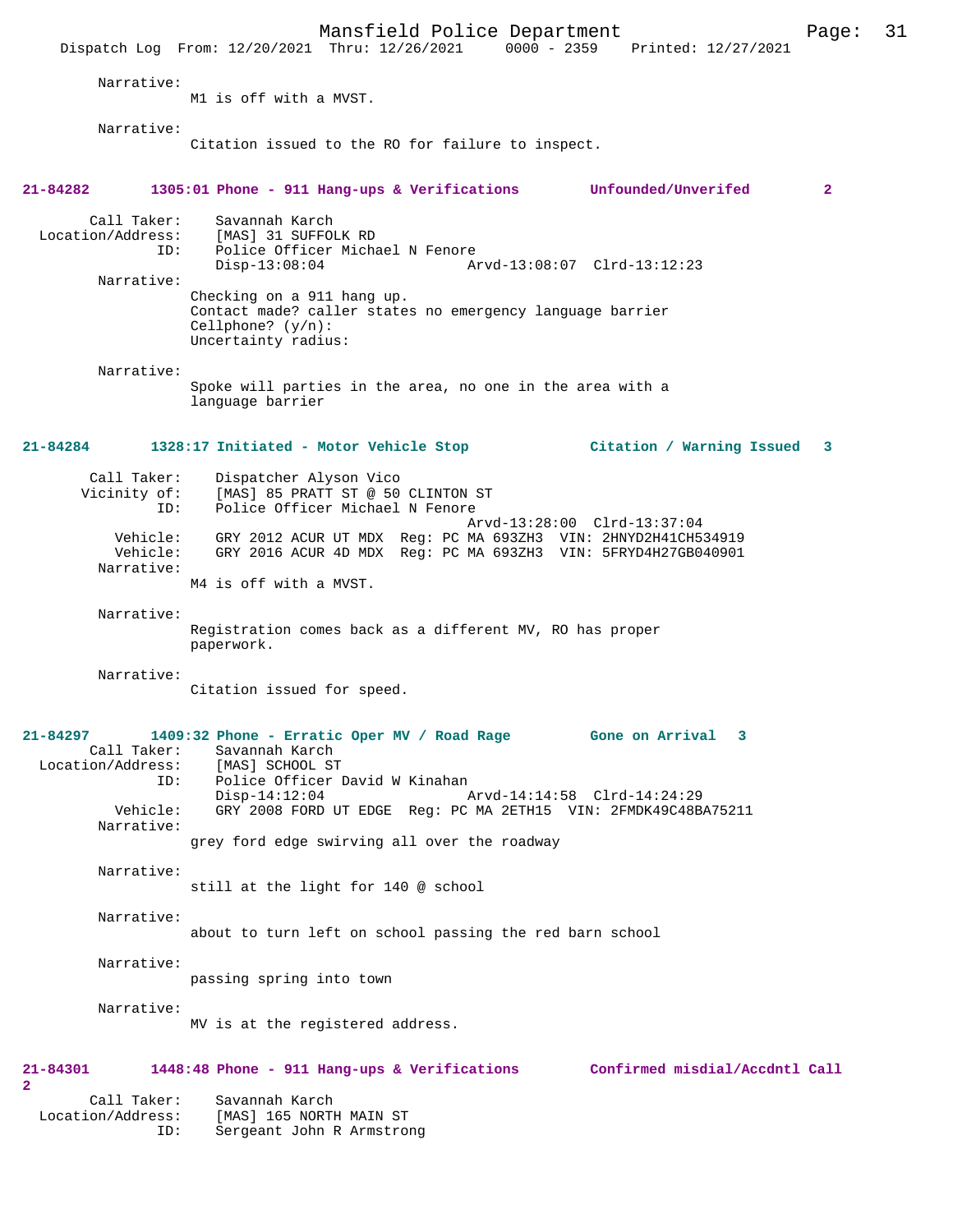Mansfield Police Department Page: 32 Dispatch Log From: 12/20/2021 Thru: 12/26/2021 0000 - 2359 Printed: 12/27/2021 Disp-14:51:38 Clrd-14:52:19 Disp-14:51:38<br>Sergeant Brian P Thibault Disp-14:52:16 Arvd-14:55:07 Clrd-14:57:20 Narrative: Checking on a 911 hang up. Contact made?: Yes, caller stated accidental. Cellphone? (y/n): Yes Uncertainty radius: 364 **21-84304 1504:55 Walk-In - Follow up Investigation Citation / Warning Issued 3** Call Taker: Support Staff Matthew Todesco Location/Address: [MAS] 170 SCHOOL ST @ 100 RTE 140 NB Vehicle: WHI 1921 ISU FTR Reg: COM MA W63886 VIN: 54DK6S166MSG50403 Narrative: Conducting a follow up in the area to a previously reported incident. **21-84308 1524:35 Initiated - Disabled Motor Vehicle Services Rendered 3**  Call Taker: Dispatcher Alyson Vico Vicinity of: [MAS] 170 SCHOOL ST @ 100 RTE 140 NB ID: Sergeant Brian P Thibault Arvd-15:24:00 Clrd-15:27:12 Narrative: M1 reports disabled TTU will remain in the area until private tow is on scene. TTU popped a tire trying to make a sharp turn due to the traffic from the accident in the area. **21-84313 1540:42 Phone - Animal Complaints Services Rendered 3**  Call Taker: Savannah Karch Location/Address: [MAS] 179 CENTRAL ST ID: animal control Jeffrey S Collins Disp-15:42:26 Arvd-16:00:15 Clrd-16:29:04 Narrative: caller reports rooster in yard all day. Narrative: Chickadee Rescue is out on scene. Rooster is in their custody **21-84328 1744:55 Initiated - Building - Property Check Building Checked / Secured 3** Call Taker: Dispatcher Jacques Ryan Location/Address: [MAS 820C] 31 PLYMOUTH ST ID: Police Officer Michael N Fenore Arvd-17:44:00 Clrd-17:54:36 Narrative: Checking the area. **21-84332 1805:19 Initiated - Follow up Investigation Services Rendered 3**  Call Taker: Savannah Karch Location/Address: [MAS 451B] 500 EAST ST ID: Sergeant John R Armstrong Arvd-18:05:00 Clrd-18:34:01 Narrative: Conducting a follow up in the area to a previously reported incident. 21-84323 **21-84333 1806:18 Phone - Erratic Oper MV / Road Rage Gone on Arrival 3**  Call Taker: Savannah Karch Location/Address: [MAS] SCHOOL ST ID: Police Officer Danielle C Titus Arvd-18:14:09 Clrd-18:20:38 Narrative: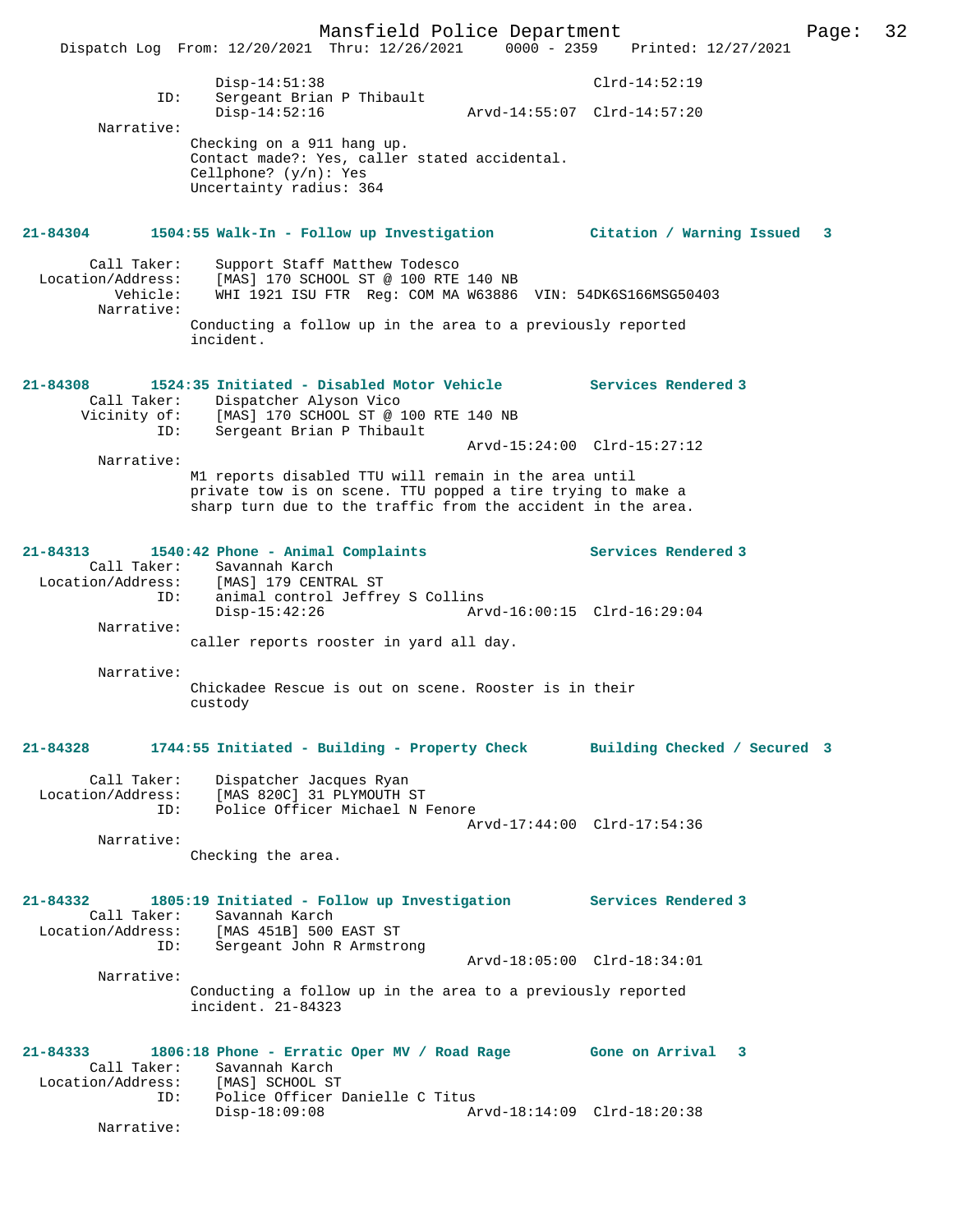Mansfield Police Department Page: 33 Dispatch Log From: 12/20/2021 Thru: 12/26/2021 caller reporting erratic operator, vehicle driving on the wrong side of the roadway, headed away from the crossing towards red dog. approx 6 mins ago large sedan dark color unk plate Narrative: M12 checked the area nothing showing. **21-84339 1851:21 Initiated - Building - Property Check Building Checked / Secured 3** Call Taker: Aaron Figueroa Location/Address: [MAS 195A] 254 CHAUNCY ST Police Officer Jay J Sparrow Arvd-18:51:00 Clrd-18:55:39 Narrative: Checking the area. **21-84360 2008:54 Initiated - Building - Property Check Secured Building 3**  Call Taker: Aaron Figueroa Location/Address: [MAS 820C] 31 PLYMOUTH ST<br>TD: Detective Christopher P.W. Detective Christopher P Walsh Arvd-20:08:00 Clrd-20:39:31 ID: Police Officer Michael N Fenore<br>Disp-20:09:14 Ar Disp-20:09:14 Arvd-20:09:20 Clrd-20:39:34 Narrative: Checking the area. **21-84363 2018:32 911 - Assist Fire Department Services Rendered 2**  Call Taker: Aaron Figueroa<br>Location/Address: [MAS 424C] 149 Location/Address: [MAS 424C] 149 OAKLAND ST Sergeant John R Armstrong<br>Disp-20:19:47 Disp-20:19:47 Arvd-20:22:36 Clrd-20:32:42 Narrative: Assisting the FD with a fire related incident. Nature: master box activation **21-84379 2112:45 Phone - Suspicious Actv / Persn / Veh Spoken To 2**  Call Taker: Stephen Martell Location/Address: [MAS H1658] 6 CLAIRE AVE<br>TD: Police Officer Jay J Span Police Officer Jay J Sparrow<br>Disp-21:14:57 Disp-21:14:57 Arvd-21:21:12 Clrd-21:35:28 Narrative: Rp stated that his wife heard a knock at the door, when she got to the door no one was there. Does not want to speak to an officer. Narrative: M5 advsied he spoke to a group of kids who admited to knocking on doors in the area. M5 advised there was a homeowner that confirmed that he saw them knocking **21-84384 2136:34 Initiated - Building - Property Check Building Checked / Secured 3** Call Taker: Aaron Figueroa Location/Address: [MAS 987A] 125 HIGH ST Apt. #1-4 ID: Police Officer Jay J Sparrow Arvd-21:36:00 Clrd-21:49:35 Narrative: Checking the area. **21-84387 2149:42 Initiated - Building - Property Check Building Checked / Secured 3** Call Taker: Aaron Figueroa<br>: Location/Address: [MAS 840] 280 [MAS 840] 280 SCHOOL ST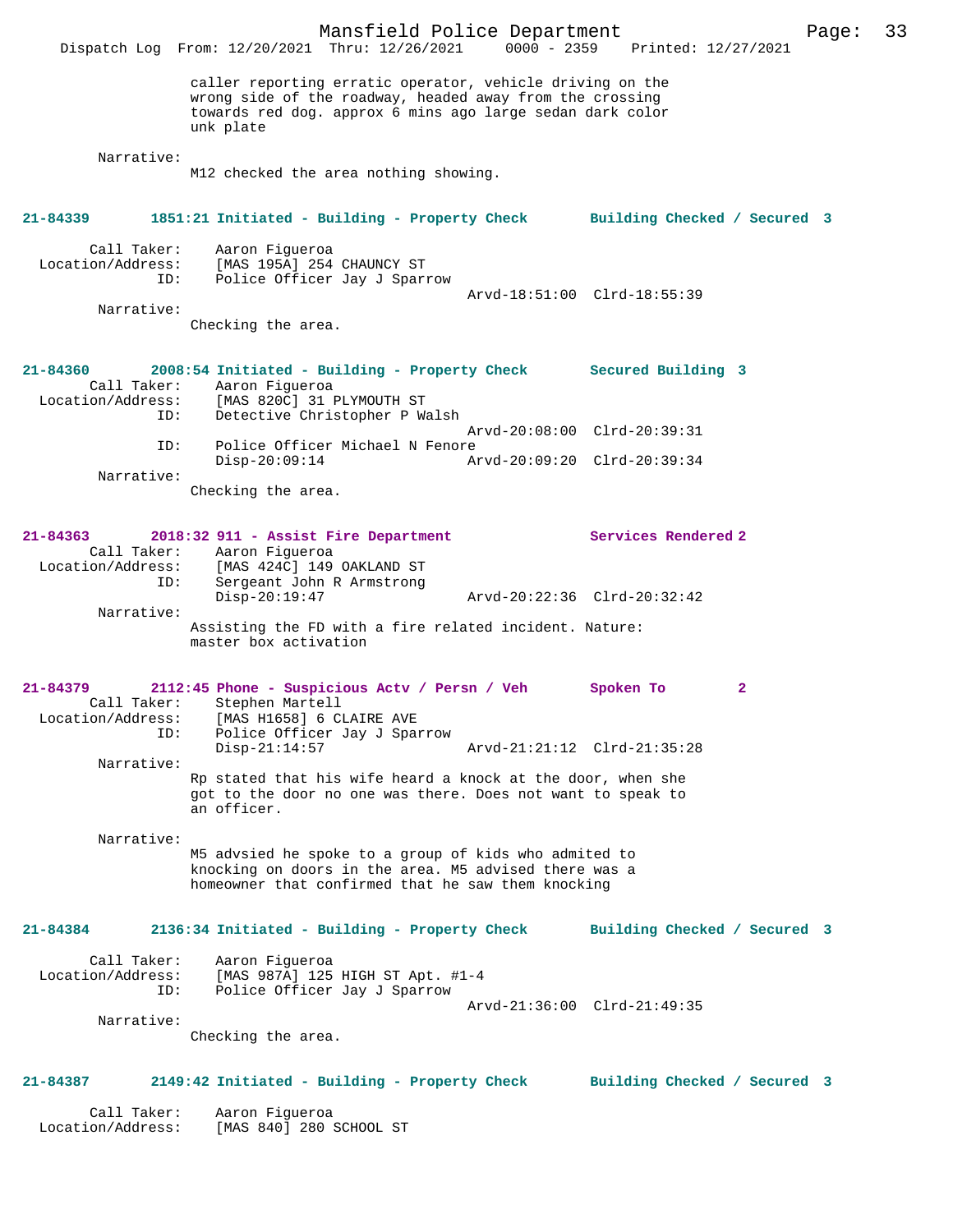Mansfield Police Department Page: 34 Dispatch Log From:  $12/20/2021$  Thru:  $12/26/2021$  ID: Police Officer Danielle C Titus Arvd-21:49:00 Clrd-22:04:21 Narrative: Checking the area. **21-84391 2201:25 Initiated - Building - Property Check Building Checked / Secured 3** Call Taker: Aaron Figueroa<br>Location/Address: [MAS 1015] 30 ess: [MAS 1015] 30 CHAUNCY ST<br>ID: Police Officer Jay J Spa Police Officer Jay J Sparrow Arvd-22:01:00 Clrd-22:04:38 Narrative: Checking the area. **21-84401 2220:55 Initiated - Building - Property Check Building Checked / Secured 3** Call Taker: Aaron Figueroa Location/Address: [MAS 4] 31 HAMPSHIRE ST ID: Police Officer Danielle C Titus Arvd-22:20:00 Clrd-22:27:05 Narrative: Checking the area. **21-84402 2227:13 Initiated - Building - Property Check Building Checked / Secured 3** Call Taker: Stephen Martell<br>Location/Address: [MAS 2] 60 FORB ess: [MAS 2] 60 FORBES BLVD<br>ID: Police Officer Danielle Police Officer Danielle C Titus Arvd-22:27:00 Clrd-22:34:15 Narrative: Checking the area. **21-84406 2251:03 Initiated - Building - Property Check Building Checked / Secured 3** Call Taker: Aaron Figueroa Location/Address: [MAS 820C] 31 PLYMOUTH ST Police Officer Michael N Fenore Arvd-22:51:00 Clrd-22:58:43 ID: Detective Christopher P Walsh Disp-22:52:06 Arvd-22:52:10 Clrd-22:58:42 Narrative: Officer Fenore checking the back Officer Walsh is checking the front **21-84419 2345:25 911 - Suspicious Actv / Persn / Veh Unfounded/Unverifed 2** Call Taker: JEFFREY KEEFE Vicinity of: [MAS 234] 65 MAPLE ST<br>ID: Police Officer Bryan B Police Officer Bryan Hurley<br>Disp-23:48:28 Arvd-23:53:23 Clrd-12/24/2021 @ 00:00:16 ID: Sergeant Jeffrey G Bombard Disp-23:57:57 <br>
Th: Sergeant David Schepis Sergeant David Schepis<br>Disp-23:59:09  $Clrd-12/24/2021$  @ 00:00:23 Narrative: CP reproting a vehicle stopped in the middle of the roadway at the intersection caller then went around the vehicle and left the area unknown on driver status. Narrative: Vehicle was described as a sedan unknown on color. Narrative: M2 advised unable to locate that vehicle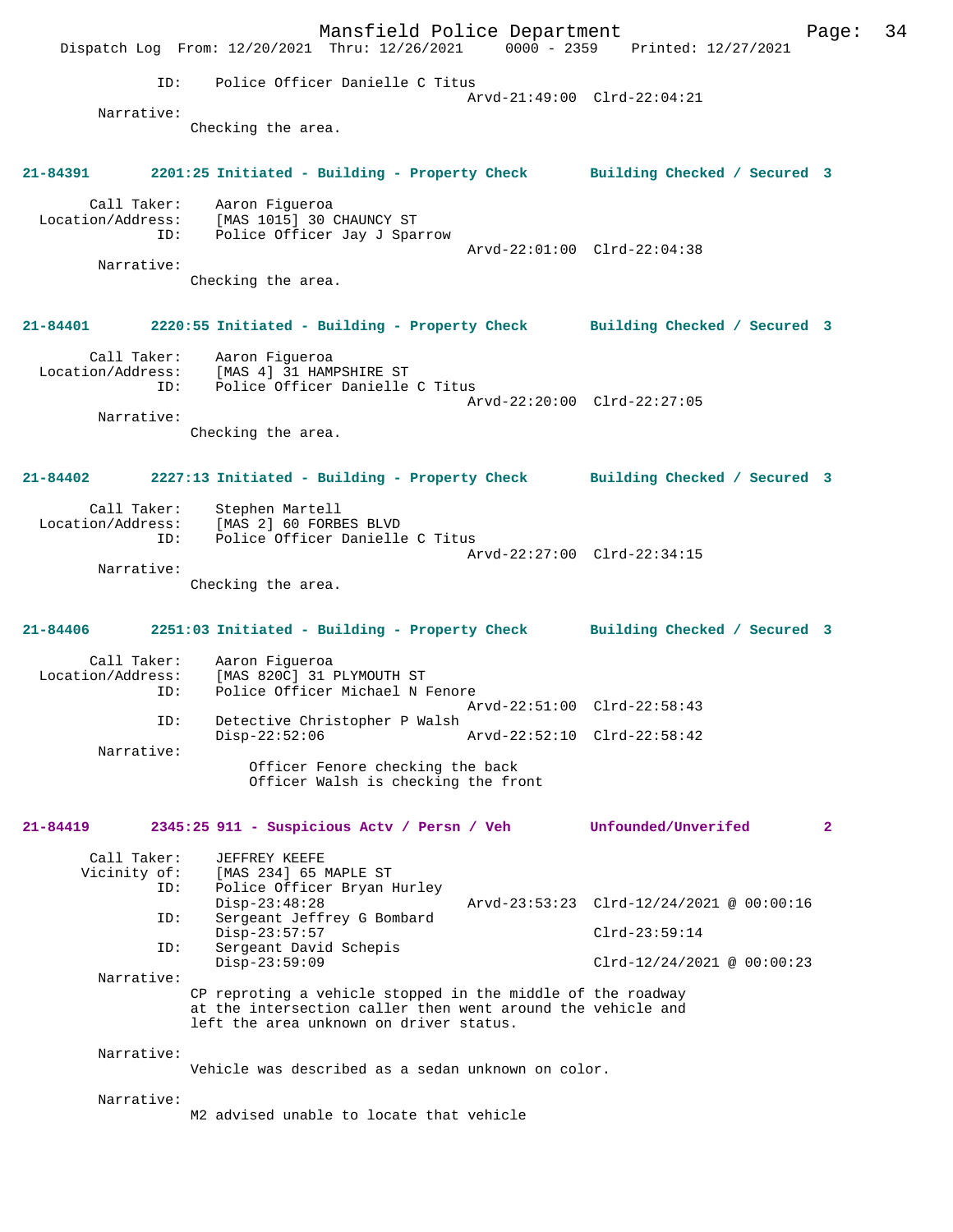Mansfield Police Department Page: 35 Dispatch Log From: 12/20/2021 Thru: 12/26/2021 Narrative: M2 spoke with employess at National Lumber who advised they never saw a vehicle Refer To Incident: 21MAS-1366-OF **For Date: 12/24/2021 - Friday 21-84421 0002:08 Initiated - Suspicious Actv / Persn / Veh Services Rendered 2**  Call Taker: Aaron Figueroa Location/Address: [MAS 181A] 150 OAKLAND ST ID: Police Officer Bryan Hurley Arvd-00:02:00 Clrd-00:03:14<br>Vehicle: BLK 2017 AUDI UT 05 Reg: PC MA 1DRM91 VIN: WA1C2AFP2HA09 BLK 2017 AUDI UT Q5 Reg: PC MA 1DRM91 VIN: WA1C2AFP2HA092925 Narrative: Checking on a suspicious vehicle in the lot Narrative: M2 advised the vehicle is the fire watch attendent for the site **21-84455 0148:49 Initiated - Building - Property Check Building Checked / Secured 3** Call Taker: Aaron Figueroa Location/Address: [MAS 4] 31 HAMPSHIRE ST Sergeant David Schepis Arvd-01:48:00 Clrd-01:49:40 Narrative: Checking the area. **21-84457 0149:47 Initiated - Building - Property Check Building Checked / Secured 3** Call Taker: Aaron Figueroa<br>Location/Address: [MAS 2] 60 FORI ess: [MAS 2] 60 FORBES BLVD<br>ID: Sergeant David Schepis Sergeant David Schepis Arvd-01:49:00 Clrd-02:08:39 Narrative: Checking the area. Narrative: M10 checked the building, not M1 **21-84458 0153:21 Initiated - Building - Property Check Services Rendered 3**  Call Taker: Aaron Figueroa<br>Location/Address: [MAS 281A] 1 CI ess: [MAS 281A] 1 CROCKER ST<br>ID: Police Officer Beau J Pa Police Officer Beau J Palanza Arvd-01:53:00 Clrd-01:54:34 Narrative: Checking the area. **21-84459 0153:53 Initiated - Motor Vehicle Stop Spoken To 3**  Call Taker: Aaron Figueroa<br>Location/Address: [MAS 834] 261 ( [MAS 834] 261 CHAUNCY ST ID: Police Officer Christopher D Sorge Arvd-01:53:00 Clrd-02:08:05 ID: Police Officer Beau J Palanza Disp-01:54:42 Arvd-01:55:06 Clrd-02:08:04<br>Vehicle: GRY 2001 HOND ACCORD Reg: PC MA 1HDR48 VIN: JHMCG66811C02 GRY 2001 HOND ACCORD Reg: PC MA 1HDR48 VIN: JHMCG66811C020605 Narrative: Stop in the parking lot Narrative: Verbal given to the operator for unregistered MV and defective equipment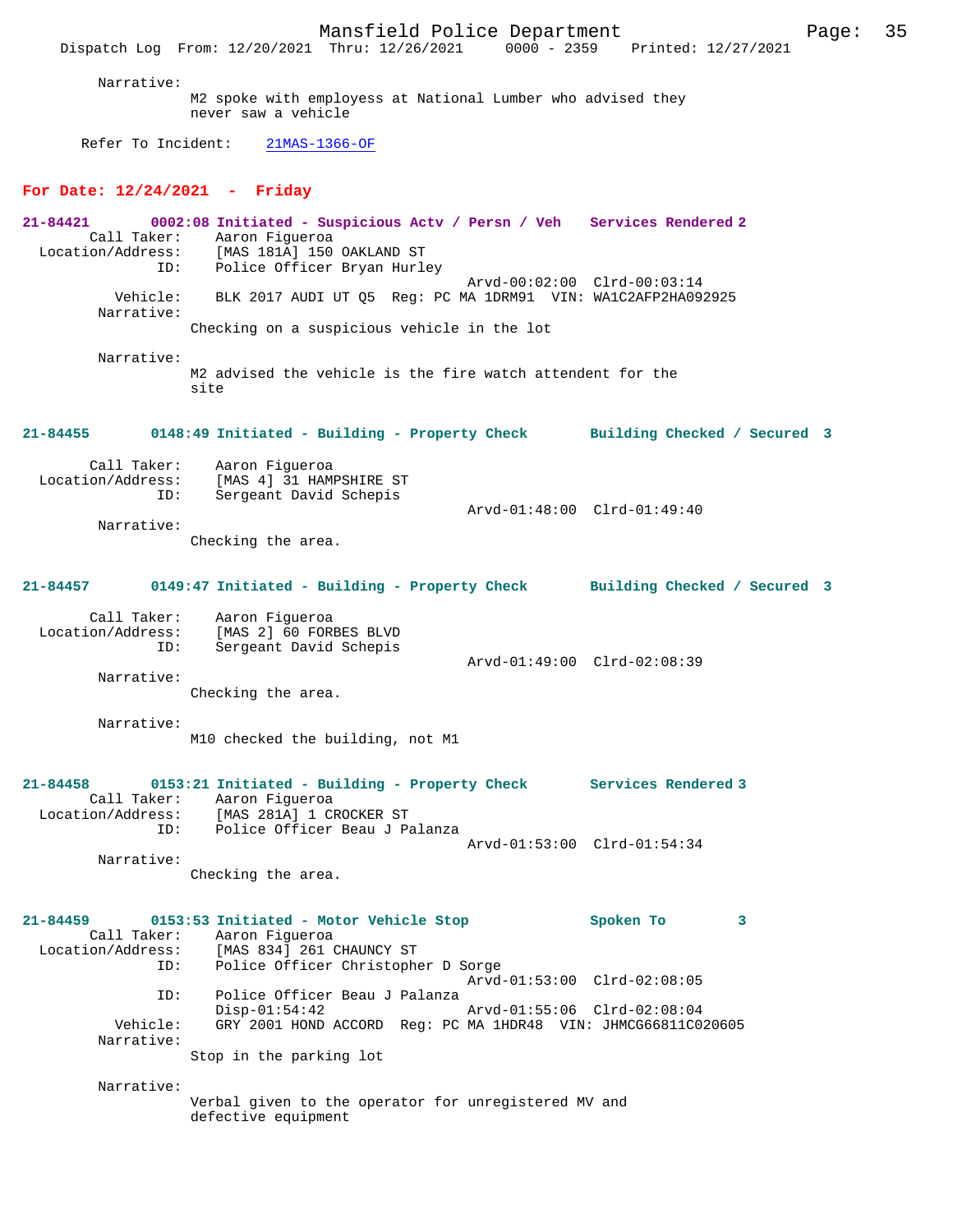Dispatch Log From: 12/20/2021 Thru: 12/26/2021 0000 - 2359 Printed: 12/27/2021

**21-84463 0202:09 Initiated - Building - Property Check Building Checked / Secured 3** Call Taker: Aaron Figueroa<br>Location/Address: [MAS 820C] 31 1 [MAS 820C] 31 PLYMOUTH ST ID: Sergeant Lawrence G Crosman Arvd-02:02:00 Clrd-02:07:18 Narrative: Officer Crosman is checking the rear Narrative: Officer advised the front has been checked **21-84465 0209:46 Initiated - Building - Property Check Building Checked / Secured 3** Call Taker: Aaron Figueroa Location/Address: [MAS] MYSTIC LN ID: Police Officer Bryan Hurley Arvd-02:09:00 Clrd-02:14:10 Narrative: Checking the area. **21-84466 0216:23 Phone - Suspicious Actv / Persn / Veh Unfounded/Unverifed 2** Call Taker: Stephen Martell Location/Address: [MAS H747] 49 DRAPER AVE Police Officer Beau J Palanza Disp-02:16:52 Arvd-02:17:20 Clrd-02:24:08<br>ID: Police Officer Christopher D Sorge Police Officer Christopher D Sorge<br>Disp-02:17:11 Arvd Arvd-02:17:52 Clrd-02:24:06 Narrative: Rp heard voices by the back door Narrative: both were male voices Narrative: Does not hear the voices now. Narrative: M5 advised they checked the area, nothing found **21-84467 0230:54 Initiated - Building - Property Check Building Checked / Secured 3** Call Taker: Aaron Figueroa<br>Location/Address: [MAS 417] 9 FR Location/Address: [MAS 417] 9 FRANCIS AVE ID: Police Officer Bryan Hurley Arvd-02:30:00 Clrd-02:39:45 Narrative: Checking the area. **21-84469 0247:24 Initiated - Building - Property Check Building Checked / Secured 3** Call Taker: Aaron Figueroa Location/Address: [MAS 987A] 125 HIGH ST Apt. #1-4 ID: Police Officer Beau J Palanza Arvd-02:47:00 Clrd-02:51:56 Narrative: Checking the area. **21-84472 0259:17 Initiated - Suspicious Actv / Persn / Veh Spoken To 2**  Call Taker: Aaron Figueroa<br>Location/Address: [MAS 255] 377 ess: [MAS 255] 377 CHAUNCY ST<br>ID: Police Officer Christophe Police Officer Christopher D Sorge Arvd-02:59:00 Clrd-03:01:25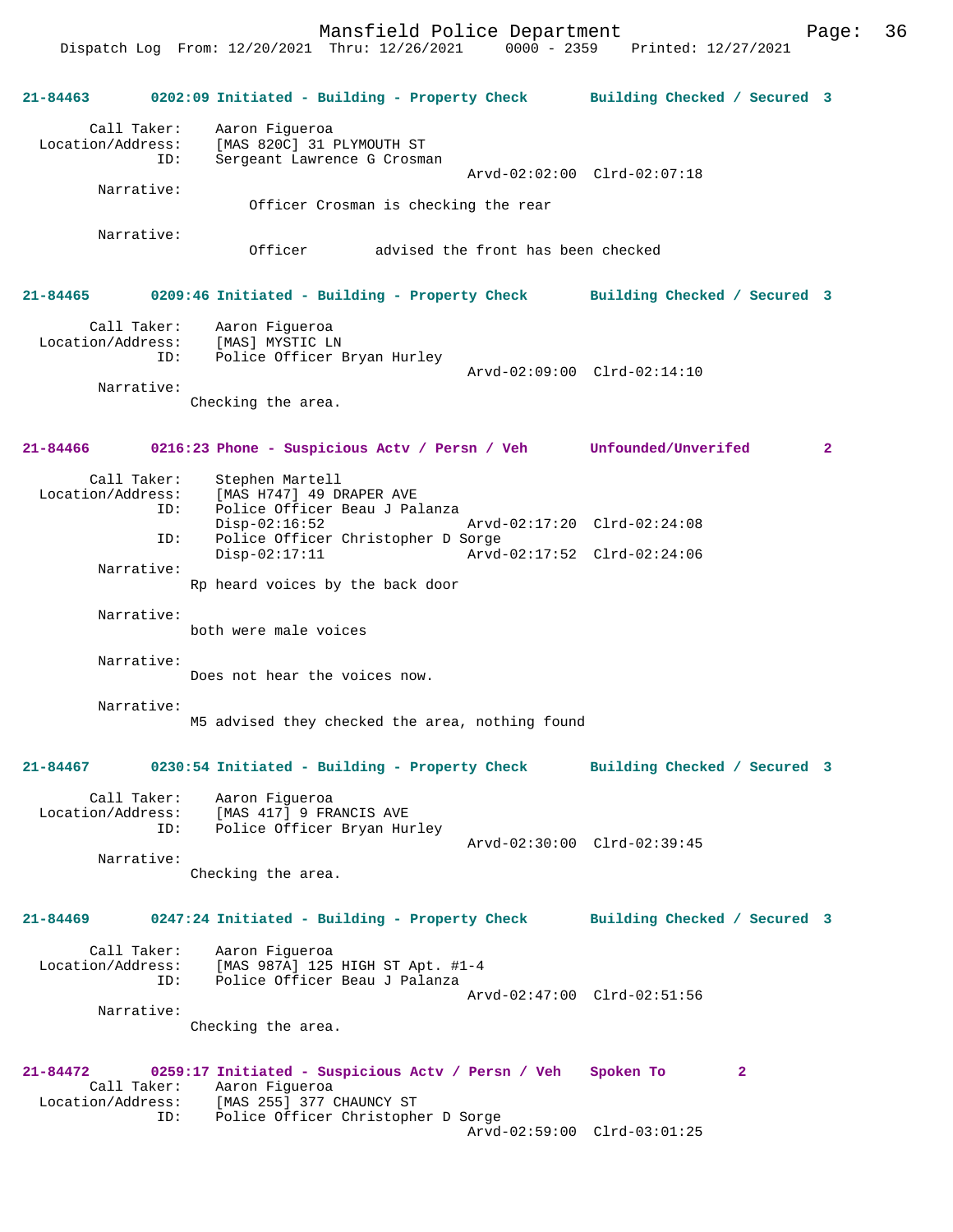Mansfield Police Department Page: 37 Dispatch Log From: 12/20/2021 Thru: 12/26/2021 Vehicle: WHI 2003 BMW 745 Reg: PC MA 1GKY83 VIN: WBAGL63443DP67657 Narrative: M10 is checking on a vehicle in the parking lot Narrative: M10 advised that the operator was taking a nap **21-84475 0309:51 Initiated - Building - Property Check Building Checked / Secured 3** Call Taker: Aaron Figueroa Location/Address: [MAS] 4 ERICK RD @ 15 BONNEY LN ID: Police Officer Bryan Hurley Arvd-03:09:00 Clrd-03:15:04 Narrative: Checking the area. **21-84477 0315:16 Initiated - Motor Vehicle Stop Citation / Warning Issued 3** Call Taker: Aaron Figueroa<br>Location/Address: [MAS] HIGHLAND Location/Address: [MAS] HIGHLAND AVE ID: Police Officer Bryan Hurley ID: Police Officer Bryan Hurley<br>Arvd-03:15:00 Clrd-03:24:04 ID: Sergeant David Schepis Disp-03:17:33 Arvd-03:17:36 Clrd-03:23:26 Vehicle: GRY 2009 INFI EX35 Reg: PC MA 3EWM84 VIN: JNKAJ09F89M951916 Narrative: MVST with a silver infinity Narrative: M2 advised citation issued to the operator for speeding and failure to inspect **21-84480 0326:37 Initiated - Parking Violations Services Rendered 3**  Call Taker: Aaron Figueroa<br>Location/Address: [MAS 1038] NOR: ess: [MAS 1038] NORTH MAIN ST<br>TD: Police Officer Beau J Pa Police Officer Beau J Palanza Arvd-03:26:00 Clrd-03:29:01<br>ID: Police Officer Beau J Palanza Police Officer Beau J Palanza Disp-03:35:48 Arvd-03:35:50 Clrd-03:37:00<br>TD: Police Officer Beau J Palanza Police Officer Beau J Palanza<br>Disp-03:39:30 Disp-03:39:30 Arvd-03:39:38 Clrd-04:06:00 Narrative: M5 in town for parking violations Narrative: Old Colony : (2) MA reg 6ST150 / MA reg 847RV4 North Main : (1) RI reg GE577 **21-84482 0328:18 Initiated - Motor Vehicle Stop Citation / Warning Issued 3** Call Taker: Aaron Figueroa Location/Address: [MAS H399] 108 NORTH MAIN ST ID: Police Officer Bryan Hurley Arvd-03:28:00 Clrd-03:35:52 ID: Police Officer Beau J Palanza Disp-03:29:01 Arvd-03:29:05 Clrd-03:35:48 Vehicle: WHI 2008 JEEP GRAND CHEROKEE Reg: PC MA 1XPM69 VIN: 1J8GR48K38C139267 Narrative: M2 out with an MVST on a white jeep Narrative: Citation issued to the operator for speeding in 70 block of North Main Street **21-84483 0337:49 Initiated - Building - Property Check Spoken To 3**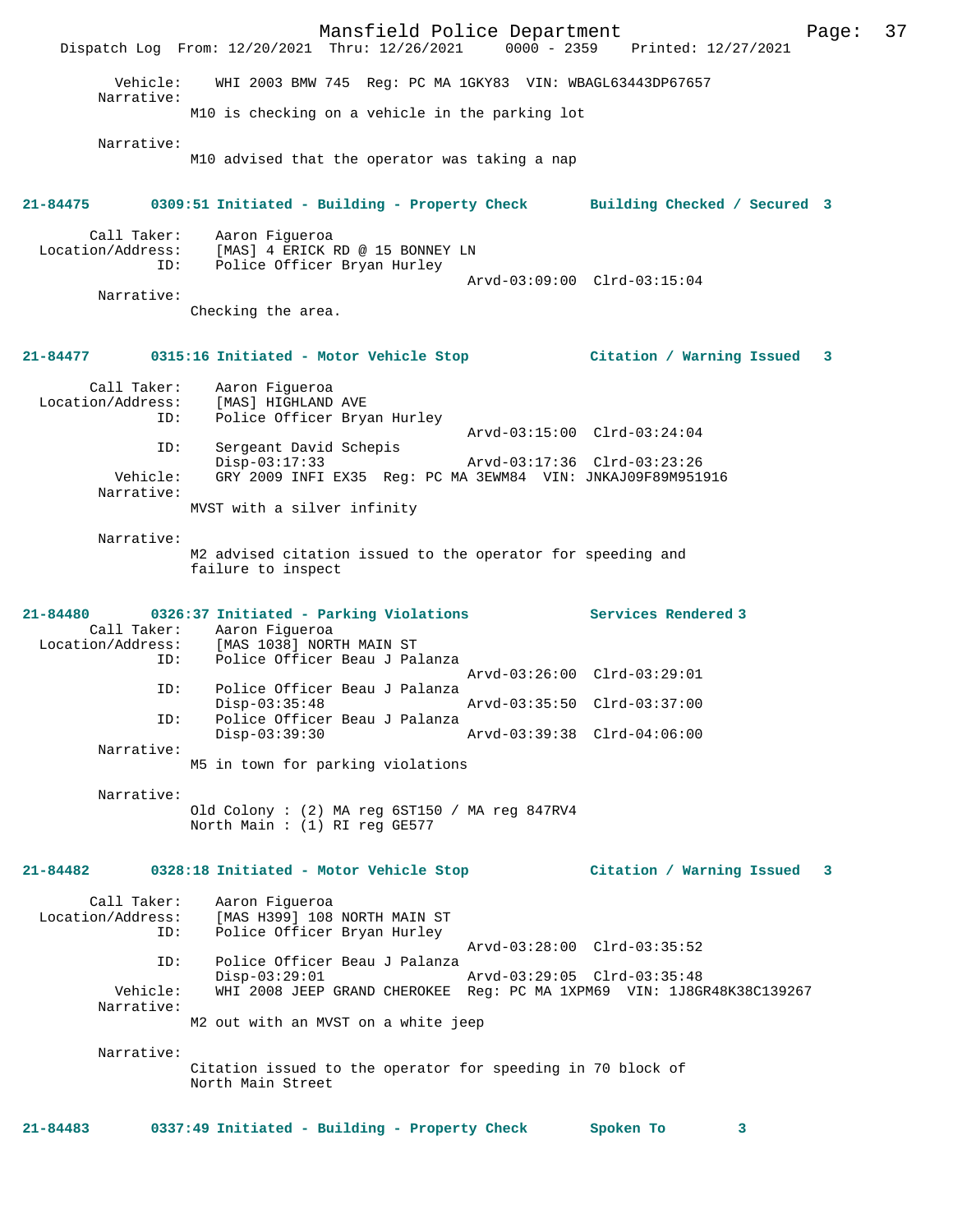Mansfield Police Department Page: 38 Dispatch Log From: 12/20/2021 Thru: 12/26/2021 0000 - 2359 Printed: 12/27/2021 Call Taker: Aaron Figueroa<br>Location/Address: [MAS 934] 40 RI [MAS 934] 40 RUMFORD AVE ID: Police Officer Beau J Palanza Arvd-03:37:00 Clrd-03:39:30 Vehicle: BLU 2020 TOYT UT HIGHLA Reg: PC MA 1RFH36 VIN: 5TDGBRCH9LS505034 Narrative: M5 spoke to a party in a vehicle who had pulled over to make a call **21-84488 0417:11 Initiated - Building - Property Check Building Checked / Secured 3** Call Taker: Aaron Figueroa<br>Location/Address: [MAS 820C] 31 I Location/Address: [MAS 820C] 31 PLYMOUTH ST ID: Sergeant Lawrence G Crosman Arvd-04:17:00 Clrd-04:38:59 Narrative: Officer Crosman checking front **21-84491 0426:04 Initiated - Building - Property Check Building Checked / Secured 3** Call Taker: Aaron Figueroa Location/Address: [MAS] FRANKLIN ST ID: Police Officer Bryan Hurley Arvd-04:26:00 Clrd-04:33:38 Narrative: Checking the area. **21-84492 0436:08 Initiated - Motor Vehicle Stop Citation / Warning Issued 3** Call Taker: Aaron Figueroa<br>Location/Address: [MAS] 50 CLINTO Location/Address: [MAS] 50 CLINTON ST @ 85 PRATT ST ID: Police Officer Bryan Hurley Arvd-04:36:00 Clrd-04:43:32 ID: Sergeant David Schepis Disp-04:39:28 Arvd-04:39:32 Clrd-04:41:22 Vehicle: WHI 2013 HOND CIVIC Reg: PC MA 3MPT51 VIN: 2HGFB2F5XDH563255 Narrative: M2 advsied citation written to RO for speeding at 30 chauncy **21-84503 0714:57 Initiated - Building - Property Check Building Checked / Secured 3** Call Taker: Emily Archer<br>Location/Address: [MAS 820C] 31 Location/Address: [MAS 820C] 31 PLYMOUTH ST ID: Sergeant Lawrence G Crosman ID: Sergeant Lawrence G Crosman<br>Arvd-07:14:00 Clrd-07:44:30 Vehicle: Narrative: Checking the area. **21-84508 0857:11 Other - Building - Property Check Building Checked / Secured 3** Call Taker: Sergeant Jeffrey G Bombard<br>Location/Address: [MAS 820C] 31 PLYMOUTH ST ess: [MAS 820C] 31 PLYMOUTH ST<br>TD: Detective Patrick J Pennie Detective Patrick J Pennie<br>Disp-08:58:20 Disp-08:58:20 Arvd-08:58:35 Clrd-09:05:49<br>ID: Sergeant Jeffrey G Bombard Sergeant Jeffrey G Bombard<br>Disp-08:58:20 Disp-08:58:20 Arvd-08:58:38 Clrd-09:05:53 Narrative: Checking the area. **21-84514 0932:55 Initiated - Building - Property Check Services Rendered 3**  Call Taker: Emily Archer Location/Address: [MAS] 280 SCHOOL ST

ID: Police Officer Joshua S Ellender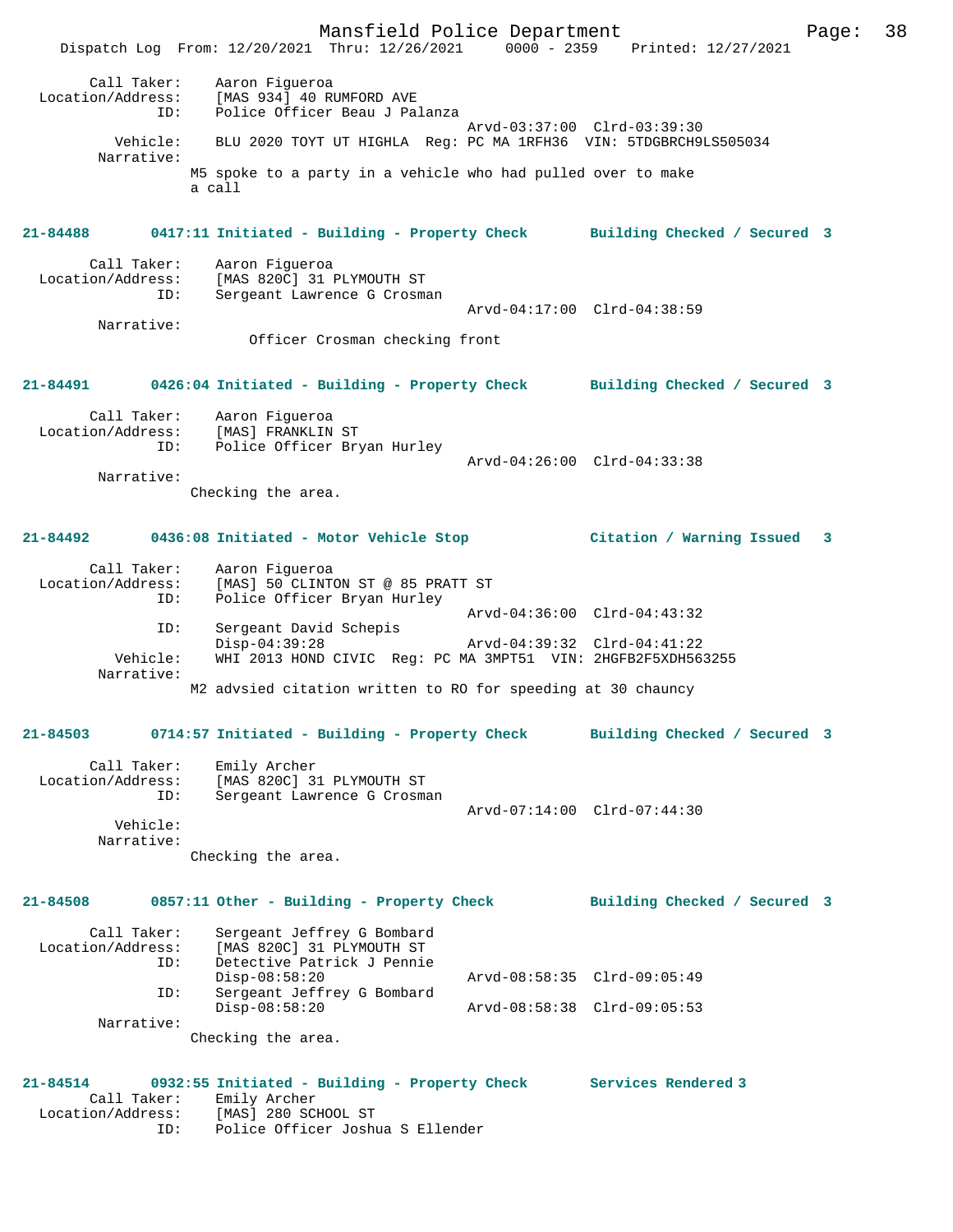Mansfield Police Department Page: 39 Dispatch Log From: 12/20/2021 Thru: 12/26/2021 0000 - 2359 Printed: 12/27/2021 Arvd-09:32:00 Clrd-09:44:10 Narrative: Checking the area. Narrative: M3 states traffic was light, except in the area of Whites Bakery. **21-84516 0947:09 Phone - Assist Fire Department Services Rendered 2**  Call Taker: Emily Archer<br>Location/Address: [MAS] 631 EA: Location/Address: [MAS] 631 EAST ST Apt. #B101 ID: Police Officer Joshua S Ellender Disp-09:49:02 Clrd-09:51:36 ID: Sergeant David Schepis Disp-09:51:49 Arvd-09:54:23 Clrd-09:59:17 Narrative:

Assisting the FD with a fire related incident. Nature:CO alarm sounding

Narrative:

M2 states he is clear.

**21-84518 1002:20 Initiated - Building - Property Check Building Checked / Secured 3** Call Taker: Emily Archer Location/Address: [MAS 1002] 250 EAST ST

Arvd-10:02:00 Clrd-10:37:49

 ID: Sergeant David Schepis Narrative:

Checking the area.

# **21-84523 1103:28 Initiated - Building - Property Check Building Checked / Secured 3**

| Call Taker:       | Sergeant Jeffrey G Bombard |                             |  |
|-------------------|----------------------------|-----------------------------|--|
| Location/Address: | [MAS 820C] 31 PLYMOUTH ST  |                             |  |
| ID:               | Sergeant Jeffrey G Bombard |                             |  |
|                   |                            | Arvd-11:03:00 Clrd-11:11:02 |  |
| ID:               | Detective Patrick J Pennie |                             |  |
|                   | $Disp-11:04:03$            | Arvd-11:04:08 Clrd-11:11:06 |  |
| Narrative:        |                            |                             |  |
|                   | Checking the area.         |                             |  |

#### **21-84529 1203:10 Initiated - Building - Property Check Building Checked / Secured 3**

 Call Taker: Emily Archer Location/Address: [MAS] 280 SCHOOL ST ID: Sergeant Robert S Pierce Arvd-12:03:00 Clrd-12:09:39 Narrative:

Checking the area.

#### **21-84530 1209:32 Initiated - Building - Property Check Building Checked / Secured 3**

| Call Taker:<br>Location/Address: | Emily Archer<br>[MAS] 280 SCHOOL ST |  |
|----------------------------------|-------------------------------------|--|
| TD:                              | Police Officer Joshua S Ellender    |  |
|                                  | Arvd-12:09:00 Clrd-12:24:23         |  |
| Narrative:                       |                                     |  |

Checking the area.

## **21-84534 1230:43 Initiated - Building - Property Check Building Checked / Secured 3**

 Call Taker: Emily Archer Location/Address: [MAS 2] 60 FORBES BLVD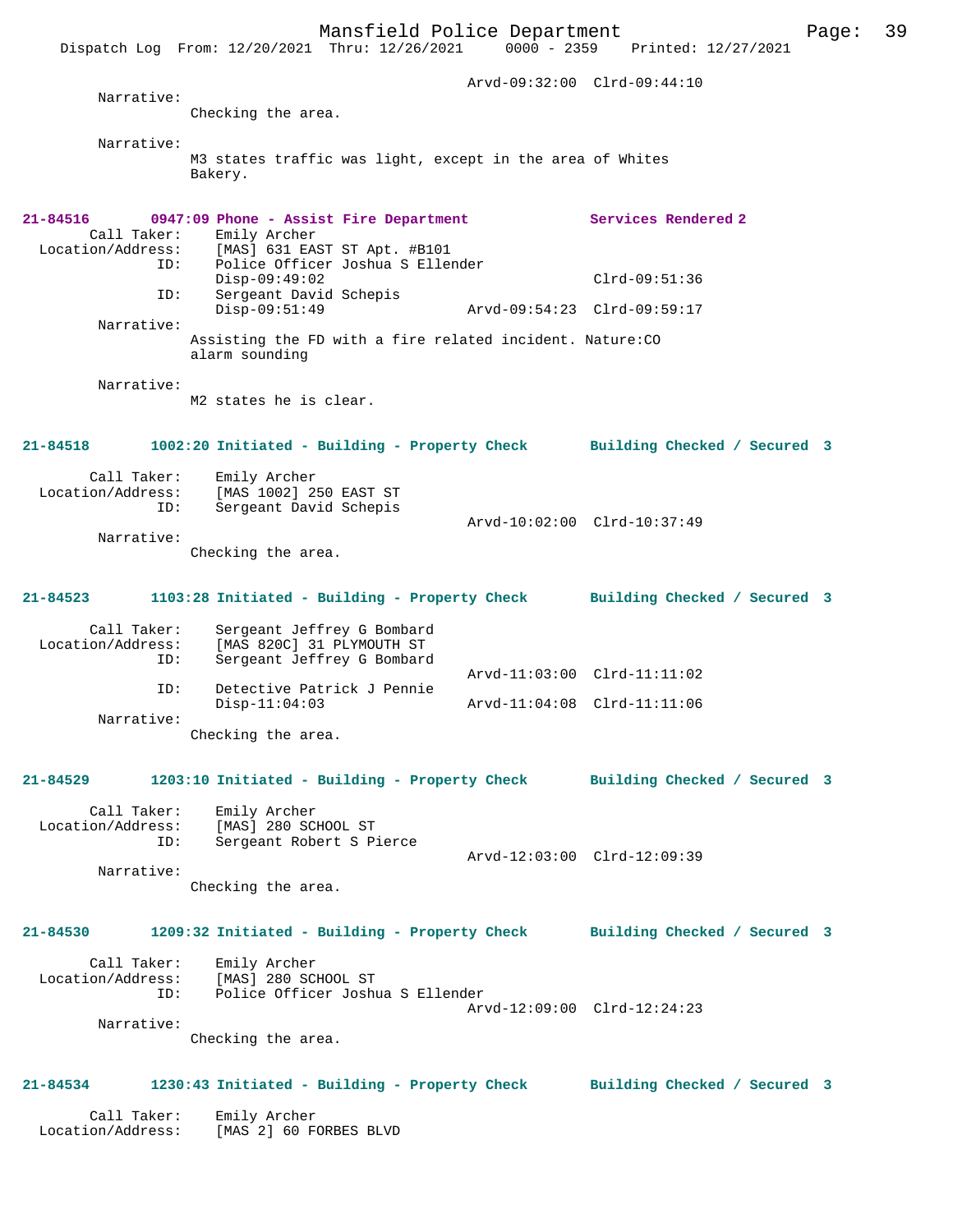Mansfield Police Department Page: 40 Dispatch Log From: 12/20/2021 Thru: 12/26/2021 ID: Police Officer Joshua S Ellender Arvd-12:30:00 Clrd-12:35:38 Narrative: Checking the area. **21-84535 1235:43 Initiated - Building - Property Check Building Checked / Secured 3** Call Taker: Emily Archer Location/Address: [MAS 4] 31 HAMPSHIRE ST ID: Police Officer Joshua S Ellender Arvd-12:35:00 Clrd-12:39:49 Narrative: Checking the area. **21-84540 1317:23 Initiated - Building - Property Check Building Checked / Secured 3** Call Taker: Emily Archer Location/Address: [MAS] 280 SCHOOL ST ID: Police Officer Joshua S Ellender Arvd-13:17:00 Clrd-15:01:25 Narrative: Checking the area. **21-84551 1422:57 Initiated - Building - Property Check Building Checked / Secured 3** Call Taker: Sergeant Jeffrey G Bombard Location/Address: [MAS 820C] 31 PLYMOUTH ST Sergeant Jeffrey G Bombard Arvd-14:22:00 Clrd-14:30:44 ID: Police Officer Michael N Fenore<br>Disp-14:23:37 A Disp-14:23:37 Arvd-14:23:42 Clrd-14:30:49 Narrative: Checking the area. **21-84555 1458:18 Phone - Well Being Check Services Rendered 3**  Call Taker: Jennifer Napolitano<br>Location/Address: [MAS] 10 COUNTY ST *I* [MAS] 10 COUNTY ST Apt. #2 ID: Police Officer Joshua S Ellender Disp-15:02:00 Arvd-15:07:27 Clrd-15:12:41<br>TD: Sergeant Robert S Pierce Sergeant Robert S Pierce<br>Disp-15:02:18 Disp-15:02:18 Arvd-15:06:04 Clrd-15:12:43 Vehicle: WHI 2010 NISS ALTIMA Reg: PC MA 8GR469 VIN: 1N4AL2AP5AN513144 Narrative: Caller reports employee at the Dollar Tree in Foxboro stormed out 800 She drives a white She drives a white 4 door sedan, may be a Toyota. Narrative: M1 states there are no Toyotas in the parking lot. There is a white Nissan in the driveway. Narrative: M1 states they are speaking with her now. Narrative: M1 states he is clear, she is in the shower, they spoke to gf who states she fine, the female quit today, and does not need assitance. **21-84564 1656:01 Initiated - Building - Property Check Building Checked / Secured 3** Call Taker: Emily Archer Location/Address: [MAS 812B] 243 CHAUNCY ST ID: Police Officer Danielle C Titus Arvd-16:56:00 Clrd-17:11:31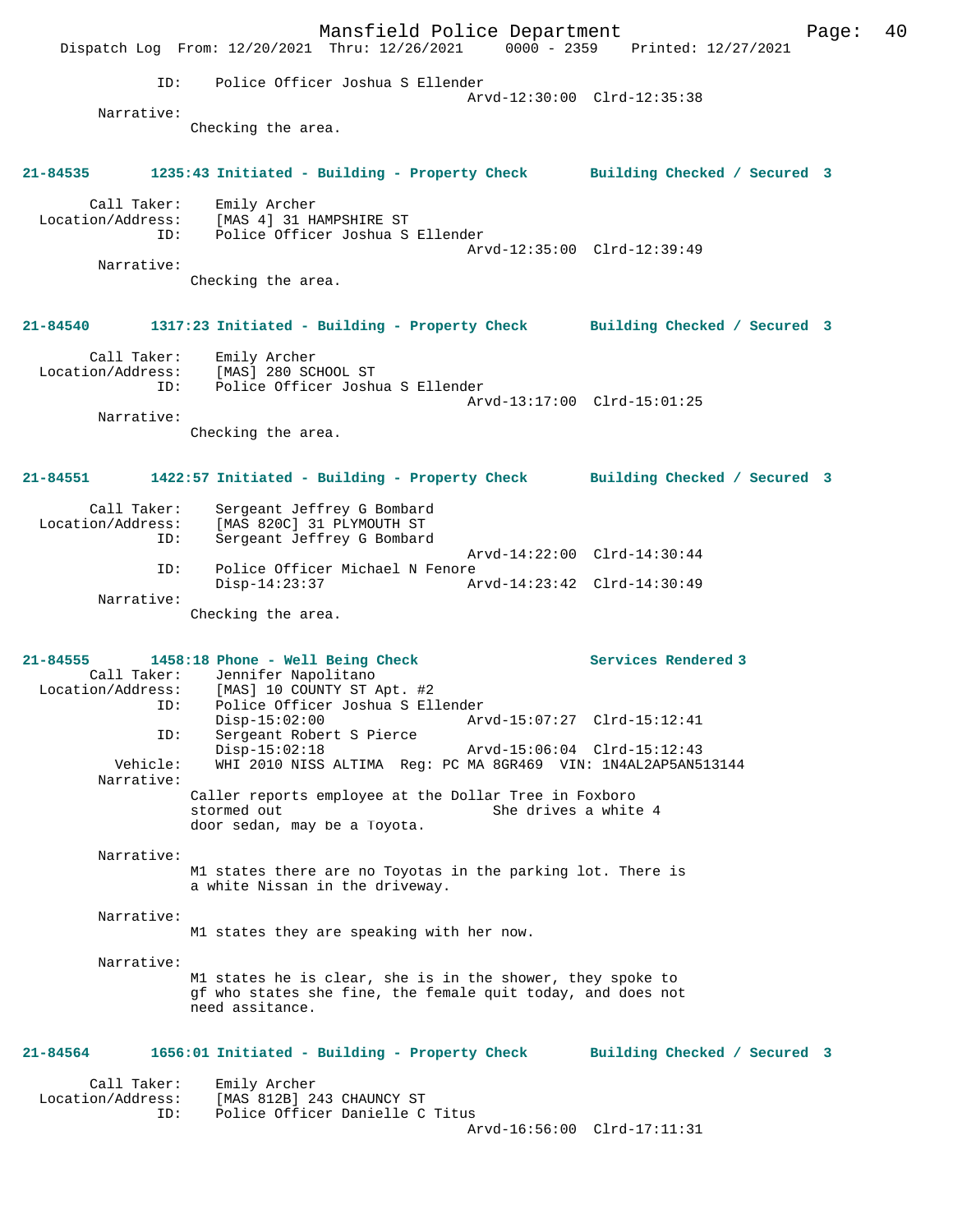Mansfield Police Department Page: 41 Dispatch Log From: 12/20/2021 Thru: 12/26/2021 Narrative: Checking the CVS and Walgreens area. Narrative: M12 states she is clear. **21-84565 1657:05 Phone - 911 Hang-ups & Verifications Confirmed misdial/Accdntl Call 2**  Call Taker: Jennifer Napolitano<br>Location/Address: [MAS] 333 SCHOOL ST ess: [MAS] 333 SCHOOL ST<br>ID: Police Officer Will: Police Officer William C Trudell Disp-16:59:27 Arvd-17:02:36 Clrd-17:04:06 Narrative: Checking on a 911 hang up. Contact made?: white tesla at the charging station dialed by mistake Cellphone? (y/n): yes Uncertainty radius: 11 meters Narrative: M8 confirms accidental. **21-84567 1704:24 Initiated - Building - Property Check Building Checked / Secured 3** Call Taker: Emily Archer<br>Location/Address: [MAS 840] 280 [MAS 840] 280 SCHOOL ST ID: Police Officer William C Trudell Arvd-17:04:00 Clrd-17:19:19 Narrative: Checking the area. **21-84570 1724:05 Initiated - Disabled Motor Vehicle Services Rendered 3**  Call Taker: Jennifer Napolitano Location/Address: [MAS 253] 330 PRATT ST Apt. #A ID: Police Officer Danielle C Titus Arvd-17:24:00 Clrd-17:28:22<br>Vehicle: RED 2017 KIA SORENT Reg: PC MA 6823YF VIN: 5XYPGDA36HG215 RED 2017 KIA SORENT Reg: PC MA 6823YF VIN: 5XYPGDA36HG215415 Narrative: Checking on a vehicle with its hazards on. Narrative: Party just waiting for his wife to come out of the church **21-84573 1733:28 Phone - Assist Fire Department Services Rendered 2**  Call Taker: Emily Archer<br>Location/Address: [MAS 963D1] [MAS 963D1] 266 NORTH MAIN ST ID: Police Officer Danielle C Titus Disp-17:34:08 Arvd-17:35:01 Clrd-17:40:33<br>ID: Police Officer William C Trudell Police Officer William C Trudell Disp-17:34:13 Arvd-17:34:48 Clrd-17:34:55<br>ID: Police Officer Brvan Hurley Police Officer Bryan Hurley<br>Disp-17:35:37 Disp-17:35:37 Arvd-17:35:43 Clrd-17:37:58 Narrative: Assisting the FD with a fire related incident. Nature:fire alarm Narrative: M12 clear, fd is clear. **21-84574 1742:05 Initiated - Building - Property Check Services Rendered 3**  Call Taker: Emily Archer Location/Address: [MAS 253] 330 PRATT ST Apt. #A ID: Police Officer Bryan Hurley Arvd-17:42:00 Clrd-17:51:18<br>Vehicle: BLU 2013 HYUN SONATA Reg: PC MA 2MR435 VIN: 5NPEB4AC3DH7 BLU 2013 HYUN SONATA Reg: PC MA 2MR435 VIN: 5NPEB4AC3DH755507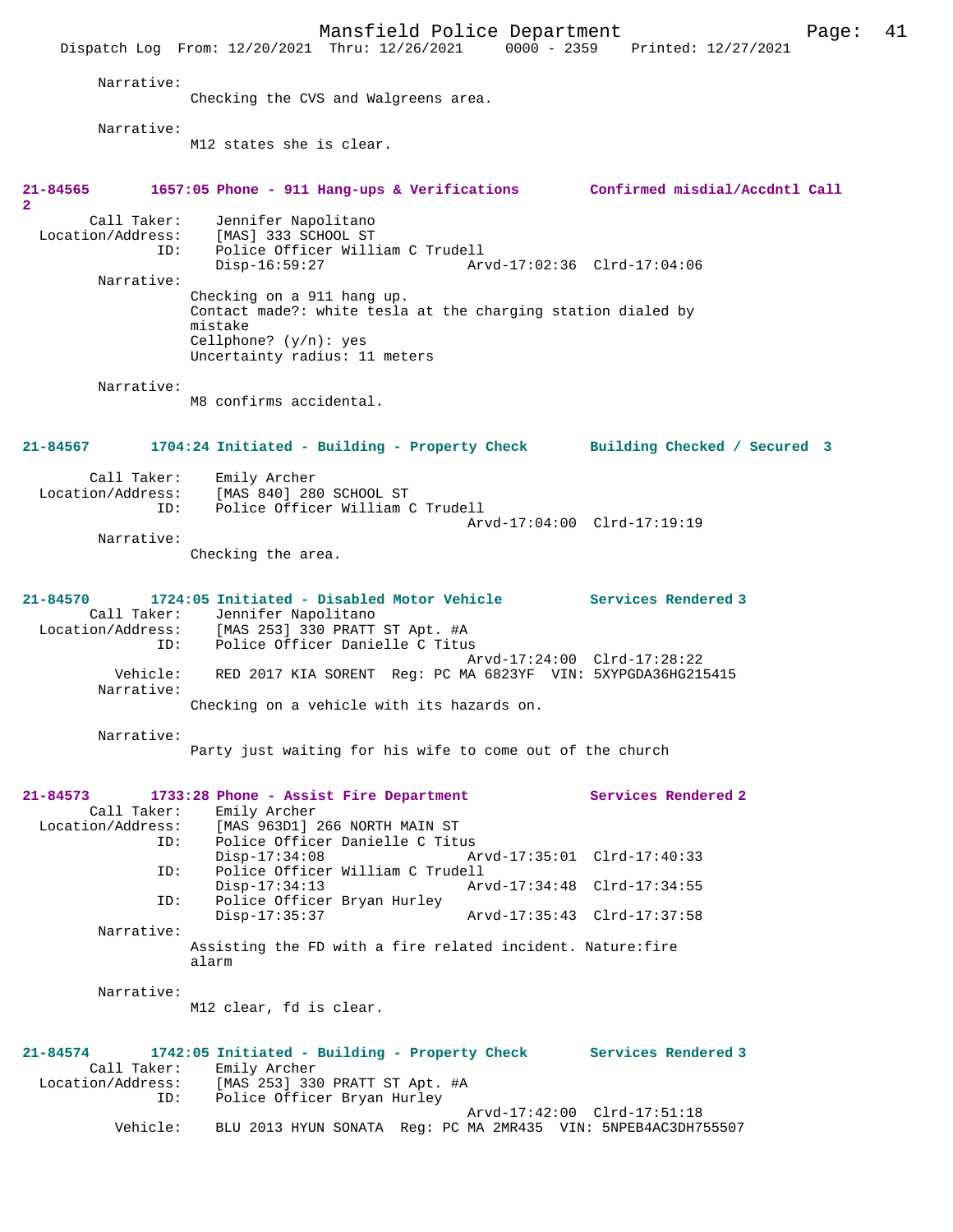Dispatch Log From: 12/20/2021 Thru: 12/26/2021 0000 - 2359 Printed: 12/27/2021 Narrative: Checking the area. Narrative: M2 states there was a vehicle in the lot with heavy rear end damage. **21-84578 1800:18 Phone - Assist Other Agency Services Rendered 3**  Call Taker: Emily Archer Location/Address: [MAS] NORTH ST ID: Police Officer Bryan Hurley Disp-18:01:36 Arvd-18:06:14 Clrd-18:10:16<br>Vehicle: BLK 2018 CHEV TRAVERSE Req: PC MA 3KML24 VIN: 1GNEVFKW2J BLK 2018 CHEV TRAVERSE Reg: PC MA 3KML24 VIN: 1GNEVFKW2JJ201199 Narrative: Easton PD had a erratic driver, swerving. They were last on Highland St in Easton and possibly drove into Mansfield onto North Street. **21-84580 1812:07 Initiated - Building - Property Check Building Checked / Secured 3** Call Taker: Emily Archer Location/Address: [MAS 820C] 31 PLYMOUTH ST ID: Police Officer Christopher D Sorge Arvd-18:12:00 Clrd-18:18:52 Narrative: Checking the area. **21-84582 1846:42 Initiated - Disabled Motor Vehicle Services Rendered 3**  Call Taker: Stephen Martell<br>Location/Address: [MAS] HIGHLAND *1* [MAS] HIGHLAND AVE ID: Police Officer Danielle C Titus Arvd-18:46:00 Clrd-18:56:15 ID: Police Officer Bryan Hurley<br>Disp-18:49:13 Disp-18:49:13 Arvd-18:49:16 Clrd-18:56:15 Vehicle: GRY 2006 NISS ALTIMA Reg: PC MA 8KP112 VIN: 1N4AL11D86N422618 Narrative: Reported DMV in the area. Narrative: vehicle is off the roadway in front of the jeep dealership. **21-84585 1919:27 Phone - Noise Complaint Gone on Arrival 2**  Call Taker: APRIL LEHANE Vicinity of: [MAS] 52 GILBERT ST ID: Police Officer Danielle C Titus<br>Disp-19:20:53 A Arvd-19:31:42 Clrd-19:35:59 Narrative: RP is reporting large and loud fireworks from this residence Narrative: nothing showing in the area, unit clear. **21-84588 1935:31 Phone - Disabled Motor Vehicle Services Rendered 3**  Call Taker: APRIL LEHANE<br>Vicinity of: [MAS] 100 RTI of: [MAS] 100 RTE 140 NB @ 170 SCHOOL ST<br>ID: Police Officer William C Trudell ID: Police Officer William C Trudell Disp-19:37:17 Arvd-19:43:27 Clrd-20:28:51 Vehicle: BLU 2007 GMC CANYON Reg: PC MA 3EYS81 VIN: 1GTCS199578203315 Narrative: rp reports a male pushing a truck in the area. Coming from the 495 exits up to School Narrative: operator has help en route, unit standing by to provide assistance with lights.

Mansfield Police Department Form Page: 42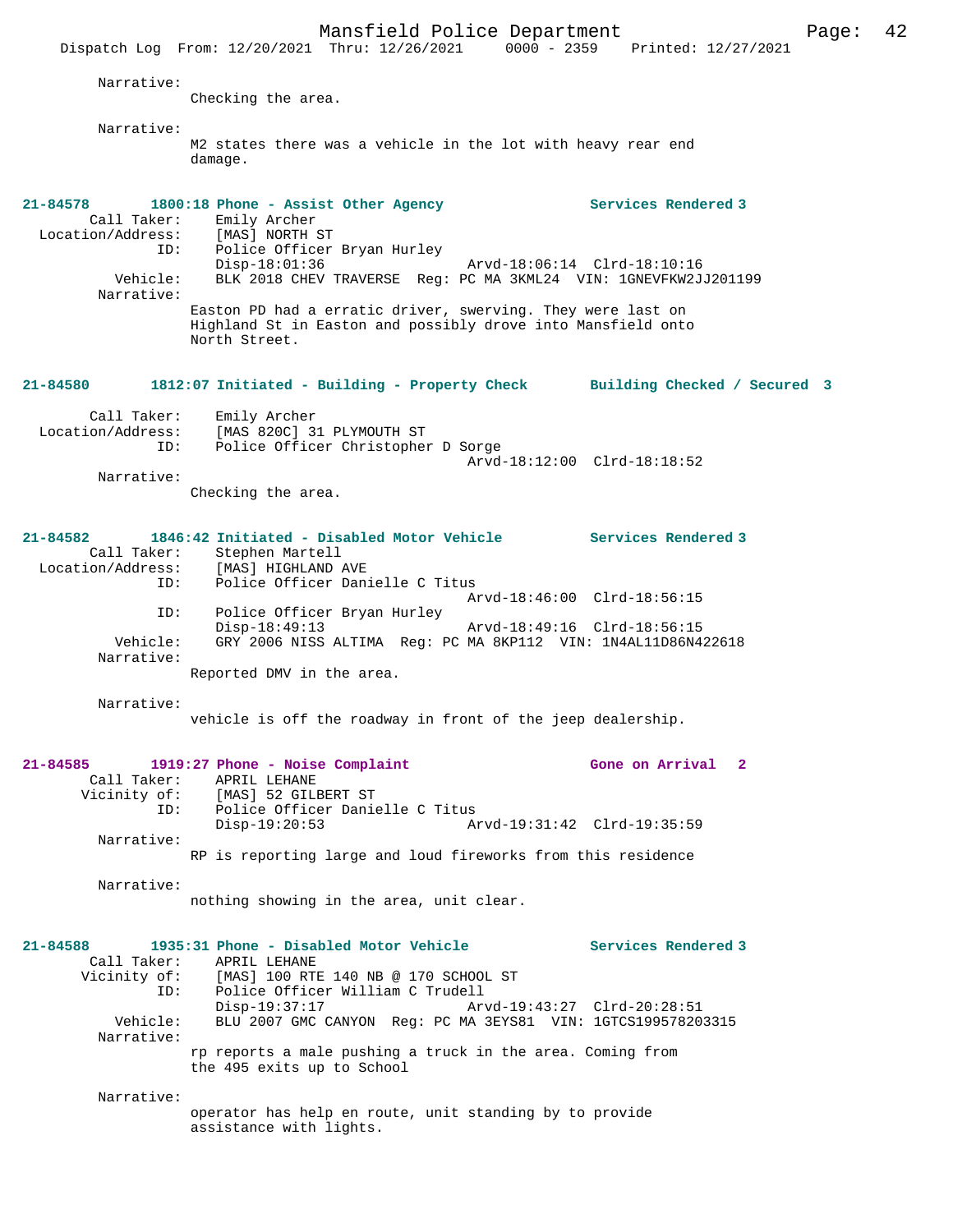| Narrative:                              | vehicle successfully jump started. unit clear.                                                                                                                                                     |                                                                         |
|-----------------------------------------|----------------------------------------------------------------------------------------------------------------------------------------------------------------------------------------------------|-------------------------------------------------------------------------|
|                                         |                                                                                                                                                                                                    |                                                                         |
| 21-84590<br>$\overline{2}$              | 1937:33 911 - 911 Hang-ups & Verifications                                                                                                                                                         | Confirmed misdial/Accdntl Call                                          |
| Call Taker:<br>ID:                      | Aaron Figueroa<br>Location/Address: [MAS H1378] 653 WARE ST<br>Police Officer Danielle C Titus<br>$Disp-19:40:40$                                                                                  | Arvd-19:46:23 Clrd-19:50:58                                             |
| Narrative:                              | Checking on a 911 accidental<br>Contact made?: y<br>Cellphone? $(y/n): y$<br>Uncertainty radius: 88                                                                                                |                                                                         |
| Narrative:                              | confirmed accidental.                                                                                                                                                                              |                                                                         |
| 21-84595                                | 2011:54 Initiated - Building - Property Check Building Checked / Secured 3                                                                                                                         |                                                                         |
| Call Taker:<br>Location/Address:<br>ID: | Stephen Martell<br>[MAS] FRANKLIN ST<br>Police Officer Bryan Hurley                                                                                                                                |                                                                         |
|                                         |                                                                                                                                                                                                    | Arvd-20:11:00 Clrd-20:14:54                                             |
| $21 - 84597$<br>Call Taker:             | 2012:34 Phone - Erratic Oper MV / Road Rage Arrest(s) Made<br>Stephen Martell                                                                                                                      | 3                                                                       |
| ID:<br>ID:                              | Location/Address: [MAS 939B] 389 NORTH MAIN ST<br>Police Officer Bryan Hurley<br>$Disp-20:15:07$<br>Sergeant Jeffrey G Bombard                                                                     | Arvd-20:17:18 Clrd-12/25/2021 @ 00:20:12                                |
| ID:                                     | $Disp-20:19:10$<br>Police Officer Danielle C Titus<br>$Disp-20:19:49$                                                                                                                              | Arvd-20:19:14 Clrd-12/25/2021 @ 00:20:12<br>Arvd-20:22:33 Clrd-20:57:47 |
| Vehicle:<br>Towed:<br>Vehicle:          | BLK 2015 FORD F150 Req: PC MA 363GY5 VIN: 1FTEW1EF1FFB63723<br>For: Arrest By: Central Street Garage To: Central Street Garage<br>BLK 2013 CHEV UT K2500 Reg: PAV MA MCTRVL VIN: 1GNWKMEG8DR137892 |                                                                         |
| Narrative:                              | RP is parked on the side of the road, observed a vehicle<br>swerve over double yellows in oncoming lane. The operator of<br>the swerving vehicle is now IDing himself as an attleboro<br>officer.  |                                                                         |
| Narrative:                              | RP is stating that the side view mirrors made contact while<br>passing each other. RP is looking for other operators info                                                                          |                                                                         |
| Narrative:                              | $f150$ black $363gy5$                                                                                                                                                                              |                                                                         |
| Narrative:                              | Rp is in a chevy suburban color black                                                                                                                                                              |                                                                         |
| Narrative:                              | requesting a tow for 1.                                                                                                                                                                            |                                                                         |
| Narrative:                              | Central St en route.                                                                                                                                                                               |                                                                         |
| Narrative:                              | M2 en route to the station with 1 male, SM: 35747 M1<br>returning as well for booking.                                                                                                             |                                                                         |
| Narrative:                              | Ending mileage $-35748$                                                                                                                                                                            |                                                                         |
| Narrative:                              |                                                                                                                                                                                                    |                                                                         |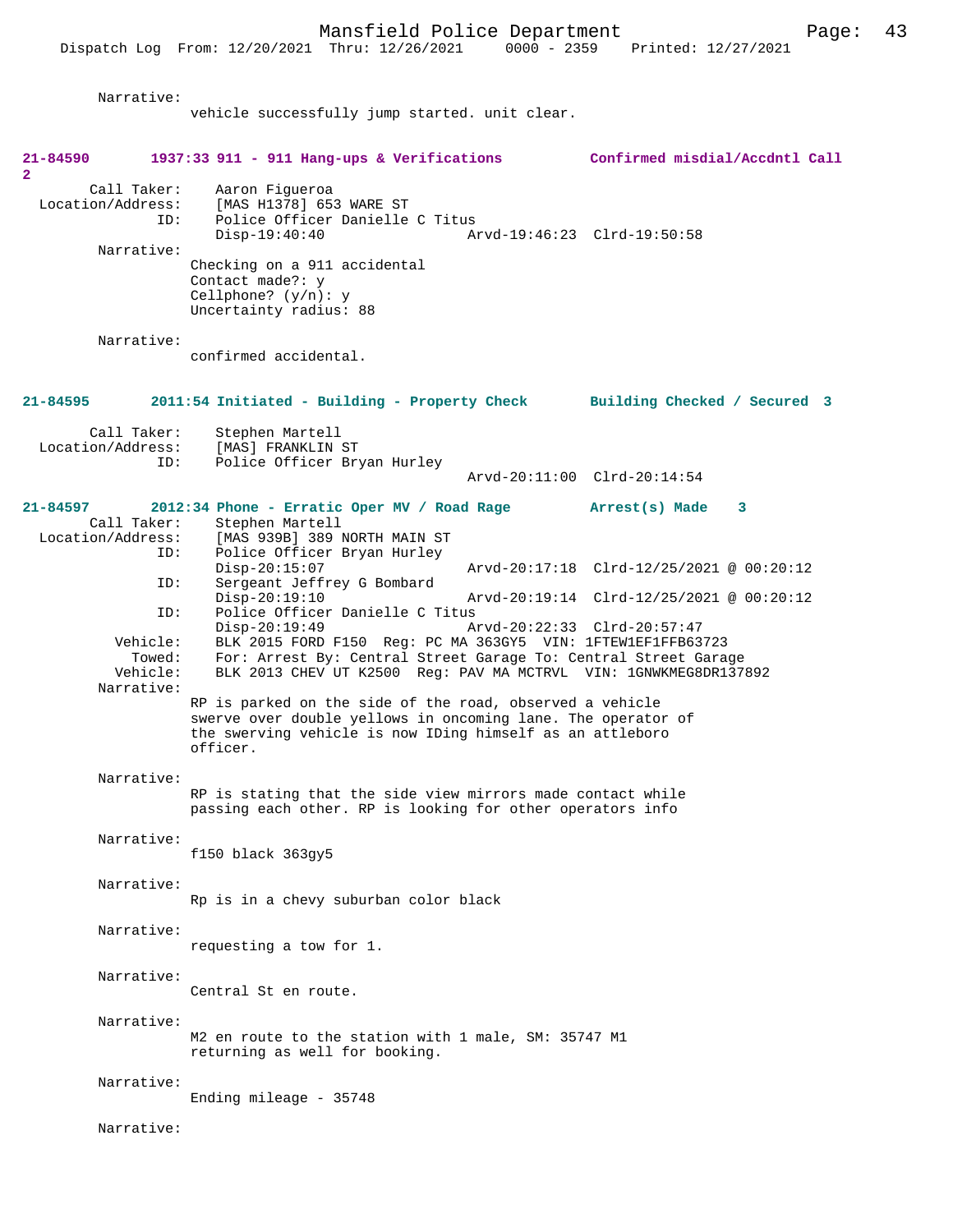Mansfield Police Department<br>Thru:  $12/26/2021$  0000 - 2359 Printed:  $12/27/2021$ Dispatch Log From: 12/20/2021 Thru: 12/26/2021 M12 reports tow is on scene. Narrative: Male party released @ 2334 Refer To Accident: 21MAS-385-AC Refer To Arrest: 21MAS-486-AR Arrest: SELLERS, KEVIN A<br>Address: 149 OAKLAND ST Ap 149 OAKLAND ST Apt. #140 MANSFIELD, MA<br>32 Age:<br>:Charges Charges: OUI-LIQUOR OR .08% FIREARM, INTOXICATED LICENSEE CARRY c269 §10H **21-84598 2026:47 Phone - 911 Hang-ups & Verifications Unfounded/Unverifed 2** Call Taker: APRIL LEHANE Location/Address: [MAS 946] 631 EAST ST Police Officer William C Trudell<br>Disp-20:31:11 Ar Disp-20:31:11 Arvd-20:37:26 Clrd-20:37:30 Narrative: Checking on a 911 hang up. Contact made?:y Cellphone? (y/n):y Uncertainty radius:8 Narrative: Caller stated no emergency but would not confirm which unit **21-84607 2209:38 Initiated - Building - Property Check Building Checked / Secured 3** Call Taker: Stephen Martell Location/Address: [MAS 820C] 31 PLYMOUTH ST Police Officer Christopher D Sorge Arvd-22:09:00 Clrd-22:17:48 Narrative: Checking the area. **For Date: 12/25/2021 - Saturday 21-84614 0019:24 Initiated - Building - Property Check Building Checked / Secured 3** Call Taker: Stephen Martell<br>Location/Address: [MAS 820C] 31 P ess: [MAS 820C] 31 PLYMOUTH ST<br>ID: Police Officer Derek M Sta Police Officer Derek M Stark Arvd-00:19:00 Clrd-00:25:51 ID: Officer Robert Haynes Disp-00:25:45 Arvd-00:25:47 Clrd-00:25:51 Narrative: Checking the area. **21-84617 0051:17 Phone - 911 Hang-ups & Verifications Unfounded/Unverifed 2** Call Taker: William Casey Location/Address: [MAS 834] 261 CHAUNCY ST Police Officer Bryan Hurley Disp-00:57:25 Clrd-00:57:40 ID: Sergeant David Schepis Disp-00:57:36 Arvd-00:57:42 Clrd-01:06:26<br>ID: Police Officer Christopher D Sorge Police Officer Christopher D Sorge<br>Disp-01:02:05 Arvd Disp-01:02:05 Arvd-01:02:11 Clrd-01:06:26 Narrative: Checking on a 911 hang up. Contact made?:no Cellphone? (y/n):yes Uncertainty radius:57m at 90%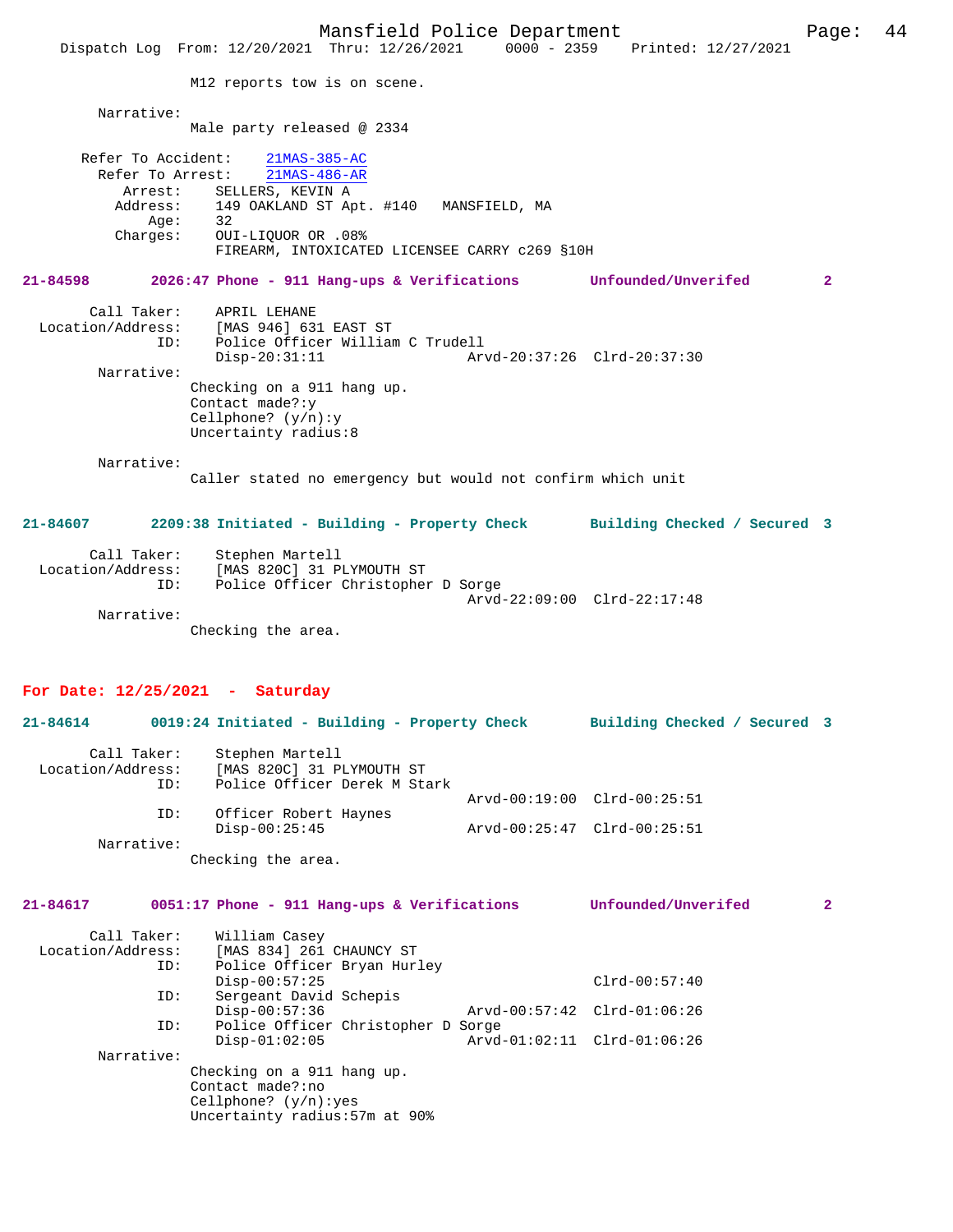Mansfield Police Department Page: 45 Dispatch Log From: 12/20/2021 Thru: 12/26/2021 0000 - 2359 Printed: 12/27/2021 Narrative: area checked ok, units clear **21-84639 0158:43 Initiated - Building - Property Check Building Checked / Secured 3** Call Taker: Stephen Martell Location/Address: [MAS 820C] 31 PLYMOUTH ST<br>ID: Officer Robert Haynes Officer Robert Haynes Arvd-01:58:00 Clrd-02:05:54 Narrative: Checking the area. **21-84640 0216:44 Initiated - Building - Property Check Building Checked / Secured 3** Call Taker: Stephen Martell Location/Address: [MAS 820C] 31 PLYMOUTH ST ID: Police Officer Derek M Stark Arvd-02:16:00 Clrd-02:18:19 Narrative: Checking the area. **21-84641 0220:58 Phone - Assist Fire Department Services Rendered 2**  Call Taker: NICHOLAS GOYETTE<br>Location/Address: [MAS 9] 25 COBB [MAS 9] 25 COBB ST Apt. #LODGE ID: Police Officer Christopher D Sorge Disp-02:21:24 Arvd-02:25:46 Clrd-02:34:00 Narrative: Assisting the FD with a fire related incident. Nature: master box **21-84642 0220:54 Phone - Noise Complaint Building Checked / Secured 2** Call Taker: Stephen Martell Location/Address: [MAS 449] 50 CROCKER ST Apt. #1 ID: Police Officer Beau J Palanza Disp-02:23:53 Arvd-02:31:38 Clrd-02:46:47 ID: Sergeant David Schepis Disp-02:29:02 Arvd-02:31:39 Clrd-02:46:47 Narrative: Rp states very loud music coming from Apt #1. Does not want to speak to an officer Narrative: M1 advsied they were able to view into the apartment from the first floor and were not able to observe anyone. M1 advised there is a music channel playing. If any more calls come in from this they will handle it **21-84650 0405:02 Initiated - Building - Property Check Building Checked / Secured 3** Call Taker: Stephen Martell<br>Location/Address: [MAS 820C] 31 P ess: [MAS 820C] 31 PLYMOUTH ST<br>ID: Police Officer Derek M Sta Police Officer Derek M Stark Arvd-04:05:00 Clrd-04:09:04 ID: Officer Robert Haynes Disp-04:08:43 Arvd-04:08:46 Clrd-04:08:48 Narrative: Checking the area. **21-84655 0602:12 Initiated - Building - Property Check Building Checked / Secured 3** Call Taker: Stephen Martell Location/Address: [MAS 820C] 31 PLYMOUTH ST ID: Police Officer Derek M Stark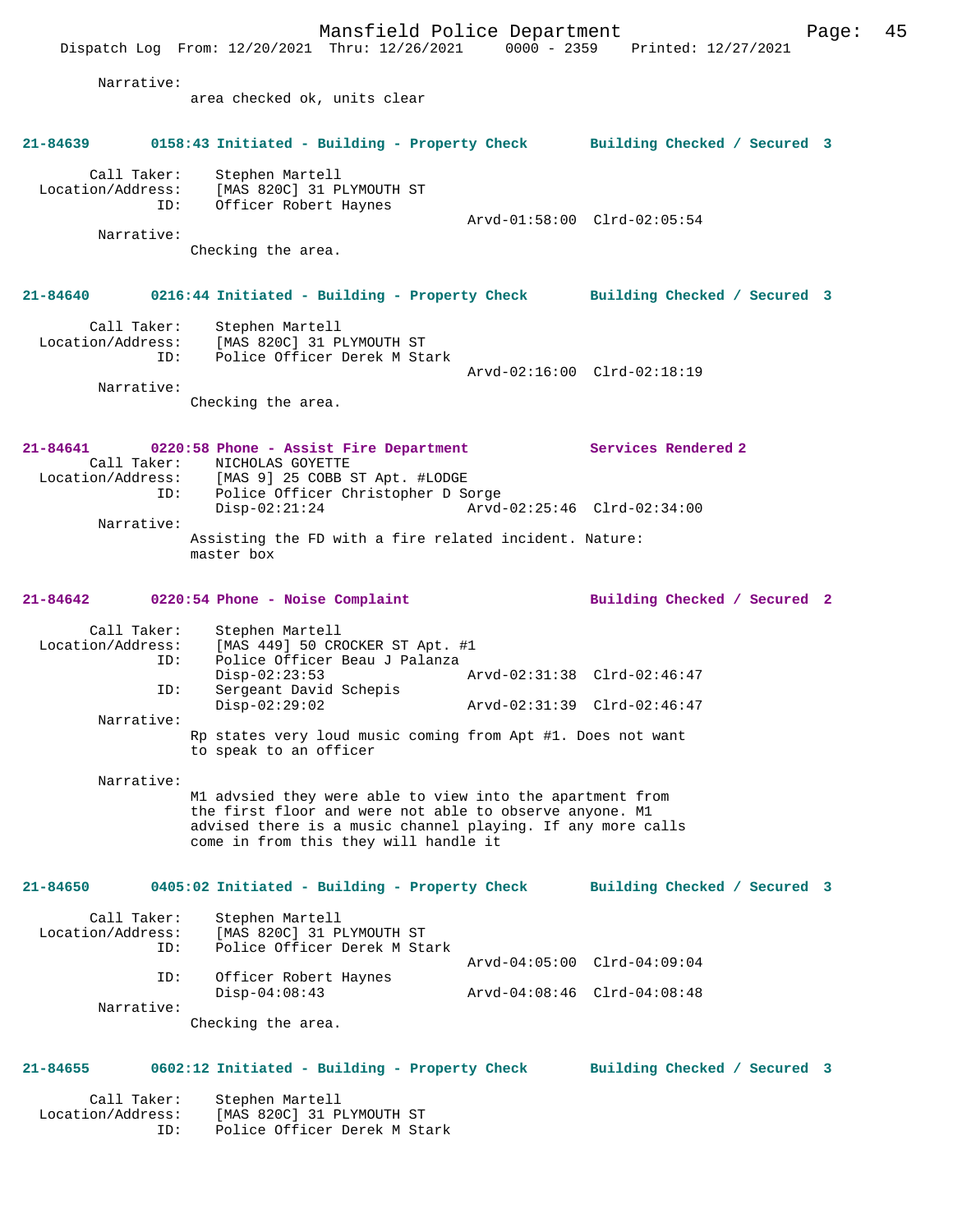Dispatch Log From: 12/20/2021 Thru: 12/26/2021

 Arvd-06:02:00 Clrd-06:08:18 Narrative: Checking the area. **21-84658 0714:13 Phone - Animal Complaints Services Rendered 3**  Call Taker: Emily Archer<br>Location/Address: [MAS H1233] Location/Address: [MAS H1233] 151 DEAN ST ID: Police Officer Christopher D Sorge Disp-07:16:14 Arvd-07:18:35 Clrd-07:35:59<br>TD: Police Officer Bryan Hurley Police Officer Bryan Hurley<br>Disp-07:16:19 Disp-07:16:19 Arvd-07:18:37 Clrd-07:36:02 Narrative: Injured dog in the back yard. The dog is contained and has rabies tags from Yarmouth. Narrative: Dennis dog tag 159 and Hyannis animal hospital rabies tag 04270 Narrative: Dog reunited with the owner at 166 Dean St **21-84665 0921:45 Initiated - Building - Property Check Building Checked / Secured 3** Call Taker: Jennifer Napolitano<br>Location/Address: [MAS 1015] 30 CHAUNO [MAS 1015] 30 CHAUNCY ST ID: Police Officer Derek M Stark Arvd-09:21:00 Clrd-09:29:54 Narrative: Checking the area. **21-84670 1002:07 Initiated - Building - Property Check Building Checked / Secured 3** Call Taker: Jennifer Napolitano<br>Location/Address: [MAS] PLYMOUTH ST ess: [MAS] PLYMOUTH ST<br>ID: Police Officer Der Police Officer Derek M Stark Arvd-10:02:00 Clrd-10:14:50 Narrative: Checking the area. **21-84673 1018:11 Initiated - Building - Property Check Building Checked / Secured 3** Call Taker: Jennifer Napolitano<br>Location/Address: [MAS 2] 60 FORBES BI ess: [MAS 2] 60 FORBES BLVD<br>ID: Police Officer Derek M Police Officer Derek M Stark Arvd-10:18:00 Clrd-10:20:15 Narrative: Checking the area. **21-84674 1020:03 Initiated - Building - Property Check Building Checked / Secured 3** Call Taker: Jennifer Napolitano Location/Address: [MAS 1002] 250 EAST ST<br>TD: Police Officer Mark O'O Police Officer Mark O'Connor Arvd-10:20:00 Clrd-10:36:35 Narrative: Checking the area. **21-84675 1044:26 Phone - 911 Hang-ups & Verifications Confirmed misdial/Accdntl Call 2**  Call Taker: Emily Archer<br>Location/Address: [MAS H643] 2 [MAS H643] 267 OTIS ST ID: Police Officer Derek M Stark Disp-10:45:26 Arvd-10:55:16 Clrd-11:01:43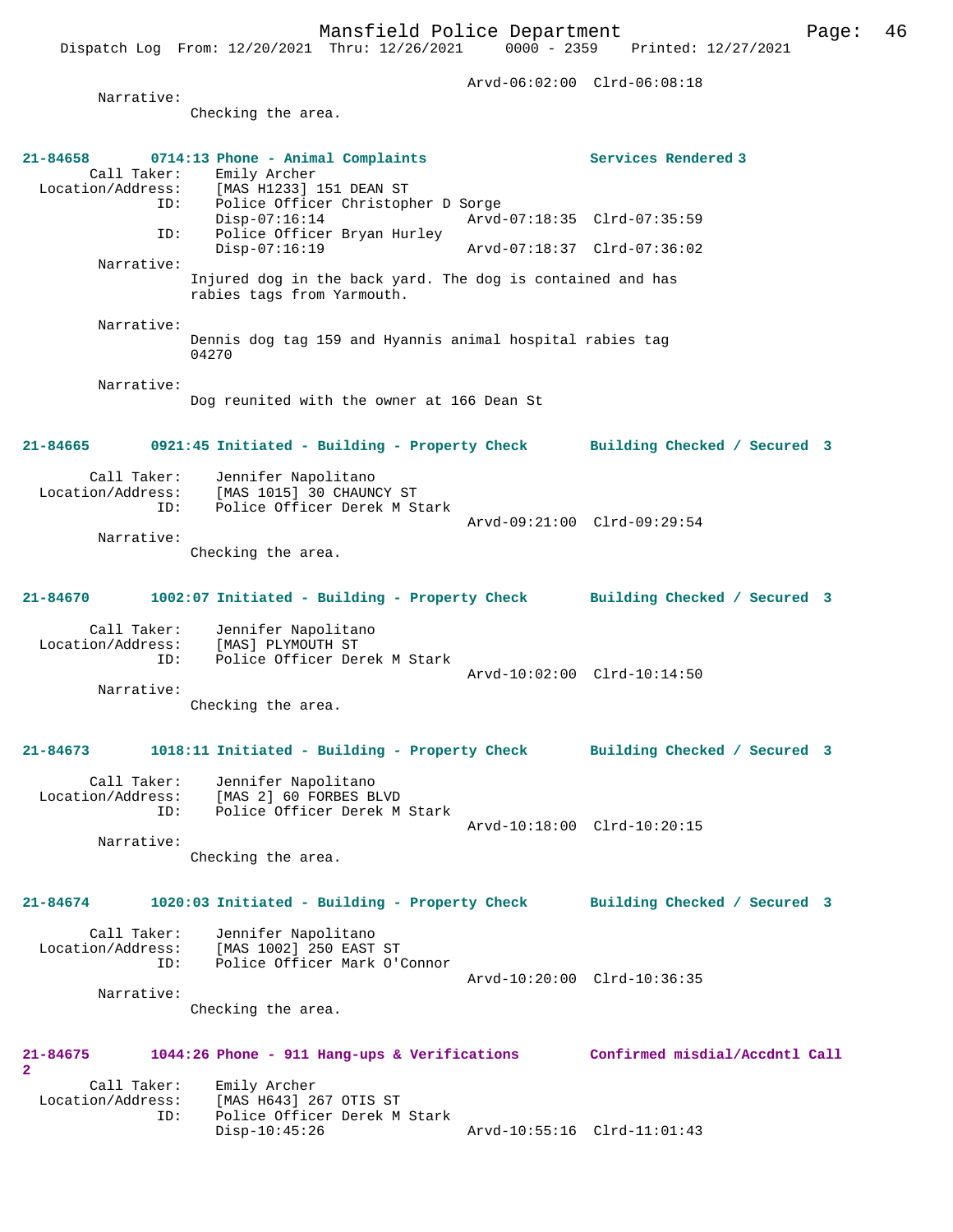Mansfield Police Department Page: 47 Dispatch Log From: 12/20/2021 Thru: 12/26/2021 0000 - 2359 Printed: 12/27/2021 Narrative: Checking on a 911 hang up. Contact made?:Y Cellphone? (y/n):Y Caller states child accidentally dialed. **21-84676 1105:32 Initiated - Building - Property Check Building Checked / Secured 3** Call Taker: Jennifer Napolitano Location/Address: [MAS 840] 280 SCHOOL ST ID: Police Officer Derek M Stark Arvd-11:05:00 Clrd-11:09:52 Narrative: Checking the area. **21-84683 1153:29 Phone - Assist Fire Department Services Rendered 2**  Call Taker: Jennifer Napolitano<br>Location/Address: [MAS H5841] 40 MONAR ess: [MAS H5841] 40 MONAHAN LN<br>ID: Police Officer Mark O'Com Police Officer Mark O'Connor Disp-11:54:07 Arvd-12:02:20 Clrd-12:18:58 Narrative: Assisting the FD with a fire related incident. Nature: CO alarm **21-84686 1240 Initiated - Building - Property Check Building Checked / Secured 3** Call Taker: Police Officer Michael T Fitzgerald Location/Address: [MAS 982] 111 HOPE ST ID: Police Officer Michael T Fitzgerald Arvd-12:40:46 Clrd-12:46:29 Narrative: Checking the area. **21-84688 1247:54 Phone - Disabled Motor Vehicle Services Rendered 3**  Call Taker: APRIL LEHANE<br>Location/Address: [MAS] 170 SCI ess: [MAS] 170 SCHOOL ST @ 100 RTE 140 NB<br>ID: Police Officer Derek M Stark Police Officer Derek M Stark Disp-12:48:55 Clrd-12:49:14<br>TD: Police Officer Michael T Fitzgerald ID: Police Officer Michael T Fitzgerald Arvd-12:56:38 Clrd-13:35:22 Vehicle: RED 2006 CHEV CO MONTE CARLO Reg: PC MA 3LDY39 VIN: 2G1WN151869394535 Narrative: RP reports her sons car is a DMV in the left turn lane at the intersection Narrative: Central St enroute Narrative: Wrecker on scene. **21-84691 1309:06 Phone - Disabled Motor Vehicle Services Rendered 3**  Call Taker: Jennifer Napolitano<br>Location/Address: [MAS] 300 EAST ST @ ess: [MAS] 300 EAST ST @ 2 WARE ST<br>TD: Police Officer Mark O'Connor Police Officer Mark O'Connor<br>Disp-13:09:48 Disp-13:09:48 Arvd-13:13:57 Clrd-13:22:48<br>ID: Police Officer Derek M Stark Police Officer Derek M Stark Disp-13:09:58 Arvd-13:11:11 Clrd-13:22:46<br>Vehicle: BLU 2007 HOND PILOT Req: PC MA 602XIZ VIN: 5ENVE18457B02 BLU 2007 HOND PILOT Reg: PC MA 602XIZ VIN: 5FNYF18457B020271 Narrative: M12 reporting possible 3 car mva Narrative: M12 on location with a DMV that struck a curb. 2 other vehicles stopped to help.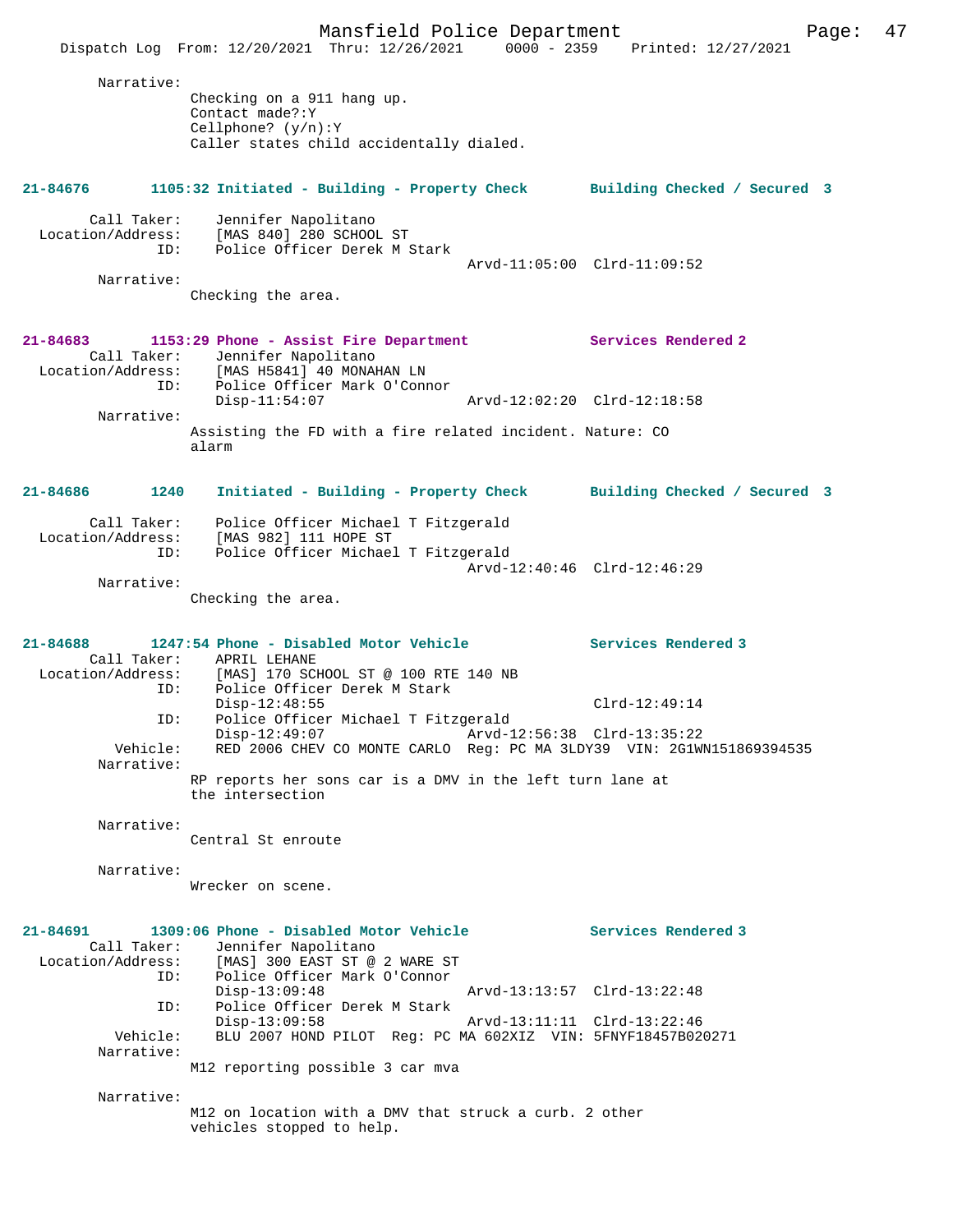Mansfield Police Department Form Page: 48 Dispatch Log From: 12/20/2021 Thru: 12/26/2021 0000 - 2359 Printed: 12/27/2021 Narrative: Assisted with a tire change Narrative: Battery is now dead. Grabbing the jump pack and assisting further. **21-84698 1427:23 Phone - 911 Hang-ups & Verifications Confirmed misdial/Accdntl Call 2**  Call Taker: Jennifer Napolitano Location/Address: [MAS 435] 15 BONNEY LN Apt. #16<br>ID: Police Officer Mark O'Connor Police Officer Mark O'Connor<br>Disp-14:29:02 Disp-14:29:02 Arvd-14:33:23 Clrd-14:39:08 Narrative: Checking on a 911 hang up. Contact made?: yes sounds accidental dial Cellphone? (y/n): yes Uncertainty radius:28 meters **21-84705 1534:48 Initiated - Building - Property Check Building Checked / Secured 3** Call Taker: Jennifer Napolitano Location/Address: [MAS 820C] 31 PLYMOUTH ST Officer RICHARD STANTON Arvd-15:34:00 Clrd-15:44:14 Narrative: Checking the area. **21-84706 1534:48 Phone - Well Being Check Services Rendered 3** 

Disp-15:38:44 Clrd-15:46:54

 $Arvd-15:52:26$  Clrd-15:54:12

| 21-84710          | 1652:21 Phone - Disturbance / Gathering                                                          | Spoken To                   |  |
|-------------------|--------------------------------------------------------------------------------------------------|-----------------------------|--|
| Call Taker:       | APRIL LEHANE                                                                                     |                             |  |
| Location/Address: | [MAS] 15 FRANCIS AVE Apt. #16                                                                    |                             |  |
| ID:               | Police Officer Christopher D Sorge                                                               |                             |  |
|                   | $Disp-16:54:53$                                                                                  | Arvd-16:59:07 Clrd-17:07:08 |  |
| ID:               | Police Officer Bryan Hurley                                                                      |                             |  |
|                   | $Disp-16:55:29$                                                                                  | Arvd-17:00:22 Clrd-17:07:06 |  |
| Narrative:        |                                                                                                  |                             |  |
|                   | rp is reporting loud music from this apartment for over an<br>hour. Door around back near grills |                             |  |
| Narrative:        | Spoke with the resident of the apartment. Units clear                                            |                             |  |

Call Taker: Savannah Karch<br>ion/Address: [MAS]

Police Officer Derek M Stark<br>Disp-15:38:44

ID: Police Officer Andrew J Kelley<br>Disp-15:47:46

Location/Address:<br>
ID:

**21-84717 1814:31 Initiated - Building - Property Check Building Checked / Secured 3**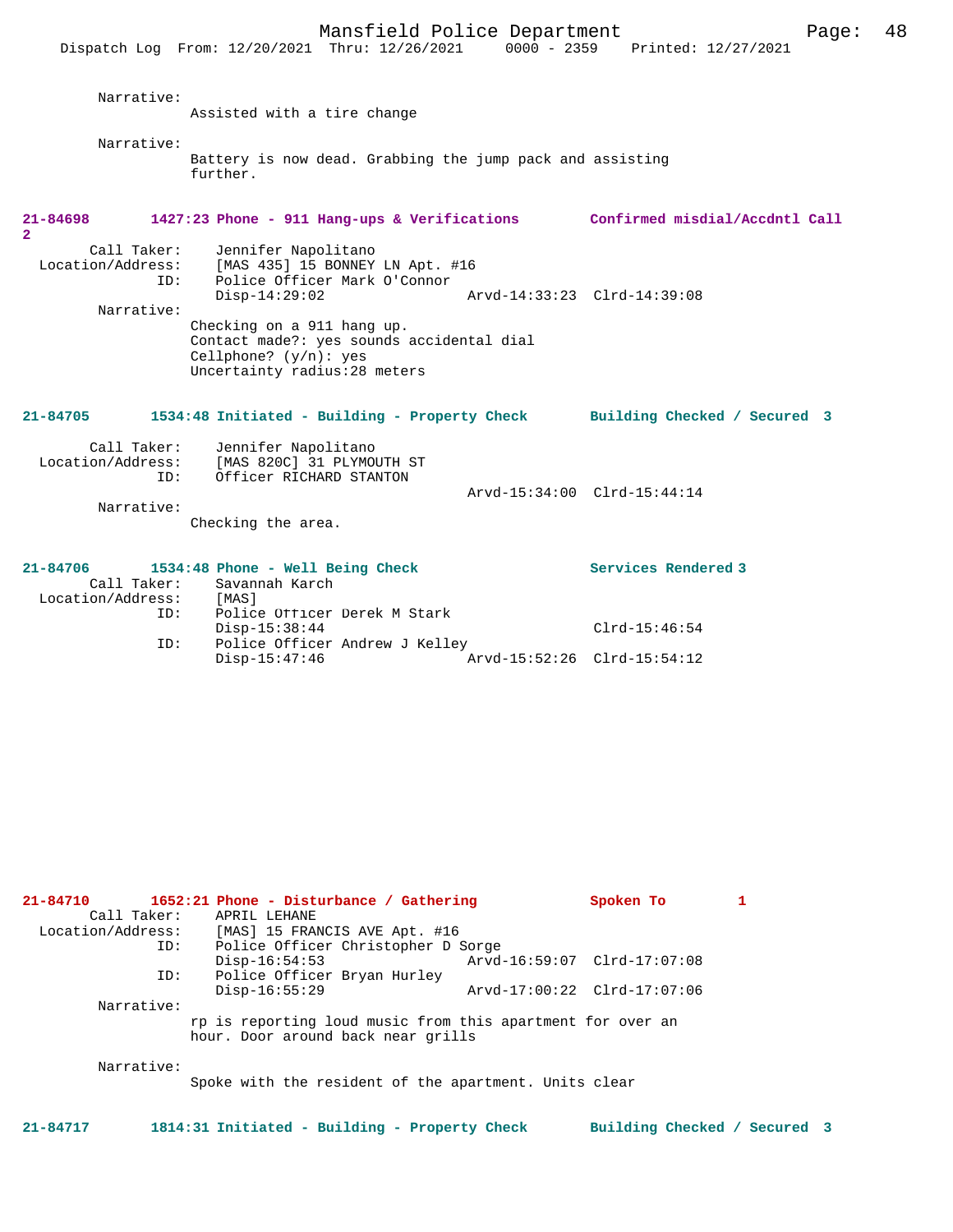Mansfield Police Department Fage: 49 Dispatch Log From: 12/20/2021 Thru: 12/26/2021 0000 - 2359 Printed: 12/27/2021 Call Taker: Jennifer Napolitano Location/Address: [MAS 820C] 31 PLYMOUTH ST ID: Officer Robert Haynes Arvd-18:14:00 Clrd-18:24:11 Narrative: Checking the area. **21-84725 2008:17 Phone - 911 Hang-ups & Verifications Confirmed misdial/Accdntl Call 2**  Call Taker: Stephen Martell Location/Address: [MAS H1721] 183 YORK RD ID: Police Officer Andrew J Kelley<br>Disp-20:10:49 Disp-20:10:49 Arvd-20:20:13 Clrd-20:23:06 Narrative: Checking on a 911 hang up. Contact made?:YES Cellphone? (y/n):YES Uncertainty radius: New phone, accidental. **21-84726 2012:47 Initiated - Building - Property Check Building Checked / Secured 3** Call Taker: Nicole Boyer Vicinity of: [MAS 820C] 31 PLYMOUTH ST ID: Officer Robert Haynes Arvd-20:12:00 Clrd-20:30:04 Narrative: Checking the area. **21-84730 2153:02 911 - Assist Fire Department Services Rendered 2**  Call Taker: Nicole Boyer<br>Location/Address: [MAS] 149 OA [MAS] 149 OAKLAND ST Apt. #B2 ID: Police Officer Christopher D Sorge Disp-21:54:40 Clrd-21:55:09<br>ID: Police Officer Bryan Hurley Police Officer Bryan Hurley Disp-21:55:06 Enrt-21:55:06 Arvd-21:59:08 Clrd-22:04:02 Narrative: Assisting the FD with a fire related incident. Nature: Masterbox activation Narrative: Faulty alarm **21-84732 2205:32 Initiated - Building - Property Check Building Checked / Secured 3** Call Taker: Nicole Boyer<br>Vicinity of: [MAS] NORTH I [MAS] NORTH MAIN ST ID: Police Officer Bryan Hurley Arvd-22:05:00 Clrd-22:15:38 Narrative: Checking the area. **21-84735 2215:46 Initiated - Building - Property Check Building Checked / Secured 3** Call Taker: Nicole Boyer Vicinity of: [MAS 1015] 30 CHAUNCY ST ID: Police Officer Bryan Hurley Arvd-22:15:00 Clrd-22:22:34 Narrative: Checking the area.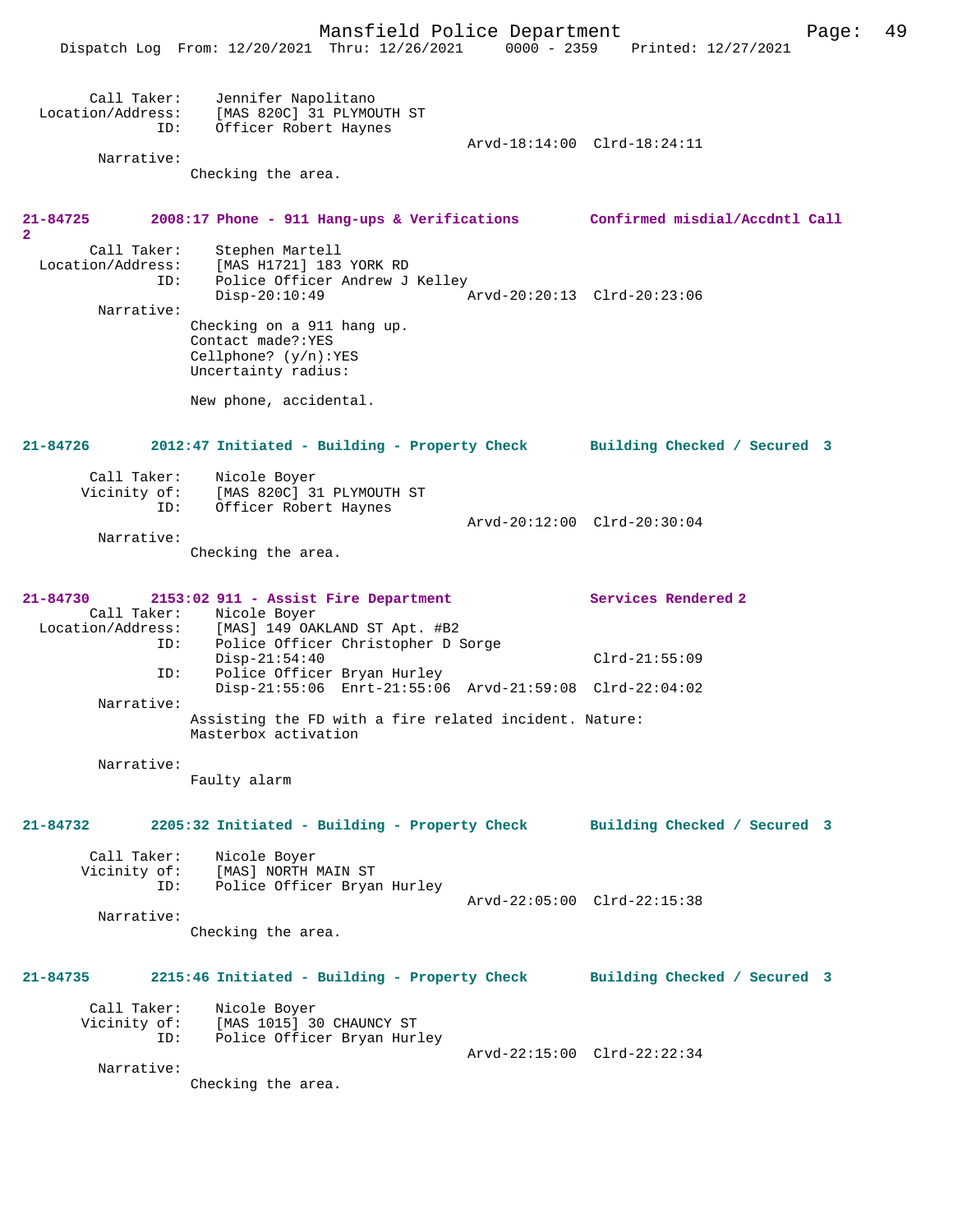Arvd-22:56:36 Clrd-23:02:57

**21-84738 2252:29 Initiated - Building - Property Check Building Checked / Secured 3** Call Taker: Nicole Boyer Vicinity of: [MAS 820C] 31 PLYMOUTH ST ID: Officer Robert Haynes Arvd-22:52:00 Clrd-23:06:54 Narrative: Checking the area.

# **For Date: 12/26/2021 - Sunday**

**21-84744 0044:35 Initiated - Suspicious Actv / Persn / Veh Transported to Hospital 2** Call Taker: Nicole Boyer<br>Vicinity of: [MAS 202] 16 of: [MAS 202] 16 OLD COLONY WAY<br>ID: Police Officer Christopher I Police Officer Christopher D Sorge Arvd-00:44:00 Clrd-01:03:37<br>ID: Police Officer Bryan Hurley Police Officer Bryan Hurley Arvd-00:45:06 Clrd-01:03:37 Narrative: Intoxicated male, currently with friends. Narrative: Request for FD to respond for a medical eval, due to party unable to walk stable. Narrative: Friends contacted the parties parents.

Narrative: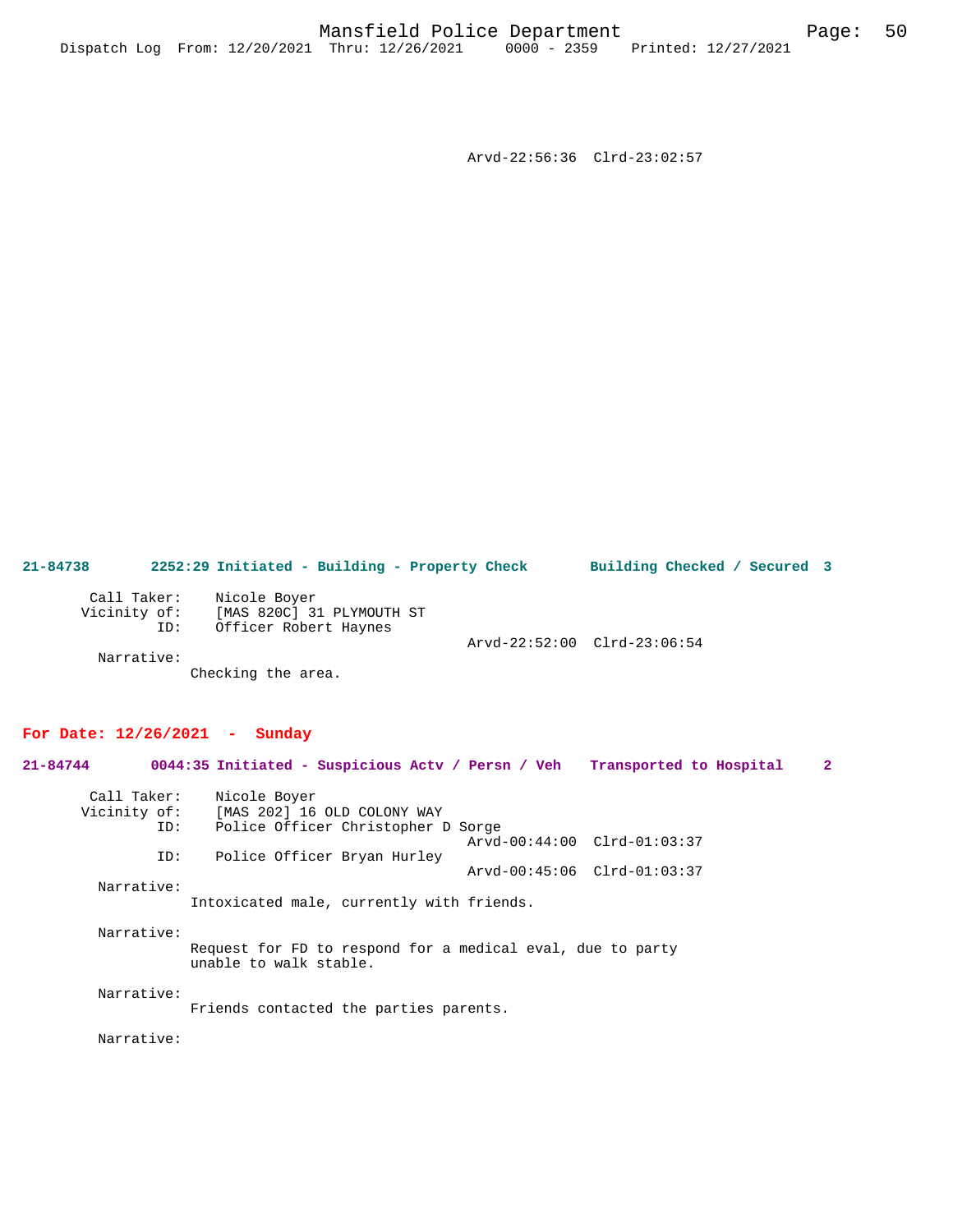Mansfield Police Department Page: 51 Dispatch Log From: 12/20/2021 Thru: 12/26/2021

**21-84769 0135:46 Initiated - Suspicious Actv / Persn / Veh Spoken To 2**  Call Taker: William Casey<br>Location/Address: [MAS] 1 MANSF ess: [MAS] 1 MANSFIELD AVE<br>ID: Police Officer Bryan Police Officer Bryan Hurley Arvd-01:35:00 Clrd-02:00:28<br>TD: Police Officer Beau J Palanza Police Officer Beau J Palanza Arvd-01:39:21 Clrd-02:00:28<br>TD: Police Officer Christopher D Sorge Police Officer Christopher D Sorge Arvd-01:39:27 Clrd-02:00:28 ID: Sergeant David Schepis Arvd-01:40:29 Clrd-02:00:28<br>Vehicle: BRO 2013 MERZ S550V4 Reg: PAV MA BEY VIN: WDDNG9EB0DA495 BRO 2013 MERZ S550V4 Reg: PAV MA BEY VIN: WDDNG9EB0DA495791 Narrative: Out speaking with a party parked on the side of the road Narrative: RO was advised of reg status and he stated he was going to get it sorted out. Narrative: About 6 or so other residents that came outside of 393 North Main and argued with the officers, ID's were not obtained. Narrative: See OF for further. Refer To Incident: 21MAS-1370-OF **21-84778 0220:15 Initiated - Building - Property Check Building Checked / Secured 3** Call Taker: Nicole Boyer Vicinity of: [MAS] 4 ERICK RD @ 15 BONNEY LN ID: Police Officer Beau J Palanza Arvd-02:20:00 Clrd-02:35:07 Narrative: Checking the area. **21-84779 0229:10 Initiated - Building - Property Check Building Checked / Secured 3** Call Taker: Nicole Boyer Vicinity of: [MAS 820C] 31 PLYMOUTH ST<br>TD: Sergeant John R Armstrong Sergeant John R Armstrong Arvd-02:29:00 Clrd-02:38:14 Narrative: Checking the area. **21-84780 0230:41 Initiated - Building - Property Check Building Checked / Secured 3** Call Taker: Nicole Boyer<br>Vicinity of: [MAS 840] 28 of: [MAS 840] 280 SCHOOL ST<br>ID: Police Officer Derek M 3 Police Officer Derek M Stark Arvd-02:30:00 Clrd-02:40:17 Narrative: Checking the area. **21-84782 0245:14 Initiated - Building - Property Check Building Checked / Secured 3** Call Taker: Nicole Boyer<br>Vicinity of: [MAS 4] 31 H. of: [MAS 4] 31 HAMPSHIRE ST<br>TD: Police Officer Derek M : Police Officer Derek M Stark Arvd-02:45:00 Clrd-02:51:08 Narrative: Checking the area. **21-84783 0254:32 Initiated - Building - Property Check Building Checked / Secured 3**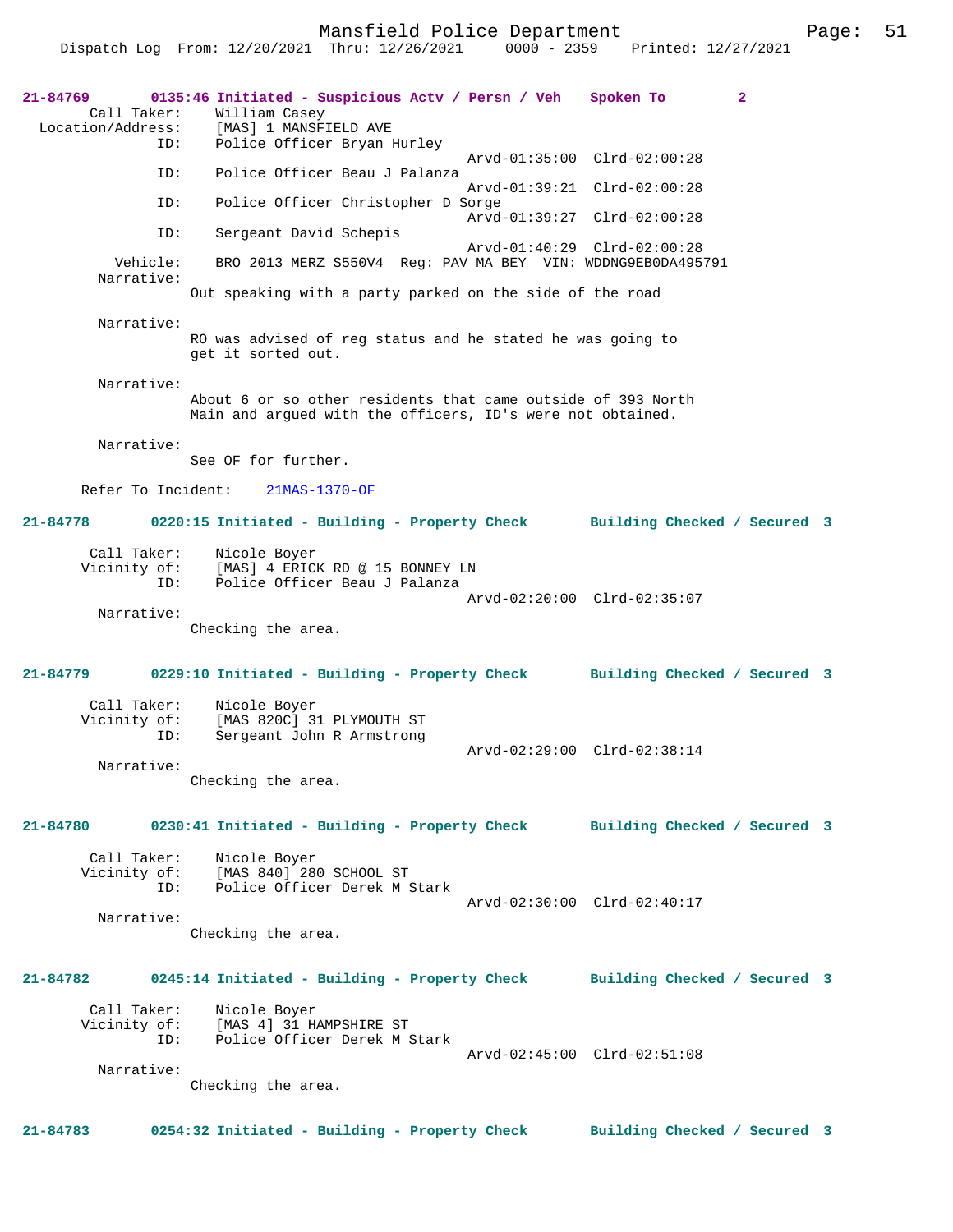Mansfield Police Department Form Page: 52 Dispatch Log From: 12/20/2021 Thru: 12/26/2021 0000 - 2359 Printed: 12/27/2021 Call Taker: Nicole Boyer Vicinity of: [MAS 2] 60 FORBES BLVD ID: Police Officer Derek M Stark Arvd-02:54:00 Clrd-03:05:57 Narrative: Checking the area. **21-84784 0256:48 Initiated - Building - Property Check Building Checked / Secured 3** Call Taker: Nicole Boyer Vicinity of: [MAS 1002] 250 EAST ST<br>ID: Police Officer Beau J I Police Officer Beau J Palanza Arvd-02:56:00 Clrd-03:11:13 Narrative: Checking the area. **21-84785 0317:15 Initiated - Building - Property Check Building Checked / Secured 3** Call Taker: Nicole Boyer Vicinity of: [MAS 907E] 390 WEST ST ID: Police Officer Derek M Stark Arvd-03:17:00 Clrd-03:24:41 Narrative: Checking the area. **21-84786 0321:00 Initiated - Building - Property Check Building Checked / Secured 3** Call Taker: Nicole Boyer Vicinity of: [MAS 417] 9 FRANCIS AVE<br>ID: Police Officer Beau J Pa Police Officer Beau J Palanza Arvd-03:21:00 Clrd-03:36:20 Narrative: Checking the area. **21-84788 0335:43 Initiated - Building - Property Check Building Checked / Secured 3** Call Taker: Nicole Boyer<br>Vicinity of: [MAS 1040] 50 of: [MAS 1040] 50 RESERVOIR ST Apt. #ST<br>ID: Police Officer Derek M Stark Police Officer Derek M Stark Arvd-03:35:00 Clrd-03:42:10 Narrative: Checking the area. **21-84794 0401:10 Initiated - Suspicious Actv / Persn / Veh Arrest(s) Made 2**  Call Taker: Nicole Boyer Vicinity of: [MAS 834] 261 CHAUNCY ST ID: Police Officer Christopher D Sorge Arvd-04:01:00 Clrd-06:31:23 ID: Sergeant David Schepis Disp-04:01:49 Enrt-04:01:49 Arvd-04:04:23 Clrd-04:55:37 ID: Police Officer Derek M Stark Arvd-04:04:29 Clrd-04:55:40<br>Vehicle: BRO 2009 TOYT CAMRY Reg: PC MA 8LT948 VIN: 4T1BE46K99U27 BRO 2009 TOYT CAMRY Reg: PC MA 8LT948 VIN: 4T1BE46K99U272347 Narrative: Out with a party in the parking lot. Narrative: Female in custody Narrative: M10 SM: 1457 Narrative: Female officer from Norton went to assist. See AR for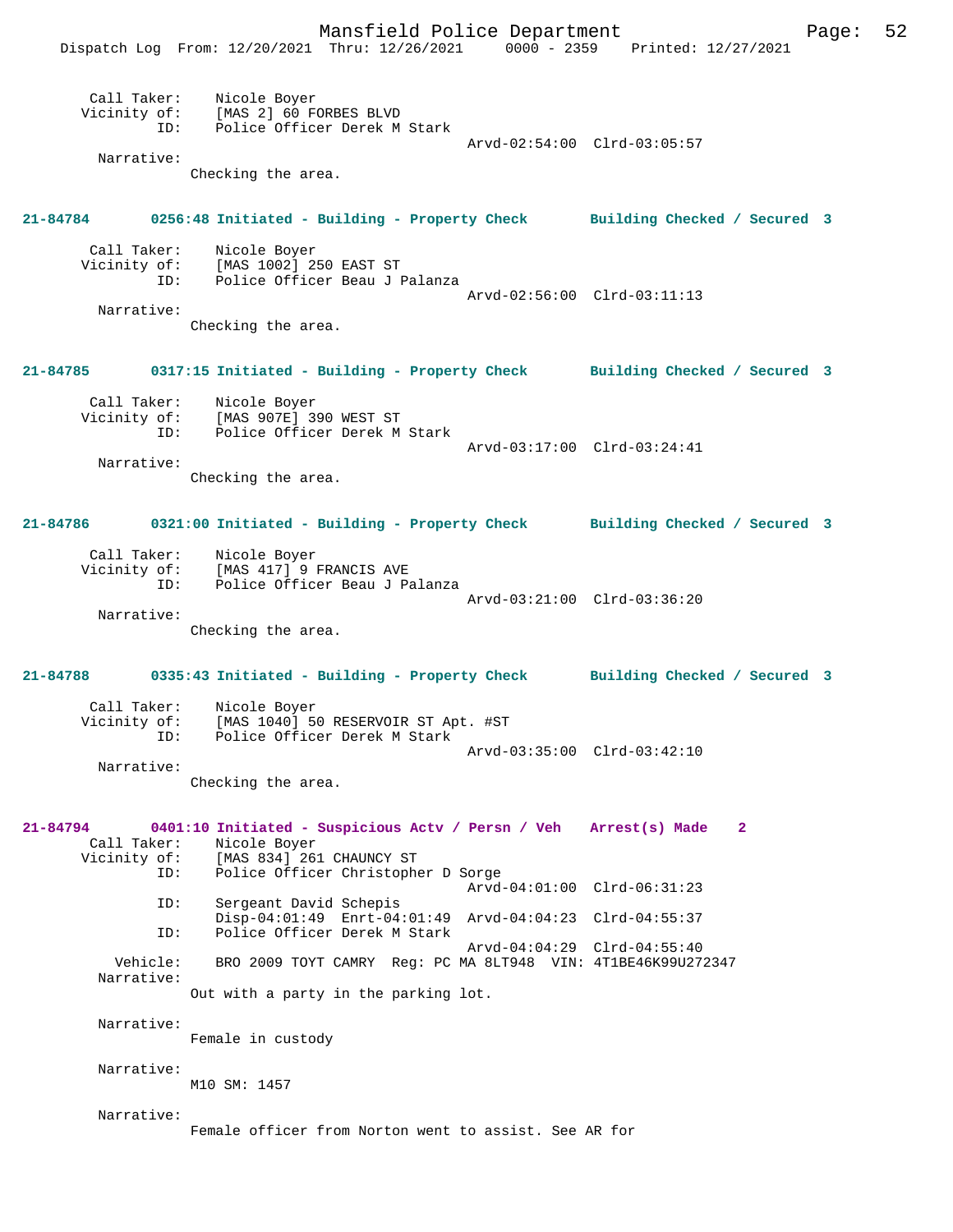Mansfield Police Department Page: 53 Dispatch Log From: 12/20/2021 Thru: 12/26/2021 0000 - 2359 Printed: 12/27/2021 further. Narrative: Prisoner has been released on bail. Refer To Arrest: 21MAS-487-AR Arrest: SFERRAZZA, GINA MARIE<br>Address: 155 NORTH ST FOXBORO 155 NORTH ST FOXBOROUGH, MA<br>47 Age: Charges: Warrant arrest **21-84796 0416:50 Initiated - Assist Other Agency Services Rendered 3**  Call Taker: Nicole Boyer<br>Vicinity of: [MAS 451B] 50 CHEROLE DUYER<br>Of: [MAS 451B] 500 EAST ST<br>ID: Patrolman Melanie Costa Patrolman Melanie Costa Arvd-04:16:00 Clrd-04:56:05 Narrative: Assisting Mansfield with an arrest **21-84797 0503:49 Initiated - Building - Property Check Building Checked / Secured 3** Call Taker: Nicole Boyer Vicinity of: [MAS 820C] 31 PLYMOUTH ST ID: Sergeant John R Armstrong Arvd-05:03:00 Clrd-05:12:38 Narrative: Checking the area. Narrative: Checking the front of the building. **21-84798 0504:11 Initiated - Building - Property Check Building Checked / Secured 3** Call Taker: Nicole Boyer Vicinity of: [MAS 820C] 31 PLYMOUTH ST ID: Officer Raymond E Maigret Arvd-05:04:00 Clrd-05:12:30 Narrative: Checking the area. Narrative: Checking the back of the building. **21-84804 0616:03 Initiated - Motor Vehicle Stop Citation / Warning Issued 3** Call Taker: William Casey Location/Address: [MAS] 189 CHAUNCY ST<br>TD: Police Officer Derek Police Officer Derek M Stark Arvd-06:16:00 Clrd-06:20:59<br>TD: Police Officer Beau J Palanza Police Officer Beau J Palanza<br>Disp-06:17:17 Disp-06:17:17 Arvd-06:17:19 Clrd-06:20:58 Vehicle: BLK 2016 HOND CIVIC Reg: PC MA 9SF946 VIN: 19XFC2F78GE234437 Narrative: Out with mvst Narrative: Citation to RO for speed **21-84808 0700:33 Initiated - Building - Property Check Building Checked / Secured 3** Call Taker: Chelsey Ferstler Location/Address: [MAS 820C] 31 PLYMOUTH ST Officer Raymond E Maigret Arvd-07:00:00 Clrd-07:06:16 ID: Sergeant John R Armstrong Disp-07:00:54 Arvd-07:02:39 Clrd-07:06:26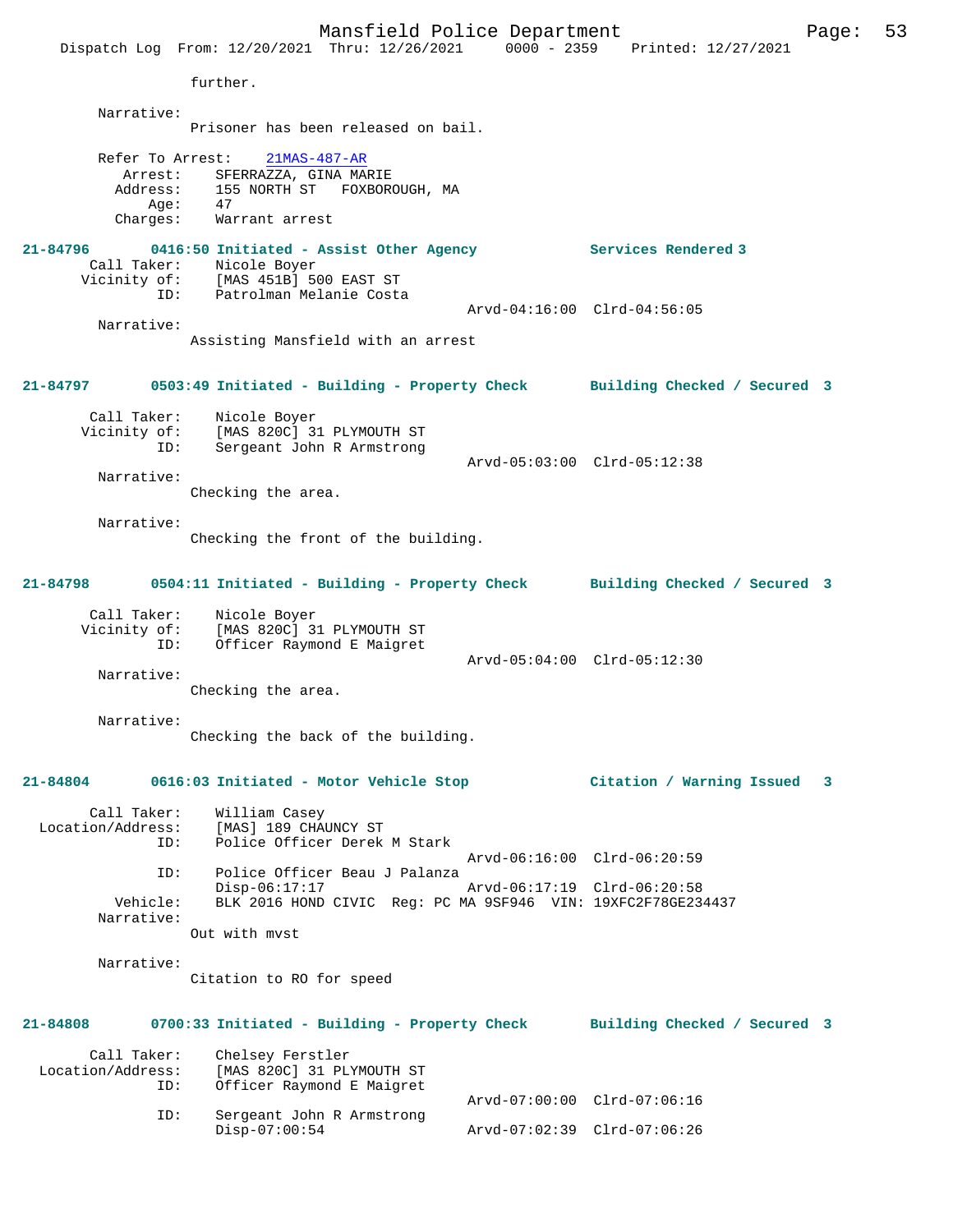Dispatch Log From: 12/20/2021 Thru: 12/26/2021 0000 - 2359 Printed: 12/27/2021

Narrative:

Checking the area.

| 21-84812<br>$\mathbf{2}$      |                                  |                                                                                                                                                                                                                                | 0724:46 Phone - 911 Hang-ups & Verifications Confirmed misdial/Accdntl Call |
|-------------------------------|----------------------------------|--------------------------------------------------------------------------------------------------------------------------------------------------------------------------------------------------------------------------------|-----------------------------------------------------------------------------|
| Location/Address:             | Call Taker:<br>ID:<br>Narrative: | Savannah Karch<br>[MAS] 333 PRATT ST<br>Police Officer Beau J Palanza<br>$Disp-07:26:48$<br>Checking on a 911 hang up.<br>Contact made?: 911 hang up, no answer on call back x2<br>Cellphone? $(y/n)$ :<br>Uncertainty radius: | Arvd-07:31:24 Clrd-07:37:06                                                 |
| $21 - 84813$                  | 0734                             |                                                                                                                                                                                                                                | Initiated - Building - Property Check Building Checked / Secured 3          |
| Location/Address:             | Call Taker:<br>ID:               | Police Officer Derek M Stark<br>[MAS] FRUIT ST<br>Police Officer Derek M Stark                                                                                                                                                 | Arvd-07:35:14 Clrd-07:42:30                                                 |
|                               | Narrative:                       | Checking the area.                                                                                                                                                                                                             |                                                                             |
| 21-84814<br>Location/Address: | Call Taker:                      | Chelsey Ferstler<br>[MAS 820C] 31 PLYMOUTH ST                                                                                                                                                                                  | 0743:37 Initiated - Building - Property Check Building Checked / Secured 3  |
|                               | ID:<br>Narrative:                | Lieutenant Thomas R Connor<br>Checking the area.                                                                                                                                                                               | Arvd-07:43:00 Clrd-08:09:28                                                 |
| 21-84816                      | 0846                             | Initiated - Building - Property Check                                                                                                                                                                                          | Building Checked / Secured 3                                                |
| Location/Address:             | ID:<br>Narrative:                | Call Taker: Police Officer Michael T Fitzgerald<br>[MAS 417] 9 FRANCIS AVE<br>Police Officer Michael T Fitzgerald<br>Checking the area.                                                                                        | Arvd-08:46:39 Clrd-08:56:26                                                 |
| 21-84818                      |                                  | 0900:53 Initiated - Building - Property Check                                                                                                                                                                                  | Building Checked / Secured 3                                                |
| Location/Address:             | Call Taker:<br>ID:<br>Narrative: | Chelsey Ferstler<br>[MAS 820C] 31 PLYMOUTH ST<br>Police Officer Derek M Stark<br>Checking the area.                                                                                                                            | Arvd-09:00:00 Clrd-09:08:12                                                 |
| $21 - 84819$                  | 0902<br>Call Taker:              | Initiated - Building - Property Check<br>Police Officer Michael T Fitzgerald                                                                                                                                                   | Building Checked / Secured 3                                                |
| Location/Address:             | ID:<br>Narrative:                | [MAS 1016] 4 ERICK RD<br>Police Officer Michael T Fitzgerald                                                                                                                                                                   | Arvd-09:03:25 Clrd-09:09:26                                                 |
|                               |                                  | Checking the area.                                                                                                                                                                                                             |                                                                             |
| 21-84835                      |                                  | 1056:29 Initiated - Building - Property Check                                                                                                                                                                                  | Building Checked / Secured 3                                                |

Call Taker: Chelsey Ferstler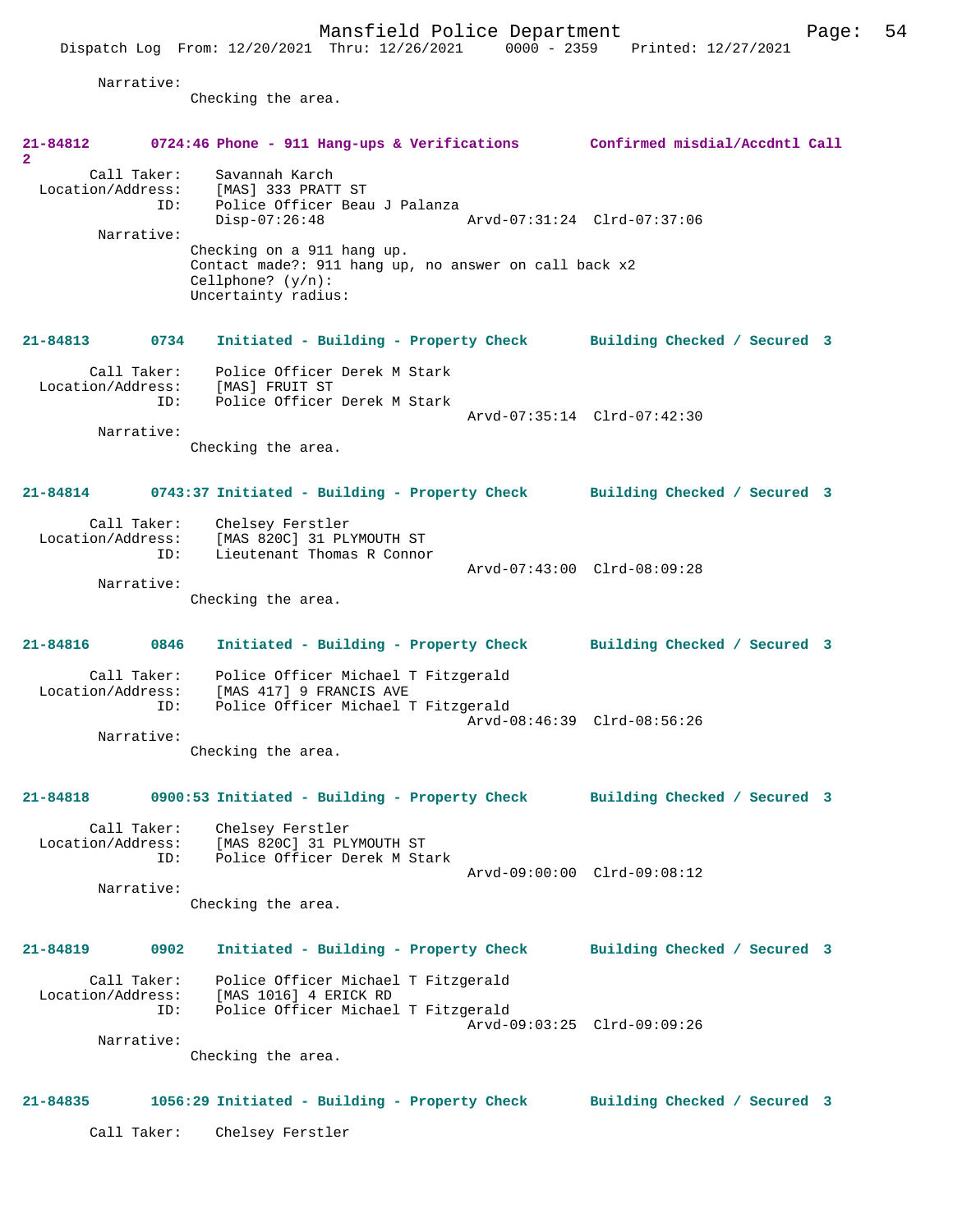Mansfield Police Department Page: 55 Dispatch Log From: 12/20/2021 Thru: 12/26/2021 0000 - 2359 Printed: 12/27/2021 Location/Address: [MAS 820C] 31 PLYMOUTH ST ID: Lieutenant Thomas R Connor Arvd-10:56:00 Clrd-11:01:48 Narrative: Checking the area. **21-84837 1104:58 Initiated - Building - Property Check Building Checked / Secured 3** Call Taker: Chelsey Ferstler Location/Address: [MAS 820C] 31 PLYMOUTH ST ID: Police Officer Derek M Stark Arvd-11:04:00 Clrd-11:05:25 Narrative: check of the back, checks secure **21-84843 1128:45 Phone - Assist Fire Department Services Rendered 2**  Call Taker: Ryan O'Rourke<br>Location/Address: [MAS H1293] 14 ess: [MAS H1293] 1480 WEST ST<br>ID: Police Officer Michael N Police Officer Michael N Fenore Disp-11:29:50 Arvd-11:35:49 Clrd-11:40:16 Narrative: Assisting the FD with a fire related incident. Nature: caller reports heavy black smoke from neighbors back yard Narrative: M4 states they are clear, Engine on scene extinguishing small fire outside in the pit. **21-84855 1231:47 Initiated - Building - Property Check Building Checked / Secured 3** Call Taker: Chelsey Ferstler Location/Address: [MAS 1002] 250 EAST ST ID: Police Officer Michael T Fitzgerald Arvd-12:31:00 Clrd-12:41:27 Narrative: Checking the area. **21-84858 1305:30 Initiated - Building - Property Check Building Checked / Secured 3** Call Taker: Chelsey Ferstler Location/Address: [MAS 820C] 31 PLYMOUTH ST ID: Police Officer Derek M Stark Arvd-13:05:00 Clrd-13:05:49 Narrative: rear checks secure **21-84861 1318:07 Initiated - Building - Property Check Building Checked / Secured 3** Call Taker: Chelsey Ferstler<br>Location/Address: [MAS 840] 280 SCI [MAS 840] 280 SCHOOL ST ID: Sergeant Robert S Pierce Arvd-13:18:00 Clrd-13:28:56 Narrative: Checking the area. **21-84864 1334:27 Phone - Erratic Oper MV / Road Rage Unfounded/Unverifed 3** Call Taker: Ryan O'Rourke<br>Location/Address: [MAS] 789 EAS [MAS] 789 EAST ST @ 86 EASTMAN ST ID: Police Officer Michael T Fitzgerald Disp-13:38:21 Arvd-13:40:59 Clrd-13:44:15 Narrative: caller reports 2 vehicle driving erratical. black and white vehicle. no further information. 10 min old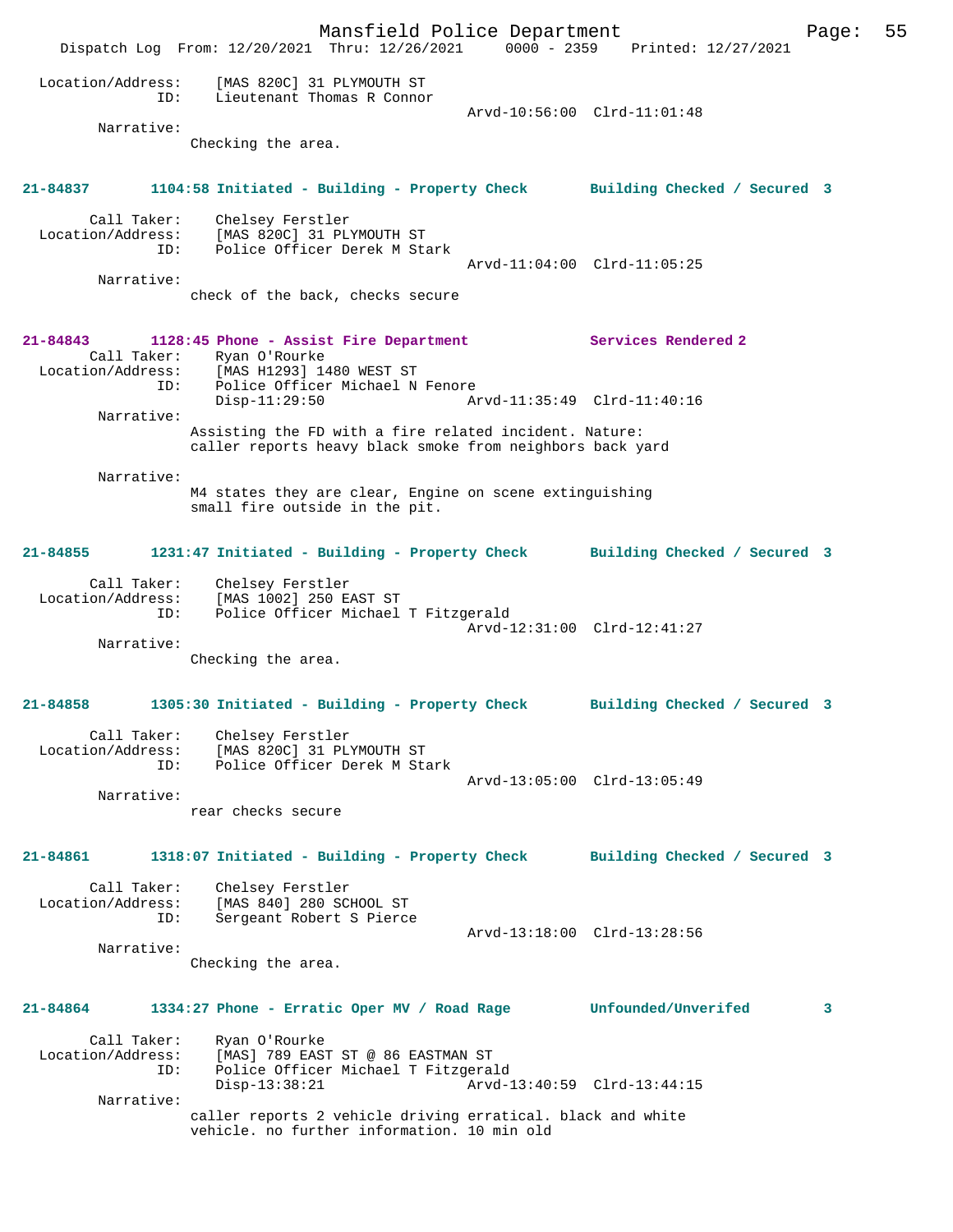Mansfield Police Department Form Page: 56 Dispatch Log From: 12/20/2021 Thru: 12/26/2021 0000 - 2359 Printed: 12/27/2021 Narrative: checked area to town line, nothing found. **21-84863 1335 Initiated - Building - Property Check Building Checked / Secured 3** Call Taker: Police Officer Michael T Fitzgerald Location/Address: [MAS 982] 111 HOPE ST ID: Police Officer Michael T Fitzgerald Arvd-13:36:02 Clrd-13:37:33 Narrative: Checking the area. **21-84870 1353:15 Phone - 911 Hang-ups & Verifications Confirmed misdial/Accdntl Call 2**  Call Taker: Ryan O'Rourke Location/Address: [MAS H4949] 41 RIVERSIDE DR ID: Police Officer Gregg S Kennedy Disp-13:55:54 Arvd-13:58:39 Clrd-13:59:31 Narrative: Checking on a 911 hang up. caller reports accidental 911 Contact made?:y Cellphone? (y/n):y Uncertainty radius: **21-84869 1354:48 Initiated - Building - Property Check Building Checked / Secured 3** Call Taker: Chelsey Ferstler Location/Address: [MAS 820C] 31 PLYMOUTH ST ID: Lieutenant Thomas R Connor Arvd-13:54:00 Clrd-13:58:10 Narrative: Checking front **21-84875 1419:07 Initiated - Building - Property Check Building Checked / Secured 3** Call Taker: Chelsey Ferstler<br>Location/Address: [MAS 834] 261 CH [MAS 834] 261 CHAUNCY ST ID: Sergeant Robert S Pierce Arvd-14:19:00 Clrd-14:26:25 Narrative: Checking the area. **21-84881 1433:06 Phone - 911 Hang-ups & Verifications Unfounded/Unverifed 2** Call Taker: Savannah Karch Location/Address: [MAS] 252 NORTH MAIN ST ID: Police Officer Gregg S Kennedy<br>Disp-14:35:54 Disp-14:35:54 Arvd-14:37:41 Clrd-14:40:18 Narrative: Checking on a 911 hang up. Contact made?: 911 open line, no answer on call back x 2 Cellphone? (y/n):y Uncertainty radius:68 meters 95% Narrative: M14 nothing showing. **21-84890 1506:37 Initiated - Building - Property Check Building Checked / Secured 3** Call Taker: Chelsey Ferstler<br>Location/Address: [MAS 820C] 31 PL [MAS 820C] 31 PLYMOUTH ST ID: Police Officer Derek M Stark Arvd-15:06:00 Clrd-15:06:59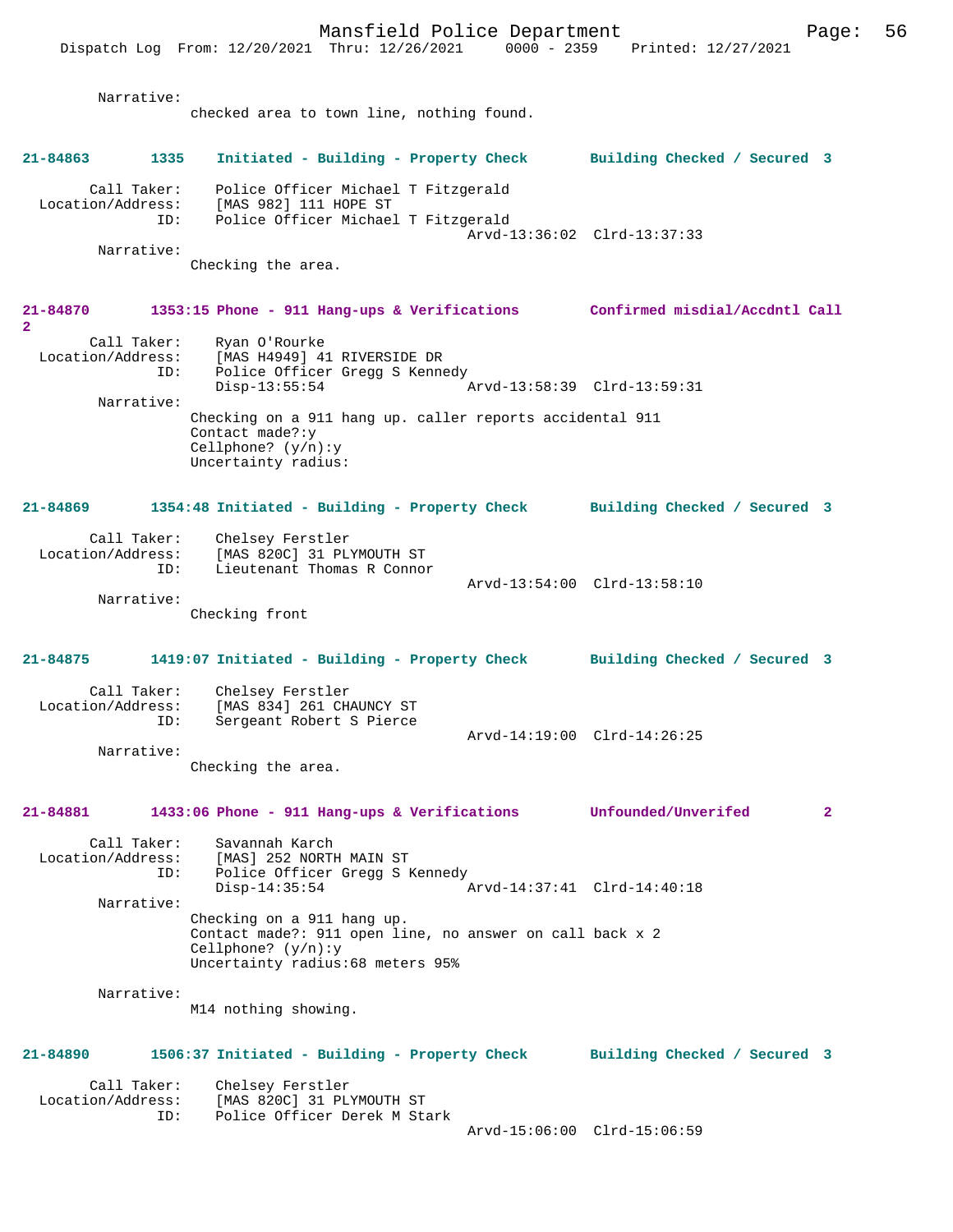Dispatch Log From: 12/20/2021 Thru: 12/26/2021 0000 - 2359 Printed: 12/27/2021

Narrative:

Checking the area. checking rear, checks ok

| 21-84896<br>Call Taker:<br>Location/Address: | 1523:49 Phone - Disturbance / Gathering<br>Ryan O'Rourke<br>[MAS] 45 CHAUNCY ST                                                                                                                                    | Services Rendered 1                                        |
|----------------------------------------------|--------------------------------------------------------------------------------------------------------------------------------------------------------------------------------------------------------------------|------------------------------------------------------------|
| ID:<br>ID:<br>Vehicle:<br>Narrative:         | Police Officer Gregg S Kennedy<br>$Disp-15:27:01$<br>Police Officer Gregg S Kennedy<br>$Disp-15:38:33$<br>GRY 2013 MERZ ML350W4 Reg: PC MA 6LX491 VIN: 4JGDA5HB7DA194636                                           | Arvd-15:28:50 Clrd-15:37:06<br>Arvd-15:38:36 Clrd-15:46:11 |
|                                              | caller reports a silver mercedes left area going toward pd.<br>prior to leaving party ran in and started yelling at people<br>in the store. she also stated she hit the building because<br>her son had a seizure. |                                                            |
| Narrative:                                   | M4 checked area, nothing found                                                                                                                                                                                     |                                                            |
| Narrative:                                   | M1 reporting operator of vehicle walked into the station                                                                                                                                                           |                                                            |
| Narrative:                                   | M14 reporting no damage to the building                                                                                                                                                                            |                                                            |
| Narrative:                                   | M1 states son and mother came into the station. Male is an<br>epileptic and hit the gas instead of the brake, jumped the<br>curb, no damage to property or vehicle.                                                |                                                            |
| 21-84911<br>1638                             | Initiated - Building - Property Check                                                                                                                                                                              | Building Checked / Secured 3                               |
| Call Taker:<br>Location/Address:<br>ID:      | Police Officer Michael T Fitzgerald<br>[MAS 840] 280 SCHOOL ST<br>Police Officer Michael T Fitzgerald                                                                                                              |                                                            |
| Narrative:                                   |                                                                                                                                                                                                                    | Arvd-16:39:31 Clrd-16:48:25                                |
|                                              | Checking the area.                                                                                                                                                                                                 |                                                            |
| 21-84914<br>1651                             | Initiated - Building - Property Check                                                                                                                                                                              | Building Checked / Secured 3                               |
| Call Taker:<br>Location/Address:<br>ID:      | Police Officer Michael T Fitzgerald<br>[MAS 2] 60 FORBES BLVD<br>Police Officer Michael T Fitzgerald                                                                                                               | Arvd-16:55:32 Clrd-17:01:09                                |
| Narrative:                                   | Checking the area.                                                                                                                                                                                                 |                                                            |
| 21-84915                                     | 1700:33 Initiated - Building - Property Check                                                                                                                                                                      | Building Checked / Secured 3                               |
| Call Taker:<br>Location/Address:<br>ID:      | Chelsey Ferstler<br>[MAS 820C] 31 PLYMOUTH ST<br>Sergeant Lawrence G Crosman                                                                                                                                       |                                                            |
| ID:                                          | Officer Robert Haynes                                                                                                                                                                                              | Arvd-17:00:00 Clrd-17:22:48                                |
| Narrative:                                   | $Disp-17:02:43$                                                                                                                                                                                                    | Arvd-17:02:46 Clrd-17:22:58                                |
|                                              | Checking the area.                                                                                                                                                                                                 |                                                            |
| 21-84927<br>1739                             | Initiated - Building - Property Check                                                                                                                                                                              | Building Checked / Secured 3                               |
| Call Taker:<br>Location/Address:<br>ID:      | Police Officer Michael T Fitzgerald<br>[MAS 927] 50 PLYMOUTH ST<br>Police Officer Michael T Fitzgerald                                                                                                             |                                                            |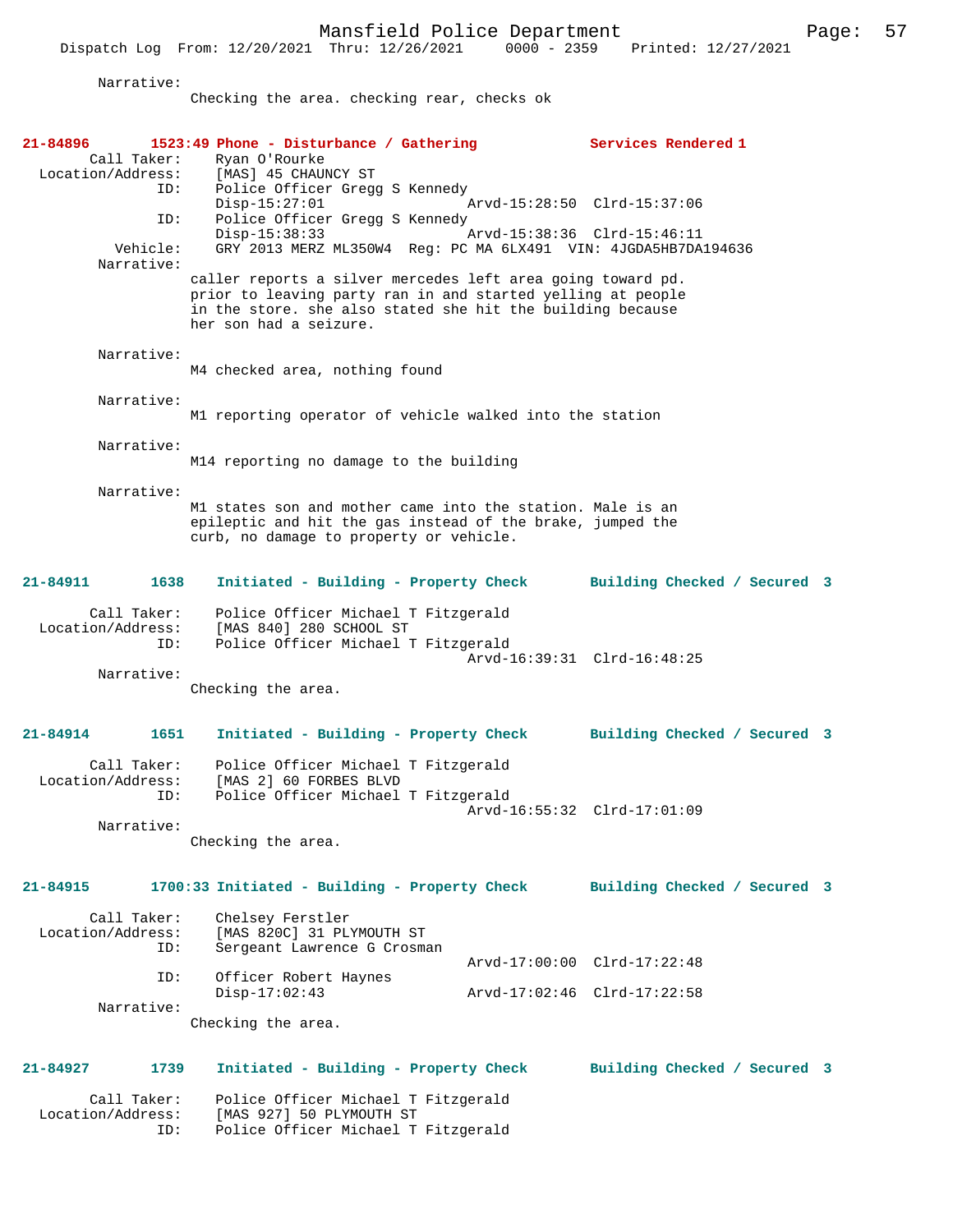Dispatch Log From: 12/20/2021 Thru: 12/26/2021 0000 - 2359 Printed: 12/27/2021 Arvd-17:40:06 Clrd-17:43:21 Narrative: Checking the area. **21-84934 1759 Initiated - Building - Property Check Building Checked / Secured 3** Call Taker: Police Officer Michael T Fitzgerald Location/Address: [MAS 930] OAK ST ID: Police Officer Michael T Fitzgerald Arvd-18:01:23 Clrd-18:04:16 Narrative: Checking the area. **21-84940 1901:47 Initiated - Building - Property Check Building Checked / Secured 3** Call Taker: Aaron Figueroa Location/Address: [MAS 820C] 31 PLYMOUTH ST ID: Sergeant Lawrence G Crosman Arvd-19:01:00 Clrd-19:05:26 Narrative: Checking the area. **21-84943 1923:02 Phone - Disabled Motor Vehicle Vehicle Towed 3**  Call Taker: JEFFREY KEEFE<br>Location/Address: [MAS 1040] 50 Location/Address: [MAS 1040] 50 RESERVOIR ST Apt. #ST ID: Police Officer William C Trudell Disp-19:25:47 Arvd-19:35:48 Clrd-20:03:53<br>Vehicle: BLK 2016 FORD EXPLOR Reg: PAV MA TOOLE VIN: 1FM5K8F84GGD BLK 2016 FORD EXPLOR Reg: PAV MA TOOLE VIN: 1FM5K8F84GGD15585 Narrative: DMV SUV with tinted windows in the middle of the road. Narrative: occupant of vehicle called for a tow. ETA 25mins. Occupant Michael Toole. In Fairfeild Inn lobby Narrative: Achins states driver is on the way. Narrative: M8 advised Achins is on scene Narrative: M8 advised vehicle towed by achins **21-84954 2056 Initiated - Building - Property Check Building Checked / Secured 3** Call Taker: Police Officer Michael T Fitzgerald Location/Address: [MAS 322] 31 HAMPSHIRE ST ID: Police Officer Michael T Fitzgerald Arvd-20:57:30 Clrd-21:01:14 Narrative: Checking the area. **21-84955 2102:50 Initiated - Building - Property Check Building Checked / Secured 3** Call Taker: Aaron Figueroa<br>Location/Address: [MAS 820C] 31 I Location/Address: [MAS 820C] 31 PLYMOUTH ST ID: Sergeant Lawrence G Crosman Arvd-21:02:00 Clrd-21:20:28 ID: Officer Robert Haynes Disp-21:06:30 Arvd-21:06:33 Clrd-21:20:23

Mansfield Police Department Page: 58

Narrative:

Checking the area.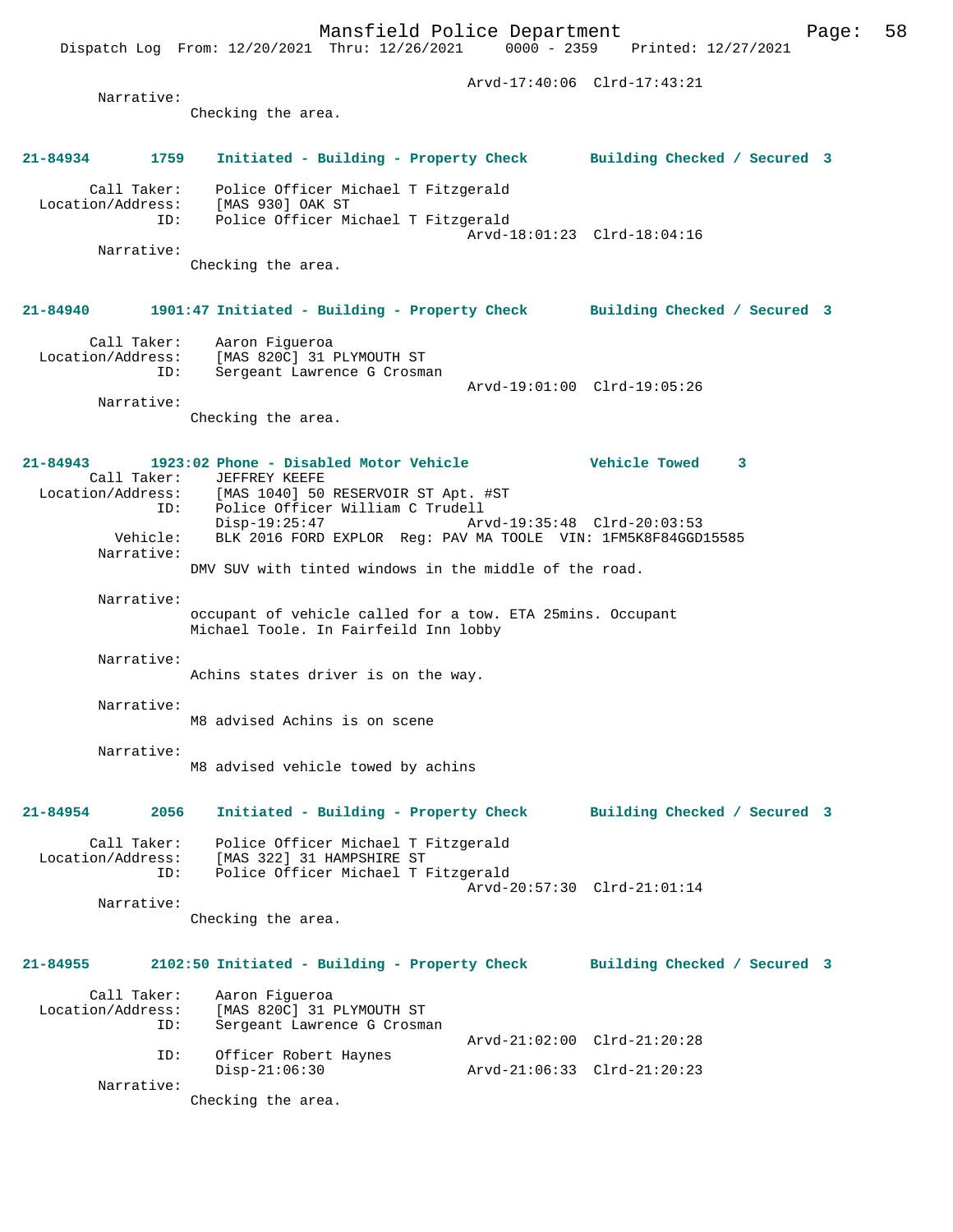| 21-84973          | 2241:13 Phone - Well Being Check |                             | Services Rendered 3 |
|-------------------|----------------------------------|-----------------------------|---------------------|
|                   | Call Taker: Nicole Boyer         |                             |                     |
| Location/Address: | [MAS]                            |                             |                     |
| ID:               | Police Officer William C Trudell |                             |                     |
|                   | Disp-22:45:32                    | Arvd-22:49:25 Clrd-22:55:52 |                     |
| ID:               | Police Officer Gregg S Kennedy   |                             |                     |
|                   | $Disp-22:51:18$                  | Arvd-22:51:20 Clrd-22:55:51 |                     |

**21-84985 2308:00 Initiated - Building - Property Check Building Checked / Secured 3** Call Taker: Nicole Boyer Vicinity of: [MAS 820C] 31 PLYMOUTH ST ID: Sergeant Lawrence G Crosman Arvd-23:08:00 Clrd-23:18:58 Narrative: Checking the area. Narrative: Checking the front of the building. **21-84986 2308:34 Initiated - Building - Property Check Building Checked / Secured 3** Call Taker: Nicole Boyer Vicinity of: [MAS 820C] 31 PLYMOUTH ST ID: Officer Robert Haynes Arvd-23:08:00 Clrd-23:18:27 Narrative: Checking the area. Narrative: Checking the back of the building.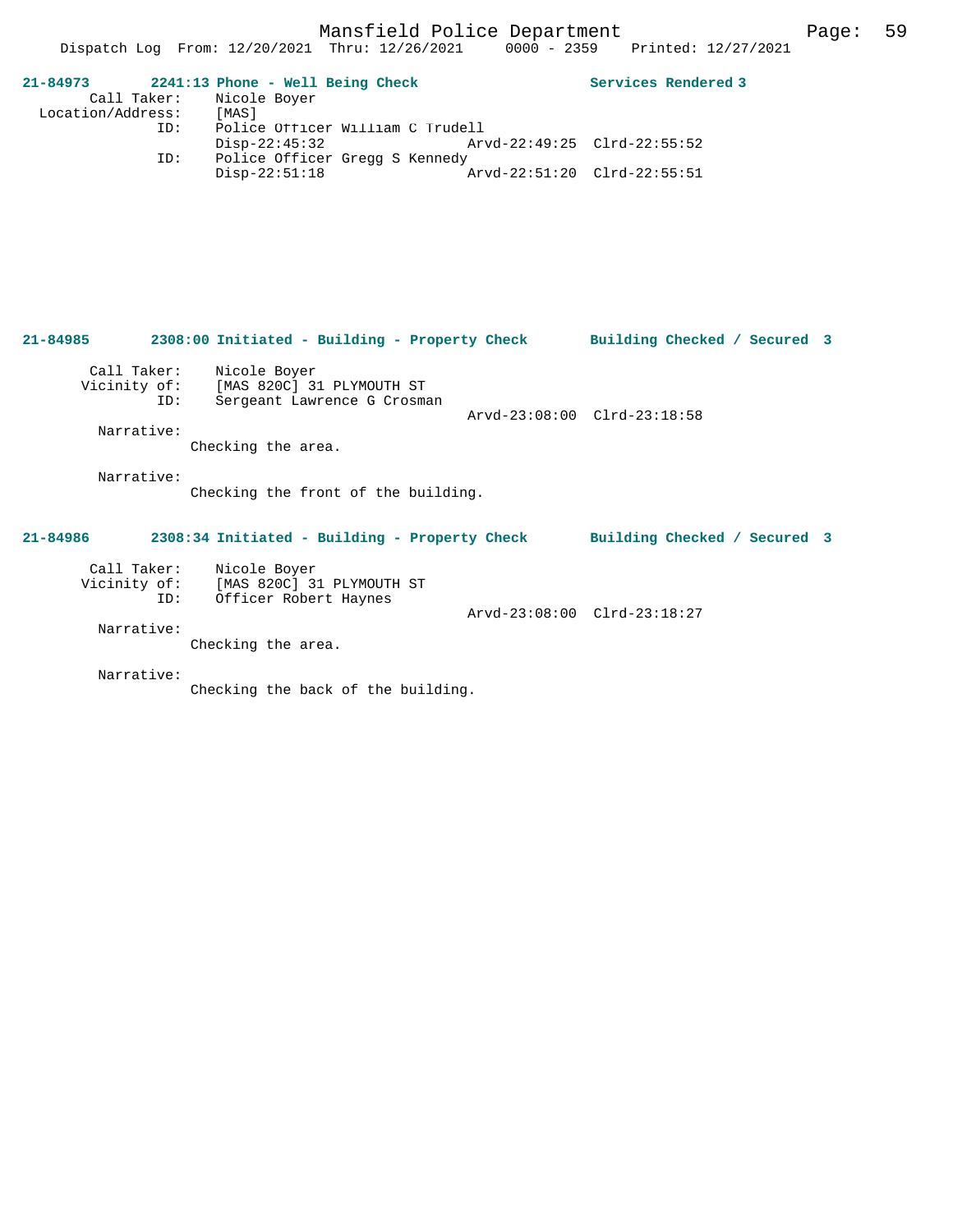#### **For Date: 12/27/2021 - Monday**

**Call Number Time Call Reason Action Action Priority 21-85014 0108:28 Initiated - Building - Property Check Building Checked / Secured 3** Call Taker: Aaron Figueroa Location/Address: [MAS 834] 261 CHAUNCY ST ID: Police Officer Mark O'Connor Arvd-01:08:00 Clrd-01:15:08 Narrative: Checking the area. **21-85023 0125:19 Initiated - Building - Property Check Building Checked / Secured 3** Call Taker: Aaron Figueroa Vicinity of: [MAS 927] 50 PLYMOUTH ST ID: Police Officer Mark O'Connor Arvd-01:25:00 Clrd-01:25:45 Narrative: Checking the area. **21-85025 0127:56 Initiated - Building - Property Check Building Checked / Secured 3** Call Taker: Aaron Figueroa<br>Vicinity of: [MAS] 4 ERICK I [MAS] 4 ERICK RD @ 15 BONNEY LN ID: Police Officer Beau J Palanza Arvd-01:27:00 Clrd-01:40:52 Narrative: Checking the area. **21-85033 0159:28 Initiated - Building - Property Check Services Rendered 3**  Call Taker: Aaron Figueroa Vicinity of: [MAS] NORTH MAIN ST Vicinity of: [MAS] NORTH MAIN ST<br>ID: Police Officer Derek M Stark Arvd-01:59:00 Clrd-02:10:43 Narrative: Checking the area. **21-85037 0211:00 Initiated - Motor Vehicle Stop Citation / Warning Issued 3** Call Taker: Aaron Figueroa<br>Location/Address: [MAS] 36 HODGES ess: [MAS] 36 HODGES ST @ 29 SHAWMUT AVE<br>ID: Police Officer Derek M Stark Police Officer Derek M Stark Arvd-02:11:00 Clrd-02:26:41 ID: Police Officer Beau J Palanza Disp-02:11:14 Arvd-02:11:22 Clrd-02:26:02<br>TD: Police Officer Mark O'Connor Police Officer Mark O'Connor<br>Disp-02:11:16 Disp-02:11:16 Arvd-02:12:16 Clrd-02:23:22 Vehicle: GRY 2018 LNDR LL RANGE RO Reg: PC NH 4940835 VIN: SALYL2RV4JA753734 Narrative: M12 advised citation to the driver **21-85046 0242:03 Initiated - Building - Property Check Building Checked / Secured 3** Call Taker: Aaron Figueroa Vicinity of: [MAS 1015] 30 CHAUNCY ST ID: Police Officer Derek M Stark Arvd-02:42:00 Clrd-02:49:56 Narrative:

Checking the area.

**21-85048 0244:42 Initiated - Building - Property Check Building Checked / Secured 3**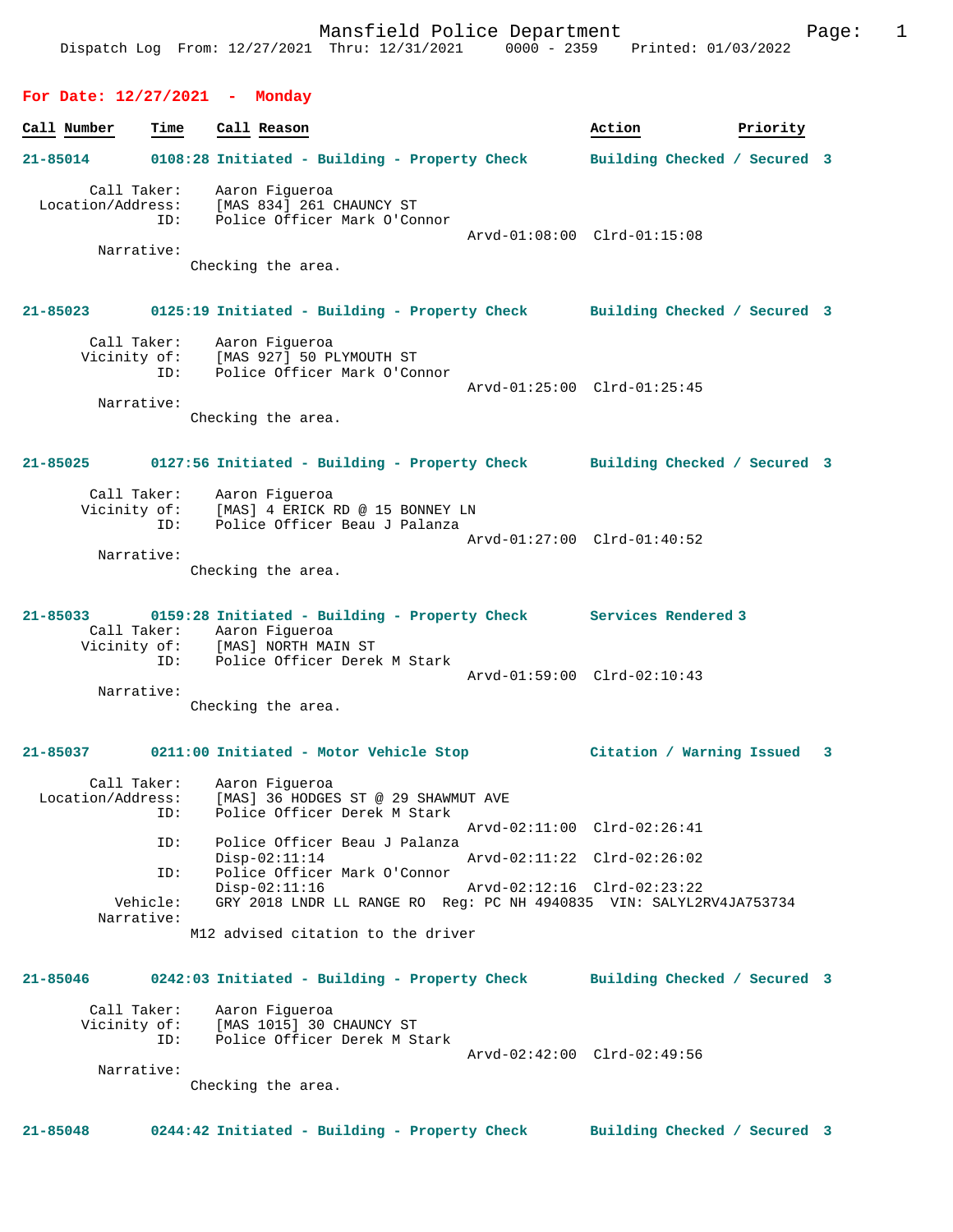|                                         | Dispatch Log From: 12/27/2021 Thru: 12/31/2021 0000 - 2359 Printed: 01/03/2022                                                             |                             |  |
|-----------------------------------------|--------------------------------------------------------------------------------------------------------------------------------------------|-----------------------------|--|
|                                         | Call Taker: Aaron Figueroa<br>Vicinity of: [MAS 1002] 250 EAST ST<br>ID: Police Officer Beau J Palanza                                     |                             |  |
| Narrative:                              | Checking the area.                                                                                                                         | Arvd-02:44:00 Clrd-02:57:25 |  |
| 21-85049                                | 0247:33 Initiated - Disabled Motor Vehicle Services Rendered 3<br>Call Taker: Michael Mezhberg                                             |                             |  |
|                                         | Location/Address: [MAS 240A] 189 CHAUNCY ST<br>ID: Police Officer Mark O'Connor                                                            |                             |  |
| Narrative:                              | Vehicle: GRY 2007 TOYT PRIUS Reg: PC MA 1TRC19 VIN: JTDKB20U577633676                                                                      | Arvd-02:47:00 Clrd-04:09:28 |  |
|                                         | Roll off dumpster truck with dead battery. Central st<br>responding for private jump.                                                      |                             |  |
| Narrative:                              | M6 followed the vehicle to Norwood recycle                                                                                                 |                             |  |
| Narrative:                              | M6 advised the tow truck died while attempting to jump and<br>they are now waiting for another one to arrive                               |                             |  |
| Narrative:                              | M6 advsied second truck is on scene                                                                                                        |                             |  |
| Narrative:                              |                                                                                                                                            |                             |  |
|                                         | M6 advised central was not able to jump the car, the vehicle<br>will stay there over night                                                 |                             |  |
|                                         | 21-85051 0258:06 Initiated - Parking Violations                                                                                            | Citation / Warning Issued 3 |  |
| Location/Address:<br>ID:                | Call Taker: Aaron Figueroa<br>[MAS 1038] NORTH MAIN ST<br>Police Officer Derek M Stark                                                     |                             |  |
| Vehicle:<br>Vehicle:<br>Narrative:      | GRY 2021 DODG TK 1500 CLASSIC Reg: PC MA 2TFY99 VIN: 1C6RR7TTXMS518274<br>BLK 2017 JEEP UT GRANDC Reg: PC MA 1VMY66 VIN: 1C4RJFBG6HC754628 | Arvd-02:58:00 Clrd-03:07:20 |  |
|                                         | Following vehicles issued overnight parking citations.                                                                                     |                             |  |
| Narrative:                              | Old Colony<br>MA-1VMY66                                                                                                                    |                             |  |
|                                         | Cottage Street<br>MA-2TFY99                                                                                                                |                             |  |
| 21-85055                                | 0317:48 Initiated - Building - Property Check Building Checked / Secured 3                                                                 |                             |  |
| Call Taker:                             | Aaron Figueroa<br>Location/Address: [MAS H3048] 362 FRUIT ST<br>ID: Police Officer Beau J Palanza                                          | Arvd-03:17:00 Clrd-03:23:36 |  |
| Narrative:                              | Checking the area.                                                                                                                         |                             |  |
|                                         |                                                                                                                                            |                             |  |
| 21-85060<br>Call Taker:<br>Vicinity of: | 0409:15 Phone - Missing Person<br>JEFFREY KEEFE<br>[ MAS ]                                                                                 | Services Rendered 1         |  |
| ID:<br>ID:                              | Police Officer Beau J Palanza<br>$Disp-04:12:04$<br>Sergeant John R Armstrong                                                              | Arvd-04:12:44 Clrd-05:38:40 |  |
|                                         | $Disp-04:12:07$                                                                                                                            | Arvd-04:16:23 Clrd-04:50:24 |  |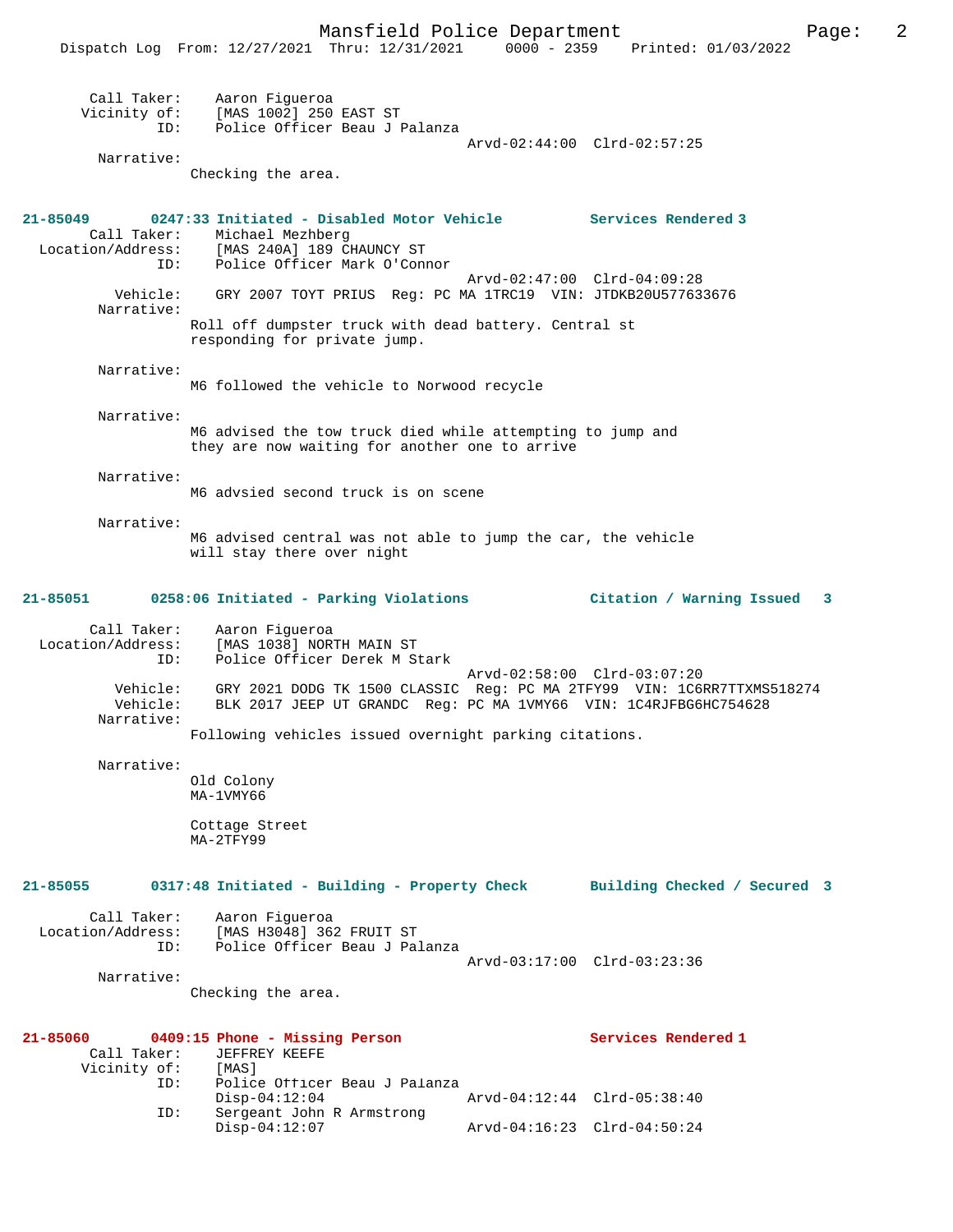| TD: | Police Officer Derek M Stark |                             |  |
|-----|------------------------------|-----------------------------|--|
|     | Disp-04:12:12                | Arvd-04:14:45 Clrd-04:43:35 |  |
| TD: | Police Officer Mark O'Connor |                             |  |
|     | Disp-04:12:31                | Arvd-04:16:20 Clrd-04:43:36 |  |

| $21 - 85063$                                                    | 0550:27 Initiated - Building - Property Check Building Checked / Secured 3                                                                        |                             |                           |   |
|-----------------------------------------------------------------|---------------------------------------------------------------------------------------------------------------------------------------------------|-----------------------------|---------------------------|---|
| Call Taker:<br>Location:<br>TD:<br>Narrative:                   | Aaron Fiqueroa<br>[MAS] AREA HOTELS<br>Police Officer Mark O'Connor                                                                               | Arvd-05:50:00 Clrd-06:14:10 |                           |   |
|                                                                 | M6 is in M10 doing checks of area hotels                                                                                                          |                             |                           |   |
| Narrative:                                                      | M6 advised all clear on plate checks                                                                                                              |                             |                           |   |
| 21-85072                                                        | 0648:23 Initiated - Motor Vehicle Stop                                                                                                            |                             | Citation / Warning Issued | 3 |
| Call Taker:<br>Location/Address:<br>ID:                         | Jennifer Napolitano<br>[MAS] 842 EAST ST @ 2 JASON LN<br>Police Officer Derek M Stark                                                             | Arvd-06:48:00 Clrd-06:55:13 |                           |   |
| Vehicle:<br>Narrative:                                          | WHI 2017 TOYT COROLL Req: PC MA 2WNX61 VIN: 2T1BURHE9HC816093<br>Out for myst                                                                     |                             |                           |   |
| Narrative:                                                      | Citation for speed on Pratt St                                                                                                                    |                             |                           |   |
| $21 - 85082$<br>0730<br>Call Taker:<br>Location/Address:<br>ID: | Initiated - Parking Violations<br>Animal Control Steven Simonds<br>[MAS] 43 NORTH MAIN ST @ 13 PARK ST<br>Animal Control Steven Simonds           |                             | Services Rendered 3       |   |
| Narrative:                                                      | checking area for parking violations                                                                                                              | Arvd-07:31:33 Clrd-07:46:44 |                           |   |
| 21-85086<br>0800<br>Call Taker:<br>Location/Address:<br>ID:     | Initiated - Speed Trailer/Signs Deployed Services Rendered 3<br>Animal Control Steven Simonds<br>[MAS] WALNUT ST<br>Animal Control Steven Simonds |                             |                           |   |
| Narrative:                                                      | removing speed signs from walnut street                                                                                                           | Arvd-08:01:18 Clrd-08:08:07 |                           |   |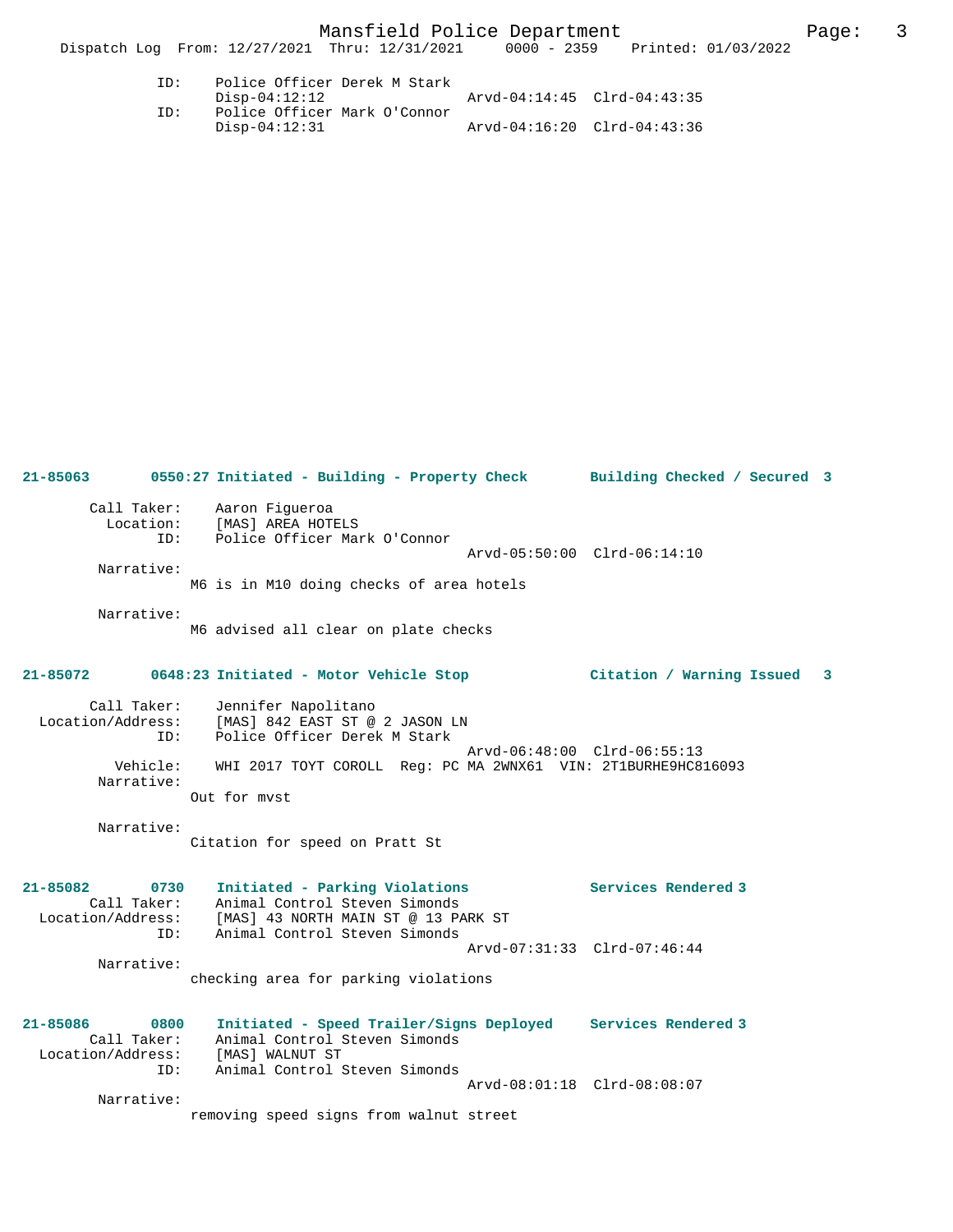Mansfield Police Department Page: 4

Dispatch Log From: 12/27/2021 Thru: 12/31/2021 0000 - 2359 Printed: 01/03/2022

**21-85111 1026:40 Initiated - Erratic Oper MV / Road Rage Unfounded/Unverifed 3** Call Taker: Jennifer Napolitano Location/Address: [MAS] RTE 140 NB ID: Police Officer Gregg S Kennedy Arvd-10:26:00 Clrd-10:30:58<br>Vehicle: WHI 2013 TOYT COROLL, Reg: PC MA 7MS671 VIN: 2T1BU4EE1DC1 WHI 2013 TOYT COROLL Reg: PC MA 7MS671 VIN: 2T1BU4EE1DC104078 Narrative: Erratic operator possibly heading into town from Norton **21-85117 1139:22 Initiated - Disabled Motor Vehicle Spoken To 3**  Call Taker: Jennifer Napolitano<br>:ion/Address: [MAS] RTE 140 NB Location/Address: ID: Police Officer Matthew A Souza Arvd-11:39:00 Clrd-11:44:14 Vehicle: WHI 2012 ACUR TL Reg: PC MA 2GSA65 VIN: 19UUA8F56CA003484 Narrative: Reported DMV in the center median Narrative: AAA enroute to jump the vehicle. Not a hazard. **21-85120 1144:42 Walk-In - Assist Citizen - P S A Spoken To 3**  Call Taker: Support Staff Matthew Todesco<br>Location/Address: [MAS H839] 5 RUSTIC DR ess: [MAS H839] 5 RUSTIC DR<br>ID: Police Officer Michael Police Officer Michael T Fitzgerald<br>Disp-11:46:53 Arvd-1 Disp-11:46:53 Arvd-12:03:55 Clrd-12:29:44 Narrative: RP into speak with an officer in regards to some on line issues her son is having, Ofc Fitzgerald into speak with the RP. Refer To Incident: 21MAS-1377-OF **21-85126 1211 Initiated - Parking Violations Services Rendered 3**  Call Taker: Animal Control Steven Simonds<br>Location/Address: [MAS] 242 NORTH MAIN ST @ 16 C ess: [MAS] 242 NORTH MAIN ST @ 16 OLD COLONY WAY<br>ID: Animal Control Steven Simonds Animal Control Steven Simonds Arvd-12:12:08 Clrd-12:38:22 Narrative: checking area for parking violations Narrative: tagged MA 3LG562 on crocker for overtime parking Narrative: tagged MA 939NM5 on south main by town hall for overtime parking Narrative: tagged MA 868AK2, MA 7VZ954, NH 1266038 at one mansfield (Lot D) for overtime parking **21-85127 1217:57 Initiated - Building - Property Check Building Checked / Secured 3** Call Taker: APRIL LEHANE Location/Address: [MAS 840] 280 SCHOOL ST ID: Police Officer Gregg S Kennedy Arvd-12:17:00 Clrd-12:43:04 Narrative: Checking the area. **21-85133 1255:20 Phone - Assist Fire Department Services Rendered 2**  Call Taker: Jennifer Napolitano Location/Address: [MAS H6466] 42 WARREN AVE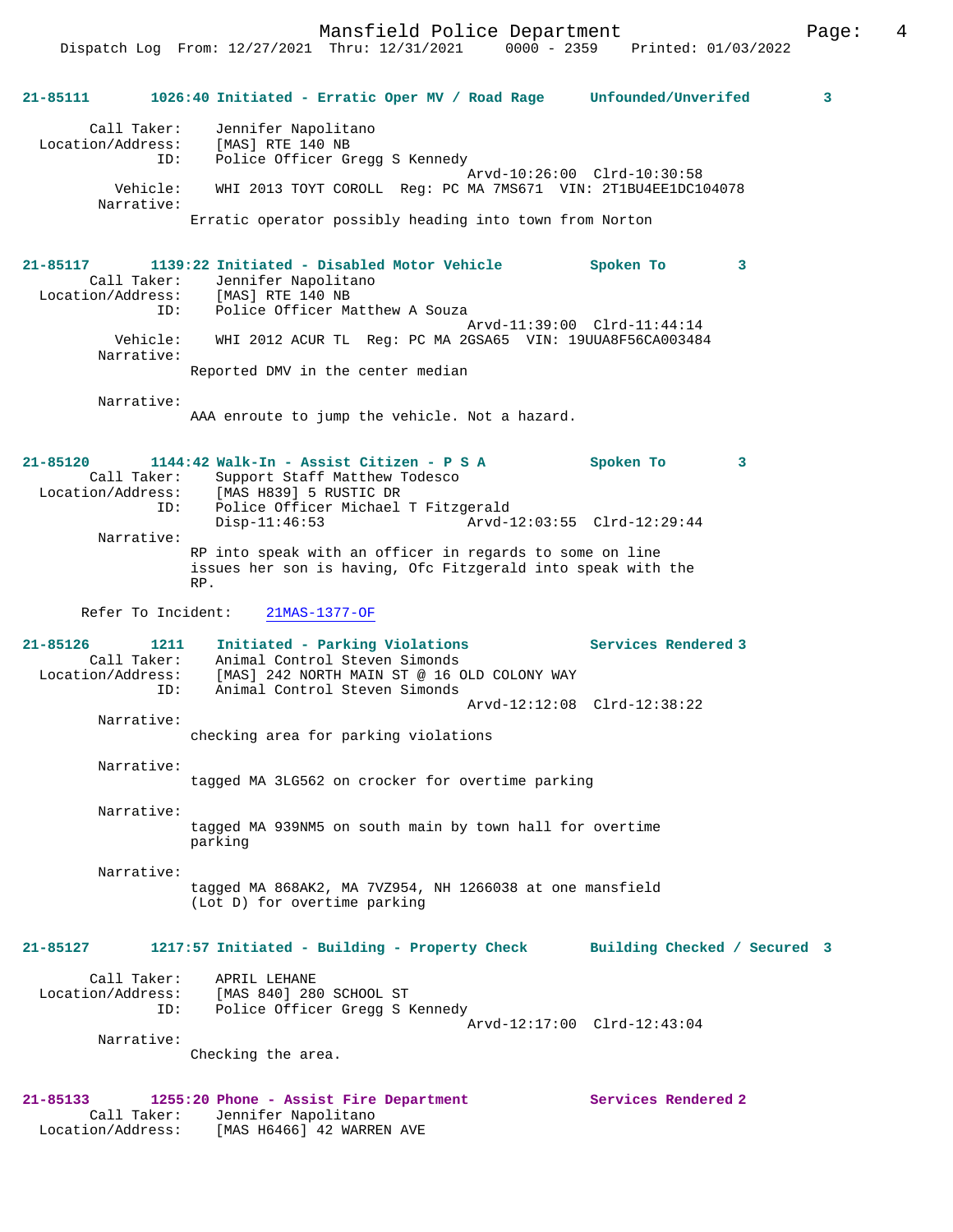Mansfield Police Department Page: 5 Dispatch Log From: 12/27/2021 Thru: 12/31/2021 0000 - 2359 Printed: 01/03/2022 ID: Police Officer Joshua S Ellender Disp-12:56:15 Arvd-13:03:25 Clrd-13:14:48 Narrative: Assisting the FD with a fire related incident. Nature: house lock out **21-85135 1259:54 Initiated - Motor Vehicle Stop Citation / Warning Issued 3** Call Taker: Jennifer Napolitano Location/Address: [MAS] 437` WEST ST @ 7 STRATTON RD ID: Police Officer Matthew A Souza Arvd-12:59:00 Clrd-13:12:07 Vehicle: BLK 2012 CHRY VA TOWCOU Reg: PC MA 9ZV687 VIN: 2C4RC1BG9CR168549 Narrative: Out for mvst Narrative: Reg is expired. Attempting to renew online. Citation issued for marked lanes. Narrative: Able to renew the registration. Clear **21-85149 1410:02 911 - 911 Hang-ups & Verifications Unfounded/Unverifed 2** Call Taker: Ryan O'Rourke Location/Address: [MAS H431] 10 KNIGHT WAY<br>ID: Police Officer Gread S K Police Officer Gregg S Kennedy<br>Disp-14:13:34 Disp-14:13:34 Arvd-14:17:20 Clrd-14:19:32 Narrative: Checking on a 911 hang up. Contact made?: N Cellphone? (y/n): Y Uncertainty radius: 11 meters no answer 2 callbacks. **21-85154 1430:04 911 - Motor Veh Acc - No Injury Investigated - Report Taken 1** Call Taker: Ryan O'Rourke<br>.on/Address: [MAS] RTE 140 NB Location/Address:<br>TD: Police Officer Joshua S Ellender Disp-14:32:40 Clrd-14:33:17 ID: Police Officer Gregg S Kennedy<br>Disp-14:32:45 Disp-14:32:45 Arvd-14:38:02 Clrd-14:57:28<br>ID: Police Officer Michael T Fitzgerald Police Officer Michael T Fitzgerald<br>Disp-14:32:54 Arvd-1 Disp-14:32:54 Arvd-14:38:07 Clrd-14:39:30 ID: Executive Lieutenant Francis W Archer JR Disp-14:33:51 Arvd-14:36:29 Clrd-14:57:24<br>Vehicle: GRY 2016 GMC SIERRA Req: CO MA S10506 VIN: 1GT12UEG6GF12 Vehicle: GRY 2016 GMC SIERRA Reg: CO MA S10506 VIN: 1GT12UEG6GF125703 Vehicle: BLU 2006 325 Reg: RI 539498 VIN: WBAVT13556KW23375 Vehicle: 2013 UT Reg: TL ME 262426D VIN: 43YDC2220DC099293 Narrative: caller rpts 2 car mva, no injuries. Vehicles coming off 495 to 140 NB. Narrative: ME trailer is attached to the Chevy pickup Refer To Accident: 21MAS-386-AC **21-85160 1513:26 911 - Motor Veh Acc - Hit & Run Incident Report 1**  Call Taker: Ryan O'Rourke<br>Location/Address: [MAS 849B110A] [MAS 849B110A] 287 SCHOOL ST Apt. #B110 ID: Police Officer Joshua S Ellender Disp-15:15:23 Clrd-15:15:49 ID: Police Officer Gregg S Kennedy Disp-15:15:44 Arvd-15:20:58 Clrd-15:37:18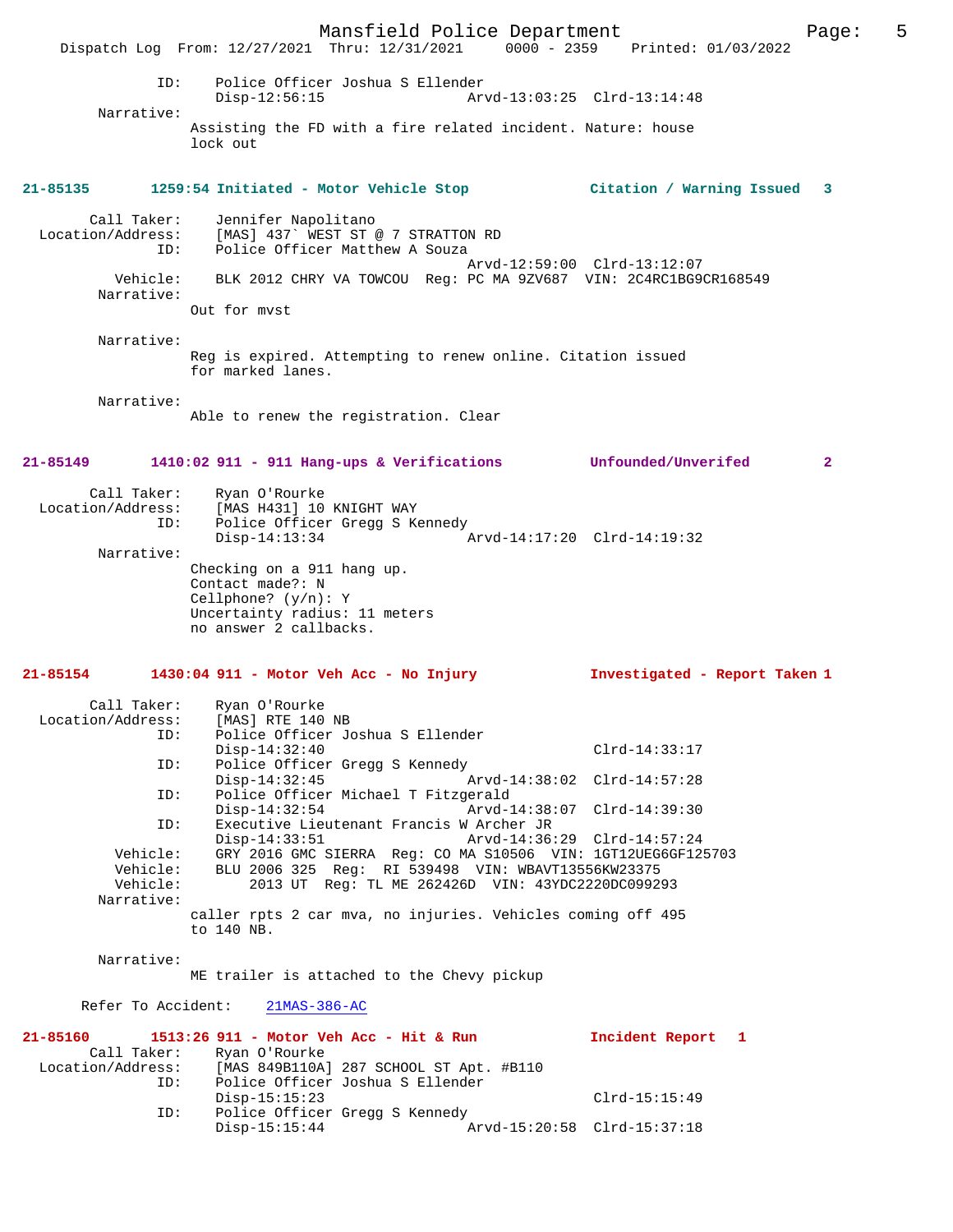Mansfield Police Department Page: 6 Dispatch Log From: 12/27/2021 Thru: 12/31/2021 Vehicle: BLK 2021 JAGU F-PACE Reg: PC MA 2VLZ94 VIN: SADCJ2EX9MA679296 Narrative: caller rpts he was in Chipotle and while inside his vehicle was struck. Other vehicle no longer on scene, unknown on vehicle make and model. Refer To Incident: 21MAS-1378-OF **21-85163 1525:19 Walk-In - Follow up Investigation Services Rendered 3**  Call Taker: Support Staff Matthew Todesco Location/Address: [MAS 451B] 500 EAST ST ID: Police Officer Michael T Fitzgerald Disp-15:26:02 Arvd-15:28:09 Clrd-15:34:57 Narrative: Conducting a follow up in the area to a previously reported incident. Narrative: RP has a question about a past summons, the questions was answered. **21-85170 1628:38 911 - Assist Citizen - P S A Spoken To 3**  Call Taker: Ryan O'Rourke<br>Location/Address: [MAS 199] 54 [MAS 199] 54 CHAUNCY ST ID: Police Officer William C Trudell Disp-16:30:13 Arvd-16:40:07 Clrd-16:57:51 ID: Detective Christopher P Walsh Disp-16:38:21 Arvd-16:38:23 Clrd-16:57:53 Narrative: caller rpts issue with mechanic and him recieving a run around regarding getting his car fixed. Narrative: Miscommunication between the two parties. Needs a part and will return to get it fixed when the part comes in. **21-85177 1652:23 Phone - 911 Hang-ups & Verifications Confirmed misdial/Accdntl Call 2**  Call Taker: Jennifer Napolitano<br>ion/Address: [MAS] 29 ALDEN ST Location/Address:<br>ID: Sergeant Jeffrey G Bombard<br>Disp-16:56:26 Disp-16:56:26 Clrd-16:56:51<br>TD: Police Officer Joshua S Ellender Police Officer Joshua S Ellender<br>Disp-16:56:31 Arv Disp-16:56:31 Arvd-17:02:06 Clrd-17:04:09<br>ID: Detective Christopher P Walsh Detective Christopher P Walsh Disp-16:59:11 Arvd-17:00:38 Clrd-17:04:07 Narrative: Checking on a 911 hang up. Contact made?: No answer on 2 callbacks Cellphone? (y/n): yes Uncertainty radius: 25 meters **21-85202 2011:20 Phone - 911 Hang-ups & Verifications Confirmed misdial/Accdntl Call 2**  Call Taker: Savannah Karch<br>Location/Address: [MAS] 23 FRANCI ess: [MAS] 23 FRANCIS AVE Apt. #2308<br>ID: Detective Christopher P Walsh Detective Christopher P Walsh Disp-20:13:31 Arvd-20:19:59 Clrd-20:23:32 Narrative: Checking on a 911 hang up. Contact made?:no, negative answer on call back x2 Cellphone? (y/n):y Uncertainty radius:23 meters 90% **21-85206 2045:13 Initiated - Follow up Investigation Summons 3**  Call Taker: Sergeant Jeffrey G Bombard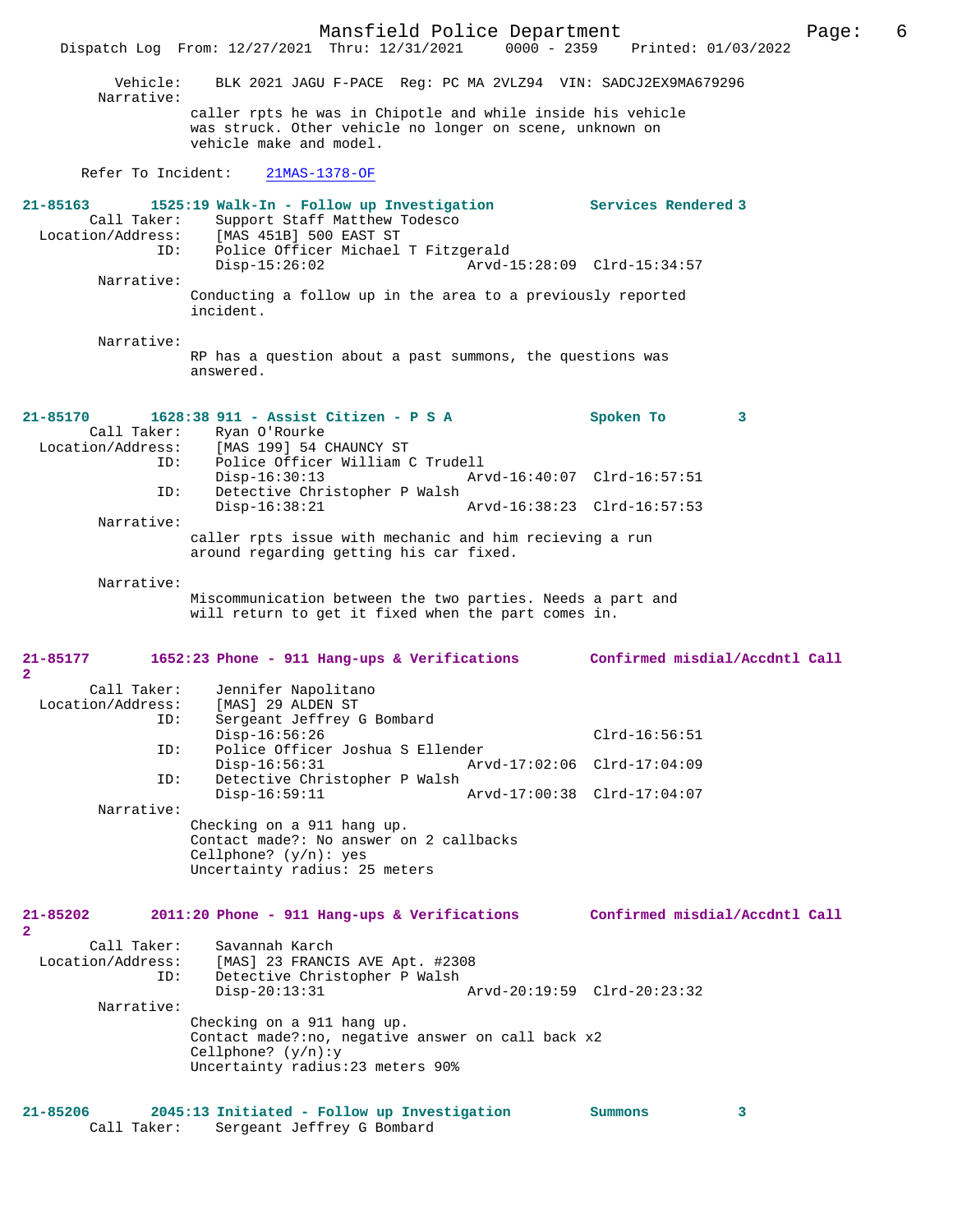Mansfield Police Department Fage: 7 Dispatch Log From: 12/27/2021 Thru: 12/31/2021 0000 - 2359 Printed: 01/03/2022 Location/Address: [MAS 451B] 500 EAST ST ID: Sergeant Jeffrey G Bombard Arvd-20:45:00 Clrd-20:47:03 Narrative: Conducting a follow up in the area to a previously reported incident Refer To Summons: 21MAS-490-AR Summons: SELLERS, KEVIN A<br>Address: 149 OAKLAND ST Ap 149 OAKLAND ST Apt. #140 MANSFIELD, MA<br>32  $Age:$  Charges: NEGLIGENT OPERATION OF MOTOR VEHICLE **21-85208 2109:06 911 - Trespassing / Unwanted Person Civil Matter 1**  Call Taker: Michael Mezhberg Location/Address: [MAS 840J155] 280 SCHOOL ST Apt. #J155 ID: Police Officer Joshua S Ellender Disp-21:10:21 Arvd-21:14:40 Clrd-21:36:37<br>ID: Detective Christopher P Walsh Detective Christopher P Walsh<br>Disp-21:10:27 Arvd-21:16:11 Clrd-21:36:37 Narrative: Party refusing to leave after closing. Narrative: Civil matter of returning games. Clerk was having a difficult time handling the situation. Has been resolved. **For Date: 12/28/2021 - Tuesday 21-85251 0151:42 Initiated - Building - Property Check Building Checked / Secured 3** Call Taker: Nicole Boyer Location/Address: [MAS 834] 261 CHAUNCY ST ID: Police Officer Mark O'Connor Arvd-01:51:00 Clrd-01:53:36 Narrative: Checking the CVS & Post Office. **21-85252 0153:10 Initiated - Building - Property Check Building Checked / Secured 3** Call Taker: Nicole Boyer Vicinity of: [MAS 992] 660 EAST ST<br>TD: Police Officer Derek M Police Officer Derek M Stark Arvd-01:53:00 Clrd-02:00:12 Narrative: Checking the area. **21-85255 0202:33 Initiated - Building - Property Check Building Checked / Secured 3** Call Taker: Fournier Elin<br>Location/Address: [MAS] 4 ERICK [MAS] 4 ERICK RD @ 15 BONNEY LN ID: Police Officer Derek M Stark Arvd-02:02:00 Clrd-02:13:08 Narrative: Checking the area. **21-85258 0223:13 Initiated - Building - Property Check Building Checked / Secured 3** Call Taker: Nicole Boyer<br>Vicinity of: [MAS] MYSTIC of: [MAS] MYSTIC LN<br>ID: Police Officer I Police Officer Derek M Stark Arvd-02:23:00 Clrd-02:32:02 Narrative: Checking the area.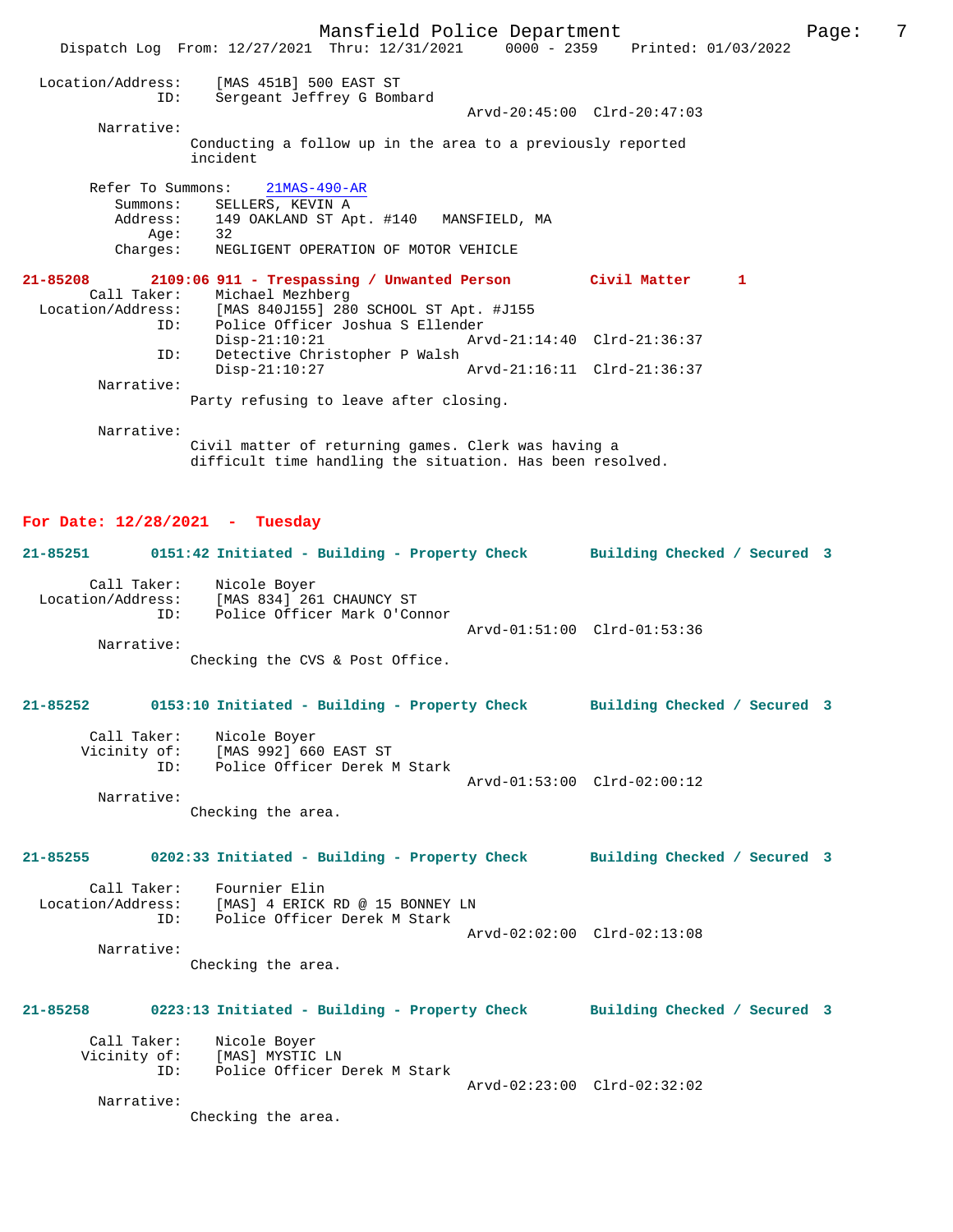Mansfield Police Department Fage: 8

# **21-85259 0228:37 Initiated - Motor Vehicle Stop Citation / Warning Issued 3** Call Taker: Nicole Boyer<br>Vicinity of: [MAS] 18 NOR: [MAS] 18 NORTH MAIN ST @ 12 HIGH ST ID: Police Officer Christopher D Sorge Arvd-02:28:00 Clrd-02:33:48<br>TD: Police Officer Derek M Stark Police Officer Derek M Stark Arvd-02:32:10 Clrd-02:33:48 Vehicle: BRO 2002 MERC SABLE Reg: PC MA 652AE9 VIN: 1MEFM55S22A615652 Narrative: Out with an mvst **21-85263 0239:28 Initiated - Building - Property Check Building Checked / Secured 3** Call Taker: Nicole Boyer Vicinity of: [MAS 1040] 50 RESERVOIR ST Apt. #ST<br>TD: Police Officer Mark O'Connor Police Officer Mark O'Connor Arvd-02:39:00 Clrd-02:45:57 Narrative: Checking the area. **21-85266 0246:04 Initiated - Building - Property Check Building Checked / Secured 3** Call Taker: Nicole Boyer<br>Vicinity of: [MAS 4] 31 H [MAS 4] 31 HAMPSHIRE ST ID: Police Officer Mark O'Connor Arvd-02:46:00 Clrd-02:56:51 Narrative: Checking the area. **21-85267 0250:50 Initiated - Building - Property Check Building Checked / Secured 3** Call Taker: Nicole Boyer Vicinity of: [MAS 1002] 250 EAST ST ID: Police Officer Derek M Stark Arvd-02:50:00 Clrd-03:05:29 Narrative: Checking the area. **21-85268 0257:00 Initiated - Building - Property Check Building Checked / Secured 3** Call Taker: Nicole Boyer Vicinity of: [MAS 2] 60 FORBES BLVD ID: Police Officer Mark O'Connor Arvd-02:57:00 Clrd-03:07:57 Narrative: Checking the area. **21-85275 0322:35 Initiated - Building - Property Check Building Checked / Secured 3** Call Taker: Fournier Elin Location/Address: [MAS 907E] 390 WEST ST ID: Police Officer Mark O'Connor Arvd-03:22:00 Clrd-03:34:29 Narrative: Checking the area. **21-85279 0328:04 Initiated - Building - Property Check Building Checked / Secured 3** Call Taker: Nicole Boyer<br>Vicinity of: [MAS] FRUIT of: [MAS] FRUIT ST<br>ID: Police Officer Police Officer Derek M Stark Arvd-03:28:00 Clrd-03:35:26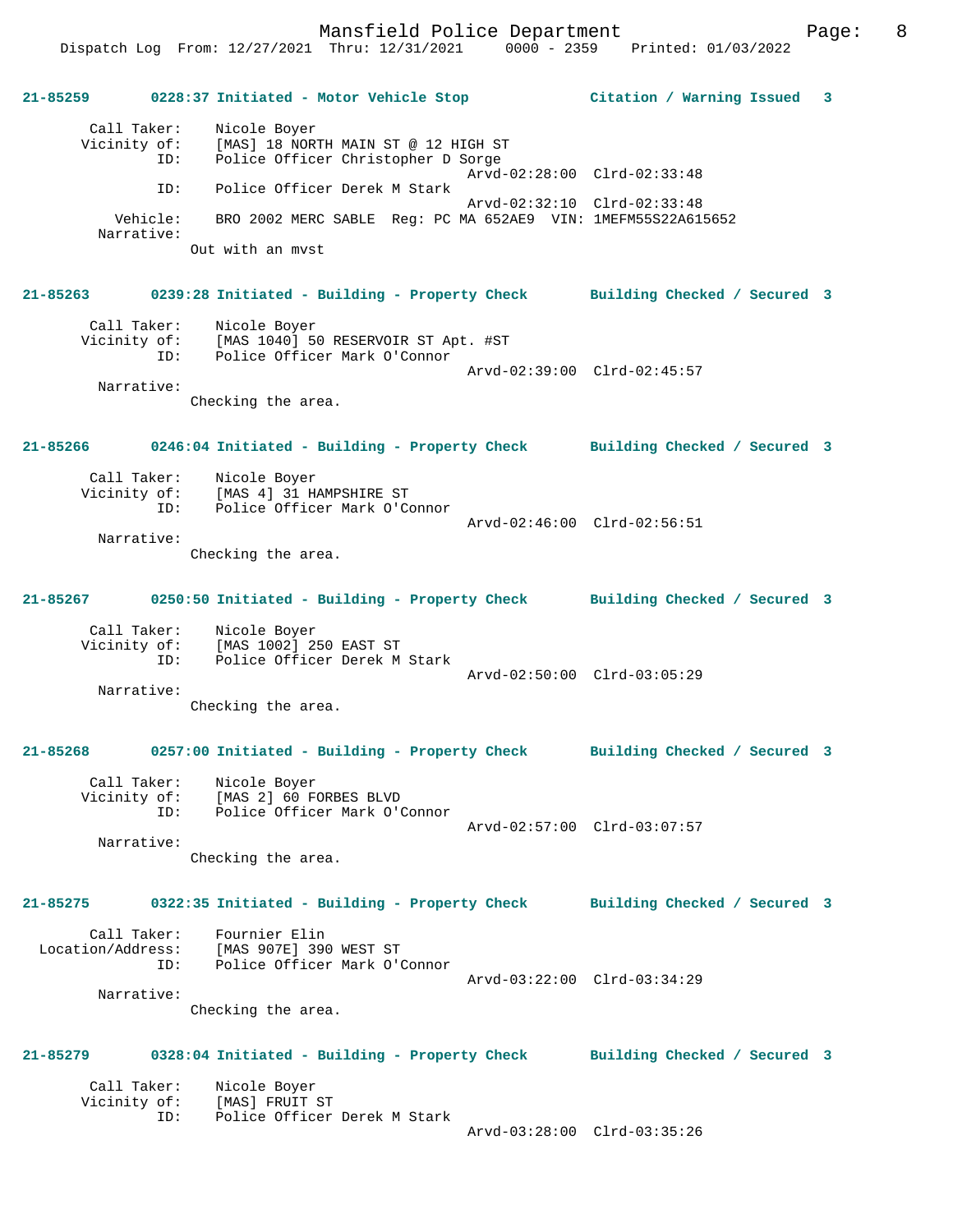Mansfield Police Department Fage: 9 Dispatch Log From: 12/27/2021 Thru: 12/31/2021 0000 - 2359 Printed: 01/03/2022 Narrative: Checking the area. **21-85282 0346:39 Initiated - Building - Property Check Building Checked / Secured 3** Call Taker: Nicole Boyer Location/Address: [MAS 895] 175 FRUIT ST ID: Police Officer Derek M Stark Arvd-03:46:00 Clrd-04:01:27 Narrative: Checking the area. **21-85292 0629:35 Initiated - Building - Property Check Building Checked / Secured 3** Call Taker: Nicole Boyer Vicinity of: [MAS] FRANKLIN ST ID: Police Officer Derek M Stark Arvd-06:29:00 Clrd-06:38:38 Narrative: Checking the area. **21-85293 0637:27 911 - 911 Hang-ups & Verifications Confirmed misdial/Accdntl Call 2**  Call Taker: Fournier Elin Location/Address: [MAS 10A] 305 FORBES BLVD<br>ID: Police Officer Mark O'Conn Police Officer Mark O'Connor<br>Disp-06:39:28 Arvd-06:40:41 Clrd-06:44:35 Narrative: Checking on a 911 hang up. Contact was made stated accidental. Contact made?: Yes Cellphone? (y/n): Yes Uncertainty radius: Narrative: M6 advised spoke to caller **21-85315 0948:59 Initiated - Building - Property Check Building Checked / Secured 3** Call Taker: Savannah Karch Location/Address: [MAS 840] 280 SCHOOL ST ID: Police Officer Matthew A Souza Arvd-09:48:00 Clrd-10:12:02 Narrative: Checking the area. **21-85317 0951:32 Initiated - Building - Property Check Building Checked / Secured 3** Call Taker: Savannah Karch<br>Location/Address: [MAS 1002] 250 [MAS 1002] 250 EAST ST ID: Police Officer Gregg S Kennedy Arvd-09:51:00 Clrd-10:02:52 Narrative: Checking the area. **21-85325 1034:39 Initiated - Assist Other Agency Services Rendered 3**  Call Taker: Savannah Karch Location/Address: [MAS 840] 280 SCHOOL ST ID: Sergeant Brian P Thibault Arvd-10:34:00 Clrd-10:46:00 Narrative: M1 received a call from the highway department looking for assistance patching a hole in the area of the mall.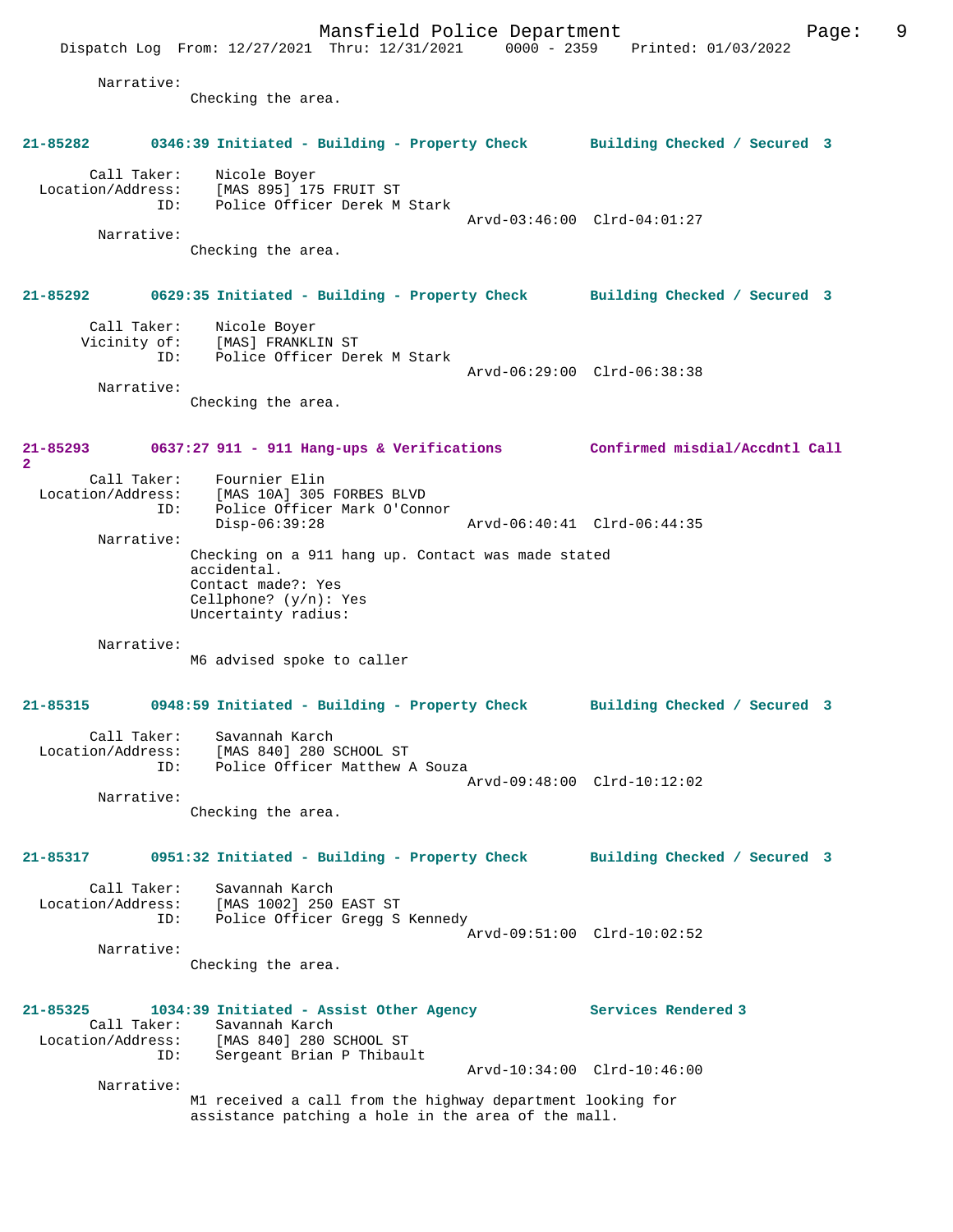| Call Taker:<br>ID: | 21-85333 1143:01 Radio - Well Being Check<br>Savannah Karch<br>Location/Address: [MAS 3] 291 NORTH MAIN ST<br>Police Officer Matthew A Souza                                                                                                                                                    |                             | Spoken To | 3 |
|--------------------|-------------------------------------------------------------------------------------------------------------------------------------------------------------------------------------------------------------------------------------------------------------------------------------------------|-----------------------------|-----------|---|
|                    | $Disp-11:43:54$                                                                                                                                                                                                                                                                                 | Arvd-11:46:04 Clrd-11:50:39 |           |   |
| ID:                | Police Officer Nicole P Newport                                                                                                                                                                                                                                                                 |                             |           |   |
|                    | $Disp-11:43:58$                                                                                                                                                                                                                                                                                 | Arvd-11:46:01 Clrd-11:50:37 |           |   |
| Narrative:         |                                                                                                                                                                                                                                                                                                 |                             |           |   |
|                    | M8 was flagged down inquiring about a well being check on a<br>male party seen wandering around in the area of the old fire<br>station.                                                                                                                                                         |                             |           |   |
| Narrative:         |                                                                                                                                                                                                                                                                                                 |                             |           |   |
|                    | Light skinned black male with red hat on, when questioned<br>seemed very confused and possibly lost                                                                                                                                                                                             |                             |           |   |
| Narrative:         |                                                                                                                                                                                                                                                                                                 |                             |           |   |
|                    | M8 off in the area of 280 School street with that male<br>party.                                                                                                                                                                                                                                |                             |           |   |
| Narrative:         |                                                                                                                                                                                                                                                                                                 |                             |           |   |
|                    | M8 spoke with male party who advised that he is staying at<br>$\mathbf{r}$ , and the contract of the contract of the contract of the contract of the contract of the contract of the contract of the contract of the contract of the contract of the contract of the contract of the contract o |                             |           |   |

the red roof, originally from RI. His ride ditched him and his phone is dead, currently looking for somewhere within the mall to charge his phone. No services needed, cars clear.

| $21 - 85342$      |     | 1304:45 Phone - Suspicious Actv / Persn / Veh              | Unfounded/Unverifed         | 2 |
|-------------------|-----|------------------------------------------------------------|-----------------------------|---|
| Call Taker:       |     | Ryan O'Rourke                                              |                             |   |
| Location/Address: |     | [MAS H4814] 73 WINTER ST                                   |                             |   |
|                   | ID: | Police Officer Matthew A Souza                             |                             |   |
|                   |     | $Disp-13:07:59$                                            | $Clrd-13:15:42$             |   |
|                   | ID: | Sergeant Brian P Thibault                                  |                             |   |
|                   |     | $Disp-13:08:15$                                            | Arvd-13:12:12 Clrd-13:19:37 |   |
| Narrative:        |     |                                                            |                             |   |
|                   |     | Caller reports that a gray/blue Toyota sedan with no rims. |                             |   |
|                   |     | White male wearing a black hoodie. He was taking photos of |                             |   |
|                   |     | her house. Drove off towards Franklin.                     |                             |   |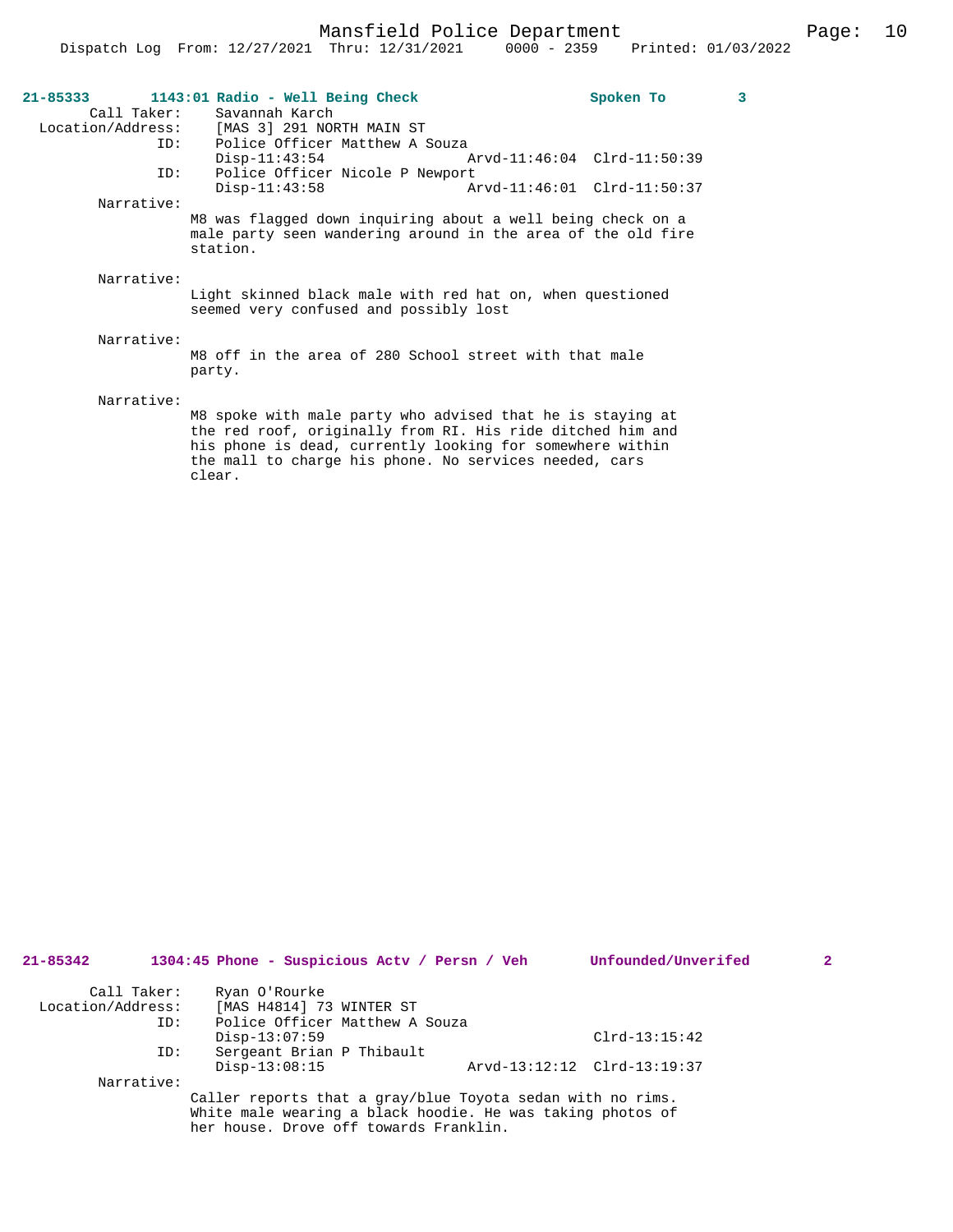Narrative:

M1 came from Erick Rd down Franklin road, no vehicles matching that description.

Narrative:

Nothing found in the area

## **21-85349 1421:22 Initiated - Follow up Investigation Transported to Hospital 3**

| Call Taker:<br>Location/Address: | Savannah Karch<br>[MAS H1729]   |                             |  |
|----------------------------------|---------------------------------|-----------------------------|--|
| ID:                              | Sergeant Brian P Thibault       |                             |  |
|                                  |                                 | Arvd-14:21:00 Clrd-15:14:06 |  |
| ID:                              | Police Officer Nicole P Newport |                             |  |
|                                  | $Disp-14:21:42$                 | Arvd-14:21:57 Clrd-15:02:44 |  |
| ID:                              | Police Officer Gregg S Kennedy  |                             |  |
|                                  | $Disp-14:21:52$                 | Arvd-14:22:01 Clrd-15:59:04 |  |

| Call Taker:            | Savannah Karch                                                |
|------------------------|---------------------------------------------------------------|
| Vicinity of:           | [MAS 865] 14 SOUTH MAIN ST                                    |
| ID:                    | Police Officer David W Kinahan                                |
|                        | Arvd-15:06:00 Clrd-15:11:56                                   |
| Vehicle:<br>Narrative: | WHI 2016 NISS ROGUE Req: PAV MA SKIDOO VIN: KNMAT2MV7GP619337 |

**21-85354 1506:08 Initiated - Motor Vehicle Stop Citation / Warning Issued 3**

motor vehicle stop in the area.

Narrative:

citation issued for hands free violation

## **21-85360 1613:46 Phone - Assist Citizen - P S A Building Checked / Secured 3**

| Call Taker:       | Ryan O'Rourke                                                                                                                                                                                                                                                                         |                             |  |
|-------------------|---------------------------------------------------------------------------------------------------------------------------------------------------------------------------------------------------------------------------------------------------------------------------------------|-----------------------------|--|
| Location/Address: | [MAS H5930] 145 OAK ST                                                                                                                                                                                                                                                                |                             |  |
| ID:               | Police Officer Michael N Fenore                                                                                                                                                                                                                                                       |                             |  |
|                   | $Disp-16:16:16$                                                                                                                                                                                                                                                                       | Arvd-16:25:42 Clrd-16:31:46 |  |
| ID:               | Police Officer Joshua S Ellender                                                                                                                                                                                                                                                      |                             |  |
|                   | $Disp-16:26:00$                                                                                                                                                                                                                                                                       | Arvd-16:26:02 Clrd-16:31:44 |  |
| Narrative:        |                                                                                                                                                                                                                                                                                       |                             |  |
|                   | caller rpts he received notification from alarm co stating<br>his alarm was going off. Zone of activation was the basement<br>for a basement window. Caller believes it may be due to cold<br>weather and a sensor falling off window. Would like to have<br>an officer check it out. |                             |  |
| Narrative:        |                                                                                                                                                                                                                                                                                       |                             |  |

M4 advises building checks secure one vacant window with a board over it looks untampered with.

|                   |             |               | $21-85362$ 1631:48 Phone - Assist Citizen - P S A | Spoken To                   |  |
|-------------------|-------------|---------------|---------------------------------------------------|-----------------------------|--|
|                   | Call Taker: | APRIL LEHANE  |                                                   |                             |  |
| Location/Address: |             |               | [MAS 840K] 280 SCHOOL ST Apt. #K                  |                             |  |
|                   | ID:         |               | Police Officer Michael N Fenore                   |                             |  |
|                   |             | Disp-16:32:14 |                                                   |                             |  |
|                   | ID:         |               | Police Officer Joshua S Ellender                  |                             |  |
|                   |             | Disp-16:36:21 |                                                   | Arvd-16:41:09 Clrd-16:42:17 |  |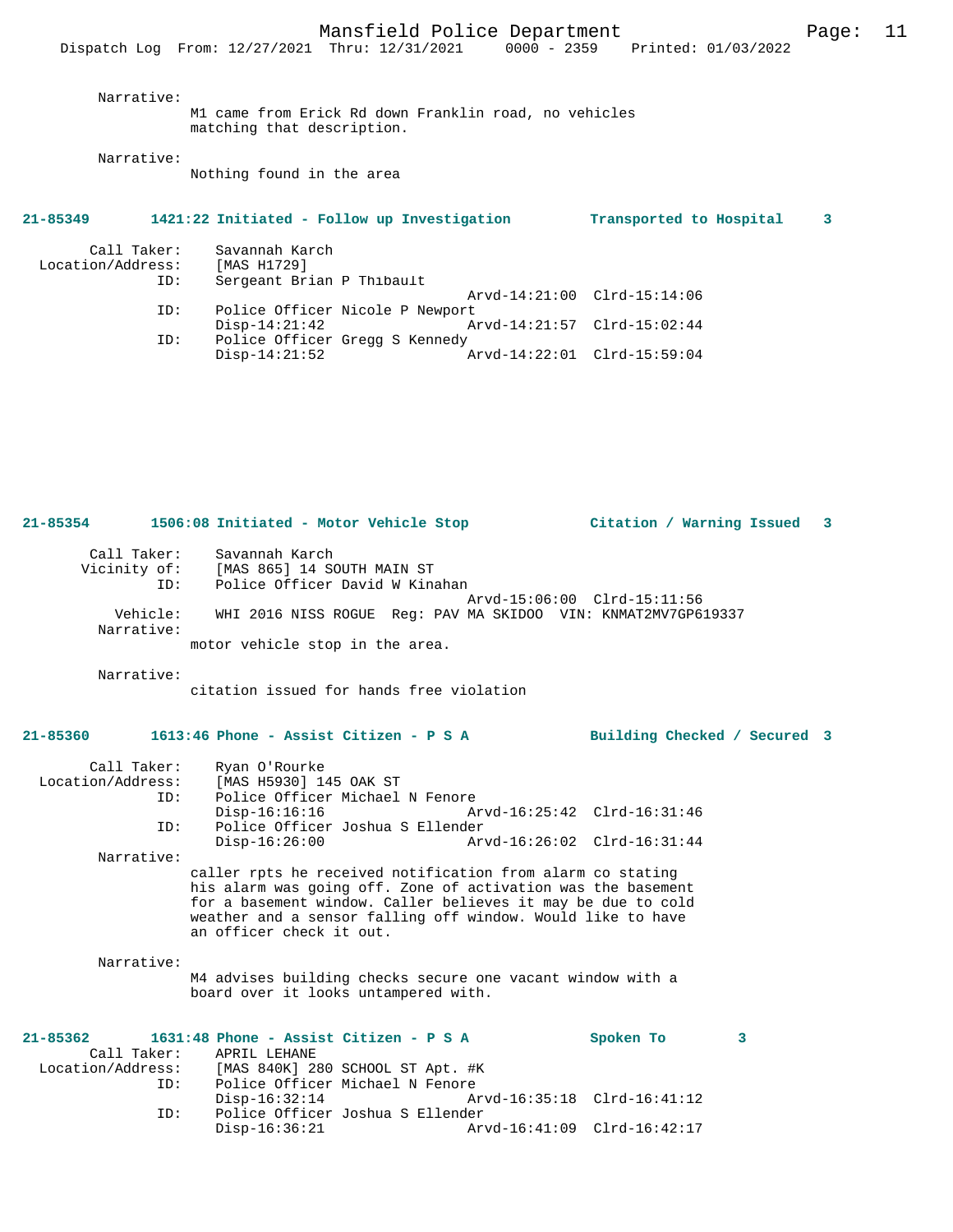|                          | DISPACCH DOG TIOM. IZ/Z7/Z0ZI INIU. IZ/JI/Z0ZI<br>UUUU - 4333                                                                                                                                             | FLIILCU VI/VJ/              |
|--------------------------|-----------------------------------------------------------------------------------------------------------------------------------------------------------------------------------------------------------|-----------------------------|
| Narrative:               |                                                                                                                                                                                                           |                             |
|                          | caller received a call from her daughter stating she was at<br>a Sephora Store, unknown town, and she witnessed 2 children<br>left in a vehicle alone                                                     |                             |
| Narrative:               |                                                                                                                                                                                                           |                             |
|                          | Caller was advised to have her daughter dial 911 so that we<br>could get the exact location                                                                                                               |                             |
| Narrative:               |                                                                                                                                                                                                           |                             |
|                          | Daughter called back, she is parked next to vehicle with<br>hazards on.                                                                                                                                   |                             |
| Narrative:               |                                                                                                                                                                                                           |                             |
|                          | M4 advises father back at the vehicle he was in the store<br>making exchanges with youngest daughter. Two other daughters<br>ages 9 and 14 were unharmed watching videos in the car while<br>they waited. |                             |
| $21 - 85367$             | 1704:52 Walk-In - Child Safety Seat Program                                                                                                                                                               | Services Rendered 3         |
| Call Taker:              | Support Staff Heather A Sullivan                                                                                                                                                                          |                             |
| Location/Address:        | [MAS 451B] 500 EAST ST                                                                                                                                                                                    |                             |
| ID:                      | Support Staff Heather A Sullivan<br>$Disp-17:05:30$                                                                                                                                                       | Arvd-17:05:36 Clrd-17:31:07 |
| Narrative:               |                                                                                                                                                                                                           |                             |
|                          | installing two car seats.                                                                                                                                                                                 |                             |
| 21-85370                 | 1718:51 Phone - Well Being Check                                                                                                                                                                          | Gone on Arrival 3           |
| Call Taker:              | Dispatcher Jacques Ryan                                                                                                                                                                                   |                             |
| Location/Address:        | [MAS 1026] 300 NORTH MAIN ST Apt. #237                                                                                                                                                                    |                             |
| ID:                      | Police Officer Joshua S Ellender<br>$Disp-17:21:40$                                                                                                                                                       | Arvd-17:26:04 Clrd-17:32:58 |
| Vehicle:<br>Narrative:   | GRY 2022 HOND HR-V Req: PC MA 2FED69 VIN: 3CZRU6H59NM712455                                                                                                                                               |                             |
|                          | Male party was at walmart in North Attleborough and left his                                                                                                                                              |                             |
|                          | daughter there and the vehicle and the male party isnt there                                                                                                                                              |                             |
| Narrative:               |                                                                                                                                                                                                           |                             |
|                          | M3 advises vehicle not seen in the parking lot and no answer<br>at the door.                                                                                                                              |                             |
| 21-85384                 | 1822:09 911 - Animal Complaints                                                                                                                                                                           | Gone on Arrival<br>3        |
| Call Taker:              | Ryan O'Rourke                                                                                                                                                                                             |                             |
| Location/Address:<br>ID: | [MAS] 314 COPELAND DR @ 298 CENTRAL ST<br>Police Officer Joshua S Ellender                                                                                                                                |                             |
|                          | $Disp-18:23:47$                                                                                                                                                                                           | Arvd-18:30:43 Clrd-18:34:10 |
| Narrative:               |                                                                                                                                                                                                           |                             |
|                          | caller rpts a boxer running free in the area. Last seen<br>headed towards copeland.                                                                                                                       |                             |
| Narrative:               |                                                                                                                                                                                                           |                             |
|                          | M3 clear nothing found in the area.                                                                                                                                                                       |                             |
|                          |                                                                                                                                                                                                           |                             |
| 21-85394<br>Call Taker:  | 1946:11 Phone - Suspicious Actv / Persn / Veh Services Rendered 2<br>Emily Archer                                                                                                                         |                             |
| Location/Address:        | [MAS 907] 390 WEST ST Apt. #A                                                                                                                                                                             |                             |
| ID:                      | Police Officer Danielle C Titus                                                                                                                                                                           |                             |
| ID:                      | $Disp-19:49:08$<br>Police Officer Joshua S Ellender                                                                                                                                                       | Arvd-19:49:42 Clrd-20:15:54 |
|                          | Disp-19:49:36                                                                                                                                                                                             | Arvd-19:55:46 Clrd-19:55:48 |
| ID:                      | Police Officer Joshua S Ellender                                                                                                                                                                          |                             |
| Vehicle:                 | $Disp-20:14:06$<br>GRY 2015 ACUR UT MDX Reg: CO MA T73380 VIN: 5FRYD3H2XFB010266                                                                                                                          | Arvd-20:14:08 Clrd-20:17:32 |
| Narrative:               |                                                                                                                                                                                                           |                             |
|                          | Caller states a little boy was out in the parking lot by                                                                                                                                                  |                             |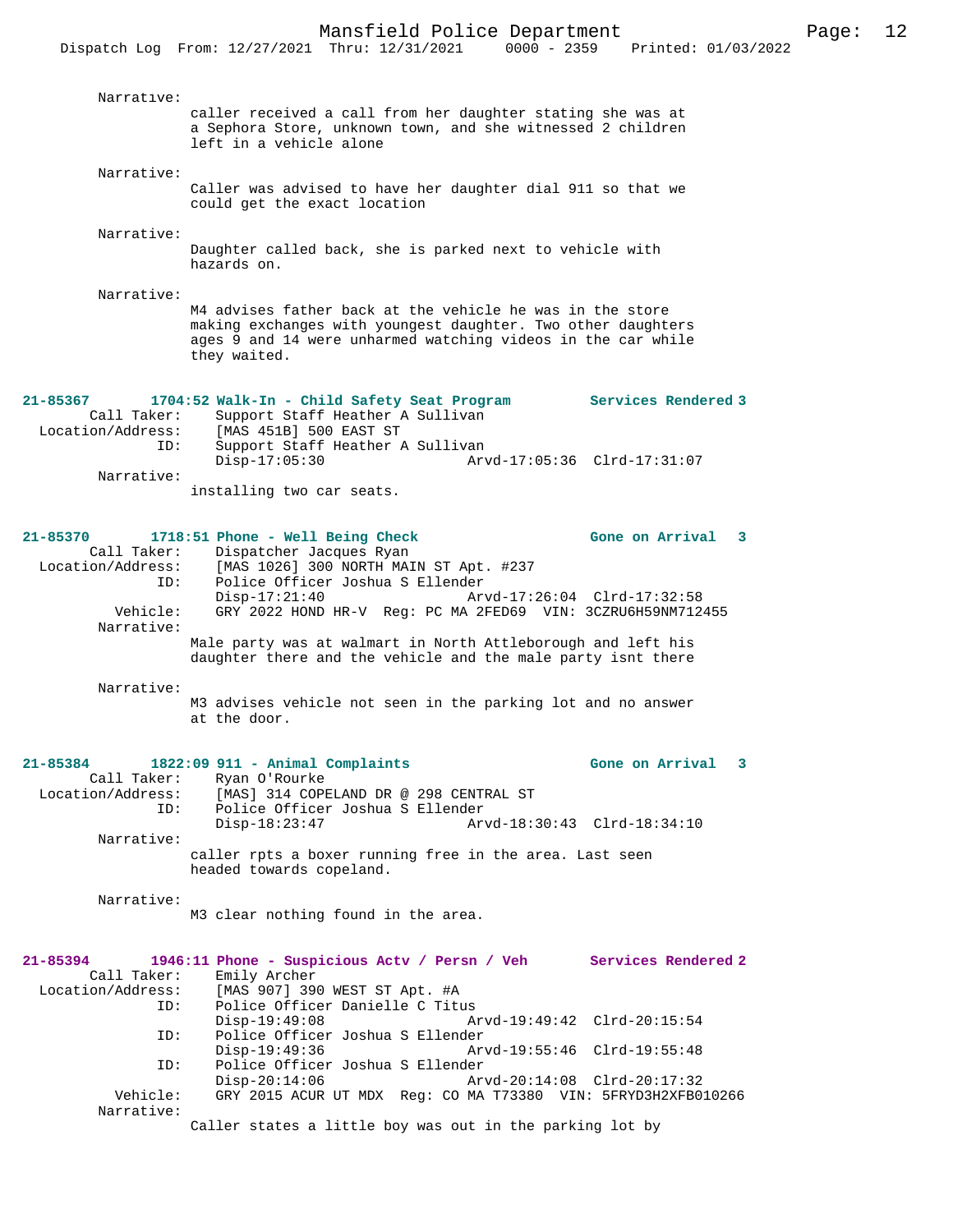Mansfield Police Department Page: 13 Dispatch Log From: 12/27/2021 Thru: 12/31/2021 himself, then he got into a SUV, acura. Got into the vehicle MA reg P73380. Caller asked the child if he was okay, he stated his family was inside the store. Narrative: Vehicle left towards shaws. Narrative: M12 reports no vehicles in the area matching provided description Narrative: Vehicle located in the Shaws parking lot unoccupied at this time Narrative: M3 reports he spoke with the owner of the vehicle. She is out with her son and daughter. She stated her son exited the vehicle without her knowing and began to drive off. She quickly realized it and turned around and picked up the child. Units clear **21-85406 2054:35 911 - Suspicious Actv / Persn / Veh Gone on Arrival 2**  Call Taker: Michael Mezhberg<br>Location/Address: [MAS 65] 30 CHAU [MAS 65] 30 CHAUNCY ST ID: Police Officer Danielle C Titus<br>Disp-20:56:22 Disp-20:56:22 Arvd-20:57:41 Clrd-21:00:30<br>TD: Police Officer Joshua S Ellender Police Officer Joshua S Ellender<br>Disp-20:56:28 Ar Disp-20:56:28 Arvd-20:58:21 Clrd-21:00:26 Sergeant Jeffrey G Bombard Disp-20:58:47 Arvd-20:58:49 Clrd-21:00:28 Vehicle: GRY 2015 NISS VERSA Reg: PC MA 3YE346 VIN: 3N1CE2CP7FL359251 Vehicle: BLK 2017 HOND CIVIC Reg: PC MA 8ZR496 VIN: SHHFK7H58HU400249 Narrative: Reports a male party is banging on Cumberland Farms, it is closed early, asking for money. White Older male, 60s, brown plaid jacket on. Narrative: 12 reports two vehicles in the parking lot Narrative: 12 reports male party GOA Narrative: Female party on scene reports she did not see anyone in the area. Units clear **21-85411 2116:46 Initiated - Building - Property Check Building Checked / Secured 3** Call Taker: Fournier Elin<br>Location/Address: [MAS] 4 ERICK ess: [MAS] 4 ERICK RD @ 15 BONNEY LN<br>ID: Police Officer Danielle C Titus Police Officer Danielle C Titus Arvd-21:16:00 Clrd-21:31:01 Narrative: Checking the area. **21-85412 2124:43 Initiated - Building - Property Check Building Checked / Secured 3** Call Taker: Fournier Elin<br>Location/Address: [MAS 840] 280 ess: [MAS 840] 280 SCHOOL ST<br>ID: Police Officer Michael D Police Officer Michael N Fenore Arvd-21:24:00 Clrd-21:35:07 Narrative: Checking the area.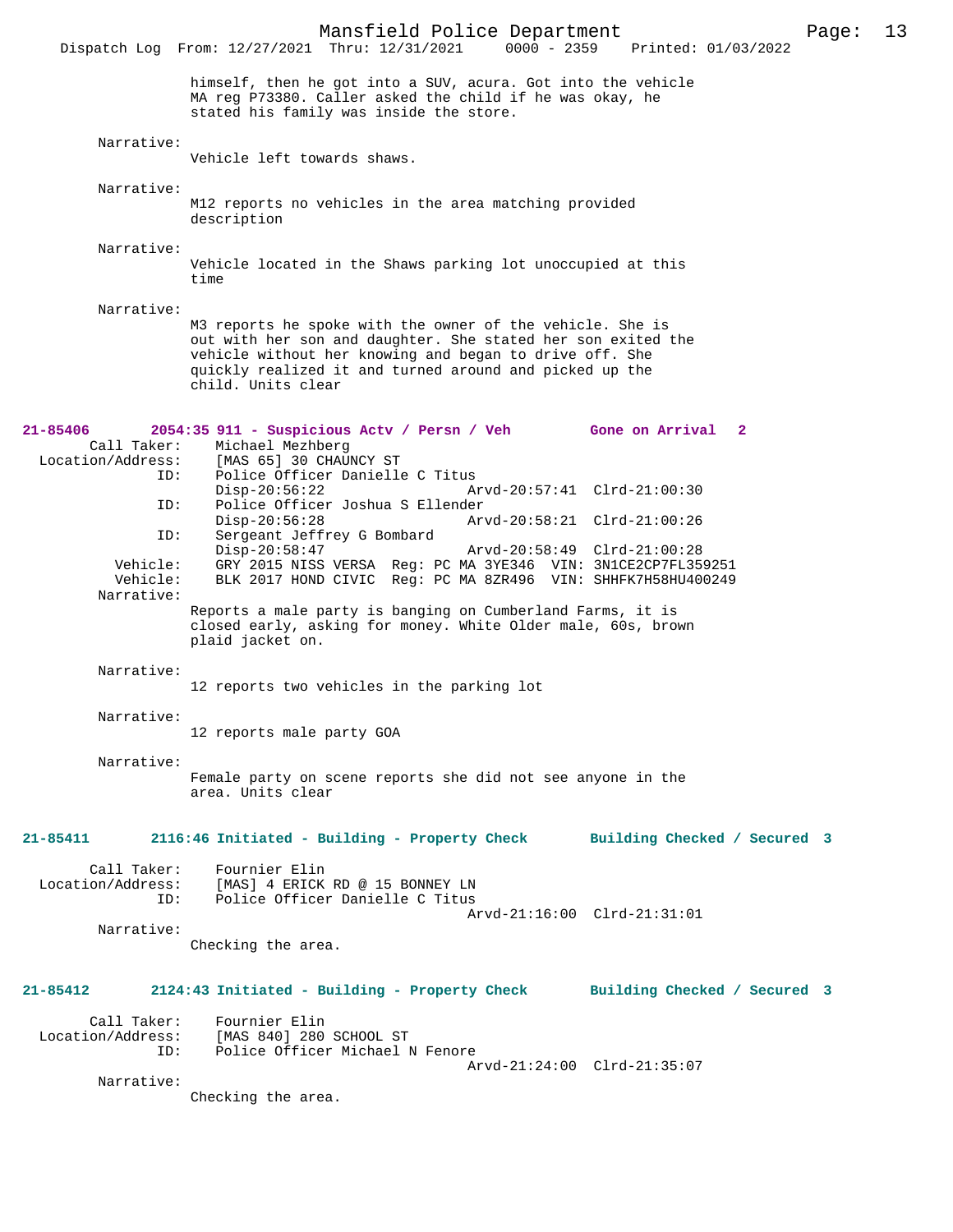Mansfield Police Department Page: 14 Dispatch Log From: 12/27/2021 Thru: 12/31/2021 0000 - 2359 Printed: 01/03/2022 **21-85413 2127:08 Walk-In - Assist Citizen - P S A Services Rendered 3**  Call Taker: Support Staff Heather A Sullivan Location/Address: [MAS H760] 253 WEST ST Narrative: walk in requesting assistance returning a key to the owner. other party will pick up their property at the station. Narrative: party picked up key. **21-85416 2143:20 Initiated - Building - Property Check Building Checked / Secured 3** Call Taker: Fournier Elin Location/Address: [MAS 417] 9 FRANCIS AVE ID: Police Officer Danielle C Titus Arvd-21:43:00 Clrd-21:54:31 Narrative: Checking the area. **21-85419 2240:24 Initiated - Building - Property Check Building Checked / Secured 3** Call Taker: Fournier Elin Location/Address: [MAS] FRUIT ST ID: Police Officer Danielle C Titus

Arvd-22:40:00 Clrd-22:45:07

Narrative:

Checking the area.

#### **For Date: 12/29/2021 - Wednesday**

| 21-85449          | 0115:55 Initiated - Building - Property Check |  | Building Checked / Secured 3 |  |  |
|-------------------|-----------------------------------------------|--|------------------------------|--|--|
| Call Taker:       | Michael Mezhberg                              |  |                              |  |  |
| Location/Address: | [MAS 417] 9 FRANCIS AVE                       |  |                              |  |  |

 ID: Police Officer Mark O'Connor Arvd-01:15:00 Clrd-01:23:38 Narrative:

Checking the area.

## **21-85454 0126:08 Initiated - Building - Property Check Building Checked / Secured 3**

| Call Taker:       | Fournier Elin                |                             |  |
|-------------------|------------------------------|-----------------------------|--|
| Location/Address: | [MAS 834] 261 CHAUNCY ST     |                             |  |
| TD:               | Police Officer Derek M Stark |                             |  |
|                   |                              | Arvd-01:26:00 Clrd-01:26:31 |  |
| Narrative:        |                              |                             |  |

Checking the area.

## **21-85456 0126:35 Initiated - Building - Property Check Building Checked / Secured 3**

| Call Taker:<br>Location/Address:<br>TD: | Fournier Elin<br>[MAS 219] 12 GILES PL<br>Police Officer Derek M Stark |                             |  |
|-----------------------------------------|------------------------------------------------------------------------|-----------------------------|--|
|                                         |                                                                        |                             |  |
|                                         |                                                                        | Arvd-01:26:00 Clrd-01:26:58 |  |
| Narrative:                              |                                                                        |                             |  |

Checking the area.

### **21-85466 0146:45 Initiated - Building - Property Check Building Checked / Secured 3**

| Call Taker:       | Fournier Elin                |                             |
|-------------------|------------------------------|-----------------------------|
| Location/Address: | [MAS 139] 265 FRUIT ST       |                             |
| TD:               | Police Officer Mark O'Connor |                             |
|                   |                              | $\sim$ $\sim$ $\sim$ $\sim$ |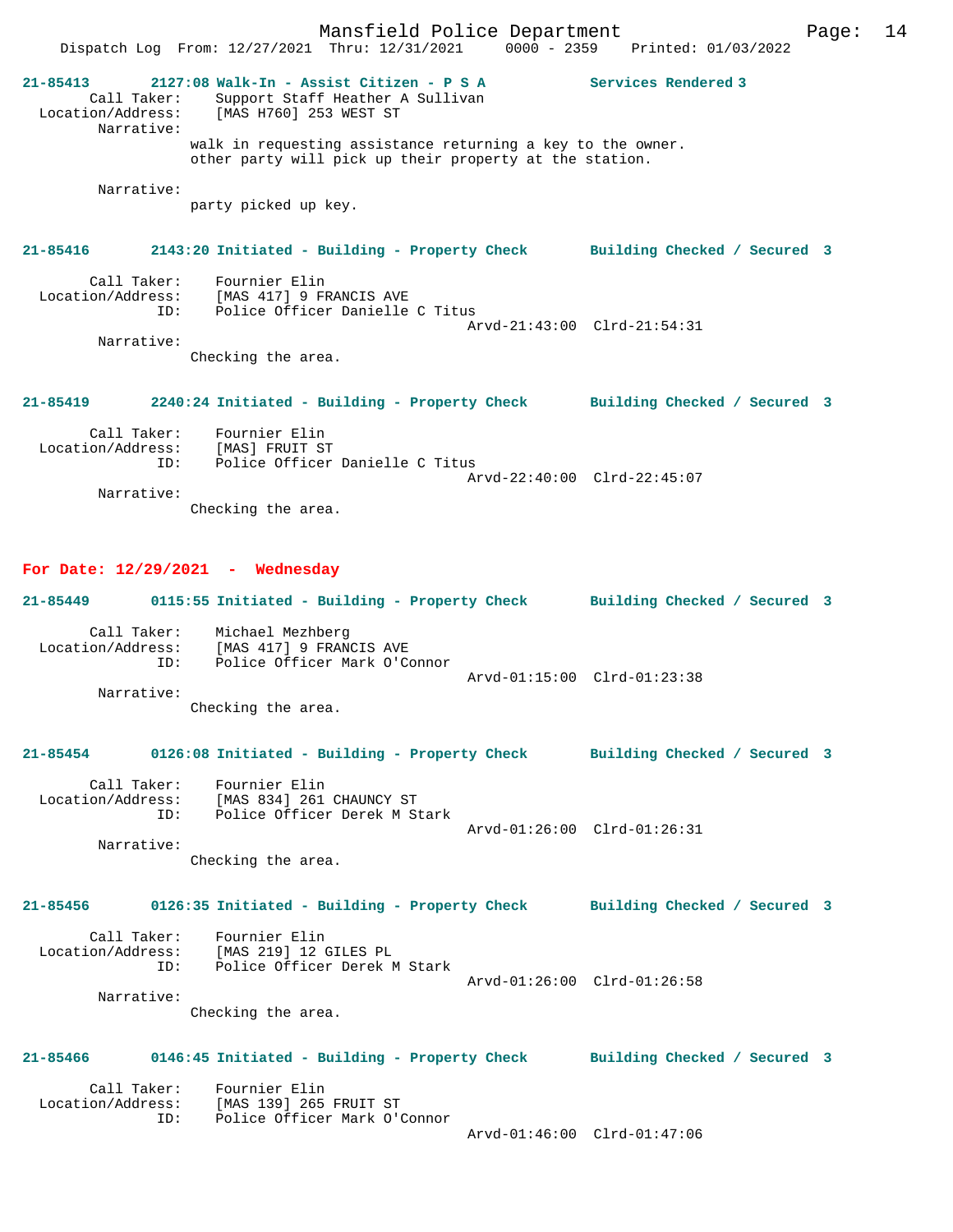Mansfield Police Department Page: 15 Dispatch Log From: 12/27/2021 Thru: 12/31/2021 0000 - 2359 Printed: 01/03/2022 Narrative: Checking the area. **21-85469 0157:14 Initiated - Building - Property Check Building Checked / Secured 3** Call Taker: Fournier Elin Location/Address: [MAS] MYSTIC LN ID: Police Officer Mark O'Connor Arvd-01:57:00 Clrd-02:00:21 Narrative: Checking the area. **21-85471 0201:31 Initiated - Building - Property Check Building Checked / Secured 3** Call Taker: Fournier Elin Location/Address: [MAS 907E] 390 WEST ST ID: Police Officer Derek M Stark Arvd-02:01:00 Clrd-02:11:02 Narrative: Checking the area. **21-85476 0216:17 Initiated - Building - Property Check Building Checked / Secured 3** Call Taker: Fournier Elin Location/Address: [MAS] 905 SOUTH MAIN ST ID: Police Officer Derek M Stark Arvd-02:16:00 Clrd-02:22:35 Narrative: Checking the area. **21-85478 0220:07 Initiated - Building - Property Check Building Checked / Secured 3** Call Taker: Fournier Elin Location/Address: [MAS 1002] 250 EAST ST ID: Police Officer Mark O'Connor Arvd-02:20:00 Clrd-02:29:04 Narrative: Checking the area. **21-85479 0220:28 Initiated - Parking Violations Citation / Warning Issued 3** Call Taker: Fournier Elin Location/Address: [MAS] NORTH MAIN ST ID: Police Officer Christopher D Sorge Arvd-02:20:00 Clrd-02:29:42 Vehicle: BLK 2021 HYUN UT PALISADE Reg: PC MA 1KYB71 VIN: KM8R7DHEXMU317529 Narrative: Downtown parking violations Narrative: 1 citation issued **21-85480 0225:10 Initiated - Building - Property Check Building Checked / Secured 3** Call Taker: Fournier Elin Location/Address: [MAS 1040] 50 RESERVOIR ST Apt. #ST ID: Police Officer Derek M Stark Arvd-02:25:00 Clrd-02:34:02 Narrative: Checking the area.

**21-85488 0301:26 Initiated - Building - Property Check Building Checked / Secured 3**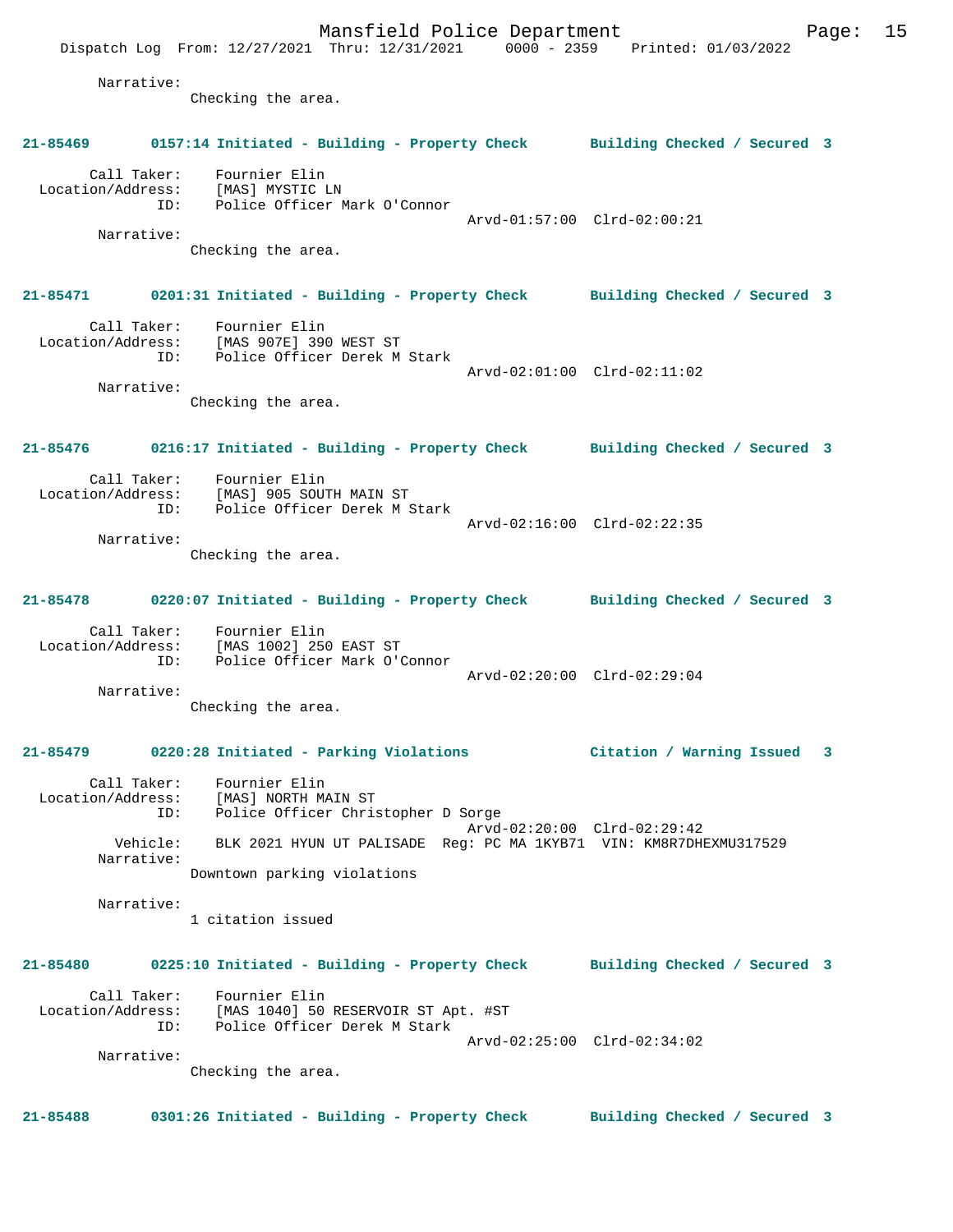Mansfield Police Department Page: 16 Dispatch Log From: 12/27/2021 Thru: 12/31/2021 0000 - 2359 Printed: 01/03/2022 Call Taker: Fournier Elin Location/Address: [MAS] OAK ST ID: Police Officer Derek M Stark Arvd-03:01:00 Clrd-03:02:04 Narrative: Checking the area. **21-85490 0303:27 Initiated - Building - Property Check Building Checked / Secured 3** Call Taker: Fournier Elin Location/Address: [MAS 802A] 428 ELM ST ID: Police Officer Derek M Stark Arvd-03:03:00 Clrd-03:05:14<br>Vehicle: BLU 2006 HOND ACCORD Reg: PC MA 3MX726 VIN: 1HGCM56496A00 BLU 2006 HOND ACCORD Reg: PC MA 3MX726 VIN: 1HGCM56496A068973 Narrative: Checking the area. Narrative: 12 reports one unoccupied vehicle in the parking lot **21-85491 0313:25 Initiated - Building - Property Check Building Checked / Secured 3** Call Taker: Fournier Elin Location/Address: [MAS] OTIS ST Police Officer Derek M Stark Arvd-03:13:00 Clrd-03:22:39<br>Vehicle: GRY 2013 SUBA ST OUTBAC Reg: PC MA 191HG5 VIN: 4S4BRBJC31 GRY 2013 SUBA ST OUTBAC Reg: PC MA 191HG5 VIN: 4S4BRBJC3D3285747 Narrative: Checking the area. Narrative: 12 reports vehicle parked near the woodline unoccupied **21-85492 0321:52 Initiated - Building - Property Check Building Checked / Secured 3** Call Taker: Fournier Elin Location/Address: [MAS] 4 ERICK RD @ 15 BONNEY LN ID: Police Officer Mark O'Connor Arvd-03:21:00 Clrd-03:32:40 Narrative: Checking the area. **21-85494 0338:36 Initiated - Building - Property Check Building Checked / Secured 3** Call Taker: Nicole Boyer Vicinity of: [MAS 4] 31 HAMPSHIRE ST ID: Police Officer Derek M Stark Arvd-03:38:00 Clrd-03:48:36 Narrative: Checking the area. **21-85495 0356:34 Initiated - Building - Property Check Building Checked / Secured 3** Call Taker: Fournier Elin Location/Address: [MAS 2] 60 FORBES BLVD ID: Police Officer Derek M Stark Arvd-03:56:00 Clrd-04:07:38 Narrative: Checking the area. **21-85496 0415:39 Initiated - Building - Property Check Building Checked / Secured 3** Call Taker: Fournier Elin Location/Address: [MAS 840] 280 SCHOOL ST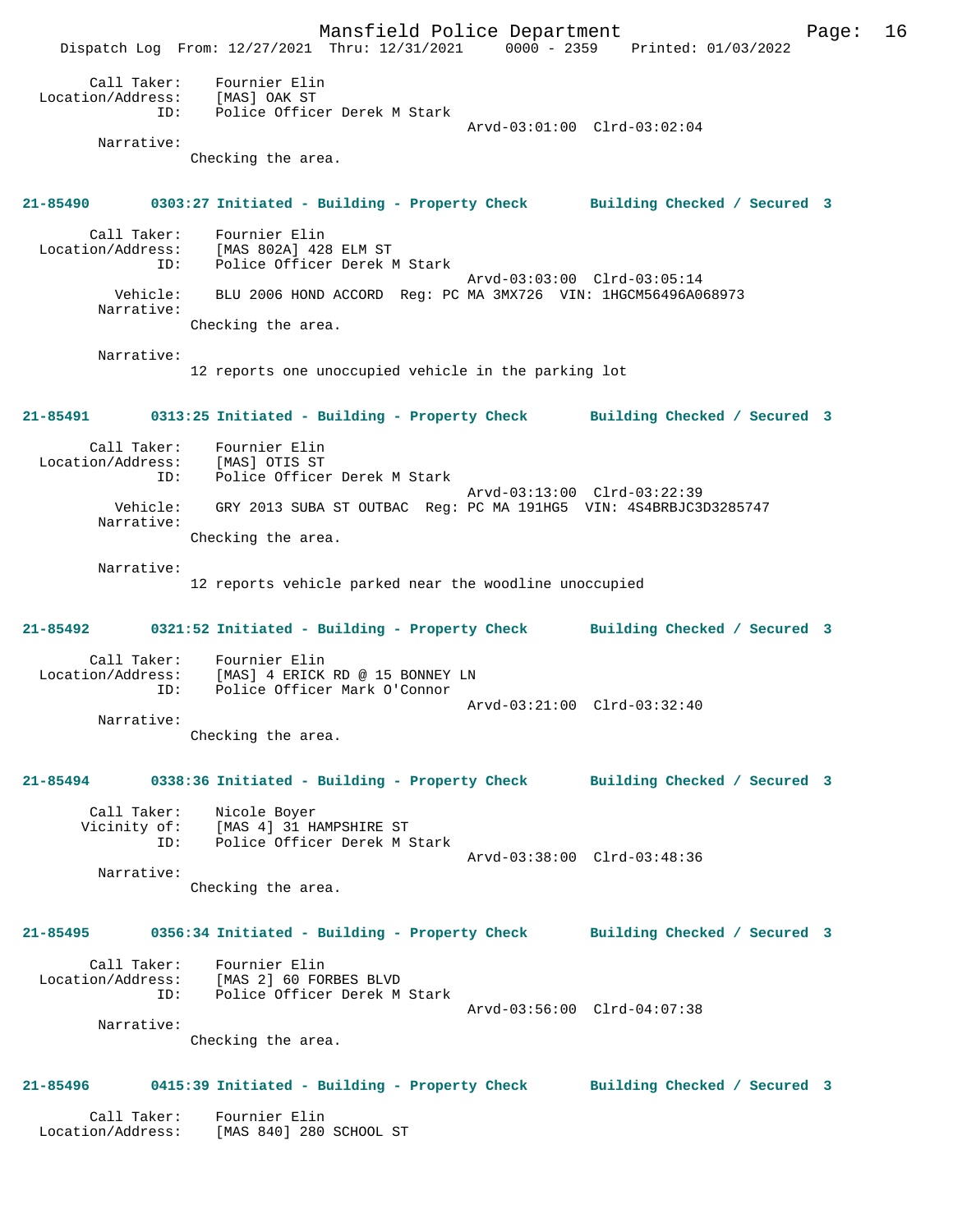Mansfield Police Department Page: 17 Dispatch Log From: 12/27/2021 Thru: 12/31/2021 0000 - 2359 Printed: 01/03/2022 ID: Police Officer Derek M Stark Arvd-04:15:00 Clrd-04:24:55 Narrative: Checking the area. **21-85502 0613:54 Initiated - Building - Property Check Building Checked / Secured 3** Call Taker: Fournier Elin Vicinity of: [MAS] 200 FRANKLIN ST ID: Police Officer Mark O'Connor Arvd-06:13:00 Clrd-06:18:38 Narrative: Checking the area. **21-85505 0629:14 Initiated - Building - Property Check Building Checked / Secured 3** Call Taker: Fournier Elin Location/Address: [MAS H5448] 300 FRUIT ST ID: Police Officer Mark O'Connor Arvd-06:29:00 Clrd-06:33:10 Narrative: Checking the area. **21-85511 0647:34 Initiated - Follow up Investigation Services Rendered 3**  Call Taker: Nicole Boyer Vicinity of: [MAS 2] 60 FORBES BLVD ID: Police Officer Derek M Stark Arvd-06:47:00 Clrd-07:10:20 Vehicle: BLU 2019 VOLK JETTA Reg: PC MA 1RJR19 VIN: 3VWCB7BU0KM173384 Narrative: Conducting a follow up in the area to a previously reported incident. Narrative: Speaking with staff regarding MA-1RJR19 as they believe it is an abandoned MV. Narrative: Onwer of the vehicle is a guest, staff will be inquiring with him about the vehicle. Vehicle is parked along the woodline and has heavy front end damage. Was previously noted on 12/23/21 and Needham Police was notified. **21-85518 0723 Initiated - Parking Violations Services Rendered 3**  Call Taker: Animal Control Steven Simonds Location/Address: [MAS] 242 NORTH MAIN ST @ 16 OLD COLONY WAY ID: Animal Control Steven Simonds Arvd-07:23:53 Clrd-07:50:14 Narrative: checking area for parking violations **21-85536 0943:33 Initiated - Building - Property Check Building Checked / Secured 3** Call Taker: Ryan O'Rourke Location/Address: [MAS] FRUIT ST ID: Sergeant John R Armstrong Arvd-09:43:00 Clrd-09:47:35 Narrative: Checking the area. **21-85539 0959:13 Initiated - Building - Property Check Building Checked / Secured 3** Call Taker: Ryan O'Rourke Location/Address: [MAS] FRANKLIN ST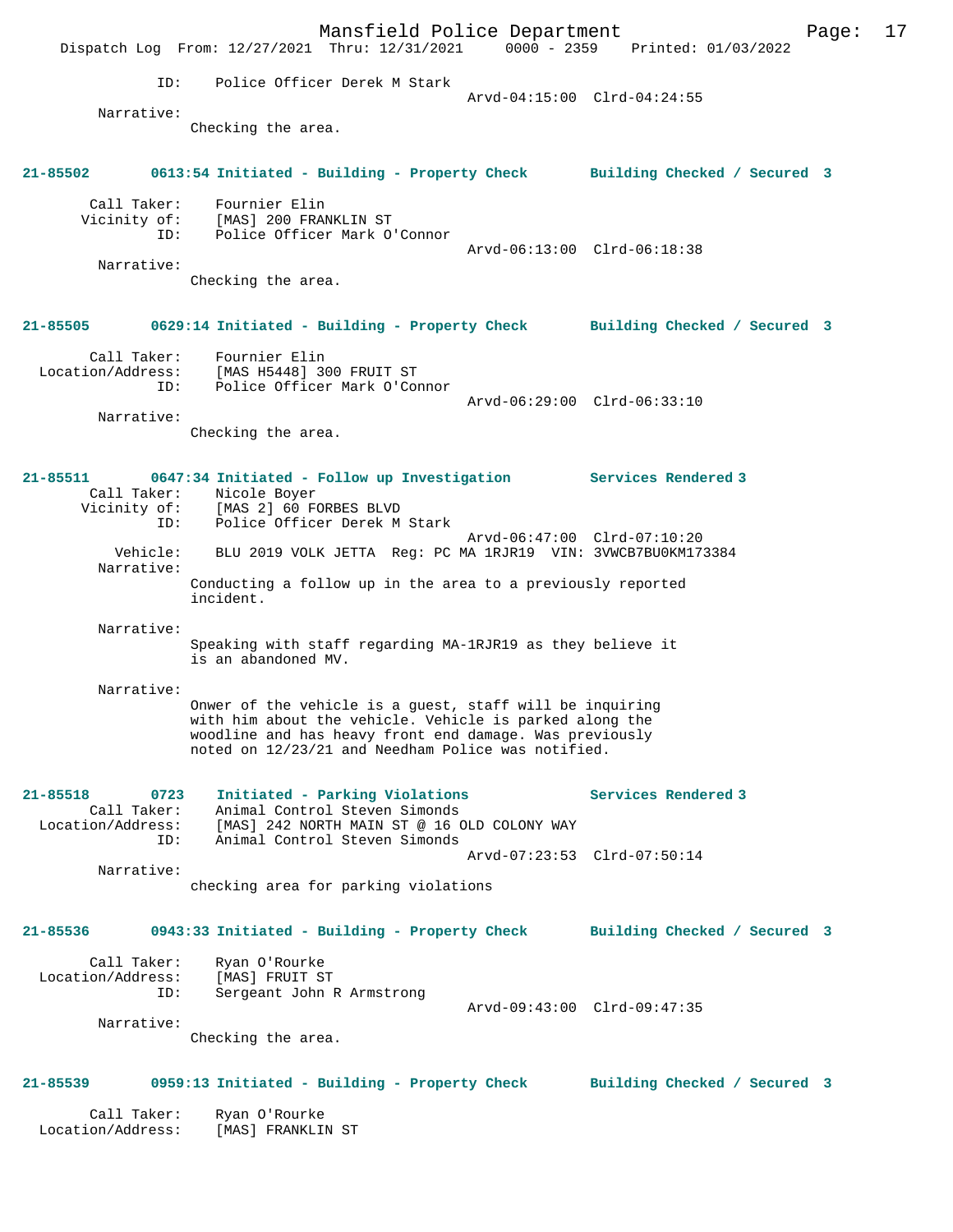Mansfield Police Department Fage: 18 Dispatch Log From: 12/27/2021 Thru: 12/31/2021 0000 - 2359 Printed: 01/03/2022 ID: Sergeant John R Armstrong Arvd-09:59:00 Clrd-10:02:53 Narrative: Checking the area. **21-85541 1005 Initiated - Parking Violations Services Rendered 3**  Call Taker: Animal Control Steven Simonds Location/Address: [MAS] 43 NORTH MAIN ST @ 13 PARK ST ID: Animal Control Steven Simonds Arvd-10:05:56 Clrd-10:18:51 Narrative: checking area for parking violations **21-85548 1108 Initiated - Parking Violations Services Rendered 3**  Call Taker: Animal Control Steven Simonds Location/Address: [MAS] 255 NORTH MAIN ST @ 8 COTTAGE ST ID: Animal Control Steven Simonds Arvd-11:08:53 Clrd-11:39:45 Narrative: checking area for parking violations **21-85557 1145:04 Initiated - Assist Citizen - P S A Assisted Party 3**  Call Taker: Ryan O'Rourke<br>Vicinity of: [MAS] 200 GILI of: [MAS] 200 GILBERT ST<br>ID: Police Officer Matth Police Officer Matthew A Souza Arvd-11:45:00 Clrd-11:47:58<br>Vehicle: GRY 2012 MAZD MZ6 Reg: PC MA 2YN791 VIN: 1YVHZ8DH1C5M367 GRY 2012 MAZD MZ6 Reg: PC MA 2YN791 VIN: 1YVHZ8DH1C5M36736 Narrative: M8 assisting a motorist who flagged him down because something fell off her vehicle. Narrative: Light department also assisted in fixing heat shield and car is operable. Vehicle on its way. **21-85560 1215:47 Initiated - Disabled Motor Vehicle Services Rendered 3**  Call Taker: Ryan O'Rourke Location/Address: [MAS] 287 CHAUNCY ST @ 400 RTE 140 NB ID: Sergeant Brian P Thibault Arvd-12:15:00 Clrd-12:20:20 Narrative: Checking on a DMV causing traffic issue. Narrative: Operator got gas and vehicle will be on its way. **21-85572 1331:24 Initiated - Suspicious Actv / Persn / Veh Spoken To 2**  Call Taker: Ryan O'Rourke Location/Address: [MAS] 30 CHAUNCY ST ID: Police Officer Michael N Fenore Arvd-13:31:00 Clrd-13:37:27<br>TD: Sergeant Brian P Thibault Sergeant Brian P Thibault<br>Disp-13:32:16 Disp-13:32:16 Arvd-13:33:07 Clrd-13:37:29 Narrative: M4 was flagged down and told that an aggressive solicitor was begging people for money at this location. Narrative: Known individual told to leave property. Property manager will trespass if he returns. **21-85573 1340:38 Walk-In - Follow up Investigation Services Rendered 3**  Call Taker: Support Staff Matthew Todesco<br>Location/Address: [MAS 451B] 500 EAST ST [MAS 451B] 500 EAST ST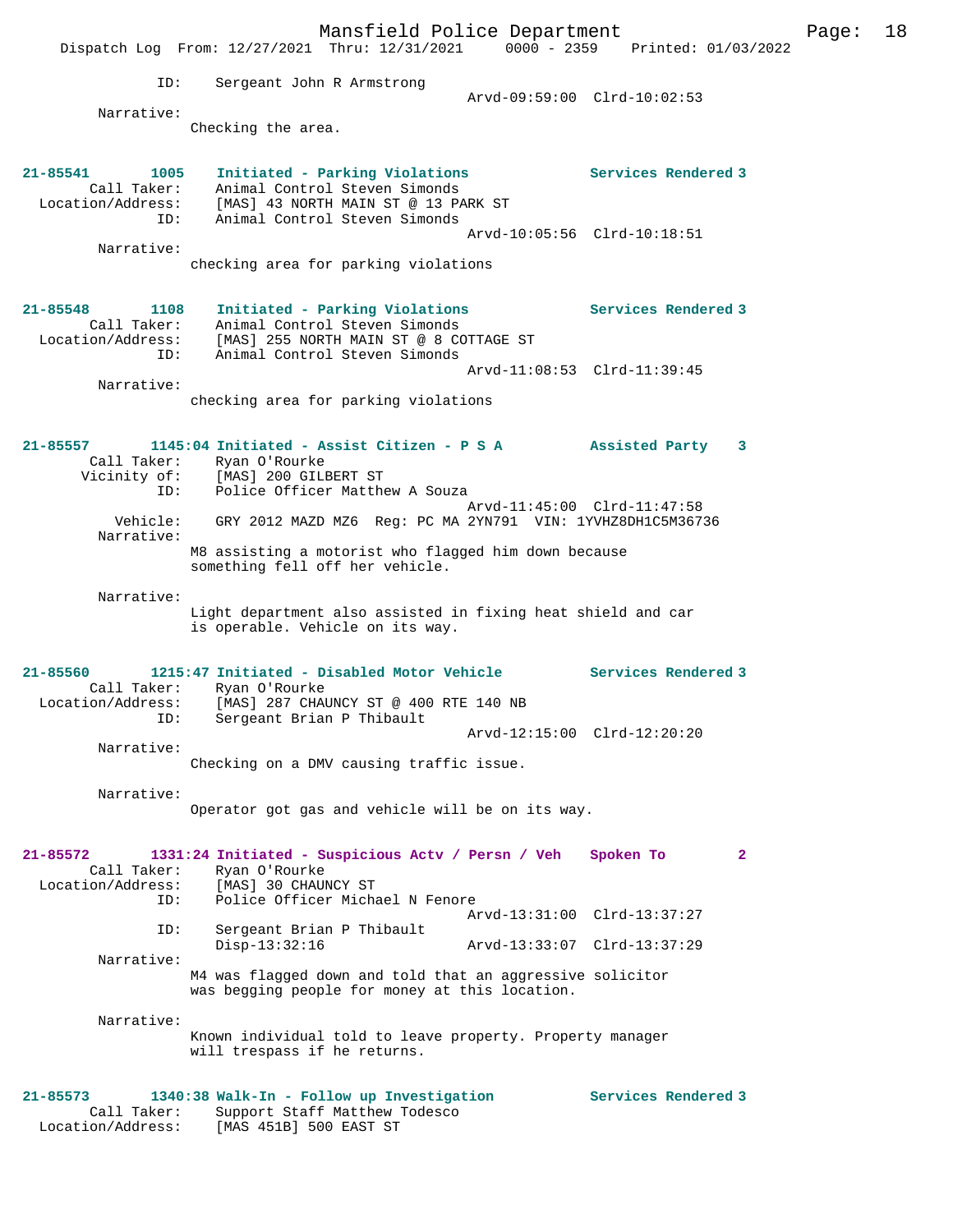Mansfield Police Department Page: 19 Dispatch Log From: 12/27/2021 Thru: 12/31/2021 0000 - 2359 Printed: 01/03/2022 ID: Police Officer Matthew A Souza Disp-13:42:06 Arvd-13:47:38 Clrd-14:23:06 Narrative: Conducting a follow up in the area to a previously reported incident. **21-85604 1719:01 Phone - Motor Veh Acc - No Injury Services Rendered 1**  Call Taker: Jennifer Napolitano Location/Address: [MAS H3104] 115 PRATT ST ID: Police Officer Jay J Sparrow Disp-17:19:54 Arvd-17:21:36 Clrd-17:40:21 ID: Police Officer Joshua S Ellender Disp-17:19:59 Arvd-17:22:30 Clrd-17:40:22 Vehicle: GRY 2009 NISS ALTIMA Reg: PC MA 817WX7 VIN: 1N4AL21EX9N443344 Vehicle: BLK 2021 TOYT 4D Reg: PC FL BWHN38 VIN: 5YFEPMAE2MP188714 Narrative: 2 car mva no injuries. Narrative: minor damage, no report. **21-85617 1833:11 Initiated - Building - Property Check Building Checked / Secured 3** Call Taker: Ryan O'Rourke<br>Location/Address: [MAS] FRANKLII Location/Address: [MAS] FRANKLIN ST ID: Police Officer Joshua S Ellender Arvd-18:33:00 Clrd-20:13:08 Narrative: Checking the area. **21-85629 1949:39 Phone - Animal Complaints Services Rendered 3**  Call Taker: William Casey Vicinity of: [MAS] 43 SOUTH WALNUT ST ID: Police Officer Jay J Sparrow Disp-19:52:22 Arvd-19:58:43 Clrd-20:05:25 Narrative: Cp reports a black poodle in the area with a leash walking the streets with no owner near by Narrative: M5 off at 505 west st to notify the owner that their dog is on the loose Narrative: Owners are going to head down to pick up with the dog **21-85636 2047:55 Initiated - Building - Property Check Building Checked / Secured 3** Call Taker: William Casey Location/Address: [MAS 2] 60 FORBES BLVD ID: Police Officer Danielle C Titus Arvd-20:47:00 Clrd-20:52:27 Narrative: Checking the area. **21-85642 2127:18 Initiated - Building - Property Check Building Checked / Secured 3** Call Taker: William Casey Location/Address: [MAS 1040] 50 RESERVOIR ST Apt. #ST ID: Police Officer Danielle C Titus Arvd-21:27:00 Clrd-21:33:57 Narrative: Checking the area.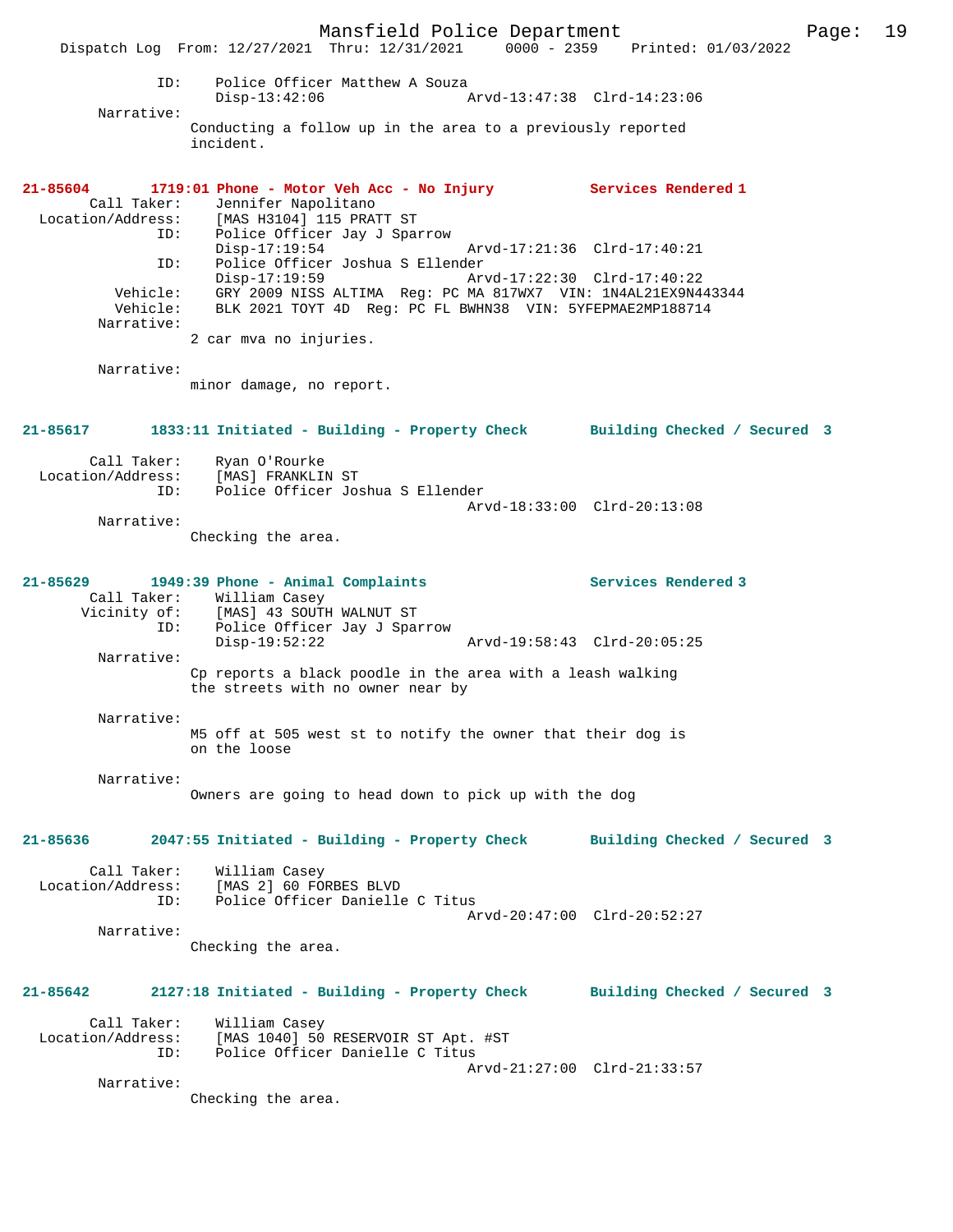Mansfield Police Department Page: 20 Dispatch Log From: 12/27/2021 Thru: 12/31/2021 0000 - 2359 Printed: 01/03/2022 **21-85648 2155:08 Initiated - Building - Property Check Building Checked / Secured 3** Call Taker: William Casey Location/Address: [MAS 226E] 125 HIGH ST Apt. #1-4 ID: Police Officer Jay J Sparrow Arvd-21:55:00 Clrd-21:59:28 Narrative: Checking the area. **21-85650 2206:21 Initiated - Building - Property Check Building Checked / Secured 3** Call Taker: William Casey Location/Address: [MAS 840] 280 SCHOOL ST ID: Police Officer Danielle C Titus Arvd-22:06:00 Clrd-22:18:04 Narrative: Checking the area. **21-85651 2209:21 Initiated - Building - Property Check Building Checked / Secured 3** Call Taker: William Casey Location/Address: [MAS 417] 9 FRANCIS AVE ID: Police Officer Joshua S Ellender Arvd-22:09:00 Clrd-22:16:28 Narrative: Checking the area. **21-85653 2218:59 Initiated - Building - Property Check Building Checked / Secured 3** Call Taker: William Casey Location/Address: [MAS 1016] 4 ERICK RD ID: Police Officer Joshua S Ellender Arvd-22:18:00 Clrd-22:43:42 Narrative: Checking the area. **21-85657 2241:36 911 - Suspicious Actv / Persn / Veh Services Rendered 2**  Call Taker: Michael Mezhberg<br>Location/Address: [MAS 232A] 65 COPELAND DR Location/Address: [MAS 232A] 65 COPELAND DR ID: Police Officer Danielle C Titus Disp-22:42:59 Clrd-22:45:58 ID: Police Officer Jay J Sparrow Disp-22:43:03 Arvd-22:43:29 Clrd-22:46:00 Vehicle: BLK 2007 BMW X3 Reg: PC MA 3CRR77 VIN: WBXPC934X7WF16629 Vehicle: GRY 2014 FORD UT EXPLOR Reg: PC MA 4EP125 VIN: 1FM5K8D88EGC53625 Narrative: Two vehicls with teenagers inside them harassing people in the parking lot, Blue and silver ford explorer. Narrative: M5 spoke to both parties and they will be on their way **21-85658 2248:17 Initiated - Assist Other Agency Services Rendered 3**  Call Taker: William Casey Location/Address: [MAS H3729] 8 CHESTNUT ST ID: Police Officer Danielle C Titus Arvd-22:48:00 Clrd-23:34:51 Narrative: assist with booking **21-85659 2258:49 Initiated - Building - Property Check Building Checked / Secured 3** Call Taker: William Casey Location/Address: [MAS 1015] 30 CHAUNCY ST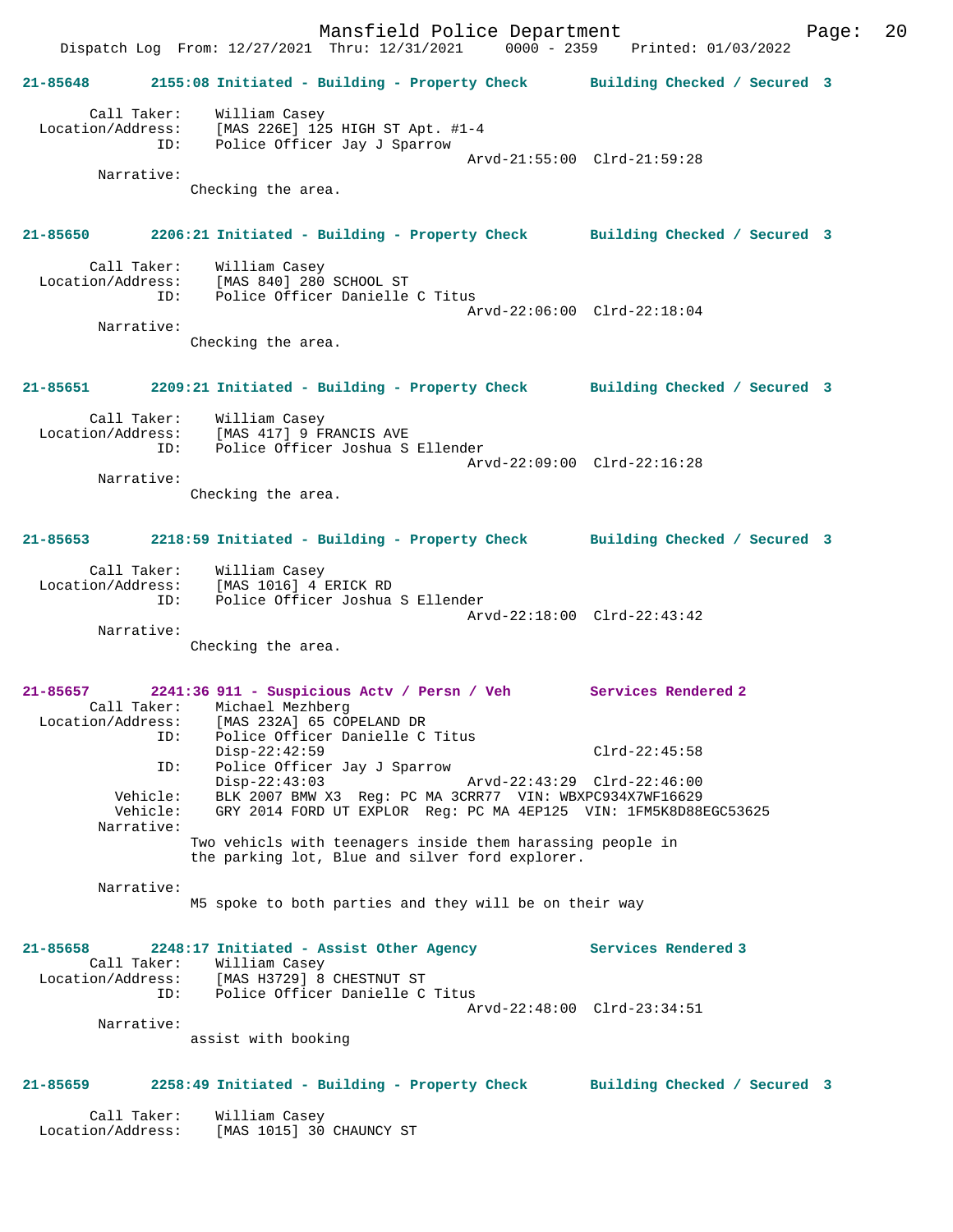Mansfield Police Department Fage: 21 Dispatch Log From: 12/27/2021 Thru: 12/31/2021 0000 - 2359 Printed: 01/03/2022 ID: Police Officer Jay J Sparrow Arvd-22:58:00 Clrd-23:02:17 Narrative: Checking the area. **For Date: 12/30/2021 - Thursday 21-85690 0112:39 Initiated - Building - Property Check Building Checked / Secured 3** Call Taker: William Casey Location/Address: [MAS 417] 9 FRANCIS AVE ID: Police Officer Bryan Hurley Arvd-01:12:00 Clrd-01:20:25 Narrative: Checking the area. **21-85694 0153:15 Initiated - Building - Property Check Building Checked / Secured 3** Call Taker: William Casey Location/Address: [MAS] MYSTIC LN ID: Police Officer Bryan Hurley Arvd-01:53:00 Clrd-01:59:36 Narrative: Checking the area. **21-85700 0227:16 Initiated - Building - Property Check Building Checked / Secured 3** Call Taker: William Casey Location/Address: [MAS 1015] 30 CHAUNCY ST ID: Police Officer Christopher D Sorge Arvd-02:27:00 Clrd-02:27:33 Narrative: Checking the area. **21-85704 0235:37 Initiated - Building - Property Check Building Checked / Secured 3** Call Taker: William Casey Location/Address: [MAS 2] 60 FORBES BLVD ID: Police Officer Christopher D Sorge Arvd-02:35:00 Clrd-02:40:00 Narrative: Checking the area. **21-85706 0240:08 Initiated - Building - Property Check Building Checked / Secured 3** Call Taker: William Casey Location/Address: [MAS 4] 31 HAMPSHIRE ST ID: Police Officer Christopher D Sorge Arvd-02:40:00 Clrd-02:53:47 Narrative: Checking the area. **21-85708 0328:36 Initiated - Building - Property Check Building Checked / Secured 3** Call Taker: William Casey Location/Address: [MAS] FRANKLIN ST ID: Police Officer Bryan Hurley Arvd-03:28:00 Clrd-03:40:22 Narrative: Checking the area. **21-85709 0345:20 Initiated - Parking Violations Services Rendered 3**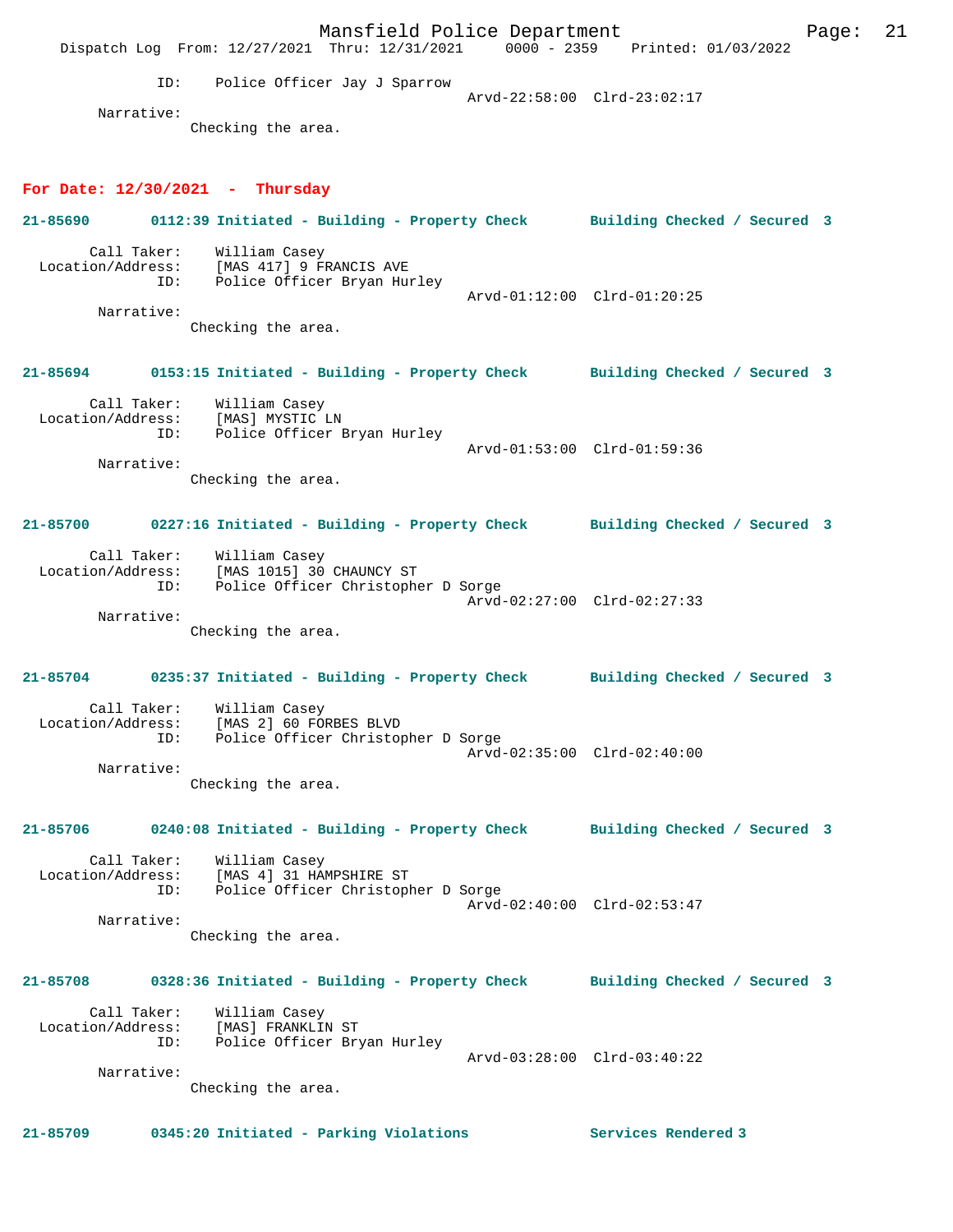Mansfield Police Department Page: 22 Dispatch Log From: 12/27/2021 Thru: 12/31/2021 0000 - 2359 Printed: 01/03/2022 Call Taker: William Casey Location/Address: [MAS 1038] NORTH MAIN ST ID: Police Officer Bryan Hurley Arvd-03:45:00 Clrd-04:12:25 Narrative: parking violations Narrative: 4 ciatations issued Narrative: Samoset Ave - MA reg 3KAR69 Narrative: Bristol street - MA reg 2HHA53, MA reg 9BE144 Narrative: Cottage street - MA reg 2GTC84 **21-85721 0554:46 Initiated - Motor Vehicle Stop Citation / Warning Issued 3** Call Taker: William Casey Location/Address: [MAS 191] 71 MAPLE ST ID: Police Officer Christopher D Sorge Arvd-05:54:00 Clrd-06:04:11 Vehicle: GRY 2012 SEN Reg: RI 868521 VIN: 3N1AB6AP6CL732205 Narrative: Out with mvst Narrative: Citation issued for speeding **21-85724 0625:51 Initiated - Motor Vehicle Stop Citation / Warning Issued 3** Call Taker: William Casey Location/Address: [MAS] KELI LN ID: Police Officer Bryan Hurley Arvd-06:25:00 Clrd-06:35:08 Vehicle: RED 2004 HOND CO CIVIC Reg: PC MA 4TWP49 VIN: 1HGEM22154L059062 Narrative: Out with mvst Narrative: Citation issued to operater **21-85733 0727:33 Initiated - Follow up Investigation Spoken To 3**  Call Taker: Savannah Karch Location/Address: [MAS] 25 BALCOM ST ID: Police Officer Christopher D Sorge Arvd-07:27:00 Clrd-07:38:09<br>Vehicle: GRY 1999 SUBA LEGACY Reg: PC MA 5EH944 VIN: 4S3BG6858X66 GRY 1999 SUBA LEGACY Reg: PC MA 5EH944 VIN: 4S3BG6858X6621730 Narrative: Conducting a follow up in the area to a previously reported incident. Narrative: M10 spoke with party involved in reference to a walk-in last night. **21-85734 0729:12 Phone - Assist Fire Department Services Rendered 2**  Call Taker: Savannah Karch<br>: Location/Address: [MAS 840I180] Location/Address: [MAS 840I180] 280 SCHOOL ST Apt. #I180 ID: Police Officer Bryan Hurley Disp-07:30:25 Arvd-07:35:45 Clrd-07:35:47 Narrative: Assisting the FD with a fire related incident. Nature: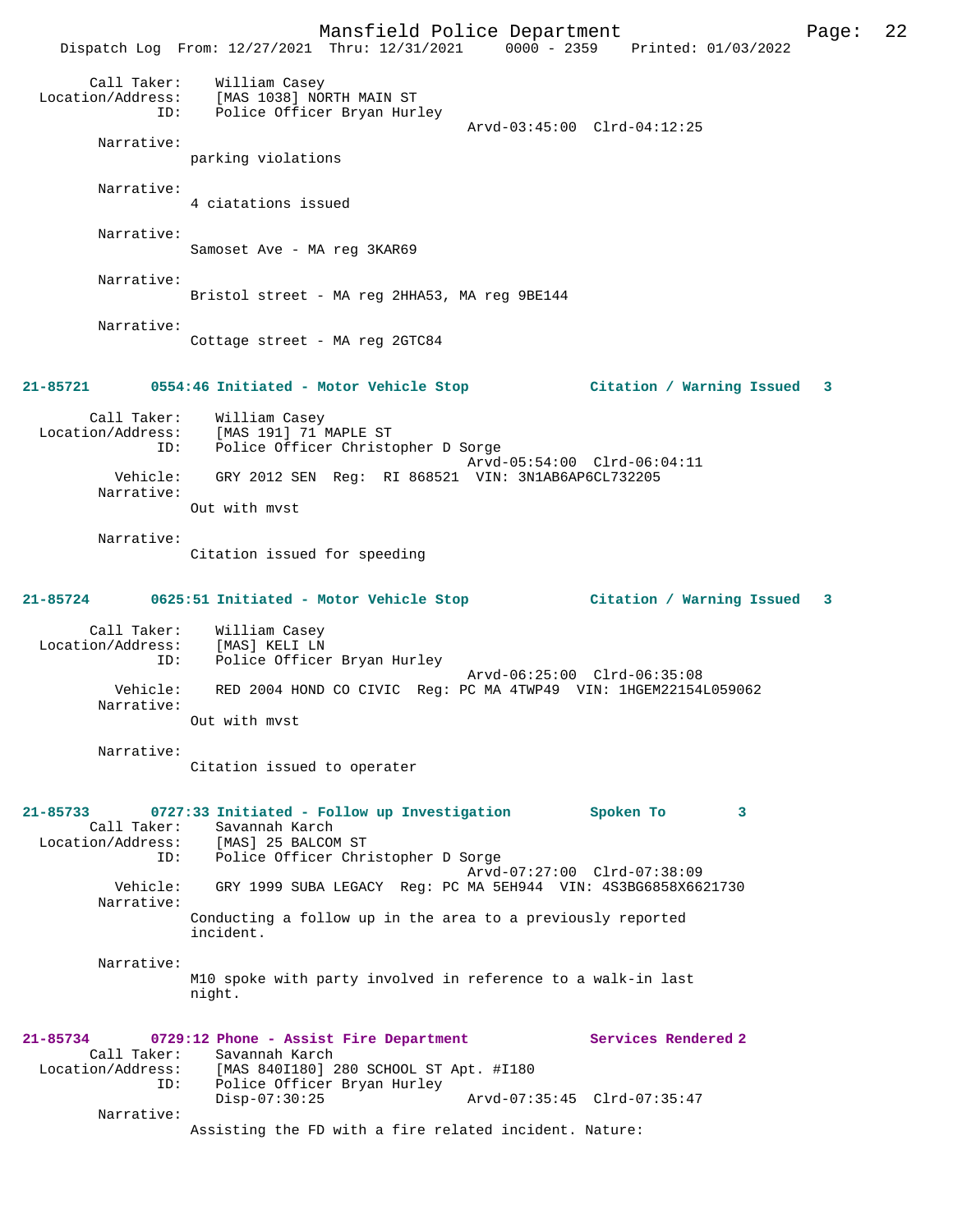Mansfield Police Department Fage: 23 Dispatch Log From: 12/27/2021 Thru: 12/31/2021 0000 - 2359 Printed: 01/03/2022 tamper alarm Narrative: Workers in the building **21-85754 0950:56 Initiated - Building - Property Check Building Checked / Secured 3** Call Taker: Emily Archer Location/Address: [MAS] FRANKLIN ST ID: Police Officer Matthew A Souza Arvd-09:50:00 Clrd-09:54:11 Narrative: Checking the area. **21-85759 1040:36 Initiated - Building - Property Check Building Checked / Secured 3** Call Taker: Savannah Karch Location/Address: [MAS 840] 280 SCHOOL ST ID: Police Officer David W Kinahan Arvd-10:40:00 Clrd-11:17:50 Narrative: Checking the area. **21-85762 1052:10 Initiated - Building - Property Check Building Checked / Secured 3** Call Taker: Savannah Karch Location/Address: [MAS 281A] 1 CROCKER ST ID: Police Officer Michael T Fitzgerald Arvd-10:52:00 Clrd-10:56:26 Narrative: Checking the area. **21-85770 1135:12 Initiated - Disabled Motor Vehicle Vehicle Towed 3**  Call Taker: Savannah Karch<br>Location/Address: [MAS] 100 RTE 1 ess: [MAS] 100 RTE 140 NB @ 170 SCHOOL ST<br>ID: Police Officer Michael T Fitzgerald Police Officer Michael T Fitzgerald Arvd-11:35:00 Clrd-12:26:41 ID: Police Officer David W Kinahan<br>Disp-11:56:45 Disp-11:56:45 Arvd-11:56:47 Clrd-12:26:39 Vehicle: GRY 2000 CHEV Silverado K1500 Reg: CT C283069 VIN: 2GCEK19T0Y1292042 Narrative: M15 off with a DMV in the area. Narrative: Central Street en route Narrative: M7 transporting female party to central street SM 34665 Narrative: EM 34667 **21-85788 1404:17 Initiated - Building - Property Check Building Checked / Secured 3** Call Taker: Savannah Karch Location/Address: [MAS 2] 60 FORBES BLVD ID: Police Officer David W Kinahan Arvd-14:04:00 Clrd-14:07:33 Narrative: Checking the area. **21-85791 1421:22 Phone - 911 Hang-ups & Verifications Confirmed misdial/Accdntl Call 2**  Call Taker: Emily Archer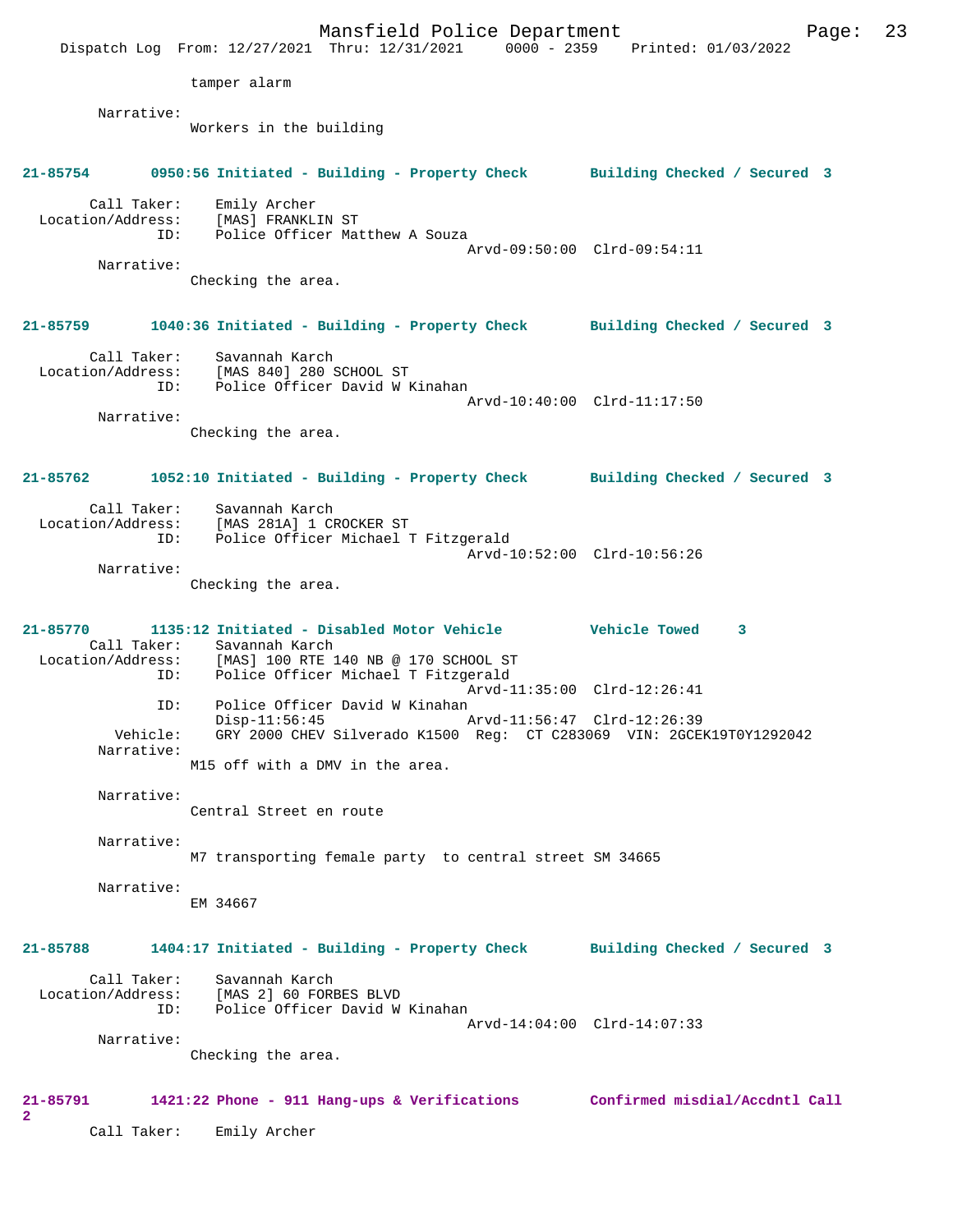Mansfield Police Department Page: 24 Dispatch Log From: 12/27/2021 Thru: 12/31/2021 0000 - 2359 Printed: 01/03/2022 Location/Address: [MAS 9] 25 COBB ST Apt. #L 237<br>ID: Police Officer Michael T Fitzge<br>Disp-14:24:10 Police Officer Michael T Fitzgerald Disp-14:24:10 Arvd-14:29:29 Clrd-14:34:54 Narrative: Checking on a 911 hang up. Contact made?:Y Cellphone? (y/n):Y Caller states she accidentally dialed while moving her mother in. Narrative: Confirmed accidental. **21-85797 1519:45 Phone - Motor Veh Acc - No Injury Vehicle Towed 1**  Call Taker: Jennifer Napolitano<br>Location/Address: [MAS 1000] 229 SCHOC [MAS 1000] 229 SCHOOL ST ID: Police Officer Michael T Fitzgerald Disp-15:21:41 Arvd-15:26:39 Clrd-15:49:28 ID: Police Officer David W Kinahan Disp-15:21:51 Arvd-15:26:20 Clrd-15:49:25 Vehicle: BLK 2011 NISS ALTIMA Reg: PC MA 97SZ00 VIN: 1N4AL2AP8BN442409 Towed: For: Accident By: Central Street Garage Released To: MILLIS On: 12/31/2021 @ 1344<br>Vehicle: BLK 2015 JEEP GRANDC Reg: PO BLK 2015 JEEP GRANDC Reg: PC MA 670ESH VIN: 1C4RJFBG6FC125173 Narrative: 2 cars no injuries Narrative: In the middle of the road Narrative: Report of male party yelling at female party. Narrative: Central street enroute Narrative: Central st has vehicle. Refer To Accident: 21MAS-391-AC **21-85805 1608:39 Phone - Motor Veh Acc - No Injury Services Rendered 1**  Call Taker: Savannah Karch Location/Address: [MAS 255] 377 CHAUNCY ST ID: Police Officer William C Trudell Disp-16:11:37 Arvd-16:22:52 Clrd-16:32:27 Vehicle: GRN 2010 HYUN UT SANTFE Reg: PC MA 63TV90 VIN: 5NMSG3AB0AH402477 Vehicle: BLK 2010 LEXS RX350 Reg: PC MA 994YM7 VIN: 2T2BK1BA9AC077547 Narrative: 2 car mva in the parking lot, in the area of the wine and spirit store Narrative: M8 advises minor damage, paper exchange only. **21-85824 1841:35 Initiated - Building - Property Check Services Rendered 3**  Call Taker: Savannah Karch<br>Location/Address: [MAS 820C] 31 I SS: [MAS 820C] 31 PLYMOUTH ST<br>ID: Police Officer Brvan Hurle Police Officer Bryan Hurley Arvd-18:41:00 Clrd-18:58:56 ID: Sergeant John R Armstrong Disp-18:41:59 Arvd-18:56:11 Clrd-18:58:54 Narrative: Checking the area.

**21-85831 1938:59 Initiated - Building - Property Check Building Checked / Secured 3**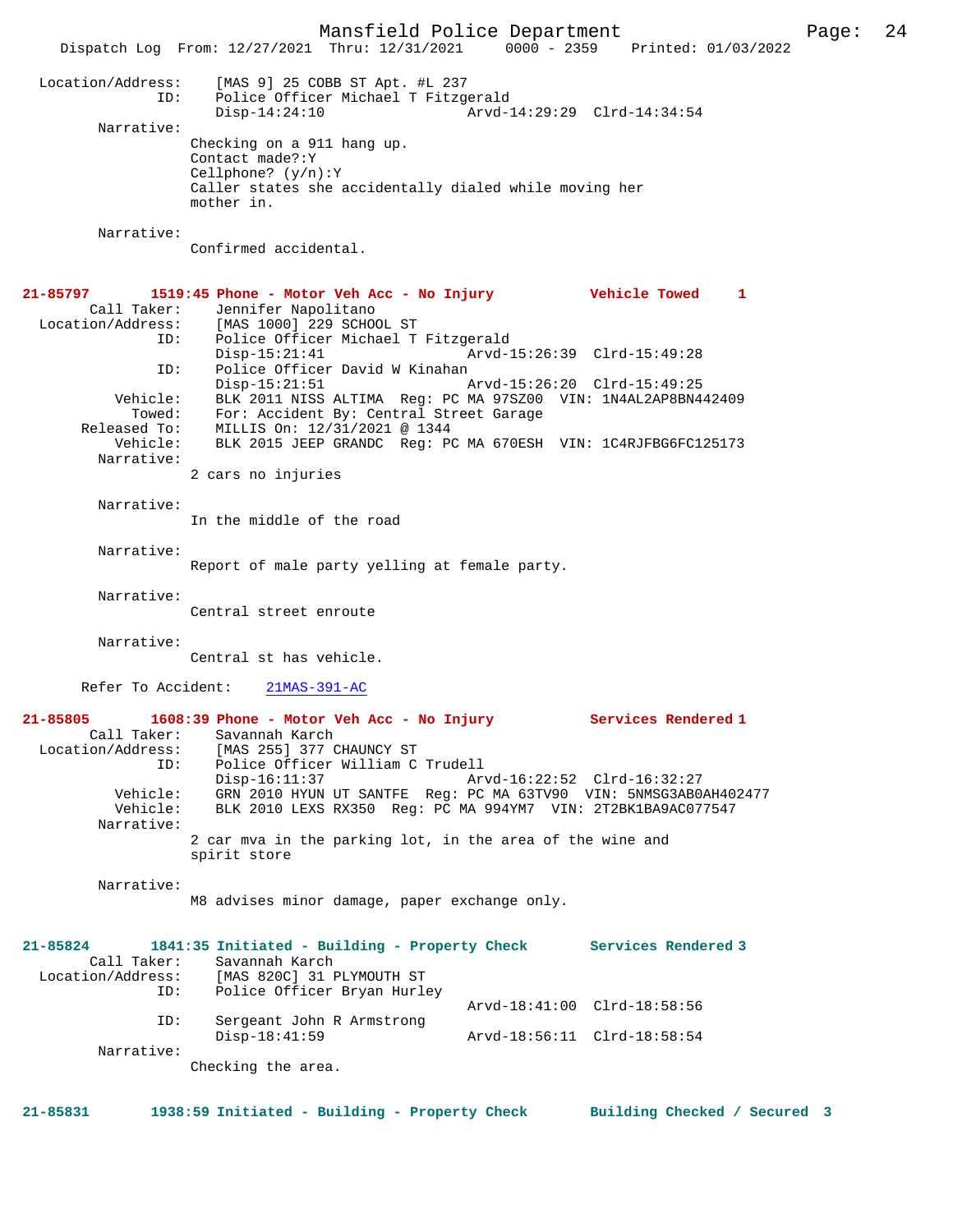Mansfield Police Department Page: 25 Dispatch Log From: 12/27/2021 Thru: 12/31/2021 0000 - 2359 Printed: 01/03/2022 Call Taker: Aaron Figueroa Location/Address: [MAS 281A] 1 CROCKER ST ID: Police Officer Derek M Stark Arvd-19:38:00 Clrd-19:39:12 Narrative: Checking the area. **21-85833 2003 Initiated - Building - Property Check Building Checked / Secured 3** Call Taker: Police Officer Derek M Stark Location/Address: [MAS 335] 35 COUNTY ST Police Officer Derek M Stark Arvd-20:03:52 Clrd-20:07:19 Narrative: Checking the area. **21-85834 2009 Initiated - Building - Property Check Building Checked / Secured 3** Call Taker: Police Officer Derek M Stark Location/Address: [MAS 181A] 150 OAKLAND ST ID: Police Officer Derek M Stark Arvd-20:10:01 Clrd-20:11:59 Narrative: Checking the area. **21-85841 2050:41 Phone - Animal Complaints Services Rendered 3**  Call Taker: Michael Mezhberg Location/Address: [MAS 48] 550 FORBES BLVD ID: Police Officer William C Trudell Disp-20:52:03 Arvd-20:57:18 Clrd-22:03:52 ID: Police Officer Derek M Stark Disp-20:52:59 Arvd-21:01:13 Clrd-21:37:43 ID: animal control Jeffrey S Collins Disp-21:25:16 Arvd-21:37:41 Clrd-22:03:46 ID: Police Officer Jay J Sparrow Disp-21:37:59 Arvd-21:38:01 Clrd-22:03:50 Narrative: Assist party with 2 stray dogs. Narrative: M8 advised one dog has be caught Narrative: M8 request the ACO respond as they are having trouble with one of the dogs Narrative: M8 and M1 respond to pound with MACO1 Narrative: M8 advised one of the dogs has a hip but it is not connected to an owner, the ACO will follow up with the company **21-85845 2100:34 Initiated - Building - Property Check Building Checked / Secured 3** Call Taker: Aaron Figueroa<br>Location/Address: [MAS 820C] 31 1 [MAS 820C] 31 PLYMOUTH ST ID: Sergeant John R Armstrong Arvd-21:00:00 Clrd-21:05:58 ID: Police Officer Bryan Hurley Disp-21:01:03 Arvd-21:01:08 Clrd-21:10:33 Narrative: Checking the area. **21-85851 2155 Initiated - Building - Property Check Building Checked / Secured 3**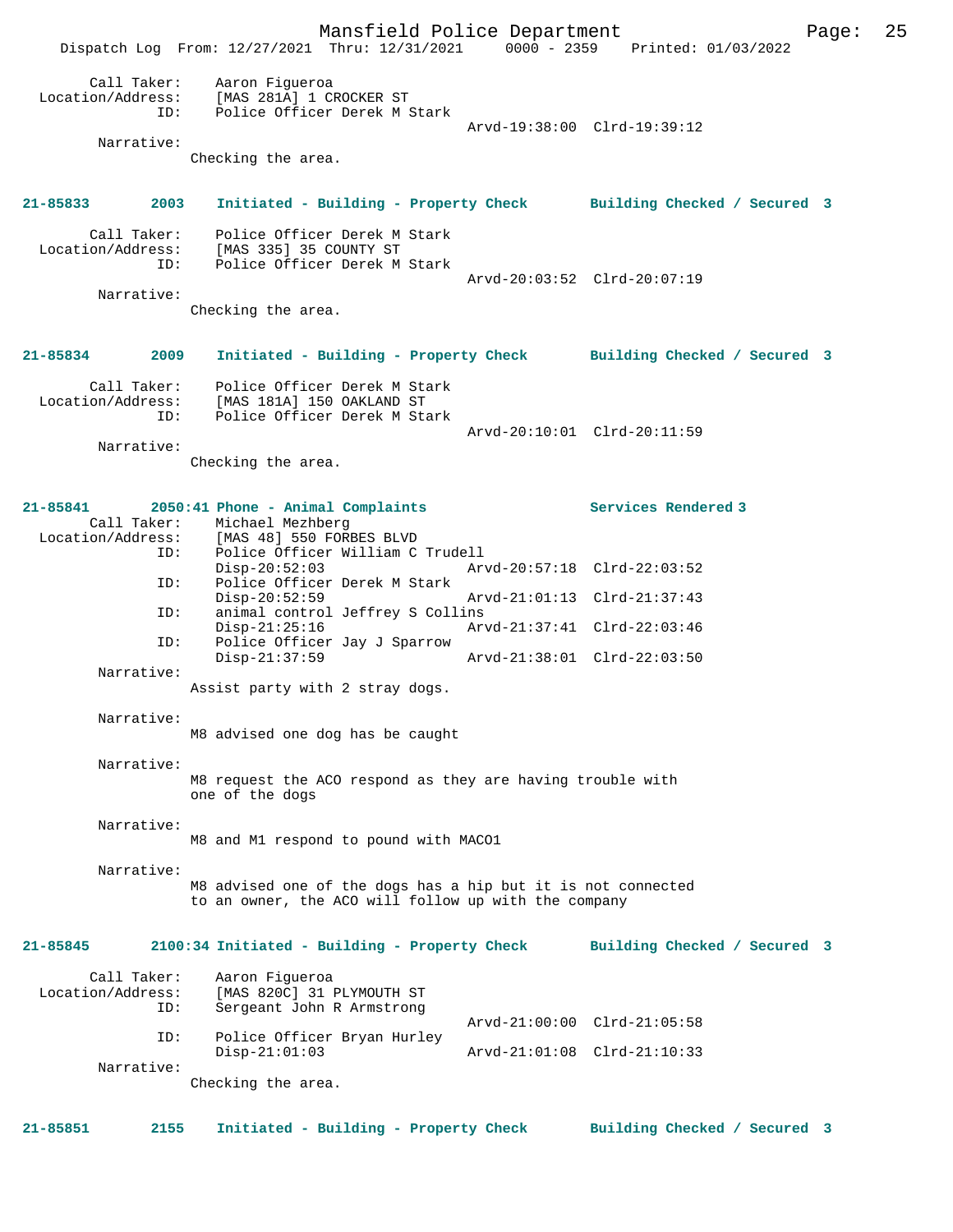|                                         | Dispatch Log From: 12/27/2021 Thru: 12/31/2021 0000 - 2359 Printed: 01/03/2022                                                                     |                             |                              |                         |
|-----------------------------------------|----------------------------------------------------------------------------------------------------------------------------------------------------|-----------------------------|------------------------------|-------------------------|
| ID:                                     | Call Taker: Police Officer Derek M Stark<br>Location/Address: [MAS] NORTH MAIN ST<br>Police Officer Derek M Stark                                  |                             |                              |                         |
| Narrative:                              | Checking the area.                                                                                                                                 |                             | Arvd-21:56:53 Clrd-22:05:47  |                         |
| 21-85853                                | 2203:12 Phone - Suspicious Actv / Persn / Veh Gone on Arrival 2<br>Savannah Karch                                                                  |                             |                              |                         |
|                                         | Call Taker: Savannah Karch<br>Location/Address: [MAS 840I180] 280 SCHOOL ST Apt. #I180<br>ID:<br>Police Officer William C Trudell                  |                             |                              |                         |
| ID:                                     | $Disp-22:04:51$<br>Police Officer Derek M Stark                                                                                                    | Arvd-22:09:12 Clrd-22:18:45 |                              |                         |
| ID:                                     | $Disp-22:05:54$<br>Police Officer Jay J Sparrow                                                                                                    |                             |                              |                         |
| Vehicle:<br>Narrative:                  | $Disp-22:08:09$<br>BLU 2012 TOYT COROLL Reg: PC MA 4TZ588 VIN: 2T1BU4EE5CC861516                                                                   |                             | Arvd-22:08:13 Clrd-22:18:45  |                         |
|                                         | caller reporting two suspicious vehicles in the rear of<br>petco, red truck with blue light around the plate and a<br>qrey van.                    |                             |                              |                         |
| Narrative:                              |                                                                                                                                                    |                             |                              |                         |
|                                         | caller states they have been hanging around in the area for<br>a while, flashing high beams and driving back and forth in<br>front of the property |                             |                              |                         |
| Narrative:                              | M11 advised those parties are unrelated to the incident, the<br>other vehicles are GOA                                                             |                             |                              |                         |
| 21-85856<br>2226                        | Initiated - Building - Property Check Building Checked / Secured 3                                                                                 |                             |                              |                         |
| Call Taker:<br>Location/Address:<br>ID: | Police Officer Derek M Stark<br>[MAS 834] 261 CHAUNCY ST<br>Police Officer Derek M Stark                                                           |                             |                              |                         |
| Narrative:                              |                                                                                                                                                    |                             | Arvd-22:27:10 Clrd-22:31:24  |                         |
|                                         | Checking the area.                                                                                                                                 |                             |                              |                         |
| 21-85857                                | 2231:30 Initiated - Motor Veh Acc - No Injury<br>Call Taker: Aaron Figueroa<br>Location/Address: [MAS 834] 261 CHAUNCY ST                          |                             | Services Rendered 1          |                         |
| ID:<br>Vehicle:                         | Police Officer Derek M Stark<br>GRY 2008 NISS SENTRA Req: PC MA 1LHN95 VIN: 3N1AB61E18L645138                                                      |                             | Arvd-22:31:00 Clrd-22:32:44  |                         |
| Narrative:                              | M11 was advised of a minor MVA, parties exchanged paper                                                                                            |                             |                              |                         |
| 21-85861                                | 2300:43 Initiated - Building - Property Check                                                                                                      |                             | Building Checked / Secured 3 |                         |
| Call Taker:<br>Location/Address:<br>ID: | Michael Mezhberg<br>[MAS 820C] 31 PLYMOUTH ST<br>Sergeant John R Armstrong                                                                         |                             |                              |                         |
| ID:                                     | Police Officer Bryan Hurley                                                                                                                        |                             | Arvd-23:00:00 Clrd-23:06:13  |                         |
| Narrative:                              | $Disp-23:01:12$<br>Checking the front and the rear.                                                                                                |                             | Arvd-23:01:14 Clrd-23:10:59  |                         |
| 21-85867                                | 2327:37 911 - 911 Hang-ups & Verifications                                                                                                         |                             | Citation / Warning Issued    | $\overline{\mathbf{2}}$ |
| Call Taker:                             | Nicole Boyer                                                                                                                                       |                             |                              |                         |

Location/Address: [MAS 2] 60 FORBES BLVD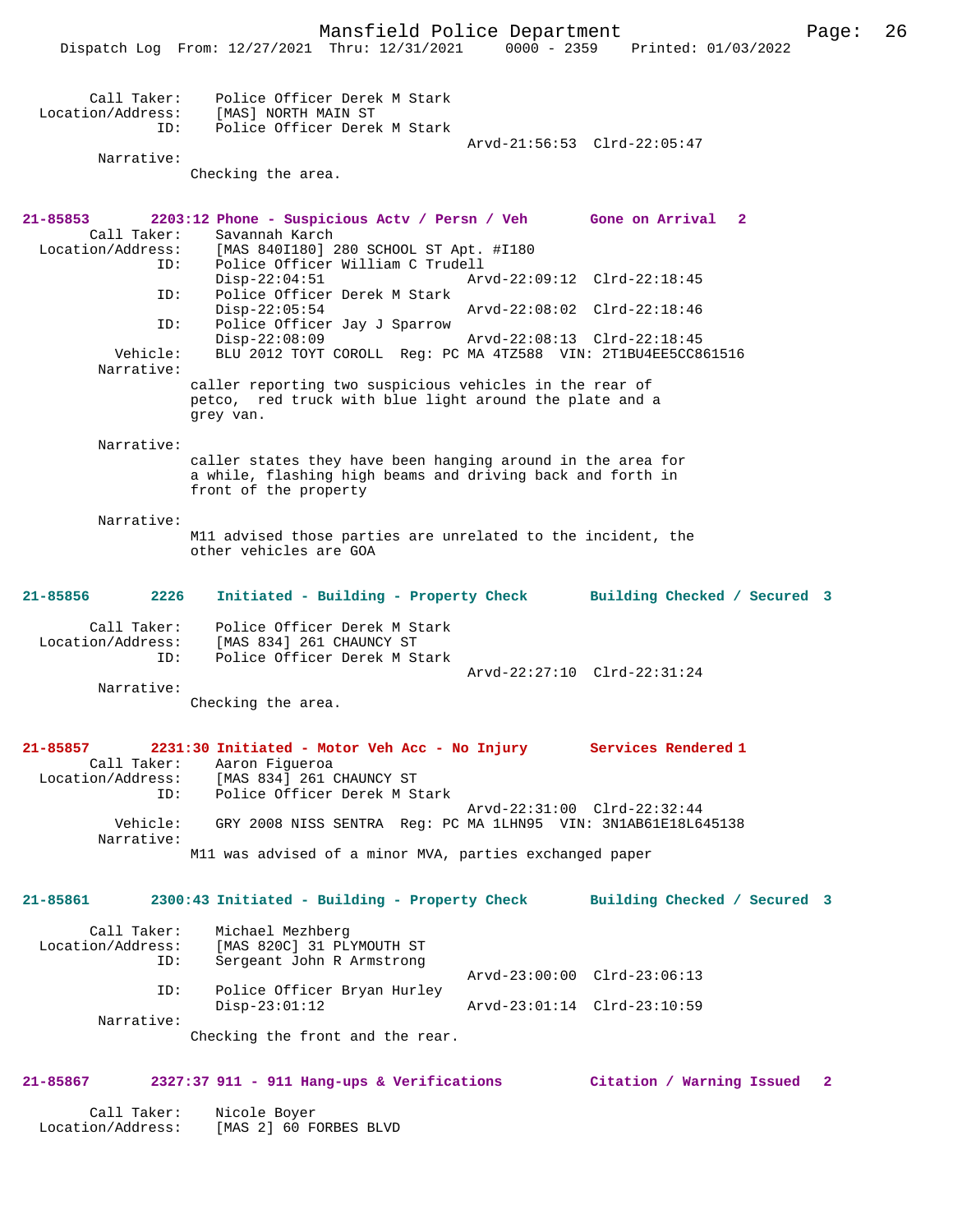Mansfield Police Department Page: 27 Dispatch Log From: 12/27/2021 Thru: 12/31/2021 0000 - 2359 Printed: 01/03/2022 ID: Police Officer William C Trudell Disp-23:32:16 Arvd-23:35:54 Clrd-23:42:11<br>TD: Police Officer Derek M Stark Police Officer Derek M Stark<br>Disp-23:32:31 Disp-23:32:31 Arvd-23:35:56 Clrd-23:42:15 Narrative: Checking on a 911 hang up. Contact made?: No Cellphone? (y/n): No Uncertainty radius: VOIP Narrative: Front desk states rm 308 was attempting to call out and accidentally dialed 911 **For Date: 12/31/2021 - Friday 21-85880 0053:14 Initiated - Building - Property Check Building Checked / Secured 3** Call Taker: Aaron Figueroa Location/Address: [MAS 2] 60 FORBES BLVD ID: Police Officer Bryan Hurley Arvd-00:53:00 Clrd-01:01:14 Narrative: Checking the area. **21-85882 0103:16 Initiated - Building - Property Check Building Checked / Secured 3** Call Taker: Aaron Figueroa Location/Address: [MAS] 4 ERICK RD @ 15 BONNEY LN ID: Police Officer Beau J Palanza Arvd-01:03:00 Clrd-01:18:02 Narrative: Checking the area. **21-85886 0113:02 Initiated - Building - Property Check Building Checked / Secured 3** Call Taker: Aaron Figueroa Location/Address: [MAS 840] 280 SCHOOL ST ID: Police Officer Bryan Hurley Arvd-01:13:00 Clrd-01:20:38 Narrative: Checking the area. **21-85892 0136:53 Initiated - Building - Property Check Building Checked / Secured 3** Call Taker: Aaron Figueroa Location/Address: [MAS 417] 9 FRANCIS AVE ID: Police Officer Beau J Palanza Arvd-01:36:00 Clrd-01:50:41 Narrative: Checking the area. **21-85902 0157 Initiated - Building - Property Check Building Checked / Secured 3** Call Taker: Police Officer Michael T Fitzgerald<br>Location/Address: [MAS 820C] 31 PLYMOUTH ST Location/Address: [MAS 820C] 31 PLYMOUTH ST ID: Police Officer Michael T Fitzgerald ID: Police Officer Michael T Fitzgerald<br>Arvd-01:58:21 Clrd-02:02:16 Narrative: Checking the area. **21-85903 0201:08 Initiated - Building - Property Check Secured Building 3**  Call Taker: William Casey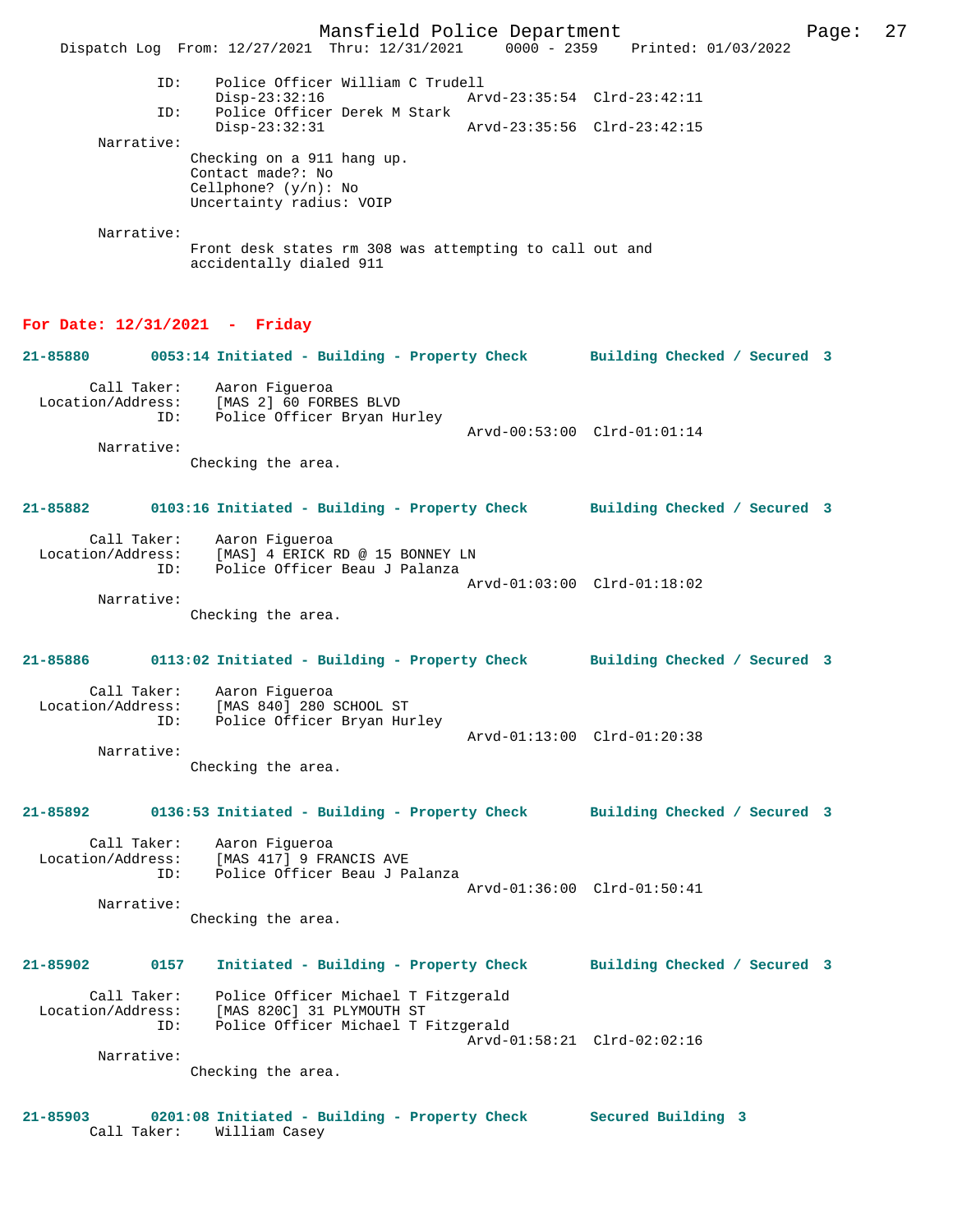Mansfield Police Department Page: 28 Dispatch Log From: 12/27/2021 Thru: 12/31/2021 0000 - 2359 Printed: 01/03/2022 Location/Address: [MAS 820C] 31 PLYMOUTH ST ID: Sergeant Brian P Thibault Arvd-02:01:00 Clrd-02:10:33 Narrative: Checking the area. Narrative: Rear Checks ok **21-85906 0204:25 Initiated - Building - Property Check Building Checked / Secured 3** Call Taker: Aaron Figueroa<br>Location/Address: [MAS 1002] 250 المحمد المحمد ...<br>Stas: [MAS 1002] 250 EAST ST<br>ID: Police Officer Beau J I Police Officer Beau J Palanza Arvd-02:04:00 Clrd-02:15:05 Narrative: Checking the area. **21-85919 0239:08 Initiated - Building - Property Check Building Checked / Secured 3** Call Taker: Aaron Figueroa Location/Address: [MAS H1237] 223 FRANKLIN ST ID: Police Officer Beau J Palanza Arvd-02:39:00 Clrd-02:44:55 Narrative: Checking the area. **21-85920 0241:14 Initiated - Building - Property Check Building Checked / Secured 3** Call Taker: Aaron Figueroa Location/Address: [MAS 1040] 50 RESERVOIR ST Apt. #ST ID: Police Officer Bryan Hurley Arvd-02:41:00 Clrd-02:50:03 Narrative: Checking the area. **21-85922 0318:43 Initiated - Building - Property Check Building Checked / Secured 3** Call Taker: Aaron Figueroa Location/Address: [MAS 4] 31 HAMPSHIRE ST ID: Police Officer Bryan Hurley Arvd-03:18:00 Clrd-03:19:00 Narrative: Checking the area. **21-85925 0332:31 Initiated - Parking Violations Building Checked / Secured 3** Call Taker: Aaron Figueroa Location/Address: [MAS 1038] NORTH MAIN ST Police Officer Bryan Hurley Arvd-03:32:00 Clrd-03:38:13 Narrative: M2 in town for parking violations Narrative: 2 citations issued Narrative: North Main street -MA REG 8PP556 Narrative: Court street - MAINE REG 403BEF **21-85927 0353 Initiated - Building - Property Check Building Checked / Secured 3**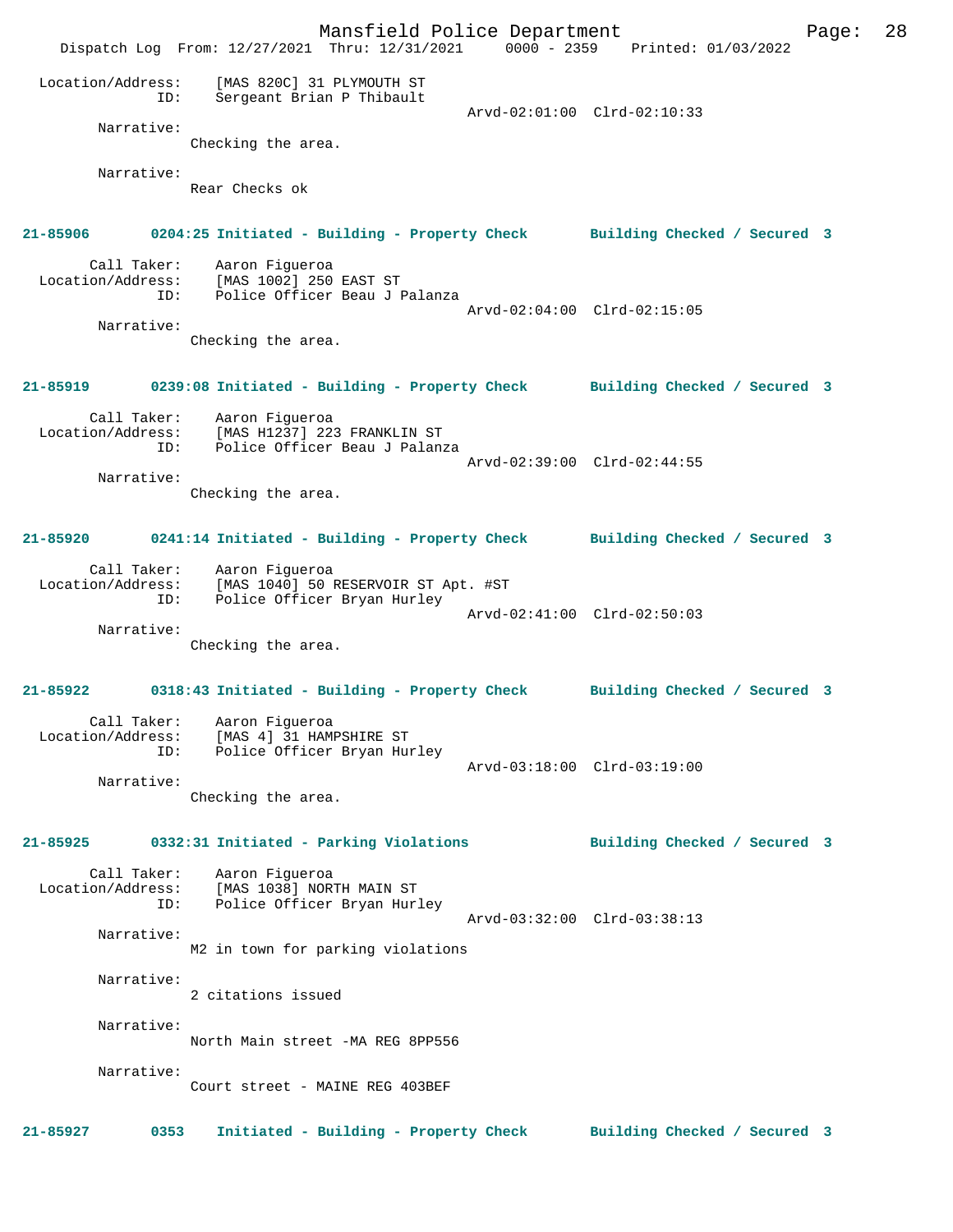|                                  | Mansfield Police Department<br>$0000 - 2359$<br>Dispatch Log From: 12/27/2021 Thru: 12/31/2021                 | Page:<br>Printed: 01/03/2022 | 29 |
|----------------------------------|----------------------------------------------------------------------------------------------------------------|------------------------------|----|
| Call Taker:<br>Location/Address: | Police Officer Michael T Fitzgerald<br>[MAS 820C] 31 PLYMOUTH ST<br>Police Officer Michael T Fitzgerald<br>ID: | Arvd-03:54:12 Clrd-03:58:16  |    |
| Narrative:                       | Checking the area.                                                                                             |                              |    |
|                                  |                                                                                                                |                              |    |
| $21 - 85929$                     | 0401:18 Initiated - Building - Property Check Building Checked / Secured 3                                     |                              |    |
| Call Taker:<br>Location/Address: | Sergeant Brian P Thibault<br>[MAS 820C] 31 PLYMOUTH ST<br>Sergeant Brian P Thibault<br>ID:                     | Arvd-04:01:00 Clrd-04:22:37  |    |
| Narrative:                       | Checking Rear of Building                                                                                      |                              |    |
| Narrative:                       | Checks ok                                                                                                      |                              |    |
| 21-85936                         | Initiated - Building - Property Check<br>0557                                                                  | Building Checked / Secured 3 |    |
| Call Taker:<br>Location/Address: | Police Officer Michael T Fitzgerald<br>[MAS 820C] 31 PLYMOUTH ST<br>Police Officer Michael T Fitzgerald<br>ID: | Arvd-05:58:29 Clrd-06:00:19  |    |
| Narrative:                       | Checking the area.                                                                                             |                              |    |
| 21-85937                         | 0606:32 Initiated - Building - Property Check                                                                  | Building Checked / Secured 3 |    |
| Call Taker:<br>Location/Address: | Sergeant Brian P Thibault<br>[MAS 820C] 31 PLYMOUTH ST<br>Sergeant Brian P Thibault<br>ID:                     | Arvd-06:06:00 Clrd-06:13:40  |    |
| Narrative:                       |                                                                                                                |                              |    |
|                                  | Checking the Rear of Building<br>Checks ok                                                                     |                              |    |
|                                  |                                                                                                                |                              |    |
| 21-85948                         | Initiated - Building - Property Check Building Checked / Secured 3<br>0720                                     |                              |    |
| Call Taker:<br>Location/Address: | Police Officer Michael T Fitzgerald<br>[MAS 820C] 31 PLYMOUTH ST<br>Police Officer Michael T Fitzgerald<br>ID: | Arvd-07:20:27 Clrd-07:26:23  |    |
| Narrative:                       | Checking the area.                                                                                             |                              |    |
| 21-85949                         | 0724:10 Initiated - Building - Property Check Building Checked / Secured 3                                     |                              |    |
| Call Taker:<br>Location/Address: | Emily Archer<br>[MAS 281A] 1 CROCKER ST<br>Police Officer Beau J Palanza<br>ID:                                | Arvd-07:24:00 Clrd-07:34:36  |    |
| Narrative:                       | Checking the area.                                                                                             |                              |    |
| 21-85953                         | 0833<br>Initiated - Building - Property Check                                                                  | Building Checked / Secured 3 |    |
| Call Taker:<br>Location/Address: | Police Officer Michael T Fitzgerald<br>[MAS 322] 31 HAMPSHIRE ST<br>Police Officer Michael T Fitzgerald<br>ID: |                              |    |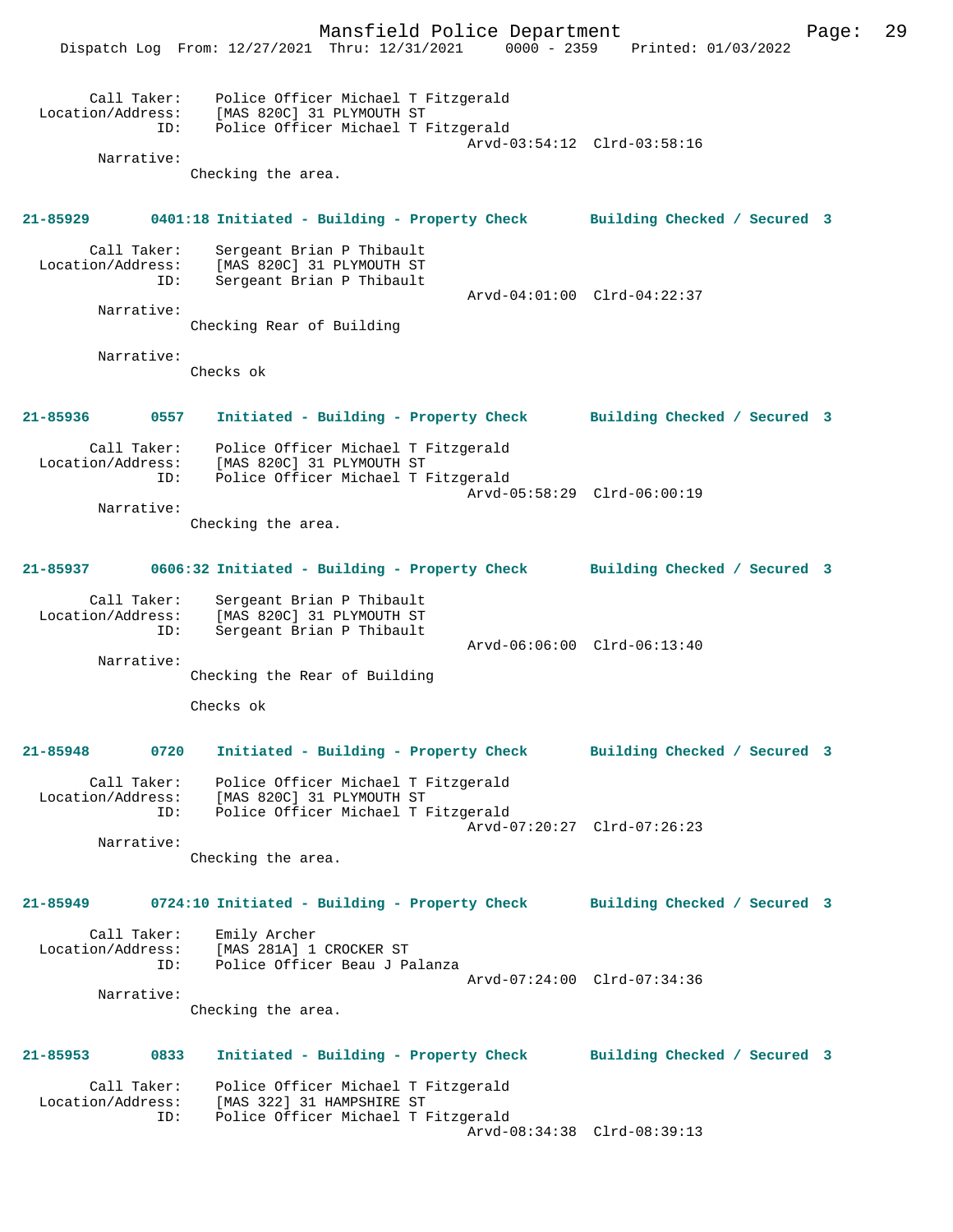Dispatch Log From: 12/27/2021 Thru: 12/31/2021 0000 - 2359 Printed: 01/03/2022 Narrative: Checking the area. **21-85954 0839 Initiated - Building - Property Check Building Checked / Secured 3** Call Taker: Police Officer Michael T Fitzgerald Location/Address: [MAS 411] 60 FORBES BLVD ID: Police Officer Michael T Fitzgerald Arvd-08:40:02 Clrd-08:46:03 Narrative: Checking the area. **21-85957 0900:52 Initiated - Building - Property Check Building Checked / Secured 3** Call Taker: Emily Archer Location/Address: [MAS 820C] 31 PLYMOUTH ST ID: Police Officer Derek M Stark Arvd-09:00:00 Clrd-09:01:18 Narrative: Rear of the building checks. **21-85959 0912 Initiated - Building - Property Check Building Checked / Secured 3** Call Taker: Police Officer Michael T Fitzgerald Location/Address: [MAS 840D2] 280 SCHOOL ST Apt. #D ID: Police Officer Michael T Fitzgerald Arvd-09:14:06 Clrd-09:19:56 Narrative: Checking the area. **21-85960 0916:00 Phone - ACO Activity Services Rendered 3**  Call Taker: Ryan O'Rourke Location/Address: [MAS] 440 FORBES BLVD @ 11 NORFOLK ST ID: Police Officer Michael T Fitzgerald Disp-09:20:03 Arvd-09:24:26 Clrd-09:35:46<br>ID: animal control Jeffrey S Collins animal control Jeffrey S Collins<br>Disp-09:23:17 Arv Disp-09:23:17 Arvd-09:30:27 Clrd-09:35:46 Narrative: Caller reports an injured bird in the road, a red-eyed greetie. Narrative: Animal in possesion and will be making calls to wildlife **21-85974 1041:34 Phone - Traffic / Roadway Complaint Services Rendered 2**  Call Taker: Ryan O'Rourke<br>Location/Address: [MAS H774] 15 [MAS H774] 15 HALL ST ID: Detective David D Kerr<br>Disp-10:44:27 Disp-10:44:27 Arvd-11:07:19 Clrd-11:11:05 Narrative: Caller reports a green trucks are using Hall St when they shouldn't be. Narrative: Caller called back stating it is a Dorance truck out of Norton. Caller would like to speak to an officer. Narrative: M11 states he is off at the reporting party residence. Narrative: M11 spoke to resident. The resident called the company and since then, the trucks have not used the road way.

Mansfield Police Department Page: 30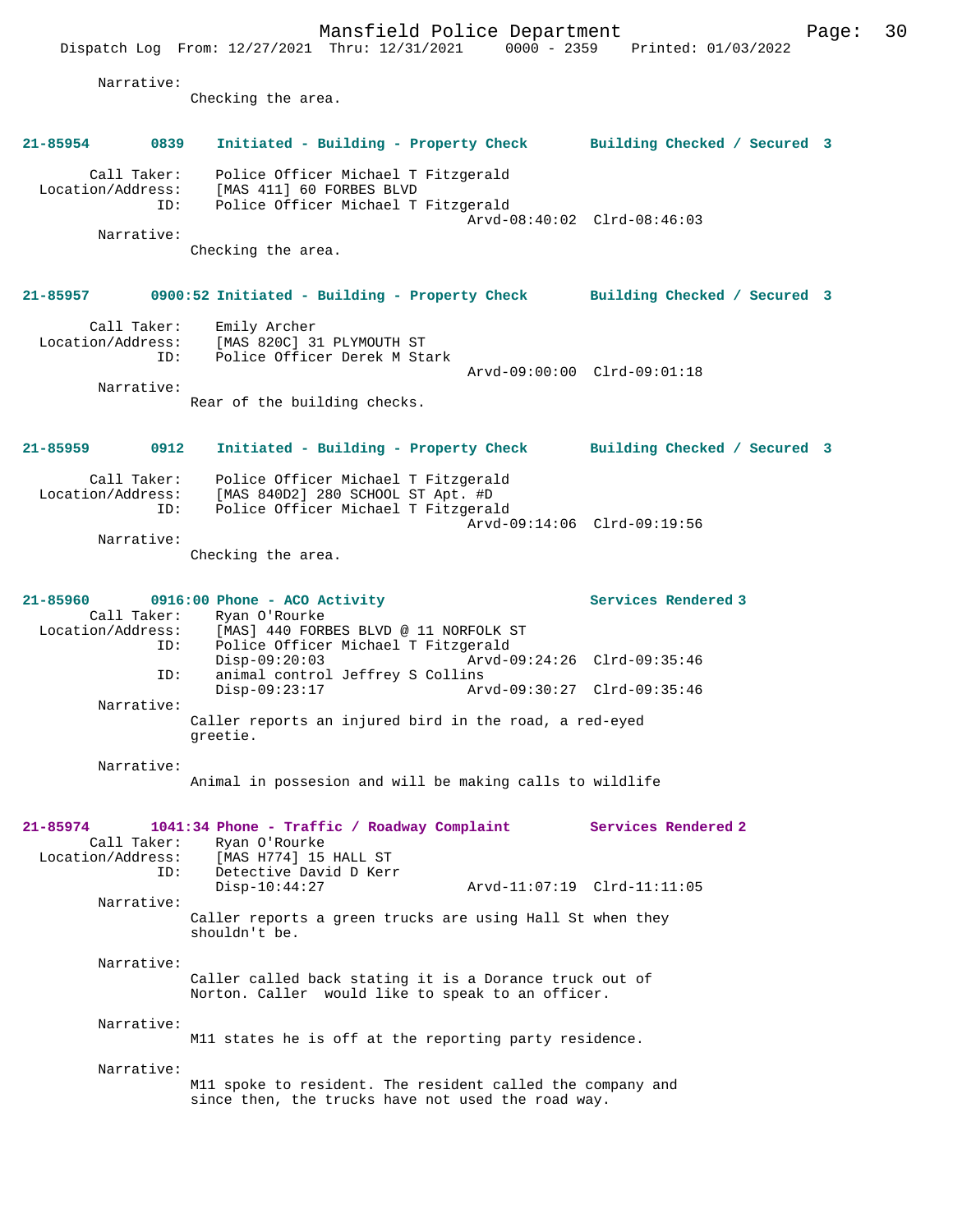**21-85980 1105:38 Initiated - Building - Property Check Building Checked / Secured 3** Call Taker: Emily Archer Location/Address: [MAS 820C] 31 PLYMOUTH ST ID: Police Officer Derek M Stark Arvd-11:05:00 Clrd-11:06:01 Narrative: Rear of the building checks. **21-85988 1117:49 Phone - 911 Hang-ups & Verifications Confirmed misdial/Accdntl Call 2**  Call Taker: Ryan O'Rourke<br>Location/Address: [MAS] 31 HAMP; ess: [MAS] 31 HAMPSHIRE ST<br>ID: Police Officer Michae] Police Officer Michael T Fitzgerald Disp-11:20:10 Arvd-11:28:09 Clrd-11:29:50 Narrative: Checking on a 911 hang up. Contact made?: Yes, front desk attendant said maintenance worker accidentally called 911. Cellphone? (y/n): No. Uncertainty radius: Narrative: M15 states confirmed accidental. **21-85990 1124:57 Phone - ACO Activity Services Rendered 3**  Call Taker: Ryan O'Rourke<br>Location/Address: [MAS H2674] 1 ess: [MAS H2674] 1143 EAST ST<br>TD: animal control Jeffrey S animal control Jeffrey S Collins<br>Disp-11:34:25 Ary Arvd-11:41:49 Clrd-12:07:45 Narrative: Caller reports fox underneath front porch. ACO Collins notified via phone. Narrative: ACO 1 on scene. Narrative: ACO states he is clear. **21-85994 1145:11 Phone - Suspicious Actv / Persn / Veh Arrest(s) Made 2**  Call Taker: Ryan O'Rourke<br>Location/Address: [MAS 255] 377 ess: [MAS 255] 377 CHAUNCY ST<br>ID: Police Officer Michael T Police Officer Michael T Fitzgerald<br>Disp-11:46:33 Arvd-1 Disp-11:46:33 Arvd-11:48:40 Clrd-12:06:03 ID: Detective David D Kerr<br>Disp-11:46:42 Arvd-11:50:13 Clrd-17:39:49 ID: Sergeant Robert S Pierce Disp-11:46:46 Arvd-11:51:13 Clrd-12:02:55<br>ID: Police Officer Michael T Fitzgerald Police Officer Michael T Fitzgerald Disp-12:06:11 Arvd-12:06:35 Clrd-13:19:44<br>TD: Police Officer William C Trudell Police Officer William C Trudell<br>Disp-16:37:01 Arv Disp-16:37:01 Arvd-17:29:27 Clrd-17:29:31 Narrative: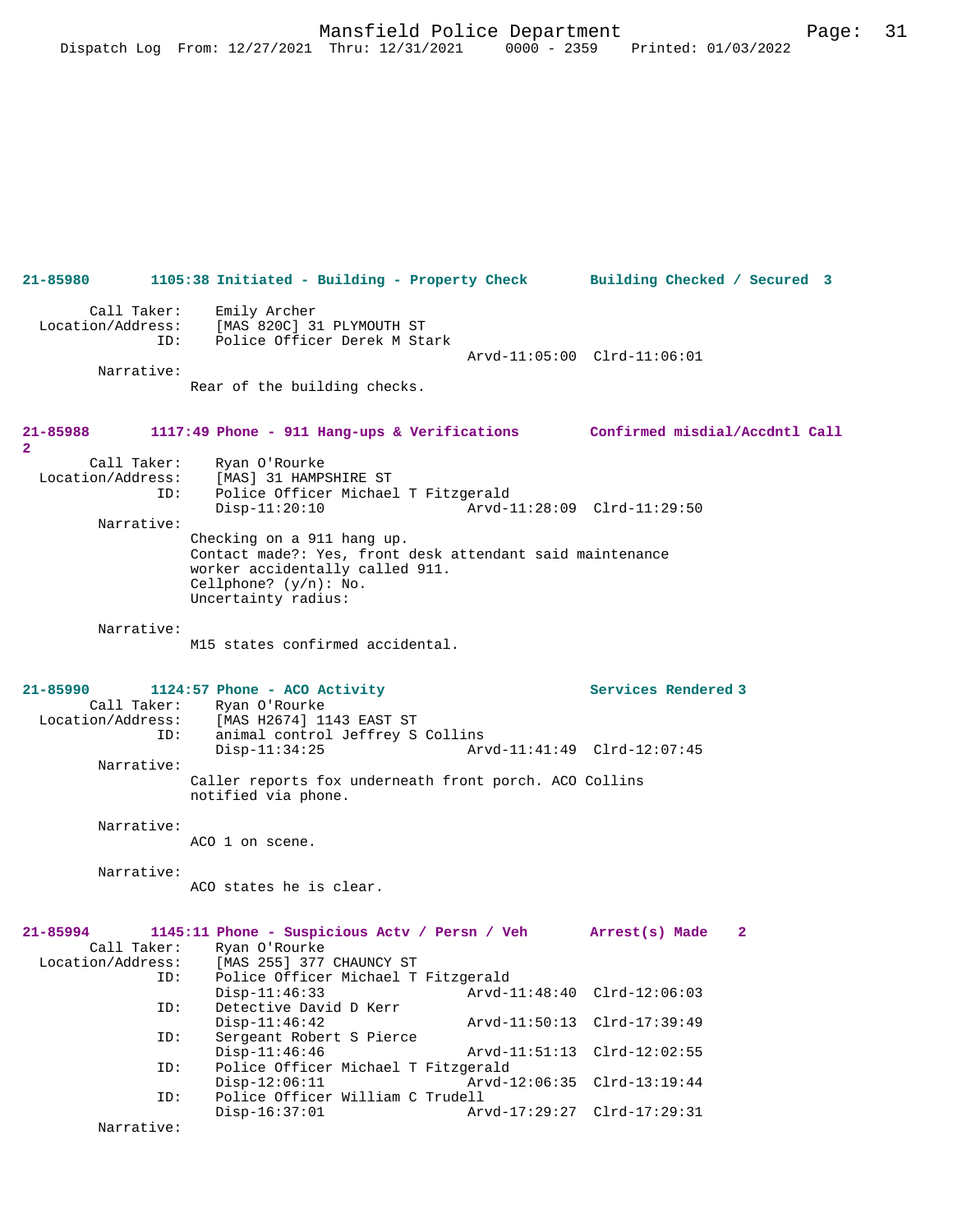|            | Mansfield Police Department<br>$0000 - 2359$<br>Printed: 01/03/2022<br>Dispatch Log From: 12/27/2021 Thru: 12/31/2021 | Page: | 32 |
|------------|-----------------------------------------------------------------------------------------------------------------------|-------|----|
|            | Caller reports intoxicated man who soiled himself is<br>belligerent and screaming at people.                          |       |    |
| Narrative: | Gray track suit, white male, face and neck tattoos.                                                                   |       |    |
| Narrative: | Caller reports he is on a bench on the Chauncy Street side<br>of the building.                                        |       |    |
| Narrative: | M11 has that male near the pharmacy entrance.                                                                         |       |    |
| Narrative: | M11 states he has that male in custody,                                                                               |       |    |
| Narrative: | M11 states transporting back to the station.                                                                          |       |    |
| Narrative: | M15 en route to the station to assist in booking.                                                                     |       |    |
| Narrative: | M11 and M15 off at the station. See AR for further.                                                                   |       |    |

 Refer To Arrest: 21MAS-493-AR Arrest: TANKSLEY, CHRISTOPHER Address: 300 BROADWAY PAWTUCKET, RI<br>Age: 32 Age:<br>:Charges All Other Offenses Warrant arrest Warrant arrest Warrant arrest Warrant arrest Warrant arrest **21-85998 1211:07 Initiated - Building - Property Check Building Checked / Secured 3** Call Taker: Emily Archer<br>Location/Address: [MAS 820C] 3 ess: [MAS 820C] 31 PLYMOUTH ST<br>ID: Lieutenant Thomas R Conno: Lieutenant Thomas R Connor Arvd-12:11:00 Clrd-12:16:05 Narrative: Checking the area. Narrative: Check secure. **21-86004 1311:40 Initiated - Building - Property Check Building Checked / Secured 3** Call Taker: Emily Archer Location/Address: [MAS 820C] 31 PLYMOUTH ST ID: Police Officer Derek M Stark Arvd-13:11:00 Clrd-13:12:14 Narrative: Rear of the building checks. **21-86005 1317:26 Phone - 911 Hang-ups & Verifications Confirmed misdial/Accdntl Call**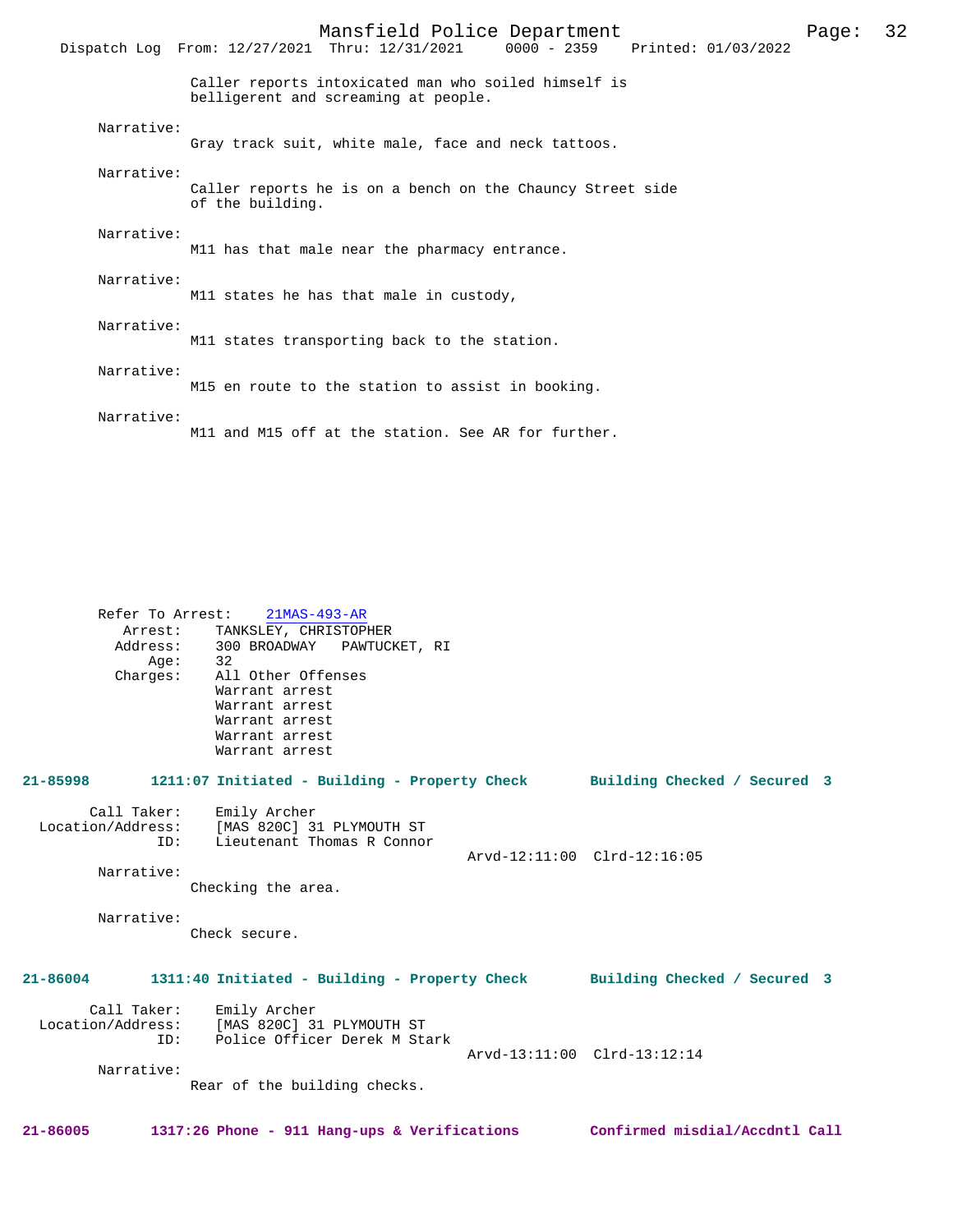|                          | Dispatch Log From: 12/27/2021 Thru: 12/31/2021                              | $0000 - 2359$ | Printed: 01/03/2022          |
|--------------------------|-----------------------------------------------------------------------------|---------------|------------------------------|
|                          |                                                                             |               |                              |
| $\overline{a}$           |                                                                             |               |                              |
| Call Taker:              | Ryan O'Rourke                                                               |               |                              |
| Location/Address:        | [MAS 255] 377 CHAUNCY ST                                                    |               |                              |
| ID:                      | Sergeant Robert S Pierce                                                    |               |                              |
|                          | $Disp-13:20:00$                                                             |               | Arvd-13:42:53 Clrd-13:42:57  |
| Narrative:               |                                                                             |               |                              |
|                          | Checking on a 911 hang up.                                                  |               |                              |
|                          | Contact made?: Yes, caller stated accidental. She is at the                 |               |                              |
|                          | customer service desk.                                                      |               |                              |
|                          | Cellphone? $(y/n)$ : Yes                                                    |               |                              |
|                          | Uncertainty radius: 95                                                      |               |                              |
| Narrative:               |                                                                             |               |                              |
|                          | M1 states confirmed accidental.                                             |               |                              |
|                          |                                                                             |               |                              |
|                          |                                                                             |               |                              |
| 21-86011                 | 1413:02 Phone - 911 Hang-ups & Verifications Confirmed misdial/Accdntl Call |               |                              |
| $\overline{2}$           |                                                                             |               |                              |
| Call Taker:              | Ryan O'Rourke                                                               |               |                              |
| Location/Address:        | [MAS 10C] 305 FORBES BLVD                                                   |               |                              |
| ID:                      | Sergeant Robert S Pierce                                                    |               |                              |
|                          | $Disp-14:16:24$                                                             |               | Arvd-14:24:56 Clrd-14:30:04  |
| Narrative:               |                                                                             |               |                              |
|                          | Checking on a 911 hang up.                                                  |               |                              |
|                          | Contact made?: Not able to make contact with anyone inside                  |               |                              |
|                          | the building.                                                               |               |                              |
|                          | Cellphone? $(y/n):$ No                                                      |               |                              |
|                          | Uncertainty radius:                                                         |               |                              |
|                          |                                                                             |               |                              |
| Narrative:               |                                                                             |               |                              |
|                          | M1 spoke to a few employees, no issues noted.                               |               |                              |
|                          |                                                                             |               |                              |
|                          |                                                                             |               |                              |
| 21-86018                 | 1453:15 Initiated - Building - Property Check                               |               | Building Checked / Secured 3 |
|                          |                                                                             |               |                              |
| Call Taker:              | Dispatcher Jacques Ryan                                                     |               |                              |
| Location/Address:        | [MAS 820C] 31 PLYMOUTH ST                                                   |               |                              |
| ID:                      | Lieutenant Thomas R Connor                                                  |               |                              |
|                          |                                                                             |               | Arvd-14:53:00 Clrd-14:56:12  |
| Narrative:               |                                                                             |               |                              |
|                          | Checking the area.                                                          |               |                              |
|                          |                                                                             |               |                              |
| 21-86020                 | 1508:49 Initiated - Building - Property Check                               |               | Building Checked / Secured 3 |
|                          |                                                                             |               |                              |
| Call Taker:              | Emily Archer                                                                |               |                              |
| Location/Address:        | [MAS 820C] 31 PLYMOUTH ST                                                   |               |                              |
| ID:                      | Police Officer Derek M Stark                                                |               |                              |
|                          |                                                                             |               | Arvd-15:08:00 Clrd-15:09:10  |
| Narrative:               |                                                                             |               |                              |
|                          | Rear of the building checks.                                                |               |                              |
|                          |                                                                             |               |                              |
|                          |                                                                             |               |                              |
|                          |                                                                             |               |                              |
| 21-86041                 | 1713:28 Initiated - Building - Property Check                               |               | Building Checked / Secured 3 |
|                          |                                                                             |               |                              |
| Call Taker:              | Emily Archer                                                                |               |                              |
| Location/Address:        | [MAS 820C] 31 PLYMOUTH ST                                                   |               |                              |
| ID:                      | Officer Robert Haynes                                                       |               |                              |
|                          |                                                                             |               | Arvd-17:13:00 Clrd-17:17:43  |
| Narrative:               |                                                                             |               |                              |
|                          | Checking the area.                                                          |               |                              |
|                          |                                                                             |               |                              |
|                          |                                                                             |               |                              |
| 21-86042                 | 1725:02 Phone - Assist Fire Department                                      |               | Services Rendered 2          |
| Call Taker:              | Emily Archer                                                                |               |                              |
| Location/Address:<br>ID: | [MAS] 17 FRANCIS AVE                                                        |               |                              |
|                          | Sergeant John R Armstrong<br>$Disp-17:26:19$                                |               | Arvd-17:30:29 Clrd-17:36:48  |
| Narrative:               |                                                                             |               |                              |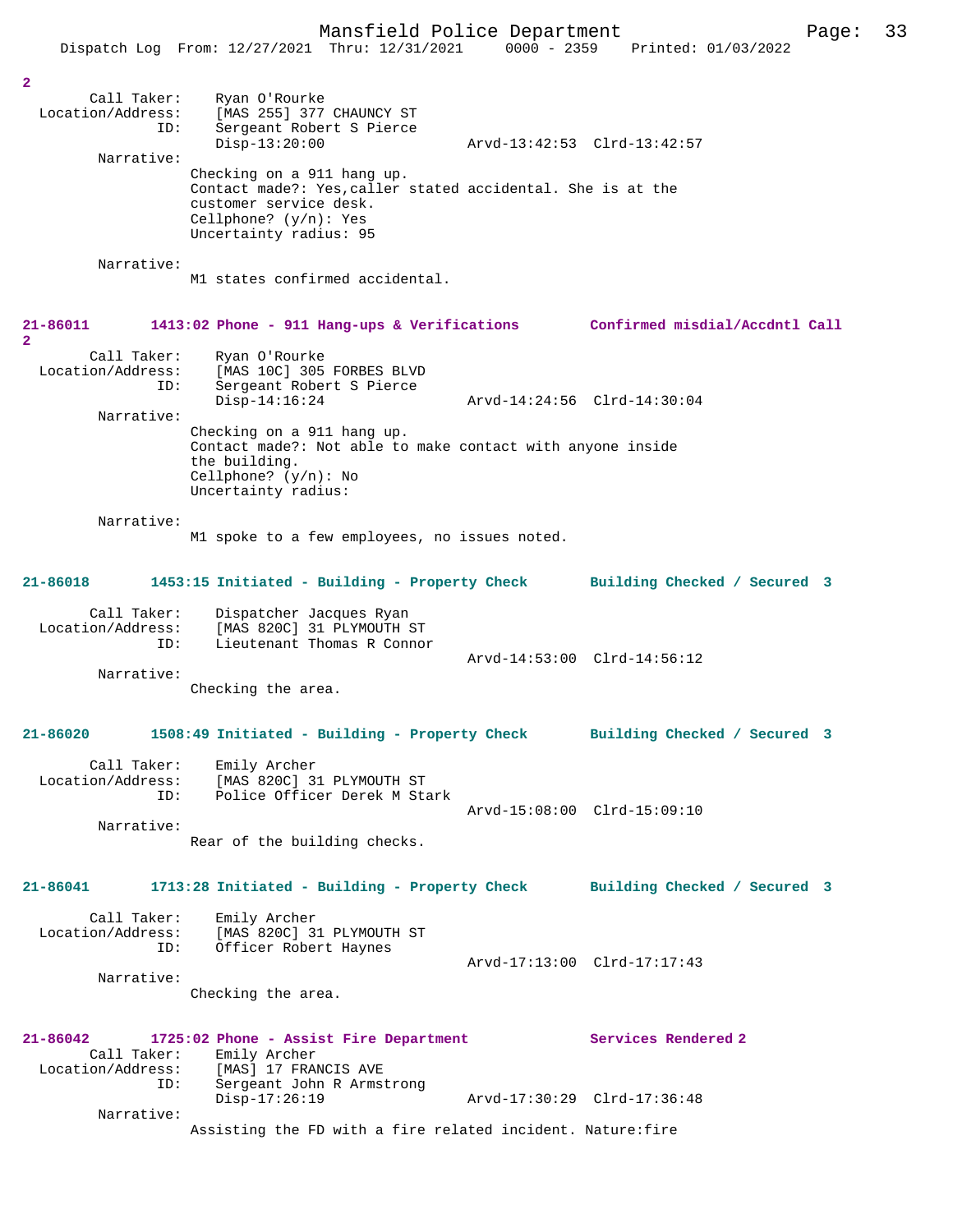Mansfield Police Department<br>Thru:  $12/31/2021$  0000 - 2359 Printed:  $01/03/2022$ Dispatch Log From: 12/27/2021 Thru: 12/31/2021 alarm Narrative: M1 states no issues, he is clear. **21-86062 1922:46 Phone - 911 Hang-ups & Verifications Confirmed misdial/Accdntl Call 2**  Call Taker: William Casey<br>Location/Address: [MAS H5289] 3 ess: [MAS H5289] 369 ELM ST<br>ID: Police Officer William Police Officer William C Trudell<br>Disp-19:24:22 Ar Arvd-19:40:41 Clrd-19:41:35 Narrative: Checking on a 911 hang up. Contact made?:yes Cellphone? (y/n):yes Uncertainty radius: **21-86066 1938:25 Initiated - Building - Property Check Building Checked / Secured 3** Call Taker: Stephen Martell<br>Location/Address: [MAS 820C] 31 P [MAS 820C] 31 PLYMOUTH ST ID: Officer Robert Haynes Arvd-19:38:00 Clrd-19:44:46 Narrative: Checking the area. **21-86077 2143:52 Phone - Disturbance / Gathering Arrest(s) Made 1**  Call Taker: William Casey<br>Location/Address: [MAS H6105] 65 ess: [MAS H6105] 65 PRATT ST<br>ID: Police Officer William C Police Officer William C Trudell<br>Disp-21:44:27 Arv Disp-21:44:27 Arvd-21:47:26 Clrd-22:11:00<br>ID: Police Officer Brvan Hurley Police Officer Bryan Hurley<br>Disp-21:44:47 Disp-21:44:47 Arvd-21:46:03 Clrd-22:11:00<br>ID: Sergeant John R Armstrong Sergeant John R Armstrong<br>Disp-21:45:08 Disp-21:45:08 Arvd-21:47:24 Clrd-22:11:00 ID: Police Officer Jay J Sparrow Disp-21:45:14 Arvd-21:47:28 Clrd-22:11:00 Police Officer Andrew J Kelley<br>Disp-21:45:34 Disp-21:45:34 Arvd-21:47:22 Clrd-22:11:00 Narrative: Cp reports 3 male parties are possibly arguing and talking about stabbing each other Narrative: Cp reports theyre in the middle of the road and they're pushing each other Narrative: Parties are walking away from each other, 3 guys and girl and walking toward hope st Narrative: male party is uncooperative, requesting the wagon to the scene. Narrative: transporting 1 male back to the station @ 2205 in the Wagon Refer To P/C: 21MAS-495-AR P/C: OBRIEN, MICHAEL T Address: 337 FRANKLIN ST MANSFIELD, MA Age: 33<br>Charges: DI: DISORDERLY CONDUCT, SUBSQ. OFF. c272 §53 RESIST ARREST PROTECTIVE CUSTODY A&B THREAT TO COMMIT CRIME